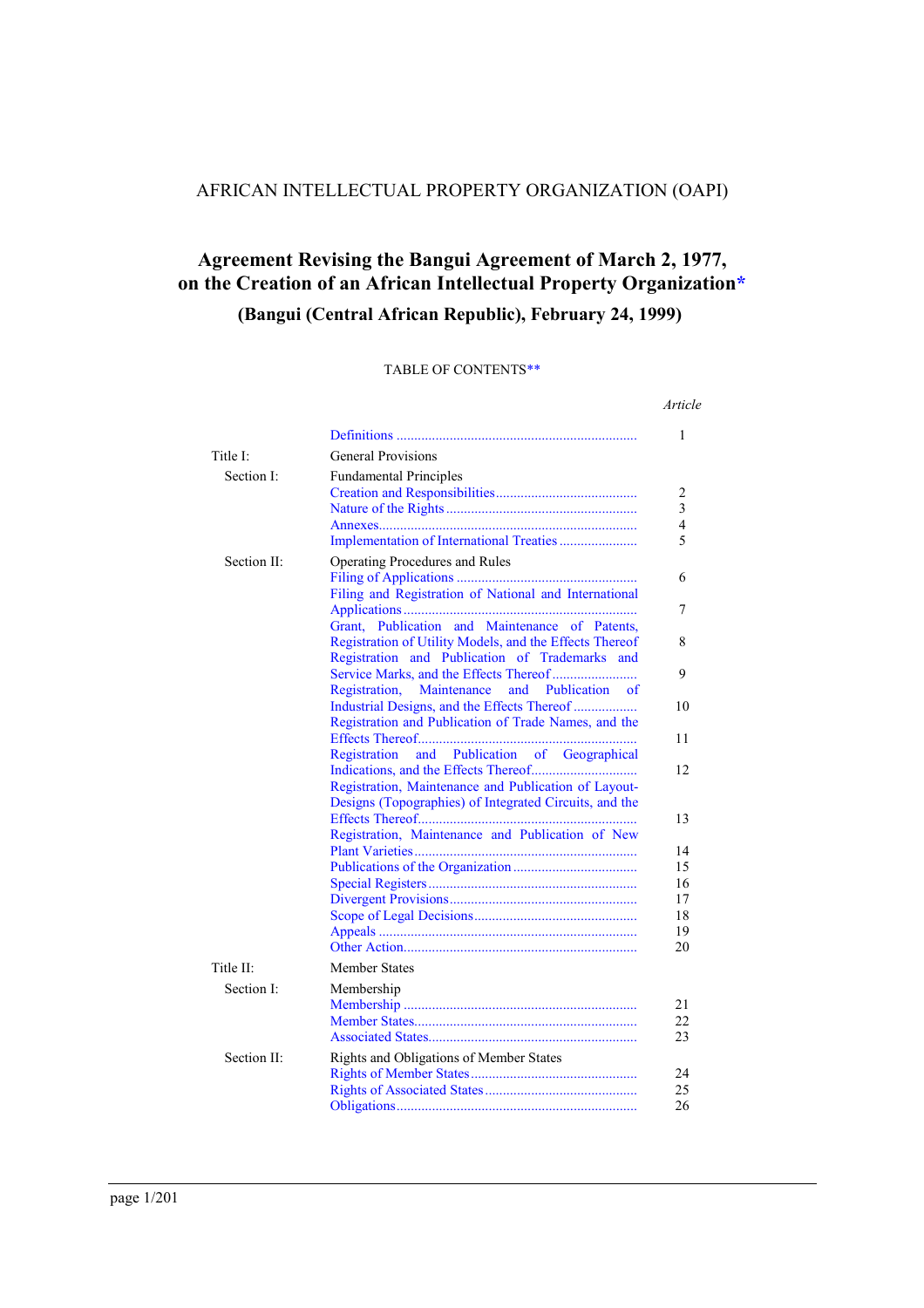| Title III:   | Organs of the Organization<br>27                                                                                                                                                                                                   |
|--------------|------------------------------------------------------------------------------------------------------------------------------------------------------------------------------------------------------------------------------------|
| Section I:   | Administrative Council                                                                                                                                                                                                             |
|              | 28<br>Functions and Powers of the Administrative Council<br>29<br>30<br>31<br>32                                                                                                                                                   |
| Section II:  | High Commission of Appeal<br>33                                                                                                                                                                                                    |
| Section III: | Directorate General<br>34<br>35                                                                                                                                                                                                    |
| Title IV:    | Financial Resources of the Organization<br>36<br>37<br>38                                                                                                                                                                          |
| Title V:     | Miscellaneous.<br>Transitional<br>Final<br>and<br>Provisions<br>Legal Personality, Privileges and Immunities of the<br>39                                                                                                          |
|              | 40<br>41<br>42<br>43<br>44<br>45<br>Titles Granted in a State Prior to its Accession<br>Titles in Force within OAPI Prior to the Accession of<br>46<br>47<br>48                                                                    |
| Annex I:     | Patents                                                                                                                                                                                                                            |
| Title I:     | <b>General Provisions</b><br>1<br>2<br>$\mathfrak{Z}$<br>$\overline{4}$<br>5<br>6<br>7<br>8<br>Limitation of the Rights Conferred by the Patent<br>9.<br>10<br>11<br>Conversion of a Patent Application into a Utility<br>12<br>13 |
| Title II:    | Formalities Concerning the Grant of Patents and<br>Certificates of Addition                                                                                                                                                        |
| Section I:   | Applications for Patents<br>14<br>15<br>16<br>17<br>18                                                                                                                                                                             |
| Section II:  | <b>Grant of Patents</b><br>Transmittal of the Patent Application to OAPI<br>19                                                                                                                                                     |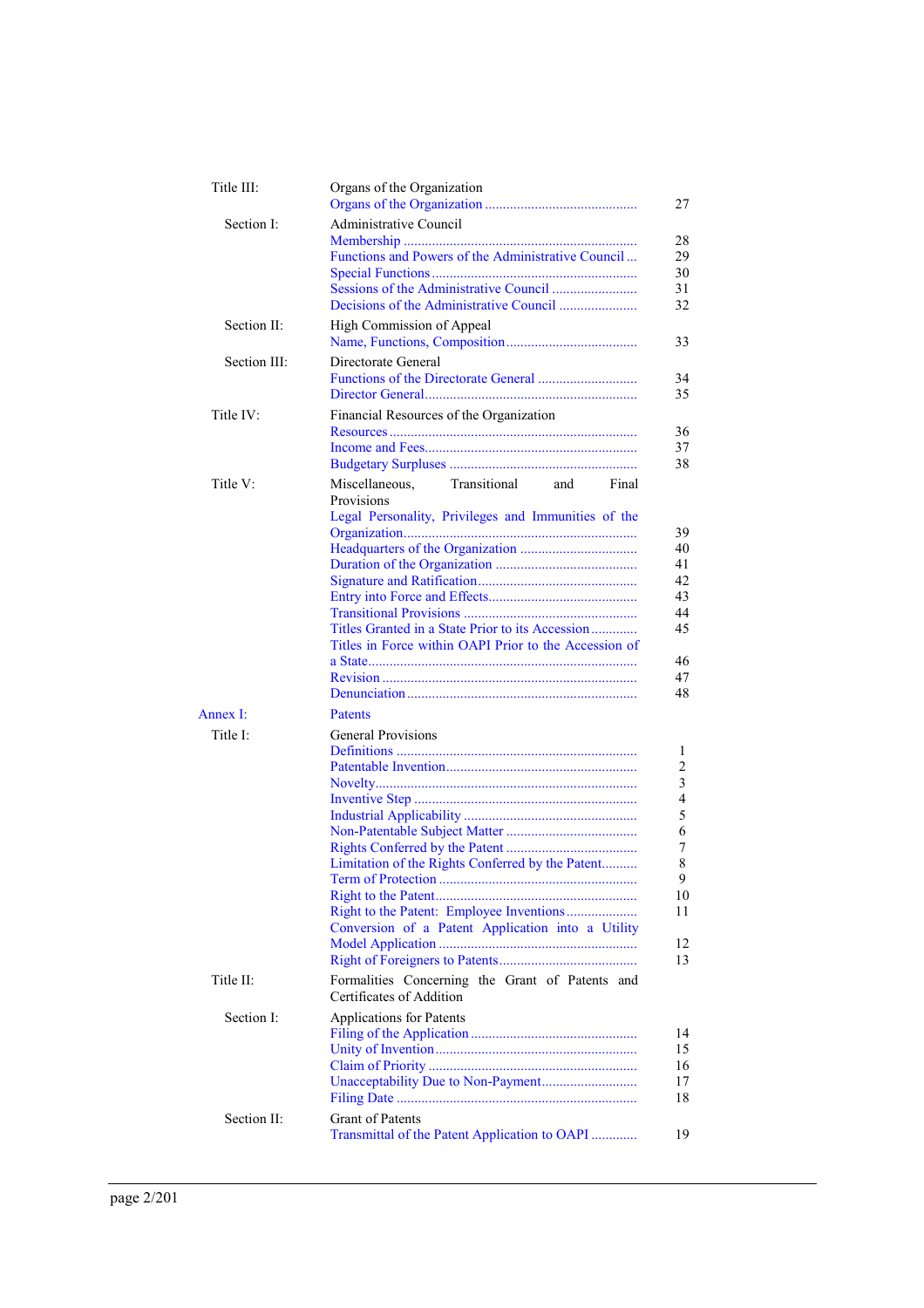|              | Amendment of the Claims, the Description, the<br>Recording of Acts in the Special Register of Patents                                                                                                                                                                                                                                                                        |
|--------------|------------------------------------------------------------------------------------------------------------------------------------------------------------------------------------------------------------------------------------------------------------------------------------------------------------------------------------------------------------------------------|
| Section III: | Certificates of Addition<br>Conversion of an Application for a Certificate of                                                                                                                                                                                                                                                                                                |
| Section IV:  | Communication<br>and<br>Publication<br>in<br>Relation<br>to Patents and Certificates of Addition<br>Formalities for Conversion of an Application for a<br>Certificate of Addition into a Patent Application<br>Independence of the Right to Exploit Patents Relating<br>Communication of Descriptions and Drawings of<br>Publication of Patents and Certificates of Addition |
| Section V:   | Transfer<br>Assignment of Patents<br>and<br>and<br><b>Contractual Licenses</b><br>Exploitation of the Patent and its Certificates of                                                                                                                                                                                                                                         |
| Title III:   | Invalidity, Forfeiture and Actions Relating Thereto                                                                                                                                                                                                                                                                                                                          |
| Section I:   | Invalidity and Forfeiture                                                                                                                                                                                                                                                                                                                                                    |
| Section II:  | Actions Seeking Invalidity or Forfeiture<br>Initiation of the Invalidity or Forfeiture Action<br>Recording of the Judicial Decision on Invalidity or                                                                                                                                                                                                                         |
| Title IV:    | Non-Voluntary Licenses<br>Non-Voluntary License for Non-Working<br>Non-Voluntary License for a Dependent Patent<br>Request for the Grant of a Non-Voluntary License<br>Rights and Obligations of the Holder of a Non-<br>Amendment and Withdrawal of the Non-Voluntary<br>Cessation of the Obligations of the Beneficiary of the                                             |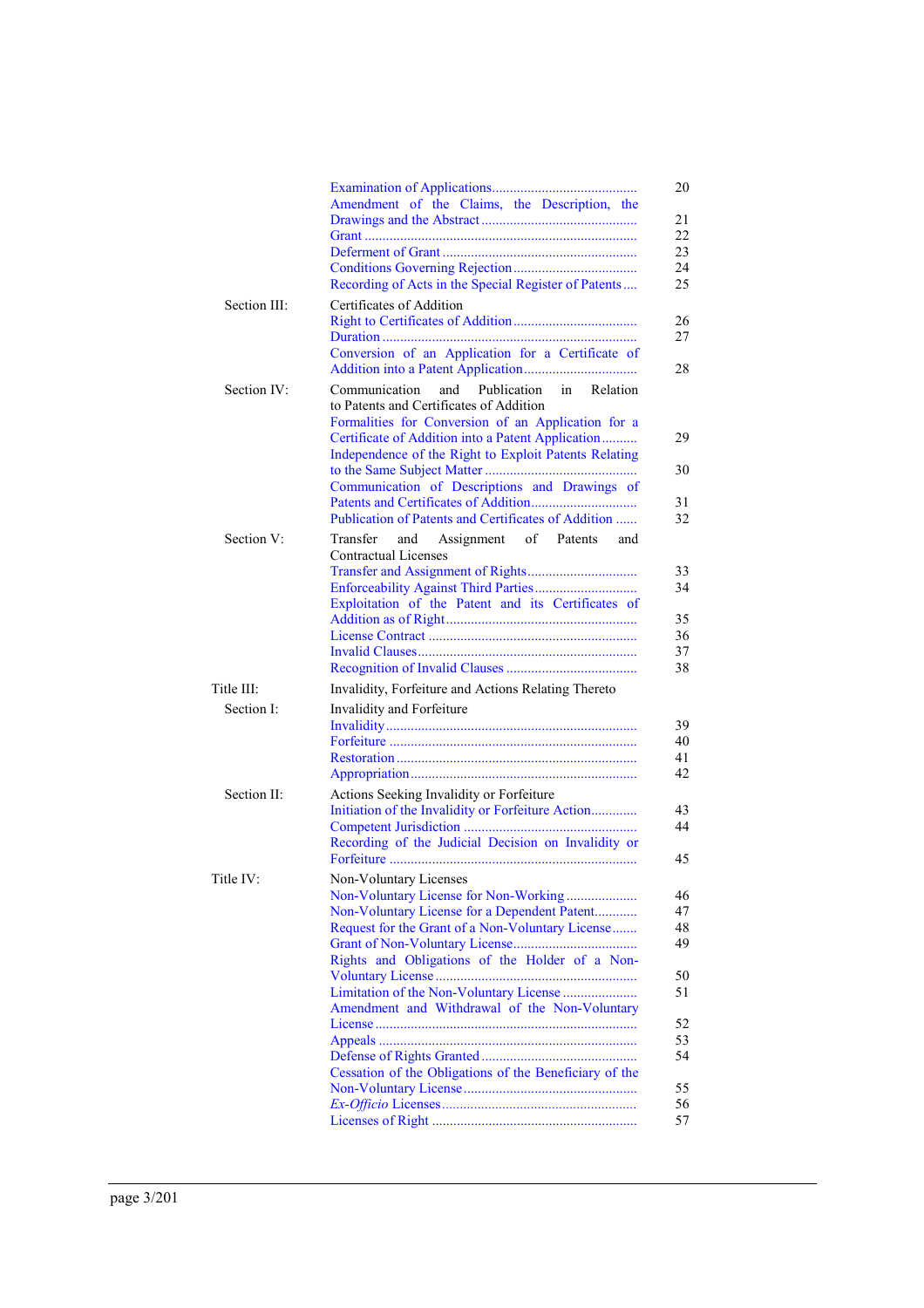| Title V:     | Infringement, Legal Proceedings and Penalties<br>58<br>Recidivism and Aggravating Circumstances<br>59<br>60<br>Condition for Initiation of Criminal Proceedings<br>61<br>62<br>Exceptional Competence of the Criminal Court<br>63<br>64<br>65<br>Time Limit for Initiating Substantive Proceedings<br>66<br>67                   |
|--------------|----------------------------------------------------------------------------------------------------------------------------------------------------------------------------------------------------------------------------------------------------------------------------------------------------------------------------------|
| Title VI:    | Miscellaneous, Transitional and Final Provisions<br>Continued Validity of Patents Granted or Recognized<br>Under the Bangui Agreement of March 2, 1977<br>68<br>69                                                                                                                                                               |
| Annex II:    | <b>Utility Models</b>                                                                                                                                                                                                                                                                                                            |
| Title I:     | <b>General Provisions</b>                                                                                                                                                                                                                                                                                                        |
|              | Subject Matter Not Qualifying for Utility Model<br>Right to the Certificate of Registration of the Utility                                                                                                                                                                                                                       |
|              | Right to the Certificate of Registration of the Utility<br>Limitation of the Rights Conferred by the Certificate<br>Right of Foreigners to Certificates of Registration of<br>10                                                                                                                                                 |
| Title II:    | Formalities Concerning the Registration of Utility<br>Models                                                                                                                                                                                                                                                                     |
| Section I:   | Applications for Registration of Utility Models<br>11<br>12<br>13<br>Conversion of a Patent Application into<br>an<br>Application for Registration of a Utility Model and<br>14<br>15<br>Unacceptability Due to Non-Payment<br>16                                                                                                |
| Section II:  | Grant of Certificates of Registration for Utility Models<br>Transmittal of the Application for a Certificate of<br>17<br>18<br>19<br>20                                                                                                                                                                                          |
| Section III: | <b>Improvement Certificates</b><br>21<br>22<br>Conversion of an Application for an Improvement<br>Certificate into an Application for a Certificate of<br>23<br>Formalities for Conversion of an Application for an<br>Improvement Certificate into an Application for a<br>Certificate of Registration of a Utility Model<br>24 |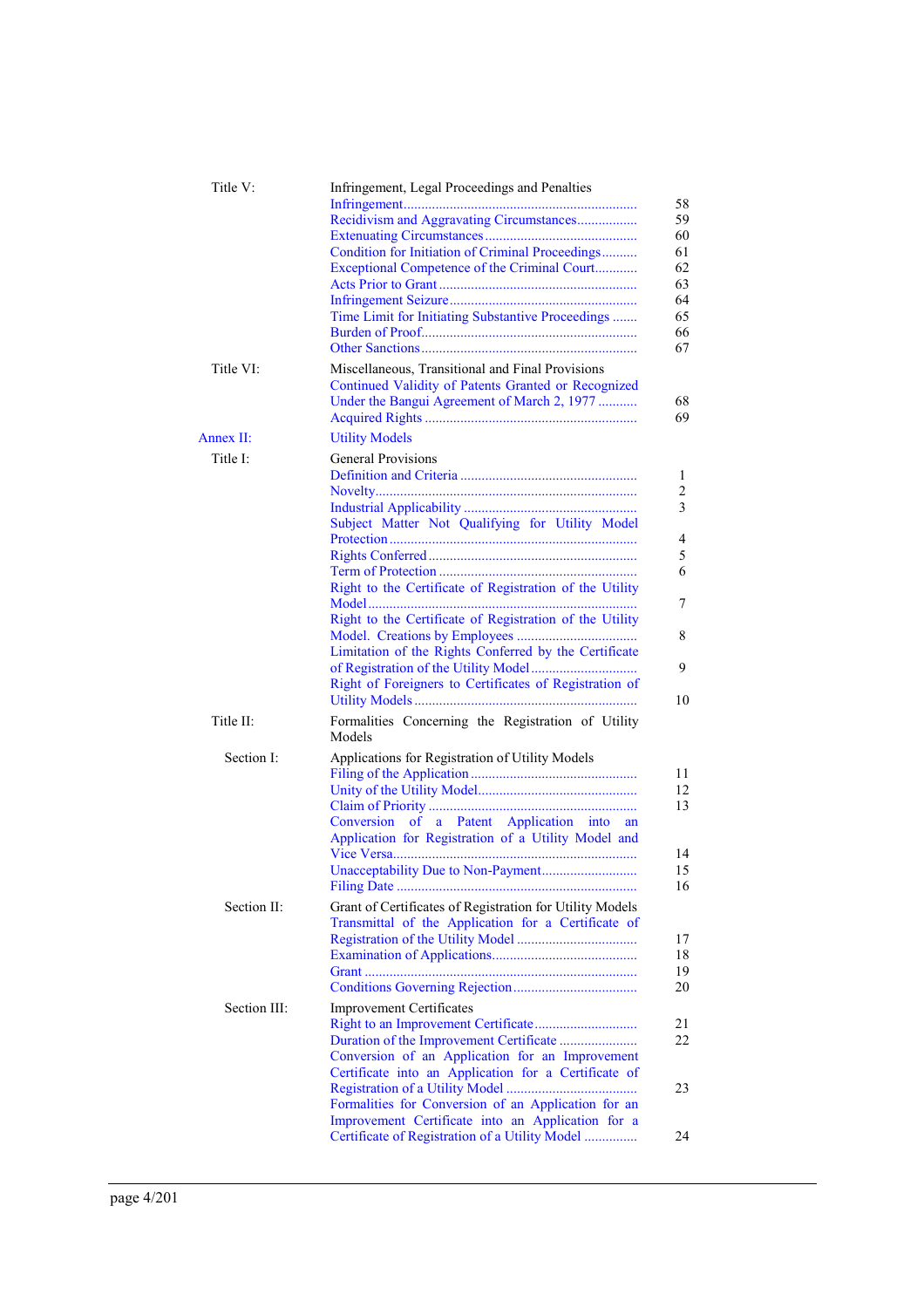|             | Independence of the Right to Exploit Certificates of<br>Registration of Utility Models Relating to the Same |
|-------------|-------------------------------------------------------------------------------------------------------------|
| Title III:  | Publication<br>Communication of Descriptions, Drawings<br>and                                               |
|             | Publication of Certificates of Registration of Utility                                                      |
| Title IV:   | Transfer and Assignment of Rights and Contractual<br>Licenses                                               |
|             | Recording of Acts in the Special Register of Utility                                                        |
|             | Exploitation as of Right of the Utility Model and                                                           |
|             |                                                                                                             |
|             |                                                                                                             |
|             |                                                                                                             |
| Title V:    | Invalidity, Forfeiture and Actions Relating Thereto                                                         |
| Section I:  | Invalidity and Forfeiture                                                                                   |
|             |                                                                                                             |
|             |                                                                                                             |
|             |                                                                                                             |
| Section II: | Actions Seeking Invalidity or Forfeiture                                                                    |
|             |                                                                                                             |
|             | Recording of the Judicial Decision on Invalidity or                                                         |
| Title VI:   | Infringement, Legal Proceedings and Penalties                                                               |
|             | Recidivism and Aggravating Circumstances                                                                    |
|             |                                                                                                             |
|             | Condition for Initiation of Criminal Proceedings<br>Exceptional Competence of the Criminal Court            |
|             |                                                                                                             |
|             |                                                                                                             |
|             | Time Limit for Initiating Substantive Proceedings                                                           |
| Title VII:  | <b>Transitional and Final Provisions</b>                                                                    |
| Annex III:  | <b>Trademarks and Service Marks</b>                                                                         |
| Title I:    | <b>General Provisions</b>                                                                                   |
|             |                                                                                                             |
|             |                                                                                                             |
|             |                                                                                                             |
|             |                                                                                                             |
|             |                                                                                                             |
|             |                                                                                                             |
| Title II:   | Filing, Registration and Publication                                                                        |
|             |                                                                                                             |
|             | Statement of Filing and Transmittal of Documents                                                            |
|             |                                                                                                             |
|             | Conditions of Acceptability and Filing Date                                                                 |
|             |                                                                                                             |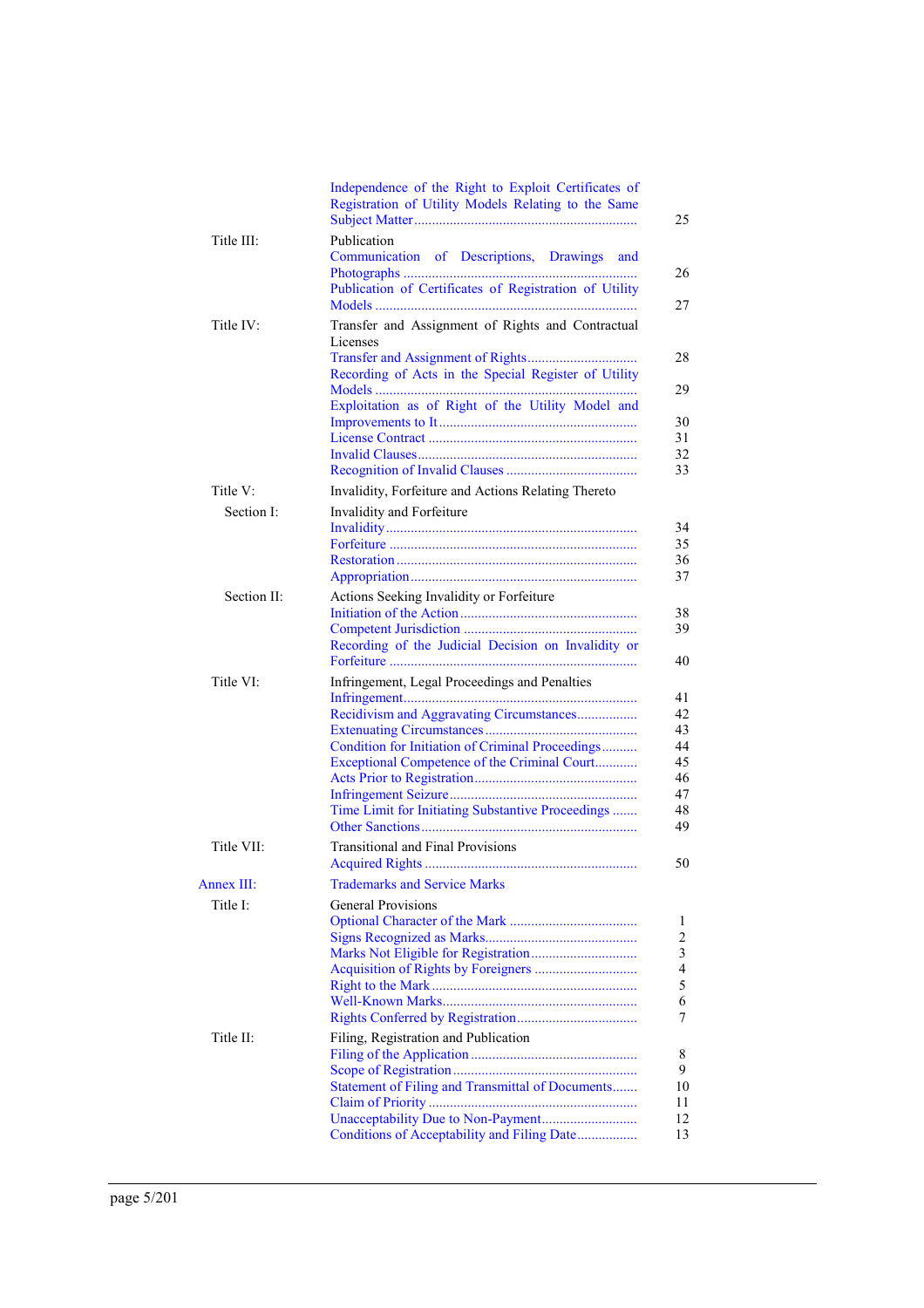|             | Appeal Against Rejection of the Application                                                                                                                                                                                                                            |
|-------------|------------------------------------------------------------------------------------------------------------------------------------------------------------------------------------------------------------------------------------------------------------------------|
|             |                                                                                                                                                                                                                                                                        |
| Title III:  | Renunciation, Cancellation and Invalidity                                                                                                                                                                                                                              |
| Title IV:   | Transfer and Assignment of Marks and Contractual<br>Licenses<br>Recording of the Judicial Decision on Invalidity                                                                                                                                                       |
| Title V:    | Collective Marks<br>Transfer, Invalidity and Forfeiture of the Collective                                                                                                                                                                                              |
| Title VI:   | Penalties<br>Penalties for Unlawful Exploitation of a Registered<br>Mark<br>Penalties in Connection with Compulsory Marks and<br>Fate of Counterfeited Marks and Goods<br>Other Measures Relating to Compulsory Marks<br>Penalties in Connection with Collective Marks |
| Title VII:  | Jurisdiction<br>Time Limit for Initiating Substantive Proceedings                                                                                                                                                                                                      |
| Title VIII: | <b>Transitional and Final Provisions</b><br>Validity<br>Continued<br>of<br>Marks<br>Registered<br>or<br>Under<br>Bangui<br>Agreement<br>Recognized<br>the<br>of                                                                                                        |
| Annex IV:   | <b>Industrial Designs</b>                                                                                                                                                                                                                                              |
| Title I:    | <b>General Provisions</b><br>Industrial Designs Eligible for Registration                                                                                                                                                                                              |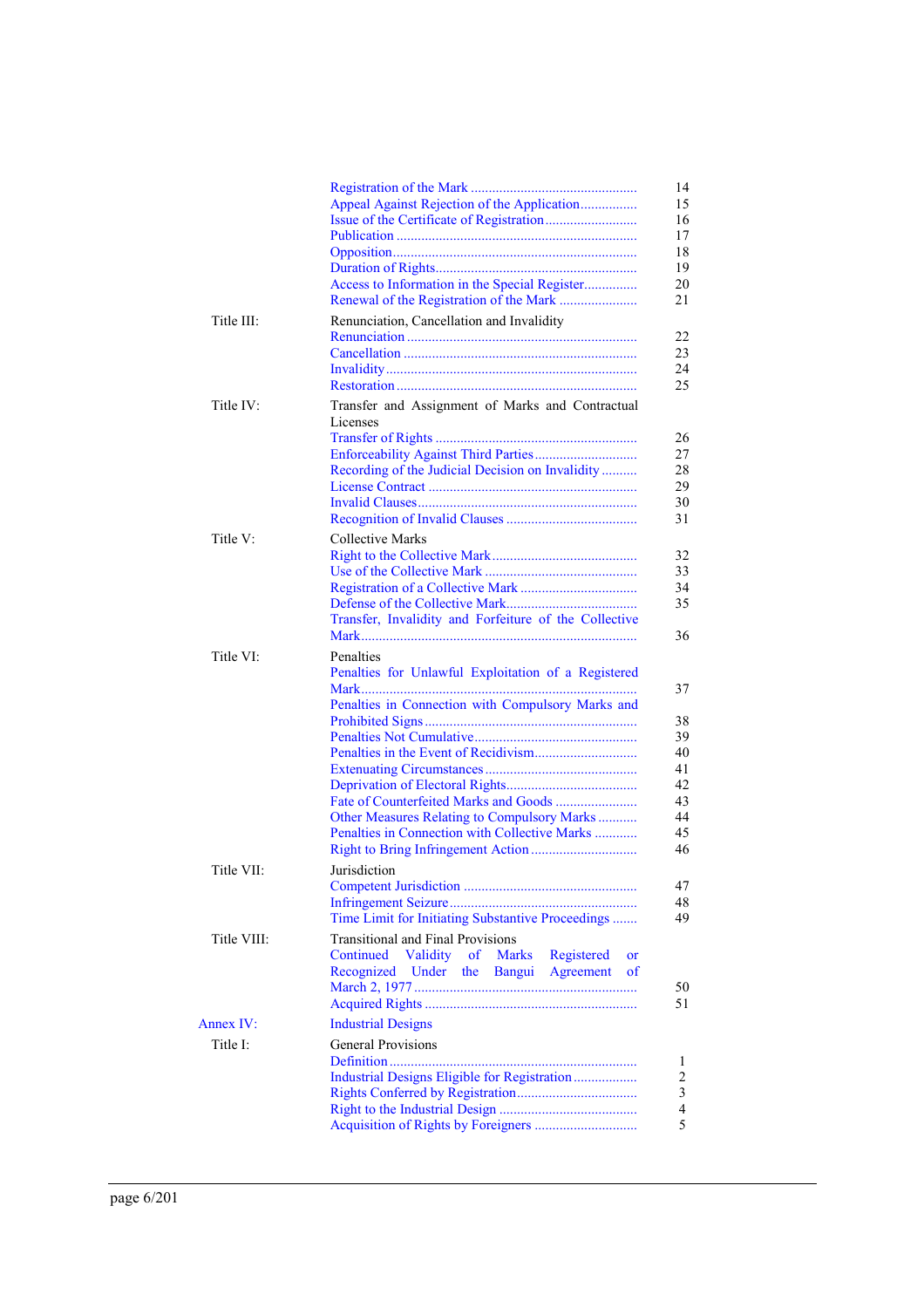| Title II:  | Deposit and Publicity                                  |
|------------|--------------------------------------------------------|
|            |                                                        |
|            | Statement of Filing and Transmittal of Documents       |
|            |                                                        |
|            |                                                        |
|            |                                                        |
|            |                                                        |
|            | Communication of Application Documents                 |
|            |                                                        |
|            |                                                        |
|            |                                                        |
|            | Unacceptability Due to Non-Payment                     |
|            |                                                        |
| Title III: | Transfer and Assignment of Industrial Designs          |
|            |                                                        |
|            |                                                        |
|            |                                                        |
| Title IV:  | License Contracts                                      |
|            |                                                        |
|            |                                                        |
| Title V:   | Penalties                                              |
|            |                                                        |
|            |                                                        |
|            |                                                        |
|            |                                                        |
| Title VI:  | Legal Actions and Procedure                            |
|            |                                                        |
|            | Condition for Initiation of Criminal Proceedings       |
|            |                                                        |
|            | Time Limit for Instituting Substantive Proceedings     |
|            | Communication of Documents to Judicial Bodies          |
|            |                                                        |
|            |                                                        |
| Title VII: | <b>Transitional and Final Provisions</b>               |
|            | Continued Validity of Industrial Designs Registered or |
|            | Recognized Under the Bangui Agreement of March 2,      |
|            |                                                        |
|            |                                                        |
| Annex V:   | <b>Trade Names</b>                                     |
|            |                                                        |
|            | Name or Designation Not Admissible as a Trade          |
|            |                                                        |
|            |                                                        |
|            | Specific Effects of Registration of a Trade Name       |
|            |                                                        |
|            |                                                        |
|            |                                                        |
|            |                                                        |
|            |                                                        |
|            |                                                        |
|            |                                                        |
|            |                                                        |
|            |                                                        |
|            |                                                        |
|            |                                                        |
|            |                                                        |
|            |                                                        |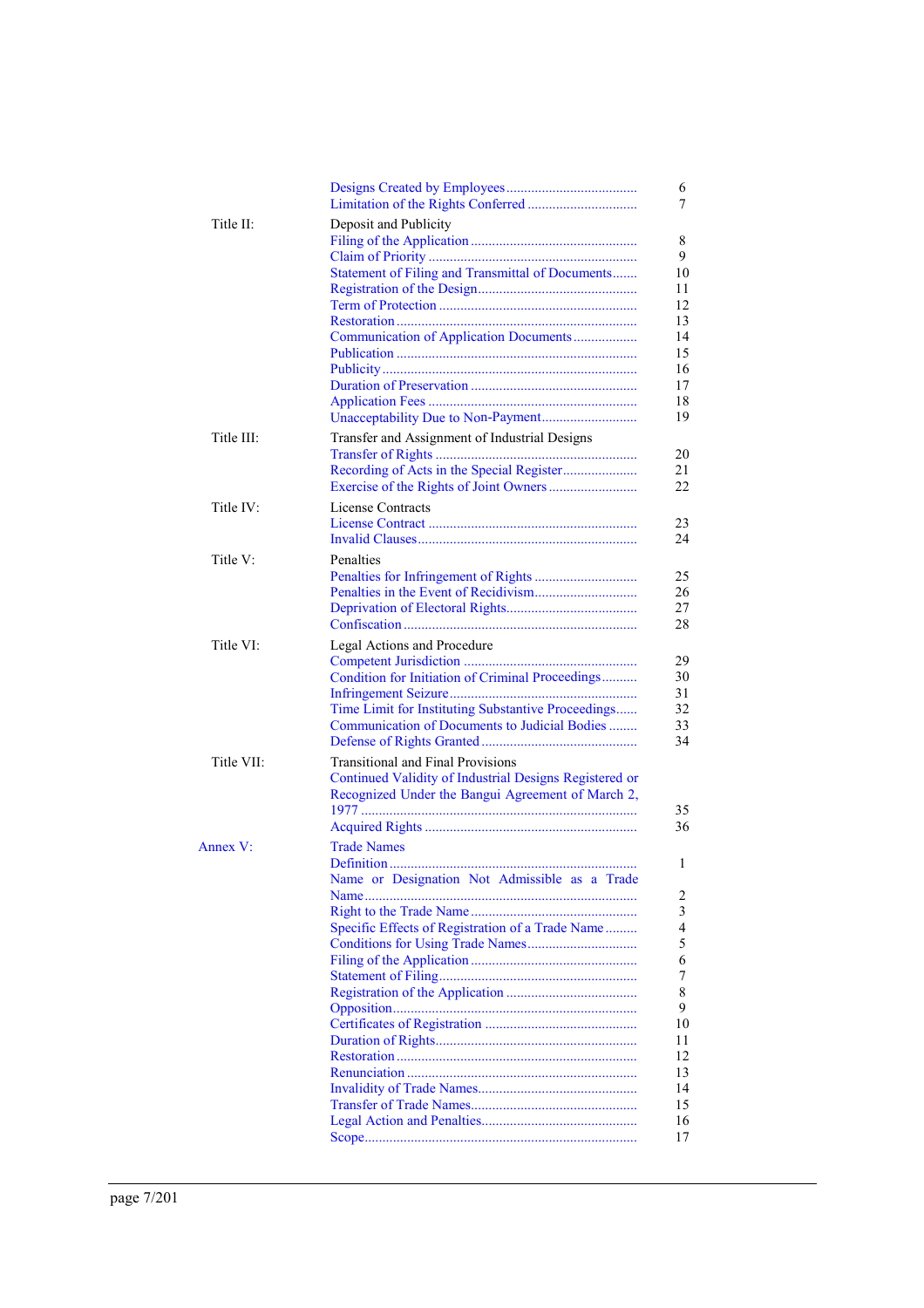|                   | Continued Validity of Trade Names Registered or<br>Recognized Under the Bangui Agreement of March 2,                                                                                    | 18                                             |
|-------------------|-----------------------------------------------------------------------------------------------------------------------------------------------------------------------------------------|------------------------------------------------|
|                   |                                                                                                                                                                                         | 19                                             |
| Annex VI:         | <b>Geographical Indications</b>                                                                                                                                                         |                                                |
| Title I:          | <b>General Provisions</b><br>Marks Containing a Geographical Indication                                                                                                                 | 1<br>2<br>3                                    |
| Title II:         | <b>Conditions for Protection</b><br>Geographical Indications Excluded from Protection                                                                                                   | 4<br>5                                         |
| Title III:        | <b>Registration Procedure</b><br>Examination and Registration of Applications<br>Access to Information in the Special Register<br>Cancellation and Modification of Registrations        | 6<br>7<br>8<br>9<br>10<br>11<br>12<br>13<br>14 |
| Title IV:         | Right to Use a Geographical Indication; Unlawful<br>Use                                                                                                                                 | 15<br>16<br>17                                 |
| Title V:          | <b>Transitional and Final Provisions</b>                                                                                                                                                | 18                                             |
| <b>Annex VII:</b> | <b>Literary and Artistic Property</b>                                                                                                                                                   | 1                                              |
| Title I:          | Copyright and Related Rights                                                                                                                                                            |                                                |
| Part One:         | Copyright                                                                                                                                                                               |                                                |
| Chapter I:        | <b>Introductory Provisions</b>                                                                                                                                                          | 2<br>3                                         |
| Chapter II:       | Subject Matter of Protection<br>Subject Matter of Protection: Derivative Works and                                                                                                      | 4<br>5<br>6<br>7                               |
| Chapter III:      | <b>Rights Protected</b>                                                                                                                                                                 | 8<br>9<br>10                                   |
| Chapter IV:       | Limitations on Economic Rights<br>Free Reproduction in the Form of Quotation<br>Reprographic Reproduction by Libraries and Archive<br>Free Reproduction for Judicial and Administrative | 11<br>12<br>13<br>14<br>15<br>16               |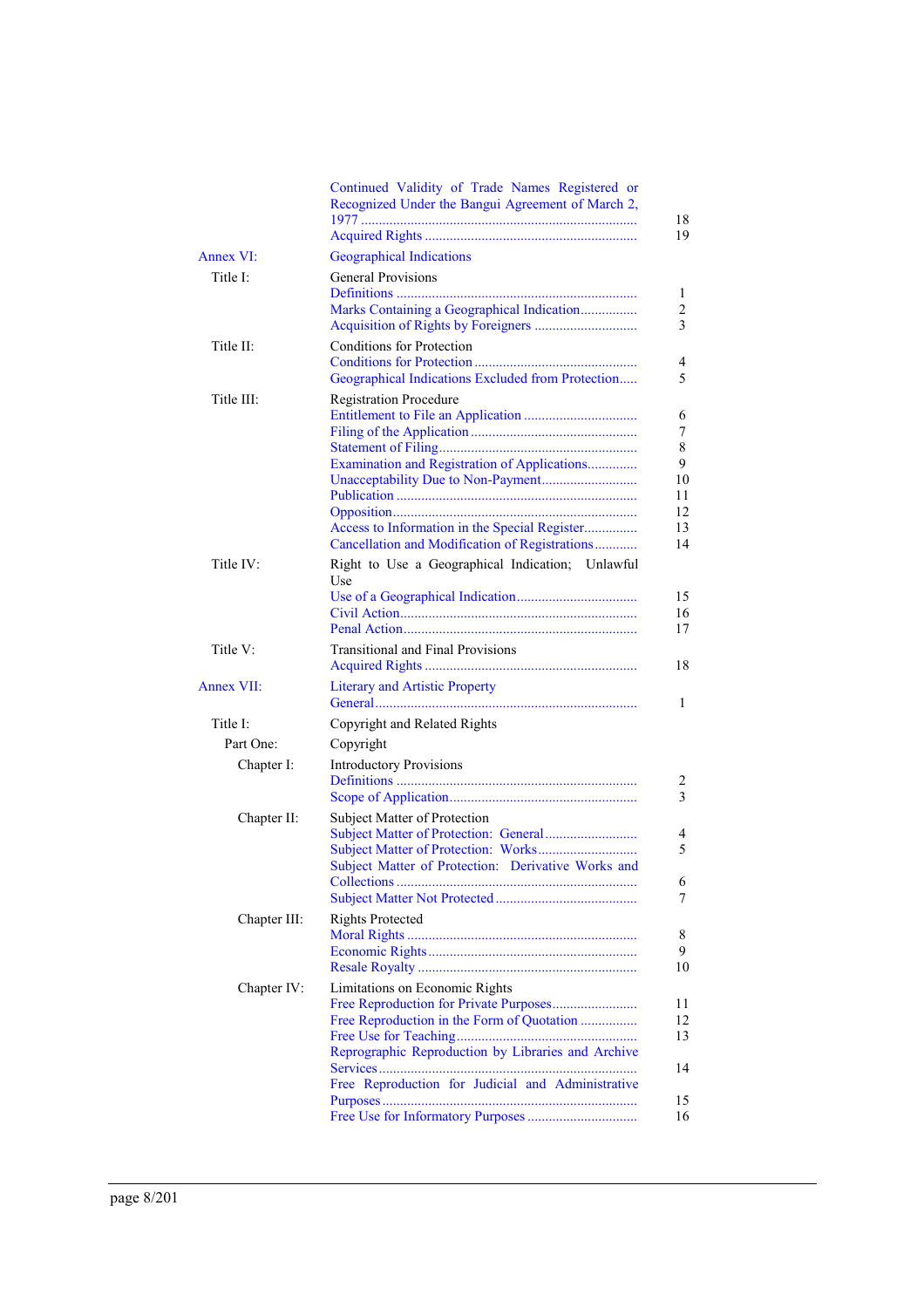|              | Free Use of the Images of Works Permanently<br>Free Use and Adaptation of Computer Programs<br>Ephemeral Recording by Broadcasting<br>Free                               |
|--------------|--------------------------------------------------------------------------------------------------------------------------------------------------------------------------|
| Chapter V:   | Term of Protection<br>Term of Protection for Works of Joint Authorship<br>Term<br>of<br>Protection for Anonymous<br>and                                                  |
|              | Term of Protection for Collective and Audiovisual<br>Term of Protection for Works of Applied Art                                                                         |
| Chapter VI:  | Ownership of Rights<br>Ownership of Rights in Works of Joint Authorship<br>Ownership of Rights in Works Created Under a Work<br>Ownership of Rights in Audiovisual Works |
| Chapter VII: | Assignment of Rights and Licensing                                                                                                                                       |
| Section I:   | General                                                                                                                                                                  |
|              | Form of Assignment and Licensing Contracts<br>Sale of Originals or Copies of Works and Assignment<br>and Licensing of Copyright in Such Works                            |
| Section II:  | <b>Special Contracts</b>                                                                                                                                                 |
| Part Two:    | Rights of Performers, Producers of Phonograms and<br>Broadcasting Organizations (Related Rights)                                                                         |
| Chapter I:   | <b>Introductory Provisions</b><br>Definitions                                                                                                                            |
| Chapter II:  | <b>Authorization Rights</b><br>Authorization Rights of Phonogram Producers<br>Authorization Rights of Broadcasting Organizations                                         |
| Chapter III: | Equitable Remuneration for the Use of Phonograms<br>Equitable<br>Remuneration<br>for Broadcasting<br>or                                                                  |
| Chapter IV:  | Free Use<br>Free Use by Broadcasting Organizations                                                                                                                       |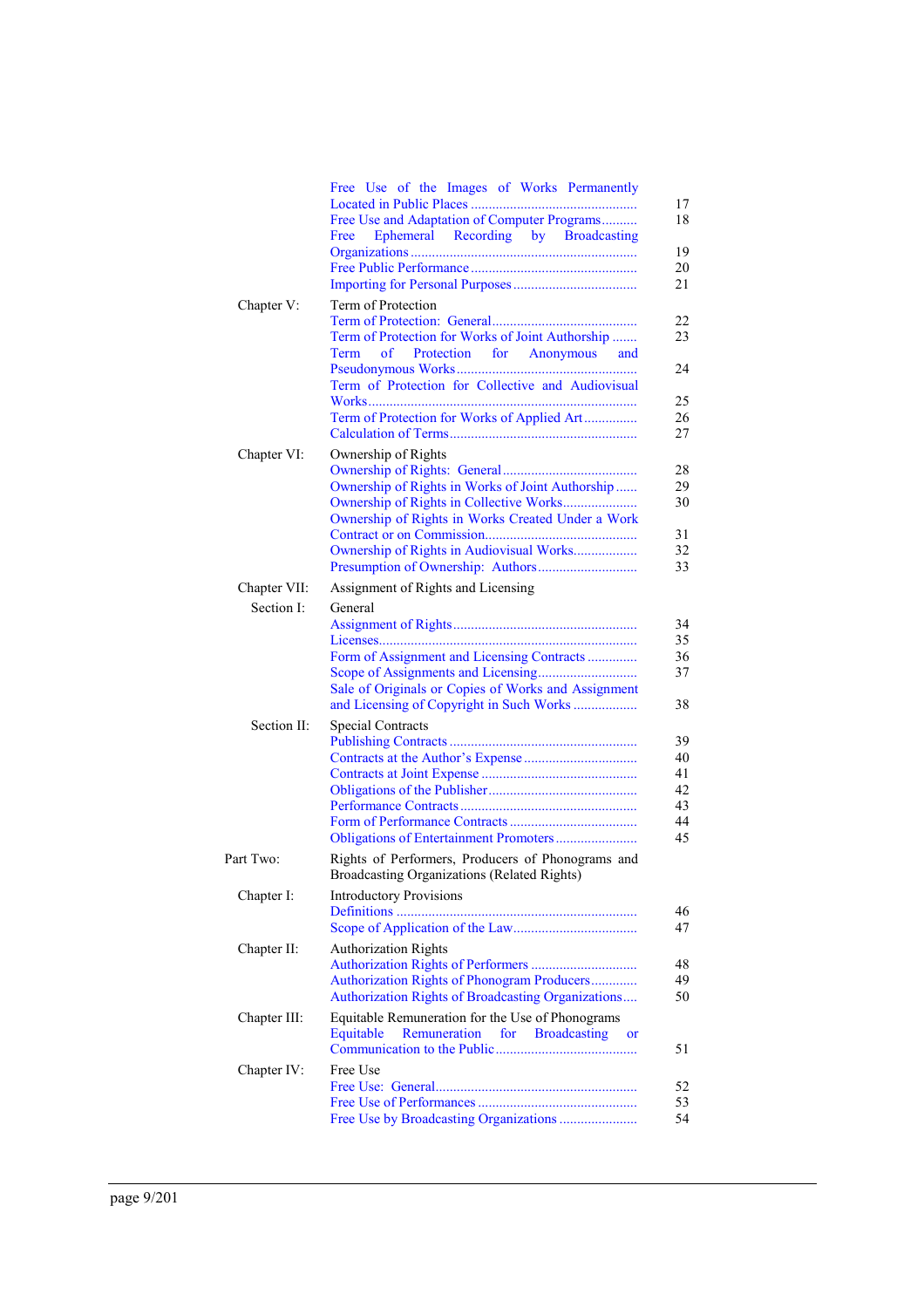| Chapter V:   | Term of Protection                                                                                                            | 55<br>56<br>57                                                             |
|--------------|-------------------------------------------------------------------------------------------------------------------------------|----------------------------------------------------------------------------|
| Part Three:  | Common Provisions<br>Public Domain and Exploitation<br>Paying<br>of                                                           | 58<br>59                                                                   |
| Part Four:   | Collective Administration                                                                                                     | 60                                                                         |
| Part Five:   | Measures, Remedies and Sanctions Concerning Piracy<br>and Other Infringements<br>Measures, Damages and Penalties for Abuse of | 61<br>62<br>63<br>64<br>65                                                 |
| Part Six:    | <b>Special Provisions</b>                                                                                                     | 66                                                                         |
| Title II:    | Protection and Promotion of the Cultural Heritage                                                                             |                                                                            |
| Chapter I:   | Definitions                                                                                                                   | 67<br>68<br>69<br>70<br>71                                                 |
| Chapter II:  | Protection                                                                                                                    |                                                                            |
| Section I:   | General                                                                                                                       | 72<br>73<br>74<br>75<br>76                                                 |
| Section II:  | Inventory and Classification Procedures                                                                                       |                                                                            |
|              |                                                                                                                               | 77<br>78<br>79                                                             |
| Section III: | Effects of Inventory and Classification                                                                                       |                                                                            |
|              | Unlawful Disposal of Materials or Fragments<br>Protection of Classified Immovable Property                                    | 80<br>81<br>82<br>83<br>84<br>85<br>86<br>87<br>88<br>89<br>90<br>91<br>92 |
| Chapter III: | Safeguards                                                                                                                    | 93                                                                         |
| Chapter IV:  | Promotion                                                                                                                     | 94                                                                         |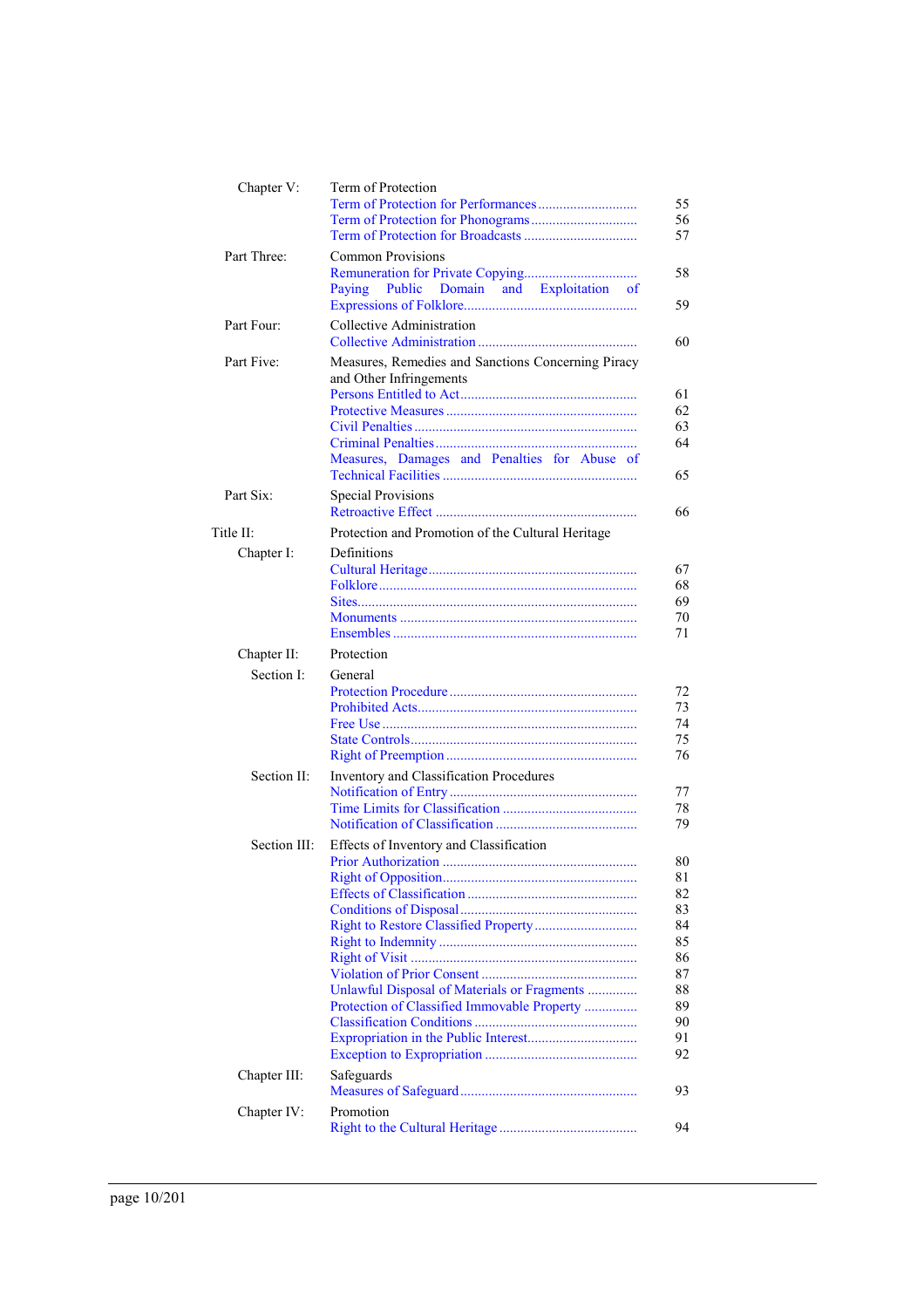|                    | Measures to Promote the Cultural Heritage                                                                                                                                                                                                                                                                                                                                                                     |
|--------------------|---------------------------------------------------------------------------------------------------------------------------------------------------------------------------------------------------------------------------------------------------------------------------------------------------------------------------------------------------------------------------------------------------------------|
| Chapter V:         | Sanctions<br>Penalties for Offenses Against the Protection of                                                                                                                                                                                                                                                                                                                                                 |
| Chapter VI:        | Miscellaneous and Final Provisions<br>High Commission for the National Cultural Heritage                                                                                                                                                                                                                                                                                                                      |
| <b>Annex VIII:</b> | <b>Protection Against Unfair Competition</b><br>Confusion with Another's Enterprise or Activities<br>Acts Damaging to Another's Image or Reputation<br>Disparaging Another's Enterprise or Activities<br>Competition Concerning Confidential<br>Unfair<br>Disorganization of a Competing Enterprise and of the                                                                                                |
| Annex IX:          | Layout-Designs (Topographies) of Integrated Circuits<br>Access to Information in the Special Register of<br>Non-Voluntary License for Non-Working<br>Request for the Grant of a Non-Voluntary License<br>Rights and Obligations of the Holder of a Non-<br>Limitation of the Non-Voluntary License<br>Amendment and Withdrawal of the Non-Voluntary<br>Cessation of the Obligations of the Beneficiary of the |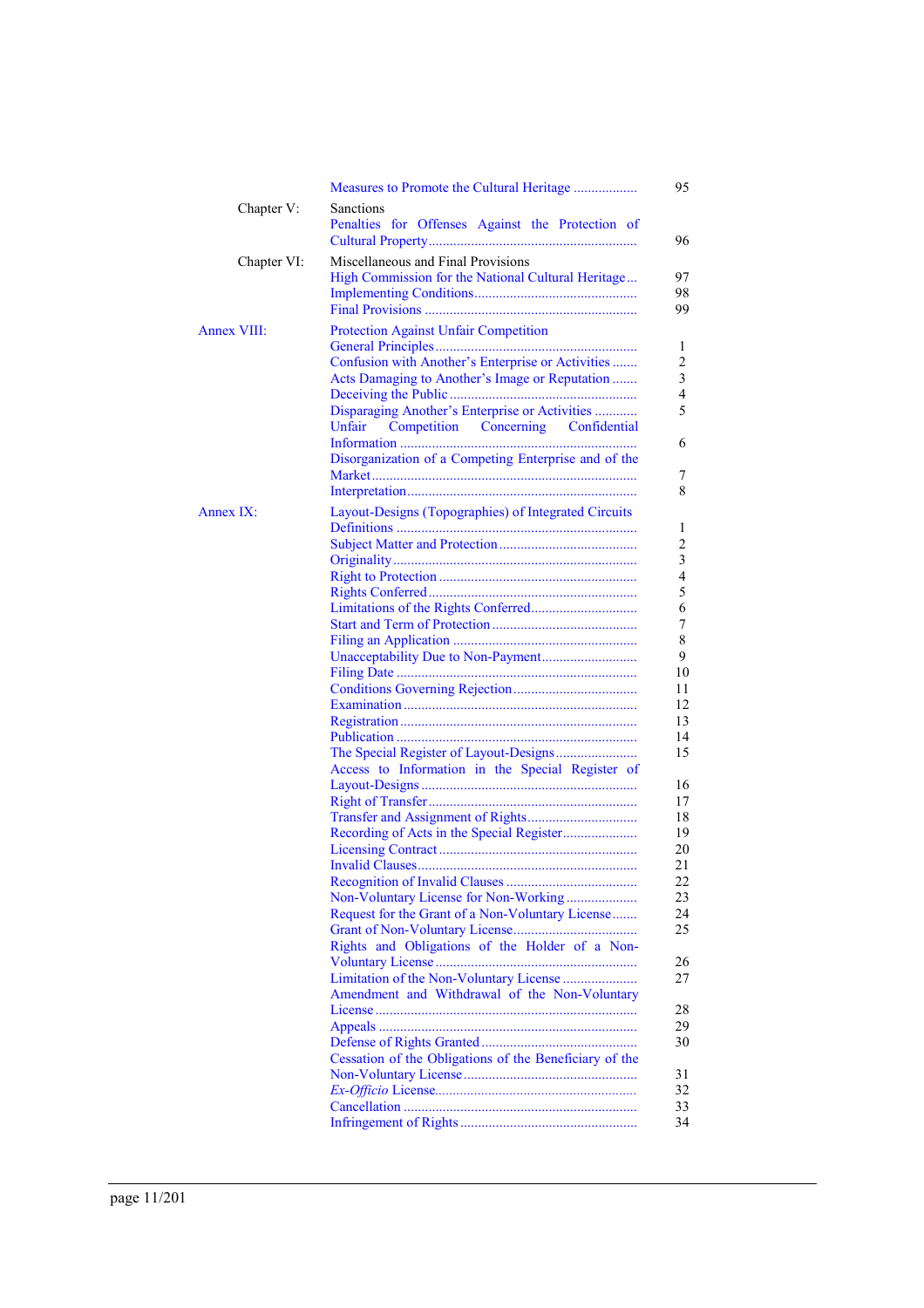| Annex X:   | <b>Plant Variety Protection</b>                              |
|------------|--------------------------------------------------------------|
| Title I:   | <b>General Provisions</b>                                    |
|            |                                                              |
|            |                                                              |
|            |                                                              |
| Title II:  | Conditions for the Issue of a Plant Variety Certificate      |
|            | Criteria for the Protection of a Plant Variety               |
|            |                                                              |
|            |                                                              |
|            |                                                              |
|            |                                                              |
|            |                                                              |
|            |                                                              |
| Title III: | Procedure for the Grant of a Plant Variety Certificate       |
|            |                                                              |
|            |                                                              |
|            |                                                              |
|            |                                                              |
|            | Objections to the Issue of a Plant Variety Certificate       |
|            | Examination of the Application for a Plant Variety           |
|            | Certificate and Technical Examination of the Variety         |
|            | Information, Documents and Material Required for             |
|            |                                                              |
|            |                                                              |
|            | Issue of Plant Variety Certificate and Publication           |
| Title IV:  | Variety Denomination                                         |
|            | Subject of the Denomination and Signs Admissible as          |
|            |                                                              |
|            |                                                              |
|            |                                                              |
|            | Opposition to Registration of a Denomination                 |
|            | Cancellation of a Denomination and Registration of a         |
|            |                                                              |
| Title V:   | Rights Conferred by the Plant Variety Certificate<br>General |
|            | Scope of Rights Conferred by the Plant Variety               |
|            | Certificate<br>.                                             |
|            | Exceptions to the Rights Conferred by the Plant              |
|            |                                                              |
|            | Exhaustion of Rights Conferred by the Plant Variety          |
|            |                                                              |
|            | Term of the Plant Variety Certificate; Maintenance of        |
|            |                                                              |
|            |                                                              |
|            |                                                              |
|            | Exploitation by the Public Authorities or by a Third         |
|            |                                                              |
| Title VI:  | Obligations of the Owner of the Plant Variety<br>Certificate |
|            |                                                              |
|            |                                                              |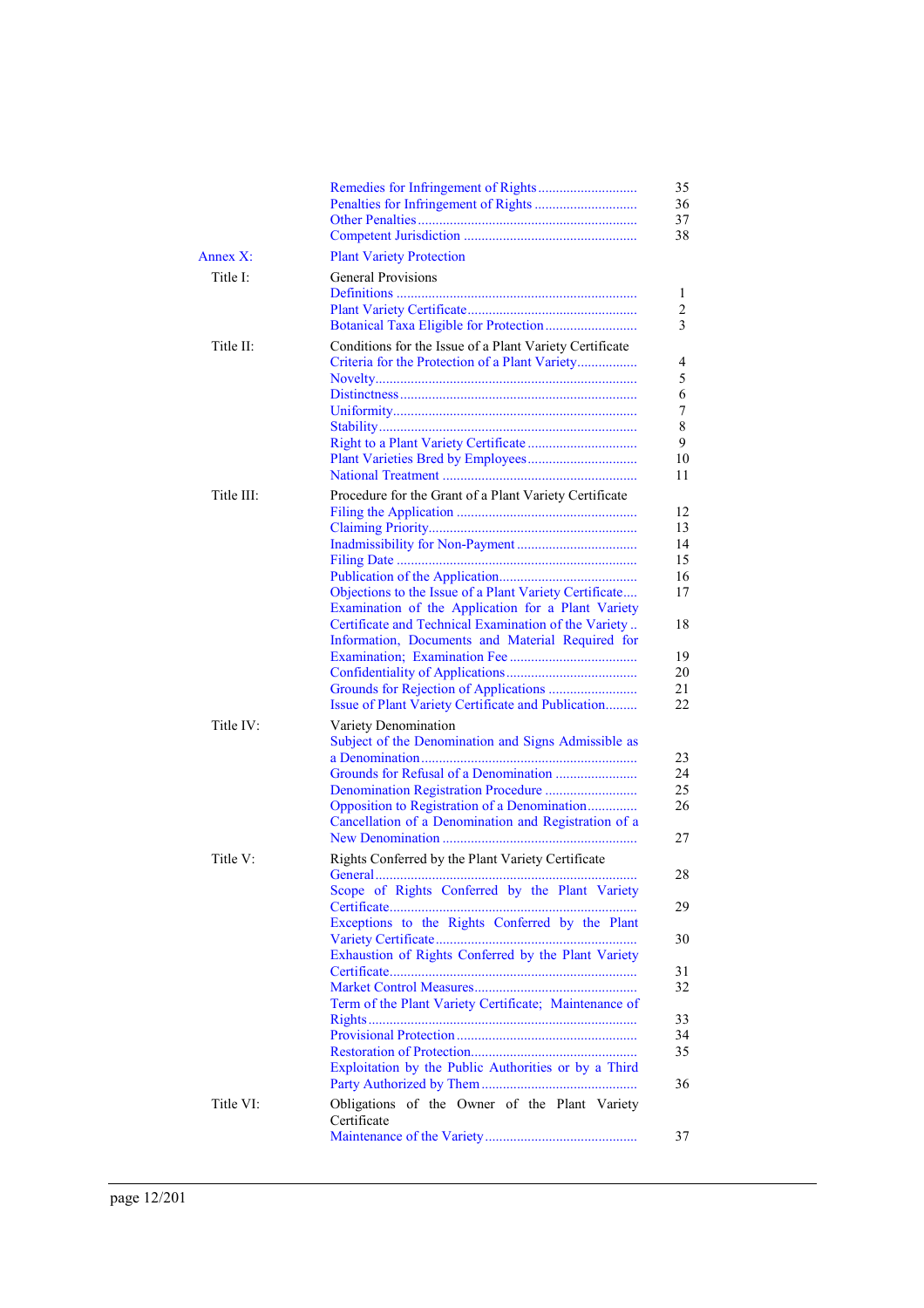|             |                                                                                                                                                                                                                                                  | 38                                                 |
|-------------|--------------------------------------------------------------------------------------------------------------------------------------------------------------------------------------------------------------------------------------------------|----------------------------------------------------|
| Title VII:  | Change of Ownership, Invalidation, Forfeiture                                                                                                                                                                                                    | 39<br>40<br>41                                     |
| Title VIII: | Procedural Time Limits                                                                                                                                                                                                                           | 42                                                 |
| Title $IX:$ | Infringement and Other Unlawful Acts<br>Time Limit for Instituting Substantive Proceedings<br>Conditions for the Institution of Correctional<br>Exceptional Jurisdiction of the Correctional Court<br>Fraud in Relation to Variety Denominations | 43<br>44<br>45<br>46<br>47<br>48<br>49<br>50<br>51 |
| Title $X$ : | <b>Transitional and Final Provisions</b>                                                                                                                                                                                                         | 52                                                 |

The Government of the Republic of Benin,

The Government of Burkina Faso,

The Government of the Republic of Cameroon,

The Government of the Central African Republic,

The Government of the Republic of Chad,

The Government of the Republic of the Congo,

The Government of the Republic of Côte d'Ivoire,

The Government of the Gabonese Republic,

The Government of the Republic of Guinea,

The Government of the Republic of Guinea-Bissau,

The Government of the Republic of Mali,

The Government of the Islamic Republic of Mauritania,

The Government of the Republic of the Niger,

The Government of the Republic of Senegal,

The Government of the Togolese Republic,

*Moved* by the desire to promote the effective contribution of intellectual property to the development of their States on the one hand, and concerned on the other hand to protect intellectual property rights on their territories in as effective and uniform a manner as possible;

*Undertake*, for that purpose, to accede to

(i)the Paris Convention for the Protection of Industrial Property of March 20, 1883, as last revised at Stockholm on July 14, 1967,

(ii) the Berne Convention for the Protection of Literary and Artistic Works of September 9, 1886, as last revised at Paris on July 24, 1971, and/or the Universal Copyright Convention as revised at Paris on July 24, 1971,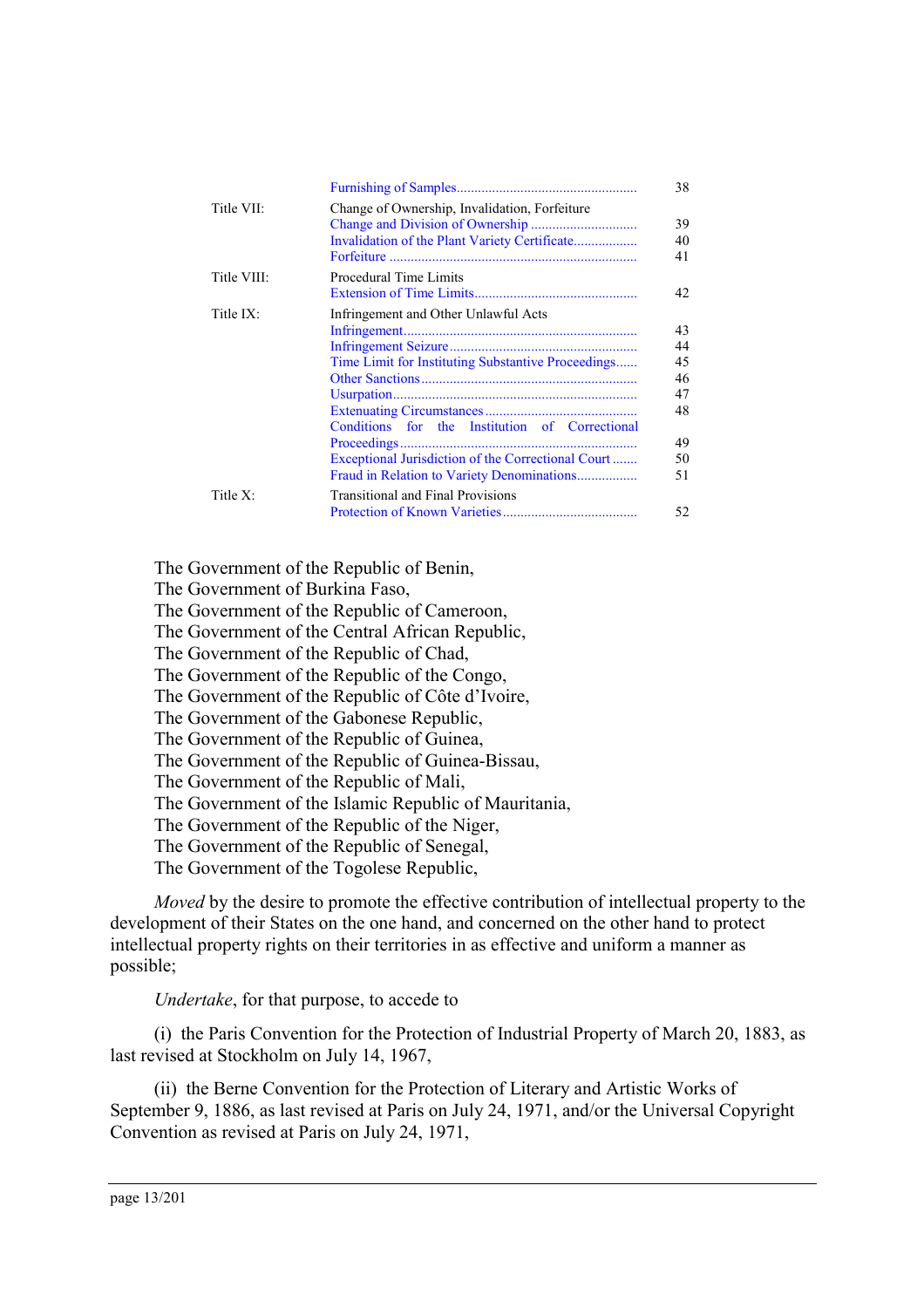(iii) the Hague Agreement Concerning the International Deposit of Industrial Designs of November 6, 1925, as revised at The Hague on November 28, 1960, and at Stockholm on July 14, 1967,

(iv) the Lisbon Agreement for the Protection of Appellations of Origin and their International Registration of October 31, 1958, as revised at Stockholm on July 14, 1967,

(v)the Convention Establishing the World Intellectual Property Organization, signed at Stockholm on July 14, 1967,

(vi) the Patent Cooperation Treaty, done at Washington on June 19, 1970,

(vii) the Nairobi Treaty on the Protection of the Olympic Symbol of 1981,

(viii) the Budapest Treaty on the International Recognition of the Deposit of Microorganisms for the Purposes of Patent Procedure of 1977,

(ix) the International Convention for the Protection of New Varieties of Plants of December 2, 1961, as revised at Geneva on November 10, 1972, October 23, 1978, and March 19, 1991,

(x)the Marrakesh Agreement Establishing the World Trade Organization, including the Agreement on Trade-Related Aspects of Intellectual Property Rights, of April 15, 1994,

(xi) the Trademark Registration Treaty, done at Vienna on June 12, 1973,

(xii) the Rome Convention for the Protection of Performers, Producers of Phonograms and Broadcasting Organisations of 1961.

*Having considered* Article 4(iv) of the aforementioned Convention Establishing the World Intellectual Property Organization, which provides that the Organization "... shall encourage the conclusion of international agreements designed to promote the protection of intellectual property";

*Having considered* Article 19 of the Paris Convention for the Protection of Industrial Property, which provides that " ... the countries of the Union reserve the right to make separately between themselves special agreements for the protection of industrial property, in so far as these agreements do not contravene the provisions of this Convention," and Article 4A(2), which provides that "Any filing that is equivalent to a regular national filing under the domestic legislation of any country of the Union or under bilateral or multilateral treaties concluded between countries of the Union shall be recognized as giving rise to the right of priority";

*Having considered* Article 20 of the Berne Convention for the Protection of Literary and Artistic Works, which provides that "The Governments of the countries of the Union reserve the right to enter into special agreements among themselves, in so far as such agreements grant to authors more extensive rights than those granted by the Convention, or contain other provisions not contrary to this Convention";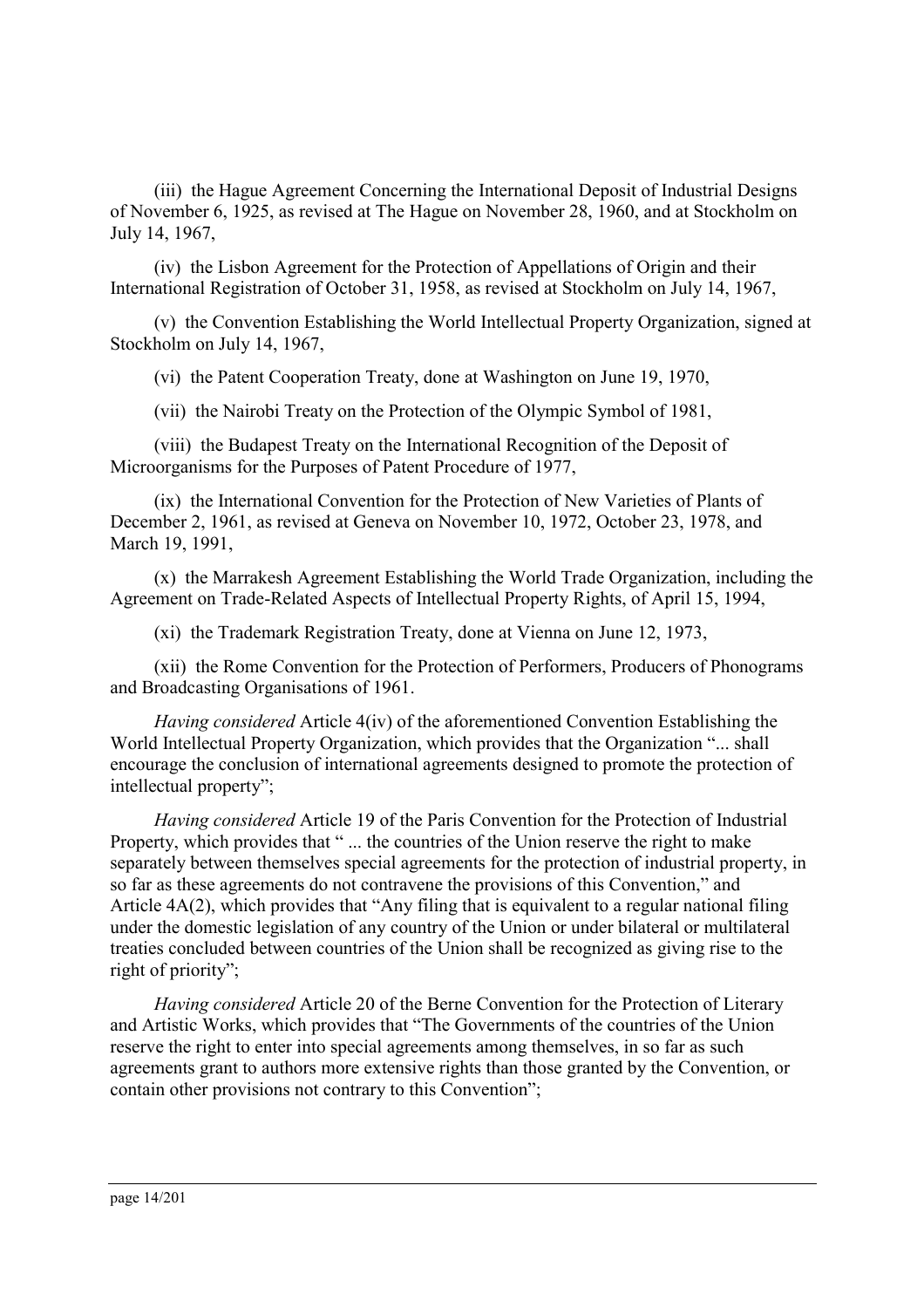*Having considered* Article 22 of the Rome Convention for the Protection of Performers, Producers of Phonograms and Broadcasting Organisations of 1961;

*Having considered* Article XIX of the Universal Copyright Convention, as revised at Paris on July 24, 1971, which provides that "This Convention shall not abrogate multilateral or bilateral conventions or arrangements in effect between two or more Contracting States";

*Having considered* Article 14 of the Lisbon Agreement for the Protection of Appellations of Origin and their International Registration, which provides that "Any country outside the Special Union which is party to the Paris Convention for the Protection of Industrial Property may accede to this Act and thereby become a member of the Special Union";

*Having considered* Article 3(l) of the Patent Cooperation Treaty, which provides that "Applications for the protection of inventions in any of the Contracting States may be filed as international applications under this Treaty," Article 45(l), which provides that "Any treaty providing for the grant of regional patents ('regional patent treaty'), and giving to all persons who, according to Article 9, are entitled to file international applications the right to file applications for such patents, may provide that international applications designating or electing a State party to both the regional patent treaty and the present Treaty may be filed as applications for such patents";

*Having considered* Article 8 of the Agreement on Trade-Related Aspects of Intellectual Property Rights of 1994, which provides that "Members may, in formulating or amending their laws and regulations, adopt measures necessary to protect public health and nutrition, and to promote the public interest in sectors of vital importance to their socio-economic and technological development, provided that such measures are consistent with the provisions of this Agreement …";

*Having considered* Article 69 of the Agreement on Trade-Related Aspects of Intellectual Property Rights of 1994, which provides that "Members agree to cooperate with each other with a view to eliminating international trade in goods infringing intellectual property rights …";

*Having considered* Article 1 of the Budapest Treaty on the International Recognition of the Deposit of Microorganisms for the Purposes of Patent Procedure, which provides that "The States party to this Treaty (hereinafter called 'the Contracting States') constitute a Union for the international recognition of the deposit of microorganisms for the purposes of patent procedure";

*Having considered* Article 36(1) of the Bangui Agreement of March 2, 1977, Relating to the Creation of an African Intellectual Property Organization, which provides that "The present Agreement may be revised from time to time, in particular, with a view to introducing amendments liable to improve the services rendered by the Organization";

*Considering* the advantages of establishing a uniform system for the protection of literary and artistic property and industrial property and, particularly in the latter field, a system for the single deposit of applications for patents, registration of utility models,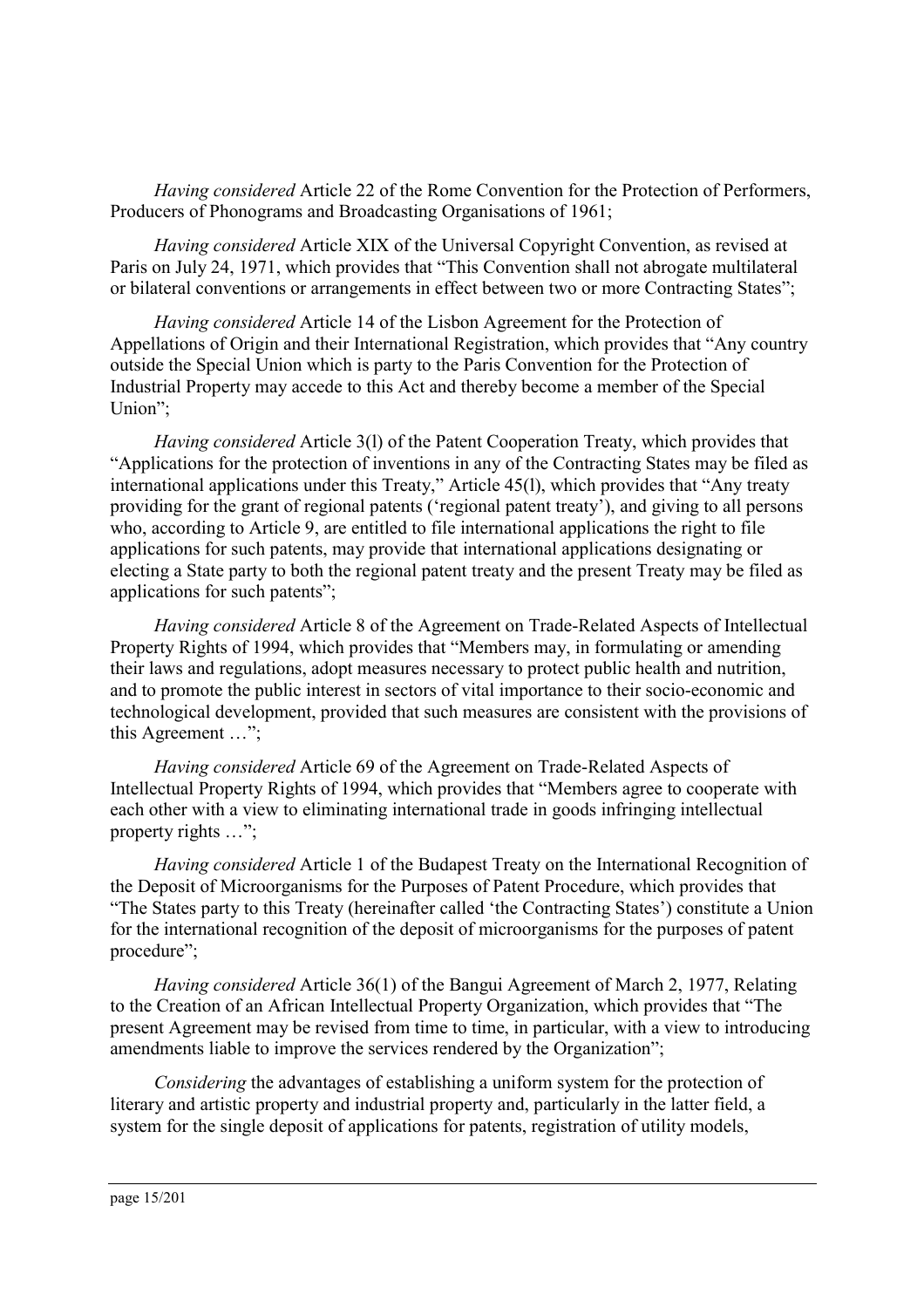trademarks, service marks, industrial designs, trade names, geographical indications, integrated circuits, plant varieties and microorganisms on the one hand, and a common system of protection against unfair competition on the other hand, in order to facilitate recognition of the rights provided for in the legislation of their countries;

*Considering* the role played by intellectual property in the achievement of the aims of technological development;

*Considering* the advantages of creating a body responsible for applying common administrative procedures deriving from a uniform system for the protection of intellectual property;

*Have resolved* to revise the Bangui Agreement of March 2, 1977, on the Creation of an African Intellectual Property Organization, and have designated for that purpose plenipotentiaries, who have agreed on the following provisions:

#### <span id="page-15-0"></span>*Article 1 Definitions*

The following terms have the meanings specified:

"Bangui Agreement" means the Agreement Relating to the Creation of an African Intellectual Property Organization, done at Bangui on March 2, 1977, and all the Annexes to it;

"Organization" means the African Intellectual Property Organization;

"High Commission of Appeal" means the High Commission of Appeal of the Organization;

"Chairman" means the Chairman of the Administrative Council of the Organization;

"Director General" means the Director General of the Organization;

"Member States" means the States members of the Organization;

"Paris Convention" means the Paris Convention for the Protection of Industrial Property, concluded at Paris on March 20, 1883, as subsequently amended;

"Patent Cooperation Treaty" means the Treaty done at Washington on June 19, 1970, as subsequently amended;

"National administration" means the Ministry of each Member State that is in charge of industrial property matters;

"Berne Convention" means the Berne Convention for the Protection of Literary and Artistic Works, concluded at Berne on September 9, 1886, as subsequently amended;

"Rome Convention" means the Rome Convention for the Protection of Performers, Producers of Phonograms and Broadcasting Organisations, done at Rome in 1961.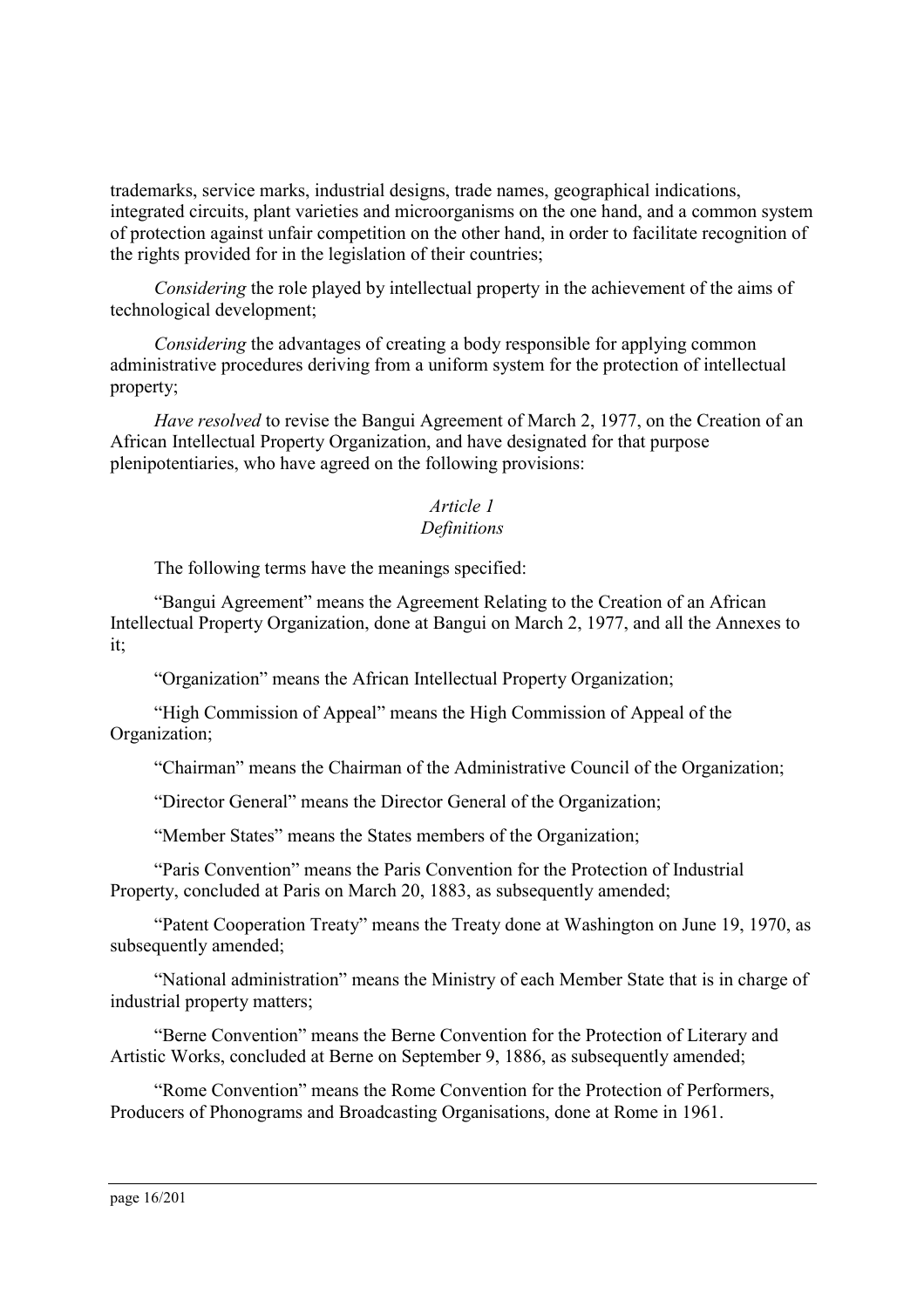### TITLE I GENERAL PROVISIONS

# **Section I Fundamental Principles**

# <span id="page-16-0"></span>*Article 2 Creation and Responsibilities*

(1) The African Intellectual Property Organization created by the Bangui Agreement of March 2, 1977, is responsible for

*(a)* implementing and applying the common administrative procedures deriving from a uniform system for the protection of industrial property, as well as the provisions of international agreements in this field to which the member States of the Organization have acceded, and providing services related to industrial property;

*(b)* contributing to the promotion of the protection of literary and artistic property as an expression of cultural and social values;

*(c)* encouraging the creation of associations of national authors in those member States where such bodies do not exist;

*(d)* centralizing, coordinating and disseminating information of all kinds relating to the protection of literary and artistic property and communicating that information to any State party to this Agreement that requests it;

*(e)* promoting the economic development of member States, notably by means of effective protection of intellectual property and related rights;

*(f)* providing intellectual property training;

*(g)* undertaking any other assignment connected with its objective that might be entrusted to it by the member States.

(2) For each of the member States, the Organization shall serve both as the national industrial property service within the meaning of Article 12 of the aforementioned Paris Convention and as the central patent documentation and information body.

(3) For each of the member States also party to the Patent Cooperation Treaty, the Organization shall serve as the "national Office," the "designated Office," the "elected Office" or the "receiving Office" within the meaning of Article 2(xii), (xiii), (xiv) and (xv) of the said Treaty.

(4) For each of the member States also party to the Trademark Registration Treaty, the Organization shall serve as the "national Office" within the meaning of Article 2(xiii) and as the "designated Office" within the meaning of Article 2(xv) of the said Treaty.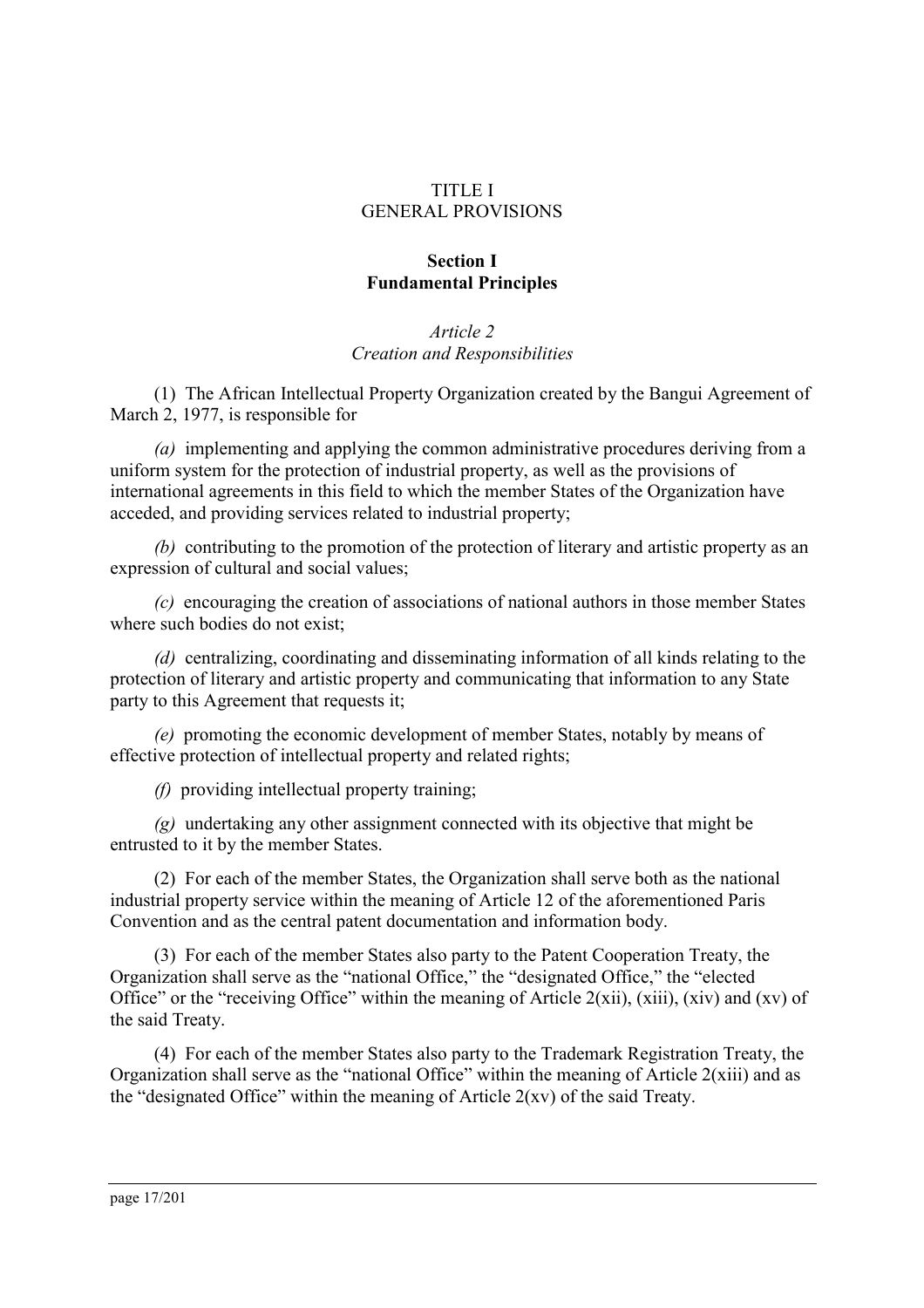### <span id="page-17-0"></span>*Article 3 Nature of the Rights*

(1) Rights relating to the fields of intellectual property, as provided for in the Annexes to this Agreement, shall be independent national rights subject to the legislation of each of the member States in which they have effect.

(2) Nationals may claim application for their benefit of the provisions of the Paris Convention for the Protection of Industrial Property (1967 Act), the Berne Convention for the Protection of Literary and Artistic Works (1971 Act), the Universal Copyright Convention, the Agreement on Trade-Related Aspects of Intellectual Property Rights and also the agreements, additional acts and closing protocols that have amended or will amend those Conventions or that Agreement, in all cases where such provisions are more favorable than those of this Agreement and its Annexes in protecting the rights deriving from intellectual property.

## <span id="page-17-1"></span>*Article 4*

#### *Annexes*

(1) The Annexes to this Agreement contain, respectively, the provisions to be applied in each member State concerning

- patents [\(Annex I\);](#page-33-0)
- utility models [\(Annex II\);](#page-59-0)
- trademarks and service marks [\(Annex III\);](#page-77-0)
- industrial designs [\(Annex IV\);](#page-95-0)
- trade names [\(Annex V\);](#page-107-0)
- geographical indications [\(Annex VI\);](#page-115-0)
- literary and artistic property [\(Annex VII\);](#page-122-0)
- protection against unfair competition [\(Annex VIII\);](#page-159-0)
- layout-designs (topographies) of integrated circuits [\(Annex IX\);](#page-164-0)
- plant variety protection [\(Annex X\).](#page-177-3)

(2) The Agreement and its Annexes shall be applicable in their entirety to every State that ratifies or accedes to the said Agreement.

(3) Annexes I to X inclusive form an integral part of this Agreement.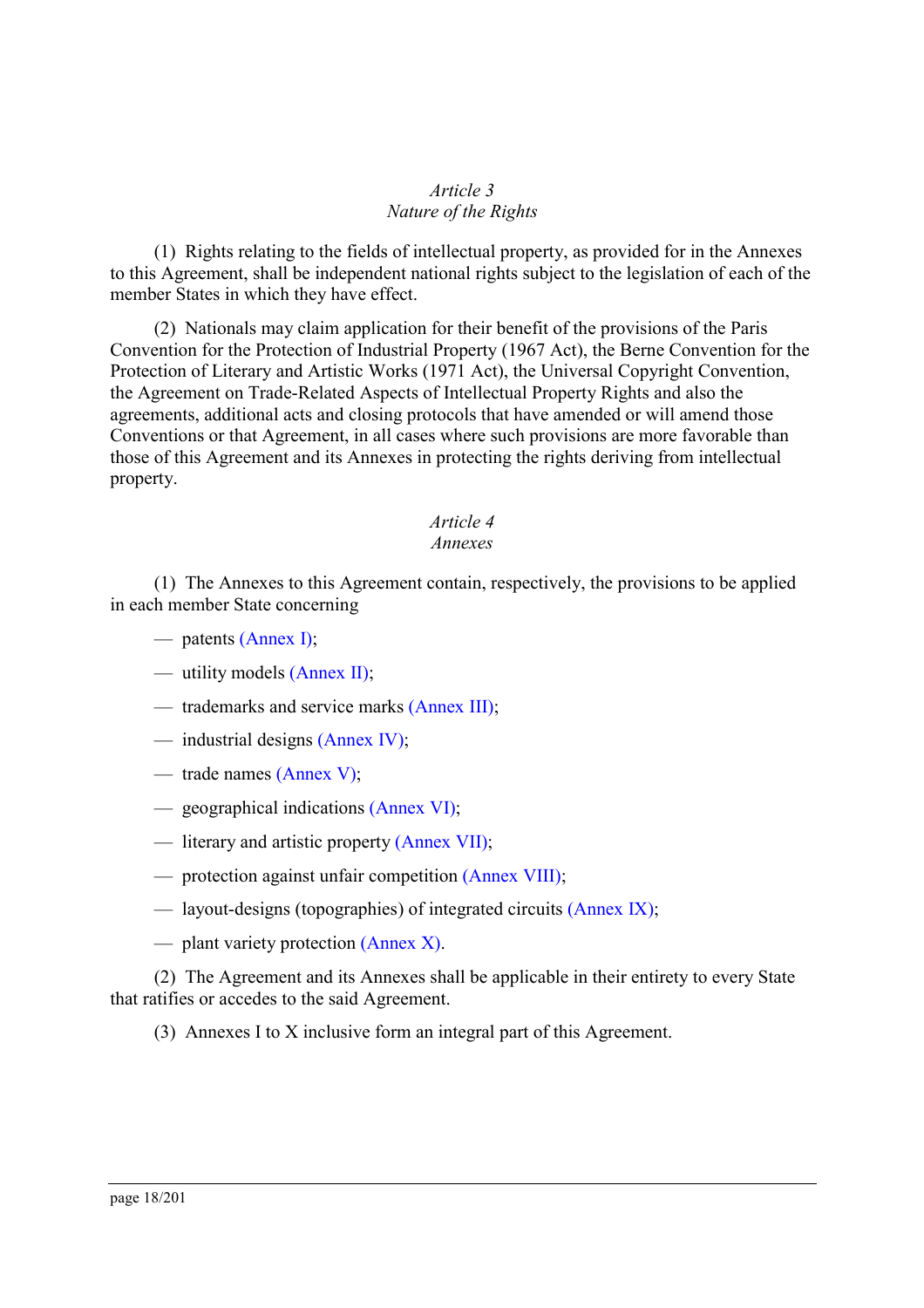# <span id="page-18-0"></span>*Article 5 Implementation of International Treaties*

On a decision by the Administrative Council referred to in Article 27 and subsequent Articles of this Agreement, the Organization may take all measures necessary for the application of the administrative procedures arising from implementation of the international treaties concerning intellectual property to which the member States have acceded.

### **Section II Operating Procedures and Rules**

# <span id="page-18-1"></span>*Article 6 Filing of Applications*

(1) Patent applications, applications for the registration of utility models, trademarks or service marks, industrial designs, trade names, geographical indications or layout-designs (topographies) of integrated circuits and applications for plant variety certificates shall be filed direct with the Organization.

(2) Notwithstanding paragraph (1), any member State may demand that the application be filed with the national administration of that State where the applicant is domiciled on its territory. A record shall be taken, and a copy thereof issued to the applicant, by the national administration which shall attest every filing and specify the date and time of the filing of the documents. The national administration shall convey the application to the Organization within a period of five (5) working days from filing.

(3) Applicants domiciled outside the territory of the member States shall file through an agent selected in one of those member States. The exercise of the profession of agent accredited to the Organization shall be governed by special rules adopted by the Administrative Council.

(4) Applications filed with the Organization or the national administration may be conveyed by postal or any other legal means of communication.

(5)*(a)* The Organization shall act as receiving Office within the meaning of the Patent Cooperation Treaty with respect to international applications filed by residents and nationals of member States, except where an agreement within the meaning of subparagraph *(b)* below has been concluded.

*(b)* The Organization may, under the relevant provision of the Regulations Under the Patent Cooperation Treaty, agree with another Contracting State of the Patent Cooperation Treaty or with any other intergovernmental organization that the national Office of that State or that intergovernmental organization shall act in place of the Organization as receiving Office for applicants who are residents or nationals of a member State.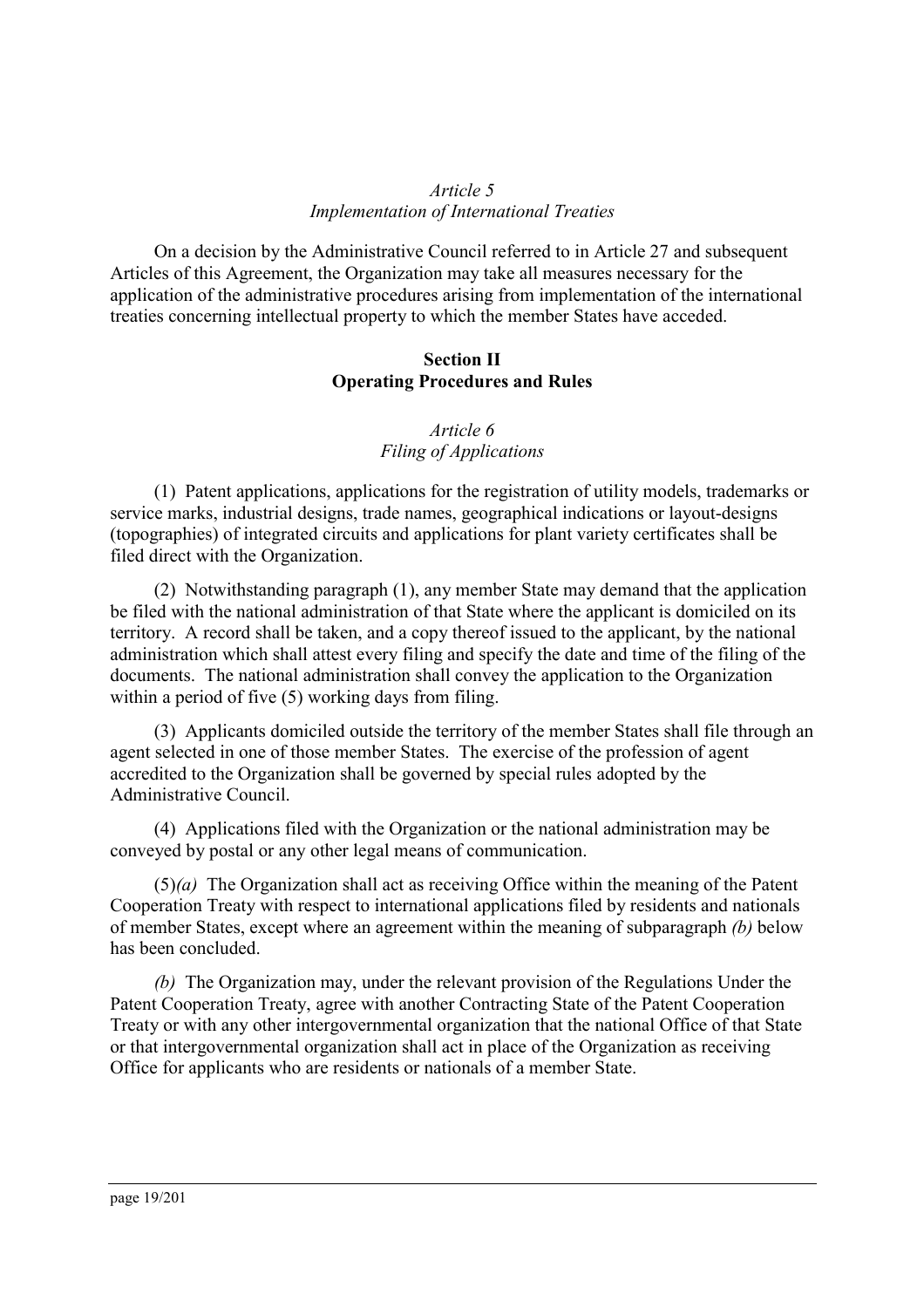# <span id="page-19-0"></span>*Article 7 Filing and Registration of National and International Applications*

(1) Subject to the provisions of paragraphs (2) to (4) below, any filing effected with the administration of one of the member States in accordance with the provisions of this Agreement, or with the Organization, shall be equivalent to a national filing in each member State.

(2) Any filing of an international patent application that includes the designation of at least one member State shall be equivalent to a national filing in each member State that is also party to the Patent Cooperation Treaty.

(3) Any international trademark registration effected under the provisions of the Trademark Registration Treaty and including the designation of at least one member State shall have the effect of a national filing in each member State that is also party to the said Treaty.

(4) Any international deposit of an industrial design effected under the provisions of the Hague Agreement Concerning the International Deposit of Industrial Designs shall have the effect of a national deposit in each member State that is also party to the said Agreement.

> <span id="page-19-1"></span>*Article 8 Grant, Publication and Maintenance of Patents, Registration of Utility Models, and the Effects Thereof*

(1) The Organization shall undertake the examination of patent and utility model applications according to the common procedure provided for in this Agreement and its Annexes I and II.

(2) It shall grant patents and register utility models and ensure their publication.

(3) The procedure before the Organization with regard to international applications filed in accordance with the rules of the Patent Cooperation Treaty shall be subject to the provisions of the said Treaty, complemented by those of this Agreement and its Annex I.

(4) In each Member State, utility models and, subject to the provisions of paragraph (5) below, patents shall produce the effects provided for in this Agreement and its Annexes.

(5) Patents granted in response to international applications filed in accordance with the provisions of the Patent Cooperation Treaty shall produce their effects in those member States that are also party to the said Treaty.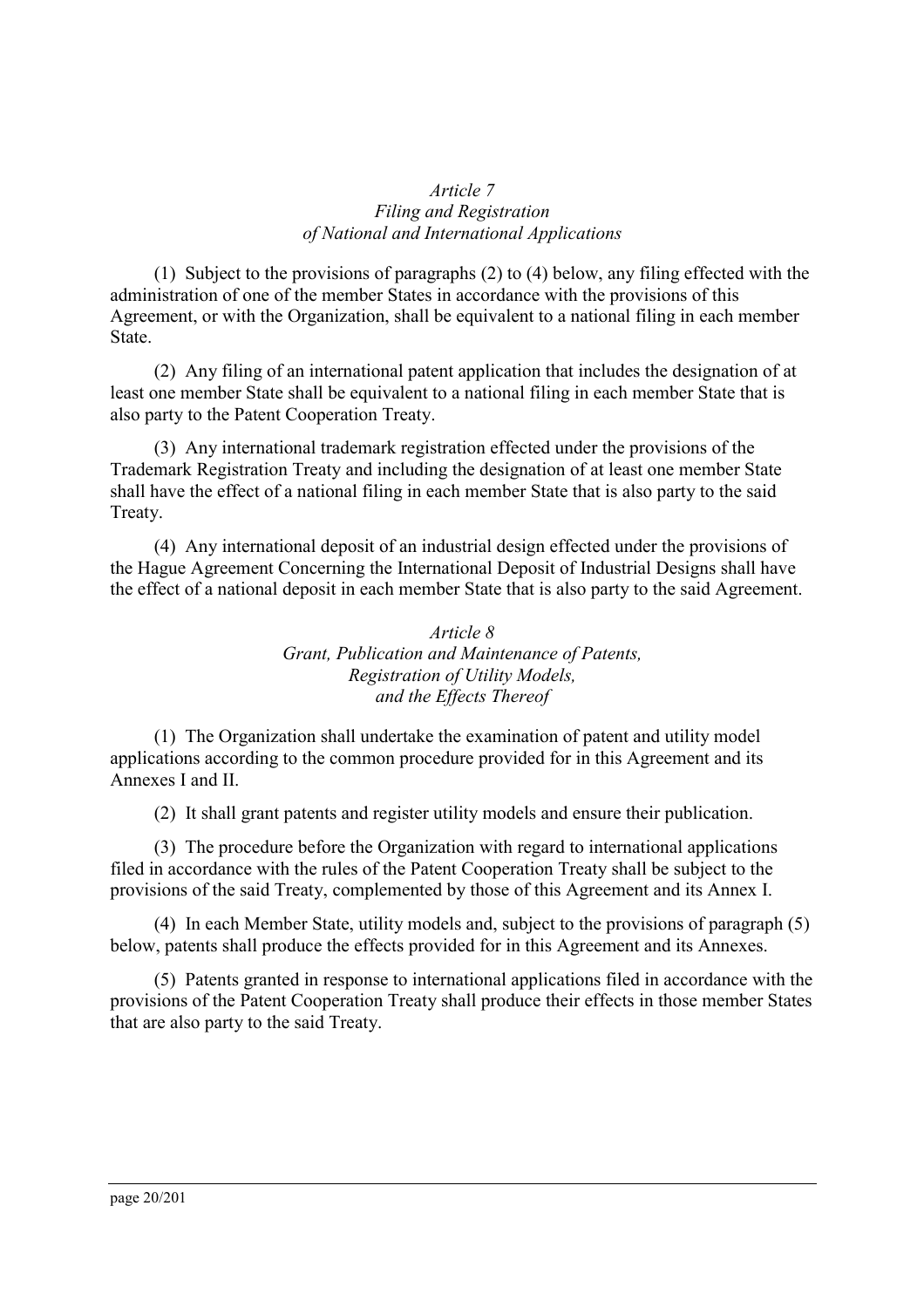### <span id="page-20-0"></span>*Article 9 Registration and Publication of Trademarks and Service Marks, and the Effects Thereof*

(1) The Organization shall undertake the examination, registration and publication of trademarks and service marks according to the common procedure provided for in this Agreement and its Annex III.

(2) In each of the member States, registered and published marks shall produce their effects in accordance with the provisions of this Agreement and its Annex III subject to the provisions of paragraph (3) below.

(3) The international registration of a mark effected under the provisions of the Trademark Registration Treaty and having effect in at least one member State shall produce the same effects in each of the States party to this Agreement and to the Trademark Registration Treaty as if the trademark had been registered with the Organization.

> <span id="page-20-1"></span>*Article 10 Registration, Maintenance and Publication of Industrial Designs, and the Effects Thereof*

(1) The Organization shall undertake the examination, registration and maintenance and the publication of industrial designs according to the common procedure provided for in this Agreement and its Annex IV.

(2) In each of the member States, registered and published industrial designs shall produce their effects in accordance with the provisions of this Agreement and its Annex IV, subject to the provisions of paragraph (3) below.

(3) The international deposit of an industrial design effected under the provisions of the Hague Agreement Concerning the International Deposit of Industrial Designs and having effect in at least one member State shall produce the same effects in each of the States party to this Agreement and to the Hague Agreement as if the industrial design had been deposited with the Organization.

## <span id="page-20-2"></span>*Article 11 Registration and Publication of Trade Names, and the Effects Thereof*

(1) The Organization shall undertake the examination, registration and publication of trade names according to the common procedure provided for in this Agreement and its Annex V.

(2) In each of the member States, registered and published trade names shall produce their effects in accordance with this Agreement and its Annex V.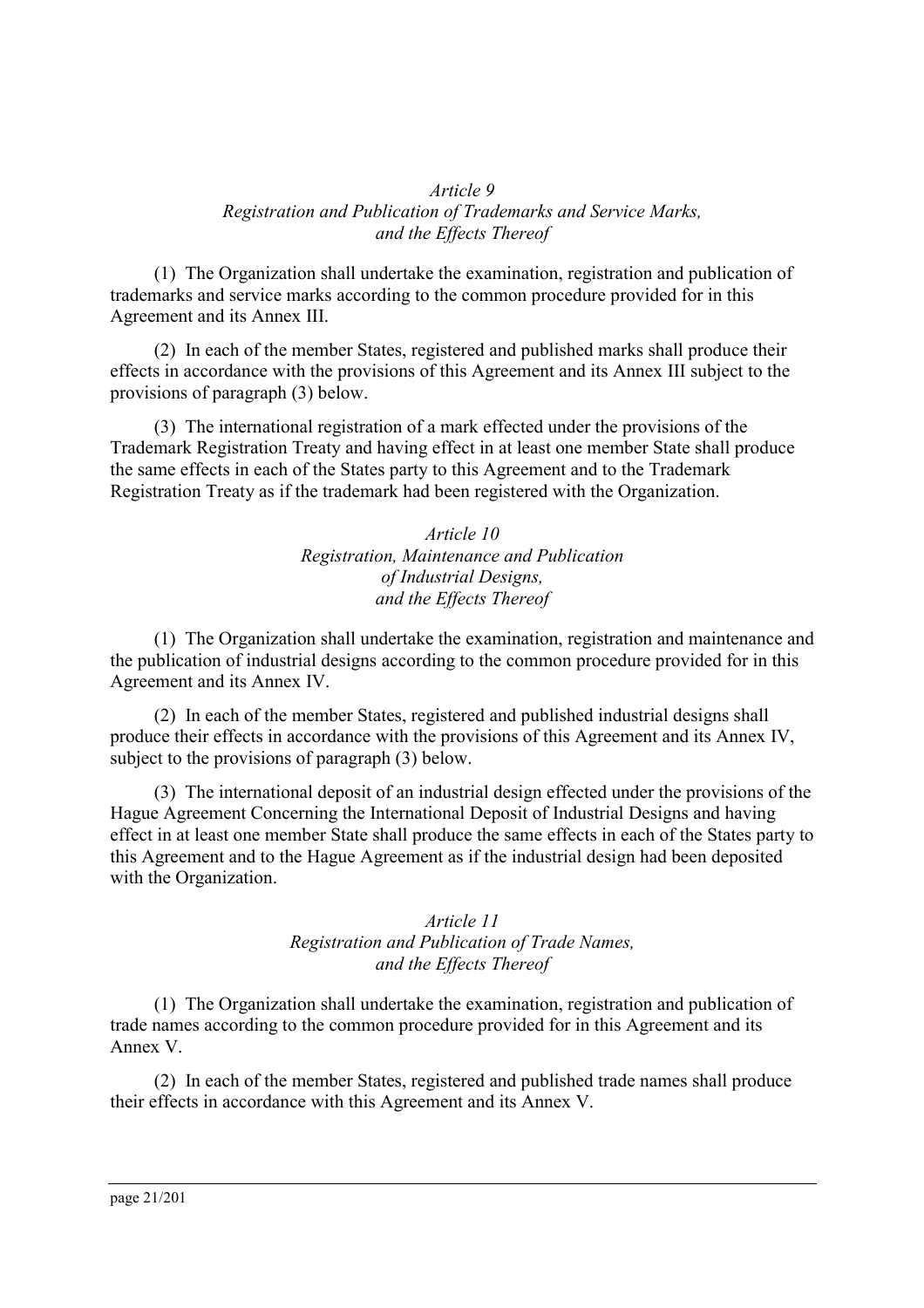### <span id="page-21-0"></span>*Article 12 Registration and Publication of Geographical Indications, and the Effects Thereof*

(1) The Organization shall undertake the examination, registration and publication of geographical indications according to the common procedure provided for in this Agreement and its Annex VI.

(2) In each of the member States, registered and published geographical indications shall produce their effects in accordance with the provisions of this Agreement and its Annex VI, subject to the provisions of paragraph (3) below.

(3) The international registration of a geographical indication effected under the provisions of the Lisbon Agreement for the Protection of Appellations of Origin and their International Registration and having effect in at least one member State shall produce the same effects in each of the States party to this Agreement and to the Lisbon Agreement as if the geographical indication had been registered with the Organization.

### <span id="page-21-1"></span>*Article 13*

# *Registration, Maintenance and Publication of Layout-Designs (Topographies) of Integrated Circuits, and the Effects Thereof*

(1) The Organization shall undertake the examination and registration and provide for the maintenance and publicity of layout-designs (topographies) of integrated circuits according to the common procedure provided for in this Agreement and its Annex IX.

(2) In each of the member States, registered and published layout-designs (topographies) of integrated circuits shall produce their effects in accordance with the provisions of this Agreement and its Annex IX.

#### <span id="page-21-2"></span>*Article 14 Registration, Maintenance and Publication of New Plant Varieties*

(1) The Organization shall undertake the examination and provide for the registration, maintenance and publicity of new plant varieties according to the common procedure provided for in this Agreement and its Annex X.

(2) In each of the member States, registered and published new plant varieties shall produce their effects in accordance with the provisions of this Agreement and its Annex X.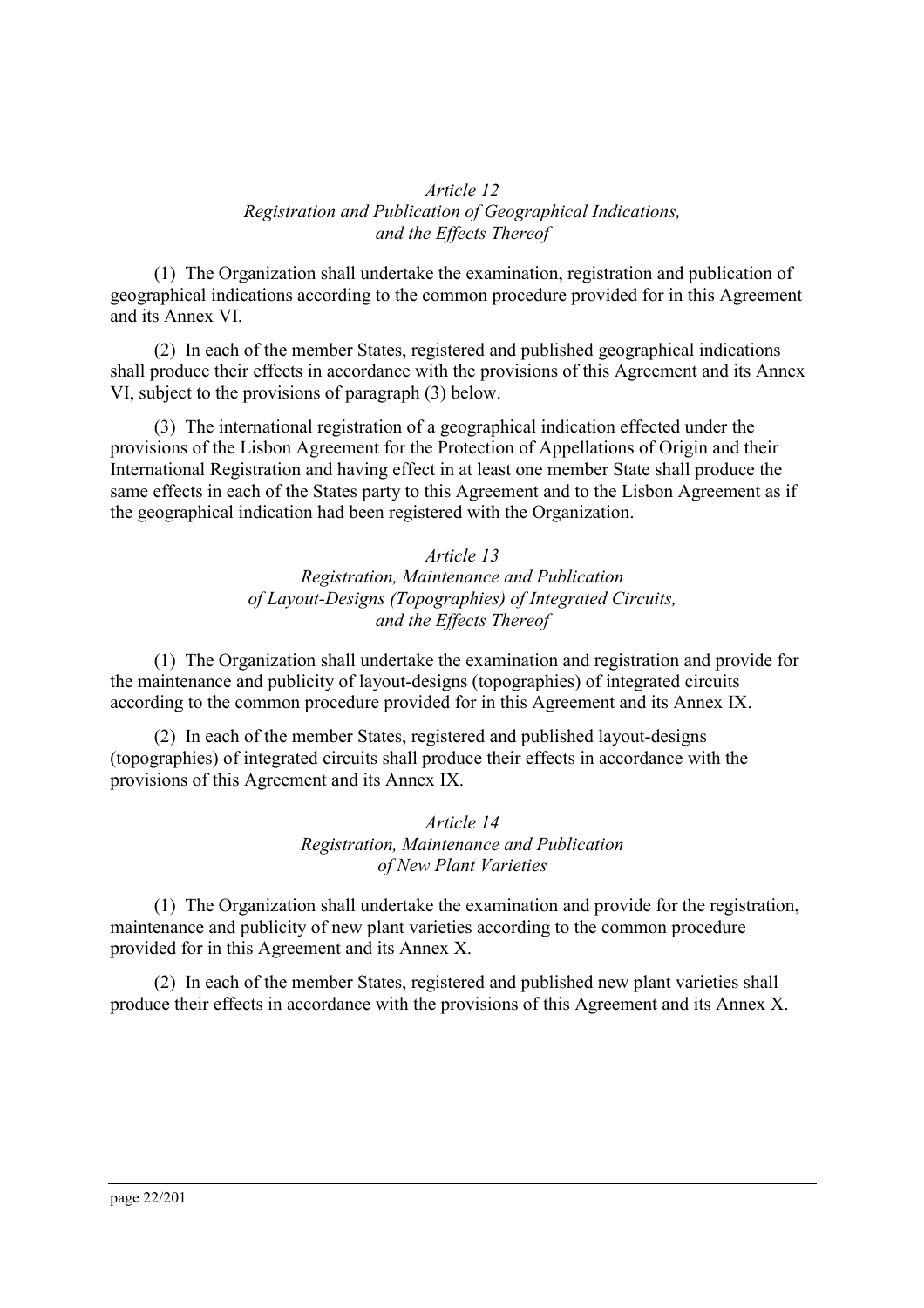### <span id="page-22-0"></span>*Article 15 Publications of the Organization*

Any publication of the Organization shall be addressed to the administration of each of the member States responsible for industrial property, literary and artistic property or new plant varieties, as the case may be.

# <span id="page-22-1"></span>*Article 16 Special Registers*

(1) The Organization shall maintain, for all the member States, a Special Register of Patents, a Special Register of Utility Models, a Special Register of Trademarks and Service Marks, a Special Register of Industrial Designs, a Special Register of Trade Names, a Special Register of Geographical Indications, a Special Register of New Plant Varieties and a Special Register of Layout-Designs (Topographies) of Integrated Circuits, in which the entries specified by this Agreement shall be made.

(2) Any person may consult the Registers and obtain extracts therefrom on the terms specified in the Implementing Regulations.

### <span id="page-22-2"></span>*Article 17 Divergent Provisions*

In the case of discrepancies between the provisions of this Agreement or its Annexes and those of the international conventions to which the member States are party, the latter shall prevail.

### <span id="page-22-3"></span>*Article 18 Scope of Legal Decisions*

Final legal decisions relating to the validity of titles and rendered in one member State under the provisions of Annexes I to X of this Agreement shall be binding on all other member States, with the exception of decisions based on public policy and morality.

# <span id="page-22-4"></span>*Article 19*

# *Appeals*

Decisions taken by the Organization on cases of rejection or opposition provided for in Article 33(2) below shall be subject to appeal to the High Commission of Appeal of the said Organization.

#### <span id="page-22-5"></span>*Article 20 Other Action*

Any other action relating to the application of the laws of intellectual property may be entrusted to the Organization by unanimous decision of the Administrative Council.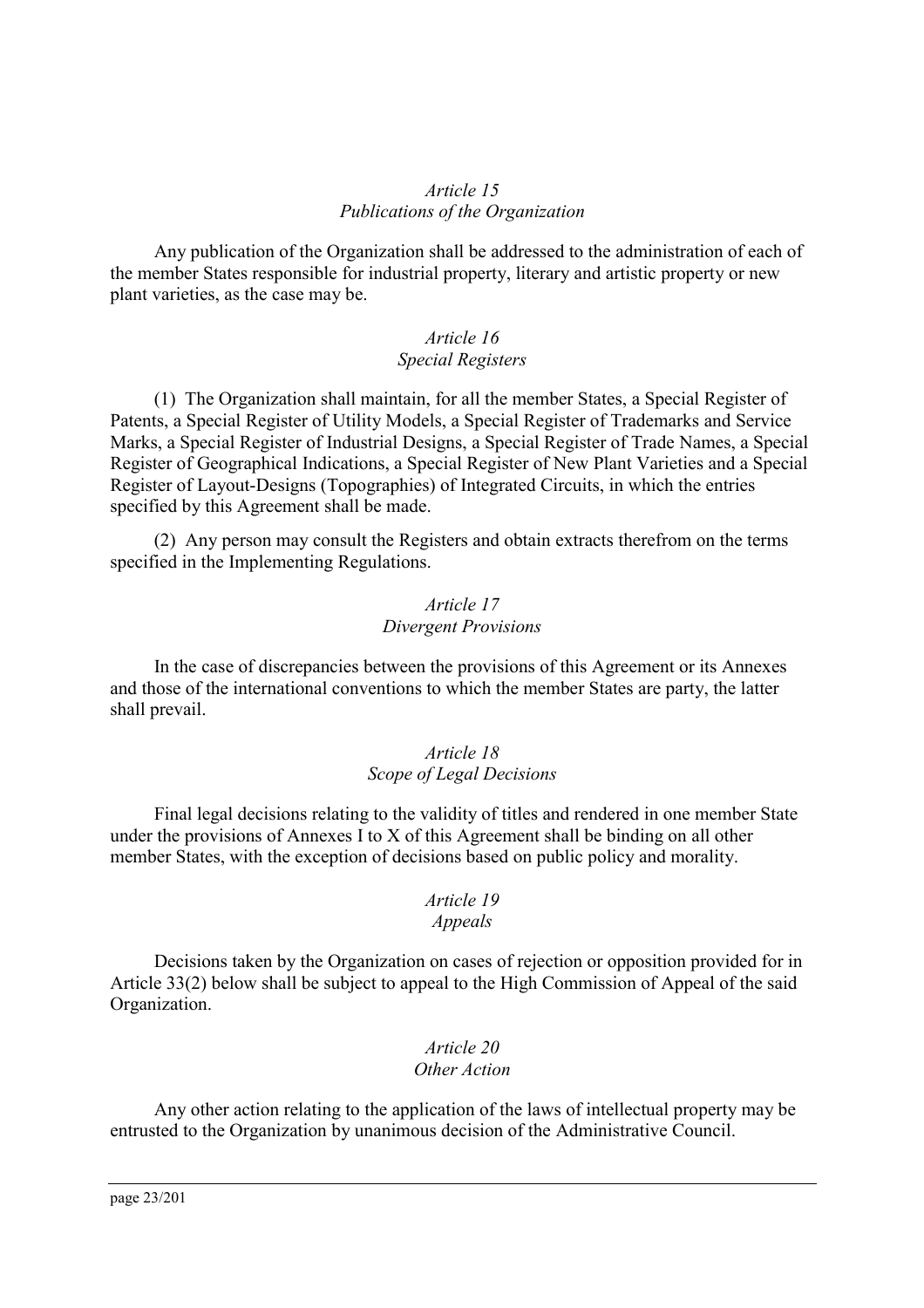### TITLE II MEMBER STATES

# **Section I Membership**

### <span id="page-23-0"></span>*Article 21 Membership*

(1) Membership of the Organization shall be determined by the principle of the sovereign equality of States.

(2) In addition to its members, the Organization may have associated States. Associated States are not member States.

#### <span id="page-23-1"></span>*Article 22 Member States*

(1) African States party to the Bangui Agreement of March 2, 1977, are members of the Organization *ex officio*.

(2) Any African State that is not party to the Bangui Agreement but is party to the Convention Establishing the World Intellectual Property Organization, the Paris Convention for the Protection of Industrial Property, the Berne Convention for the Protection of Literary and Artistic Works and/or the Universal Copyright Convention, and the Patent Cooperation Treaty may accede to this Agreement.

To that end, an application for accession shall be submitted to the Administrative Council, which shall rule by a majority vote of its members. Notwithstanding Article 32 of this Agreement, equally divided votes shall constitute rejection.

(3) Instruments of ratification of or accession to this Agreement shall be deposited with the Director General of the Organization.

(4) Accession shall take effect two months after the deposit referred to in paragraph (3) above, except where a later date has been specified in the instrument of accession.

### <span id="page-23-2"></span>*Article 23 Associated States*

(1) Any African State not party to this Agreement may acquire the status of associated State by filing an application to that end with the Administrative Council.

(2) The Administrative Council shall rule on that application in the same way as provided in Article 22(2) above.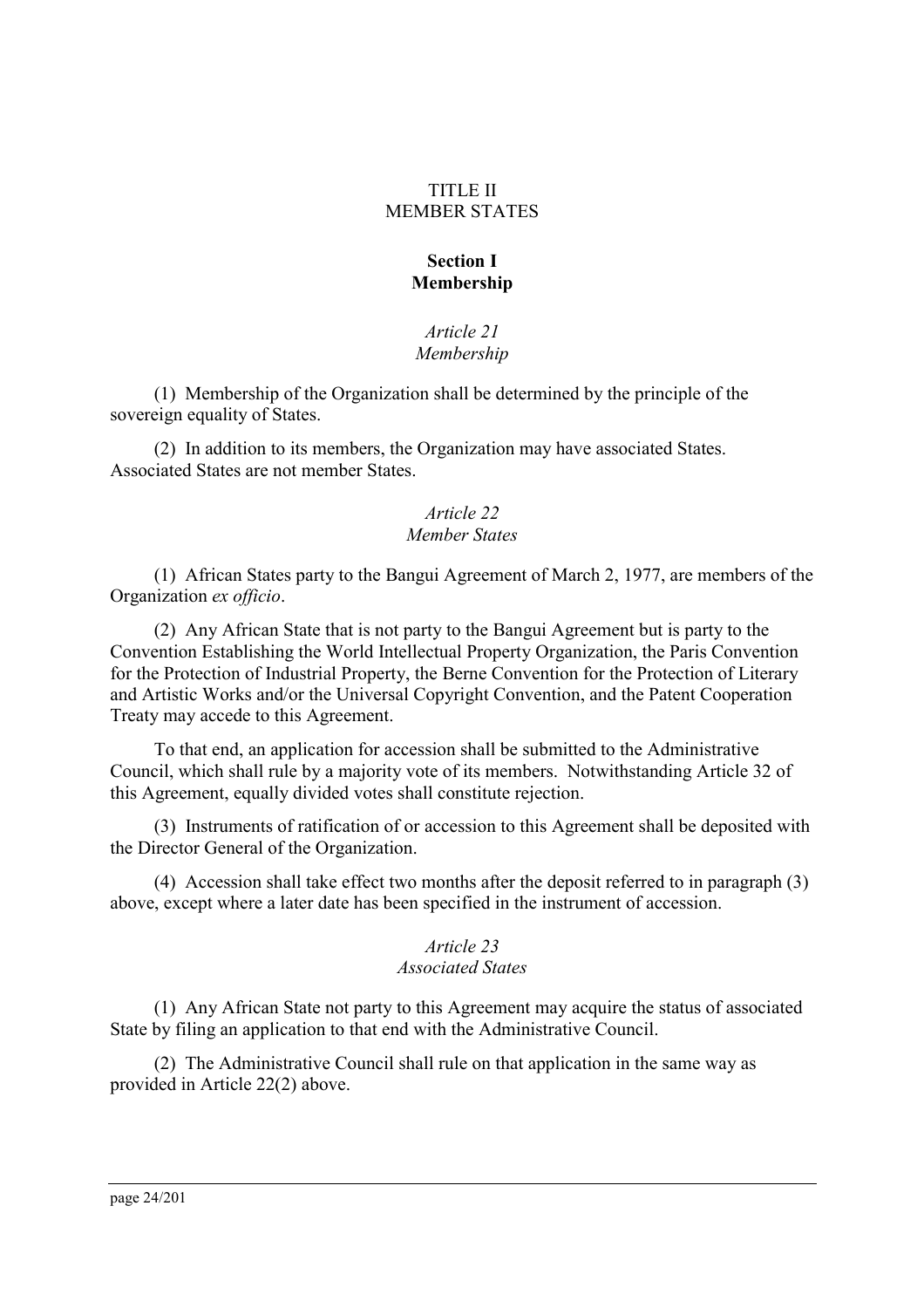### **Section II Rights and Obligations of Member States**

## <span id="page-24-0"></span>*Article 24 Rights of Member States*

In addition to exercising the responsibilities provided for in Article 2 above, the Organization shall offer member States all the required services connected with its aims, in accordance with the guidelines of the Administrative Council.

# <span id="page-24-1"></span>*Article 25 Rights of Associated States*

An associated State has the right, to the exclusion of any other right, to avail itself of the services offered by the Organization in connection with intellectual property documentation and information.

# <span id="page-24-2"></span>*Article 26 Obligations*

(1) An initial financial contribution shall be required of any State that becomes a member of the Organization or acquires the status of associated State.

The amount and methods of payment of that initial contribution shall be determined by the Administrative Council of the Organization.

Nevertheless, States recognized as *ex-officio* members of the Organization under Article 22(1) above shall be exempted from this initial contribution.

(2) Where required to balance the budget, an exceptional contribution shall be made to the Organization by member States and possibly also by associated States.

That contribution shall be entered in the budget of the Organization and distributed equally among the member States and the associated States where applicable.

#### TITLE III ORGANS OF THE ORGANIZATION

#### <span id="page-24-3"></span>*Article 27 Organs of the Organization*

Under this Agreement, the Organization shall have the following organs at its disposal for the conduct of its action:

— the Administrative Council;

— the High Commission of Appeal;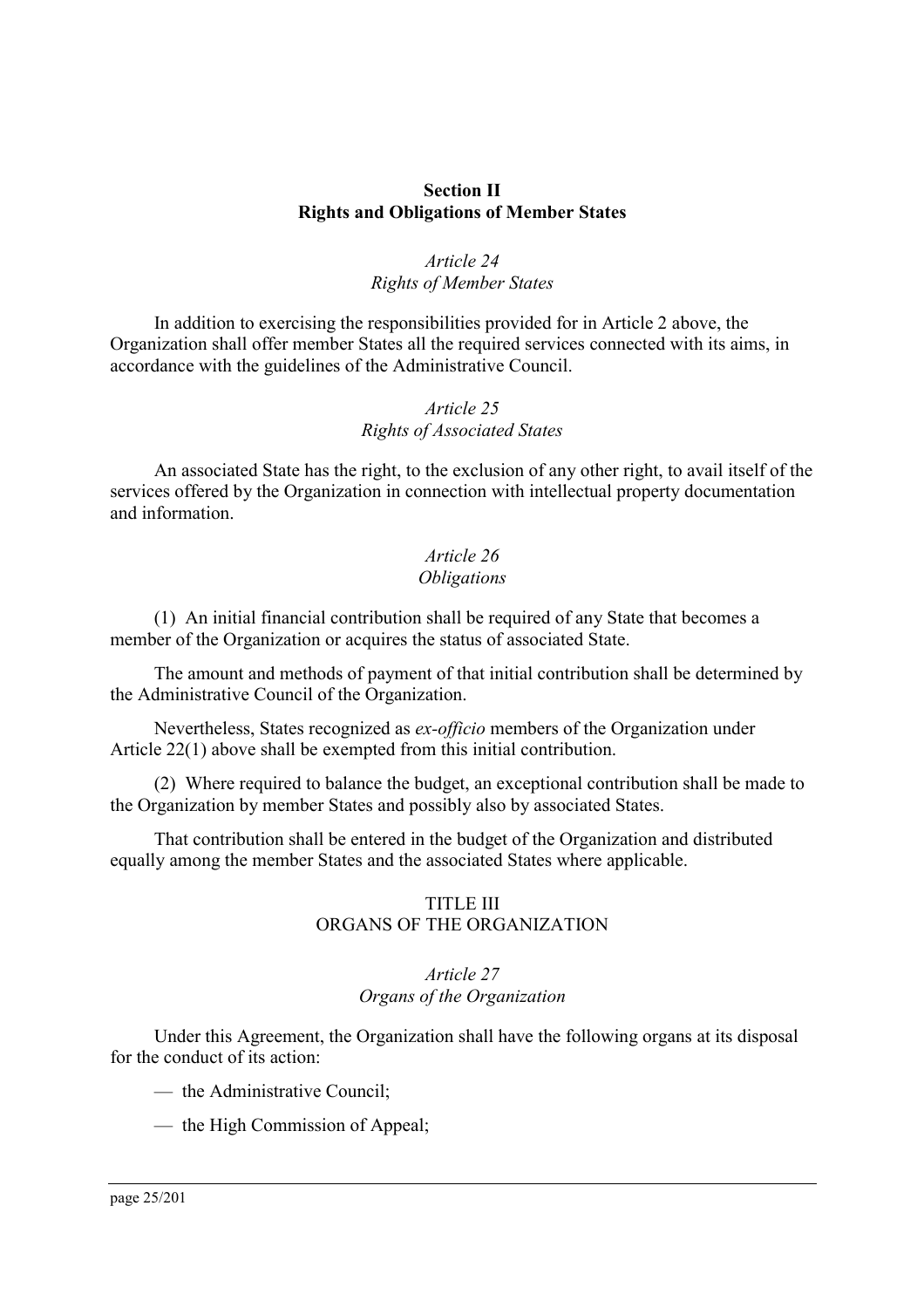— the Directorate General.

# **Section I Administrative Council**

# <span id="page-25-0"></span>*Article 28 Membership*

(1) The Administrative Council of the Organization shall be composed of representatives of the member States on the basis of one representative per State.

(2) Any member State may, where necessary, entrust its representation on the Council to the representative of another Member State. No member of the Council may represent more than two States.

(3) Associated States shall not be members of the Administrative Council.

# <span id="page-25-1"></span>*Article 29 Functions and Powers of the Administrative Council*

The Administrative Council is the highest authority of the Organization. In addition to performing the functions arising from other provisions of this Agreement, it shall determine the general policy of the Organization and regulate and control the latter's activities, and in particular shall

*(a)* draw up the regulations necessary for the application of this Agreement and its Annexes;

*(b)* establish the financial regulations and the regulations relating to the fees and to the High Commission of Appeal, the general staff regulations and the regulations on professional representatives;

*(c)* supervise the implementation of the regulations referred to in *(a)* and *(b)* above;

*(d)* approve the program and annually vote the budget and, where necessary, any amended or additional budgets, and control their implementation;

*(e)* examine and approve the Organization's annual accounts and inventory;

*(f)* approve the annual report on the activities of the Organization;

*(g)* appoint the holders of unclassified posts and designate the auditor of the Organization;

*(h)* rule on applications for admission as members or as associated States of the Organization;

*(i)* set the amount of any contribution to be made by member States or by associated States: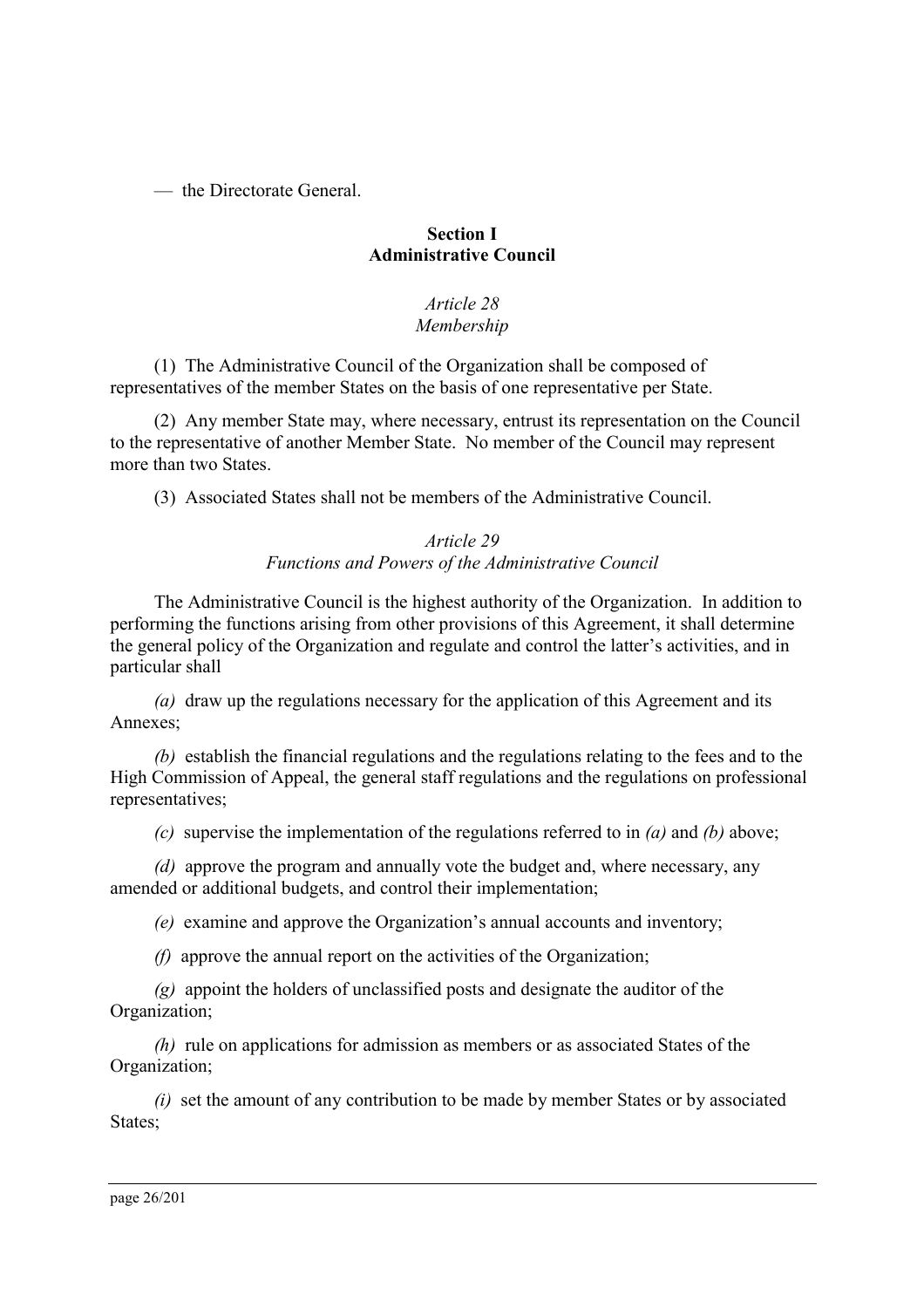- (*j)* decide where necessary on the creation of *ad hoc* committees on specific issues;
- (*k)* determine the working language or languages of the Organization.

# <span id="page-26-0"></span>*Article 30 Special Functions*

In addition to the functions provided for in Article 29 of this Agreement and, where appropriate, according to the provisions of Article 28 above, the members of the Administrative Council representing States party to this Agreement and to the Patent Cooperation Treaty, the Trademark Registration Treaty, the Hague Agreement Concerning the International Deposit of Industrial Designs, the Lisbon Agreement for the Protection of Appellations of Origin and their International Registration, the International Convention for the Protection of New Varieties of Plants or the Budapest Treaty on the International Recognition of the Deposit of Microorganisms for the Purposes of Patent Procedure shall, where necessary, draw up the appropriate regulations deriving from the implementation of the said six Treaties or Agreements with a view to their application on their respective national territories.

# <span id="page-26-1"></span>*Article 31 Sessions of the Administrative Council*

(1) The Administrative Council shall meet in one annual ordinary session.

(2) Extraordinary sessions may be convened where necessary by the Chairman at the request of one-third of the membership, or at the request of the Director General.

### <span id="page-26-2"></span>*Article 32 Decisions of the Administrative Council*

(1) For any decision of the Administrative Council, the representative of each member State shall have one vote.

(2) Subject to the provisions of Article 22 above, decisions of the Administrative Council shall be taken by a simple majority of members present or represented.

(3) Subject to the provisions of Article 22(2) above, in the event of equally divided votes, the Chairman shall have a casting vote.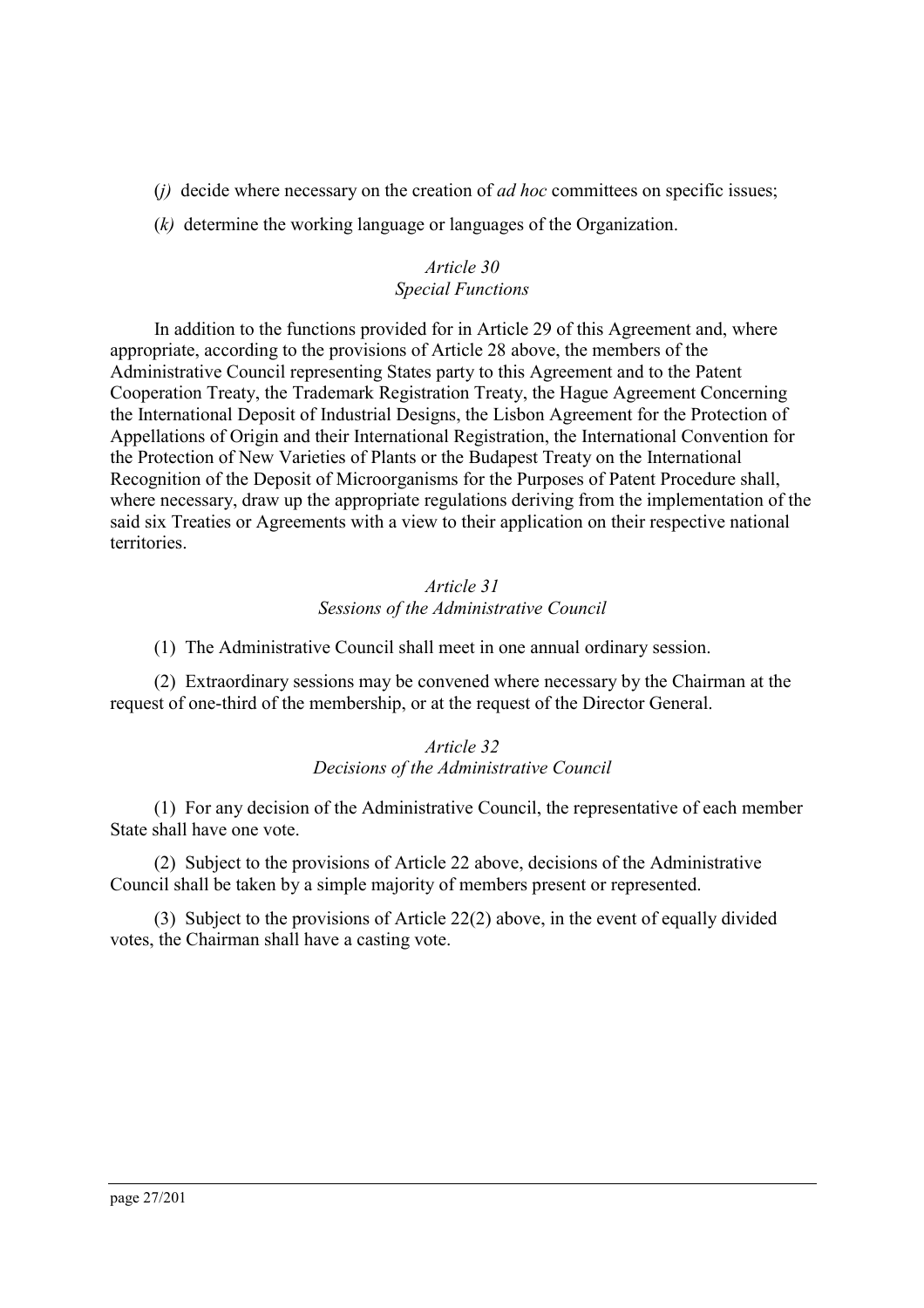# **Section II High Commission of Appeal**

## <span id="page-27-0"></span>*Article 33 Name, Functions, Composition*

(1) The High Commission of Appeal shall be composed of three members selected by the drawing of lots from a list of representatives designated by the member States, each State having designated one representative.

(2) The High Commission of Appeal shall be responsible for ruling on appeals following

*(a)* rejection of applications for titles of industrial property protection;

*(b)* rejection of requests for the maintenance or extension of terms of protection;

- *(c)* rejection of requests for reinstatement;
- *(d)* decisions on oppositions.

(3) The sessions of the High Commission of Appeal and the appeal procedure before it shall be governed by rules adopted by the Administrative Council.

# <span id="page-27-1"></span>**Section III Directorate General**

# *Article 34 Functions of the Directorate General*

The Directorate General shall be placed under the authority of a Director General and responsible for the executive work of the Organization. It shall take care of the day-to-day management and continuity thereof. It shall implement the instructions of the Administrative Council and carry out the tasks deriving from the provisions of this Agreement and its Annexes, and shall report to the Administrative Council.

# <span id="page-27-2"></span>*Article 35*

# *Director General*

(1) The Director General shall be appointed for a five-year term which may be renewed once.

(2) The Director General is the highest official of the Organization.

*(a)* He shall represent the Organization in all acts governed by civil law.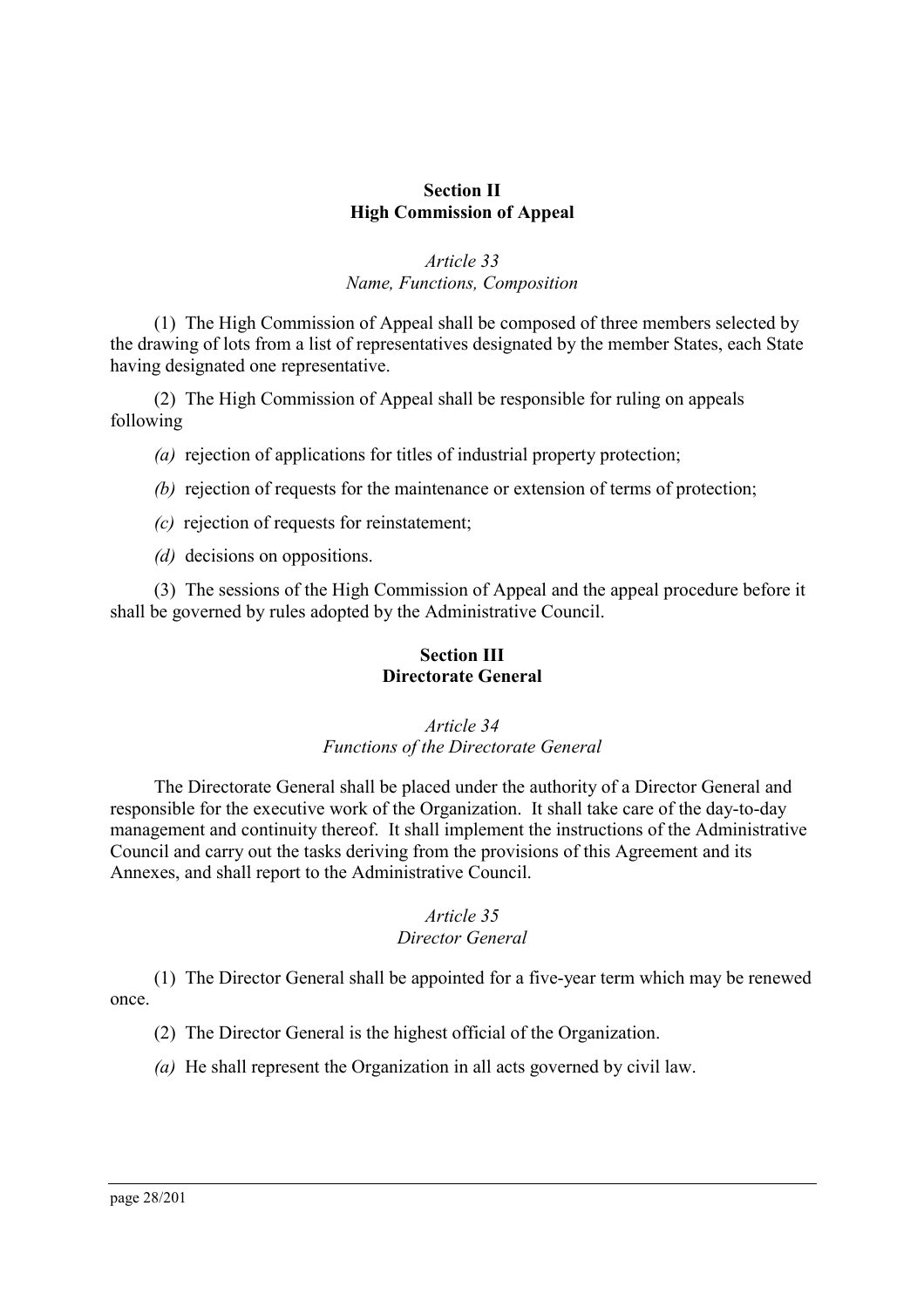*(b)* He shall be answerable for the management of the Organization to the Administrative Council, to which he shall report and with whose instructions he shall comply in matters concerning the internal and external affairs of the Organization.

(3) The Director General shall produce drafts for the budget, program and balance sheet and also periodical activity reports which he shall convey to the member States.

(4) The Director General shall take part, without the right to vote, in all sessions of the Administrative Council. He shall be secretary of those sessions *ex officio*.

(5) The Director General shall recruit, appoint, and dismiss or otherwise terminate the appointments of the staff of the Organization, with the exception of unclassified staff, in accordance with conditions laid down in the general staff regulations.

### TITLE IV FINANCIAL RESOURCES OF THE ORGANIZATION

#### <span id="page-28-0"></span>*Article 36 Resources*

(1) The resources of the Organization shall consist of

(*a)* the proceeds from the fees provided for in the regulations of the Organization and in the laws of member States;

*(b)* the proceeds from remuneration for services rendered;

*(c)* any other receipts, notably revenue from property owned by the Organization;

*(d)* donations and bequests approved by the Administrative Council.

(2) Where the balancing of the budget dictates, an exceptional contribution shall be made to the Organization by the member States and possibly also by associated States. That contribution shall be recorded in the budget of the Organization and shared equally among the member States and, where applicable, the associated States.

#### <span id="page-28-1"></span>*Article 37*

### *Income and Fees*

The Administrative Council shall lay down the fees and the income necessary for the running of the Organization and shall fix the amounts and methods of payment thereof.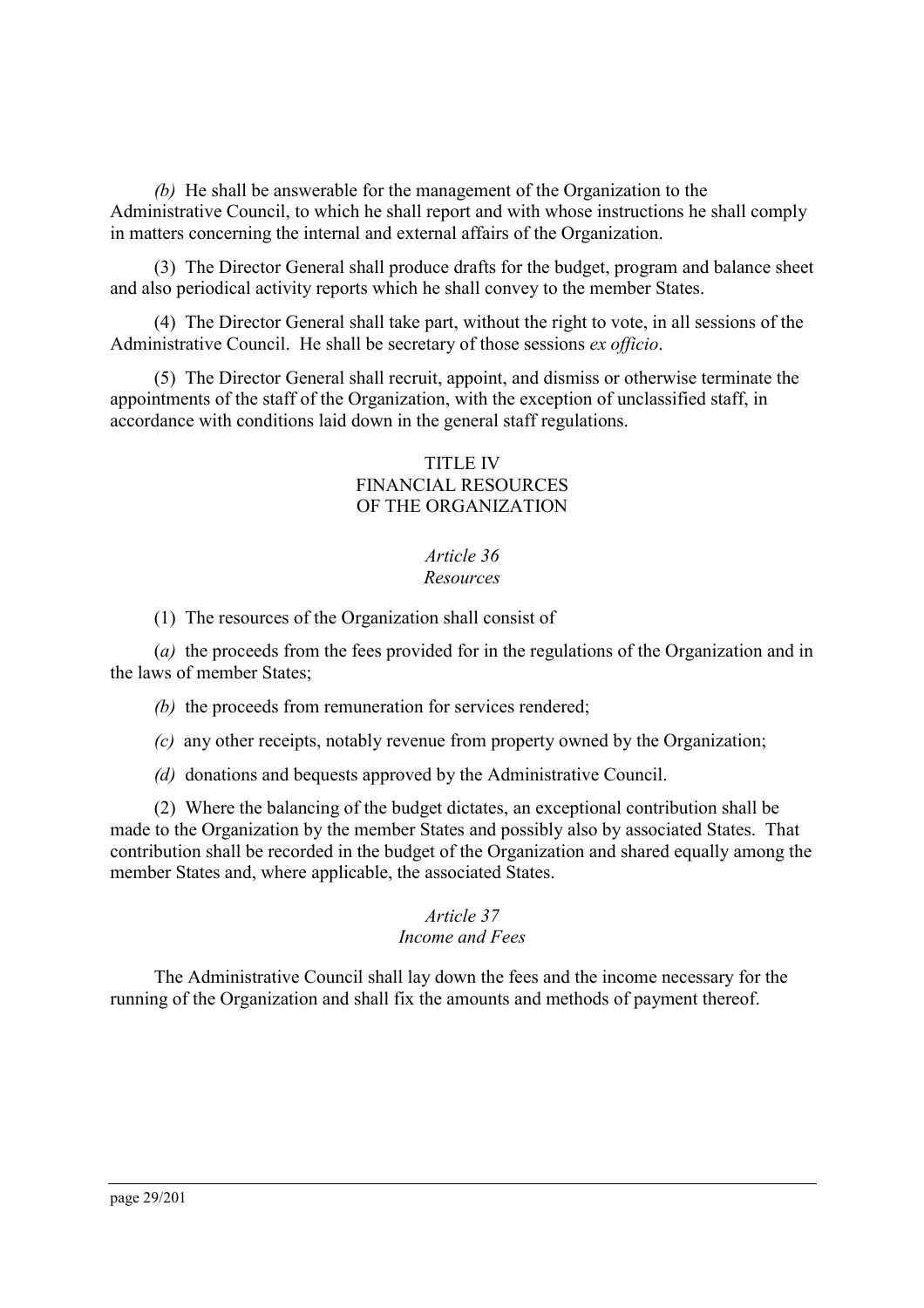# <span id="page-29-0"></span>*Article 38 Budgetary Surpluses*

(1) On a decision by the Administrative Council, the Organization shall, where appropriate, pay to each member State the share of any budgetary surplus accruing to it, after deduction, where necessary, of its special contribution.

(2) Budgetary surpluses shall be fixed after provision has been made for reserve funds and special funds established by the financial regulations.

(3) Surpluses shall be shared equally among the member States.

### TITLE V MISCELLANEOUS, TRANSITIONAL AND FINAL PROVISIONS

# <span id="page-29-1"></span>*Article 39 Legal Personality, Privileges and Immunities of the Organization*

(1) The Organization shall have legal personality. In each of the member States, it shall enjoy the broadest legal capacity accorded to legal entities by national legislation.

(2) The immunities and privileges generally accorded to international organizations shall be accorded to the Organization on the territories of the member States in order to facilitate the conduct of its action.

In particular, the member States grant the Organization the benefit of the following privileges and immunities:

*(a)* its officials, wherever they may be, shall enjoy immunity from prosecution except in so far as the Organization expressly waives it, either in a specific procedure or by contract. Officials of the Organization means the staff permanently working for it, experts for the duration of their assignments and the representatives of member States and their substitutes for the duration of the sessions of the Administrative Council;

*(b)* the property and assets of the Organization shall be exempt from search, requisitioning, confiscation, expropriation, sequestration or any other form of seizure ordered by the executive, legislative or judicial authorities of member States;

*(c)* the Organization may hold funds in local currency and open bank accounts in any currency, transfer its funds or currency and convert all currencies held by it into any other currency in accordance with the rules applicable thereto;

*(d)* the Organization, its assets, property and income and also its operations and transactions shall be exempt from all taxes, charges and customs duties in accordance with the headquarters agreement in the host State and the privileges accorded to international organizations in the other member States;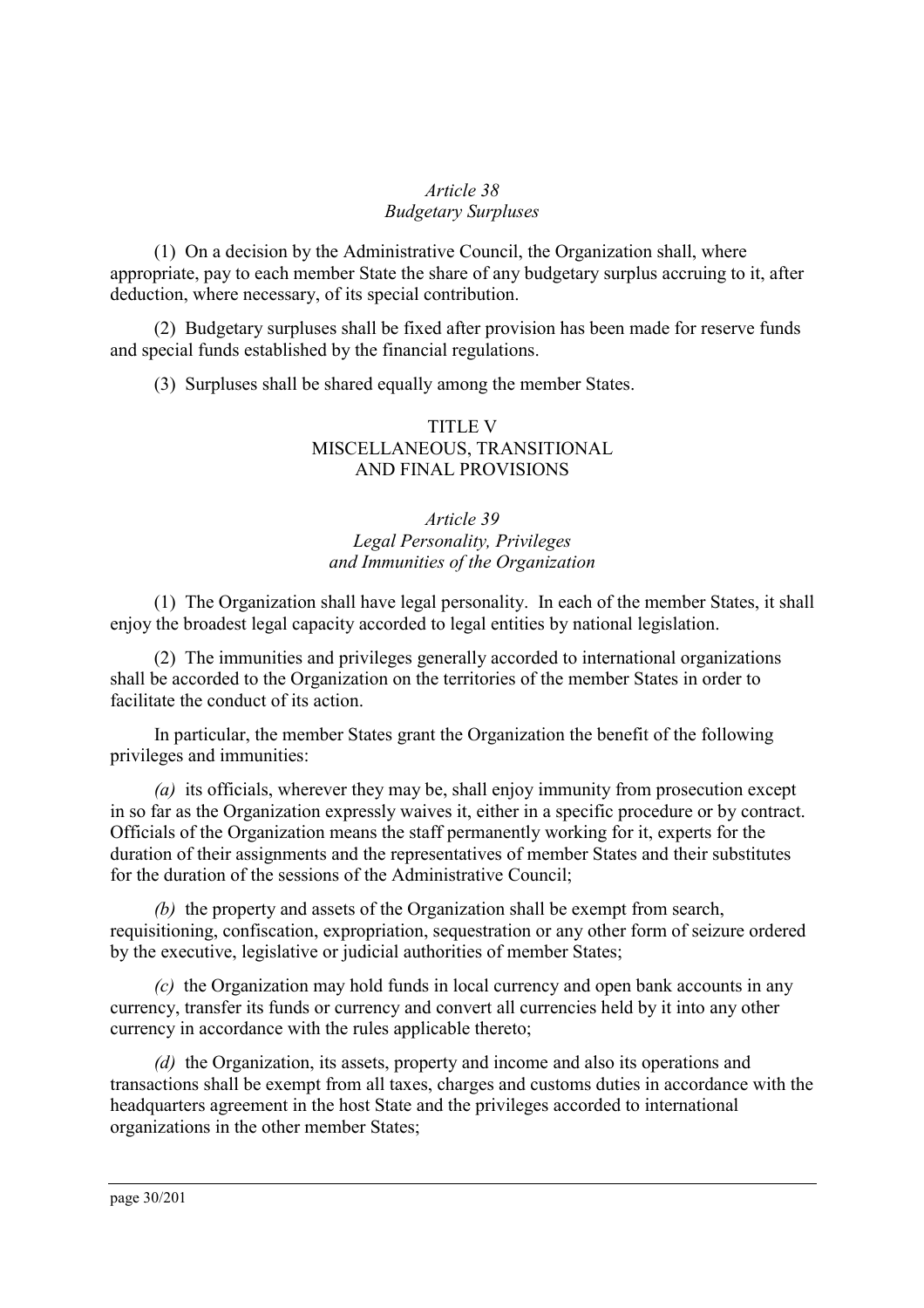*(e)* the premises of the Organization shall be inviolable, and its property and assets unattachable;

*(f)* the archives of the Organization shall be inviolable subject to the rights of investigation and communication conferred on the judicial authorities;

*(g)* no import or export restriction may be imposed on it with respect to materials intended for the official and exclusive use of the Organization's services. Those materials may not be disposed of for local consumption otherwise than in accordance with provisions in force.

### <span id="page-30-0"></span>*Article 40 Headquarters of the Organization*

The headquarters of the Organization shall be at Yaoundé (Republic of Cameroon). The Organization shall be placed under the protection of the Government of the Republic of Cameroon.

### <span id="page-30-1"></span>*Article 41 Duration of the Organization*

The Organization shall be of unlimited duration.

# <span id="page-30-2"></span>*Article 42 Signature and Ratification*

Any State party to the Bangui Agreement of March 2, 1977, shall sign and ratify this Act and the instruments of ratification shall be deposited with the Director General of the Organization.

## <span id="page-30-3"></span>*Article 43 Entry into Force and Effects*

This Act of the Bangui Agreement shall enter into force two months after the deposit of instruments of ratification by at least two-thirds of the States party to the Bangui Agreement of March 2, 1977.

The date of entry into force of the Annexes to this Act of the Agreement shall be determined by decision of the Administrative Council.

(1) The Director General of the Organization shall notify signatory or acceding States of

*(a)* the deposit of instruments of ratification;

*(b)* the deposit of instruments of accession, and of the dates on which those accessions come into effect;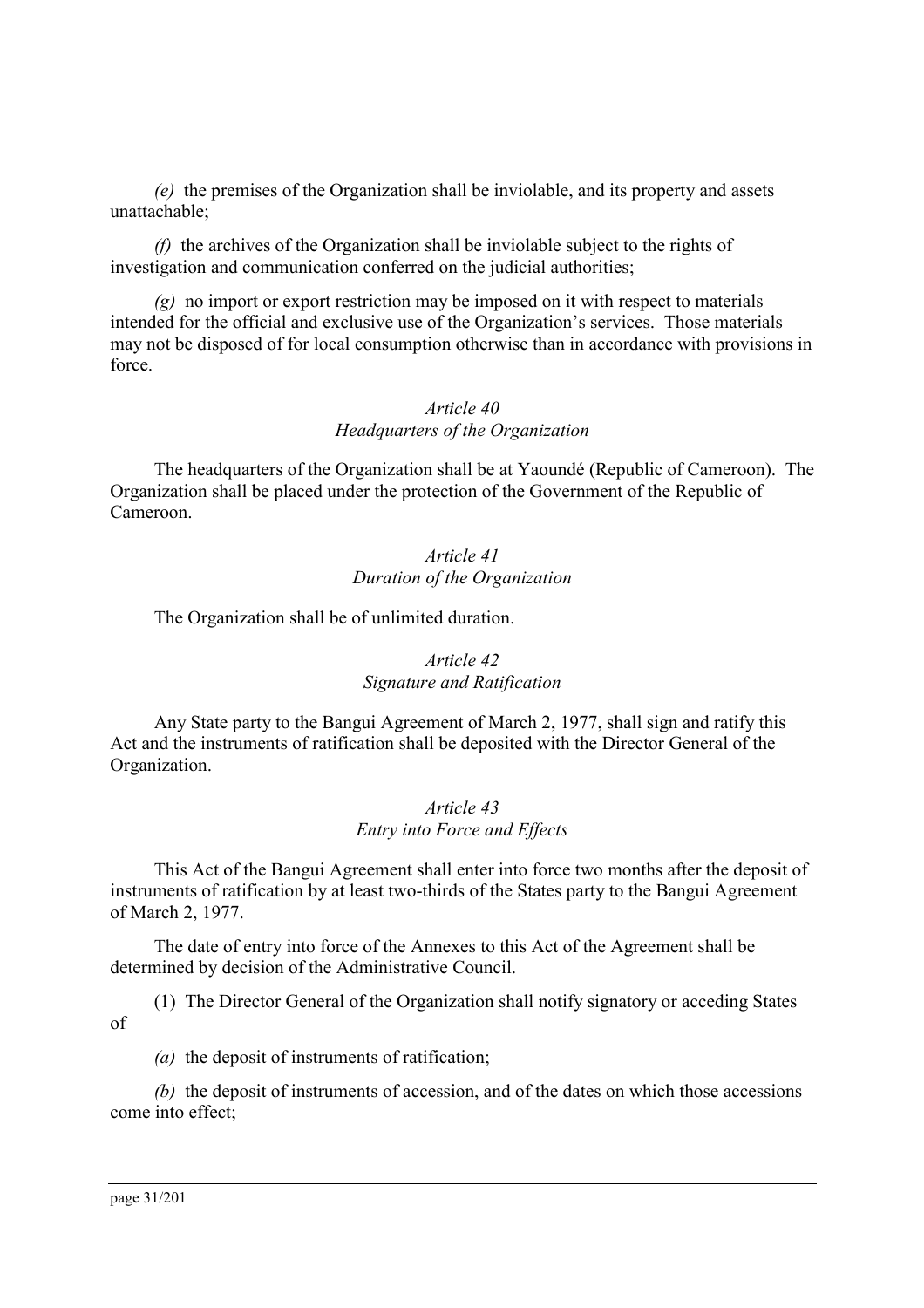*(c)* the date on which this Act of the Agreement enters into force by virtue of the first paragraph of this Article;

*(d)* denunciations as referred to in Article 48, and the date on which they come into effect.

# <span id="page-31-0"></span>*Article 44 Transitional Provisions*

(1) After the date of entry into force of this Act of the Bangui Agreement, no country may accede to previous Acts of the said Agreement.

(2) This Act shall replace previous Acts of the Bangui Agreement in the relations between States party to it in so far as it is applicable.

(3) States party to earlier Acts of the Bangui Agreement shall take the necessary steps to become party to this Agreement within a period of two years from February 24, 1999.

(4) Applications for titles of protection filed prior to the entry into force of this Act of the Agreement shall remain subject to the provisions applicable to them on their filing date. However, the exercise of the rights deriving from the titles of protection granted as a result of those applications shall be subject to the provisions of the Annexes to this Agreement as from the date of entry into force of the said Agreement, subject to acquired rights, which shall remain reserved.

# <span id="page-31-1"></span>*Article 45 Titles Granted in a State Prior to its Accession*

(1) Titles in force in a State prior to its accession to this Agreement shall continue to have effect in that State in accordance with the legislation in force when they were applied for.

(2) The owners of those titles who wish to extend the protection under them to the whole of the territory of the Organization prior to their expiry shall file a request for extension with the Organization according to the procedure laid down in the Implementing Regulations.

# <span id="page-31-2"></span>*Article 46 Titles in Force within OAPI Prior to the Accession of a State*

The owners of titles in force within the Organization prior to the accession of a State who wish to extend protection to that State shall file a request for such extension with the Organization according to the procedure laid down in the Implementing Regulations.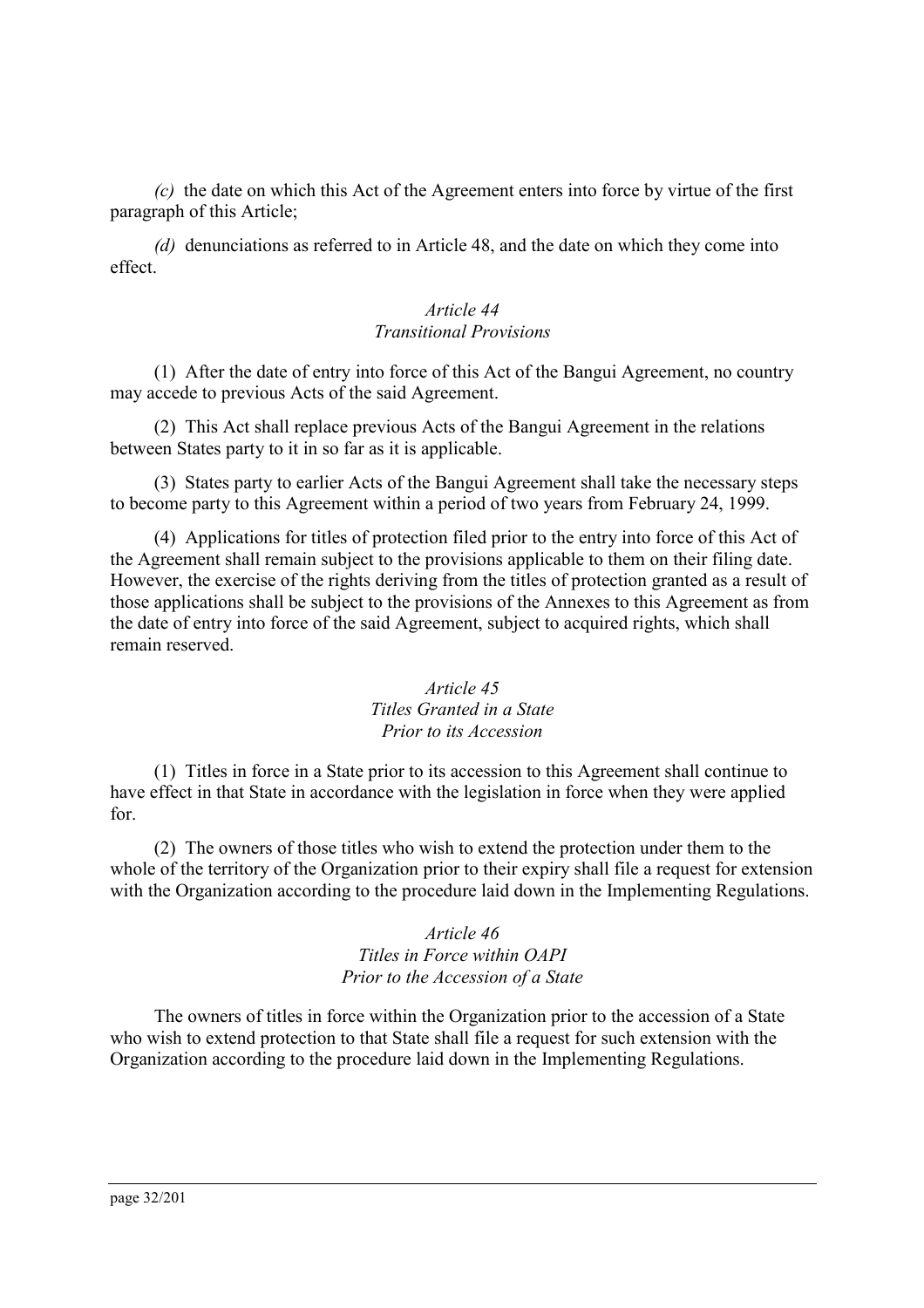# <span id="page-32-0"></span>*Article 47*

# *Revision*

This Agreement may be revised from time to time, notably with a view to introducing amendments intended to improve the services rendered by the Organization, on the initiative of and according to the procedure laid down by the Administrative Council.

# <span id="page-32-1"></span>*Article 48 Denunciation*

(1) Any State party to this Agreement may denounce it by written notification addressed to the Director General of the Organization.

(2) The denunciation shall take effect on December 31 of the second year following that in which the Director General of the Organization received the notification.

(3) Industrial property titles in force in the State concerned shall be governed by national legislation after the denunciation.

In witness whereof[,](#page-200-2) the undersigned Plenipotentiaries<sup>1</sup>, having presented their full powers, recognized as being in good and due form, have signed this Agreement.

Done at Bangui on February 24, 1999, in a single copy in French which shall be deposited with the Director General of the Organization. The latter shall send a certified true copy by diplomatic channels to the Government of each signatory or acceding State.

[Annex I follows.]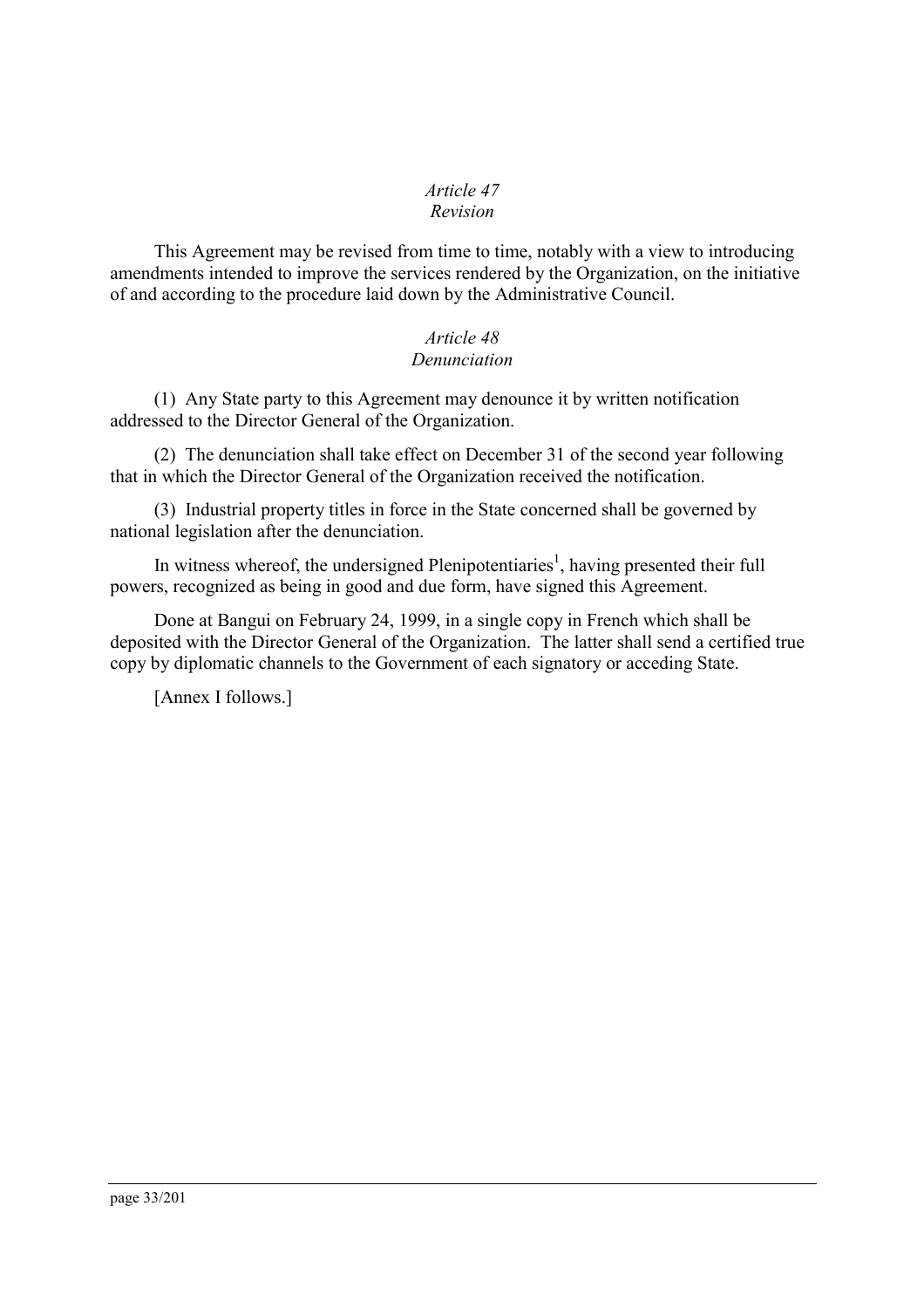## <span id="page-33-0"></span>**ANNEX I PATENTS**

# TITLE I GENERAL PROVISIONS

# <span id="page-33-1"></span>*Article 1 Definitions*

For the purposes of this Annex,

### "INVENTION" MEANS AN IDEA THAT PERMITS A SPECIFIC PROBLEM IN THE FIELD OF TECHNOLOGY TO BE SOLVED IN PRACTICE.

"Patent" means the title granted for the protection of an invention.

# <span id="page-33-2"></span>*Article 2 Patentable Invention*

(1) An invention that is new, involves an inventive step and is industrially applicable may be the subject of an invention patent (hereinafter called "patent").

(2) The invention may consist of or relate to a product or a process or to a use thereof.

### <span id="page-33-3"></span>*Article 3 Novelty*

(1) An invention shall be new if it has not been anticipated by prior art.

(2) Prior art shall consist of everything made available to the public, in any place and by any means or method, before the filing date either of the patent application or of a patent application filed abroad the priority of which has been validly claimed.

(3) The novelty of an invention shall not be denied if, during the 12 months preceding the date specified in paragraph (2) above, the invention has been the subject of a disclosure resulting from

*(a)* an obvious violation committed against the applicant or his predecessor in title;

*(b)* the fact that the applicant or his predecessor in title has displayed it at an official or officially recognized international exhibition.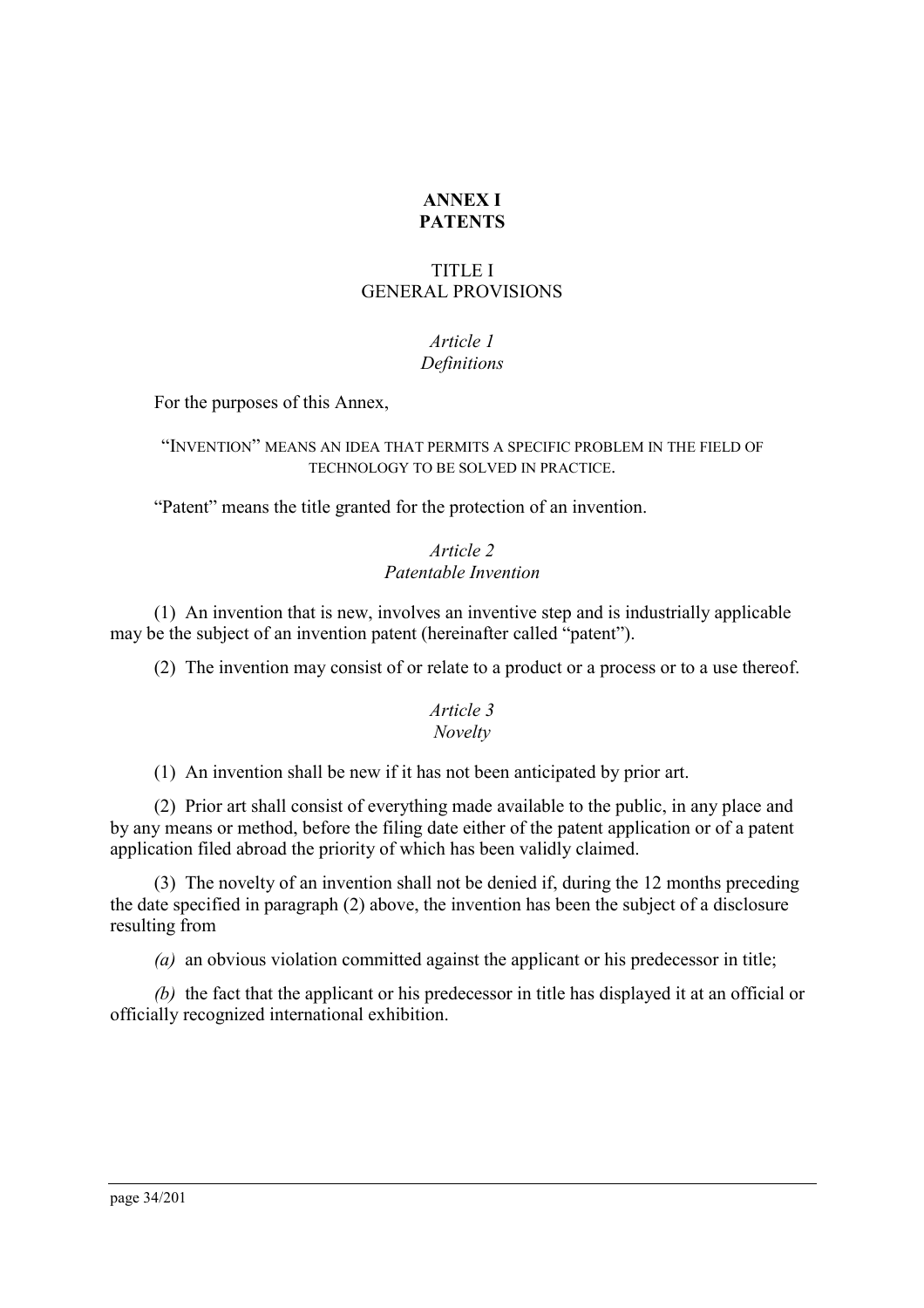#### <span id="page-34-0"></span>*Article 4 Inventive Step*

An invention shall be regarded as resulting from an inventive step if, having regard to the prior art, it would not have been obvious to a person having ordinary knowledge and skill in the art on the filing date of the patent application or, if priority has been claimed, on the priority date validly claimed for it.

# <span id="page-34-1"></span>*Article 5 Industrial Applicability*

An invention shall be considered industrially applicable if it can be made or used in any kind of industry. The term "industry" shall be understood in its broadest sense; in particular it shall cover handicraft, agriculture, fishery and services.

# <span id="page-34-2"></span>*Article 6 Non-Patentable Subject Matter*

Patents shall not be granted for the following:

*(a)* inventions the exploitation of which is contrary to public policy or morality, provided that the exploitation of the invention shall not be considered contrary to public policy or morality merely because it is prohibited by law or regulation;

*(b)* discoveries, scientific theories and mathematical methods;

*(c)* inventions having as their subject matter plant varieties, animal species and essentially biological processes for the breeding of plants or animals other than microbiological processes and the products of such processes;

*(d)* schemes, rules or methods for doing business, performing purely mental acts or playing games;

*(e)* methods for the treatment of the human or animal body by surgery or therapy, including diagnostic methods;

*(f)* mere presentations of information;

- *(g)* computer programs;
- *(h)* works of an exclusively ornamental nature;
- *(i)* literary, architectural and artistic works or any other aesthetic creation.

# <span id="page-34-3"></span>*Article 7 Rights Conferred by the Patent*

(1) Subject to the conditions and within the limits set by this Annex, the patent shall confer on its owner the exclusive right to work the patented invention.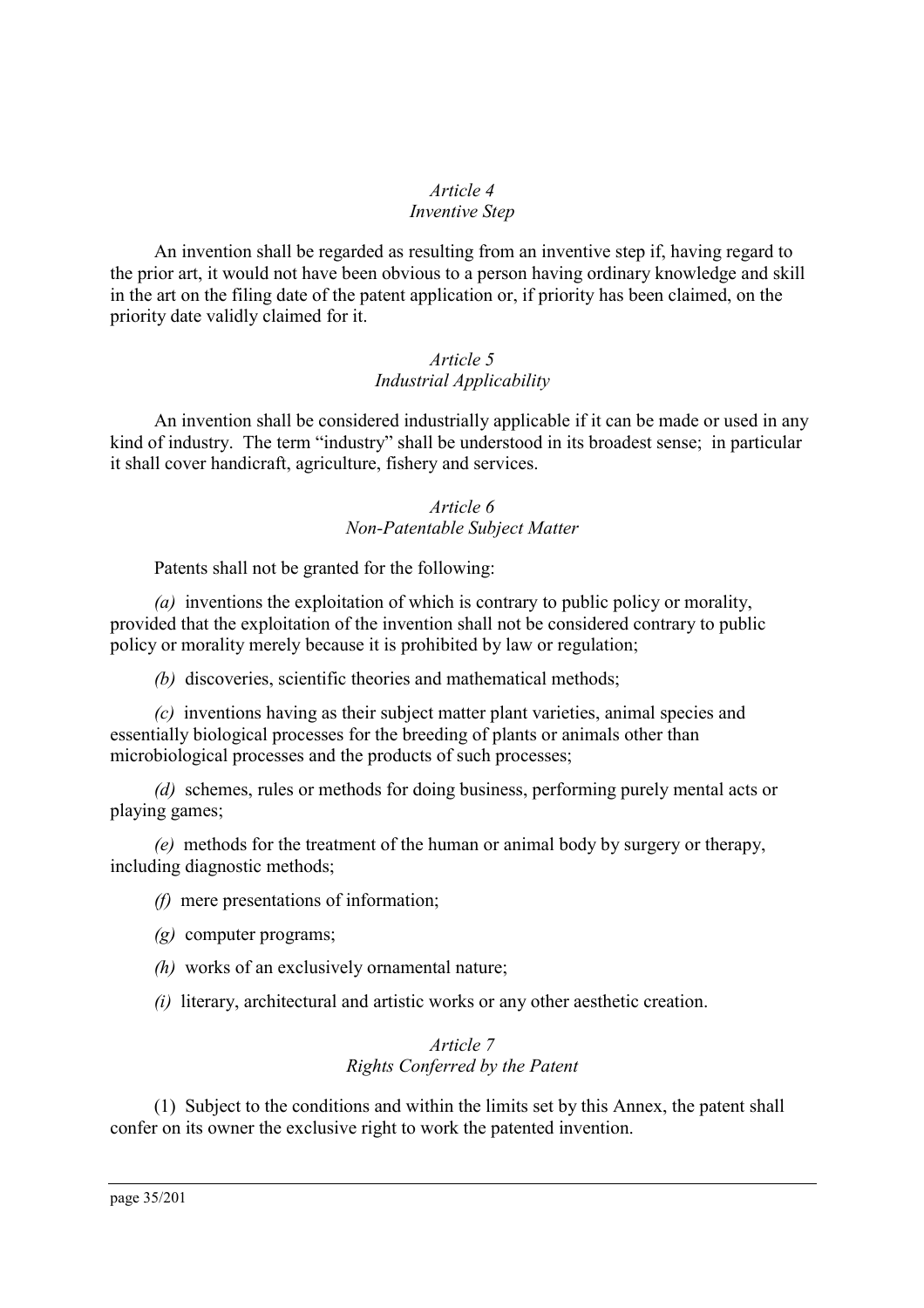(2) Subject to the conditions and within the limits set by this Annex, the owner of the patent shall have the right to prohibit any person from working the patented invention.

(3) For the purposes of this Annex, the "working" of a patented invention means one or other of the following acts:

- *(a)* where the patent has been granted for a product:
- (i) manufacturing, importing, offering for sale, selling and using the product,
- (ii) holding the product for the purposes of offering it for sale, selling it or using it;
- *(b)* where the patent has been granted for a process:
- (i) using the process,

(ii) engaging in the acts mentioned in subparagraph *(a)* above in relation to a product resulting directly from the use of the process.

(4) The owner also has the right to assign the patent, transfer it by succession and enter into license contracts.

(5) In addition to all other rights, remedies or actions available to him, the owner of the patent has the right to institute legal proceedings before the court of the place of the infringement against any person who commits an infringement of the patent by performing, without his consent, one of the acts mentioned in paragraph (3), or who performs acts that make it probable that an infringement will be committed.

#### <span id="page-35-0"></span>*Article 8 Limitation of the Rights Conferred by the Patent*

(1) The rights deriving from the patent shall not extend

*(a)* to acts in relation to subject matter brought on to the market on the territory of a member State by the owner of the patent or with his consent;

*(b)* to the use of objects on board foreign aircraft, land vehicles or ships that temporarily or accidentally enter the airspace, territory or waters of a member State;

*(c)* to acts in relation to a patented invention that are carried out for experimental purposes in the course of scientific and technical research;

*(d)* to acts performed by any person who in good faith on the filing date, or where priority is claimed, on the priority date of the application on the basis of which the patent is granted on the territory of a member State, was using the invention or making effective and genuine preparations for such use, in so far as those acts are not different in nature or purpose from the actual or planned earlier use.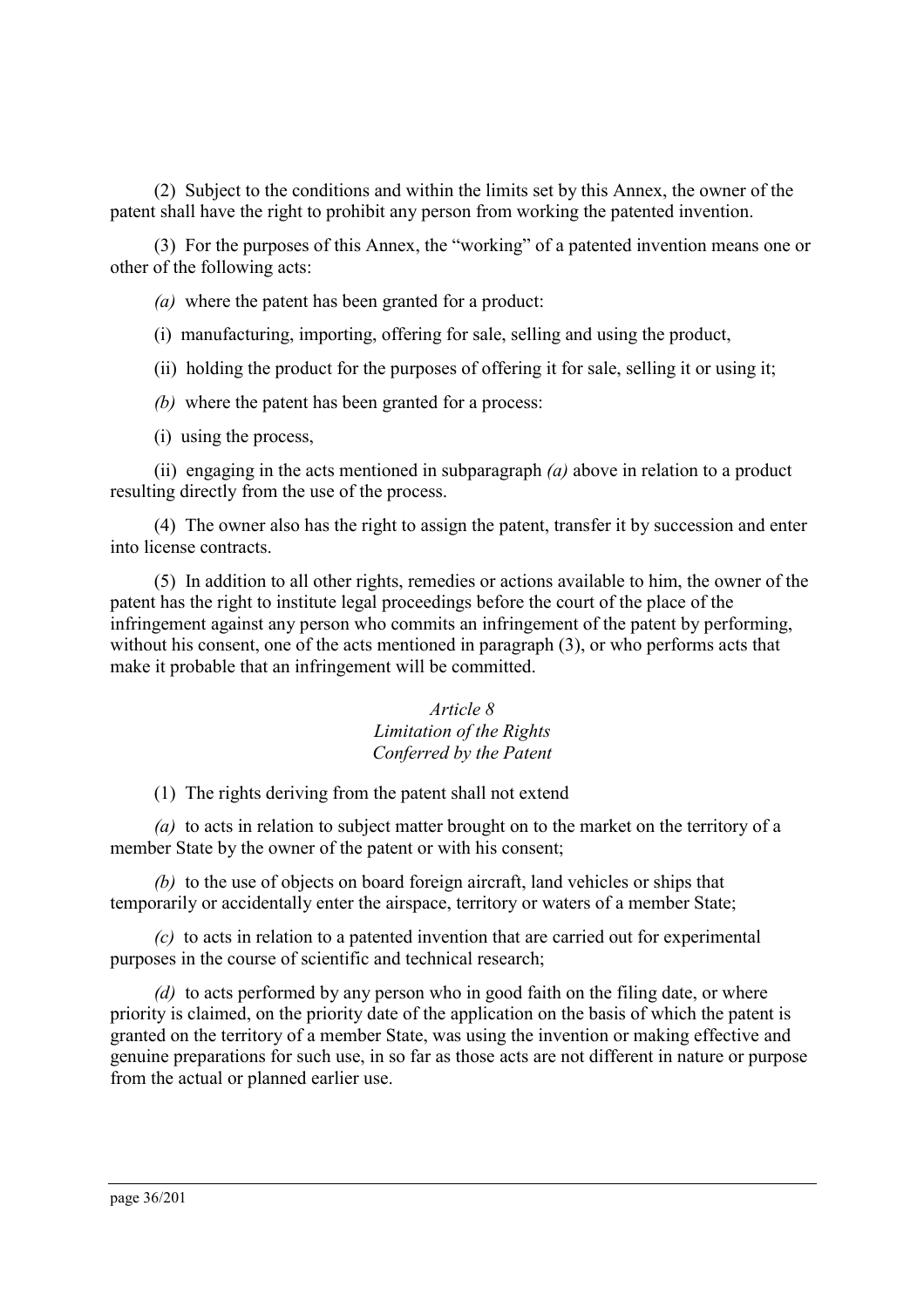(2) The right of the user referred to in paragraph (1)*(d)* may not be transferred or handed on otherwise than with the business or company or the part thereof in which the use or the preparations for use were made.

## *Article 9 Term of Protection*

The patent shall expire at the end of the 20th calendar year following the filing date of the application, subject to the provisions of Article 40.

## *Article 10 Right to the Patent*

(1) The right to the patent shall belong to the inventor; the applicant shall be deemed to be the owner of the right.

(2) Where two or more persons have made an invention jointly, the right to the patent shall belong to them jointly.

(3) If, and to the extent that, two or more persons have made the same invention independently of each other, the right to the patent shall belong to the one who filed the application bearing the earliest filing date or, where priority is claimed, the earliest validly claimed priority date, provided that the said application is not withdrawn, abandoned or rejected.

(4) The right to the patent may be assigned or transferred by succession.

## *Article 11 Right to the Patent: Employee Inventions*

(1) Subject to the legal provisions governing contracts for performing a certain work and employment contracts, and in the absence of contractual provisions to the contrary, the right to a patent for an invention made under such a contract shall belong to the person who commissioned the work or to the employer.

(2) The same provision shall apply where an employment contract does not require the employee to exercise any inventive activity, but where the employee has made the invention using data or means available to him on account of his employment.

(3) In the circumstances provided for in paragraph (2) above, the employee who has made the invention shall have a right to remuneration reflecting the importance of the patented invention, which remuneration shall be fixed by the court in the absence of agreement between the parties. In the circumstances provided for in paragraph (1) above, the said employee shall have a similar right if the invention is of very exceptional importance.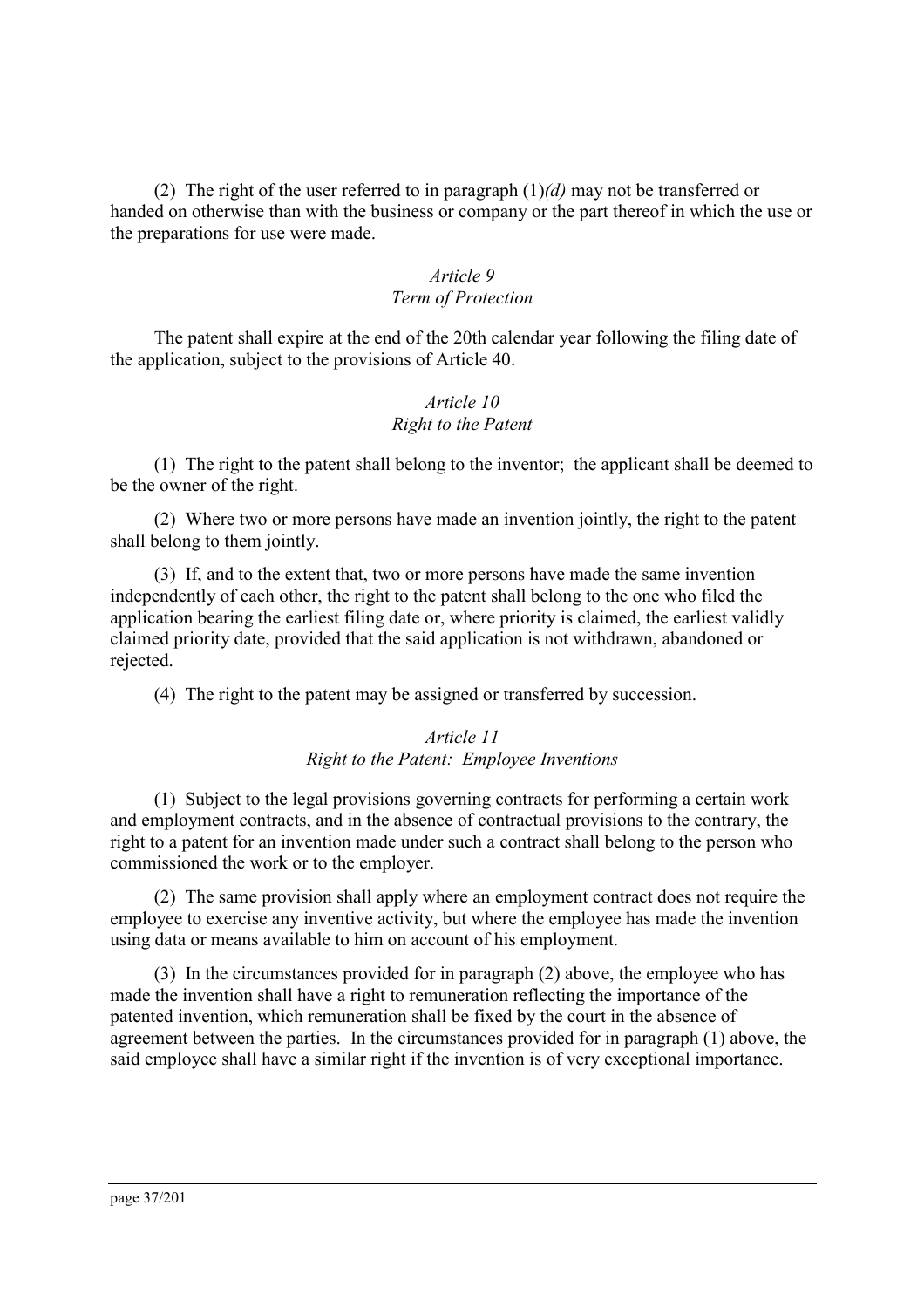(4) The provisions of this Article shall likewise be applicable to employees of the State, public associations and any other corporate entity under public law in the absence of specific provisions to the contrary.

(5) Where the employer expressly renounces his right to the patent, that right shall belong to the inventor.

(6) The provisions of paragraph (3) above are a matter of public policy.

*Article 12 Conversion of a Patent Application into a Utility Model Application*

Any patent application that fulfills the conditions specified in Annex II concerning utility models may be converted into an application for a utility model; in such cases the patent application shall be deemed to have been withdrawn and the Organization shall enter a "withdrawn" notice in the Register of Patents.

> *Article 13 Right of Foreigners to Patents*

Foreigners may obtain patents on the conditions specified in this Annex.

## TITLE II FORMALITIES CONCERNING THE GRANT OF PATENTS AND CERTIFICATES OF ADDITION

## **Section I Applications for Patents**

## *Article 14 Filing of the Application*

(1) Any person wishing to obtain a patent for an invention shall file with the Organization or with the Ministry responsible for industrial property, or send to it by registered mail with a request for acknowledgement of receipt,

*(a)* his application to the Director General of the Organization in a sufficient number of copies;

- *(b)* a document proving payment to the Organization of the filing and publication fees;
- *(c)* an unstamped, private power of attorney if the applicant is represented by an agent;
- (*d)* a sealed package containing in duplicate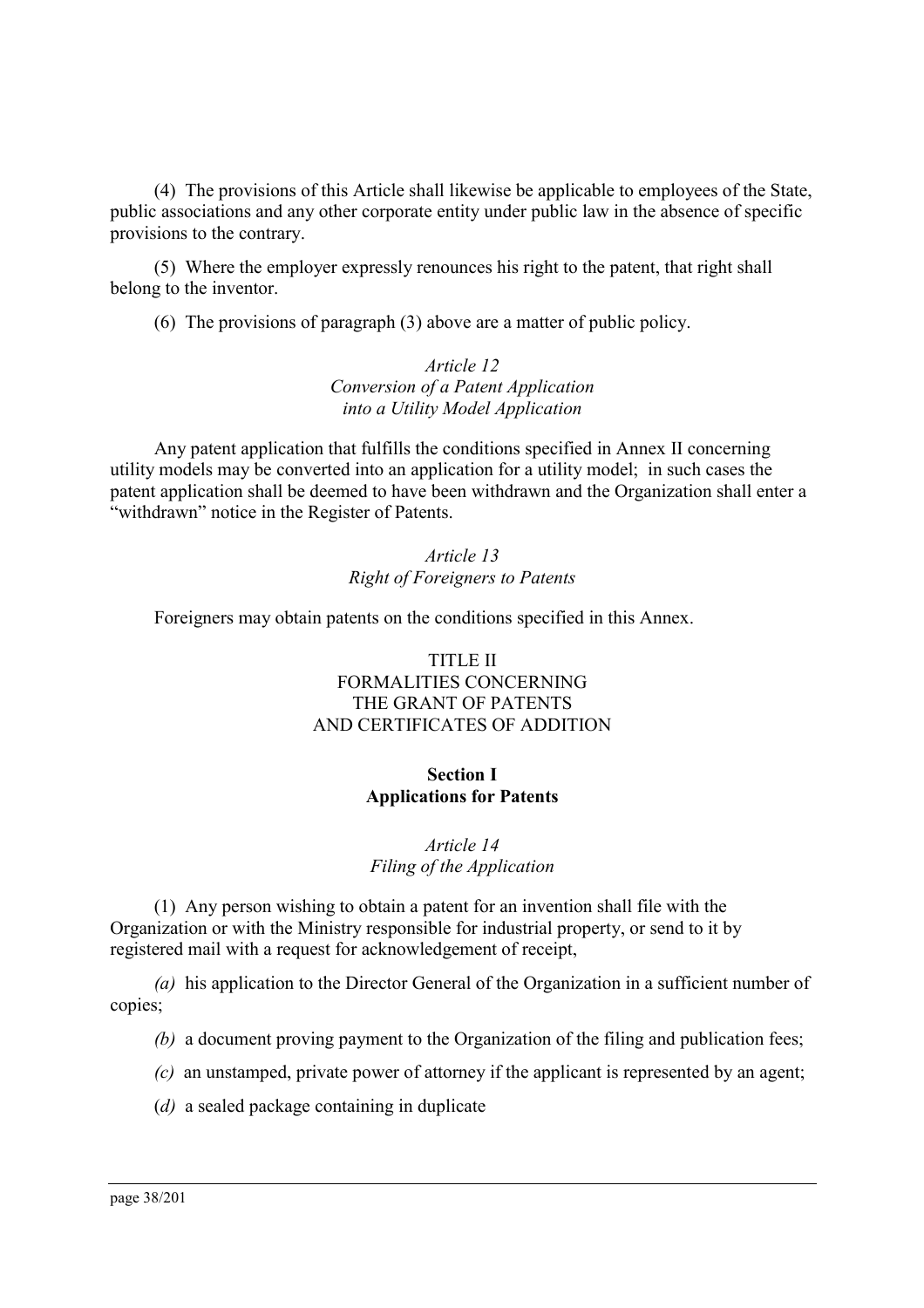(i) a specification of the invention for which the application has been made, set out clearly and completely so that a person having ordinary knowledge and skill in the art could carry it out,

(ii) the drawings necessary or useful for the understanding of the invention,

(iii) the claim or claims defining the scope of the protection sought, which shall not go beyond the contents of the specification referred to in subparagraph (i) above,

(iv) a descriptive abstract summarizing the contents of the specification, the claim or claims referred to in subparagraph (iii) above and any drawings relevant to the abstract.

(2) Where the invention involves a microorganism or the use of a microorganism, a receipt attesting the deposit of the microorganism, issued by a depositary institution or an international depositary authority specified in the Implementing Regulations, shall in addition be filed.

(3) The above documents shall be in one of the working languages of the Organization.

## *Article 15 Unity of Invention*

The application shall be restricted to a single principal subject, with the details that constitute it and the uses specified. It shall contain no restrictions, conditions or reservations. It shall have a title that describes in a precise and succinct manner the purpose of the invention.

## *Article 16 Claim of Priority*

(1) Any person wishing to avail himself of the priority of an earlier application shall be required to attach to his application for a patent or to send to the Organization at the latest six months following the filing date of his application

*(a)* a written declaration stating the date and number of the earlier application, the country in which it was filed and the name of the applicant;

*(b)* a certified true copy of the said earlier application;

*(c)* if he is not the person who filed the earlier application, a written authorization from the applicant or his successors in title authorizing him to avail himself of the priority in question.

(2) The applicant who, in respect of a single application, seeks to avail himself of two or more rights of priority shall comply with the provisions mentioned above for each of them; he shall also pay a fee for each priority right claimed and shall produce evidence of payment of the fee within the six-month period mentioned in paragraph (1) above.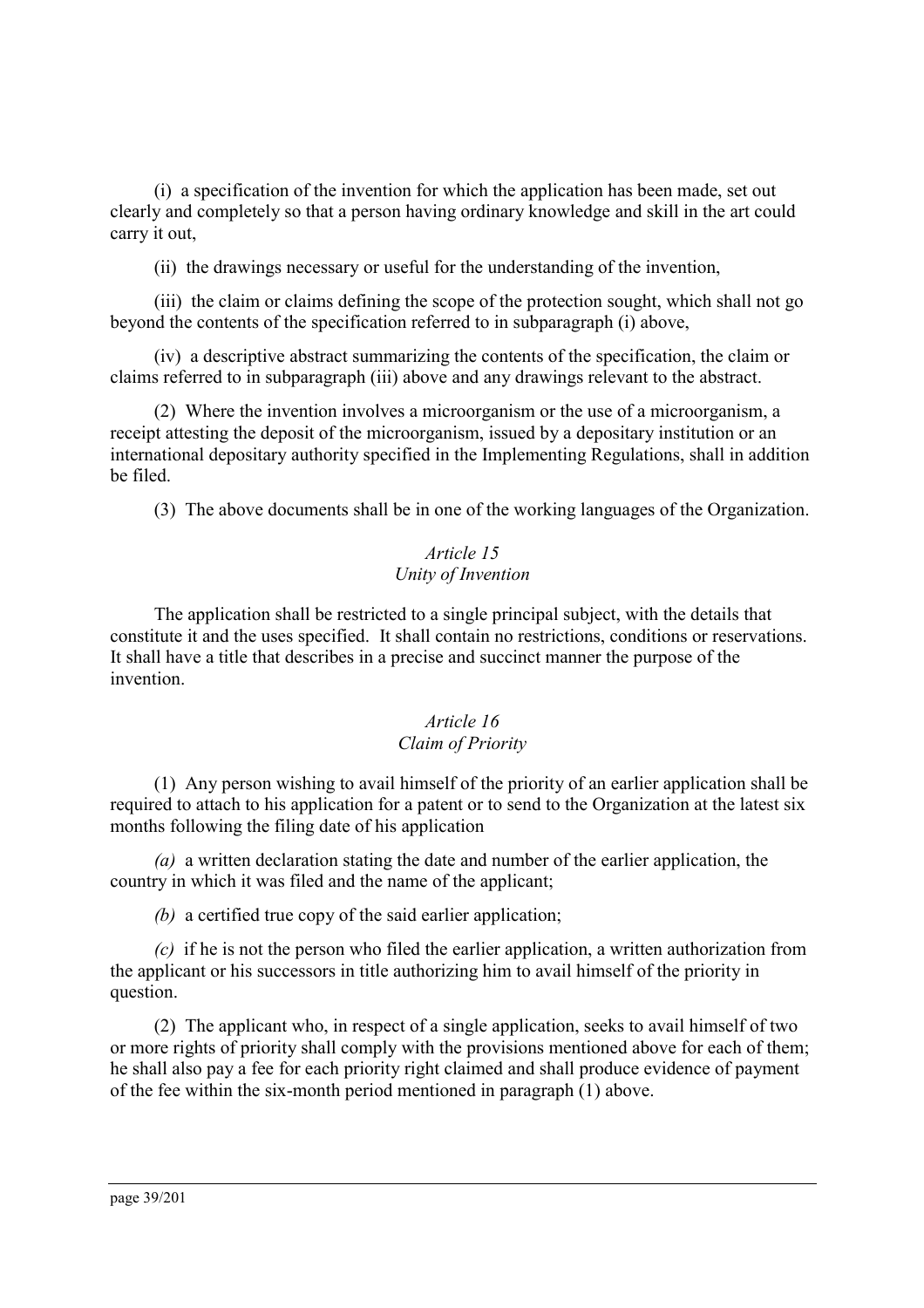(3) Failure to present any one of the documents mentioned above within the time limit shall automatically entail, for the application under consideration, loss of the benefit of the priority right claimed.

(4) Any document that reaches the Organization more than six months after the filing of the patent application shall be declared inadmissible.

#### *Article 17 Unacceptability Due to Non-Payment*

No filing shall be acceptable if the application is not accompanied by a document attesting payment of the application and publication fees.

## *Article 18 Filing Date*

(1) The Organization shall grant as the filing date the date of receipt of the application, written in one of its working languages, by the Ministry responsible for industrial property or by the Organization, provided that, at the time of receipt, the application contains

*(a)* an express or implicit indication that the grant of a patent is requested;

*(b)* information whereby the identity of the applicant may be established;

*(c)* a part which, at first sight, purports to be the description of an invention and one or more claims;

*(d)* proof of payment of the prescribed fees.

(2) The filing date of an international application shall be that assigned to it by the receiving Office.

## **Section II Grant of Patents**

## *Article 19*

## *Transmittal of the Patent Application to OAPI*

(1) Immediately after the statement of filing has been made out on the prescribed form and within five working days of the filing date, the Ministry responsible for industrial property shall transmit to the Organization, as provided in Article 11, the package sent by the applicant containing, in duplicate, the description of the invention, the claim or claims defining the scope of the protection sought, any drawings that may be necessary for the understanding of the invention and the descriptive abstract summarizing the description, enclosing with them one original and one copy of the statement, the documents attesting payment of the fees and the power of attorney where applicable.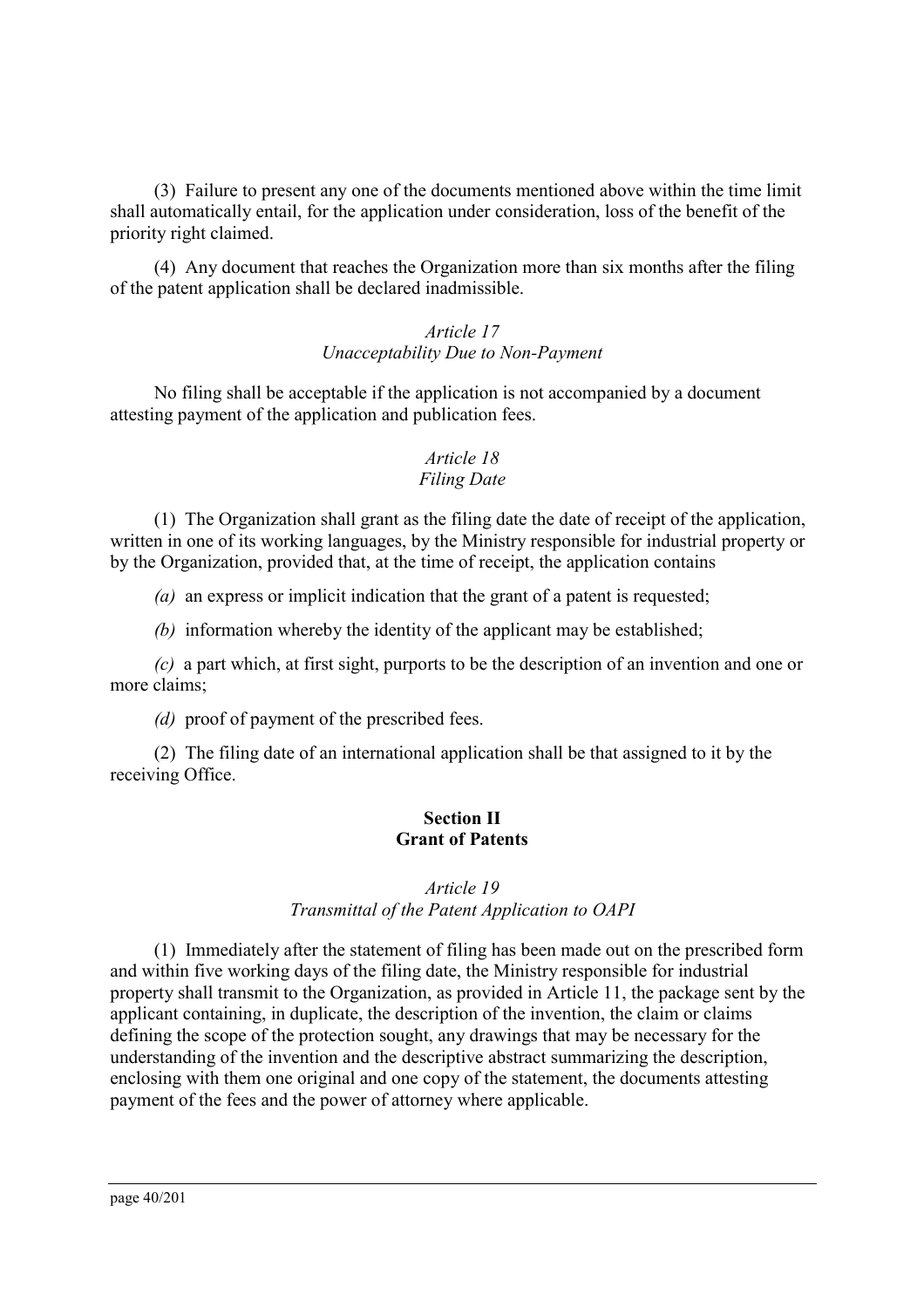(2) The Organization shall open the package as defined in the foregoing paragraph; it shall enter the application in the Register of Patent Applications, undertake the examination thereof and grant the patent where appropriate, as far as possible in the order of receipt of applications.

## *Article 20 Examination of Applications*

(1) Any application for a patent shall undergo examination to ensure that

*(a)* the invention mentioned in the application is not excluded from the protection afforded by the patent under the provisions of Article 6 of this Annex;

*(b)* the claim or claims conform to the provisions of Article 14(1)*(d)*(iii) of this Annex;

*(c)* the provisions of Article 15 of this Annex have been respected.

(2) Subject to the provisions of paragraph (3) below, a search shall also be conducted to ensure that

*(a)* at the time of the filing of the patent application, an application for a patent filed earlier, or benefiting from a validly claimed earlier priority and concerning the same invention, was not in the process of being granted;

- *(b)* the invention
- (i) is new,
- (ii) involves an inventive step,
- (iii) is industrially applicable.

(3) The Administrative Council shall decide whether, and to what extent, the provisions of paragraph (2)*(a)* and *(b)* above shall be applied; in particular, it may decide whether all or some of the said provisions are applicable to one or several fields of technology covered by the inventions; it shall determine such fields by reference to the International Patent Classification.

(4) Where the invention relates to the use of a microorganism, the Organization shall reserve the right to require the applicant to deposit a sample of the microorganism as issued by the depositary institution or the international depositary authority.

(5) For international applications under the Patent Cooperation Treaty, the Organization may avail itself of the provisions of Articles 20 and 36 of the said Treaty, which relate to the international search report and the international preliminary examination report, respectively.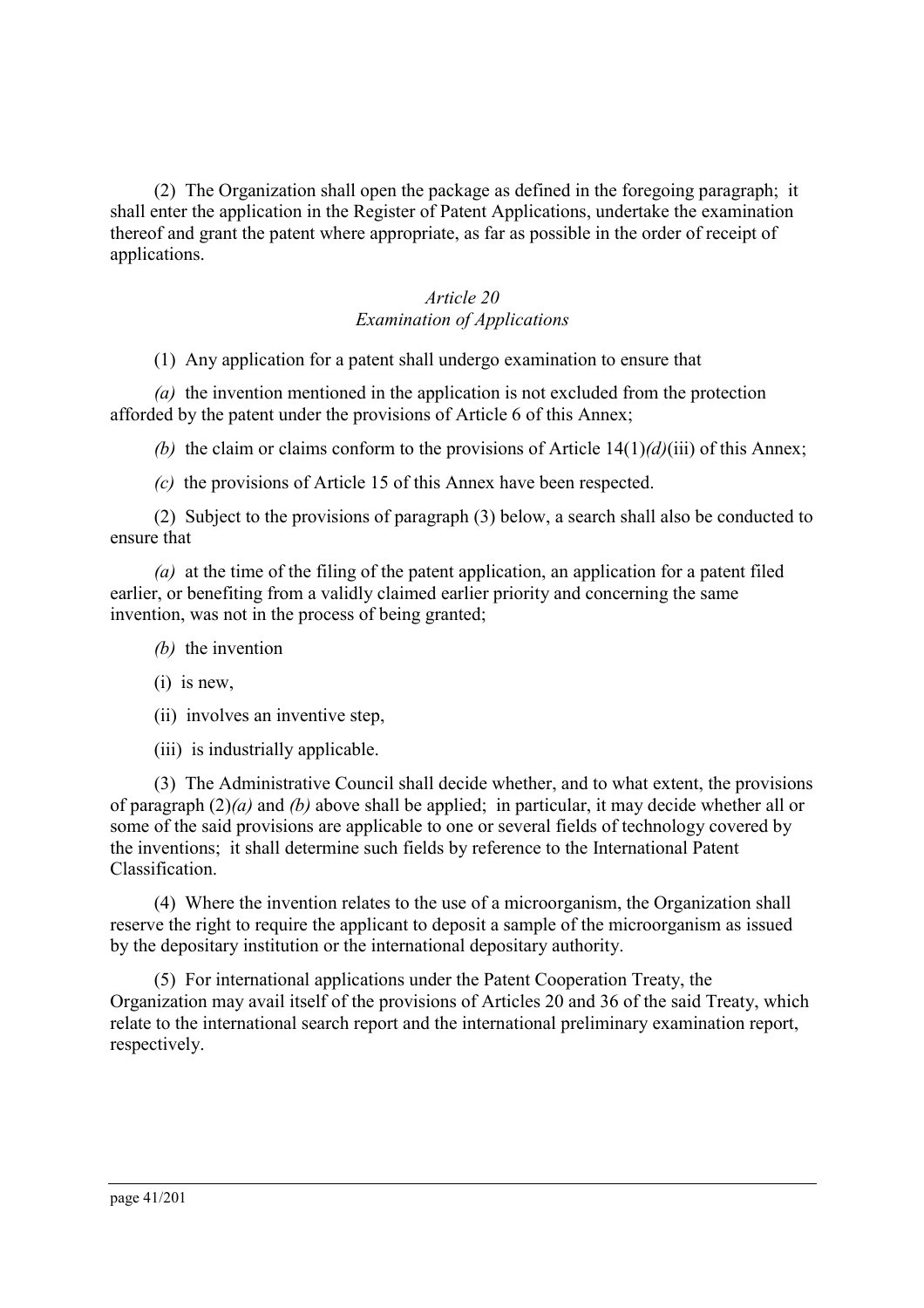#### *Article 21 Amendment of the Claims, the Description, the Drawings and the Abstract*

(1) The applicant may amend the claims, the description, the drawings and the abstract prior to grant.

(2) The amendment shall not go beyond the disclosure of the invention appearing in the application as filed.

#### *Article 22 Grant*

(1) Where the Organization finds that all the conditions for the grant of the patent have been met and that a search report under Article 20, where applicable, has been drawn up, it shall notify the decision and grant the patent applied for. In all cases, however, the grant of patents shall be at the applicant's own risk and without any guarantee either as to the reality, novelty or merits of the invention or as to the truth or accuracy of the description.

(2) The grant of the patent shall take place on a decision by the Director General of the Organization or on a decision by a staff member of the Organization duly authorized to that end by the Director General.

(3) Patents based on international applications under the Patent Cooperation Treaty shall be granted in the same manner as provided for in the foregoing paragraph, but with reference to the international publication provided for in the said Treaty.

(4) Any application for a patent or for a certificate of addition may be withdrawn prior to grant by the person who filed it. The documents shall be returned to him only at his request.

#### *Article 23 Deferment of Grant*

(1) Notwithstanding the provisions of paragraph (1) of the foregoing Article, the applicant may ask for grant to take place one year after the filing date of the application if the said application contains an express request to that effect. A person who has requested the benefit of this provision may renounce it at any time within the said period of one year.

(2) The same shall apply to any application that is not accompanied by a copy of the documents provided for in paragraphs (1)*(d)* and (2) of Article 14.

(3) The benefit of the foregoing provision may not be claimed by persons who have already availed themselves of the priority periods granted by international treaties, and in particular by Article 4 of the Paris Convention for the Protection of Industrial Property.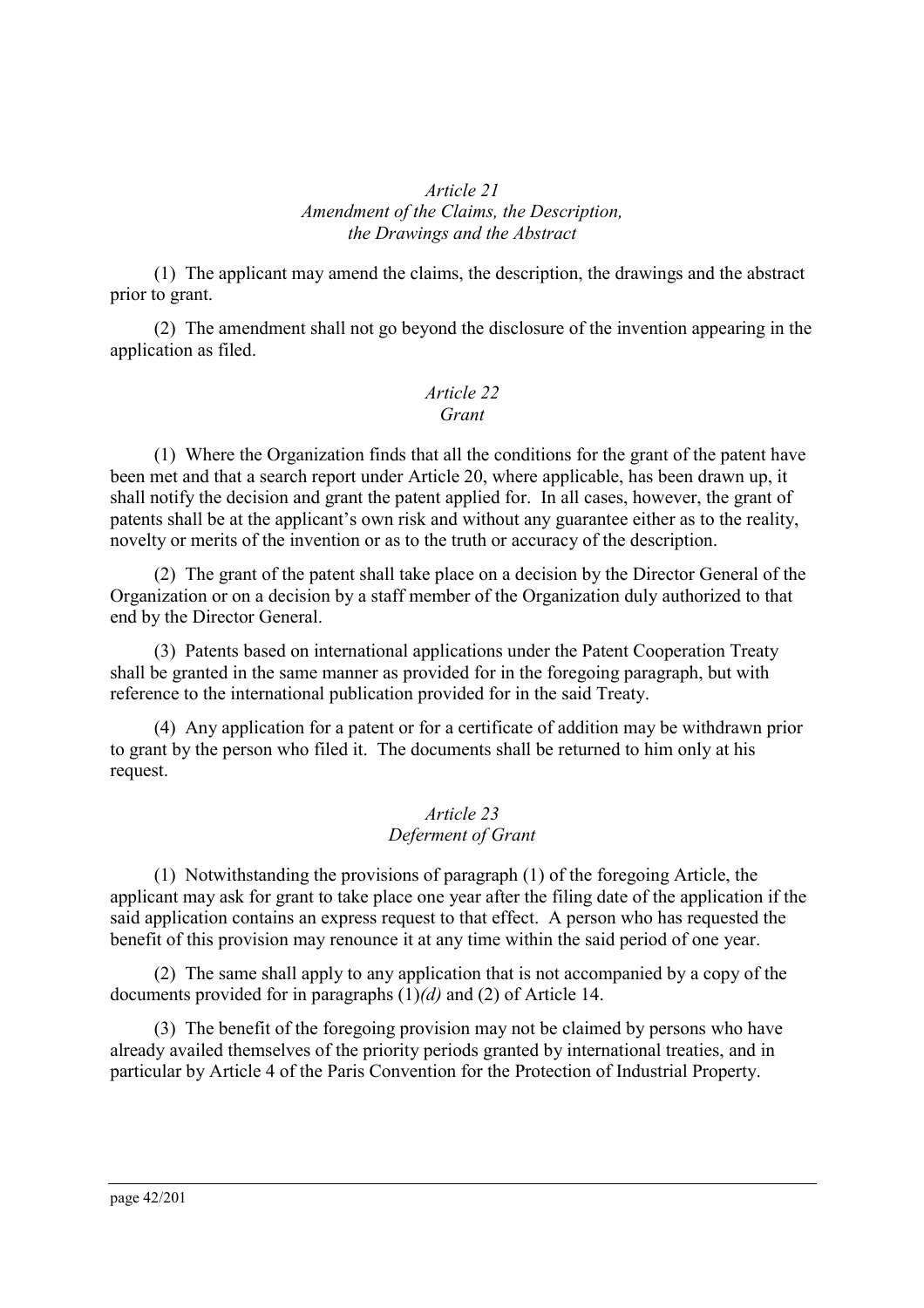#### *Article 24 Conditions Governing Rejection*

(1) Any application concerning an invention that is not patentable under Article 6 or does not conform to the provisions of Article 20 shall be rejected.

(2) The same shall apply to any application that is not accompanied by a copy of each of the documents prescribed in Article 14*(d)*.

(3) An application that does not fulfill the provisions of Article 15 may, within a period of six months from the date of notification that the application cannot be accepted as filed because it does not have one principal subject, be divided into a number of applications benefiting from the date of the initial application.

(4) Any application for which the other requirements of Article 14, except for its subparagraph *(b)*, and those of Article 15 have not been fulfilled is defective. The defect shall be notified to the applicant or his agent, who shall be invited to correct the documents within a period of three months from the date of the notification. That period may be extended by 30 days, in cases of justifiable need, at the request of the applicant or his agent. The application so corrected within the said period shall retain the date of the initial application.

(5) In the event of the corrected documents not being provided within the prescribed period, the patent application shall be rejected.

(6) No application may be rejected under paragraphs (1), (2), (3) or (4) of this Article without the applicant or his agent having first been given the opportunity to correct the said application to the extent and according to the procedure prescribed.

## *Article 25 Recording of Acts in the Special Register of Patents*

Subject to the provisions of Articles 33 and 35 below, the Administrative Council shall draw up regulations concerning the acts to be recorded in the Special Register of Patents, on pain of their not being enforceable against third parties.

## **Section III Certificates of Addition**

## *Article 26 Right to Certificates of Addition*

(1) The patentee or entitled persons shall, for the entire duration of the patent, have the right to make changes, improvements or additions to the invention, complying, for the filing of the application, with the formalities laid down in Articles 14, 15, 16 and 17 of this Annex.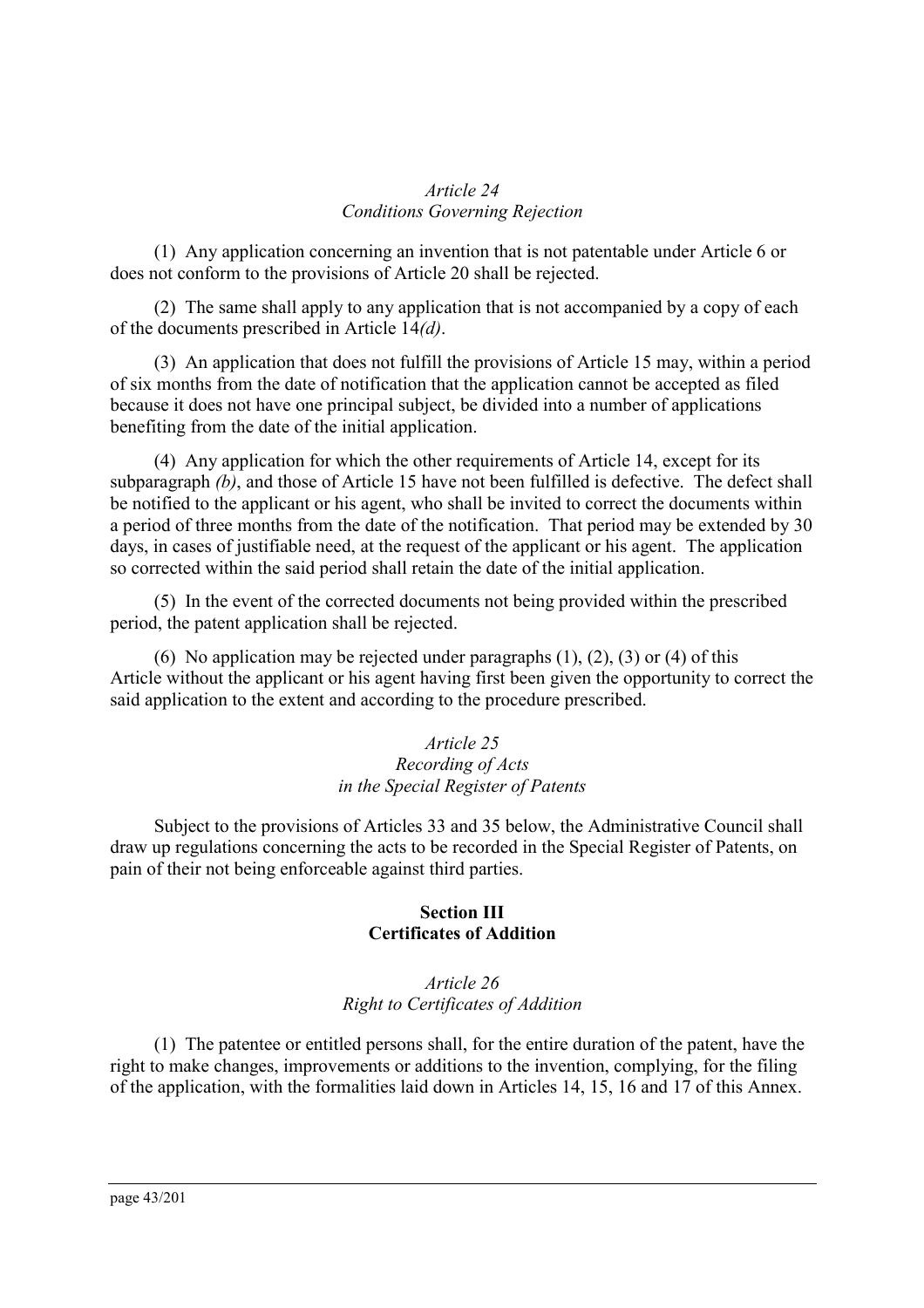(2) Such changes, improvements or additions shall be recorded in certificates granted in the same form as the principal patent which, as from the dates of application and grant respectively, shall have the same effects as the said principal patent.

(3) Certificates of addition taken out by one of the entitled persons shall benefit all the others.

#### *Article 27 Duration*

Certificates of addition shall terminate with the principal patent. However, invalidation of the principal patent shall not invalidate as of right the corresponding certificate or certificates of addition, and, even where absolute invalidity has been declared under the provisions of Article 43(3), the certificate or certificates of addition may survive the principal patent until the normal term of the latter expires, subject to continued payment of the annual fees that would have been payable had the said patent not been invalidated.

#### *Article 28 Conversion of an Application for a Certificate of Addition into a Patent Application*

Provided that a certificate of addition has not been granted, the applicant may effect the conversion of his application for a certificate of addition into a patent application, for which the filing date shall be the date of application for the certificate. Any patent eventually granted shall then give rise to payment of the same annual fees as a patent filed on the latter date.

## **Section IV Communication and Publication in Relation to Patents and Certificates of Addition**

*Article 29 Formalities for Conversion of an Application for a Certificate of Addition into a Patent Application*

Any patentee who wishes to obtain a principal patent for a change, improvement or addition rather than a certificate of addition expiring with the initial patent shall comply with the formalities laid down in Articles 14 and 16.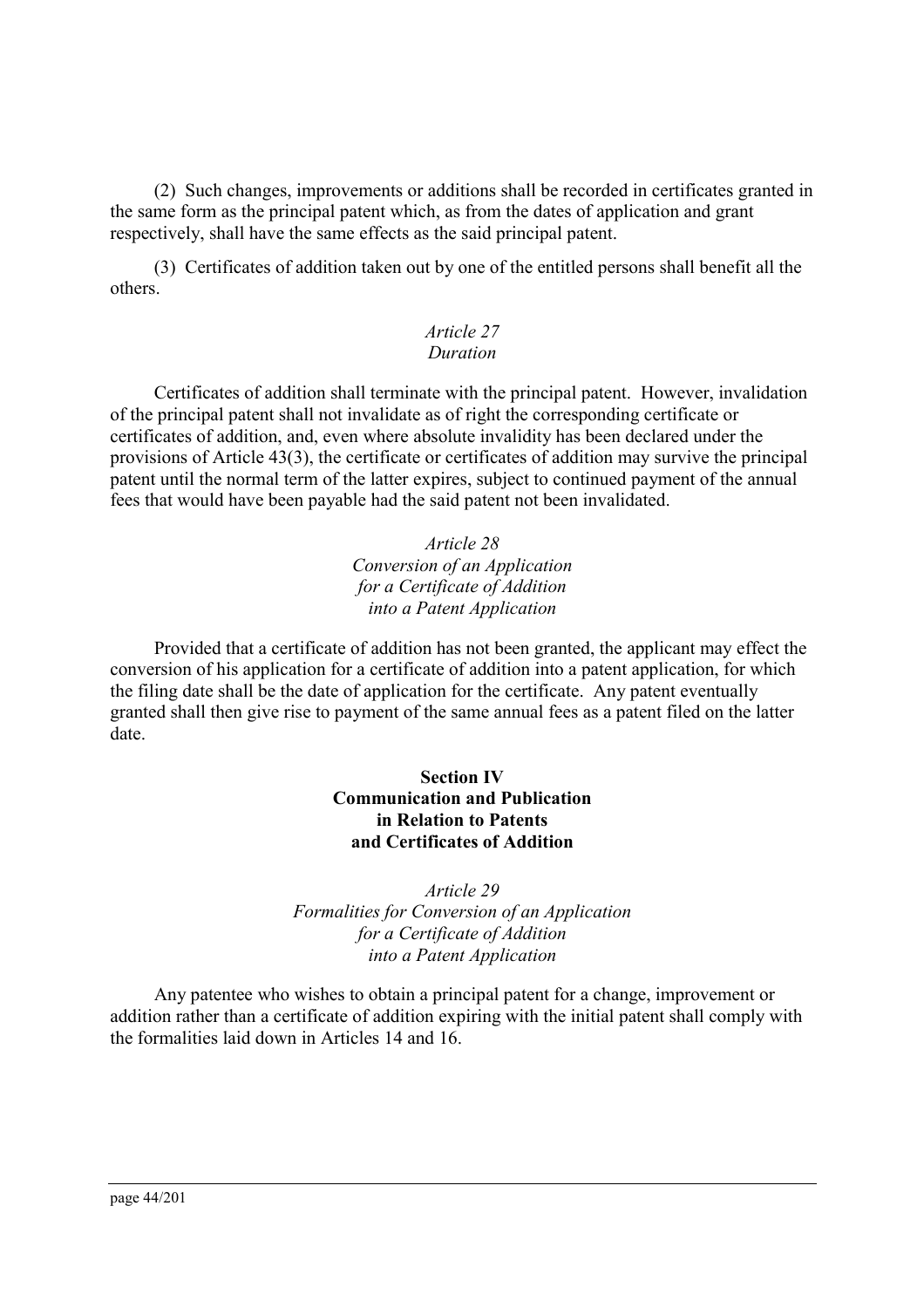#### *Article 30 Independence of the Right to Exploit Patents Relating to the Same Subject Matter*

Any person who has obtained a patent for an invention related to the subject matter of another patent shall have no right to exploit the invention already patented and, conversely, the holder of the earlier patent may not exploit the invention that is the subject of the new patent.

#### *Article 31 Communication of Descriptions and Drawings of Patents and Certificates of Addition*

(1) The descriptions and drawings of granted patents and certificates of addition shall be kept by the Organization which, after publication of the grant of patents or certificates of addition as provided in Article 33 below, shall communicate them on request.

(2) After the same date, any person may obtain an official copy of the said descriptions and drawings.

(3) The provisions of the preceding two paragraphs shall apply to official copies furnished by applicants seeking to avail themselves of the priority of an earlier filing and to the documents authorizing certain such applicants to claim that priority.

(4) The applicant for a patent or for a certificate of addition wishing to avail himself abroad of the priority of his filing before the patent or certificate of addition is granted may obtain an official copy of his application.

## *Article 32 Publication of Patents and Certificates of Addition*

(1) The Organization shall publish the following details for each patent or certificate of addition granted:

(i) the number of the patent or certificate of addition;

(ii) the name and address of the owner of the patent or certificate of addition;

(iii) the name and address of the inventor, unless he has requested not to be mentioned in the patent or certificate of addition;

(iv) the name and address of the agent, if any;

(v) the filing date of the application;

(vi) a mention of the priority or priorities if one or more priorities have been validly claimed;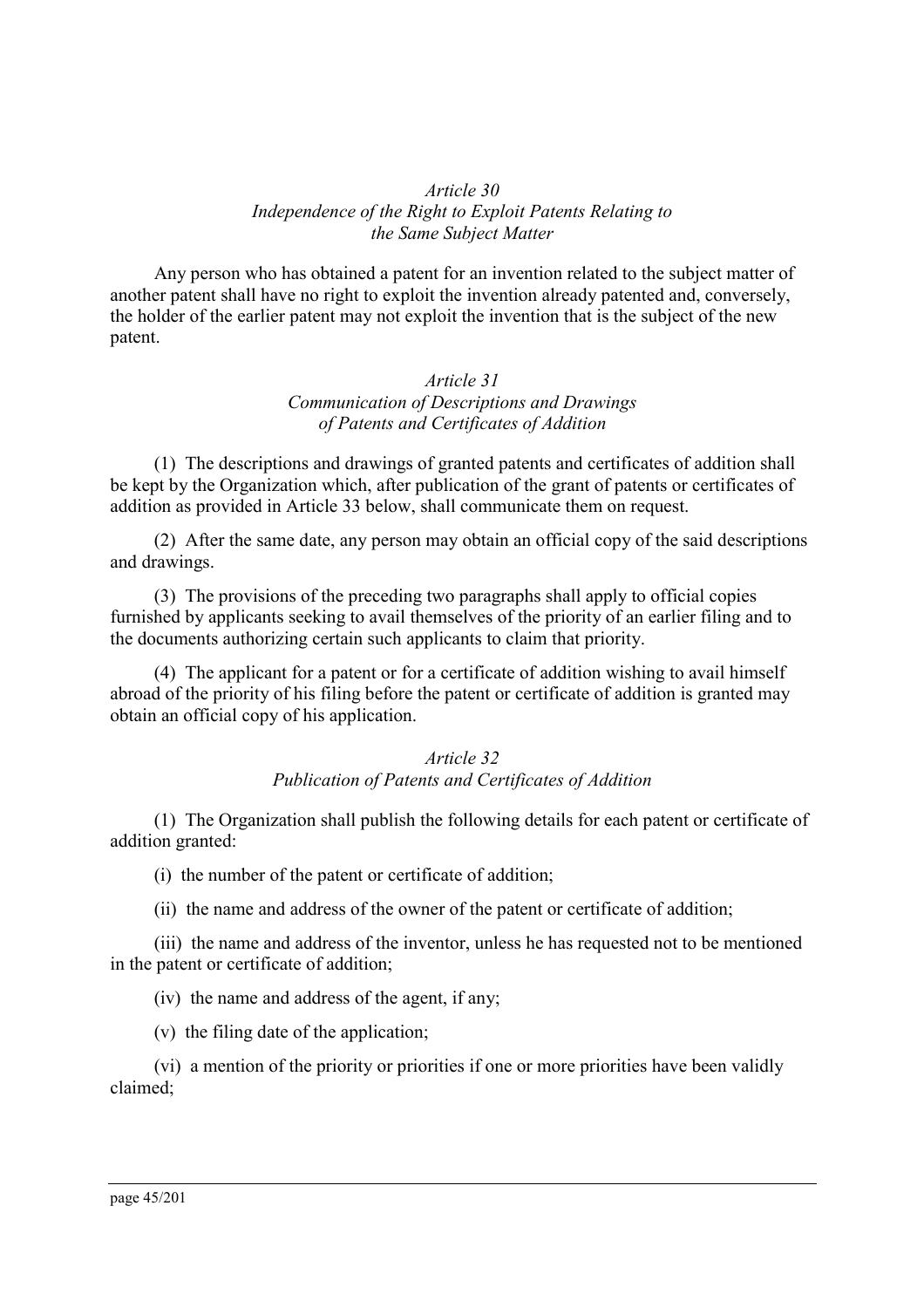(vii) the date of the priority, the country in which or the country or countries for which the earlier application was filed and the number of the earlier application;

(viii) the date of the grant of the patent or certificate of addition;

(ix) the title of the invention;

- (x) the date and number of the international application, where applicable;
- (xi) the symbols of the International Patent Classification.

(2) The Administrative Council shall establish and determine the conditions of publication of the description of the invention, the drawings if any, the claims and the abstract.

#### **Section V Transfer and Assignment of Patents and Contractual Licenses**

## *Article 33 Transfer and Assignment of Rights*

(1) The rights subsisting in an application for a patent or in a patent shall be transferable in whole or in part.

(2) Acts involving transfer of ownership, the licensing of the right of exploitation or the assignment of that right, or a pledge or cancellation of a pledge, in respect of an application for a patent or a patent shall, on pain of invalidity, be evidenced in writing.

#### *Article 34 Enforceability Against Third Parties*

(1) The acts referred to in the foregoing Article shall not be enforceable against third parties unless they are recorded in the Special Register of Patents kept by the Organization. A record of such acts shall be kept by the Organization.

(2) Subject to the conditions established by regulation, the Organization shall furnish to any person who so requests a copy of the entries in the Special Register of Patents, and also a record of the entries concerning patents that are the subject of a pledge, or a certificate attesting the absence of any such entries.

#### *Article 35 Exploitation of the Patent and its Certificates of Addition as of Right*

Those persons who have obtained from a patentee or from entitled persons the right to exploit an invention shall benefit as of right from certificates of addition subsequently granted to the patentee or to the entitled persons. Conversely, the patentee or entitled persons shall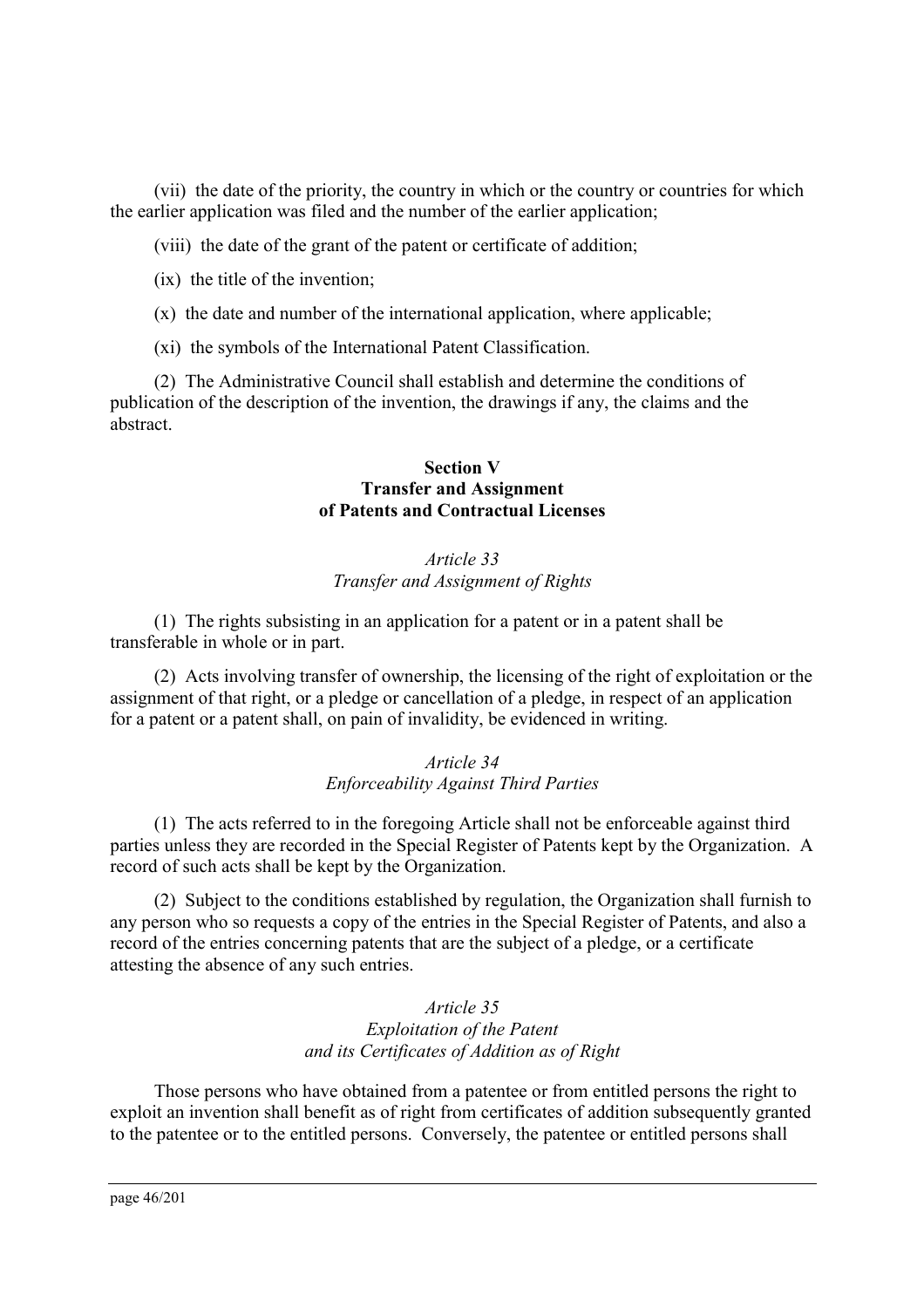benefit from certificates of addition that may subsequently be granted to persons having obtained the right to exploit the invention.

#### *Article 36 License Contract*

(1) The owner of a patent may, by contract, grant to a person, whether natural person or legal entity, a license enabling him to exploit the patented invention.

(2) The duration of the license may not be longer than that of the patent.

(3) The license contract shall be drawn up in writing and signed by the parties.

(4) The license contract shall be entered in the Special Register of Patents. It shall not be binding on third parties until it is entered in the said Register and published in the form specified in the Implementing Regulations relating to this Annex.

(5) The license shall be cancelled from the Register at the request of the owner of the patent or the licensee on presentation of proof of the expiry or termination of the license contract.

(6) In the absence of provisions to the contrary in the license contract, the grant of a license shall not preclude the licensor from either granting licenses to other persons, subject to notifying the licensee, or exploiting the patented invention himself.

(7) The grant of an exclusive license shall preclude the licensor from granting licenses to other persons and, in the absence of provisions to the contrary in the license contract, from exploiting the patented invention himself.

## *Article 37*

## *Invalid Clauses*

(1) Clauses in license contracts or relating to such contracts shall be invalid in so far as they impose on the licensee, in the industrial or commercial sphere, restrictions not deriving from the rights conferred by the patent or not necessary for the upholding of such rights.

(2) The following shall not be considered restrictions within the meaning of paragraph (1) above:

(i) limitations relating to the extent, the scope or the duration of exploitation of the patented invention;

(ii) the obligation on the licensee to abstain from any act liable to harm the validity of the patent.

(3) In the absence of provisions to the contrary in the license contract, the license shall not be assignable to third parties and the licensee shall not be authorized to grant sublicenses.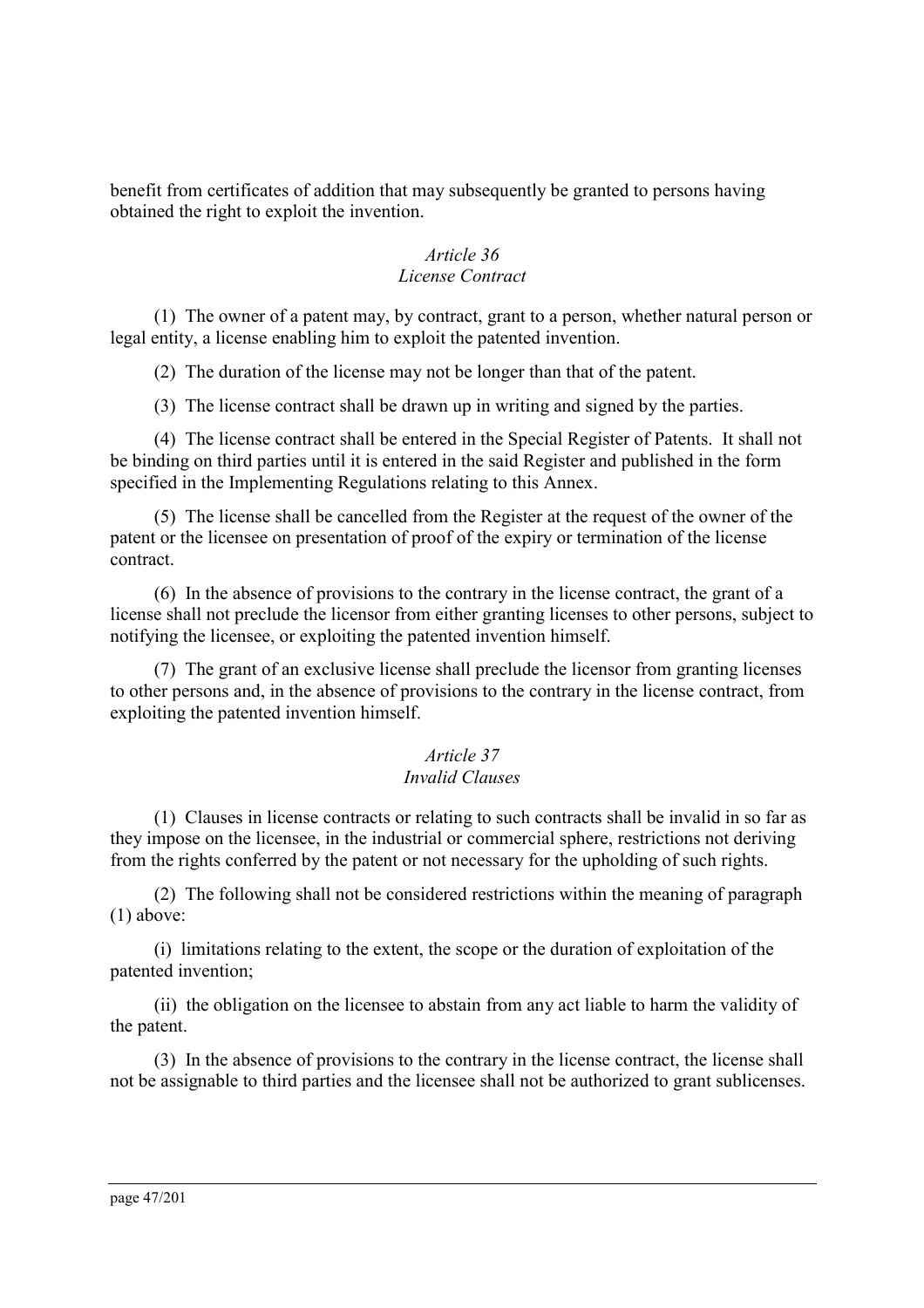#### *Article 38 Recognition of Invalid Clauses*

Recognition of the invalid clauses referred to in Article 37 above shall be done by the civil court at the request of any interested party.

## TITLE III INVALIDITY, FORFEITURE AND ACTIONS RELATING THERETO

## **Section I Invalidity and Forfeiture**

#### *Article 39 Invalidity*

(1) Patents granted in the following cases shall be declared invalid:

*(a)* if the invention is not new, does not involve an inventive step or is not industrially applicable;

*(b)* if the invention is not patentable within the meaning of Article 6, without prejudice to the penalties that might be incurred for the manufacture or marketing of prohibited articles;

*(c)* if the specification attached to the patent does not conform to the provisions of Article 14*(d)*(i) above, or if it does not state in a complete and honest manner the true methods of the inventor.

(2) Certificates in respect of changes, improvements or additions that are not connected with the principal patent, as provided for in this Annex, shall likewise be declared invalid.

(3) Invalidity may relate to all or only some of the claims.

#### *Article 40 Forfeiture*

(1) Any patentee who has not paid his annual fees on the anniversary date of the filing of his patent application shall forfeit all his rights.

(2) The patentee concerned shall however be allowed a six-month period of grace within which he may still validly pay the annual fees. In that case, he shall also pay an additional fee.

(3) Payments made to complement annual or additional fees during the six-month period mentioned above shall be considered valid.

(4) Payments made as annual or additional fees payable for a patent application resulting either from the conversion of an application for a certificate of addition under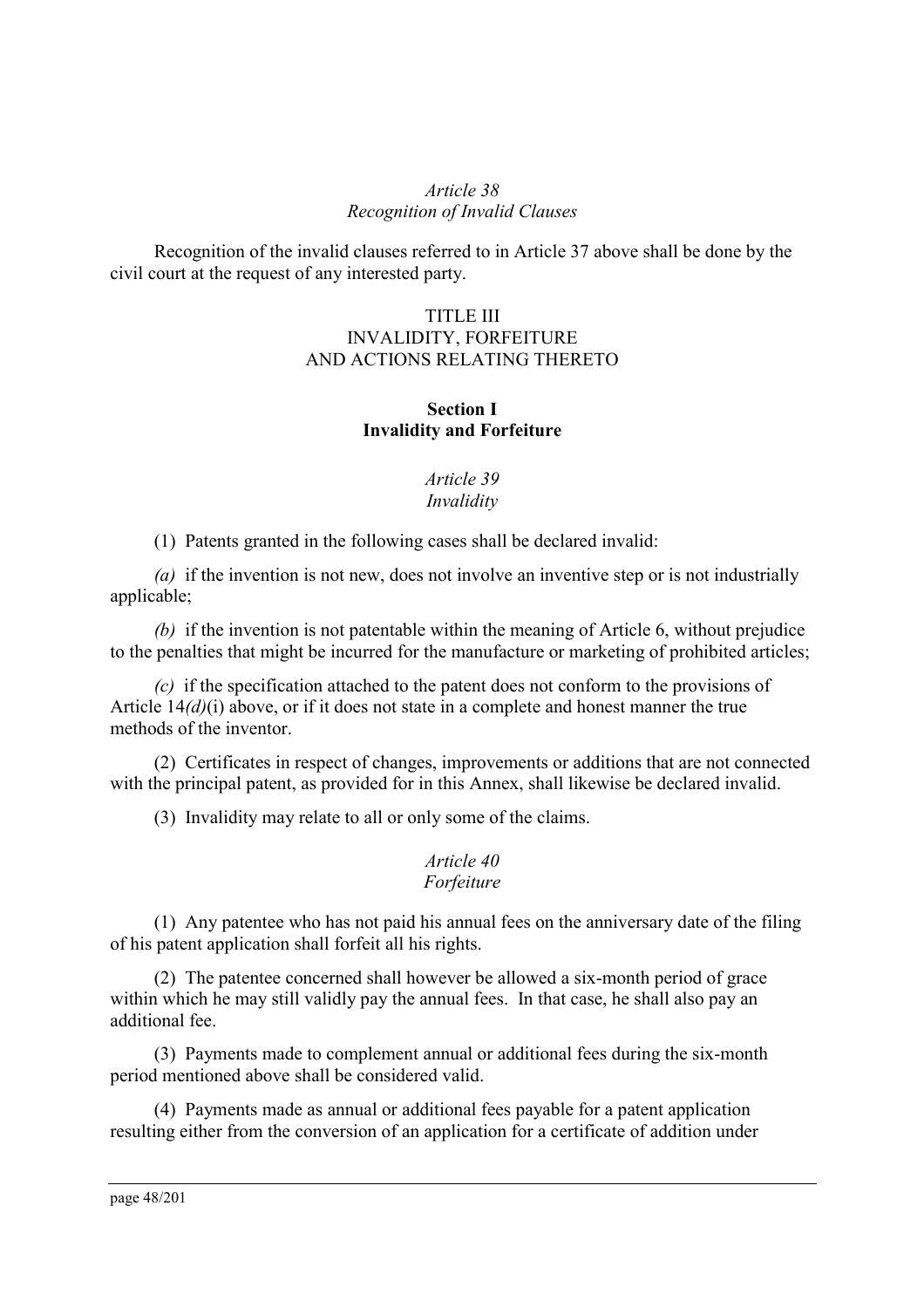Article 28 above or from the division of a patent application under Article 24(3) above shall also be considered valid provided that the payments are made within a period of six months from the date of the application for conversion or the filing date of the applications resulting from the division.

#### *Article 41 Restoration*

(1) Without prejudice to the provisions of Articles 39 and 40 above, where a patent has not been renewed owing to circumstances beyond the control of the owner thereof, the owner or entitled persons may apply for its restoration, against payment of the requisite annual fee and of a surcharge the amount of which shall be fixed by regulation, within a period of six months from the date on which the said circumstances ceased to exist, and at the latest within a period of two years from the date on which renewal was due.

(2) The application for restoration of the patent, together with documents proving payment of the fee and surcharge mentioned in the foregoing paragraph, shall be sent to the Organization and shall contain a statement of the grounds on which the owner or the entitled persons consider the restoration justified.

(3) The Organization shall examine the grounds referred to above and shall either restore the patent or reject the application if it does not consider the grounds valid.

(4) Restoration shall not entail prolongation of the maximum duration of the patent. Third parties who started to work the invention after the expiry of the patent shall have the right to continue such working.

(5) Restoration of the patent shall likewise cause any certificates of addition related to it to be restored.

(6) Restored patents shall be published by the Organization in the form prescribed by the Implementing Regulations relating to this Annex.

(7) Paragraphs (1) to (6) shall be applicable where the patent application has not been filed within the time limits set by international treaties.

(8) Appeals from decisions of the Organization concerning restoration shall lie to the High Commission of Appeal within a period of thirty days from the date of receipt of notice of the decisions.

# *Article 42*

## *Appropriation*

Any person who, by means of signs, notices, prospectuses, posters, marks or stamps, assumes the status of patentee without holding a patent granted in accordance with this Agreement and the Implementing Regulations under it or after an earlier patent has expired shall be punished with a fine of 1,000,000 to 3,000,000 CFA francs. In the event of recidivism, the fine may be doubled.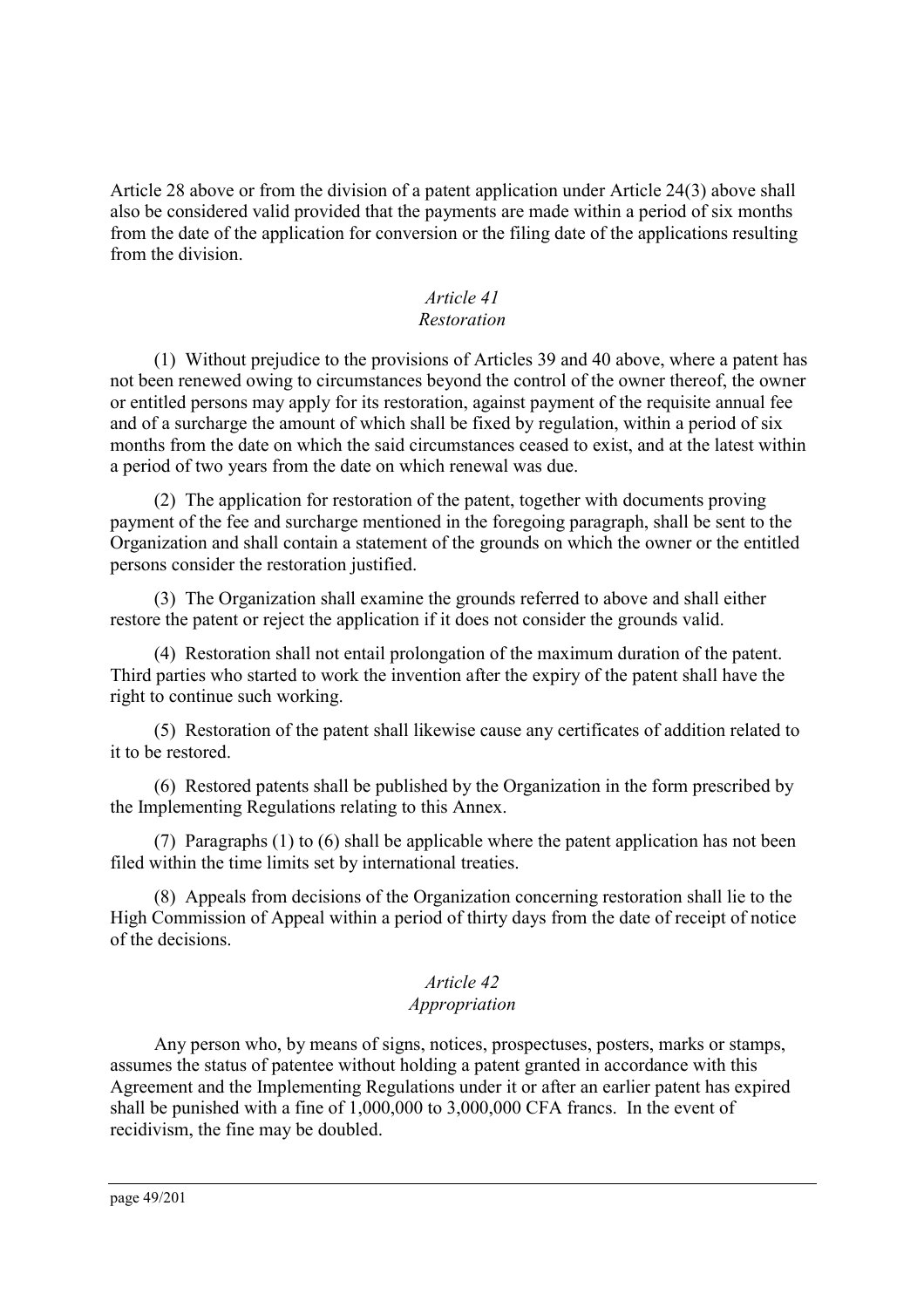#### **Section II Actions Seeking Invalidity or Forfeiture**

## *Article 43 Initiation of the Invalidity or Forfeiture Action*

(1) Actions seeking invalidity or forfeiture may be brought by any person having an interest therein.

(2) In any action seeking the invalidity or forfeiture of a patent, the Office of the Public Prosecutor may be an intervening party and make submissions seeking a declaration of absolute invalidity or forfeiture of the patent.

(3) It may even enter directly a principal suit seeking a declaration of invalidity in the cases provided for in Article 39(1)*(b)*.

(4) In the cases provided for in the foregoing paragraph, all holders of rights in the patent whose acts have been entered in the Special Register of Patents of the Organization under Article 34 shall be party to the proceedings.

#### *Article 44 Competent Jurisdiction*

(1) The actions referred to in Article 43 above and all disputes relating to patent ownership shall be brought before the civil courts.

(2) If the action is simultaneously brought against the owner of the patent and one or more limited licensees, it shall be brought before the court sitting in the established or elected domicile of the said owner.

(3) The matter shall be examined and judged in the manner prescribed for summary proceedings. If necessary, it shall be communicated to the Office of the Public Prosecutor.

> *Article 45 Recording of the Judicial Decision on Invalidity or Forfeiture*

Where the absolute invalidity or forfeiture of a patent has been pronounced by a court decision that has become res judicata, the competent court shall inform the Organization thereof, and the invalidity or forfeiture pronounced on the territory of a member State shall be entered in the Special Register of Patents and published in the form specified in Article 32 above for granted patents.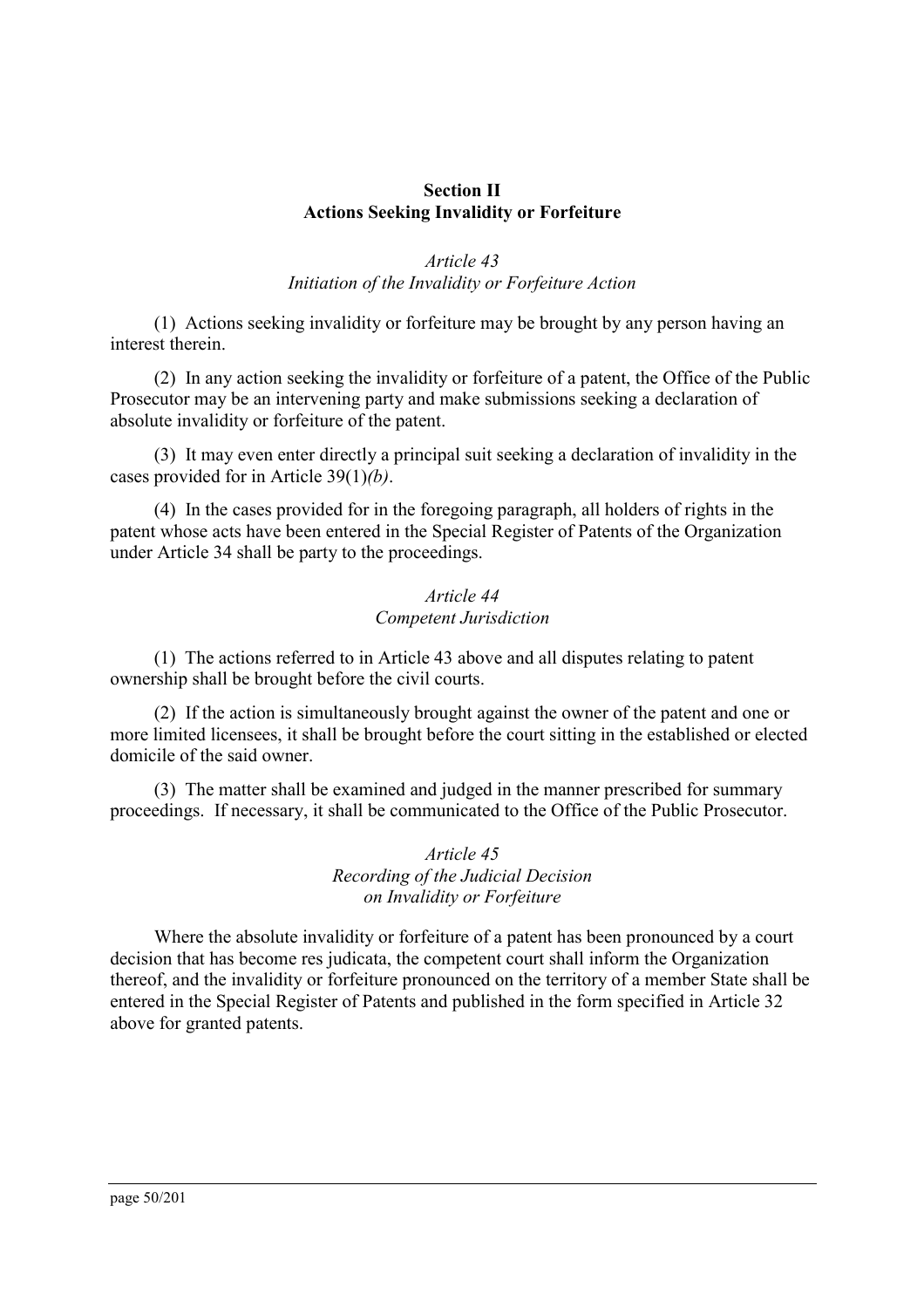#### TITLE IV NON-VOLUNTARY LICENSES

#### *Article 46 Non-Voluntary License for Non-Working*

(1) At the request of any person made after the expiry of a period of four years from the filing date of the patent application or three years from the date of grant of the patent, whichever period expires last, a non-voluntary license may be granted where one or more of the following conditions are fulfilled:

*(a)* the patented invention is not being worked on the territory of a member State at the time the request is made;

*(b)* the working of the patented invention on such territory does not meet the demand for the protected product on reasonable terms;

*(c)* on account of the refusal of the owner of the patent to grant licenses on reasonable commercial terms and procedures, the establishment or development of industrial or commercial activities on such territory is unfairly and substantially prejudiced.

(2) Notwithstanding the provisions of paragraph (1) above, a non-voluntary license may not be granted if the owner of the patent provides legitimate reasons for the non-working of the invention.

#### *Article 47 Non-Voluntary License for a Dependent Patent*

Where a patented invention cannot be worked without infringing the rights under an earlier patent whose owner refuses to authorize its use on reasonable commercial terms and procedures, the owner of the later patent may obtain a non-voluntary license for such use from the court on the same terms as those that apply to the non-voluntary licenses granted under Article 46 and on the following additional conditions:

*(a)* the invention claimed in the later patent must represent substantial technical progress, of considerable economic interest, in relation to the invention claimed in the earlier patent;

*(b)* the owner of the earlier patent has the right to a reciprocal license on reasonable terms for the use of the invention claimed in the later patent;

*(c)* the use authorized in relation to the earlier patent shall be intransferable except where the later patent is also transferred.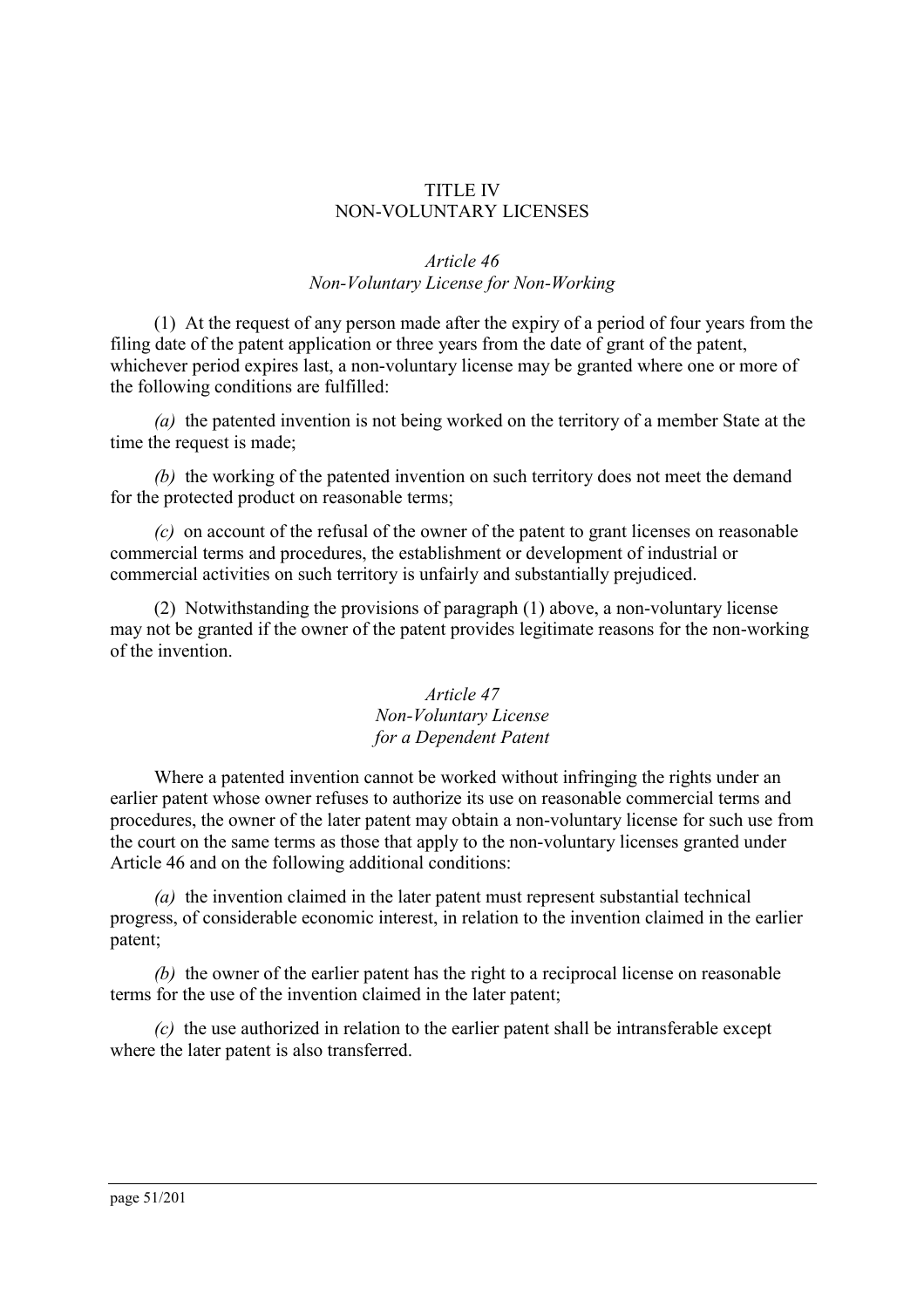## *Article 48 Request for the Grant of a Non-Voluntary License*

(1) The request for the grant of a non-voluntary license shall be made to the civil court of the domicile of the patentee or, if the latter is domiciled abroad, to the civil court of either his elected domicile or the place in which he has named an agent for the purposes of filing. Only requests made by persons domiciled on the territory of a member State shall be considered.

The owner of the patent or his agent shall be informed thereof without delay.

(2) The request shall contain

*(a)* the name and address of the requester;

*(b)* the title of the patented invention and the number of the patent in respect of which a non-voluntary license is requested;

*(c)* evidence that the working of the patented invention on the above-mentioned territory does not meet demand for the protected product on reasonable terms;

*(d)* in the case of a non-voluntary license requested under Article 45 above, a statement by the requester in which he undertakes to work the patented invention on the territory of one of the member States in such a way as to meet the needs of the market.

(3) The request shall be accompanied

*(a)* by proof that the requester has previously approached the owner of the patent, by registered letter, requesting a contractual license, but has been unable to obtain such a license from him subject to reasonable commercial terms and procedures and within a reasonable time;

*(b)* in the case of a non-voluntary license requested under Article 46 or 47, by proof that the requester is capable of working the patented invention.

## *Article 49 Grant of Non-Voluntary License*

(1) The civil court shall examine whether the request for the grant of a non-voluntary license satisfies the requirements of Article 48 above. If the request does not satisfy the said specified requirements, the court shall reject it. Before rejecting the request, the court shall inform the requester of the deficiencies of his request and shall allow him to make the necessary corrections.

(2) Where the request for the grant of a non-voluntary license satisfies the requirements of Article 48 above, the civil court shall notify it to the owner of the patent concerned, and also to any licensee whose name appears in the Register of Patents, and shall invite them to submit their observations on the said request in writing within a period of three months. Such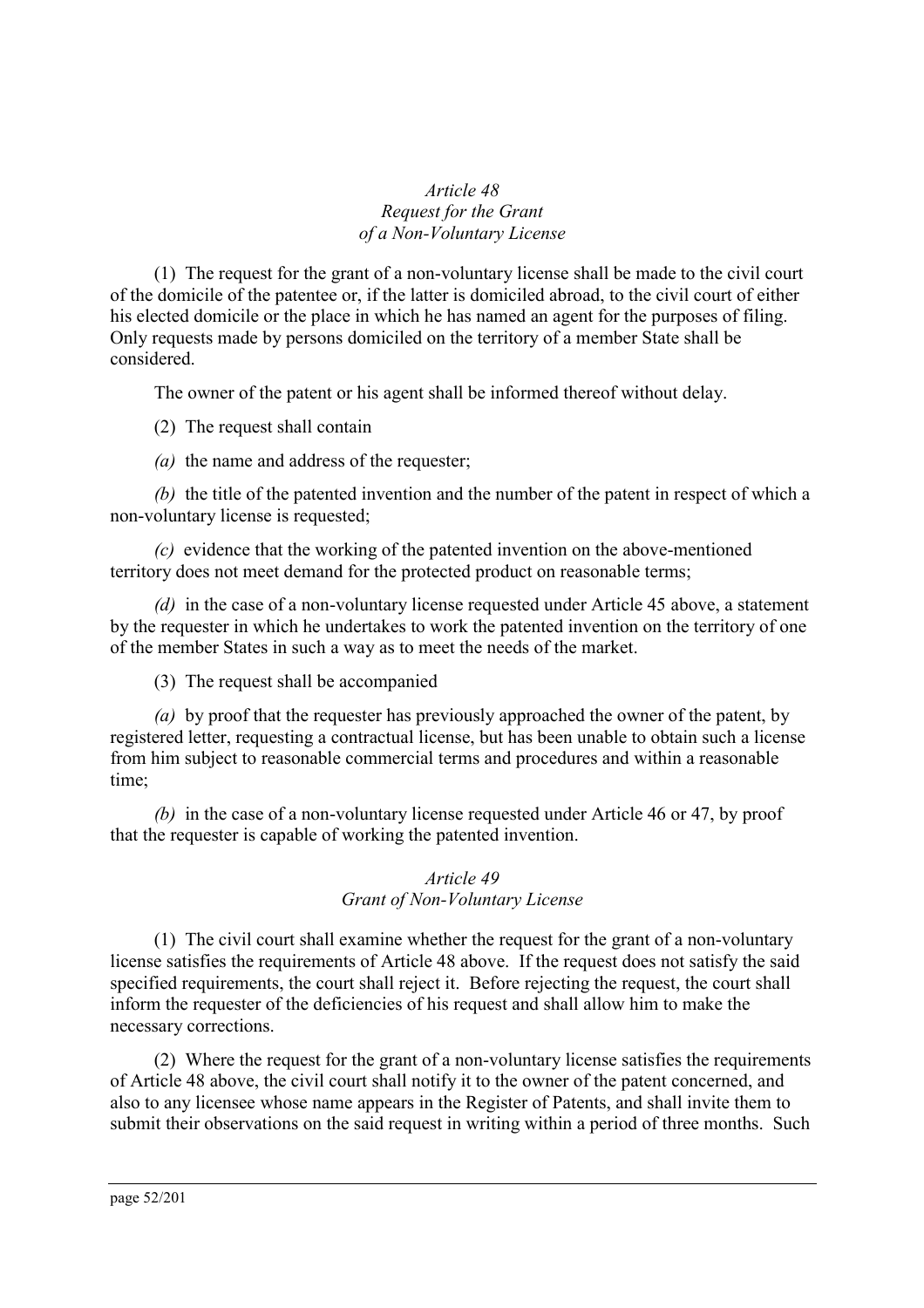observations shall be communicated to the requester. The civil court shall likewise notify the request to any government authorities concerned. The civil court shall hold a hearing on the request and the observations received to which the requester, the owner of the patent, any licensee whose name appears in the Register of Patents and any government authorities concerned shall be invited.

(3) Once the procedure prescribed in paragraph (2) above has been completed, the civil court shall take a decision on the request, either granting or refusing the non-voluntary license.

(4) If the non-voluntary license is granted, the decision of the civil court shall specify

*(a)* the scope of the license, specifying in particular the acts referred to in Article 1(2) of this Annex to which it extends and the period for which it is granted, it being understood that a non-voluntary license granted under Article 46 or 47 above cannot extend to the act of importation;

*(b)* the amount of the remuneration to be paid by the licensee to the owner of the patent; in the absence of agreement between the parties, such remuneration shall be equitable, due regard being had to all the circumstances of the case.

The said amount shall be subject to judicial revision.

(5) The decision of the civil court shall be in writing and shall state the grounds on which it is based. The civil court shall convey the decision to the Organization, which shall register it. The civil court shall publish the decision and shall notify it to the requester and to the owner of the patent. The Organization shall notify the decision to any licensee whose name appears in the Special Register of Patents.

> *Article 50 Rights and Obligations of the Holder of a Non-Voluntary License*

(1) After the expiry of the time limit for appeal specified in Article 52 of this Annex, or once an appeal decision has been handed down that wholly or partly upholds the decision by which the civil court granted the non-voluntary license, the grant of the latter shall authorize the licensee to exploit the patented invention according to the terms laid down in the decision of the civil court or in the appeal decision, and shall require him to pay the remuneration specified in the said decisions.

(2) The grant of a non-voluntary license shall not affect either license contracts in force or non-voluntary licenses in force and shall not preclude the conclusion of other license contracts or the grant of other non-voluntary licenses. The patentee may not however grant to other licensees more favorable terms than those of the non-voluntary license.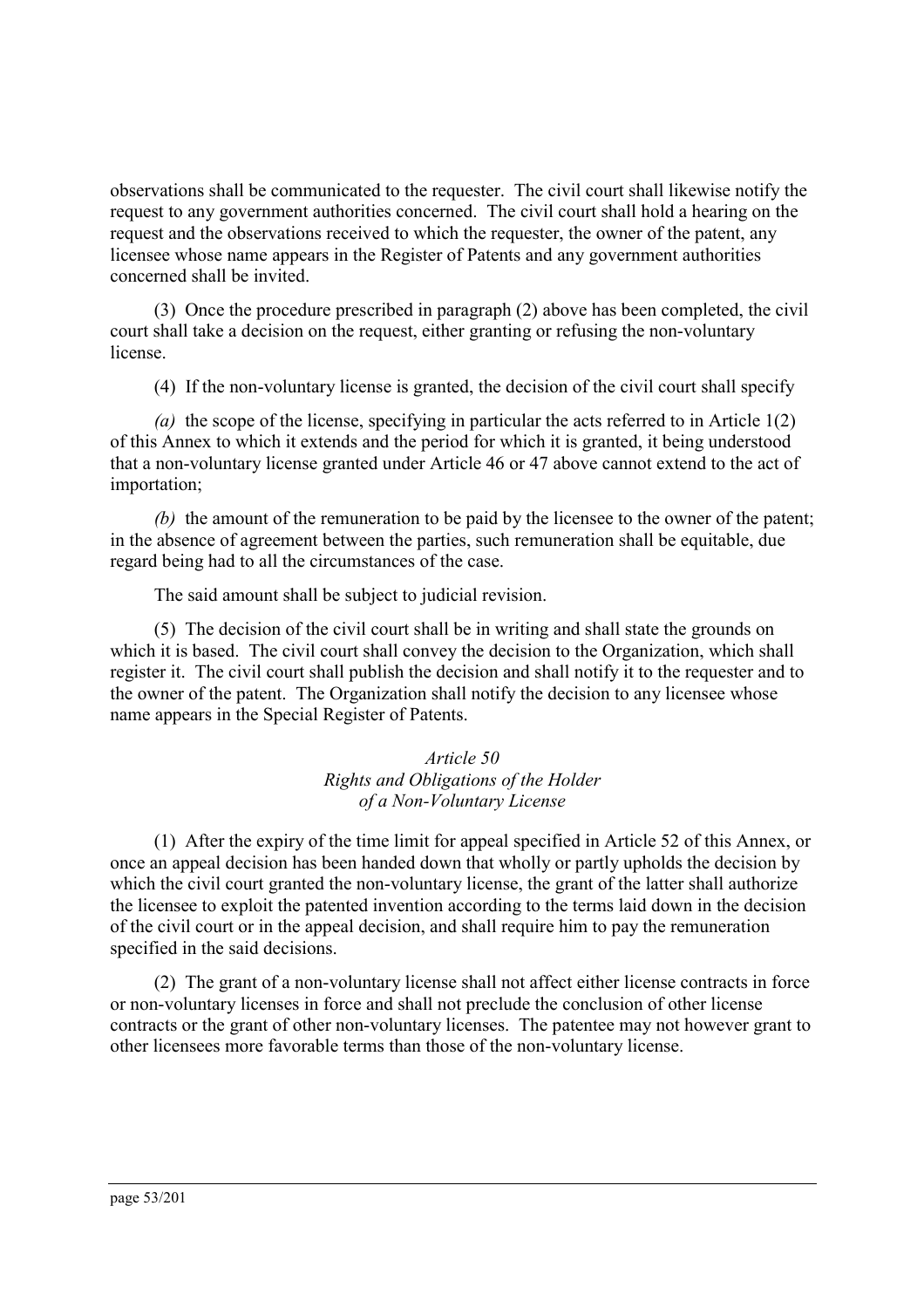#### *Article 51 Limitation of the Non-Voluntary License*

(1) The beneficiary of the non-voluntary license may not, without the consent of the owner of the patent, grant any third party permission to perform any of the acts that he is authorized to perform under the non-voluntary license.

(2) Notwithstanding the provisions of paragraph (1) above, a non-voluntary license may be transferred together with the establishment of the beneficiary of the non-voluntary license or with the portion of his establishment that exploits the patented invention. No such transfer shall be valid without the authorization of the civil court. Before granting the authorization, the civil court shall give the owner of the patent a hearing. The civil court shall notify the authorization to the Organization, which shall register and publish it. Any transfer so authorized shall cause the new beneficiary of the non-voluntary license to accept the same obligations as those that were incumbent on the former beneficiary.

## *Article 52 Amendment and Withdrawal of the Non-Voluntary License*

(1) At the request of the owner of the patent or the beneficiary of the non-voluntary license, the civil court may amend the decision on the grant of the non-voluntary license where new facts justify such amendment.

(2) At the request of the owner of the patent, the civil court shall withdraw the nonvoluntary license

*(a)* if the grounds for its grant have ceased to exist;

*(b)* if the beneficiary exceeds the scope of the license under Article 49(4)*(a)* above;

*(c)* if the beneficiary is in arrears with the payment of the remuneration referred to in Article 49(4)*(b)* above.

(3) Where the non-voluntary license is withdrawn under paragraph (2)*(a)* above, the beneficiary of the non-voluntary license shall be allowed a reasonable period within which to cease working the invention where immediate cessation would have serious adverse consequences for him.

(4) The provisions of Articles 48 and 49 of this Annex shall apply to the amendment or withdrawal of the non-voluntary license.

## *Article 53 Appeals*

(1) The owner of the patent, the licensee whose name appears in the Special Register or any person who has requested the grant of a non-voluntary license may, within a period of one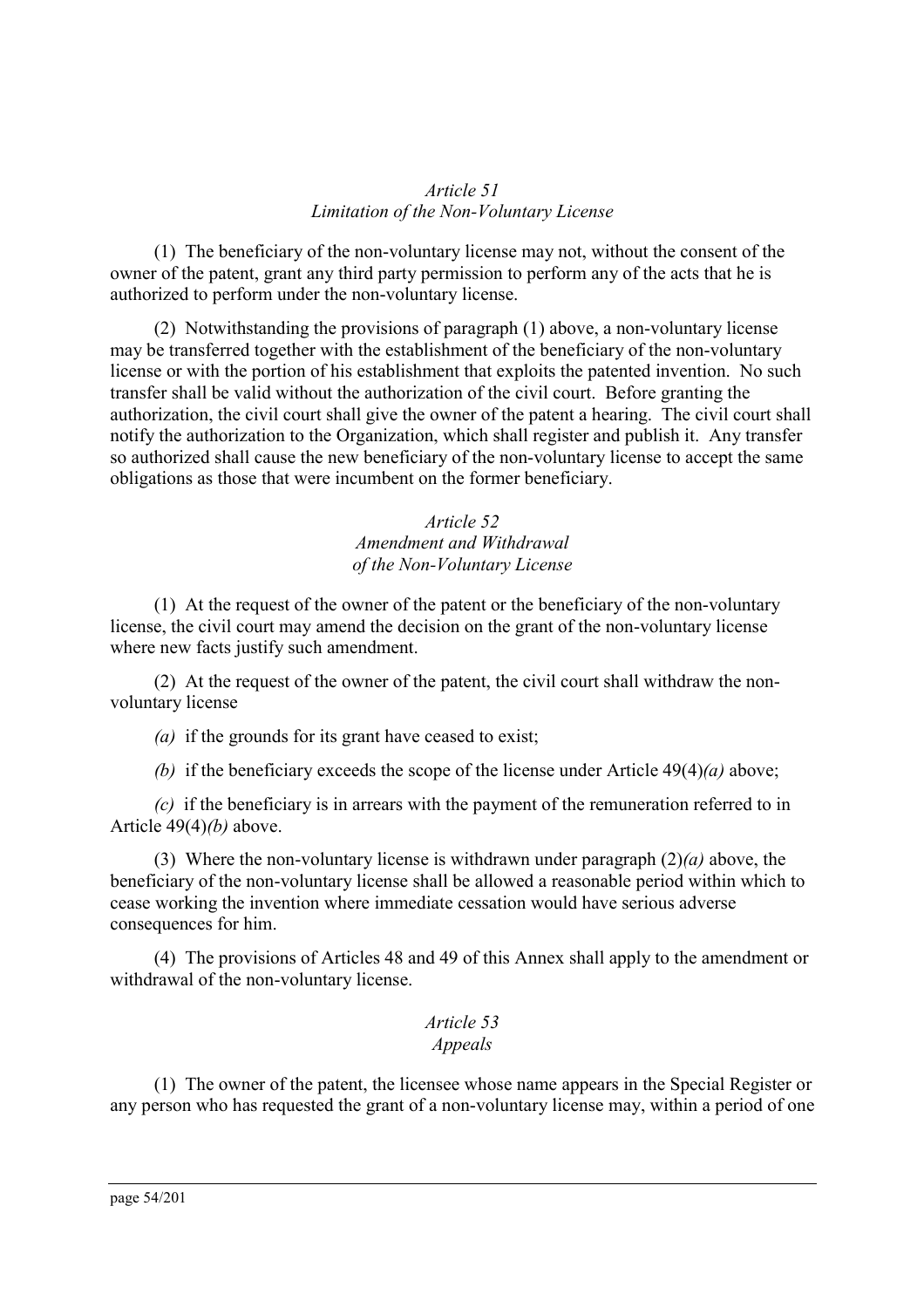month from the publication specified in Articles 49(5), 51(2) or 52(4) above, appeal to the competent higher jurisdiction against a decision taken under Articles 49(3), 51(2) or 52 above.

(2) The appeal referred to in paragraph (1) above contesting the grant of a nonvoluntary license, the authorization to transfer a non-voluntary license or the amendment or withdrawal of a non-voluntary license shall have staying effect.

(3) The decision on appeal shall be notified to the Organization, which shall register and publish it.

#### *Article 54 Defense of Rights Granted*

(1) Any beneficiary of a contractual or non-voluntary license may, by registered letter, summon the owner of a patent to bring the necessary judicial actions for civil or criminal sanctions for any violation, mentioned by the said beneficiary, of the rights under the patent.

(2) If, within three months of the summons provided for in paragraph (1) above, the owner of the patent refuses or fails to institute the actions referred to in the said paragraph, the beneficiary of a license that has been registered may institute the actions in his own name, without prejudice to the owner's right to intervene in the actions.

## *Article 55 Cessation of the Obligations of the Beneficiary of the Non-Voluntary License*

Any action seeking invalidation of the patent shall be directed against the patentee. If a final legal judgment declares the patent invalid, the beneficiary of the non-voluntary license shall be released from all obligations resulting from the decision granting him the nonvoluntary license.

#### *Article 56* Ex-Officio *Licenses*

(1) Where certain patents are of vital interest to the economy of the country, public health or national defense, or where non-working or insufficient working of such patents seriously compromises the satisfaction of the country's needs, they may be made subject, by an administrative enactment of the competent Minister of the member State concerned, to the non-voluntary license regime. The said enactment shall specify the beneficiary administration or organization, the conditions, term and scope of the non-voluntary license and the amount of royalties payable.

(2) In the absence of amicable agreement between the owner of the patent and the administration concerned on the said conditions, they shall be set by the civil court.

(3) *Ex-officio* licenses shall be subject to the same conditions as the non-voluntary licenses granted under Article 46.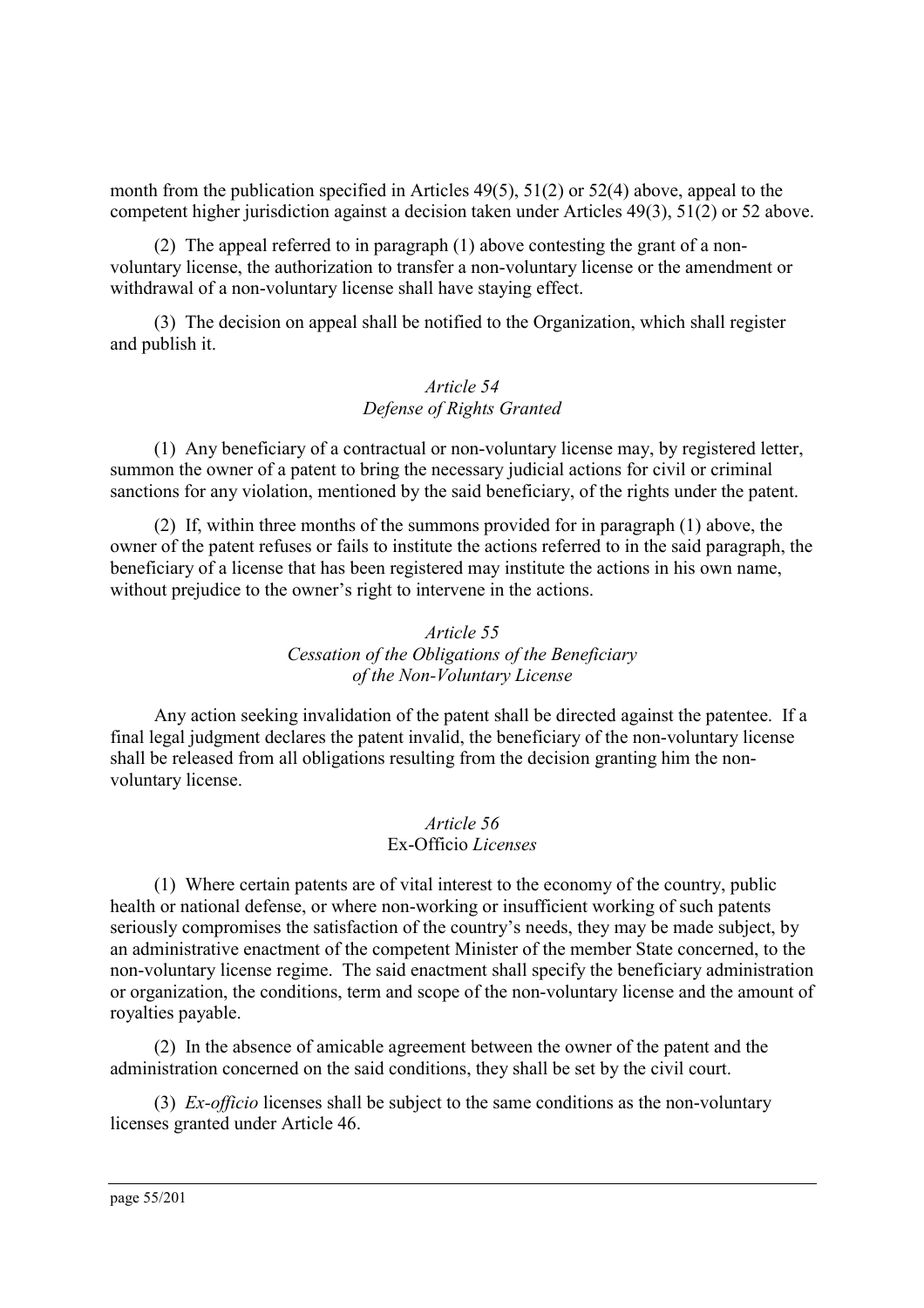## *Article 57 Licenses of Right*

(1) Any owner of a patent not precluded by the terms of any previously registered license from granting further licenses may apply to the Organization to have, in respect of his patent, the notice "licenses of right" entered in the Register. The notice shall be entered in the Register and published by the Organization as soon as possible.

(2) The entry of such a notice in the Register shall entitle any person to obtain a license to work the said patent on terms that shall, in the absence of agreement between the parties concerned, be fixed by the civil court. It shall also cause the annual fee to be reduced.

(3) The owner of the patent may at any time apply to the Organization for cancellation of the "licenses of right" entry. If no license is in force, or if all the licensees agree to cancellation, the Organization shall cancel the entry after payment of all the annual fees that would have been payable had the entry not been made in the Register.

(4) The provisions of Article 26(1) of this Annex shall also apply to licenses of right.

(5) The beneficiary of a license of right may neither assign it nor grant sublicenses under it.

## TITLE V INFRINGEMENT, LEGAL PROCEEDINGS AND PENALTIES

## *Article 58 Infringement*

Subject to the provisions of Articles 8 and 46 to 56, any violation of the rights of a patentee by the use of means forming the subject matter of his patent, by the receiving or sale or display for sale or by the introduction into the national territory of one of the member States of one or more objects shall constitute the offense of infringement. That offense shall be punished with a fine of 1,000,000 to 3,000,000 CFA francs, without prejudice to the right to compensation.

## *Article 59*

## *Recidivism and Aggravating Circumstances*

(1) In the event of recidivism, imprisonment for a term of one to six months may be imposed in addition to the fine specified in Article 58.

(2) Recidivism shall be deemed to have occurred when, within the preceding five years, the defendant has received a first conviction for one of the offenses provided for in this Annex.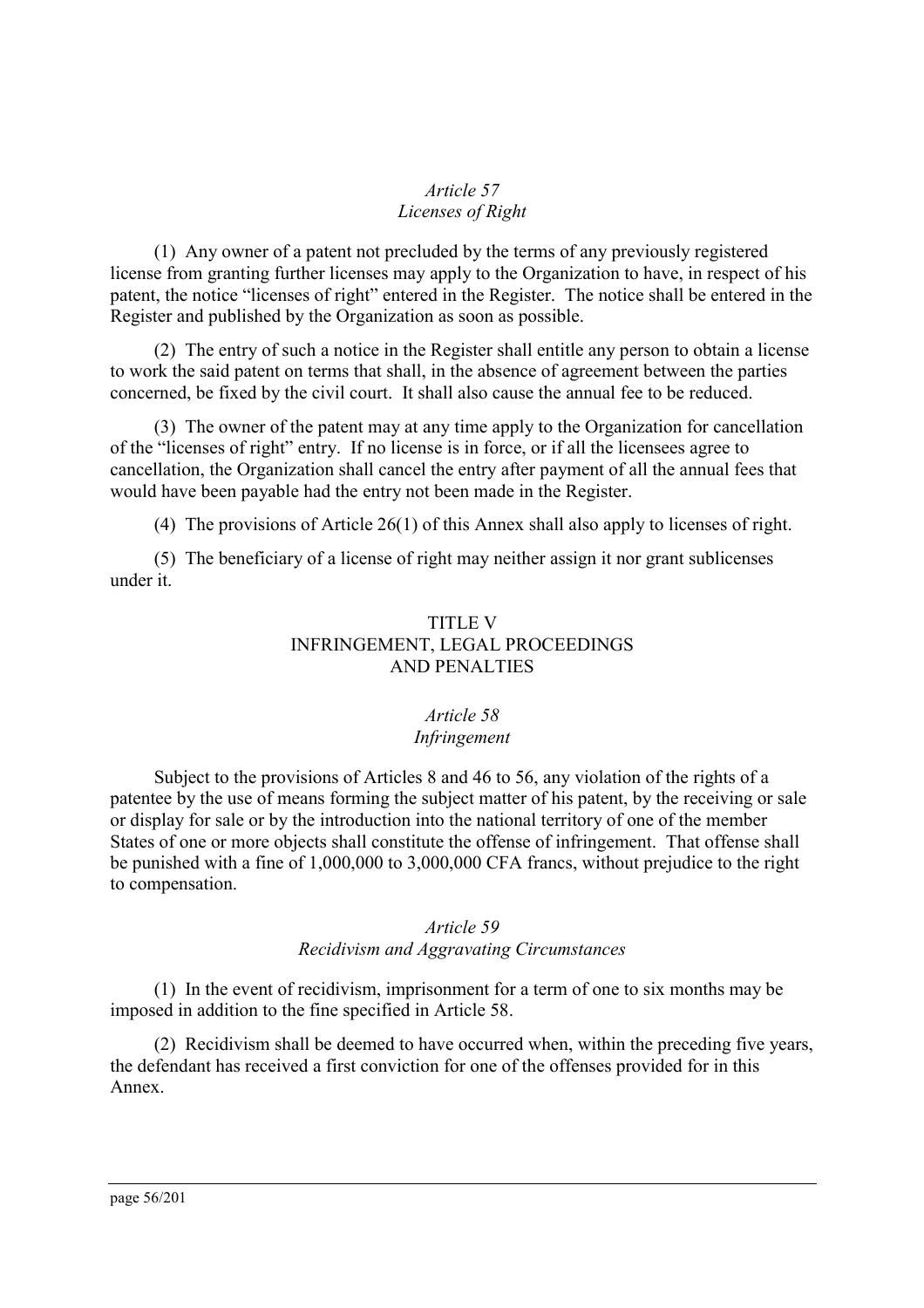(3) Imprisonment for a term of one to six months may also be imposed if the infringer is a worker or employee who has worked in the workshops or establishment of the patentee, or if the infringer, having joined a worker or employee of the patentee, has become acquainted through him with the processes described in the patent.

(4) In the latter case, the worker or employee may be prosecuted as an accomplice.

## *Article 60 Extenuating Circumstances*

The provisions of the national legislation of member States on extenuating circumstances shall apply to the offenses provided for in this Annex.

## *Article 61 Condition for Initiation of Criminal Proceedings*

Criminal action seeking the imposition of the above penalties may only be brought by the Office of the Public Prosecutor on a complaint by the injured party.

## *Article 62 Exceptional Competence of the Criminal Court*

The criminal court, when dealing with an action for infringement, shall rule on the arguments put forward by the accused in his defense, such as the alleged invalidity or forfeiture of the patent or questions relating to ownership of the said patent.

## *Article 63 Acts Prior to Grant*

Acts occurring prior to the grant of a patent shall not be considered prejudicial to the rights of the patentee and may not be invoked to justify conviction, even under civil law, with the exception however of acts subsequent to the communication to the alleged infringer of an official copy of the description of the invention attached to the patent application.

## *Article 64*

## *Infringement Seizure*

(1) Owners of patents may, acting in pursuance of an order from the president of the civil court within whose jurisdiction the action is to be taken, engage bailiffs or public or ministerial officials, including customs officials, if necessary with the aid of an expert, to make a detailed inventory and description, with or without seizure, of allegedly infringing objects.

(2) The order shall be made on request and on presentation of the patent.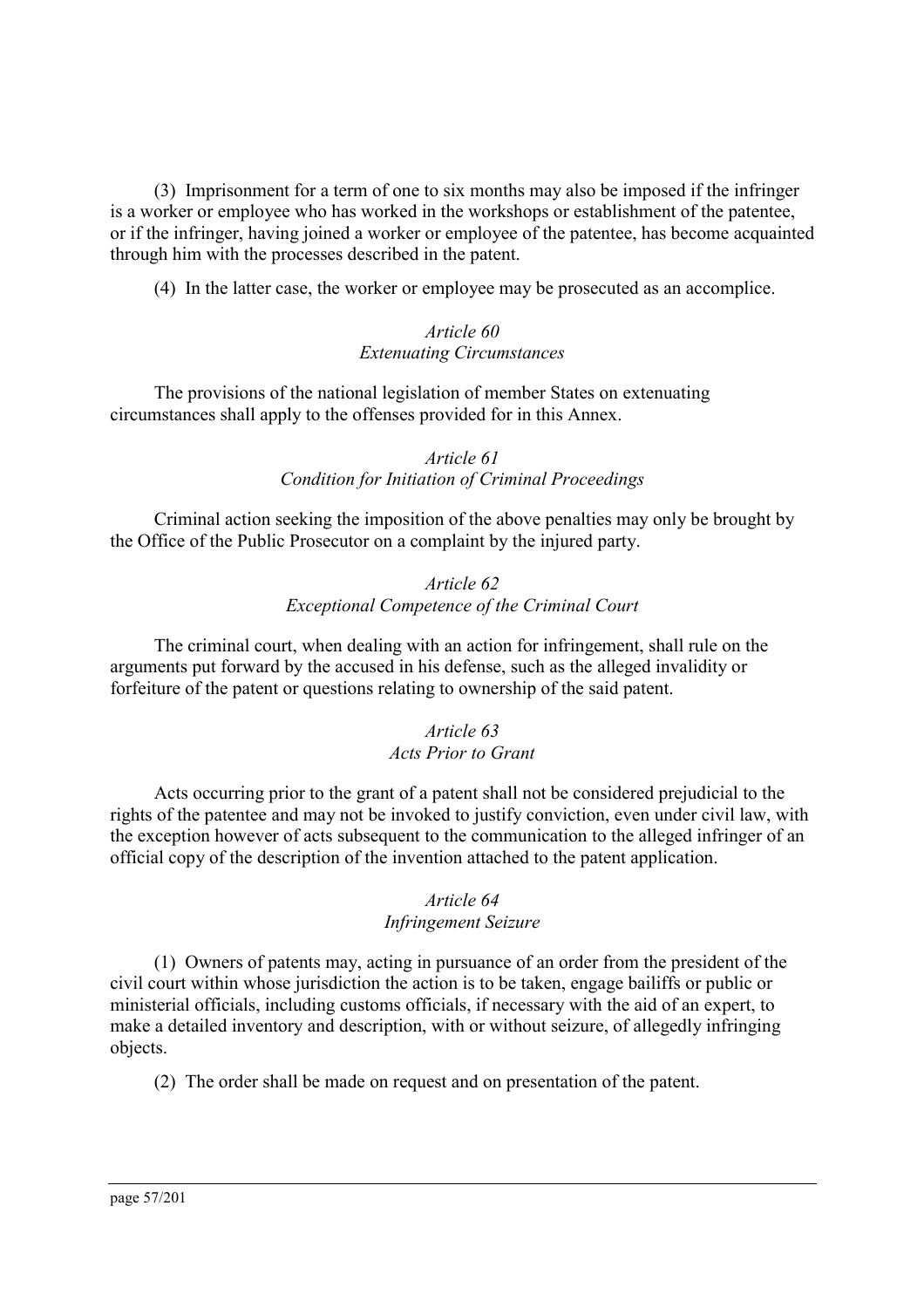(3) Where seizure is involved, the said order may require the complainant to furnish security, which he shall be required to provide before seizure is effected. The security shall be sufficient but not such as would discourage recourse to the procedure.

(4) Security shall always be required of foreigners seeking seizure.

(5) The person in possession of the objects described or seized shall be given a copy of the order and, where appropriate, of the document attesting the deposit of security, on pain of invalidity and damages against the bailiff or the public or ministerial official or the customs official, as the case may be.

## *Article 65 Time Limit for Initiating Substantive Proceedings*

Should the complainant fail to take action under either civil or criminal law within a period of 10 working days from the seizure or inventory, the said seizure or inventory shall become void as of right, without prejudice to any damages that may be claimed.

## *Article 66 Burden of Proof*

For the purposes of the civil procedure for violation of the owner's rights referred to in Article 1, if the subject matter of the patent is a process for making a product, the judicial authority shall be authorized to order the defendant to prove that the process used to make an identical product is different from the patented process in one of the following situations:

*(a)* the product made by the process is new;

*(b)* there is a strong probability of the identical product having been made by means of the process and of the owner of the patent having been unable, in spite of reasonable effort, to establish what process was actually used.

#### *Article 67 Other Sanctions*

(1) The confiscation or destruction of recognized infringing objects and, where necessary, that of implements or tools specially intended for their manufacture shall, even in the case of acquittal, be ordered against the infringer, the receiver, the introducer or the retailer.

(2) The objects confiscated may be handed over to the owner of the patent, without prejudice to the right to further damages and publication of the judgment, where appropriate.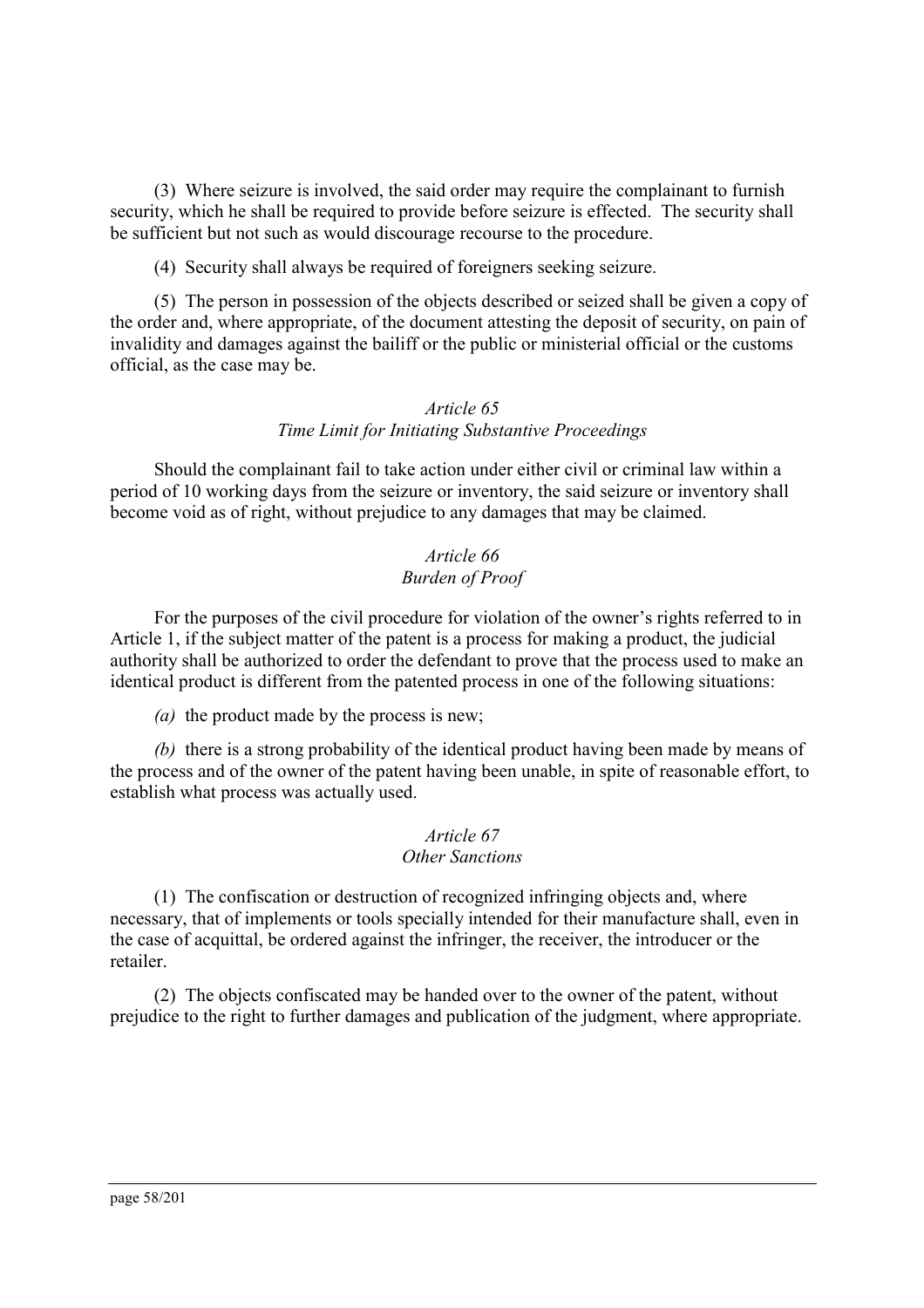#### TITLE VI MISCELLANEOUS, TRANSITIONAL AND FINAL PROVISIONS

*Article 68 Continued Validity of Patents Granted or Recognized Under the Bangui Agreement of March 2, 1977*

Under this Article, any patent granted or recognized under the Bangui Agreement of March 2, 1977, and its Annex I shall remain in force for a period of 20 years as from its filing date.

# *Article 69*

## *Acquired Rights*

(1) This Annex shall apply to patent applications filed as from the date of its entry into force, subject to the rights acquired under Annex I of the Bangui Agreement of March 2, 1977.

(2) Patent applications filed prior to the date of entry into force of this Annex shall remain subject to the provisions that were applicable on the filing date of the said applications.

(3) However, the exercise of the rights deriving from patents granted under the provisions referred to in paragraph (2) above shall be subject to the provisions of this Annex as from the date of its entry into force, subject to acquired rights, which shall be maintained.

(4) Annex I of the Bangui Agreement of March 2, 1977, is repealed.

[Annex II follows.]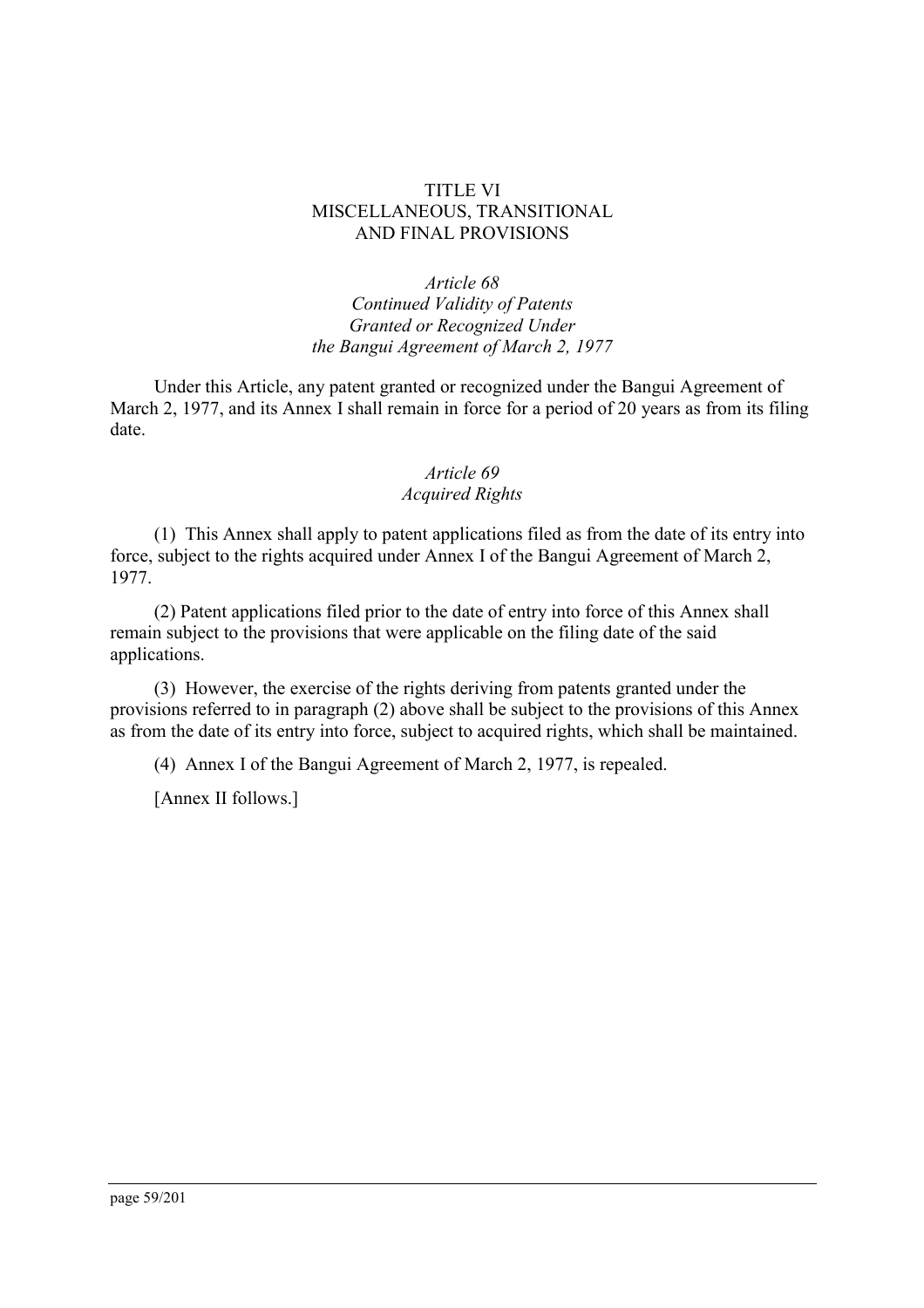## **ANNEX II UTILITY MODELS**

#### TITLE I GENERAL PROVISIONS

#### *Article 1 Definition and Criteria*

Within the meaning of this Annex, utility models protected by registration certificates granted by the Organization shall be implements of work or objects to be utilized or parts of such implements or objects in so far as they are useful for the work or employment for which they are intended on account of a new configuration, a new arrangement or a new component device, and are industrially applicable.

## *Article 2*

## *Novelty*

(1) The implement or object or the parts of the one or the other as specified in Article 1 above shall not be considered new if, on the date of the filing of the application for registration with the Organization, they have been described in publications or if they have been publicly used on the territory of a member State.

(2) The novelty referred to in paragraph (1) above shall not be denied if, during the twelve months preceding the date specified in paragraph (1) above, the implement or object or the parts of the one or the other have been the subject of a disclosure resulting from

*(a)* an obvious violation committed against the applicant or his predecessor in title; or

*(b)* the fact that the applicant or his predecessor in title has displayed them at an official or officially recognized international exhibition.

## *Article 3 Industrial Applicability*

A utility model shall be considered industrially applicable if it can be made or used in any kind of industry. The term "industry" shall be understood in its broadest sense; in particular it shall cover handicraft, agriculture, fishery and services.

> *Article 4 Subject Matter Not Qualifying for Utility Model Protection*

The following may not be registered as a utility model: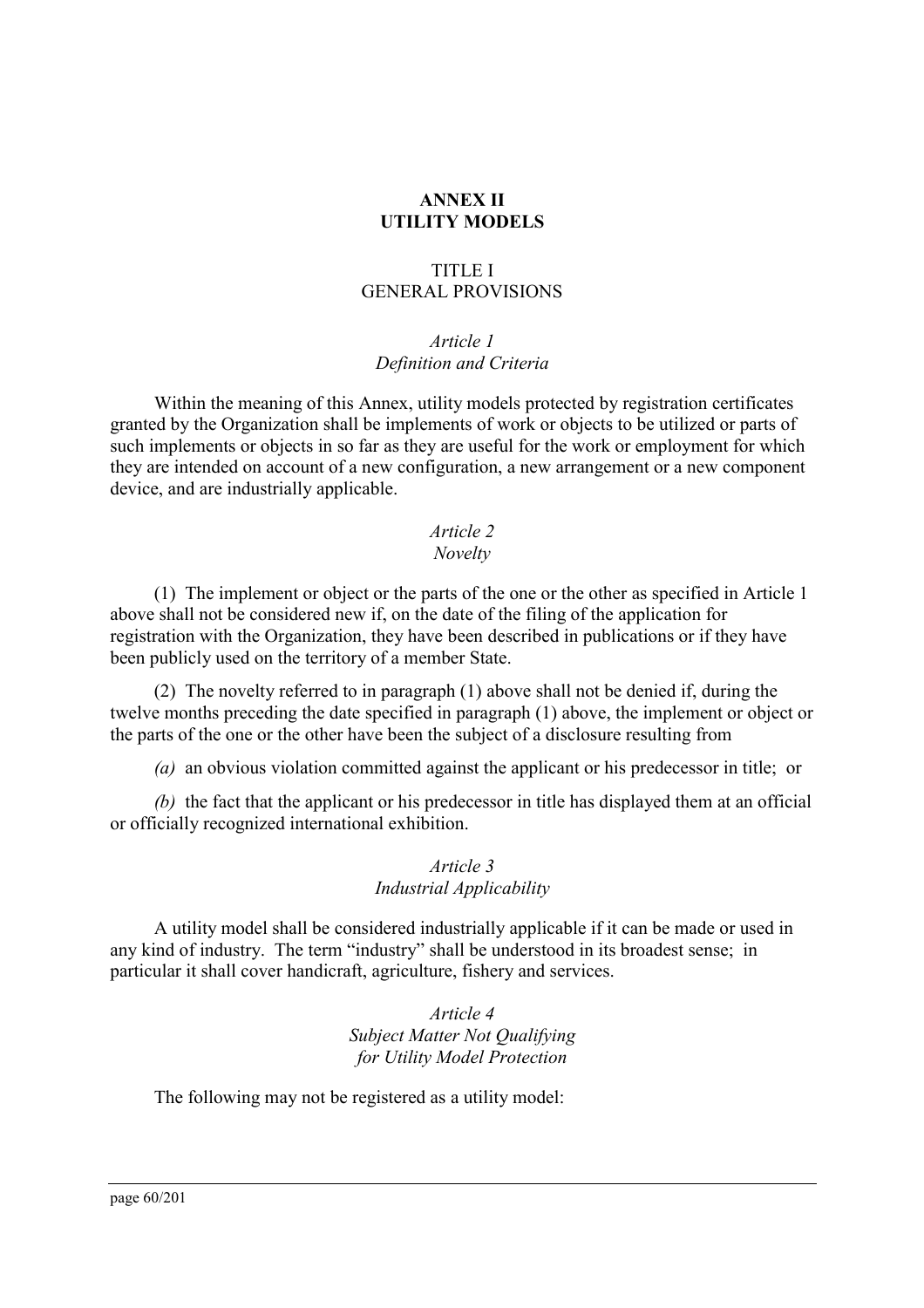(1) A utility model according to Article 1 of this Annex that is contrary to public policy or morality, public health, the national economy or national defense, provided that the exploitation of the said model shall not be considered contrary to public policy or morality merely because it is prohibited by law or regulation.

(2) No utility model may be protected under this Annex if it has already been the subject of a patent or a utility model registration based on a prior application or an application validly claiming an earlier priority.

# *Article 5*

## *Rights Conferred*

Subject to the conditions and within the limits set by this Annex, the owner of a registration certificate shall have the right to prohibit any person from exploiting the utility model by carrying out any of the following acts: manufacturing, offering for sale, selling and using the utility model, and importing and holding it for the purposes of offering it for sale, selling it or using it.

## *Article 6 Term of Protection*

Subject to the provisions of Article 35 below, the term of protection conferred by the certificate of registration of a utility model shall expire at the end of the tenth year following the filing date of the application for registration.

## *Article 7 Right to the Certificate of Registration of the Utility Model*

(1) The right to the registration of a utility model shall belong to its creator; the applicant shall be deemed to be the owner of the right.

(2) Where two or more persons have made a creation jointly, the right to its registration as a utility model shall belong to them jointly.

(3) If, and to the extent that, two or more persons have made the same creation independently of each other, the right to its registration as a utility model shall belong to the one who filed the application bearing the earliest filing date or, where priority is claimed, the earliest validly claimed priority date, provided that the said application is not withdrawn, abandoned or rejected.

(4) The right to the registration of a utility model may be assigned or transferred by succession.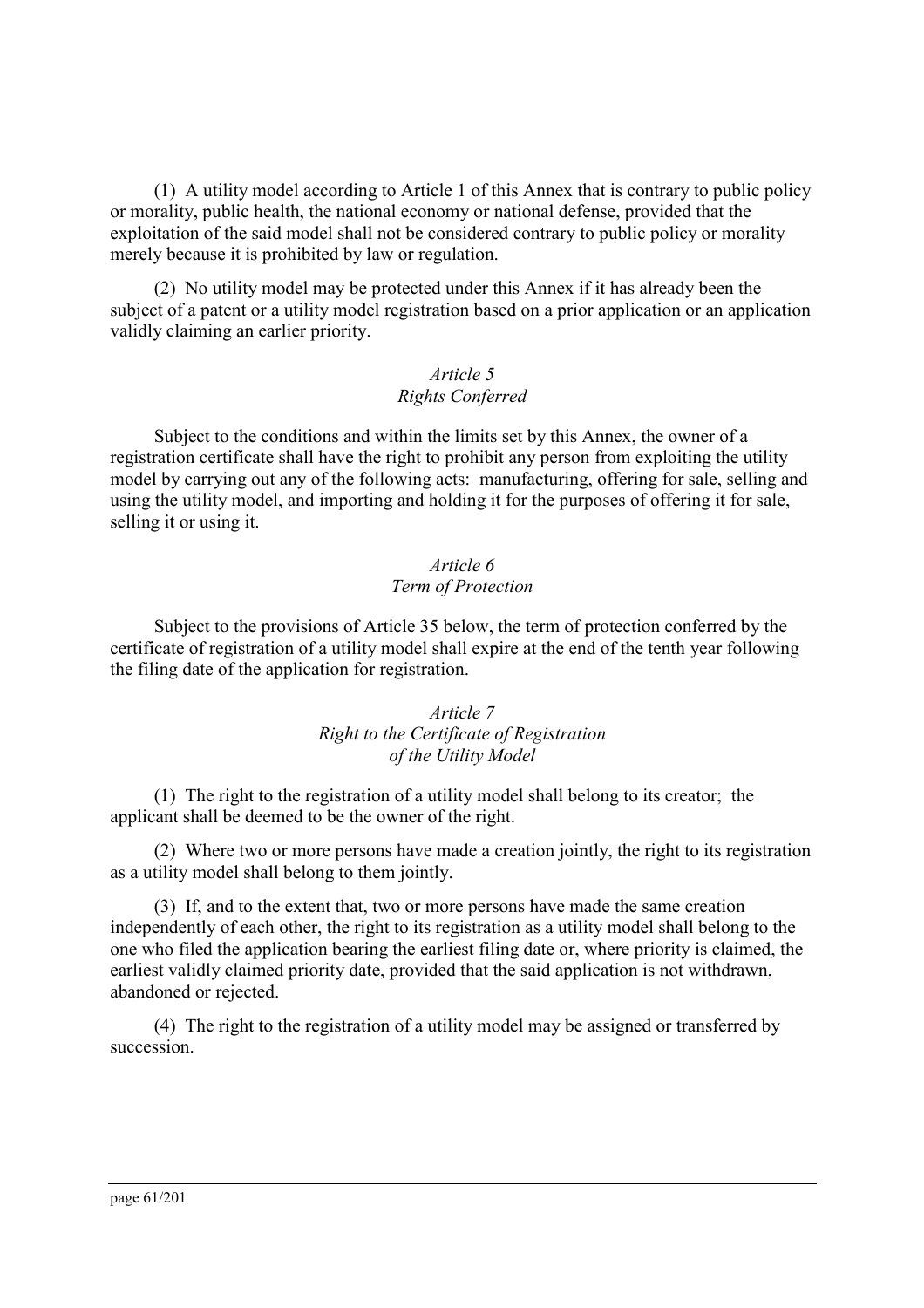#### *Article 8 Right to the Certificate of Registration of the Utility Model.Creations by Employees*

(1) Subject to the legal provisions governing contracts for performing a certain work and employment contracts, and in the absence of contractual provisions to the contrary, the right to the registration of a utility model developed in pursuance of such a contract shall belong to the person who commissioned the work or to the employer.

(2) The same provision shall apply where an employment contract does not require the employee to exercise any inventive activity, but where the employee has developed a utility model using data or means available to him on account of his employment.

(3) In the circumstances provided for in paragraph (2) above, the employee who has developed the utility model shall have a right to remuneration reflecting the importance of the utility model registered. That remuneration shall be fixed by the court in the absence of agreement between the parties.

(4) In the circumstances provided for in paragraph (1) above, the employee shall have the same right as that referred to in paragraph (3) above if the utility model is of very exceptional importance.

(5) The provisions of paragraphs (3) and (4) above are a matter of public policy.

#### *Article 9 Limitation of the Rights Conferred by the Certificate of Registration of the Utility Model*

(1) The rights deriving from the certificate of registration of the utility model shall not extend

*(a)* to acts in relation to subject matter brought on to the market on the territory of a member State by the owner of the utility model or with his consent;

*(b)* to the use of objects on board foreign aircraft, land vehicles or ships that temporarily or accidentally enter the airspace, territory or waters of a member State;

*(c)* to acts in relation to a registered utility model that are carried out for experimental purposes in the course of scientific and technical research;

*(d)* to acts performed by any person who in good faith on the filing date of the application, or where priority is claimed on the priority date of the application on the basis of which the utility model is registered on the territory of a member State, was using the utility model or making effective and genuine preparations for such use, in so far as those acts are not different in nature or purpose from the actual or planned earlier use.

(2) The right of the user referred to in paragraph (1)*(d)* may not be transferred or handed on otherwise than with the business or company or the part thereof in which the use or the preparations for use were made.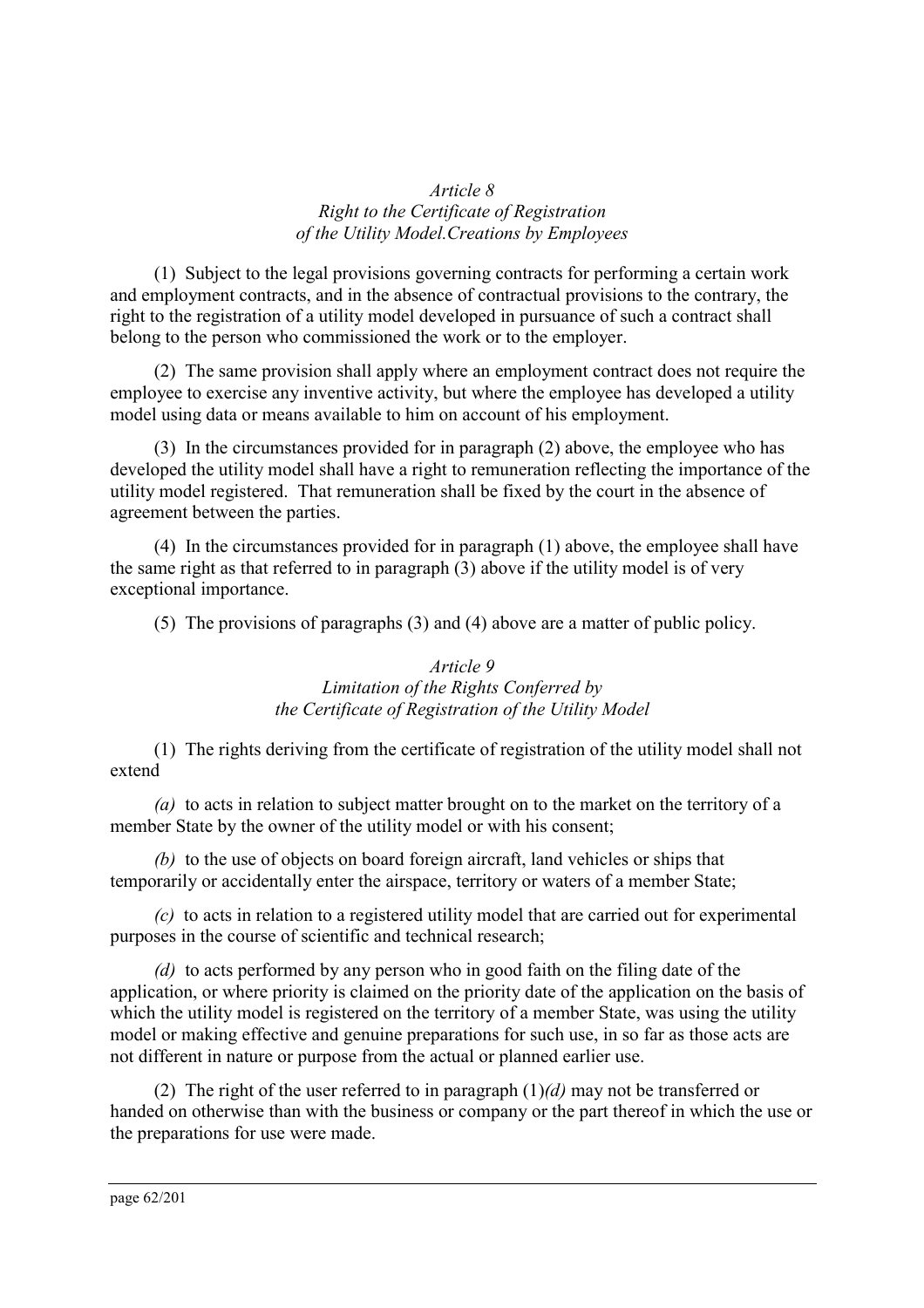## *Article 10 Right of Foreigners to Certificates of Registration of Utility Models*

Foreigners may obtain certificates of registration of utility models on the conditions specified in this Annex.

#### TITLE II FORMALITIES CONCERNING THE REGISTRATION OF UTILITY MODELS

#### **Section I Applications for Registration of Utility Models**

## *Article 11 Filing of the Application*

(1) Any person wishing to secure the registration of a utility model shall file with the Organization or with the Ministry responsible for industrial property, or send to it by registered mail with a request for acknowledgement of receipt,

*(a)* his application to the Director General of the Organization in a sufficient number of copies;

*(b)* a document proving payment to the Organization of the filing and publication fees;

*(c)* an unstamped, private power of attorney if the applicant is represented by an agent;

*(d)* a sealed package containing in duplicate

(i) a description showing by what configuration, arrangement or component device the utility model may be useful for the work or purpose for which it is intended; that description shall be set out clearly and completely so that a person having ordinary knowledge and skill in the art could produce the said model,

(ii) the drawings and photographs necessary or useful for the understanding of the description,

(iii) a descriptive abstract summarizing the contents of the description,

(iv) the claim or claims defining the scope of the protection sought, which shall not go beyond the contents of the description referred to in subparagraph (i) above.

(2) The above documents shall be in one of the working languages of the Organization.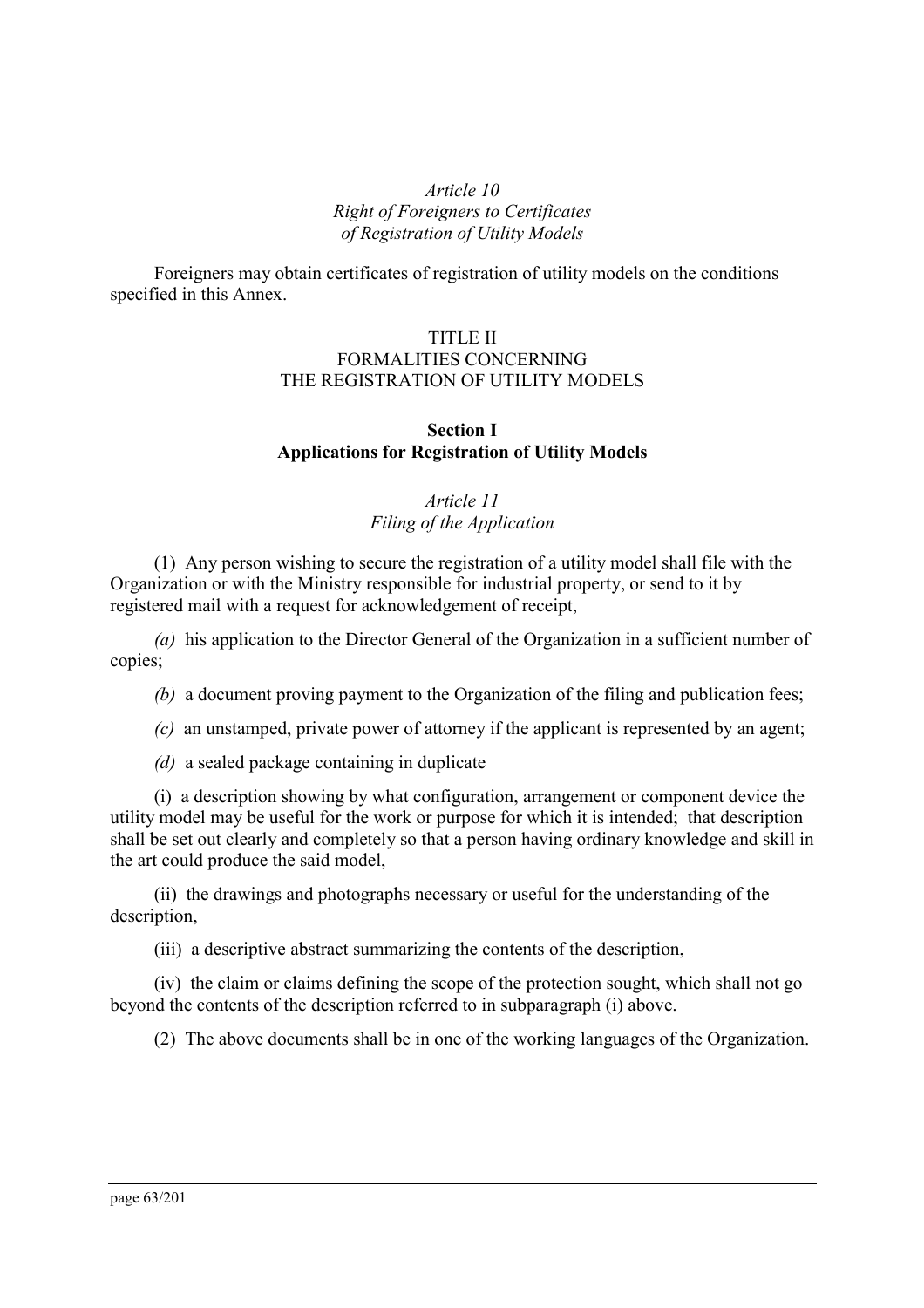#### *Article 12 Unity of the Utility Model*

The application shall be restricted to a single principal subject, with the details that constitute it and the uses specified. It shall contain no restrictions, conditions or reservations. It shall have a title that describes in a succinct and precise manner the purpose of the invention.

## *Article 13 Claim of Priority*

(1) Any person wishing to avail himself of the priority of an earlier application shall be required to attach to his application for registration or to send to the Organization at the latest six months following the filing date of his application

*(a)* a written declaration stating the date and number of the earlier application, the country in which it was filed and the name of the applicant;

*(b)* a certified true copy of the said earlier application;

*(c)* if he is not the person who filed the earlier application, a written authorization from the applicant or his successors in title authorizing him to avail himself of the priority in question.

(2) The applicant who, in respect of a single application, seeks to avail himself of two or more rights of priority shall comply with the provisions mentioned above for each of them; he shall also pay a fee for each priority right claimed and shall produce evidence of payment of the fee within the six-month period mentioned above.

(3) Failure to present any one of the documents mentioned above within the time limit shall automatically entail, for the application under consideration, loss of the benefit of the priority right claimed.

(4) Any document that reaches the Organization more than six months after the filing of the application for registration shall be declared inadmissible.

> *Article 14 Conversion of a Patent Application into an Application for Registration of a Utility Model and Vice Versa*

(1)*(a)* At any time prior to the grant of a patent or the rejection of his patent application, a patent applicant may, after payment of the prescribed fee, convert his application into an application for registration of a utility model, which shall be accorded the filing date of the original application.

*(b)* At any time prior to the grant of a certificate of registration of a utility model or the rejection of his application, the applicant for registration of a utility model may, after payment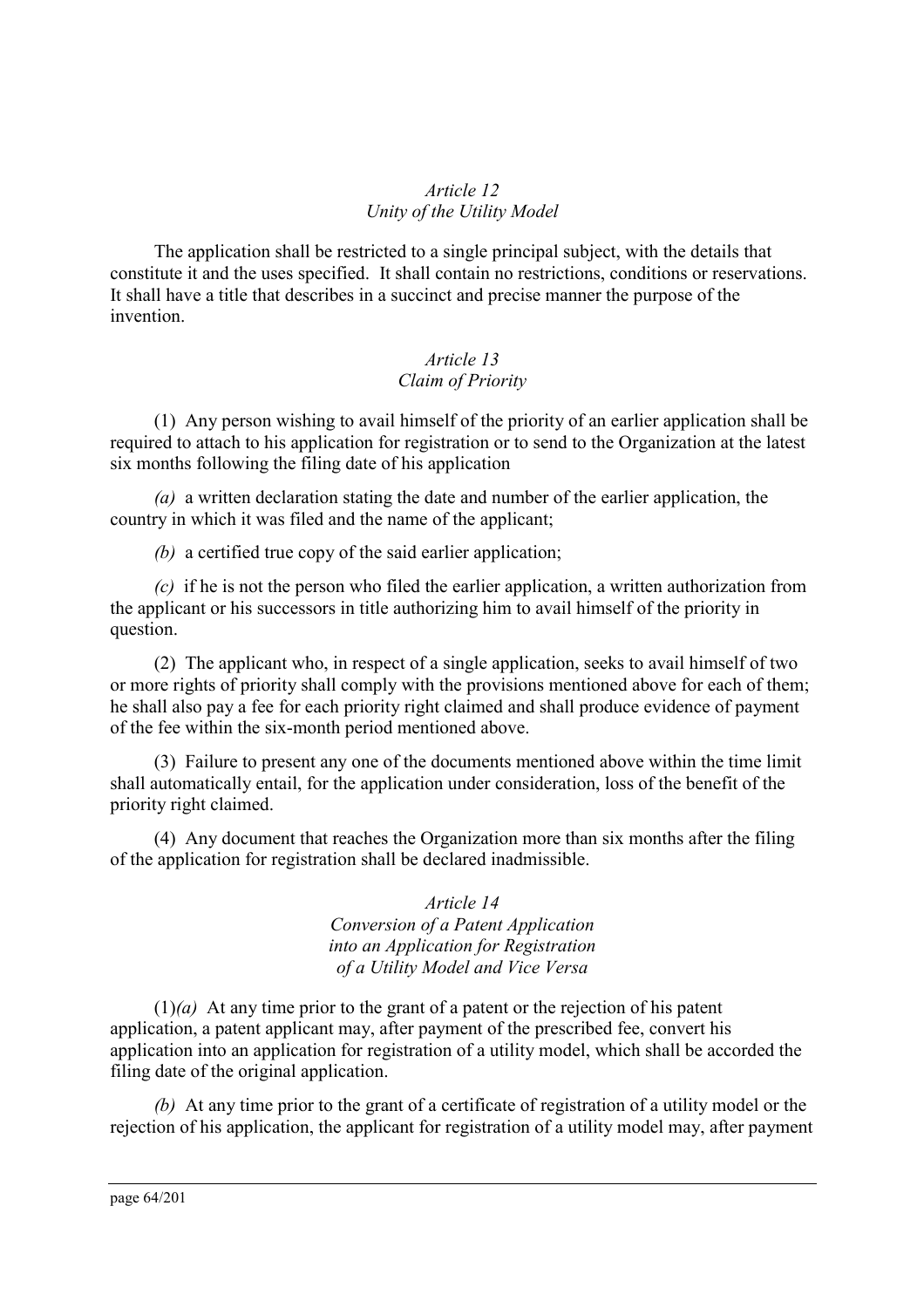of the prescribed fee, convert his application into a patent application, which shall be accorded the filing date of the original application.

(2)*(a)* Where a patent application has been converted under paragraph (1)*(a)* above into an application for registration of a utility model, it shall be deemed to have been withdrawn and the Organization shall enter a "withdrawn" notice in the Register of Patents.

*(b)* Where an application for registration of a utility model has been converted under paragraph (1)*(b)* above into a patent application, it shall be deemed to have been withdrawn and the Organization shall enter a "withdrawn" notice in the Register of Utility Models.

(3) An application may not be converted more than once under paragraph (1).

#### *Article 15 Unacceptability Due to Non-Payment*

No application for registration of a utility model shall be acceptable if it is not accompanied by a document attesting payment of the application and publication fees to the Organization.

## *Article 16 Filing Date*

The Organization shall grant as the filing date the date of receipt of the application, written in one of its working languages, by the Ministry responsible for industrial property, or where appropriate by the Organization, provided that, at the time of receipt, the application contains

*(a)* an express or implicit indication that the grant of a certificate of registration of a utility model is requested;

*(b)* information whereby the identity of the applicant may be established;

*(c)* a part which, at first sight, purports to be the description of an invention and one or more claims;

*(d)* proof of payment of the prescribed fees.

## **Section II Grant of Certificates of Registration for Utility Models**

*Article 17 Transmittal of the Application for a Certificate of Registration of the Utility Model*

(1) Immediately after recording the application and within five working days of the filing date, the Ministry responsible for industrial property shall transmit the package sent by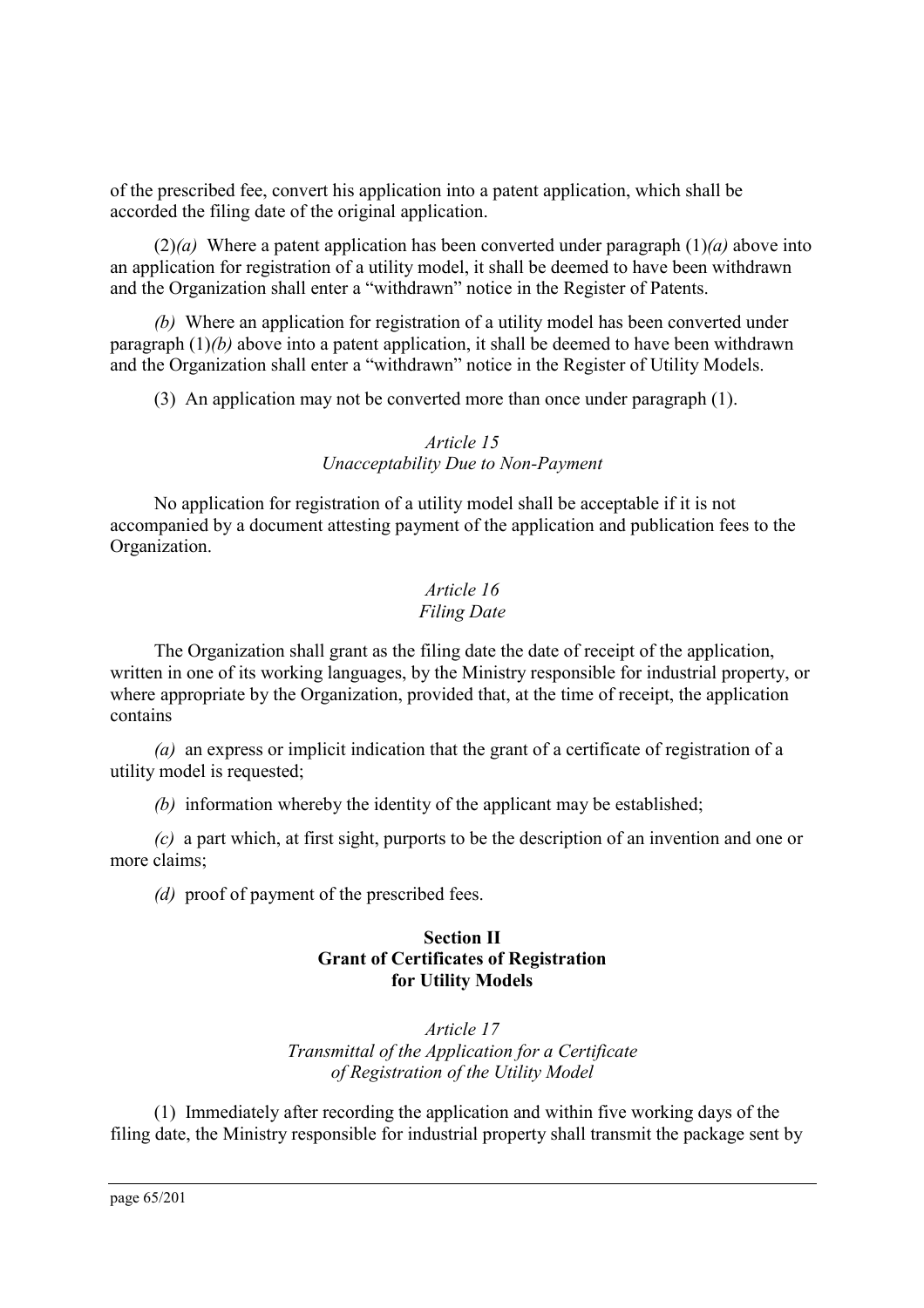the applicant to the Organization, attaching a copy of the application, a certified copy of the record of filing, the document attesting payment of the fees and, where applicable, the power of attorney mentioned in Article 11 and the priority documents specified in Article 13 of this Annex.

(2) The Organization shall proceed to open and record applications and grant the relevant certificates of registration in the order of receipt of the said applications.

## *Article 18 Examination of Applications*

(1) Any application for a certificate of registration of a utility model shall undergo examination to ensure that

*(a)* the creation in respect of which a certificate of registration is applied for is not excluded from utility model protection under the provisions of Article 4 of this Annex;

*(b)* the claim or claims conform to the provisions of Article 11*(d)*(iv) of this Annex;

*(c)* the provisions of Article 12 of this Annex have been respected.

(2) A search shall also be conducted to ensure that

*(a)* at the time of the filing of the application for a certificate of registration, an application for a certificate of registration filed earlier, or benefiting from a validly claimed earlier priority and concerning the same invention, was not in the process of being granted;

- *(b)* the invention
- (i) is new,
- (ii) is industrially applicable.

(3) The Administrative Council shall decide whether, and to what extent, the provisions of paragraph (2)*(a)* and *(b)* above shall be applied; in particular, it may decide whether all or some of the said provisions are applicable to one or several fields of technology covered by the inventions; it shall determine such fields by reference to the International Patent Classification.

(4) For international applications under the Patent Cooperation Treaty, the Organization may avail itself of the provisions of Articles 20 and 36 of the said Treaty, which relate to the international search report and the international preliminary examination report, respectively.

#### *Article 19 Grant*

(1) Where the Organization finds that all the conditions for the grant of a certificate of registration have been met and that a report has been drawn up under Article 18(2) above, it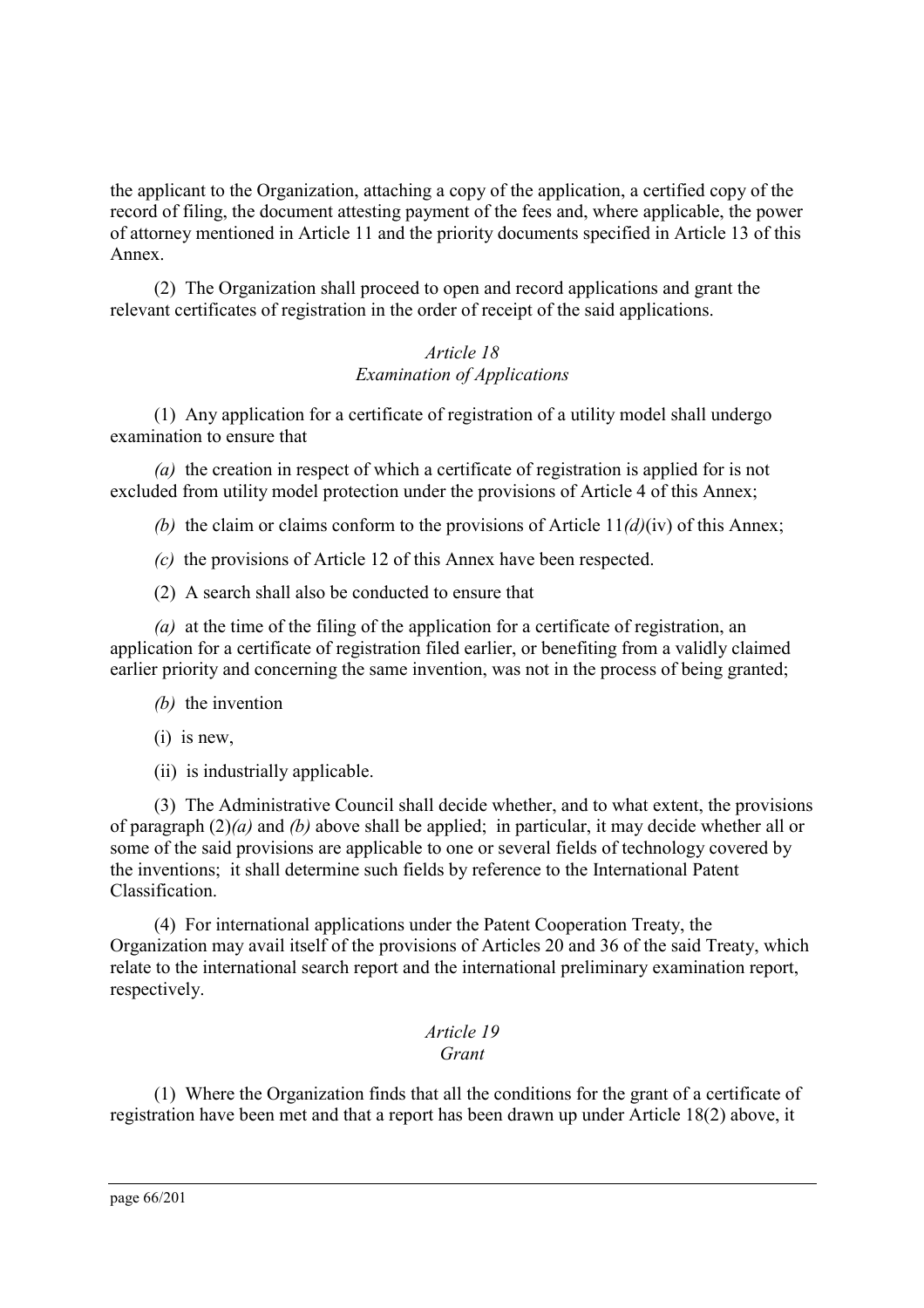shall grant the certificate of registration of the utility model applied for. In all cases, however, the grant of certificates of registration of utility models shall be at the applicant's own risk and without any guarantee either as to the reality, novelty or merits of the invention or as to the truth or accuracy of the description.

(2) The grant of the certificate of registration of the utility model shall take place on a decision by the Director General of the Organization or on a decision by a staff member of the Organization duly authorized to that end by the said Director General.

(3) Certificates of registration based on international applications under the Patent Cooperation Treaty shall be granted in the same manner provided for in paragraph (2) above, but with reference to the international publication provided for in the said Treaty.

## *Article 20 Conditions Governing Rejection*

(1) An application that does not fulfill the provisions of Article 12 above may, within a period of six months from the date of notification that the application cannot be accepted as filed because it does not have one principal subject, be divided into a number of applications benefiting from the date of the initial application.

(2) Any application for which the requirements of Article 11, except for its subparagraph *(b)*, and those of Article 12 have not been fulfilled is defective. The defect shall be notified to the applicant or his agent, who shall be invited to correct the documents within a period of three months from the date of the notification. That period may be extended by 30 days, in cases of justifiable need, at the request of the applicant or his agent. The application so corrected within the said period shall retain the date of the initial application.

(3) In the event of the corrected documents not being provided within the prescribed period, the application for registration of the utility model shall be rejected.

(4) No application may be rejected under paragraph (3) above without the applicant or his agent having first been given the opportunity to correct the said application to the extent and according to the procedure prescribed.

## **Section III Improvement Certificates**

#### *Article 21 Right to an Improvement Certificate*

(1) The creator of a utility model or the persons entitled to a certificate of registration of a utility model shall, for the entire duration of the utility model, have the right to make changes, improvements or additions to the creation, complying, for the filing of the application, with the formalities laid down in Articles 11 and 13 of this Annex.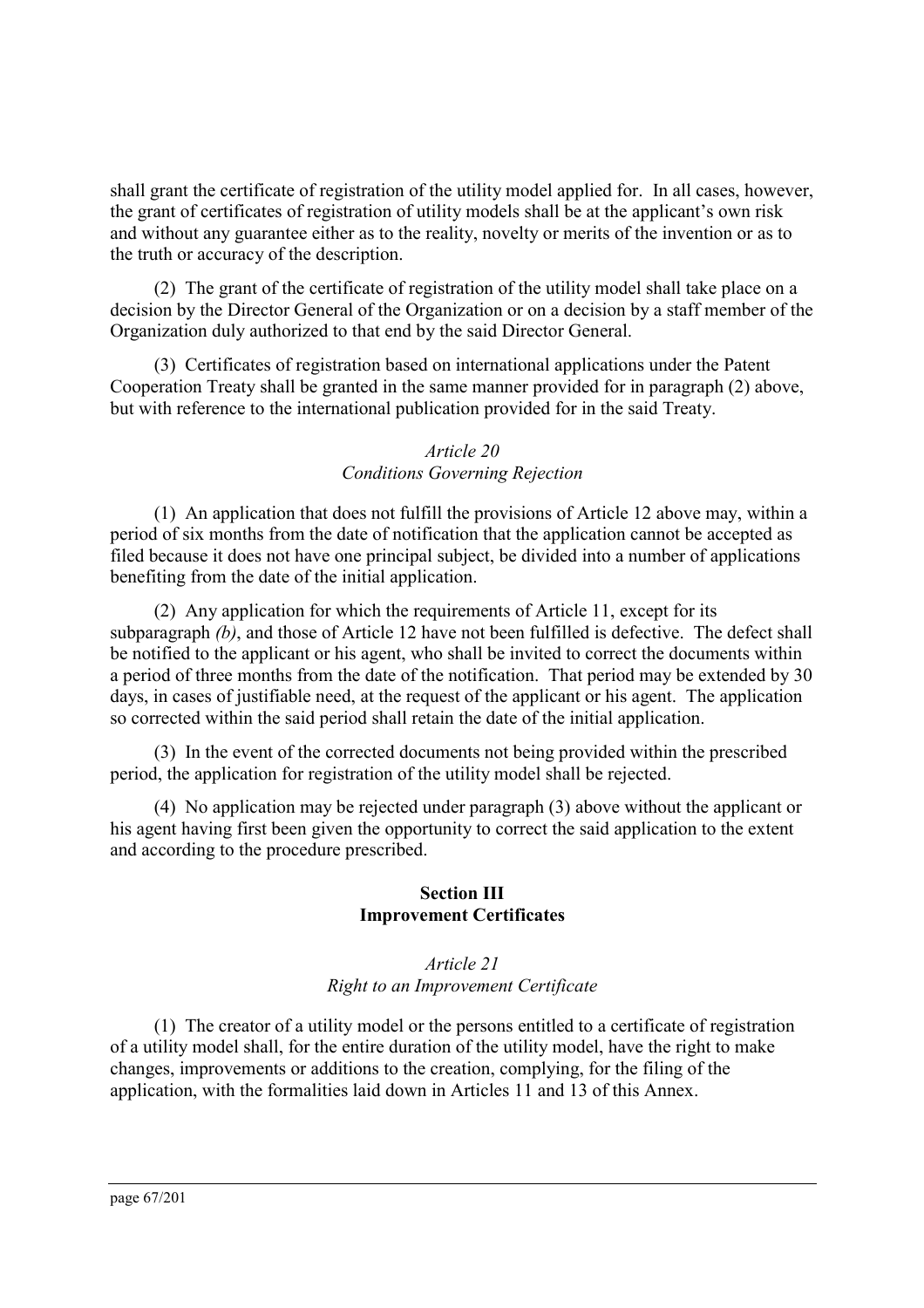(2) Such changes, improvements or additions shall be recorded in certificates granted in the same form as the main certificate of registration which, as from the dates of application and grant respectively, shall have the same effects as the said main certificate of registration.

(3) Improvement certificates taken out by one of the entitled persons shall benefit all the others.

#### *Article 22 Duration of the Improvement Certificate*

Improvement certificates shall terminate with the main certificate of registration. However, invalidation of the main certificate of registration shall not invalidate as of right the corresponding improvement certificate or certificates and, even where absolute invalidity has been declared under the provisions of Article 34, the improvement certificate or certificates may survive the main certificate of registration until the normal term of the latter expires, subject to continued payment of the annual fees that would have been payable had the certificate of registration not been invalidated.

> *Article 23 Conversion of an Application for an Improvement Certificate into an Application for a Certificate of Registration of a Utility Model*

Provided that an improvement certificate has not been granted, the applicant may effect the conversion of his application for an improvement certificate into an application for a certificate of registration of a utility model, the date of which shall be that of the original application.

> *Article 24 Formalities for Conversion of an Application for an Improvement Certificate into an Application for a Certificate of Registration of a Utility Model*

Any creator who wishes to obtain a main certificate of registration of a utility model for a change, improvement or addition rather than an improvement certificate expiring with the earlier certificate of registration shall comply with the formalities laid down in Articles 11 and 13.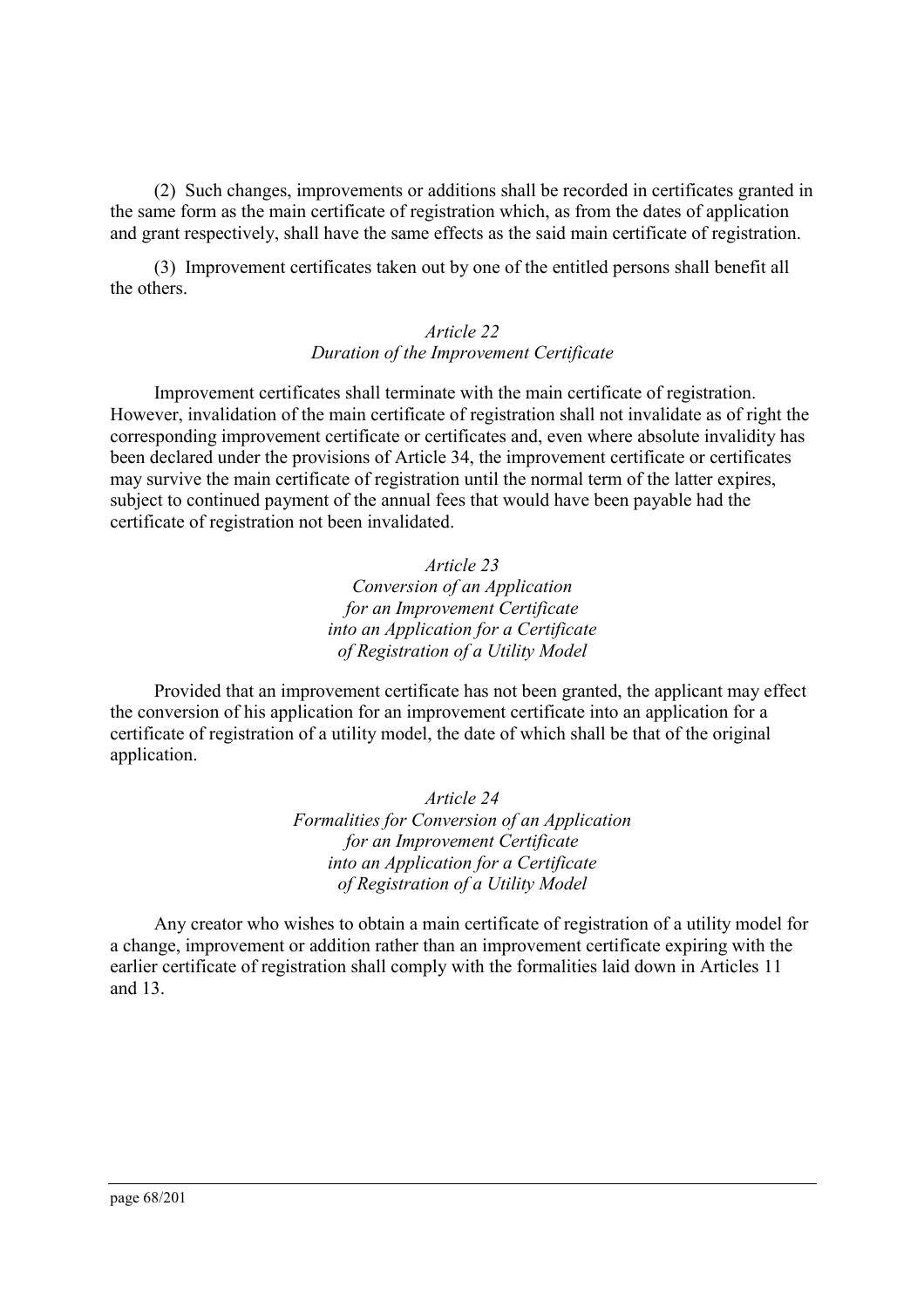#### *Article 25 Independence of the Right to Exploit Certificates of Registration of Utility Models Relating to the Same Subject Matter*

Any person who has obtained a certificate of registration of a utility model for a creation related to the subject matter of another utility model shall have no right to exploit the creation already protected and, conversely, the owner of an earlier certificate of registration may not exploit the creation that is the subject of the new certificate of registration of a utility model.

#### TITLE III PUBLICATION

## *Article 26 Communication of Descriptions, Drawings and Photographs*

(1) The descriptions, drawings and photographs of registered utility models shall be kept by the Organization which, after the publication provided for in Article 27 below, shall communicate them on request.

(2) After the publication referred to in paragraph (1) above, any person may obtain an official copy of the said descriptions, drawings and photographs.

(3) The provisions of paragraphs (1) and (2) above shall apply to official copies furnished by applicants seeking to avail themselves of the priority of an earlier filing and to the documents authorizing certain such applicants to claim that priority.

(4) The applicant for registration wishing to avail himself abroad of the priority of his filing before registration of the utility model may obtain an official copy of his application.

#### *Article 27 Publication of Certificates of Registration of Utility Models*

(1) The Organization shall publish the following details for each utility model granted:

(i) the number of the certificate of registration;

(ii) the name and address of the owner of the certificate of registration of the utility model;

(iii) the name and address of the creator of the utility model, unless he has requested not to be mentioned in the certificate of registration;

(iv) the name and address of the agent, if any;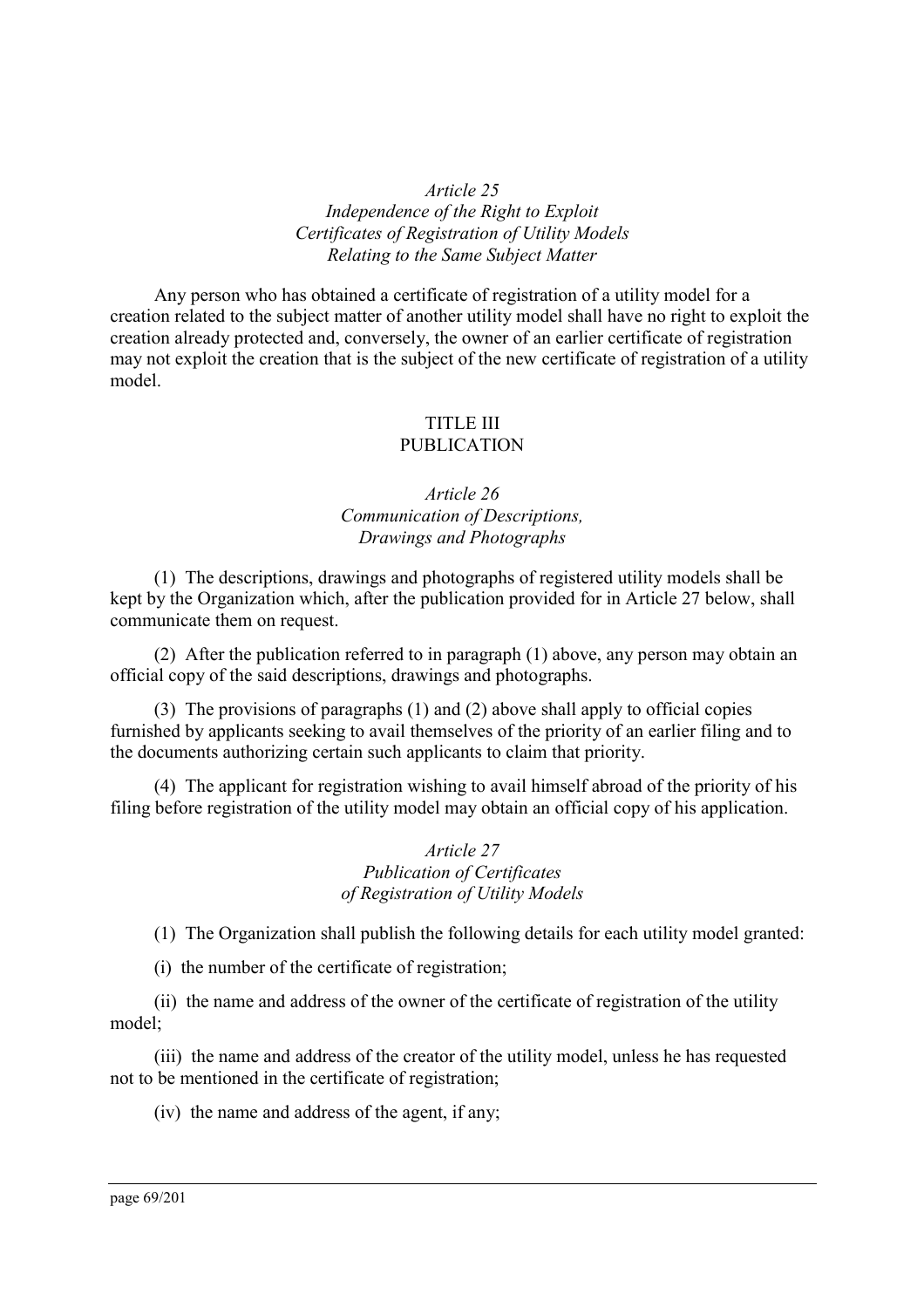(v) the filing date of the application;

(vi) a mention of the priority if priority has been validly claimed;

(vii) the date of the priority, the country in which or the country or countries for which the earlier application was filed and the number of the earlier application;

(viii) the date of the grant of the certificate of registration;

(ix) the title of the utility model;

(x) the number and publication date of the international application, where applicable.

(2) The Administrative Council shall establish and determine the conditions of publication of the description of the utility model, the drawings if any, the claims and the abstract.

#### TITLE IV TRANSFER AND ASSIGNMENT OF RIGHTS AND CONTRACTUAL LICENSES

#### *Article 28 Transfer and Assignment of Rights*

(1) The rights subsisting in an application for registration of a utility model or in an application for registration of a registered utility model shall be transferable in whole or in part.

(2) Acts involving transfer of ownership, the licensing of the right of exploitation or the assignment of that right, or a pledge or cancellation of a pledge, in respect of an application for registration of a utility model or a registered utility model shall, on pain of invalidity, be evidenced in writing.

> *Article 29 Recording of Acts in the Special Register of Utility Models*

(1) The acts referred to in Article 28(2) above shall not be binding on third parties unless they are entered in the Special Register of Utility Models kept by the Organization. A record of such acts shall be kept by the Organization.

(2) Subject to the conditions established by regulation, the Organization shall furnish to any person who so requests a copy of the entries in the Special Register of Utility Models, and also a record of the entries concerning utility models that are the subject of a pledge, or a certificate attesting the absence of any such entries.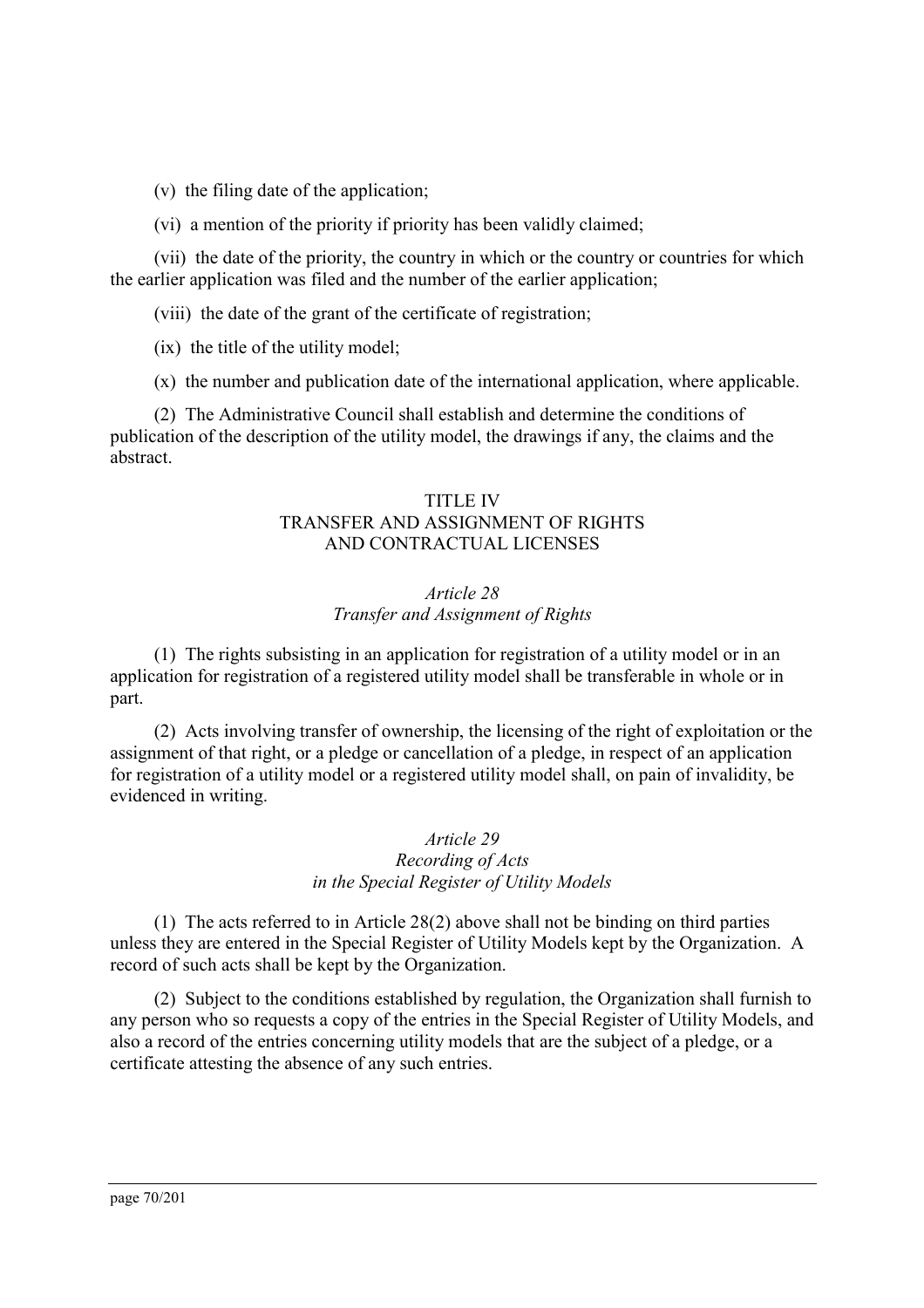*Article 30 Exploitation as of Right of the Utility Model and Improvements to It*

(1) Those persons who have obtained from the owner of a certificate of registration of a utility model or from entitled persons the right to exploit the utility model shall benefit as of right from improvements made by the owner of the utility model or by the entitled persons to the said model. Conversely, the said owner or entitled persons shall benefit from improvements subsequently made to the utility model by those persons having obtained the right to exploit the said model.

(2) Any person entitled to benefit from the said improvements may provide the Organization with a copy of the relevant contract.

#### *Article 31*

#### *License Contract*

(1) The owner of a certificate of registration of a utility model may, by contract, grant to a person, whether natural person or legal entity, a license enabling him to exploit the registered utility model.

(2) The duration of the license may not be longer than that of the utility model registration.

(3) The license contract shall be drawn up in writing and signed by the parties.

(4) The license contract shall be entered in the Special Register of Utility Models. It shall not be binding on third parties until it is entered in the said Register and published in the form specified in the Implementing Regulations relating to this Annex.

(5) The license shall be cancelled from the Register at the request of the owner of the certificate of registration of the utility model or the licensee on presentation of proof of the expiry or termination of the license contract.

(6) In the absence of provisions to the contrary in the license contract, the grant of a license shall not preclude the licensor from either granting licenses to other persons, subject to notifying the licensee, or exploiting the registered utility model himself.

(7) The grant of an exclusive license shall preclude the licensor from granting licenses to other persons and, in the absence of provisions to the contrary in the license contract, from exploiting the registered utility model himself.

#### *Article 32 Invalid Clauses*

(1) Clauses in license contracts or relating to such contracts shall be invalid in so far as they impose on the licensee, in the industrial or commercial sphere, restrictions not deriving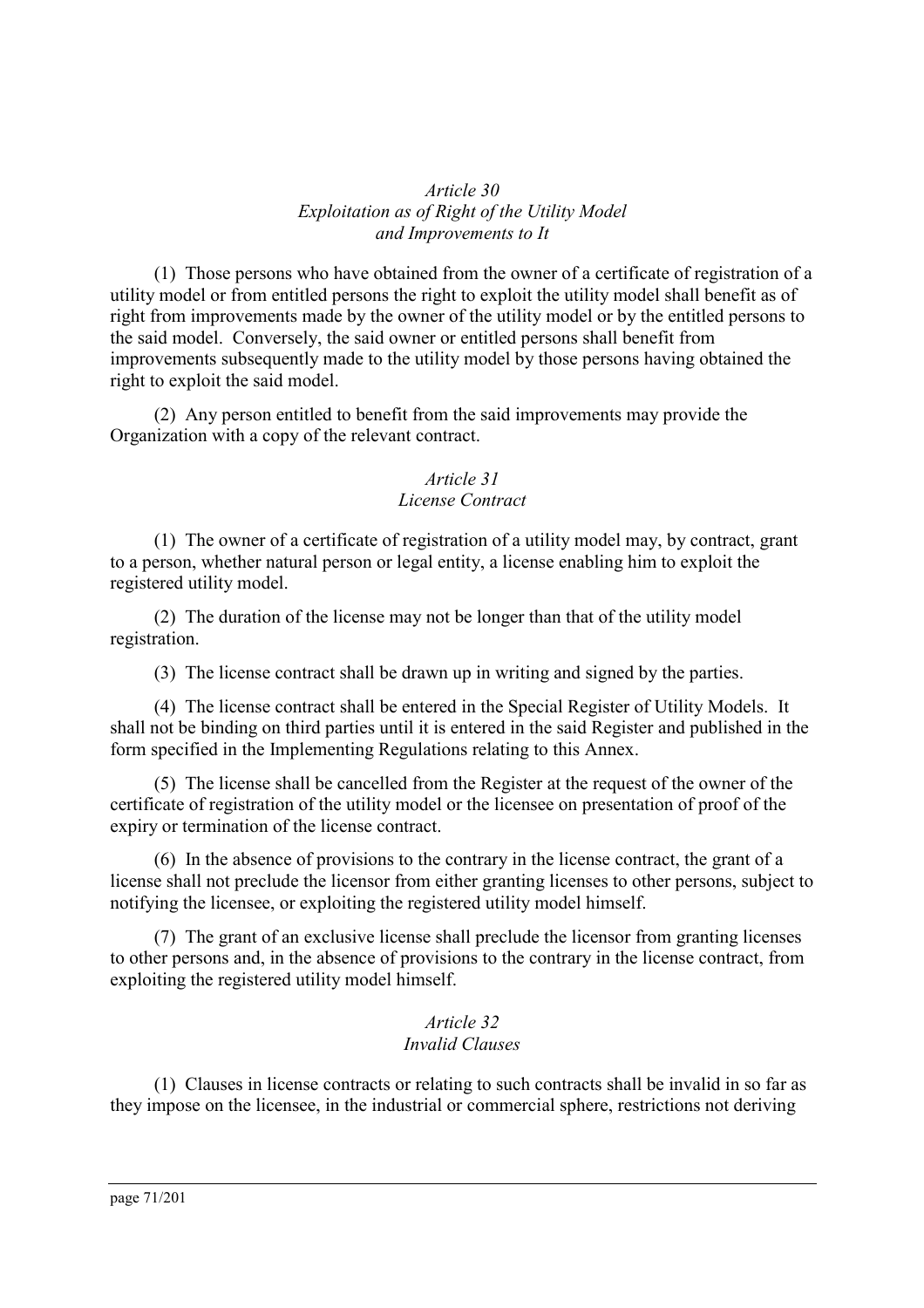from the rights conferred by the certificate of registration of the utility model or not necessary for the upholding of such rights.

(2) The following shall not be considered restrictions within the meaning of paragraph (1) above:

*(a)* limitations relating to the extent, the scope or the duration of exploitation of the certificate of registration of the registered utility model;

*(b)* the obligation on the licensee to abstain from any act liable to harm the validity of the registered utility model.

(3) In the absence of provisions to the contrary in the license contract, the license shall not be assignable to third parties and the licensee shall not be authorized to grant sublicenses.

#### *Article 33 Recognition of Invalid Clauses*

Recognition of the invalid clauses referred to in Article 32 above shall be done by the civil court at the request of any interested party.

#### TITLE V INVALIDITY, FORFEITURE AND ACTIONS RELATING THERETO

#### **Section I Invalidity and Forfeiture**

# *Article 34*

# *Invalidity*

(1) Utility models registered in the following cases shall be declared invalid:

*(a)* if, under the provisions of Articles 2 and 3 of this Annex, the utility model is not new and not industrially applicable;

*(b)* if the utility model cannot be registered under Article 4 above, without prejudice to the penalties that might be incurred for the manufacture or marketing of prohibited articles;

*(c)* if the specification attached to the utility model does not conform to the provisions of Article 11*(d)*(i) above, or if it does not state in a complete and honest manner the true methods of the applicant.

(2) Improvements that are not connected with the utility model, as provided for in this Annex, shall likewise be declared invalid.

(3) Invalidity may relate to all or only some of the claims.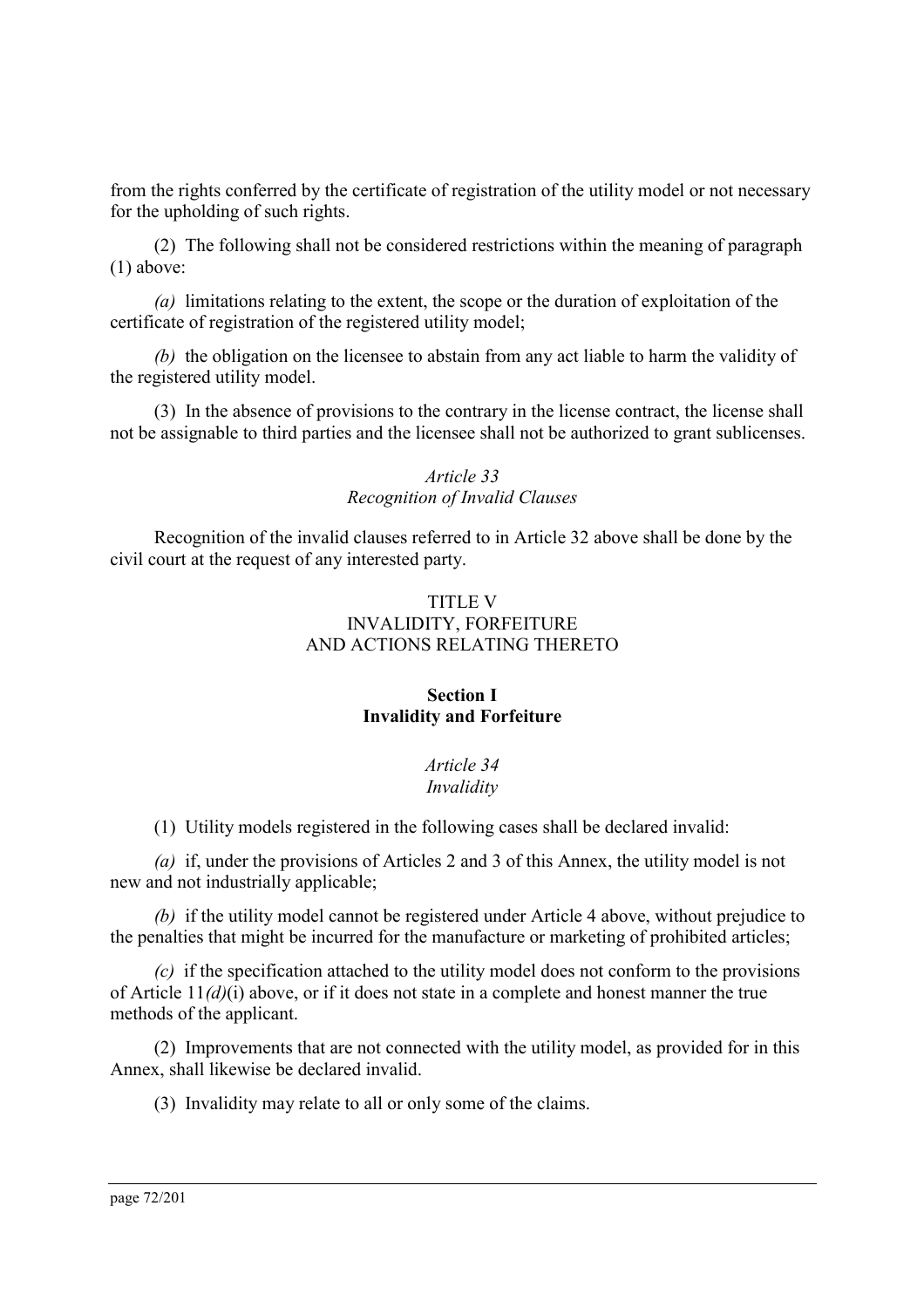### *Article 35 Forfeiture*

(1) The owner of the certificate of registration of the utility model who has not paid his annual fees on the anniversary date of the filing of his application shall forfeit all his rights.

(2) The person concerned shall however be allowed a six-month period of grace within which he may still validly pay the annual fees. In that case, he shall also pay an additional fee.

(3) Payments made to complement annual or additional fees during the six-month period mentioned above shall be considered valid.

(4) Payments made as annual or additional fees payable for an application for registration of a utility model resulting from conversion into an application for a certificate of registration of a utility model under Article 14 shall also be considered valid provided that the payments are made within a period of six months from the date of the application for conversion.

# *Article 36 Restoration*

(1) Without prejudice to the provisions of Articles 34 and 35 above, where the protection conferred by a registered utility model has not been maintained owing to circumstances beyond the control of the owner of the said utility model, the owner or entitled persons may apply for its restoration against payment of the requisite annual fee and of a surcharge the amount of which shall be fixed by regulation, within a period of six months from the date on which the said circumstances ceased to exist, and at the latest within a period of one year from the date on which renewal was due.

(2) The application for restoration of the above-mentioned utility model, together with documents proving payment of the fee and surcharge mentioned in the foregoing paragraph, shall be sent to the Organization and shall contain a statement of the grounds on which the owner or the entitled persons consider the restoration justified.

(3) The Organization shall examine the grounds referred to above and shall either restore the utility model or reject the application if it does not consider the grounds valid.

(4) Restoration shall not entail prolongation of the maximum duration of the utility model. Third parties who started to work the utility model after its term expired shall have the right to continue such working.

(5) Restoration of the utility model shall likewise cause any improvement certificates related to it to be restored.

(6) An appeal from the rejection decision following the application for restoration shall lie to the High Commission of Appeal within a period of 30 working days following receipt of notice thereof.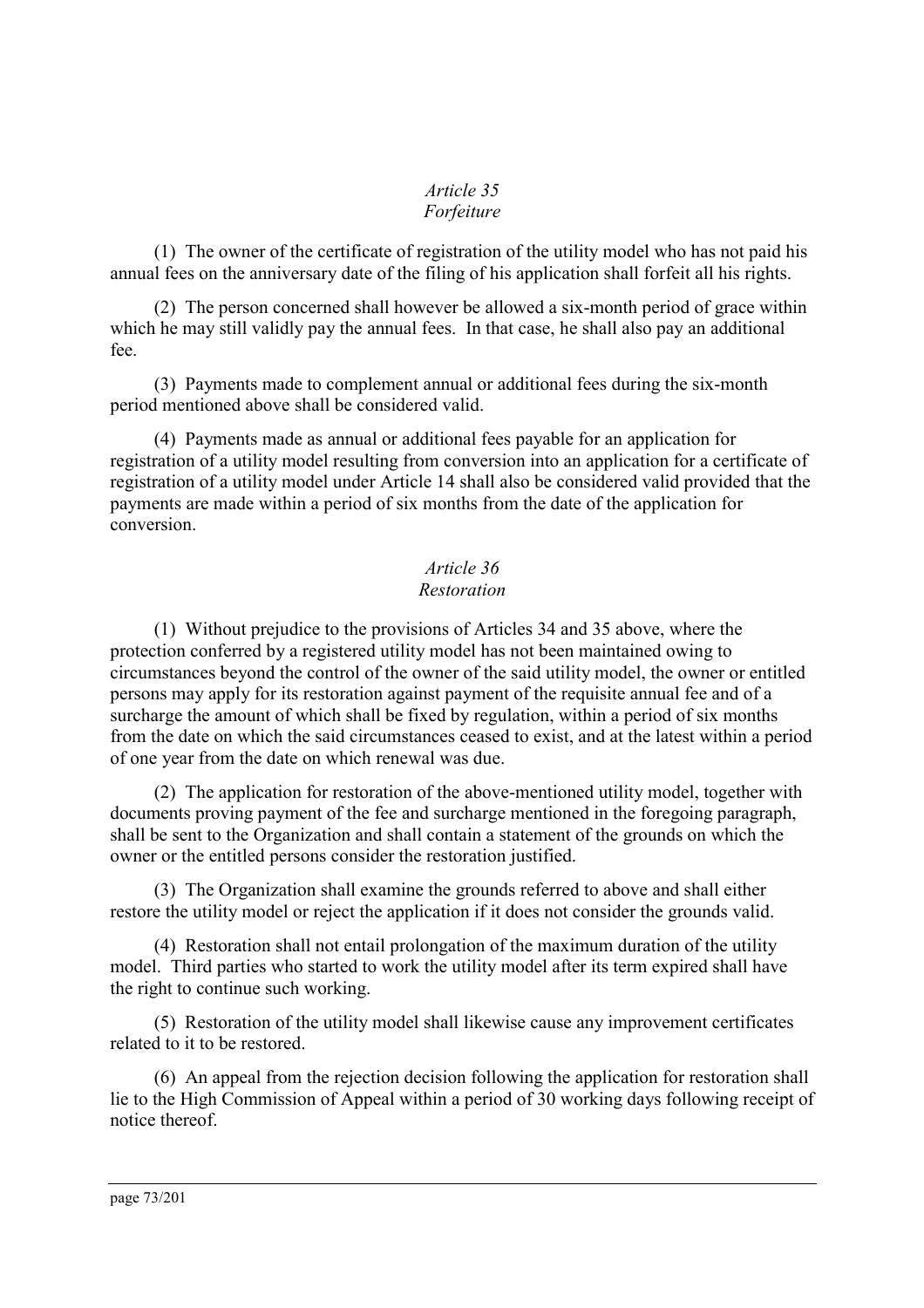(7) Restored utility models shall be published by the Organization in the form prescribed by the Implementing Regulations relating to this Annex.

(8) Paragraphs (1) to (6) shall be applicable where the application for registration of the utility model has not been filed within the time limits set by international treaties.

#### *Article 37 Appropriation*

Any person who, by means of signs, notices, prospectuses, posters, marks or stamps, assumes the status of owner of a utility model without holding a certificate of registration of the utility model granted in accordance with this Agreement and the Implementing Regulations under it shall be punished with a fine of 1,000,000 to 3,000,000 CFA francs, without prejudice to the right to compensation. In the event of recidivism, the fine shall be doubled.

### **Section II Actions Seeking Invalidity or Forfeiture**

# *Article 38 Initiation of the Action*

(1) Actions seeking invalidity or forfeiture may be brought by any person having an interest therein.

(2) In any action seeking the invalidity or forfeiture of a utility model, the Office of the Public Prosecutor may be an intervening party and make submissions seeking a declaration of absolute invalidity or forfeiture of the utility model.

(3) It may even enter directly a principal suit seeking a declaration of invalidity in the cases provided for in Article 34(1)*(b)*.

(4) In the cases provided for in the foregoing paragraph, all holders of rights in the certificate of registration of the utility model whose acts have been entered in the Special Register of Utility Models of the Organization under Article 29 above shall be party to the proceedings.

# *Article 39*

### *Competent Jurisdiction*

(1) The actions referred to in Article 38 above and all disputes relating to the ownership of utility models shall be brought before the civil courts.

(2) If the action is simultaneously brought against the owner of the certificate of registration of the utility model and one or more limited licensees of the said model, it shall be brought before the court sitting in the established or elected domicile of the said owner.

page 74/201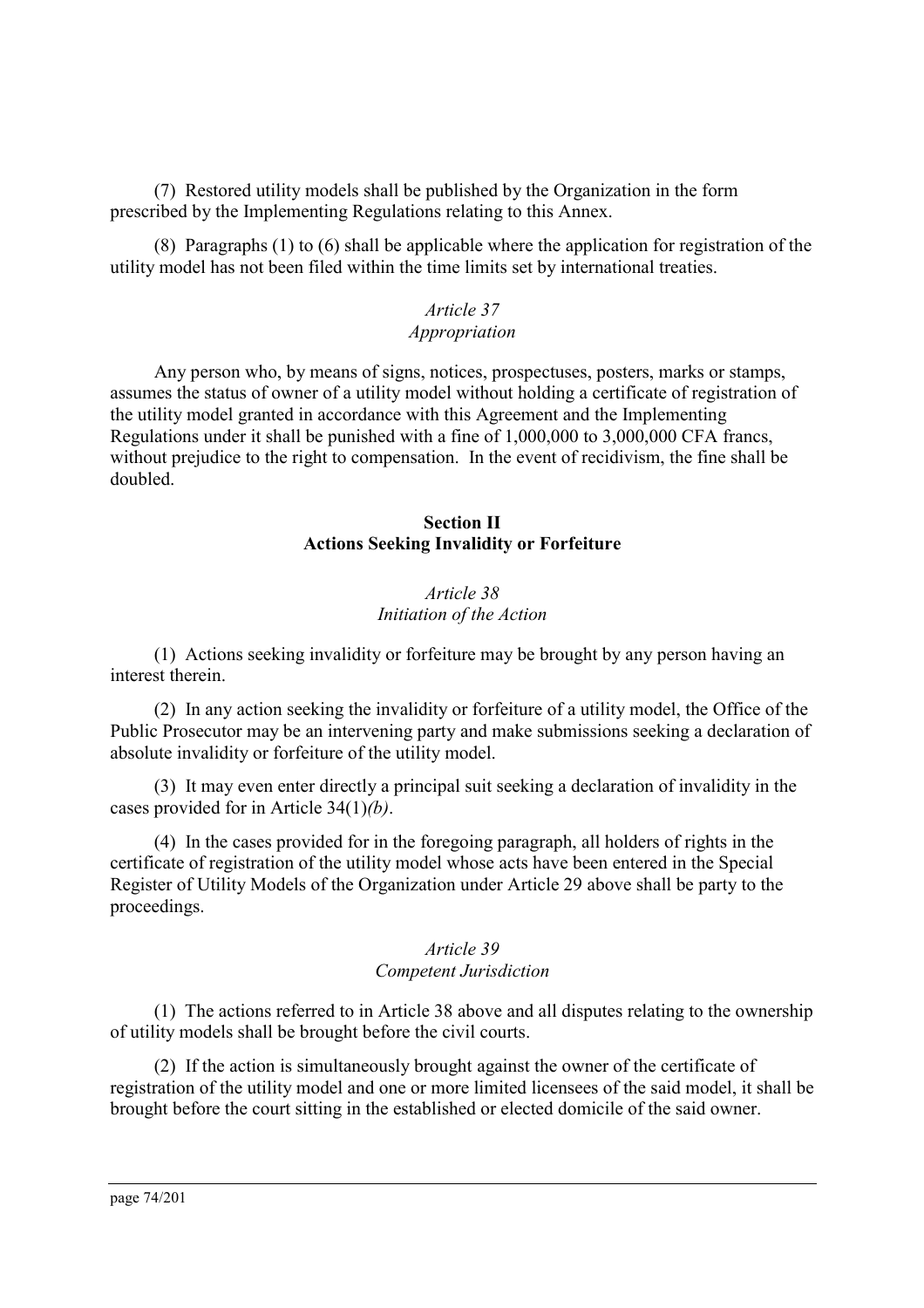(3) The matter shall be examined and judged in the manner prescribed for summary proceedings; if necessary it shall be communicated to the Office of the Public Prosecutor.

### *Article 40 Recording of the Judicial Decision on Invalidity or Forfeiture*

Where the absolute invalidity or forfeiture of the utility model has been pronounced by a court decision that has become res judicata, the competent court shall inform the Organization thereof, and the invalidity or forfeiture pronounced on the territory of a member State shall be entered in the Special Register of Utility Models and published in the form specified in Article 27 above for granted utility models.

### TITLE VI INFRINGEMENT, LEGAL PROCEEDINGS AND PENALTIES

# *Article 41*

# *Infringement*

Any violation of the rights of the owner of a registered utility model by manufacture of products, by the use of means forming the subject matter of his utility model, by the receiving or sale or display for sale or by the introduction into the national territory of one of the member States of one or more objects shall constitute the offense of infringement. That offense shall be punished with a fine of 1,000,000 to 6,000,000 CFA francs, without prejudice to the right to compensation.

### *Article 42 Recidivism and Aggravating Circumstances*

(1) In the event of recidivism, imprisonment for a term of one to six months may be imposed in addition to the fine specified in Article 41.

(2) Recidivism shall be deemed to have occurred when, within the preceding two years, the defendant has received a first conviction for one of the offenses provided for in this Annex.

(3) Imprisonment for a term of 15 days to 3 months may also be imposed if the infringer is a worker or employee who has worked in the workshops or establishment of the owner of the utility model, or if the infringer, having joined a worker or employee of the owner of the utility model, has become acquainted through him with the processes described in the registration of the utility model.

(4) In the latter case, the worker or employee may be prosecuted as an accomplice.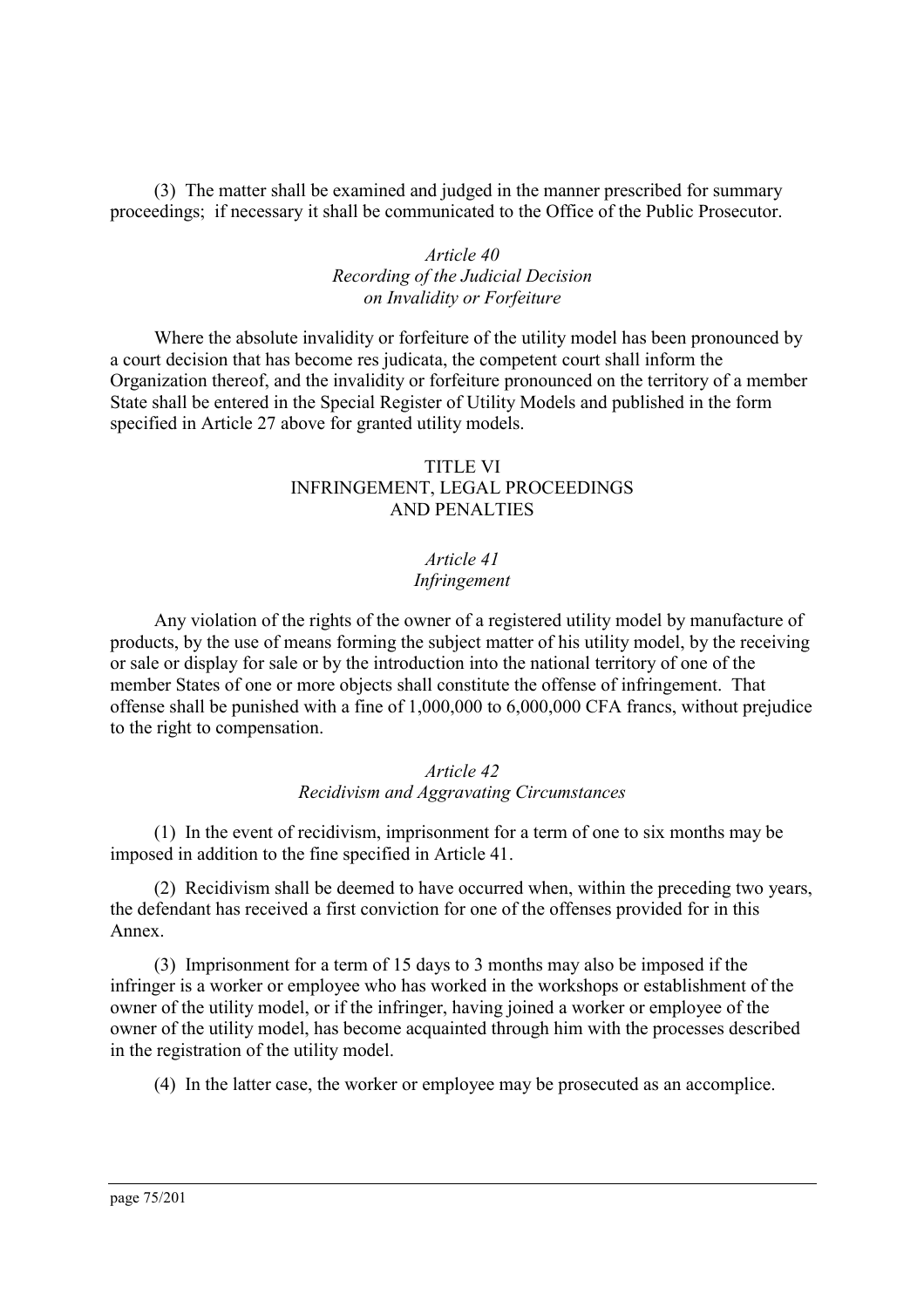### *Article 43 Extenuating Circumstances*

The provisions of the national legislation of member States on extenuating circumstances shall apply to the offenses provided for in this Annex.

### *Article 44 Condition for Initiation of Criminal Proceedings*

Criminal action seeking the imposition of the above penalties may only be brought by the Office of the Public Prosecutor on a complaint by the injured party.

### *Article 45 Exceptional Competence of the Criminal Court*

The criminal court, when dealing with an action for infringement, shall rule on the arguments put forward by the accused in his defense, such as the alleged invalidity or forfeiture of the utility model or questions relating to ownership of the said utility model.

### *Article 46 Acts Prior to Registration*

Acts occurring prior to the registration of a utility model shall not be considered prejudicial to the rights of the owner of the utility model and may not be invoked to justify conviction, even under civil law, with the exception however of acts subsequent to the communication to the alleged infringer of an official copy of the description of the invention attached to the application for registration of the utility model.

# *Article 47 Infringement Seizure*

(1) Owners of certificates of registration of utility models or holders of exclusive exploitation rights may, acting in pursuance of an order from the president of the civil court within whose jurisdiction the action is to be taken, engage bailiffs or public or ministerial officials, including customs officials, if necessary with the aid of an expert, to make a detailed inventory and description, with or without seizure, of the allegedly infringing objects.

(2) The order shall be made on request and on presentation of the certificate of registration of the utility model and the provision of proof of non-lapse.

(3) Where seizure is involved, the said order may require the complainant to furnish security, which he shall be required to provide before seizure is effected. The security shall be sufficient but not such as would discourage recourse to the procedure.

(4) Security shall always be required of foreigners seeking seizure.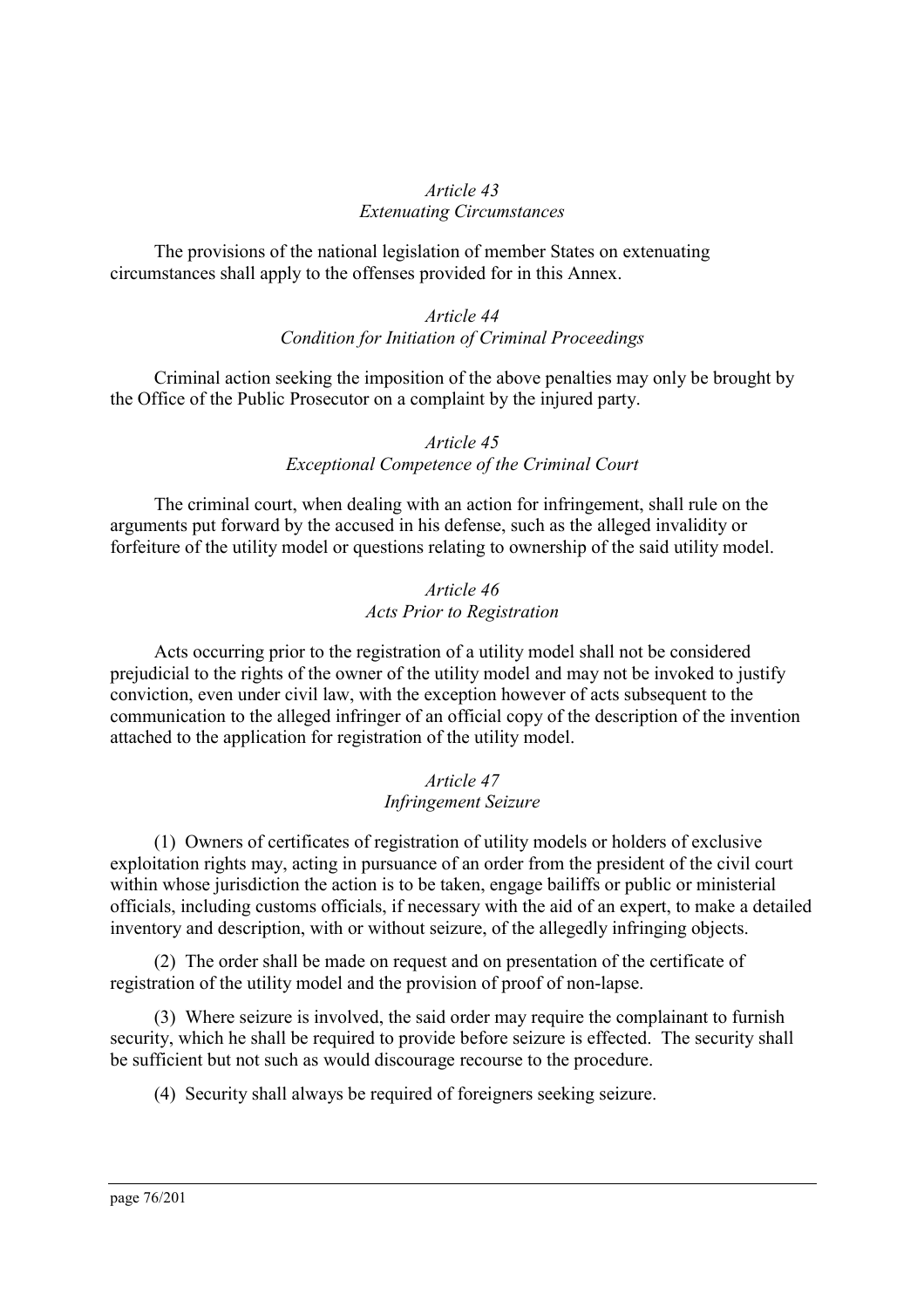(5) The person in possession of the objects described or seized shall be given a copy of the order and, where appropriate, of the document attesting the deposit of security, on pain of invalidity and damages against the bailiff or the public or ministerial official or the customs official, as the case may be.

# *Article 48 Time Limit for Initiating Substantive Proceedings*

Should the complainant fail to take action under either civil or criminal law within a period of ten working days from the seizure or inventory, the said seizure or inventory shall become void as of right, without prejudice to any damages that may be claimed.

# *Article 49*

# *Other Sanctions*

(1) The confiscation of recognized infringing objects and, where necessary, that of implements or tools specially intended for their manufacture shall, even in the case of acquittal, be ordered against the infringer, the receiver, the introducer or the retailer.

(2) The objects confiscated may be handed over to the owner of the utility model, without prejudice to the right to further damages and publication of the judgment, where appropriate.

### TITLE VII

# TRANSITIONAL AND FINAL PROVISIONS

### *Article 50 Acquired Rights*

(1) This Annex shall apply to utility model applications filed as from the date of its entry into force, subject to the rights acquired under Annex II of the Bangui Agreement of March 2, 1977.

(2) Utility model applications filed prior to the date of entry into force of this Annex shall remain subject to the provisions that were applicable on the filing date of the said applications.

(3) However, the exercise of the rights deriving from utility model registrations granted under the provisions referred to in paragraph (2) above shall be subject to the provisions of this Annex as from the date of its entry into force, subject to acquired rights, which shall be maintained.

(4) Annex II of the Bangui Agreement of March 2, 1977, is repealed.

[Annex III follows.]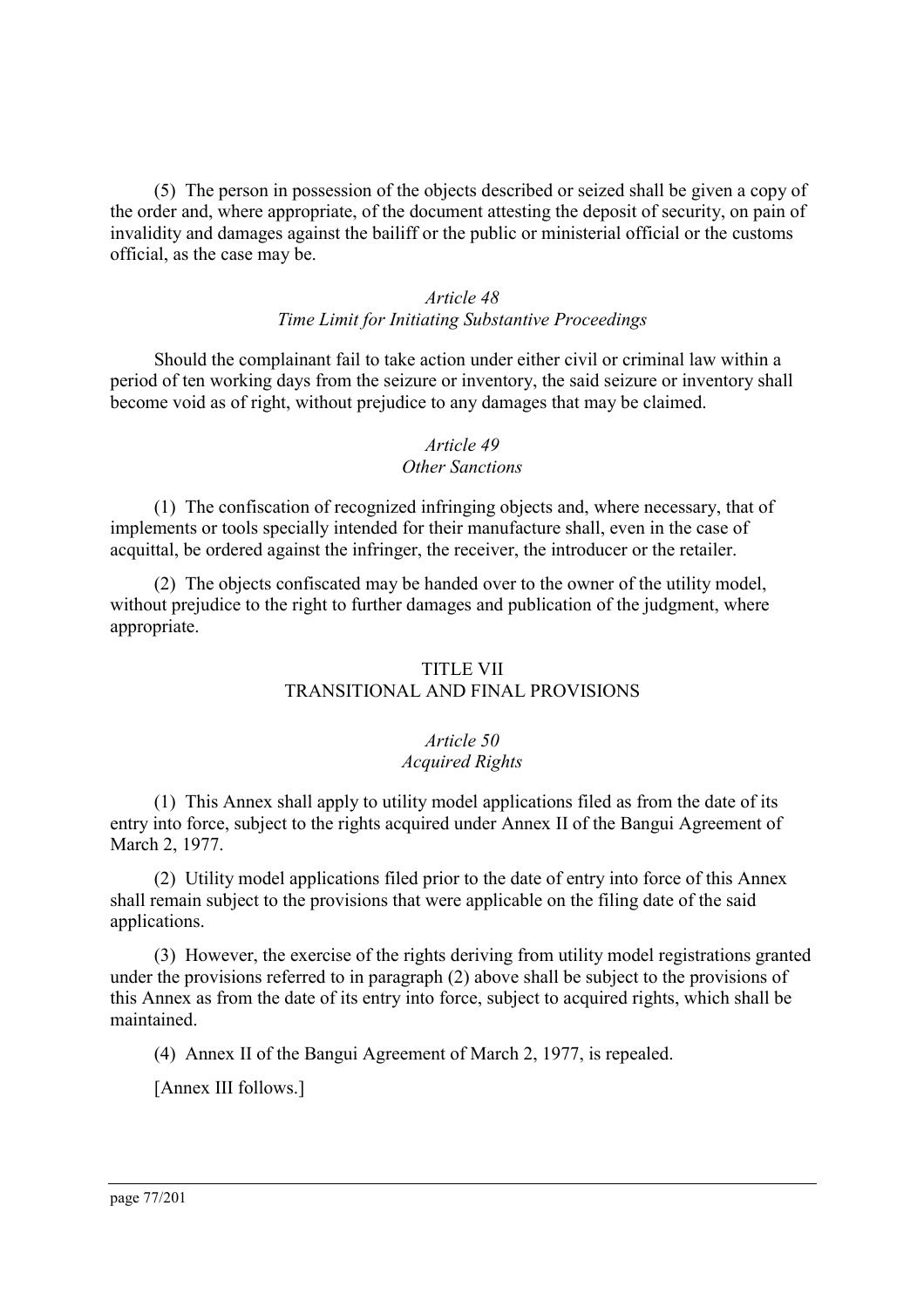### **ANNEX III TRADE MARKS AND SERVICE MARKS**

### TITLE I GENERAL PROVISIONS

# *Article 1 Optional Character of the Mark*

Trademarks or service marks shall be optional. However, member States may exceptionally declare them compulsory for the goods or services that they shall specify.

# *Article 2 Signs Recognized as Marks*

(1) Any visible sign used or intended to be used and capable of distinguishing the goods or services of any enterprise shall be considered a trademark or service mark, including in particular surnames by themselves or in a distinctive form, special, arbitrary or fanciful designations, the characteristic form of a product or its packaging, labels, wrappers, emblems, prints, stamps, seals, vignettes, borders, combinations or arrangements of colors, drawings, reliefs, letters, numbers, devices and pseudonyms.

(2) The trademarks or service marks shall be considered collective marks where the conditions for their use are laid down in rules approved by the competent authority and where they may be used only by enterprises of public character, unions or groups of unions, associations, groups of producers, manufacturers, craftsmen or tradesmen, provided that the latter are officially recognized and have legal personality.

### *Article 3 Marks Not Eligible for Registration*

A mark may not be validly registered if

*(a)* it is devoid of distinctiveness, notably owing to the fact that it consists of signs or matter constituting the necessary or genetic designation of the product or the composition thereof;

*(b)* it is identical to a mark that belongs to another owner and is already registered, or the filing or priority date of which is earlier, and which relates to the same or similar goods or services, or where it so resembles such a mark that it is liable to mislead or confuse;

*(c)* it is contrary to public policy, morality or the law;

*(d)* it is liable to mislead the public or business circles, notably as to the geographical origin, nature or characteristics of the goods or services in question;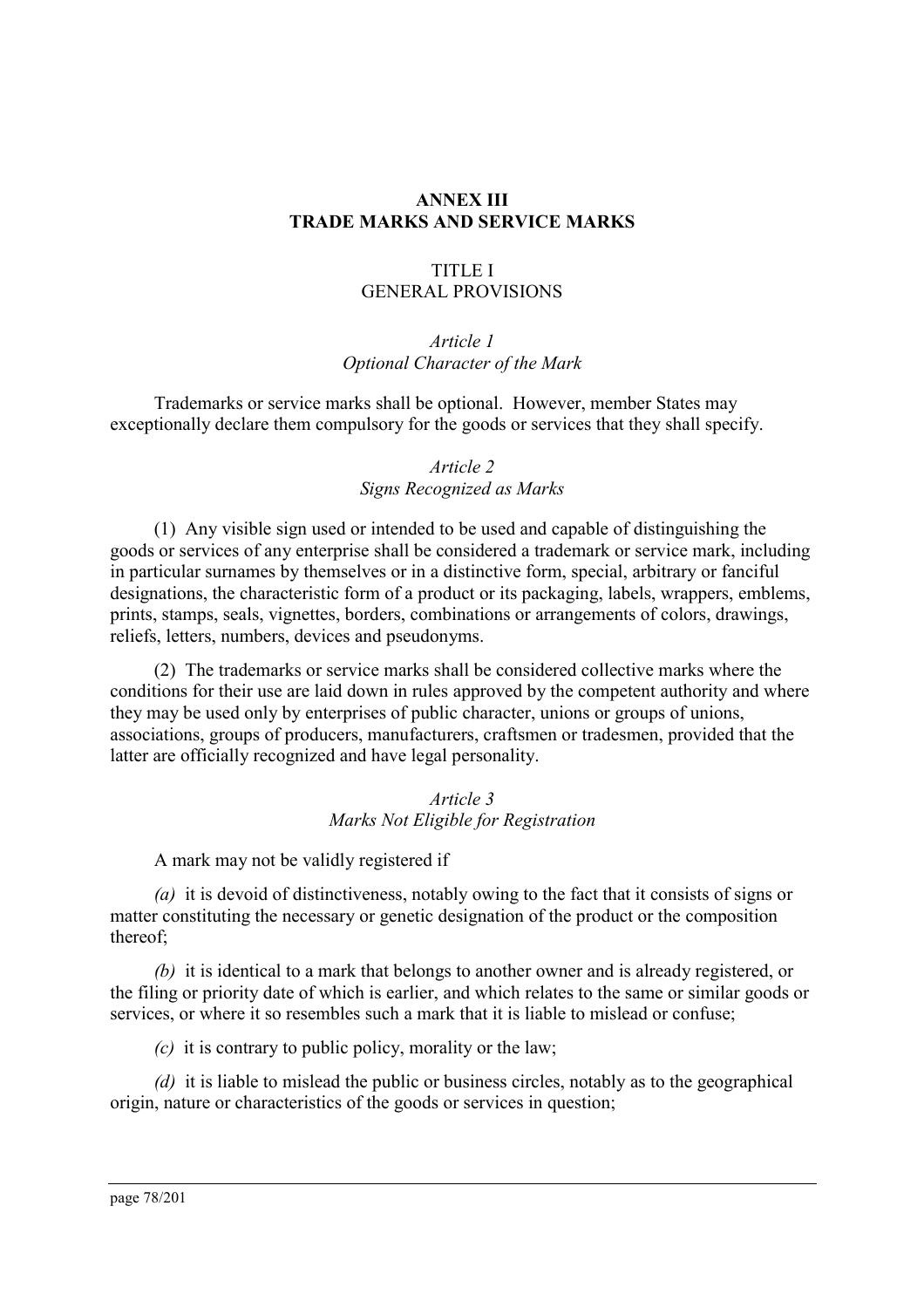*(e)* it reproduces, imitates or incorporates armorial bearings, flags or other emblems, the abbreviated name or acronym or an official sign or hallmark indicating control and warranty of a State or intergovernmental organization established by an international convention, except where the competent authority of that State or of that organization has given its permission.

# *Article 4 Acquisition of Rights by Foreigners*

Foreigners shall enjoy the benefits of this Annex if they fulfill the conditions imposed by it.

### *Article 5 Right to the Mark*

(1) Subject to the provisions set forth below, ownership of a mark shall vest in the person who files it first.

(2) No person may claim exclusive ownership of a mark by performing the acts specified in the provisions of this Annex unless he has filed it for registration in accordance with the conditions prescribed in Article 8 below.

(3) Where a mark has been filed by a person who at the time of filing knew, or should have known that another person had a prior right to use the said mark, the latter may file a claim of ownership of the mark with the Organization, provided that he does so within six months following the publication of the record of the first filing.

(4) The Organization shall rule on the priority claim after an inter partes proceeding provided for in the Regulations.

(5) The use of a mark may only be proved by written or printed matter or documents contemporaneous with the facts that they seek to establish.

### *Article 6 Well-Known Marks*

The owner of a well-known mark within the meaning of Article 6bis of the Paris Convention for the Protection of Industrial Property and Article 16, paragraphs (2) and (3), of the Agreement on Trade Related Aspects of Intellectual Property Rights may apply to the court for the invalidation, on the national territory of one of the member States, of the effects of the filing of a mark liable to be confused with his own. Such action may not be taken after a period of five years has expired following the date of the application in so far as the latter was filed in good faith.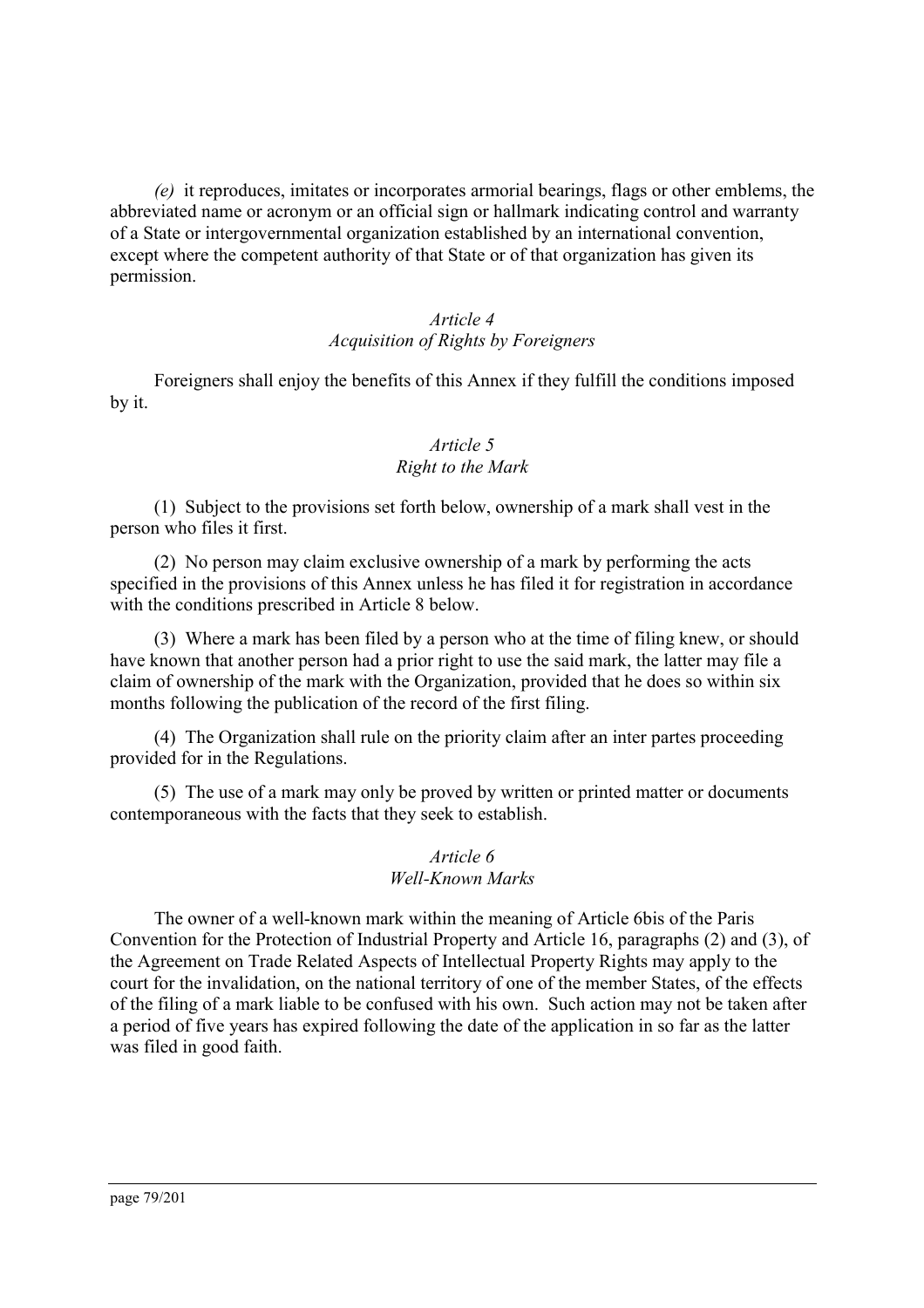### *Article 7 Rights Conferred by Registration*

(1) Registration of a mark confers on its owner the exclusive right to use the mark, or a sign resembling it, in connection with the goods or services for which it has been registered and similar goods or services.

(2) Registration of the mark likewise confers on the owner the exclusive right to prevent all third parties from making use in business without his consent, of identical or similar signs for goods or services that are themselves similar to those for which the trademark or service mark has been registered where such use is liable to cause confusion. Where an identical sign is used for identical goods and services, a risk of confusion shall be presumed to exist.

(3) Registration of the mark does not confer on its owner the right to prohibit a third party from making use in good faith of his name or address, a pseudonym, a geographical name or accurate information concerning the nature, quality, quantity, purpose, value, place of origin or time of production of his goods or rendering of his services in so far as the use in question is limited to the purpose of mere identification or information and cannot mislead the public as to the source of the goods or services.

(4) Registration of a mark does not confer on its owner the right to prohibit a third party from making use of the mark in relation to goods that have been lawfully sold under the mark on the national territory of the member State in which the right of prohibition is exercised, on condition that the goods have not undergone any alteration.

#### TITLE II FILING, REGISTRATION AND PUBLICATION

### *Article 8 Filing of the Application*

Any person wishing to obtain the registration of a mark shall file with the Organization or with the Ministry responsible for industrial property, or send it by registered mail with a request for acknowledgement of receipt

*(a)* his application, addressed to the Director General of the Organization in a sufficient number of copies;

*(b)* a document proving payment to the Organization of the filing fee;

*(c)* an unstamped private power of attorney if the applicant is represented by an agent;

*(d)* a reproduction of the mark, including a list of the goods or services to which the mark applies, with the corresponding classes of the International Classification of Goods and Services for the Purposes of the Registration of Marks (Nice Agreement); the number of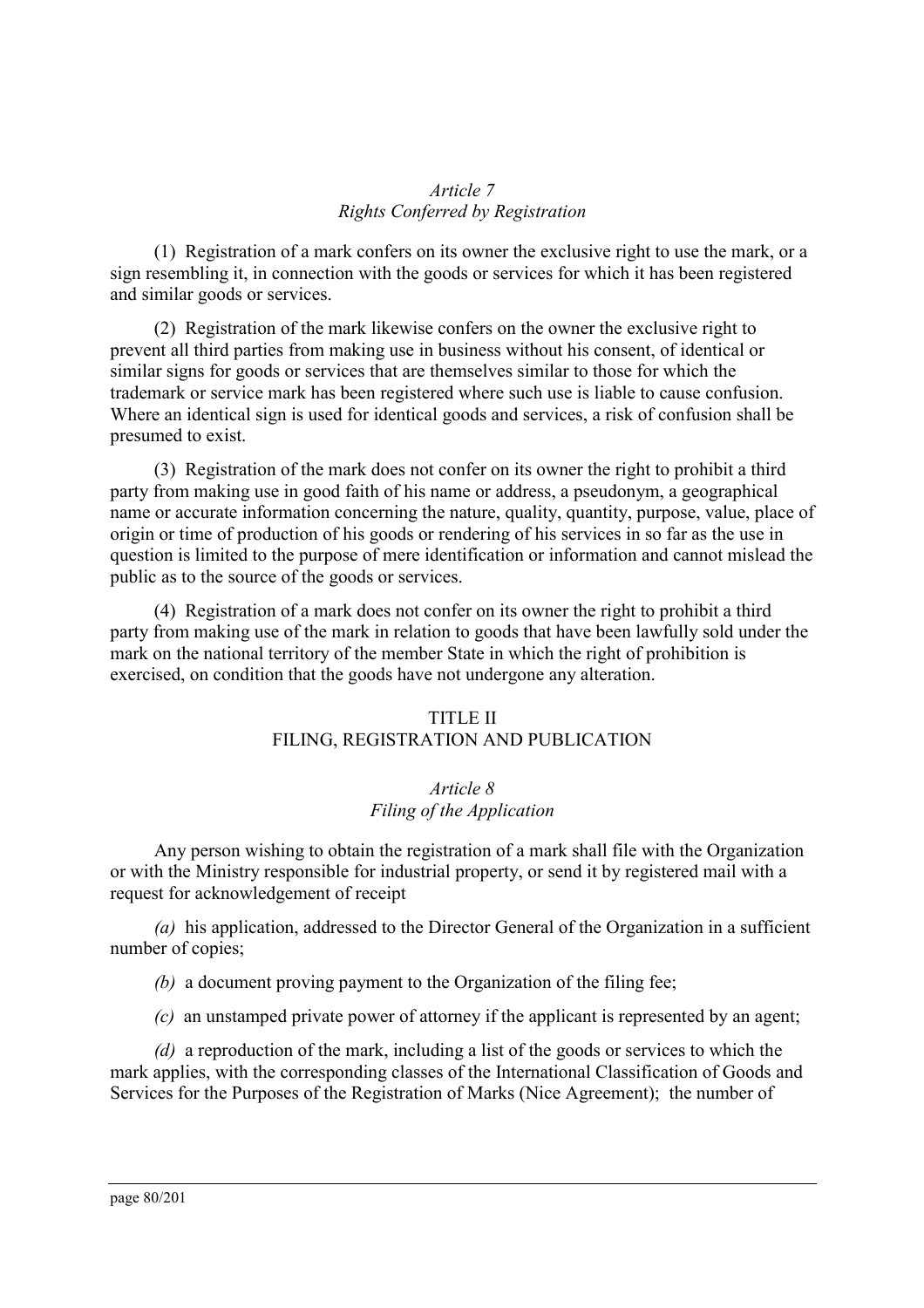reproductions of the mark to be supplied shall be laid down in the Implementing Regulations relating to this Annex;

*(e)* the rules referred to in Article 2(2) in the case of a collective mark.

# *Article 9 Scope of Registration*

The mark may be registered for one or more classes of goods or for one or more classes of services within the meaning of the Nice Agreement Concerning the International Classification of Goods and Services for the Purposes of the Registration of Marks.

### *Article 10 Statement of Filing and Transmittal of Documents*

(1) A statement drawn up by the Organization or by the Ministry responsible for industrial property shall note each filing and specify the date and time of submission of the documents.

(2) A copy of the statement shall be issued to the applicant.

(3) The Ministry responsible for industrial property shall transmit the documents to the Organization within a period of five working days from the filing date.

### *Article 11 Claim of Priority*

(1) Any person wishing to avail himself of the priority of an earlier application shall be required to attach to his application for registration or to send to the Organization at the latest three months following the filing date of his application

*(a)* a written declaration stating the date and number of the earlier application, the country in which it was filed and the name of the applicant;

*(b)* a certified true copy of the said earlier application.

(2) The applicant who, in respect of a single application, seeks to avail himself of two or more rights of priority shall comply with the provisions mentioned above for each of them; he shall also pay a fee for each priority right claimed and shall produce evidence of payment of the fee within the three-month period mentioned in paragraph (1) above.

(3) Any priority claim that reaches the Organization more than three months after the filing of the application shall be declared inadmissible.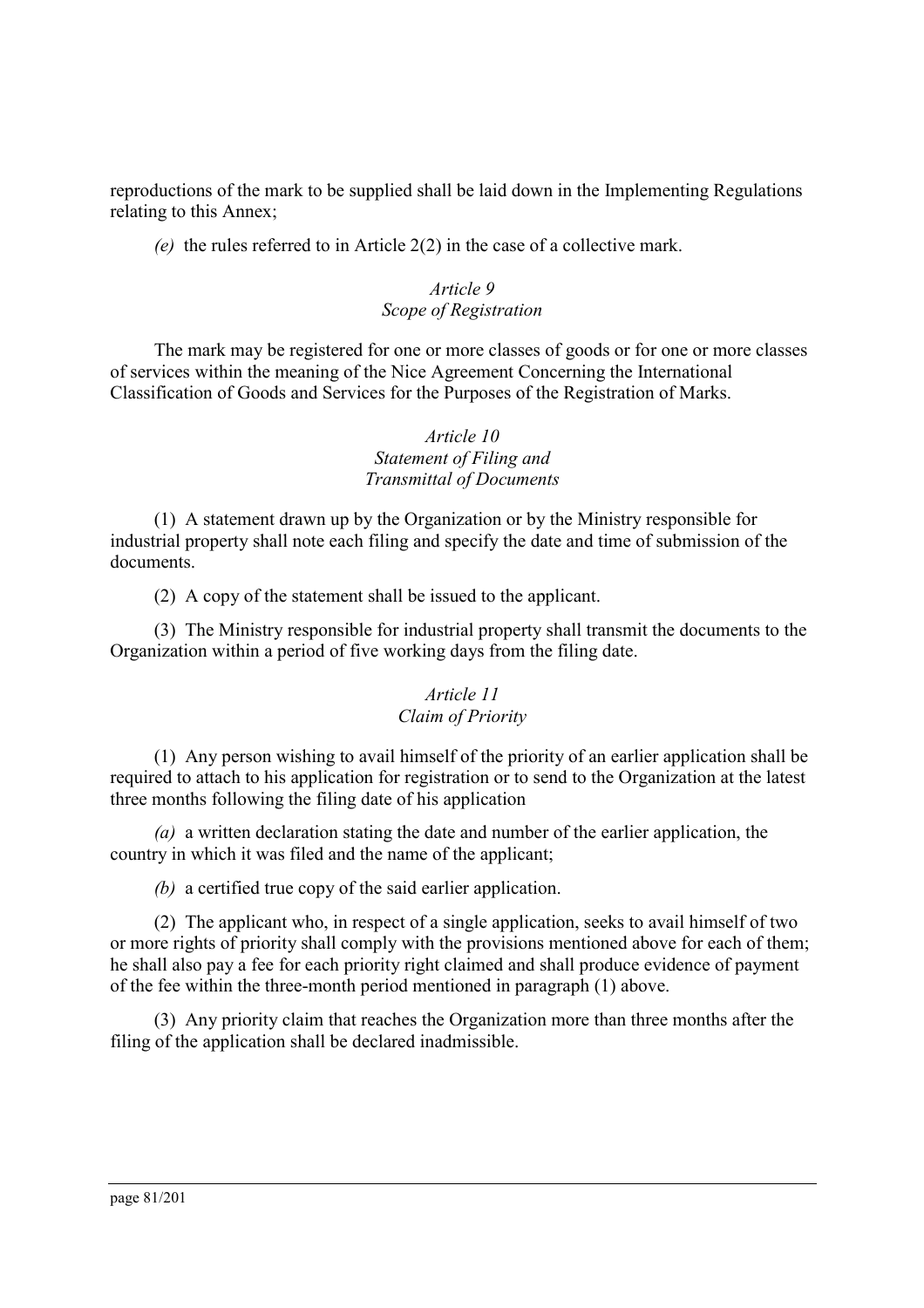### *Article 12 Unacceptability Due to Non-Payment*

No filing shall be acceptable if the application is not accompanied by a document proving payment of the application fee.

### *Article 13 Conditions of Acceptability and Filing Date*

The Organization shall grant as the filing date the date of receipt of the application for registration, made on the prescribed form, by the Ministry responsible for industrial property or by the Organization, provided that, at the time of receipt, the application contains

*(a)* the requisite information concerning the name and address, nationality and domicile of the applicant;

*(b)* signature; in the case of a legal entity, the identity and title of the signatory shall be specified;

- *(c)* the goods and services to which the mark concerned applies;
- *(d)* information concerning payment of the application fee;
- *(e)* where an agent has been appointed, that fact and the agent's name and address.

# *Article 14 Registration of the Mark*

(1) For every application for registration of a mark, the Organization shall examine whether the conditions of form referred to in Articles 8 and 9 of this Annex have been met, and whether the prescribed fees have been paid.

(2) Any filing that does not conform to the provisions of Article 3*(c)* and *(e)* shall be rejected.

(3) Any application, in respect of which the conditions of form referred to in Article 8, with the exception of paragraph  $(1)(b)$ , and in Article 11 have not been observed, is irregular. The irregularity shall be notified to the applicant or to his agent, who shall be invited to put the documents in order within a period of three months following the date of notification. That period may be extended by 30 days in a case of proven necessity at the request of the applicant or his agent. An application thus put in order within the said period shall retain the date of the original application.

(4) Where rectified documents are not produced within the period allowed, the application for registration of the mark shall be rejected.

(5) Rejection shall be pronounced by the Director General of the Organization.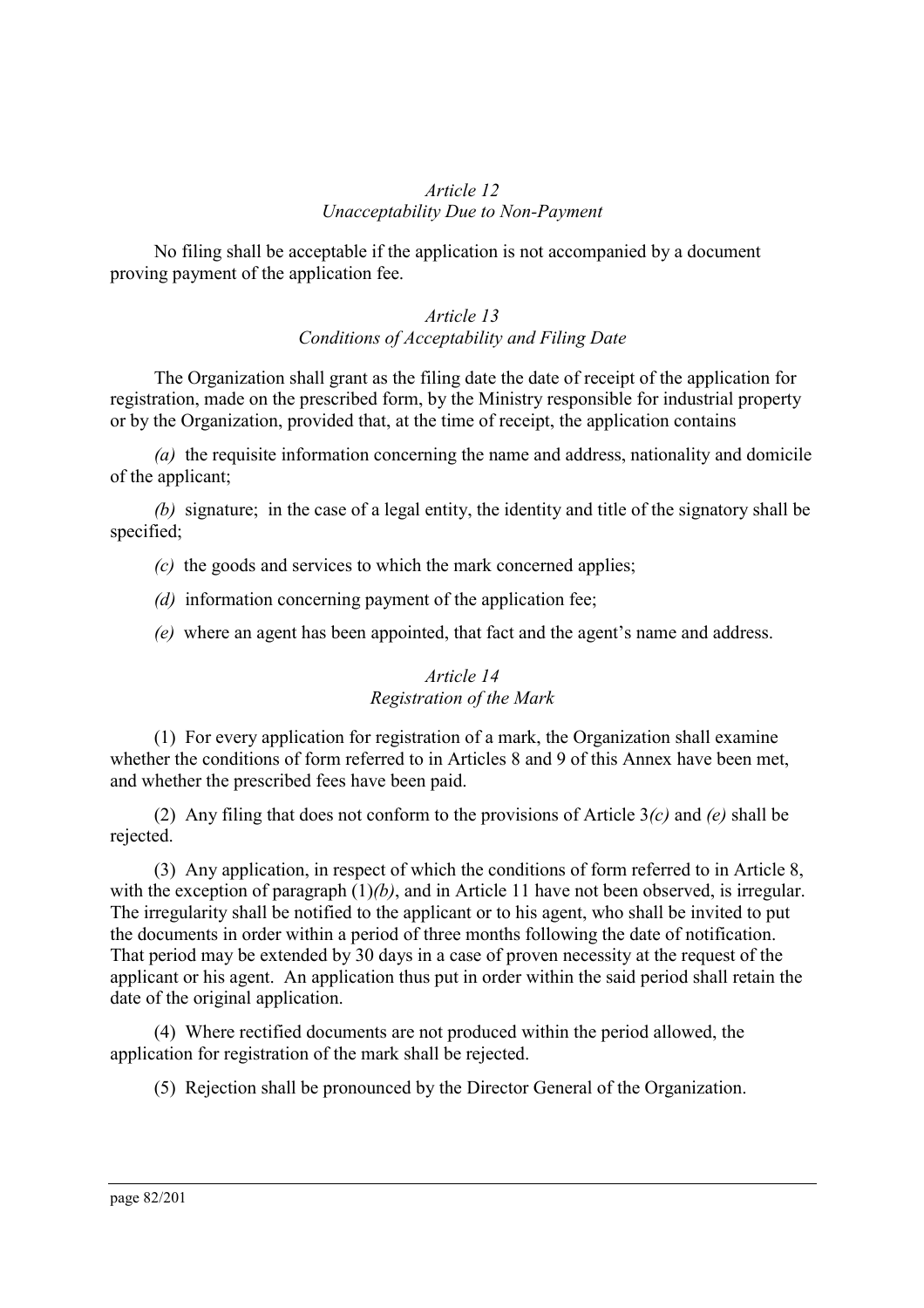(6) No application may be rejected under paragraphs  $(2)$ ,  $(4)$  and  $(5)$  of this Article without the opportunity having been given to the applicant or his agent to rectify it to the extent and according to the procedures and forms prescribed.

(7) Where the Organization finds that the conditions referred to in paragraph (1) above have been met, it shall register the mark and publish the registration.

(8) The legal date of the registration shall be that of the application.

# *Article 15 Appeal Against Rejection of the Application*

If an application is rejected by the organization, the applicant has sixty days in which to appeal against the decision. In this case, the said Commission shall be the judge and arbiter of final instance of the application in question.

# *Article 16 Issue of the Certificate of Registration*

(1) When registration has taken place, a certificate shall be issued to the owner of the registration setting out the following information, in particular, as recorded in the Register:

*(a)* the serial number of the mark;

*(b)* the filing date of the application for registration, the date of registration and the priority date if priority is claimed;

*(c)* the trade name or surname and forename of the owner of the mark, together with his address;

*(d)* a reproduction of the mark;

*(e)* a mention of the classes of goods and services to which the registration relates.

#### *Article 17 Publication*

The Organization shall publish the particulars referred to in Article 16 above for every certificate of registration issued. Those particulars shall be entered in the Special Register of Marks.

### *Article 18 Opposition*

(1) Any interested party may oppose the registration of a mark by sending to the Organization, within a period of six months from the publication mentioned in Article 17 above, a written statement setting out the reasons for his opposition, which reasons must be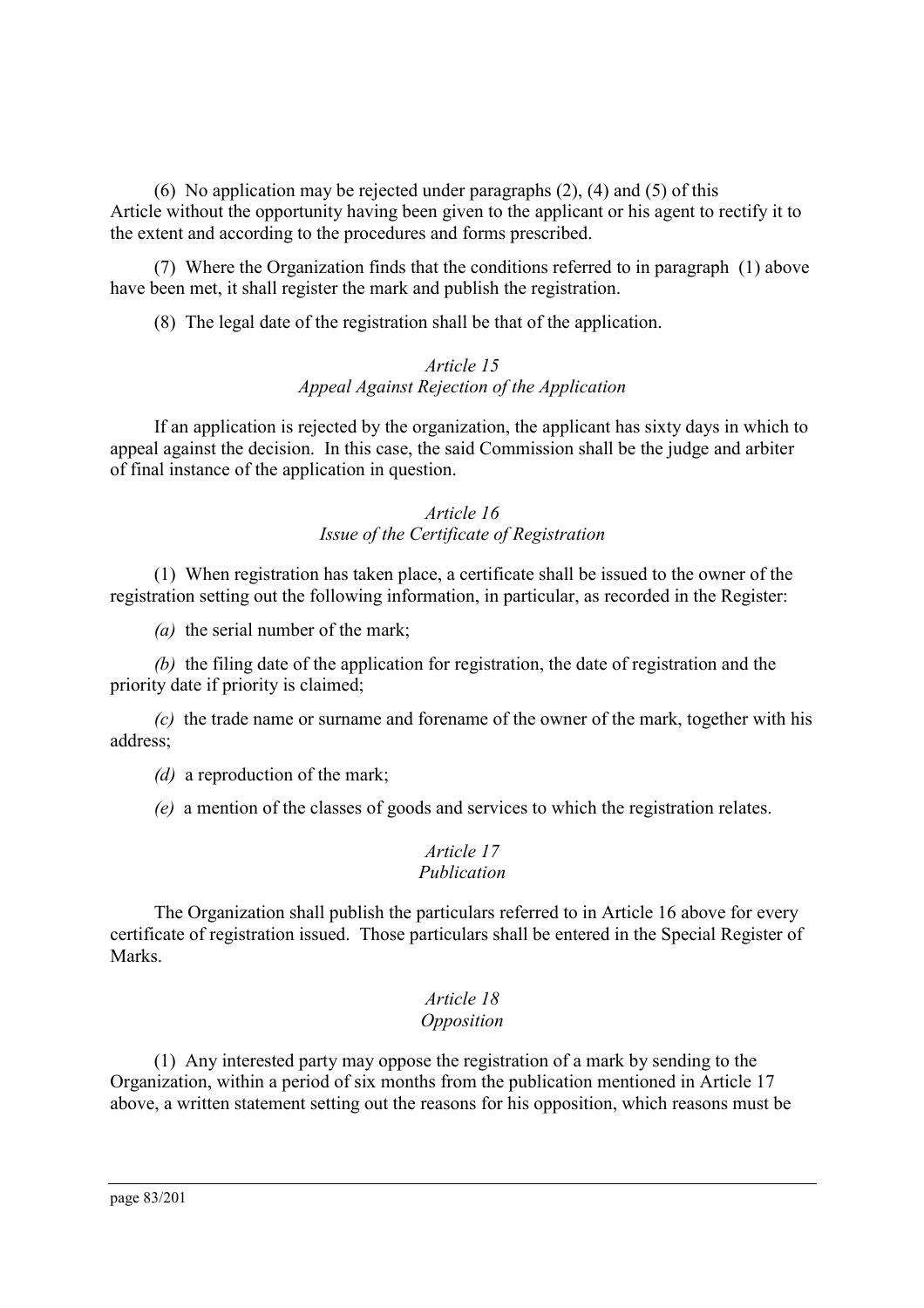based on an infringement either of the provisions of Article 2 or 3 of this Annex, or of a prior right belonging to the opposing party.

(2) The Organization shall send a copy of the statement of opposition to the applicant or to his agent, who may reply, setting out his reasons, within a once-renewable period of three months. The reply shall be forwarded to the opponent or to his representative. If his reply does not reach the Organization by the prescribed time limit, the applicant shall be deemed to have withdrawn his application for registration and the registration shall be cancelled.

(3) Before taking a decision on the opposition, the Organization shall, on request, hear each or either of the parties or their agents.

(4) An appeal from the Organization's decision on the opposition shall lie to the High Commission of Appeal within a period of three months from the date of receipt of notice of the decision by the interested parties.

(5) The Organization shall only cancel the registration in so far as the aforementioned opposition is valid.

(6) The final decision on cancellation shall be published in the official Bulletin of the Organization.

### *Article 19 Duration of Rights*

The registration of a mark shall be valid for only ten years from the filing date of the application for registration; however, the ownership of a mark may be preserved indefinitely through successive renewals of the registration, which may be effected every ten years.

#### *Article 20 Access to Information in the Special Register*

Any person may, at any time, against payment of the prescribed fee, consult the Organization's Special Register of Marks or request, at his own expense, information, extracts or copies of such information.

The consultation, information, extracts or copies referred to above may relate to one mark only.

# *Article 21 Renewal of the Registration of the Mark*

(1) The owner of a mark may only effect the renewal referred to in Article 19 above if he has paid the amount of fees prescribed by regulation.

(2) The amount of the fees provided for in paragraph (1) above shall be paid during the last year of the ten-year period referred to in Article 19 of this Annex; however, a six-month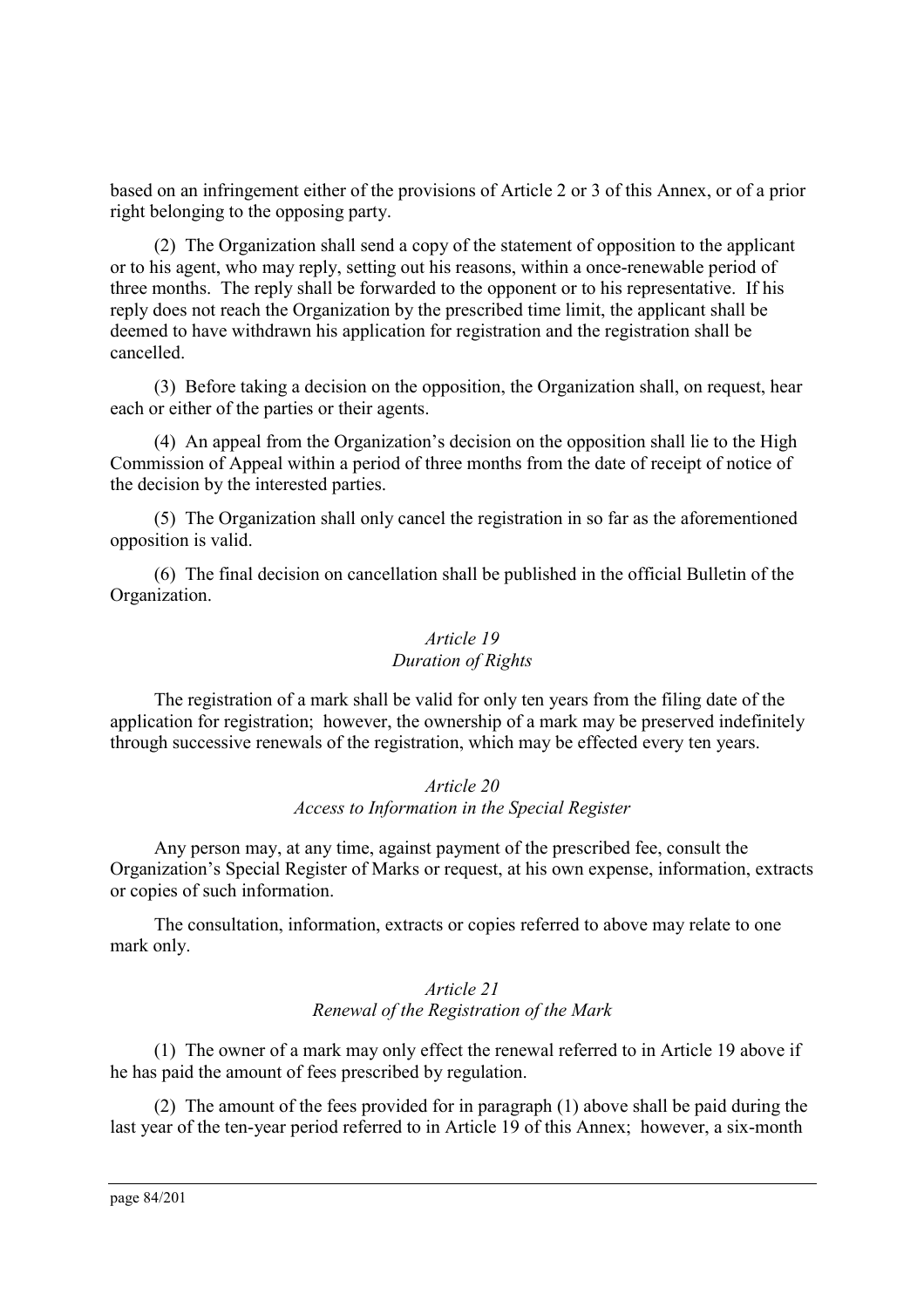period of grace shall be allowed for payment of the said fee after the end of that year, subject to payment also of a surcharge fixed by regulation.

(3) No changes may be made either to the mark or to the list of goods or services for which the said mark was registered, subject to the right of the registered owner to limit the list.

(4) Renewal of the registration of a mark shall not entail renewed examination of the mark.

(5) The Organization shall enter the renewal in the Special Register of Marks and publish it in the manner specified in this Annex, mentioning, where appropriate, any limitation of the goods or services.

(6) A mark whose registration has not been renewed may not be registered for the benefit of a third party in respect of identical or similar goods or services until three years have elapsed since the term of the registration or renewal expired.

### TITLE III RENUNCIATION, CANCELLATION AND INVALIDITY

### *Article 22*

### *Renunciation*

(1) The registered owner of a mark may renounce the registration either wholly or in respect of part of the goods or services for which the mark is registered.

(2) Renunciation shall be notified by registered letter with acknowledgement of receipt to the Organization, which shall enter it in the Special Register of Marks and shall publish it.

(3) If a license has been recorded in the Special Register of Marks, renunciation shall be entered only on submission of a declaration by which the licensee consents to the renunciation, except where the said licensee has expressly waived that right in the license contract.

### *Article 23*

### *Cancellation*

(1) At the request of any interested party, the court may order the cancellation of any registered mark which, for an uninterrupted period of five years prior to the request, has not been used on the national territory of one of the member States, except where the registered owner has legitimate reasons for having failed to use it; the cancellation may be extended to all or part of the goods or services for which the said mark was registered.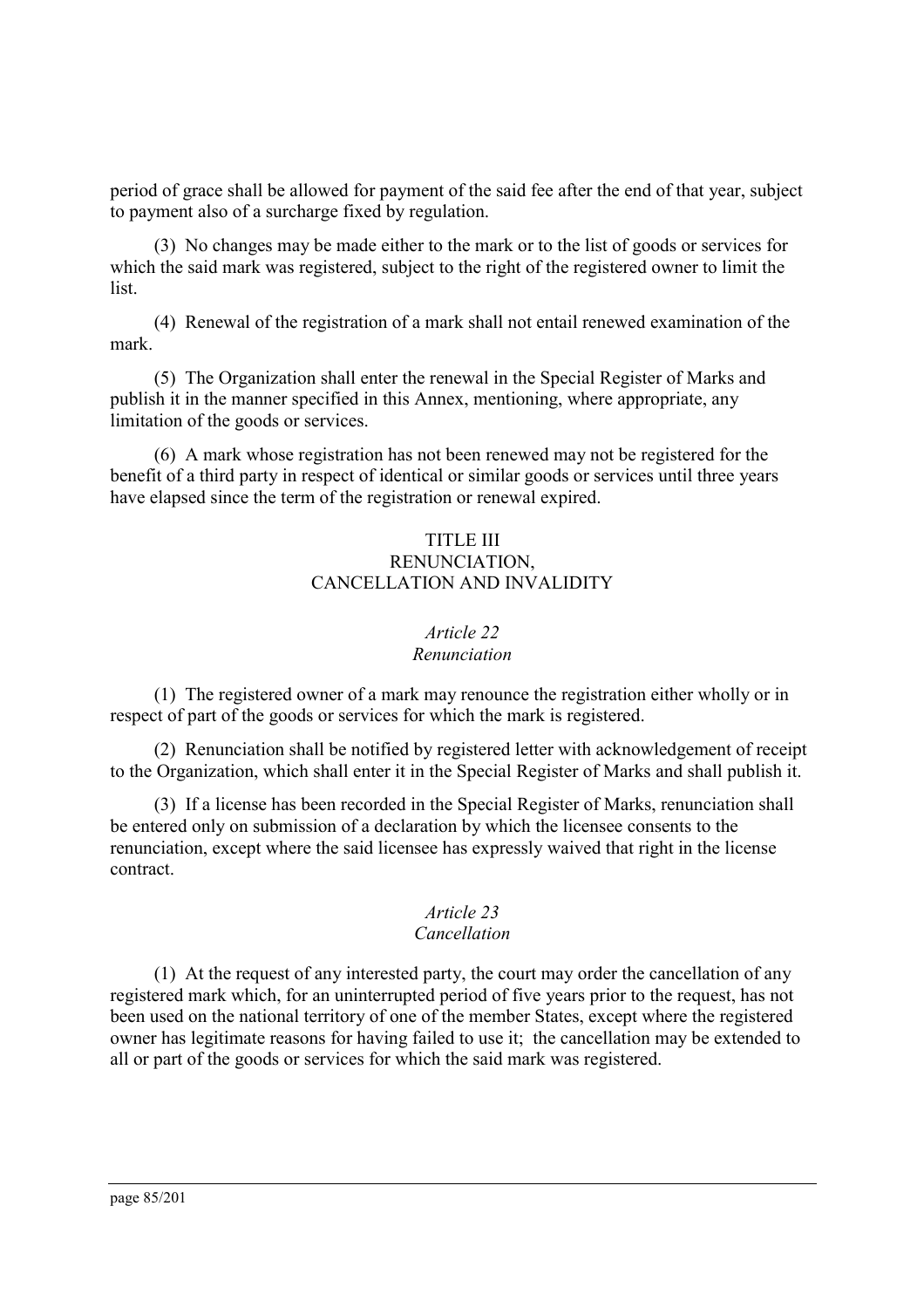(2) The burden of proof regarding use of the mark shall rest with the owner. Use of a mark by another person shall be recognized as use of the mark, subject to endorsement by the owner.

(3) When the decision ordering cancellation becomes final, it shall be notified to the Organization, which shall record it in the Special Register of Marks.

(4) Cancellation shall be published in the form laid down in the Implementing Regulations relating to this Annex. Registration of the mark shall then be deemed never to have had any effect.

#### *Article 24 Invalidity*

(1) The invalidation of the effects on the national territory of the registration of a mark shall be pronounced by the civil courts, at the request either of the Office of the Public Prosecutor or of any interested person or professional group.

(2) At the request of the interested parties referred to above or of the Organization, the court shall declare the registration of a mark invalid if it does not conform to the provisions of Articles 2 and 3 of this Annex or conflicts with a prior right; in the latter case, invalidation may only be pronounced at the request of the owner of the prior right. The invalidity may apply either to all or to only some of the goods or services for which the mark was registered.

(3) When the decision declaring the registration invalid becomes final, it shall be notified to the Organization.

(4) Invalidity shall be published in the form laid down in the Implementing Regulations relating to this Annex. The registration shall be deemed invalid as of the date on which it took place.

#### *Article 25 Restoration*

(1) Without prejudice to the provisions of Article 24 above, where the protection conferred by a registered mark has not been renewed owing to circumstances beyond the control of the owner of the mark, the owner or entitled persons may apply for its restoration, against payment of the requisite renewal fee and of a surcharge the amount of which shall be fixed by regulation, within a period of six months from the date on which the said circumstances ceased to exist, and at the latest within a period of two years from the date on which renewal was due.

(2) The application for restoration of the above-mentioned mark, together with documents proving payment of the fee and surcharge mentioned in paragraph (1) above, shall be sent to the Organization and shall contain a statement of the grounds on which the owner or the entitled persons consider the restoration justified.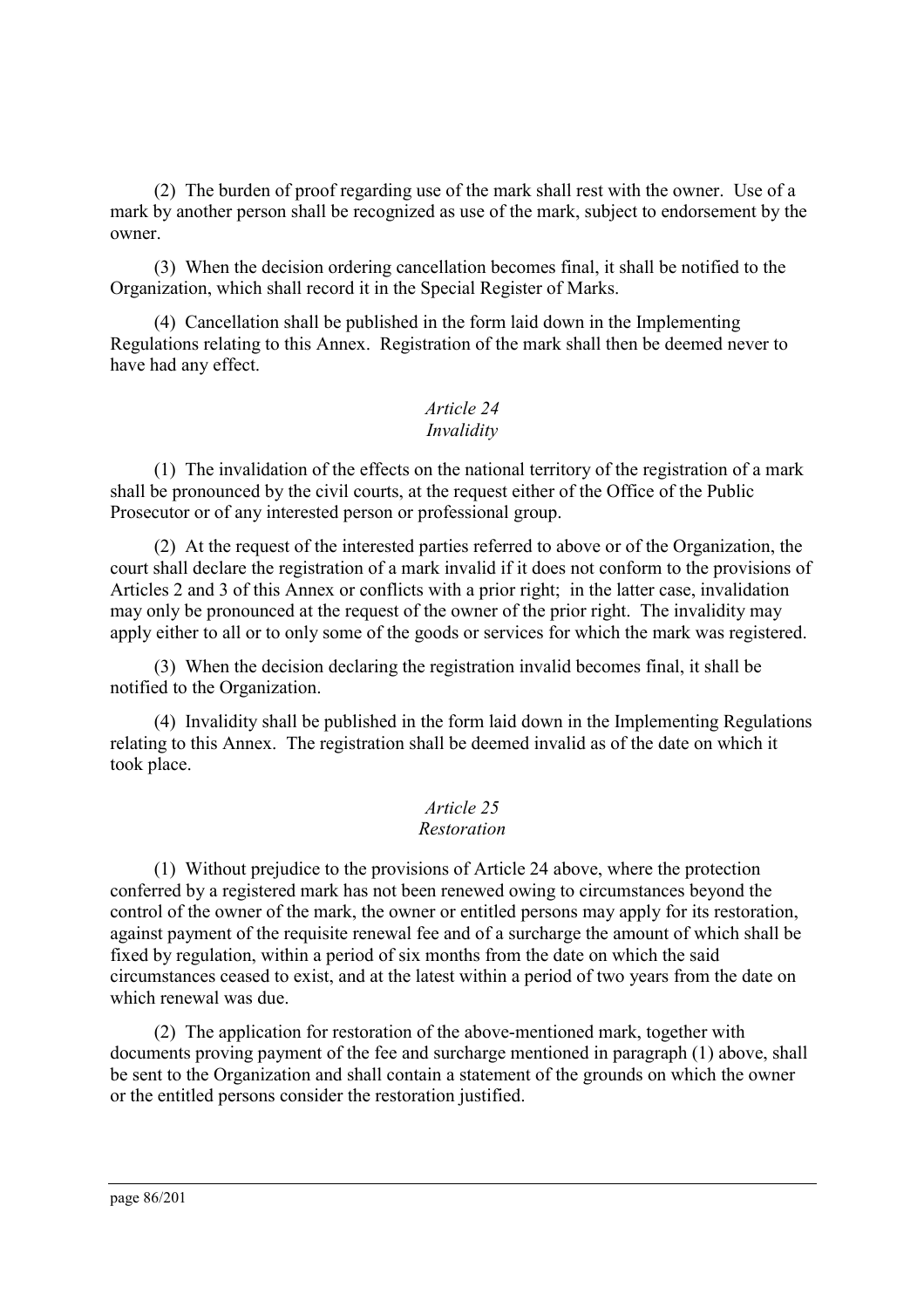(3) The Organization shall examine the grounds referred to above and shall either restore the mark or reject the application if it does not consider the grounds valid.

(4) Restoration shall not entail prolongation of the maximum duration of the mark. Third parties who started to use the mark after the registration thereof expired shall have the right to continue such use.

(5) Restored marks shall be published by the Organization in the form prescribed by the Implementing Regulations relating to this Annex.

(6) An appeal from the rejection decision following the application for restoration shall lie to the High Commission of Appeal within a period of 30 days following notification of the said decision.

(7) Paragraphs (1) to (6) shall be applicable where the application for registration of the mark has not been filed within the time limits set by international treaties.

# TITLE IV TRANSFER AND ASSIGNMENT OF MARKS AND CONTRACTUAL LICENSES

# *Article 26 Transfer of Rights*

(1) The rights subsisting in a mark shall be transferable in whole or in part.

(2) Acts involving transfer of ownership, the licensing of the right of exploitation or the assignment of that right, or a pledge or cancellation of a pledge, in respect of a mark shall, on pain of invalidity, be evidenced in writing.

(3) The transfer of ownership or the licensing of the right of exploitation may relate to all or only some of the goods or services to which the mark applies. Only the licensing of the right of exploitation may have its validity limited to the national territory of one of the member States.

### *Article 27 Enforceability Against Third Parties*

(1) The acts referred to in Article 26 above shall not be enforceable against third parties unless they are recorded in the Special Register of Marks kept by the Organization.

(2) Subject to the conditions established by regulation, the Organization shall furnish to any person who so requests a copy of the entries in the Special Register of Marks or a record of the entries concerning marks that are the subject of a pledge, or a certificate attesting the absence of any such entries, and also identity certificates reproducing the information on the original specimen of the mark.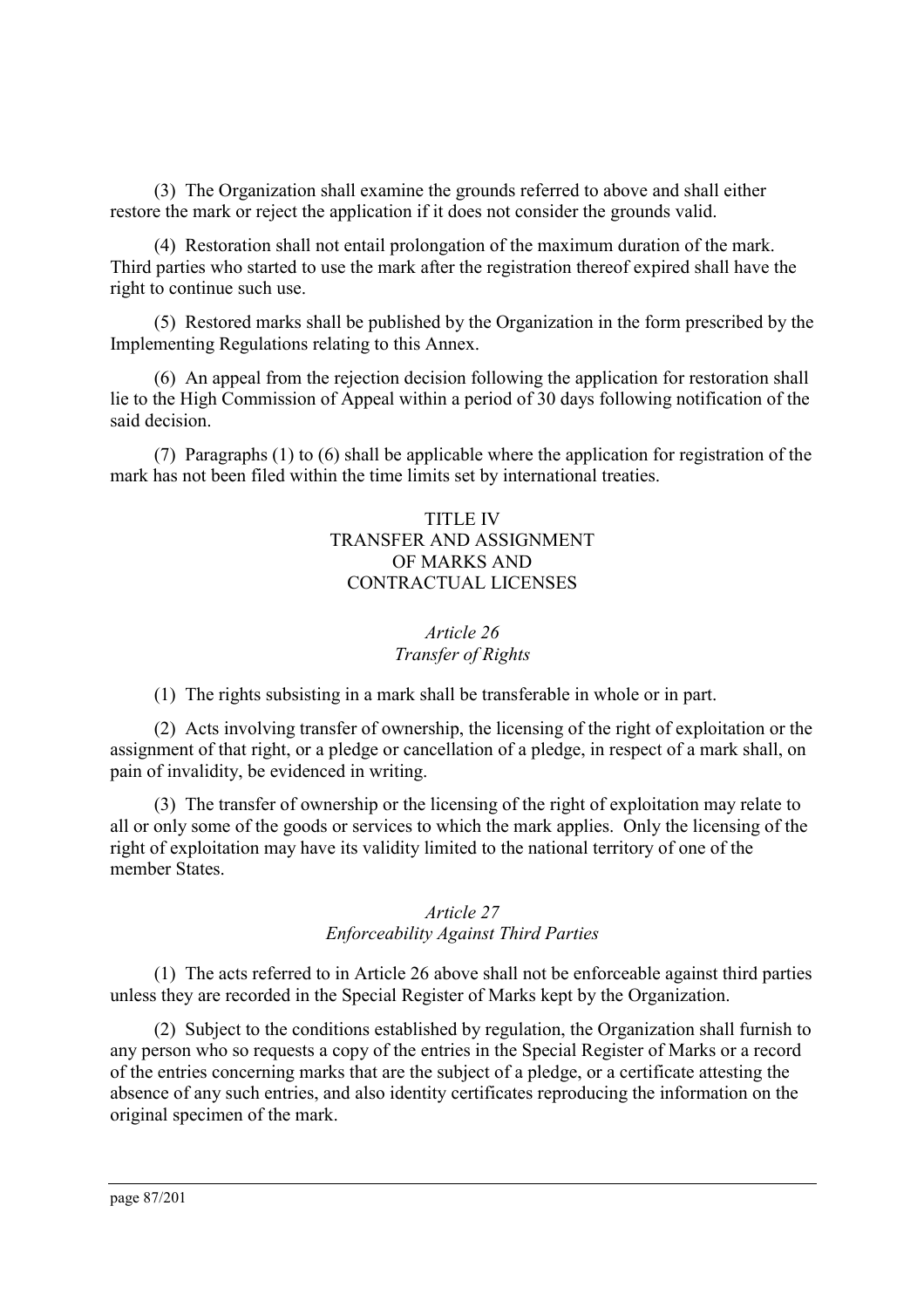### *Article 28 Recording of the Judicial Decision on Invalidity*

Any final decision declaring the effects of the filing of a mark invalid on the national territory of one of the member States shall be entered in the Special Register of Marks on notification by the judicial body concerned, and a mention thereof shall be published by the Organization.

# *Article 29 License Contract*

(1) The owner of a mark may, by contract, grant to a person, whether natural person or legal entity, a license enabling him to use the said mark for all or some of the goods or services in respect of which the mark is registered.

(2) The duration of the license may not be longer than that of the registration of the mark.

(3) The license contract shall be drawn up in writing and signed by the parties on pain of invalidity.

(4) The license contract shall be entered in the Special Register of Marks of the Organization. It shall not be enforceable against third parties until it is entered in the said Register and published in the form specified in the Implementing Regulations relating to this Annex.

(5) The license shall be cancelled from the Register at the request of the owner of the mark or the licensee on presentation of proof of the expiry or termination of the license contract.

(6) In the absence of provisions to the contrary in the license contract, the grant of a license shall not preclude the licensor from either granting licenses to other persons, subject to notifying the licensee, or from using the mark himself.

(7) The grant of an exclusive license shall preclude the licensor from granting licenses to other persons and, in the absence of provisions to the contrary in the license contract, from using the mark himself.

### *Article 30 Invalid Clauses*

(1) Clauses in license contracts or relating to such contracts shall be invalid in so far as they impose on the licensee, in the industrial or commercial sphere, restrictions not deriving from the rights conferred by the registration of the mark or not necessary for the upholding of such rights.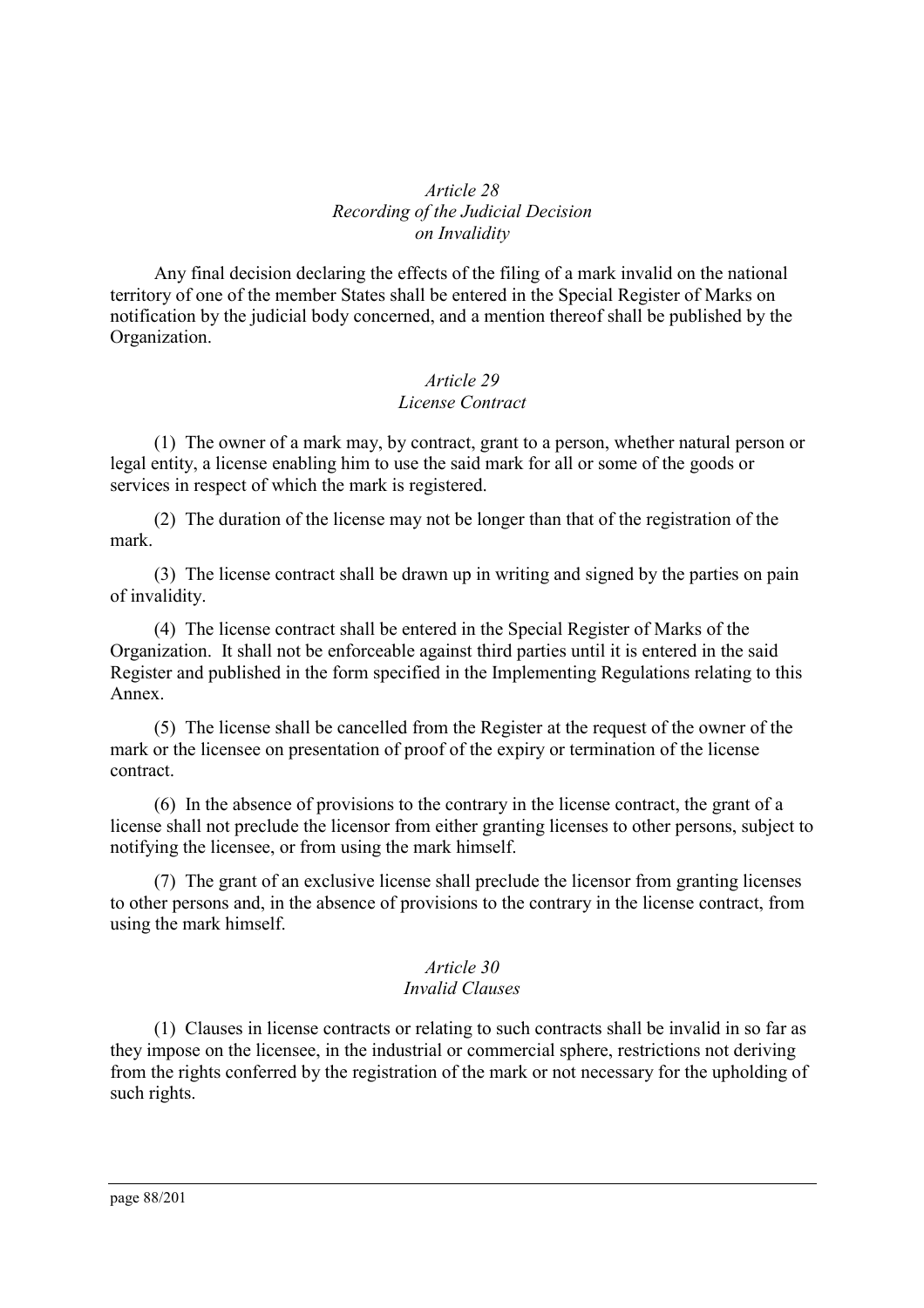(2) The following shall not be considered restrictions within the meaning of paragraph (1) above:

*(a)* limitations relating to the extent, the scope or the duration of use of the mark, or to the quality or quantity of the goods or services for which the mark may be used;

*(b)* the obligation on the licensee to abstain from any act liable to harm the validity of the registration of the mark.

(3) In the absence of provisions to the contrary in the license contract, the license shall not be assignable to third parties and the licensee shall not be authorized to grant sublicenses.

### *Article 31 Recognition of Invalid Clauses*

The recognition of the invalid clauses referred to in Article 30 above shall be done by the civil court at the request of any interested party.

### TITLE V COLLECTIVE MARKS

### *Article 32 Right to the Collective Mark*

In the general interest and in order to facilitate the development of commerce, industry, crafts and agriculture, the State, public companies, unions or groups of unions and associations or groups of producers, manufacturers, craftsmen and tradesmen may, provided that they are officially recognized and have legal status, own collective marks for goods or services.

### *Article 33 Use of the Collective Mark*

Collective marks shall be affixed either directly by the groups mentioned in Article 32 above as a means of control, or by members of the said groups on the goods or objects traded by them; whatever the circumstances, this shall be done under the supervision of the group concerned and in accordance with the provisions of the texts governing the collective marks in question.

### *Article 34 Registration of a Collective Mark*

The filing application for registration of a collective mark shall include the approved rules for its use. If those rules are contrary to the provisions of Article 3 or if the prescribed fees have not been paid, the application shall be rejected. Any amendments to the said rules that are contrary to public policy or morality shall likewise be rejected.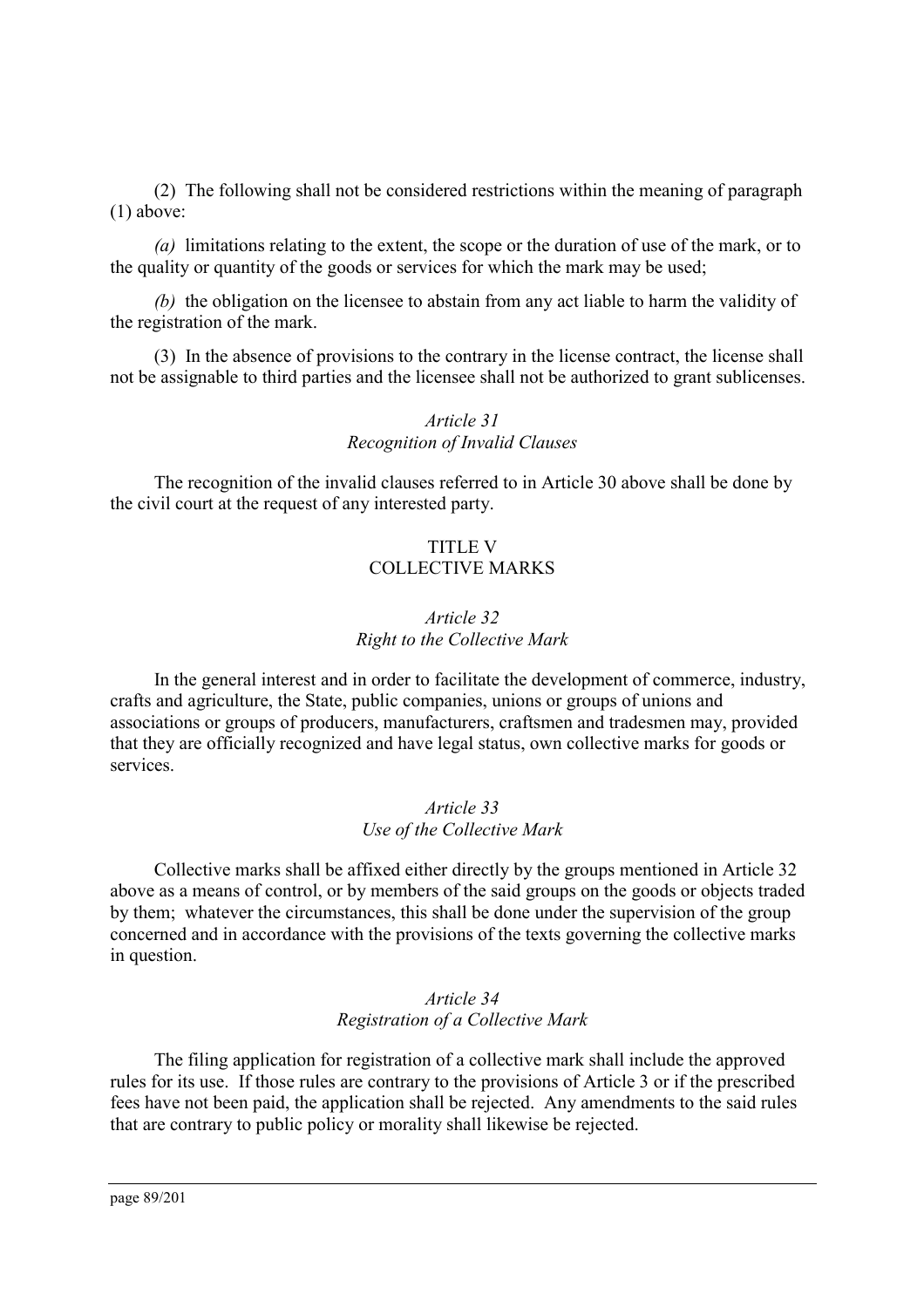### *Article 35 Defense of the Collective Mark*

Any member of the group owning the collective mark may institute the civil and criminal proceedings provided for in this Annex, on condition that he proves the failure of the said group to act and calls upon it to act.

> *Article 36 Transfer, Invalidity and Forfeiture of the Collective Mark*

(1) Collective marks shall not be either assigned or transferred.

(2) Nevertheless, in the event of a legal merger, the Minister responsible for industrial property may authorize its transfer to the new group created by the merger.

(3) The court may declare a collective mark invalid or forfeit if

*(a)* the owner of the mark, as defined in Article 32, has ceased to exist;

*(b)* the rules governing its use are contrary to public policy or morality;

*(c)* the mark does not fulfill the conditions set forth in the provisions of this Title;

*(d)* the owner of the mark referred to in subparagraph *(a)* above has knowingly used the collective mark, or allowed it to be used, under conditions other than those provided for in the rules referred to in subparagraph *(b)* above.

(4) Where the collective mark has been declared invalid or forfeit, it may not be appropriated for the same goods or services by virtue of a new registration or used for any purpose at all. However, on the expiration of a period of ten years from the date of the final decision declaring the mark invalid or forfeit, the said mark may be registered as such by a group as defined in Article 32, provided that the latter has the same nationality as the previous owner.

# TITLE VI

# **PENALTIES**

### *Article 37 Penalties for Unlawful Exploitation of a Registered Mark*

(1) The following persons shall be punished by a fine of 1,000,000 to 6,000,000 CFA francs and with imprisonment for a term of three months to two years:

*(a)* those who fraudulently affix on their goods or on objects traded by them a mark belonging to another;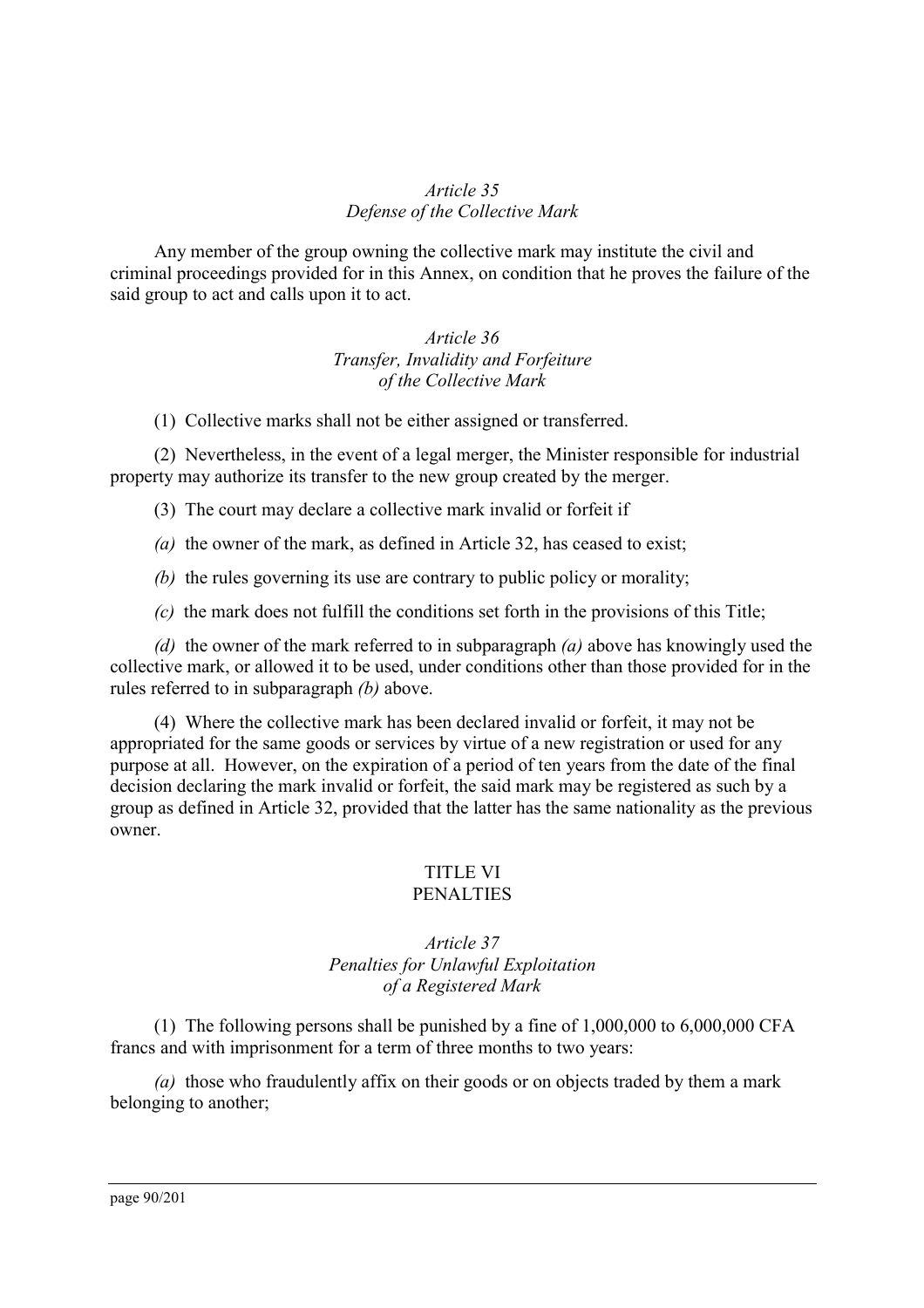*(b)* those who knowingly sell or offer for sale one or more goods bearing a counterfeit or fraudulently affixed mark, or those who knowingly sell, offer for sale, provide or offer to provide goods or services under such a mark;

*(c)* those who make a fraudulent imitation of a mark in such a way as to mislead the buyer or who make use of a fraudulently imitated mark;

*(d)* those who knowingly sell or offer for sale one or more goods bearing a fraudulently imitated mark or information liable to mislead the buyer as to the nature of the goods, or those who provide or offer to provide goods or services under such a mark.

(2) The following persons shall also be punished with the penalties referred to in paragraph (1) above:

*(a)* those who knowingly provide a product or render a service other than that requested of them under a registered mark;

*(b)* those who make use of a mark bearing information liable to mislead the buyer as to the nature of the goods.

### *Article 38 Penalties in Connection with Compulsory Marks and Prohibited Signs*

The following persons shall be punished with a fine of 1,000,000 to 2,000,000 CFA francs and with imprisonment for a term of 15 days to six months, or to only one of those penalties:

*(a)* those who do not affix to their goods a mark that has been declared compulsory;

*(b)* those who sell or offer for sale goods that do not bear a mark declared compulsory for that type of goods;

*(c)* those who violate the terms of decisions taken under Article 1 of this Annex;

*(d)* those who incorporate in their marks signs that are prohibited under the provisions of this Annex.

### *Article 39 Penalties Not Cumulative*

(1) The penalties specified in Articles 37 and 38 of this Annex shall not be cumulative.

(2) The severest penalty alone shall be imposed for all acts prior to the first act proceeded against.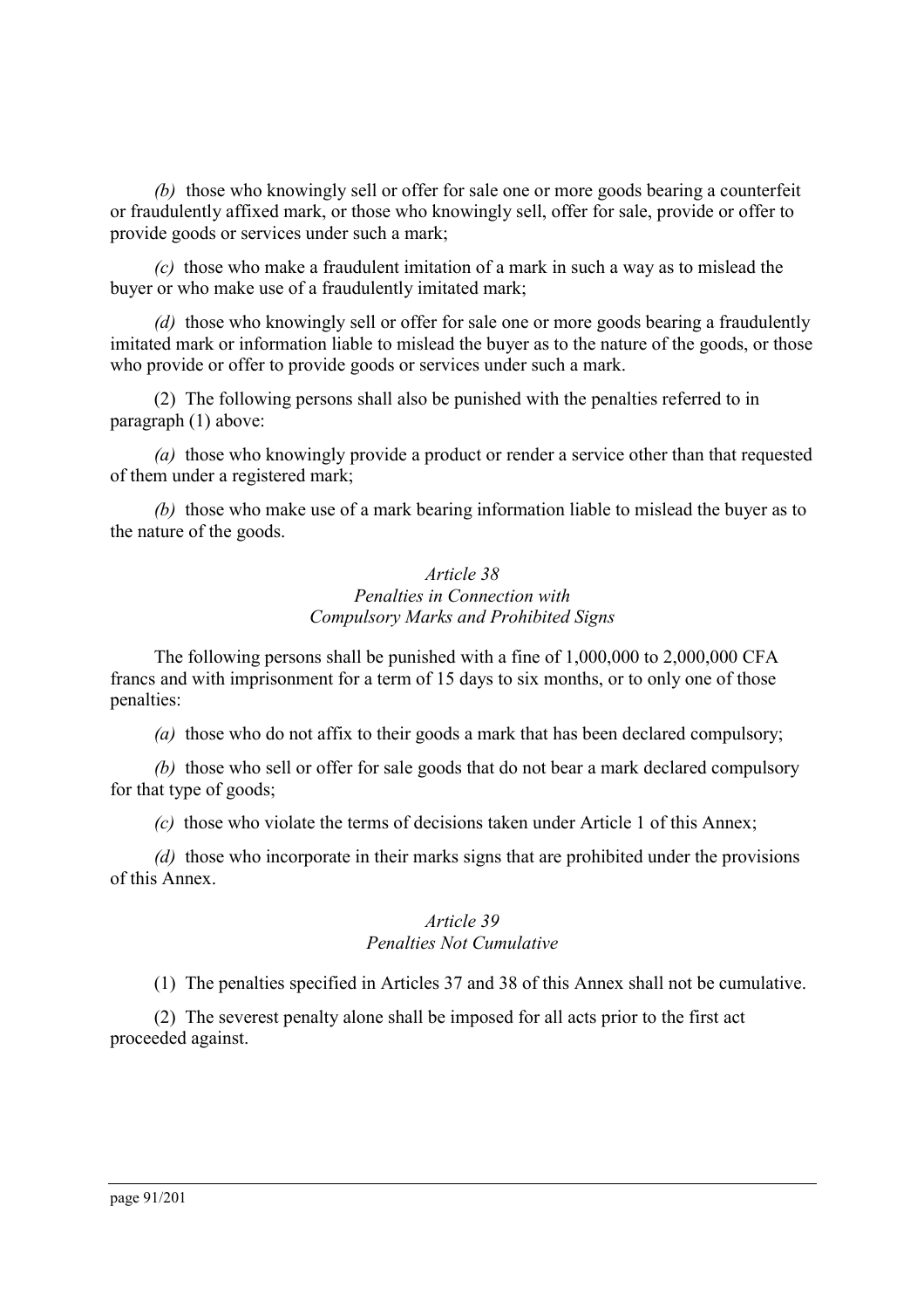### *Article 40 Penalties in the Event of Recidivism*

(1) In the event of recidivism, the penalties specified in Articles 37 and 38 shall be doubled.

(2) Recidivism shall be deemed to have occurred when, within the preceding five years, the offender has been found guilty of one of the offenses specified in this Annex.

### *Article 41 Extenuating Circumstances*

The provisions of the national legislation of member States on extenuating circumstances shall apply to the offenses provided for in this Annex.

# *Article 42 Deprivation of Electoral Rights*

(1) Offenders may, in addition, be deprived of the right to participate in elections to professional groups such as chambers of commerce and industry and chambers of agriculture for a period not exceeding ten years.

(2) The court may order the display of the judgment in places that it shall specify and also its publication in full or in the form of extracts in the newspapers that it shall designate, all at the expense of the offender.

### *Article 43 Fate of Counterfeited Marks and Goods*

(1) The court may order the confiscation of goods bearing a mark recognized as being contrary to the provisions of Article 37, even in the case of acquittal, and also that of the implements or tools that served specifically for the commission of the offense.

(2) The court may order that the objects confiscated be surrendered to the owner of the mark that has been counterfeited or fraudulently affixed or imitated, regardless of the right to any further damages, that may be appropriate.

(3) In all cases the court may order the destruction of goods bearing marks recognized as being contrary to the provisions of Article 37 above.

# *Article 44 Other Measures Relating to Compulsory Marks*

(1) In the cases provided for in Article 38 the court shall always order that the marks declared compulsory be affixed to the goods affected by its ruling.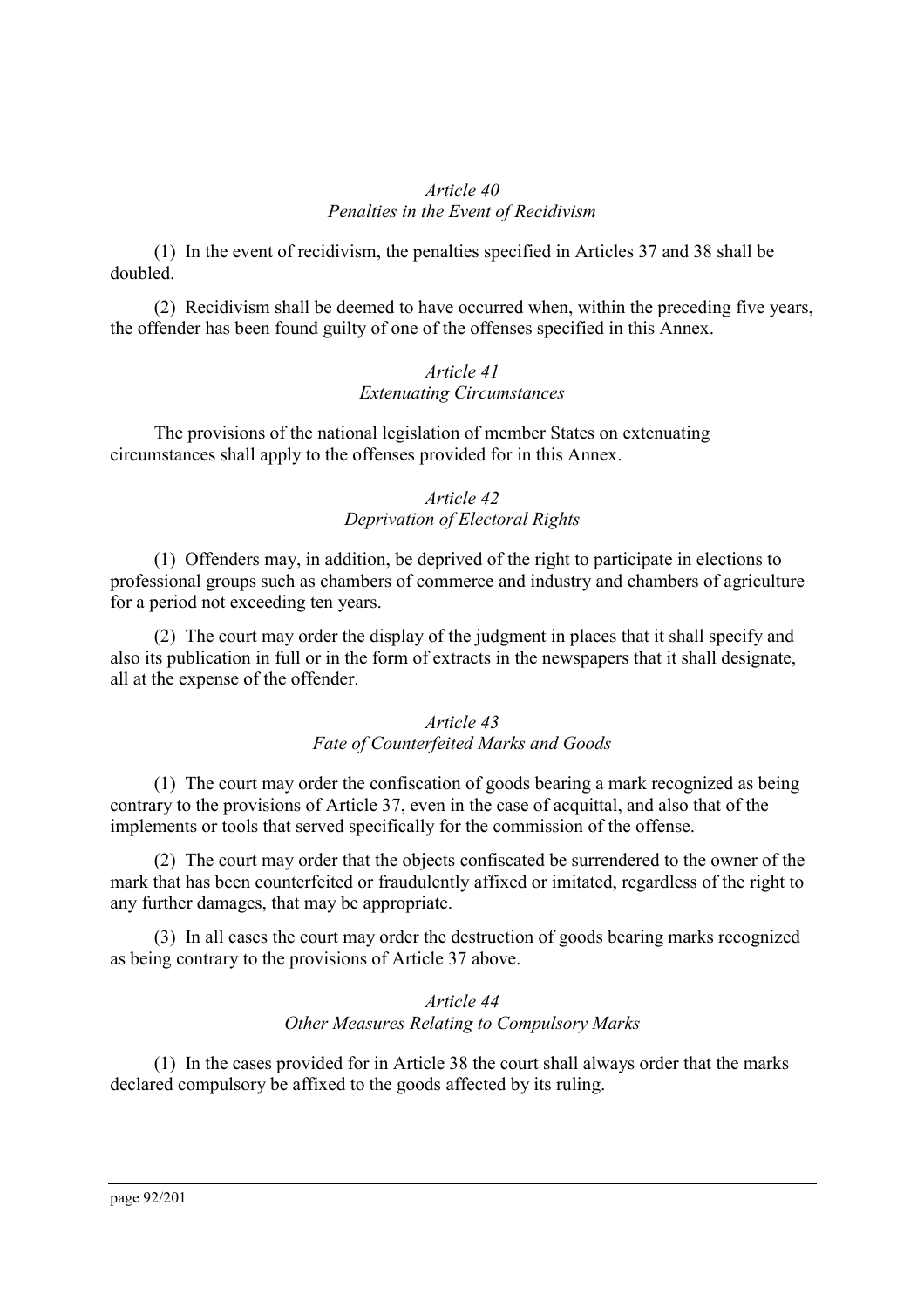(2) The court may order the confiscation of goods if the accused has been found guilty of one of the offenses provided for in Article 38 during the preceding five years.

### *Article 45 Penalties in Connection with Collective Marks*

The penalties provided for in Articles 37, 38, 40, 42, 43 and 44 of this Annex shall apply to collective marks for goods or services. In addition, the following persons shall be punished with the penalties provided for in Article 37 above:

*(a)* those who knowingly make any use of a collective mark under conditions other than those specified in the rules of use referred to in Article 34;

*(b)* those who sell or offer for sale goods bearing a collective mark unlawfully used under the terms of the provisions governing marks for goods or services;

*(c)* those who knowingly make any use at all of a mark reproducing or imitating a collective mark within a period of ten years following the date of invalidation of the said collective mark;

*(d)* those who, within a period of ten years from the date of invalidation of a collective mark, knowingly sell, offer for sale, provide or offer to provide goods or services under a mark reproducing or imitating the said collective mark.

### *Article 46*

### *Right to Bring Infringement Action*

(1) Civil action for the infringement of a mark shall be brought by the owner thereof. However, the beneficiary of an exclusive right of use may bring an infringement action, unless otherwise provided in the contract, if the owner fails to act after having been called upon to do so.

(2) Any party to a license contract shall be entitled to intervene in infringement proceedings brought by another party in order to secure compensation for prejudice specific to him.

(3) Any action for infringement of a subsequently registered mark whose use has been tolerated for three years shall be inadmissible except where it has been filed for registration in bad faith. However, the inadmissibility of the action shall be confined to those goods and services for which the use was tolerated.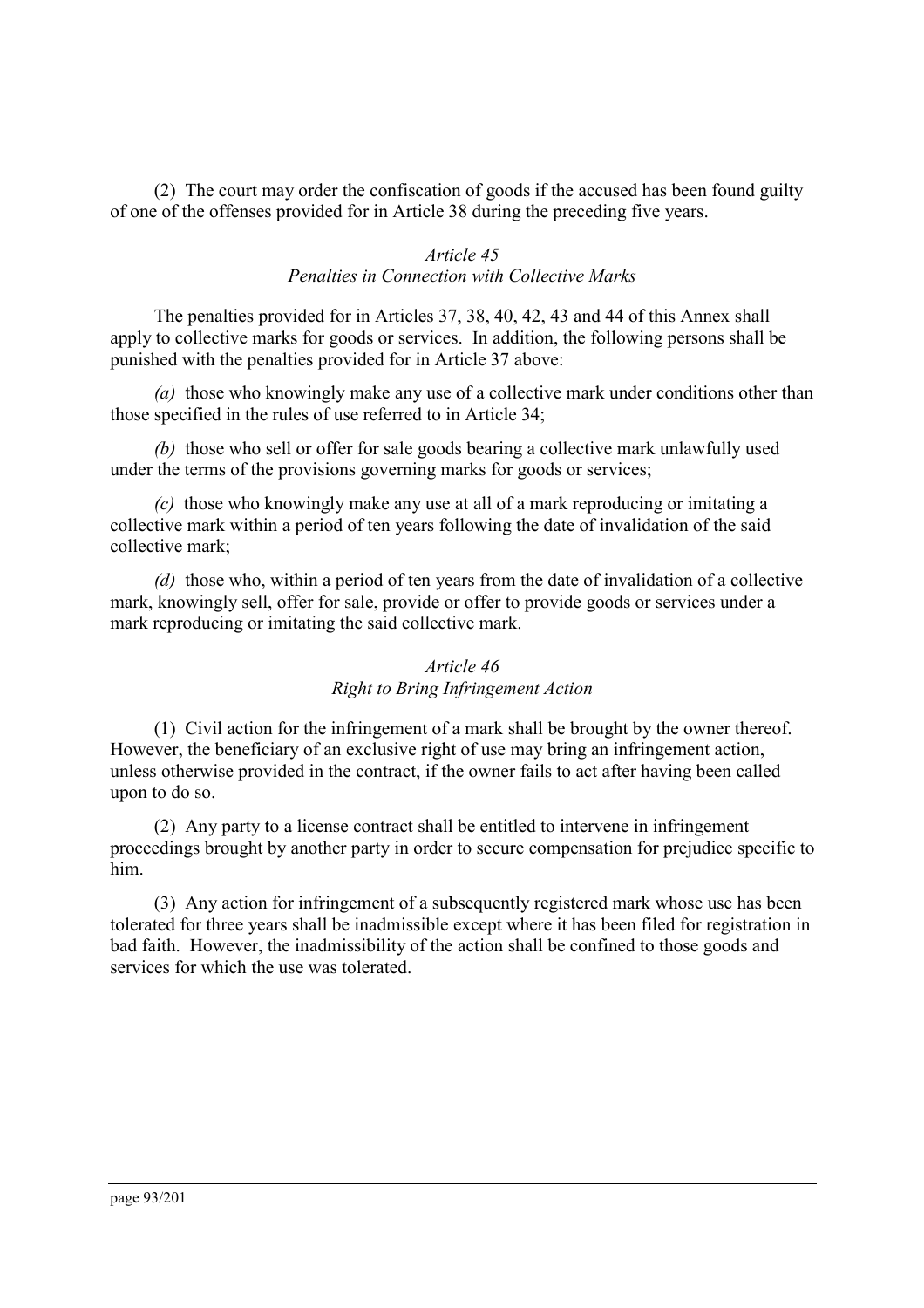### TITLE VII **JURISDICTION**

# *Article 47 Competent Jurisdiction*

(1) Civil actions relating to marks shall be brought before the civil courts and judged as summary proceedings.

(2) If the accused in an action brought before a criminal court raises questions in his defense concerning the ownership of the mark, the competent court shall pass judgment thereon.

# *Article 48 Infringement Seizure*

(1) The owner of a mark or holder of an exclusive right of exploitation may, acting in pursuance of an order from the president of the civil court within whose jurisdiction the action is to be taken, including at the border, engage bailiffs or public or ministerial officials, including customs officials, if necessary with the aid of an expert, to make a detailed inventory, with or without seizure, of the goods or services that he claims have been marked, provided or furnished to his prejudice in breach of the provisions of this Annex.

(2) The order shall be made on request, subject to proof that the mark is registered and that it has neither lapsed nor been cancelled.

(3) Where seizure is applied for, the judge may require the complainant to furnish security, which he shall be required to provide before seizure is effected. Security shall always be required of foreigners seeking seizure.

(4) The persons in possession of the objects described or seized shall be given a copy of the order and, where appropriate, of the document attesting the deposit of security, on pain of invalidity and damages against the bailiff or the public or ministerial official or the customs official, as the case may be.

### *Article 49*

### *Time Limit for Initiating Substantive Proceedings*

Should the complainant fail to take action under either civil or criminal law within a period of ten working days, the inventory or seizure shall become void as of right, without prejudice to any damages that may be claimed.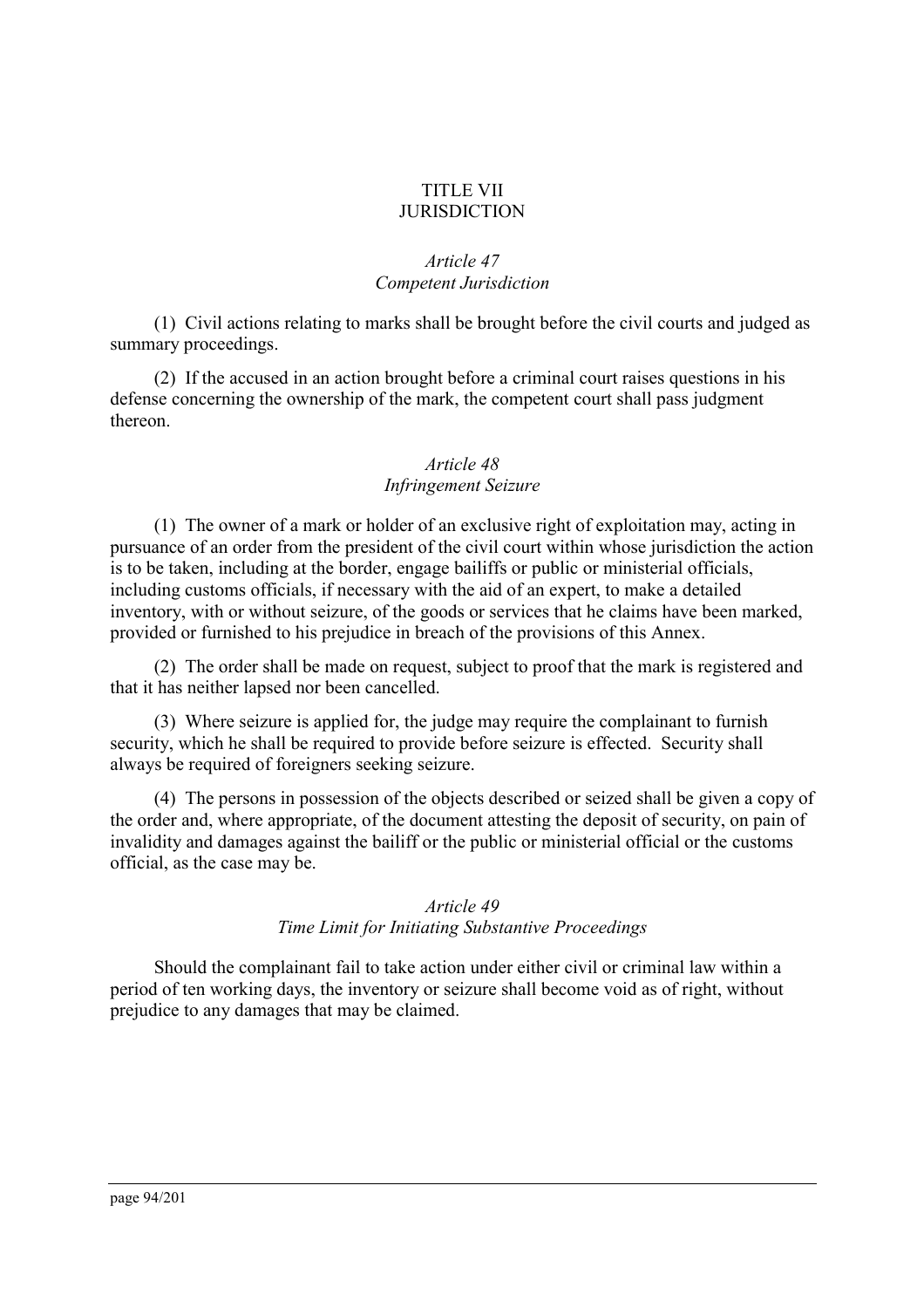### TITLE VIII TRANSITIONAL AND FINAL PROVISIONS

### *Article 50*

*Continued Validity of Marks Registered or Recognized Under the Bangui Agreement of March 2, 1977*

Under this Article, any mark registered or recognized under the Bangui Agreement of March 2, 1977, and its Annex III shall remain in force for the term specified in that Agreement.

# *Article 51*

# *Acquired Rights*

(1) This Annex shall apply to marks filed for registration as from the date of its entry into force, subject to the rights acquired under Annex III of the Bangui Agreement of March 2, 1977.

(2) Applications for the registration of marks filed prior to the date of entry into force of this Annex shall remain subject to the provisions that were applicable on the filing date of the said applications.

(3) However, the exercise of the rights deriving from marks registered under the provisions referred to in paragraph (2) above shall be subject to the provisions of this Annex as from the date of its entry into force, subject to acquired rights, which shall be maintained.

(4) Annex III of the Bangui Agreement of March 2, 1977, is repealed.

[Annex IV follows.]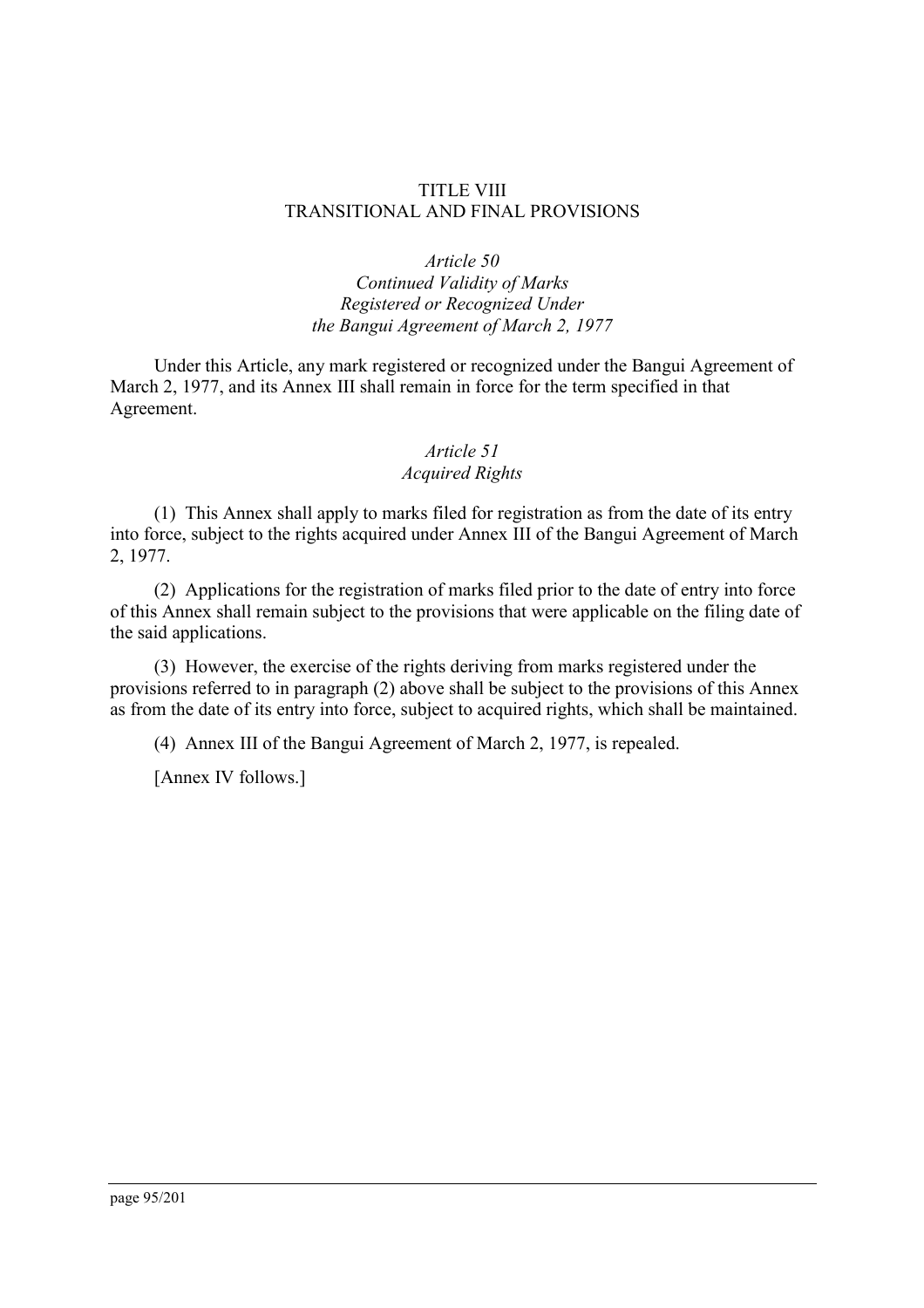# **ANNEX IV INDUSTRIAL DESIGNS**

### TITLE I GENERAL PROVISIONS

# *Article 1 Definition*

(1) For the purposes of this Annex, any arrangement of lines or colors shall be considered a design, and any three-dimensional shape, whether or not associated with lines or colors, shall be considered a model, provided that the said arrangement or shape gives a special appearance to an industrial or craft product and may serve as a pattern for the manufacture of such a product.

(2) If the object can at the same time be considered a new design and a patentable invention and if the elements constituting the novelty of the design are inseparable from those of the invention, the said object may only be protected under the provisions of Annex I on Patents or Annex II on Utility Models.

(3) The protection accorded by this Annex shall not exclude any rights deriving from other legislative provisions of member States, in particular those concerning literary and artistic property.

# *Article 2 Industrial Designs Eligible for Registration*

(1) An industrial design may be registered if it is new.

(2) An industrial design is new if it has not been disclosed anywhere in the world by publication in tangible form, by use or by any other means before the filing date or, where applicable, before the priority date of the application for registration.

(3) The novelty referred to in paragraph (1) above shall not be denied if, during the 12 months preceding the date specified in the said paragraph, the industrial design was the subject of disclosure resulting from

*(a)* an obvious violation in relation to the applicant or his predecessor in title; or

*(b)* the fact that the applicant or his predecessor in title has displayed it at an official or officially recognized international exhibition.

(4) Industrial designs the exploitation of which is contrary to public policy or morality may not be registered, on the understanding that the commercial exploitation of the said designs is not considered contrary to public policy or morality merely on account of its being prohibited by a legal or regulatory provision.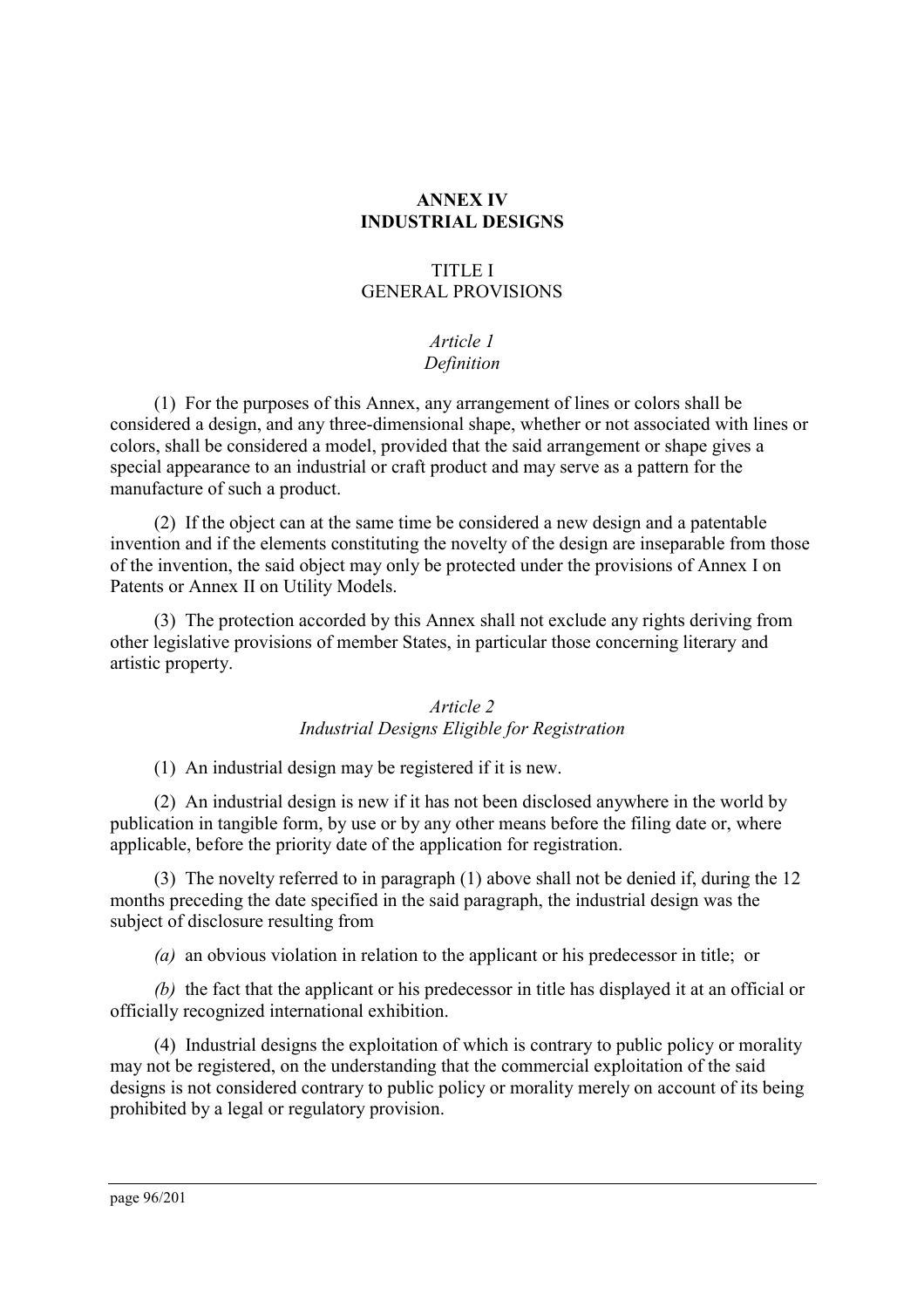### *Article 3 Rights Conferred by Registration*

Any creator of an industrial design and his successors in title shall have the exclusive right to exploit the said design and to sell or cause to be sold for industrial or commercial purposes the goods in which the design is incorporated, subject to the conditions of this Annex, without prejudice to the rights conferred by other legal provisions.

### *Article 4 Right to the Industrial Design*

(1) Only designs deposited in the proper manner shall enjoy the benefits of this Annex.

(2) The ownership of a design shall vest in the person who created it or in his successors in title, but in the absence of proof to the contrary the first applicant shall be presumed to be the creator of the design.

# *Article 5 Acquisition of Rights by Foreigners*

Foreigners shall enjoy the benefits of this Annex if they fulfill the conditions thereof.

# *Article 6 Designs Created by Employees*

(1) Subject to the legal provisions governing contracts for performing a certain work and employment contracts, and in the absence of contractual provisions to the contrary, the right to the registration of an industrial design made under such a contract shall belong to the person who commissioned the work or to the employer.

(2) The same provision shall apply when an employment contract does not require the employee to exercise any creative activity, but where the employee has created the industrial design using data or means available to him on account of his employment.

(3) In the circumstances provided for in paragraph (2) above, the employee who has created the industrial design shall have a right to remuneration reflecting the importance of the design created, which remuneration shall be fixed by the court in the absence of agreement between the parties.

(4) The provisions of this Article shall likewise be applicable to employees of the State, public associations and any other corporate entity under public law in the absence of specific provisions to the contrary.

(5) Where the employer expressly renounces his right to the design, that right shall belong to the creator.

(6) The provisions of paragraph (3) are a matter of public policy.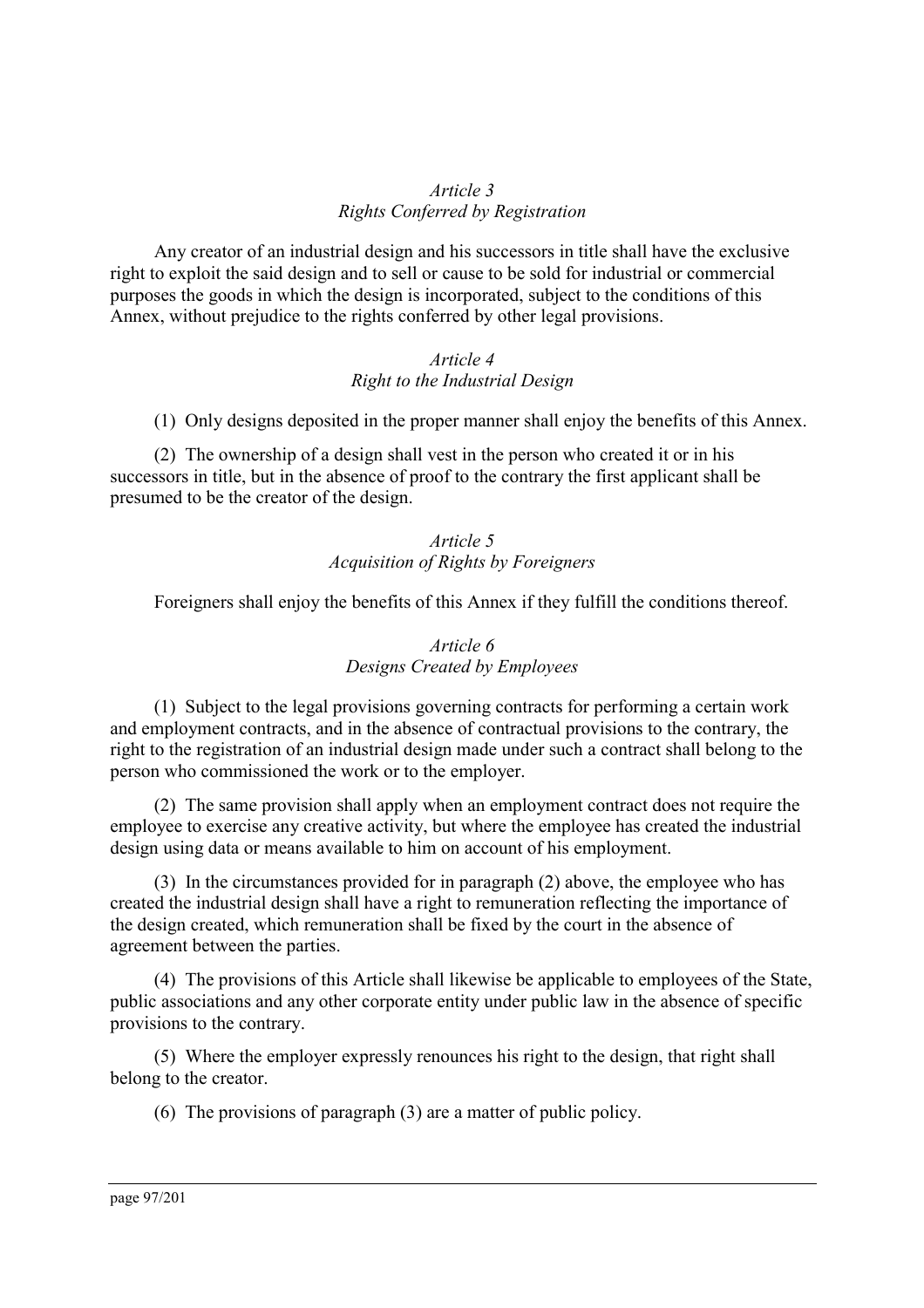### *Article 7 Limitation of the Rights Conferred*

The registered industrial design shall not be binding on third parties who, at the time of filing of the application for registration, were already exploiting the said design on the territory of one of the member States or had taken the necessary steps with a view to exploiting it. The said third party shall be authorized to use the industrial design in his business or his own workshops or in those of other persons. That right may only be transferred with the business.

# TITLE II DEPOSIT AND PUBLICITY

# *Article 8 Filing of the Application*

(1) Any person wishing to have an industrial design registered shall file with the Organization or with the Ministry responsible for industrial property, or send it by registered mail with a request for acknowledgement of receipt

*(a)* his application, addressed to the Director General of the Organization, in the number of copies prescribed by regulation;

*(b)* a document proving payment of the prescribed fees to the Organization;

*(c)* an unstamped private power of attorney if the applicant is represented by an agent;

*(d)* a mention of the type of product for which the design is to be used;

*(e)* on pain of invalidity of the application, a sealed package containing two identical copies of a graphic or photographic representation of the design, in dimensions specified by regulation.

(2) The same filing may include from one to 100 designs, which shall be numbered from first to last, provided that they belong to the same class of the International Classification (Locarno Agreement) or to the same set or range of articles. Designs additional to the hundredth shall not be considered validly deposited under this Annex.

(3) At the time of filing, the application may contain a request for publication of the design, once registered, to be delayed for a period not exceeding 12 months following the filing date of the application, or following the priority date thereof where priority is claimed.

### *Article 9 Claim of Priority*

(1) Any person wishing to avail himself of the priority of an earlier application shall be required to attach to his application or to send to the Organization, at the latest three months following the filing date of his application,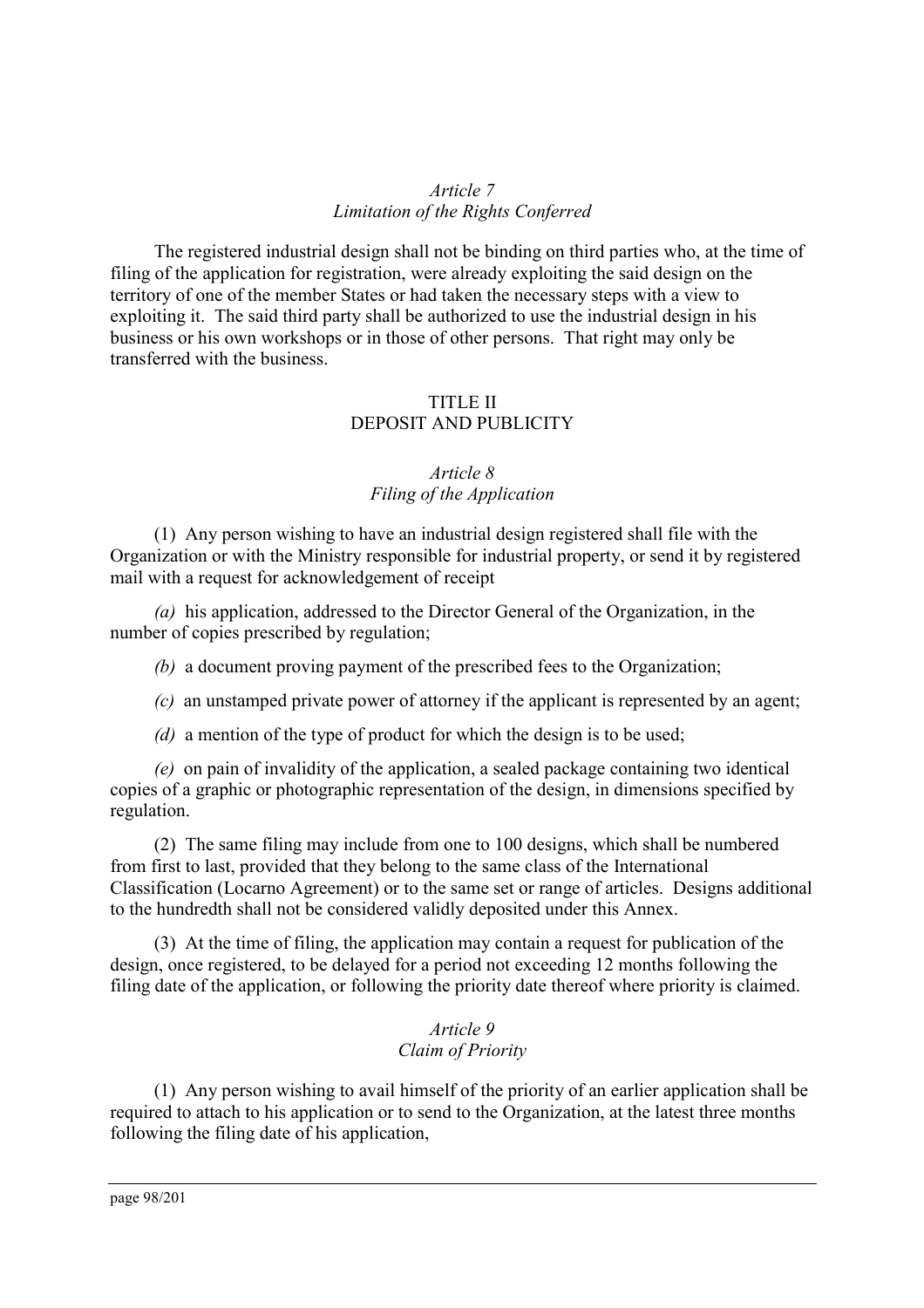*(a)* a written declaration stating the date and number of the earlier application, the country in which it was filed and the name of the applicant;

*(b)* a certified true copy of the said earlier application.

(2) The applicant who seeks to avail himself of two or more rights of priority shall comply with the provisions mentioned above for each of them; he shall also pay a fee for each priority right claimed and shall produce evidence of payment of the fee within the threemonth period mentioned in paragraph (1) above.

(3) Any priority claim that reaches the Organization more than three months after the filing of the application shall be declared inadmissible.

# *Article 10 Statement of Filing and Transmittal of Documents*

(1) A statement drawn up by the Organization or by the Ministry responsible for industrial property shall note each filing and specify the date and time of submission of the documents.

(2) A copy of the statement shall be issued to the applicant.

(3) The Ministry responsible for industrial property shall transmit the documents to the Organization within a period of five working days from the filing date.

### *Article 11 Registration of the Design*

(1) For every application for registration of an industrial design, the Organization shall examine whether the conditions of form referred to in Articles 8 and 9 of this Annex have been met, and whether the prescribed fees have been paid.

(2) Any application in respect of which the conditions of form referred to in Article 8, with the exception of paragraph  $(1)/b$ , and in Article 9(1) have not been observed is irregular. The irregularity shall be notified to the applicant or to his agent, who shall be invited to put the documents in order within a period of three months following the date of notification. That period may be extended by 30 days in a case of proven necessity at the request of the applicant or his agent. An application thus put in order within the said period shall retain the date of the original application.

(3) Where rectified documents are not produced within the period allowed, the application for registration of the design shall be rejected.

(4) Rejection shall be pronounced by the Director General.

(5) No application may be rejected under paragraphs (3) and (4) of this Article without the opportunity having been given to the applicant or his agent to rectify it to the extent and according to the procedures and forms prescribed.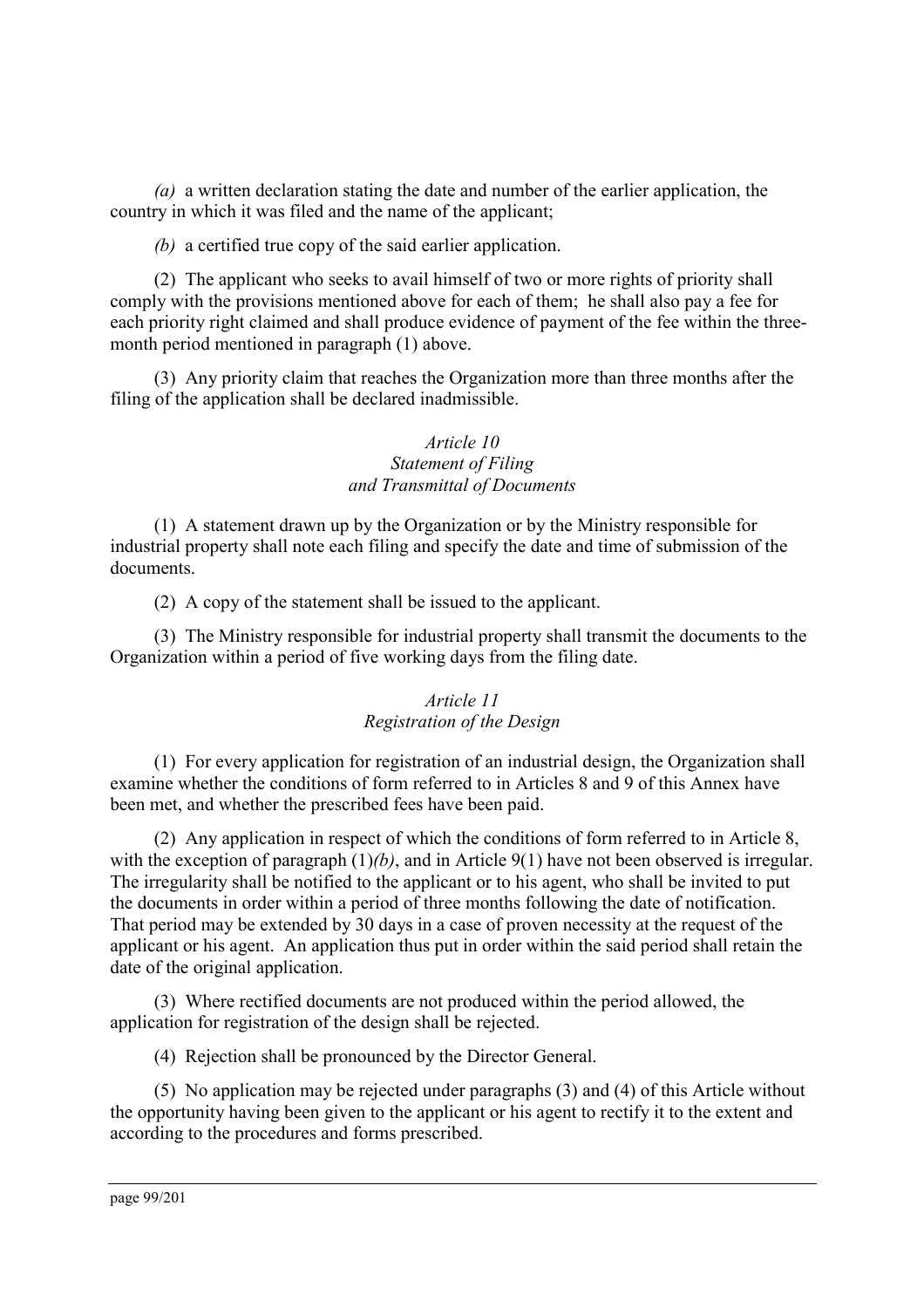(6) Where the Organization finds that the conditions referred to in paragraph (1) above have been met, it shall register the design and publish the registration.

(7) The legal date of the registration shall be that of the application.

# *Article 12 Term of Protection*

(1) Subject to the provisions of paragraph (2) below, the term of the protection conferred by a certificate of registration of an industrial design shall expire at the end of the fifth year following the filing date of the application for registration.

(2) The registration of a design may be renewed for a further two consecutive periods of five years on payment of a renewal fee the amount of which shall be fixed by regulation.

(3) The renewal fee for an industrial design shall be paid within the twelve months preceding the expiration of the current period of registration. However, a six-month period of grace shall be allowed for payment of the fee after such expiration, subject to payment of a surcharge fixed by regulation.

# *Article 13 Restoration*

(1) Where the protection conferred by an industrial design has not been renewed owing to circumstances beyond the control of the owner thereof, the owner or entitled persons may apply for its restoration, against payment of the requisite renewal fee and of a surcharge the amount of which shall be fixed by regulation, within a period of six months from the date on which the said circumstances ceased to exist, and at the latest within a period of one year from the date on which renewal was due.

(2) The application for restoration of the above-mentioned industrial design, together with documents proving payment of the fee and surcharge mentioned in paragraph (1) above, shall be sent to the Organization and shall contain a statement of the grounds on which the owner or the entitled persons consider the restoration justified.

(3) The Organization shall examine the grounds referred to above and shall either restore the design or reject the application if it does not consider the grounds valid.

(4) Restoration shall not entail prolongation of the maximum duration of the industrial design. Third parties who started to exploit the design after the registration thereof expired shall have the right to continue such exploitation.

(5) Restored designs shall be published by the Organization in the form prescribed by the Implementing Regulations relating to this Annex.

(6) An appeal from the rejection decision following the application for restoration shall lie to the High Commission of Appeal within a period of 30 days following notification of the said decision.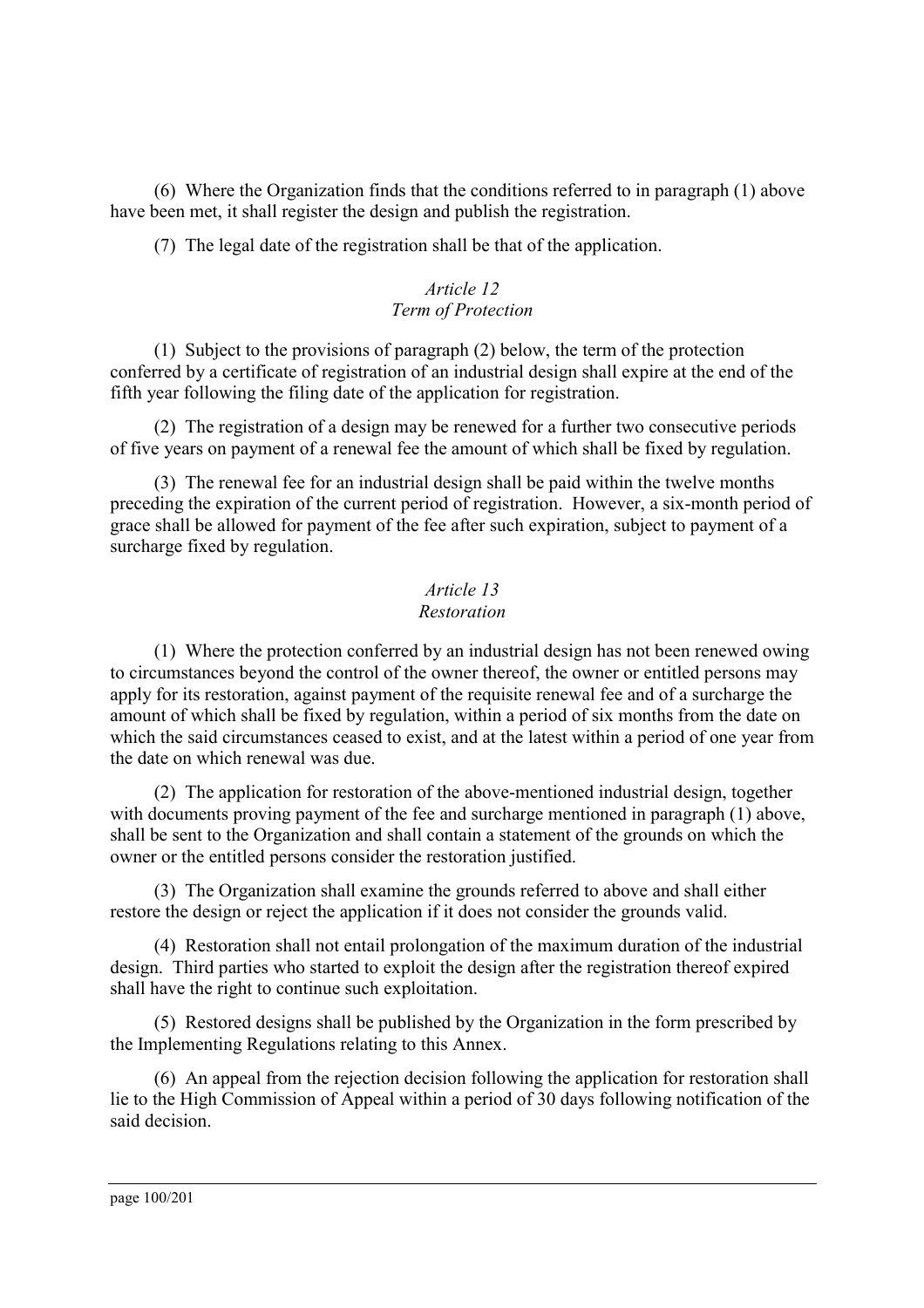(7) Paragraphs (1) to (6) shall be applicable where the application for registration of the design has not been filed within the time limits set by international treaties.

### *Article 14 Communication of Application Documents*

(1) The descriptions, drawings and photographs of registered industrial designs shall be kept by the Organization which, after the publication provided for in Article 15 below, shall communicate them on request. Specimens of industrial designs shall be kept by the Organization for a period of eight years and may be examined by any interested person.

(2) After the publication referred to in paragraph (1) above, any person may obtain an official copy of the said descriptions, drawings and photographs.

(3) The provisions of paragraphs (1) and (2) above shall apply to official copies furnished by applicants seeking to avail themselves of the priority of an earlier filing and to the documents authorizing certain such applicants to claim that priority.

(4) The applicant for registration wishing to avail himself abroad of the priority of his filing before registration of the industrial design may obtain an official copy of his application.

# *Article 15*

### *Publication*

(1) Where the Organization finds that the conditions referred to in Article 11 have been met, it shall publish the following details for each industrial design registered:

*(a)* the number of the design;

*(b)* the name and address of the owner of the design;

*(c)* the name and address of the creator of the design, unless he has requested not to be mentioned on the certificate of registration;

*(d)* the name and address of the agent, if any;

- *(e)* the filing date of the application;
- *(f)* a mention of the priority if priority has been validly claimed;

*(g)* the date of the priority, the country in which or the country or countries for which the earlier application was filed and the number of the earlier application;

*(h)* the registration date of the design;

*(i)* the title of the design.

(2) The Administrative Council shall establish and determine the conditions of publication of the description of the design and any photographs or drawings.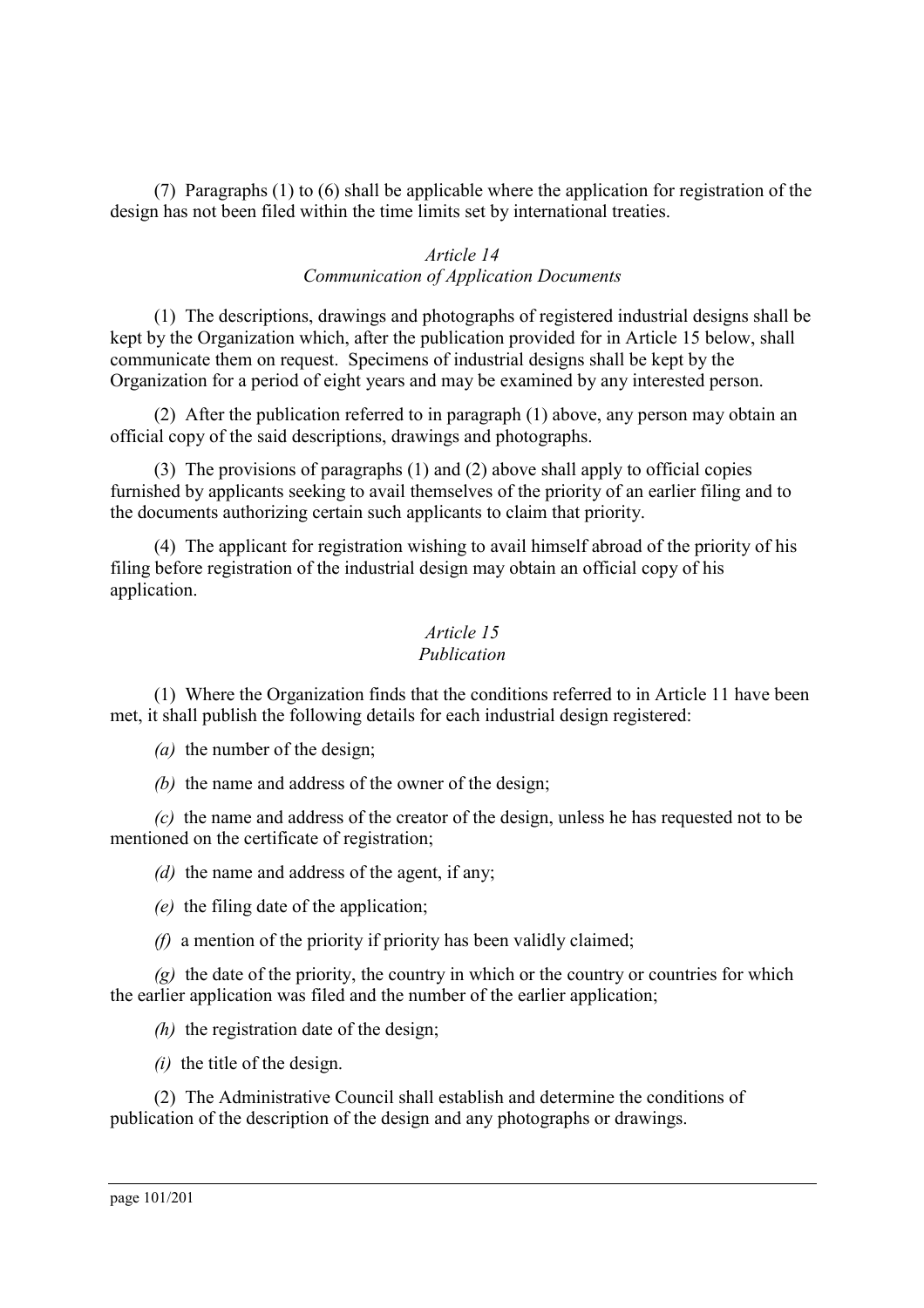#### *Article 16 Publicity*

(1) The Organization shall cause the designs filed for registration to be reproduced.

(2) A copy of the reproduction shall be made available to the public at the Organization.

(3) Copies mentioning the publication of the application shall be given to the applicant or his successors in title, and also to any party engaged in a legal dispute concerning the design.

# *Article 17 Duration of Preservation*

Where designs have not been claimed by their owners within two years following the expiration of the period of protection, they shall be destroyed.

# *Article 18 Application Fees*

The application shall be subject to payment in advance of

*(a)* an application fee, regardless of the number of designs filed for registration;

*(b)* a fee for each design so filed.

### *Article 19 Unacceptability Due to Non-Payment*

No filing shall be acceptable if the application is not accompanied by a document attesting payment to the Organization of the fees referred to in the foregoing Article.

### TITLE III TRANSFER AND ASSIGNMENT OF INDUSTRIAL DESIGNS

#### *Article 20 Transfer of Rights*

(1) The rights subsisting in an industrial design shall be transferable in whole or in part.

(2) Acts involving transfer of ownership, the licensing of the right of exploitation or the assignment of that right, or a pledge or cancellation of a pledge, in respect of a design shall, on pain of invalidity, be evidenced in writing.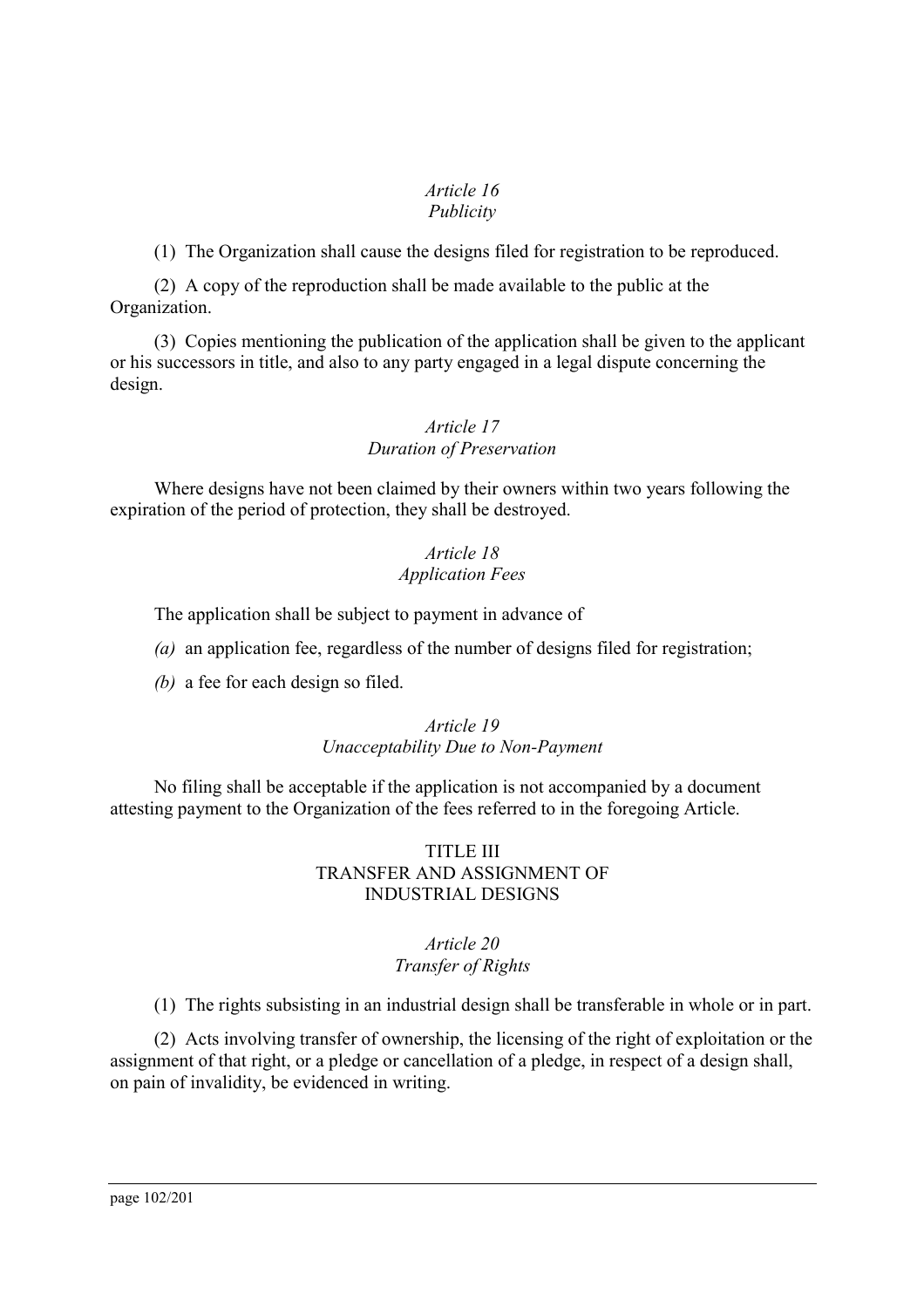### *Article 21 Recording of Acts in the Special Register*

(1) The acts mentioned in Article 20 above shall not be binding on third parties unless they are entered in the Special Register of Designs kept by the Organization. A record of such acts shall be kept by the Organization.

(2) The Organization shall furnish to any person who so requests a copy of the entries in the Special Register of Designs, and also a record of the entries concerning industrial designs that are the subject of a pledge, or a certificate attesting the absence of any such entries.

# *Article 22 Exercise of the Rights of Joint Owners*

In the absence of any provision to the contrary between the parties, joint owners of a registered design may separately transfer their shares, use the design and exercise the exclusive rights conferred by Article 3 of this Annex, but may only jointly license a third party to exploit the design.

### TITLE IV LICENSE CONTRACTS

### *Article 23 License Contract*

(1) The owner of an industrial design may, by contract, license any person, whether natural person or legal entity, to exploit the said design.

(2) The duration of the license may not be longer than that of the registration of the design.

(3) The license contract shall be evidenced in writing and signed by the contracting parties on pain of invalidity.

(4) The license contract shall be entered in the Special Register of Designs kept by the Organization, on payment of a fee fixed by regulation; the license shall not be enforceable against third parties until so entered.

(5) The entry concerning a license shall be removed at the request of the owner of the design or the licensee when evidence is given of the expiration of the license.

# *Article 24 Invalid Clauses*

(1) Clauses in license contracts or relating to such contracts shall be invalid in so far as they impose on the licensee, in the industrial or commercial sphere, restrictions not deriving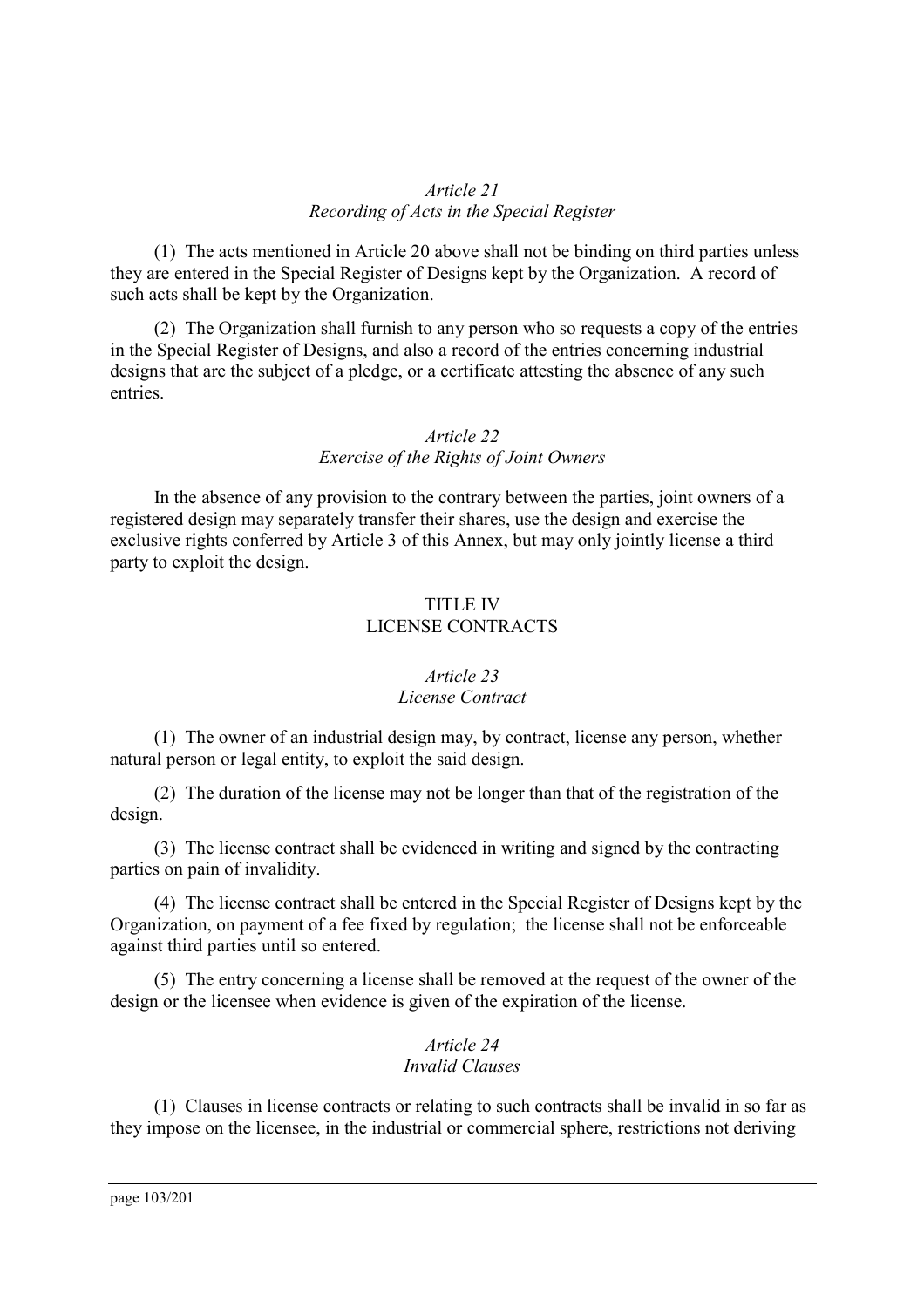from the rights conferred by the registration of the industrial design or not necessary for the upholding of such rights.

(2) Recognition of the invalid clauses referred to in paragraph (1) above shall be done by the civil court at the request of any interested party.

#### TITLE V **PENALTIES**

# *Article 25 Penalties for Infringement of Rights*

Any knowingly committed violation of the rights guaranteed by this Annex shall be liable to punishment with a fine of 1,000,000 to 6,000,000 CFA francs.

# *Article 26 Penalties in the Event of Recidivism*

(1) In the event of recidivism, or if the offender was employed by the injured party, imprisonment for a term of one to six months shall be imposed in addition to the fine under Article 25.

(2) Recidivism shall be deemed to have occurred when, within the preceding five years, the offender has already received a first conviction for one of the offenses specified in this Annex.

(3) The provisions of the national legislation of member States on extenuating circumstances shall apply to the offenses provided for in this Annex.

### *Article 27 Deprivation of Electoral Rights*

(1) Offenders may, in addition to receiving the penalties provided for in Articles 25 and 26 above, be deprived of the right to participate in elections to professional groups such as chambers of commerce and industry and chambers of trade for a period not exceeding ten years.

(2) The court may order the display of the judgment and its publication in full or in the form of extracts in the newspapers that it shall designate, all at the expense of the offender.

#### *Article 28 Confiscation*

(1) Confiscation in favor of the injured party of objects infringing the rights guaranteed by this Annex shall be ordered by the court even in the case of acquittal.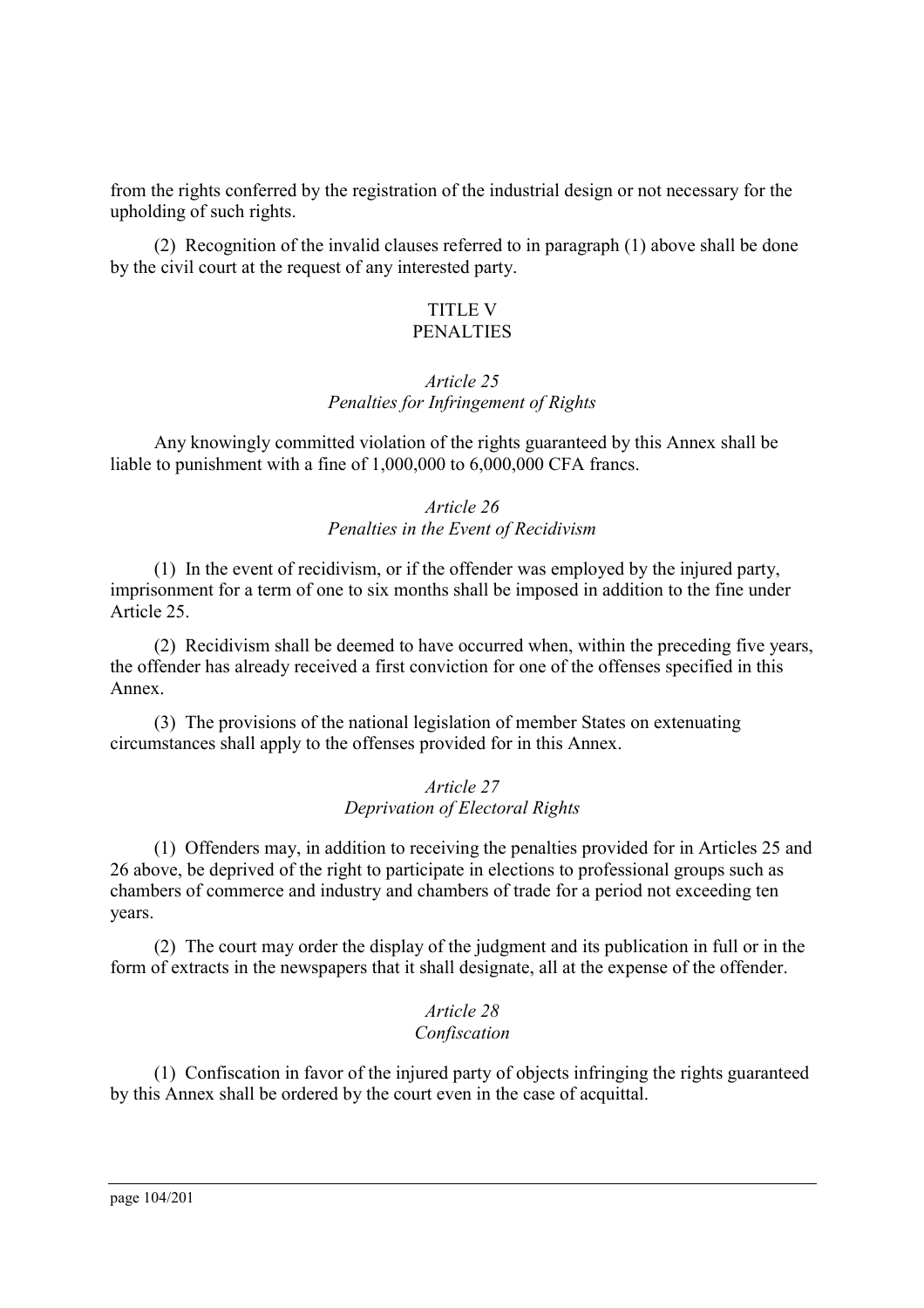(2) The court may also, in the case of conviction, order confiscation of the implements that served specially for the making of the offending objects.

### TITLE VI LEGAL ACTIONS AND PROCEDURE

### *Article 29 Competent Jurisdiction*

(1) Civil actions relating to industrial designs shall be brought before the civil courts and judged as summary proceedings.

(2) If the accused in an action brought before a criminal court raises questions in his defense concerning the ownership of the designs, the competent court shall pass judgment thereon.

### *Article 30 Condition for Initiation of Criminal Proceedings*

Criminal action seeking imposition of the penalties provided for in Title V may only be brought by the Office of the Public Prosecutor on a complaint by the injured party.

# *Article 31 Infringement Seizure*

(1) The injured party may, acting in pursuance of an order from the president of the civil court within whose jurisdiction the action is to be taken, including at the border, engage bailiffs or public or ministerial officials, including customs officials, if necessary with the aid of an expert, to make a detailed inventory, with or without seizure, of the offending objects or instruments.

(2) The order shall be made on request and on presentation of an affidavit of publication issued by the Organization, subject to proof that registration has not lapsed or been cancelled.

(3) Where seizure is applied for, the judge may require the complainant to furnish security, which he shall be required to provide before seizure is effected.

Security shall always be required of foreigners seeking seizure.

(4) The persons in possession of the objects described shall be given a copy of the order and, where appropriate, of the document attesting the deposit of security, on pain of invalidity and damages against the bailiff or the public or ministerial official or the customs official, as the case may be.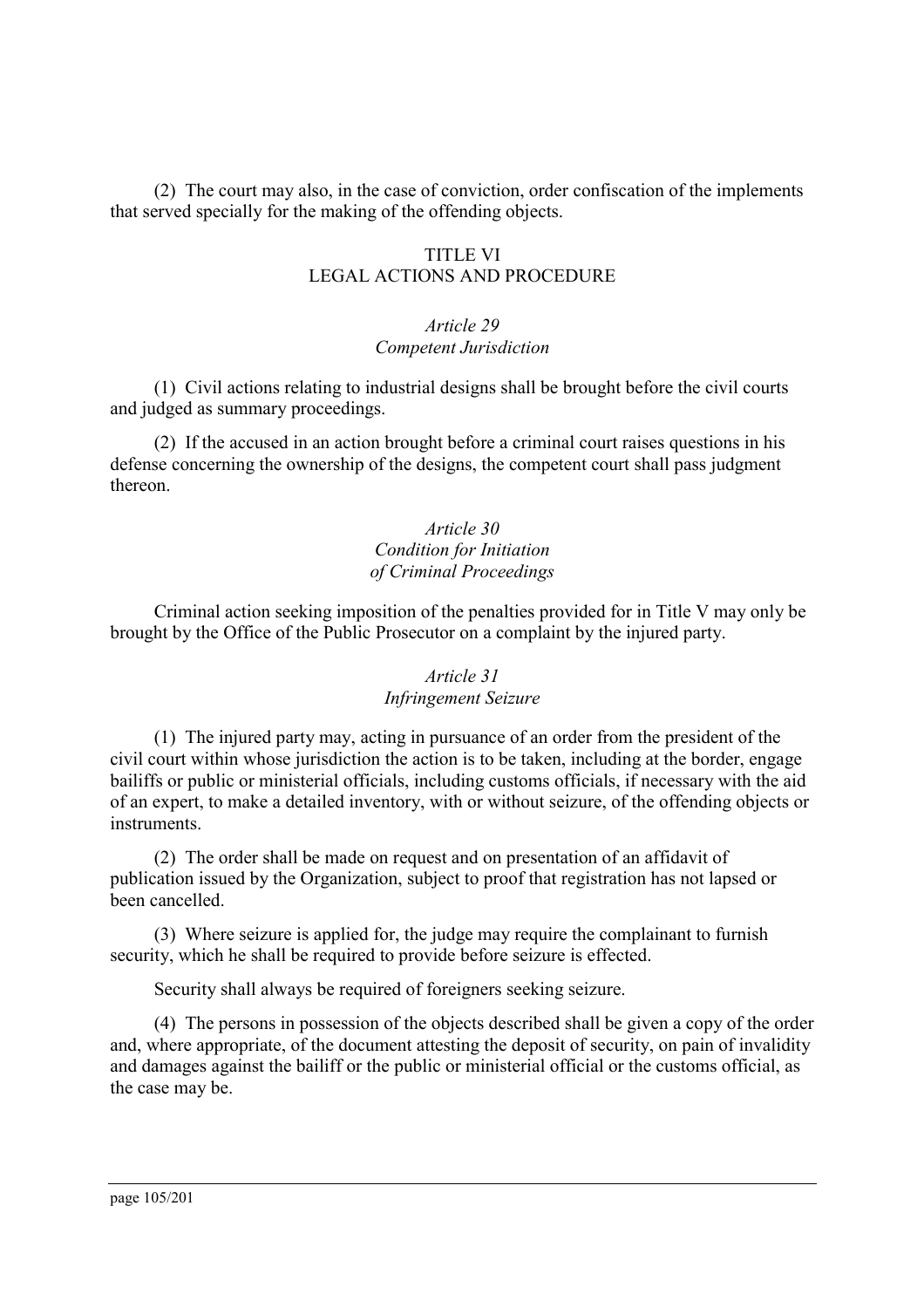### *Article 32 Time Limit for Instituting Substantive Proceedings*

Should the complainant fail to take action under either civil or criminal law within a period of ten working days, the inventory or seizure shall become void as of right, without prejudice to any damages that may be claimed.

### *Article 33 Communication of Documents to Judicial Bodies*

Any judicial body to which a lawsuit has been referred may request the Organization to communicate an industrial design that has been filed for registration or registered.

# *Article 34 Defense of Rights Granted*

(1) Any beneficiary of a contractual or compulsory license may, by registered letter, call upon the owner of a registered industrial design to bring the necessary legal action seeking civil or criminal sanctions for any violation of the rights under the industrial design registration that is reported by the said beneficiary.

(2) If, within three months following the summons provided for in the preceding paragraph, the owner of the registered industrial design refuses or fails to bring the action referred to in the said preceding paragraph, the registered licensee may institute them in his own name, without prejudice to the right of the owner of the registered design to intervene in the action.

# TITLE VII

# TRANSITIONAL AND FINAL PROVISIONS

*Article 35 Continued Validity of Industrial Designs Registered or Recognized Under the Bangui Agreement of March 2, 1977*

Under this Article, any industrial design registered or recognized under the Bangui Agreement of March 2, 1977, and its Annex IV shall remain in force for the term specified in that Agreement.

### *Article 36 Acquired Rights*

(1) This Annex shall apply to applications for the registration of industrial designs filed as from the date of its entry into force, subject to the rights acquired under Annex IV of the Bangui Agreement of March 2, 1977.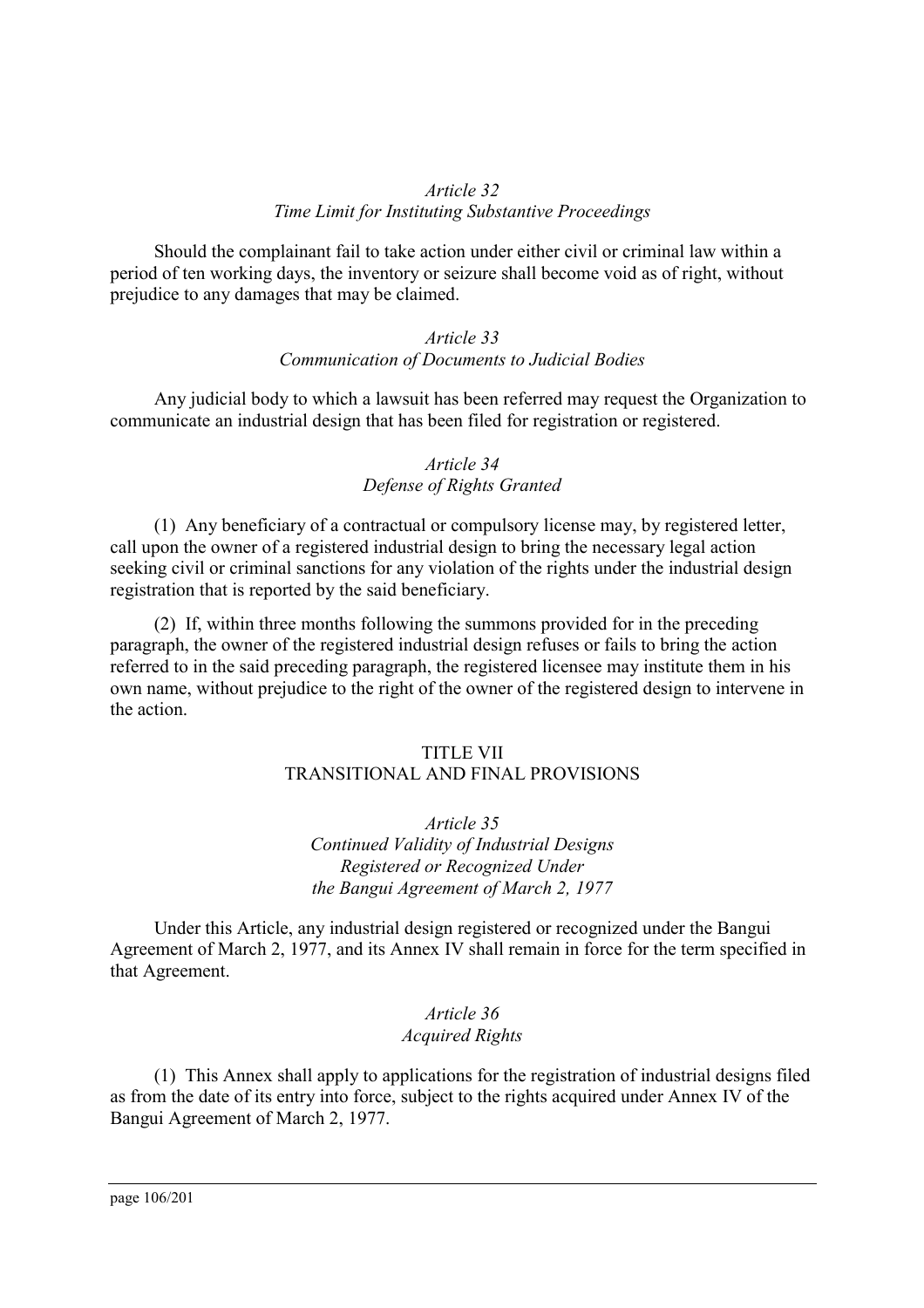(2) Applications for the registration of industrial designs filed prior to the date of entry into force of this Annex shall remain subject to the provisions that were applicable on the filing date of the said applications.

(3) However, the exercise of the rights deriving from industrial design registrations granted under the provisions referred to in paragraph (2) above shall be subject to the provisions of this Annex as from the date of its entry into force, subject to acquired rights, which shall be maintained.

(4) Annex IV of the Bangui Agreement of March 2, 1977, is repealed.

[Annex V follows.]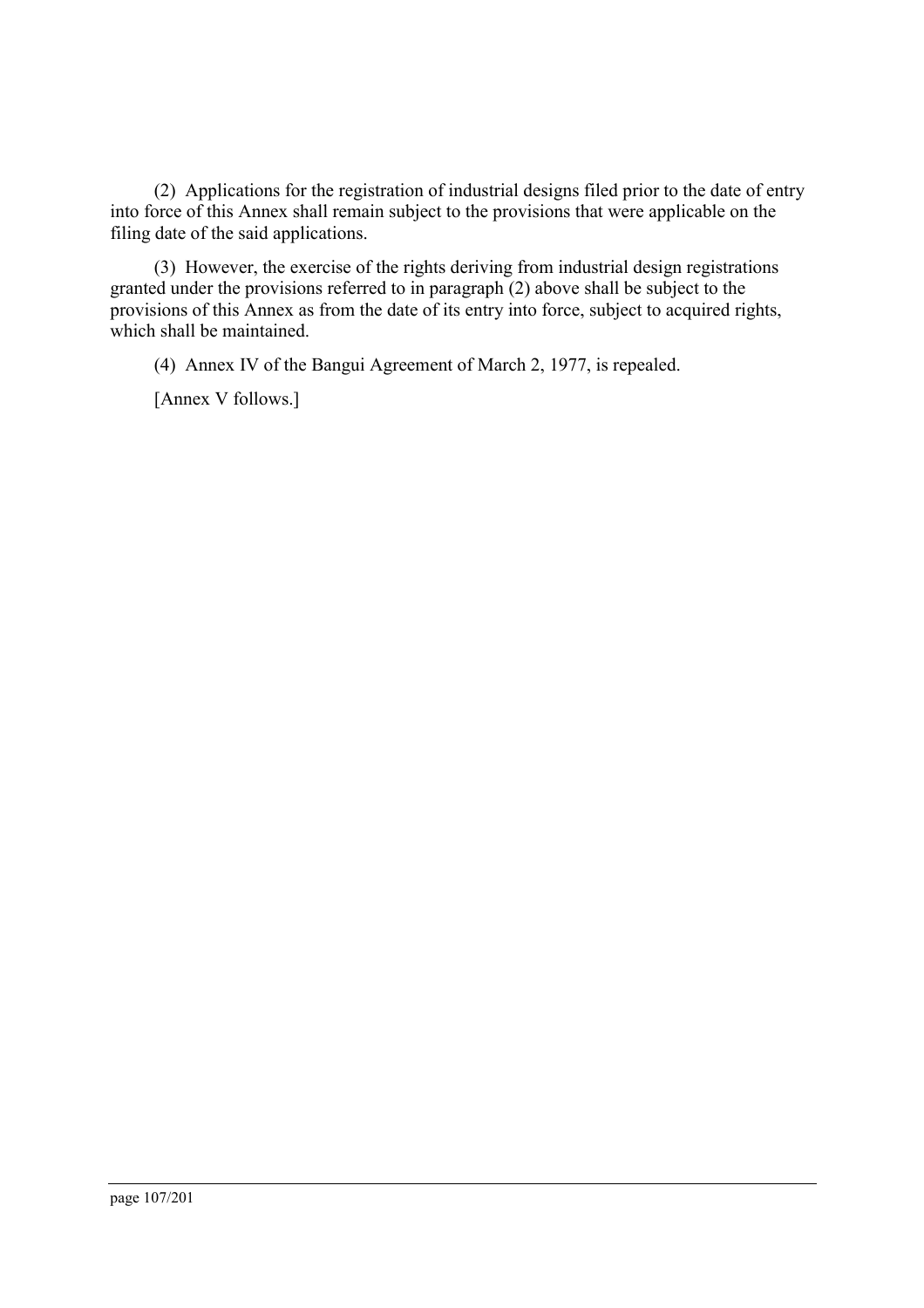### **ANNEX V TRADE NAMES**

### *Article 1 Definition*

Within the meaning of this Annex, a trade name shall be the name under which a trade, industrial, craft or agricultural establishment is known and exploited.

### *Article 2 Name or Designation Not Admissible as a Trade Name*

A name or designation shall not be admissible as a trade name if, by reason of its nature or the use to which it may be put, it is contrary to morality or public policy and if, in particular, it is liable to mislead trade circles or the public as to the nature of the trade, industrial, craft or agricultural establishment of that name.

# *Article 3 Right to the Trade Name*

(1) Subject to the provisions hereafter, a trade name shall belong to the person having first made use of it or having first registered it.

(2) The use of a trade name may only be proved by written or printed matter or documents contemporaneous with the facts they seek to establish.

(3) Where a registered trade name has been publicly used in a continuous manner on the national territory for at least five years without having given rise to a legal action recognized as being well-founded, ownership of the trade name may not be challenged on the ground of priority of use, unless it can be proved that, at the time of the filing of the application for registration, the applicant could not have been unaware of the existence of the trade name of the initial user.

> *Article 4 Specific Effects of Registration of a Trade Name*

Only trade names registered in accordance with the provisions of this Annex may be the subject of the penal sanctions specified in Article 16(3) and (4), hereafter.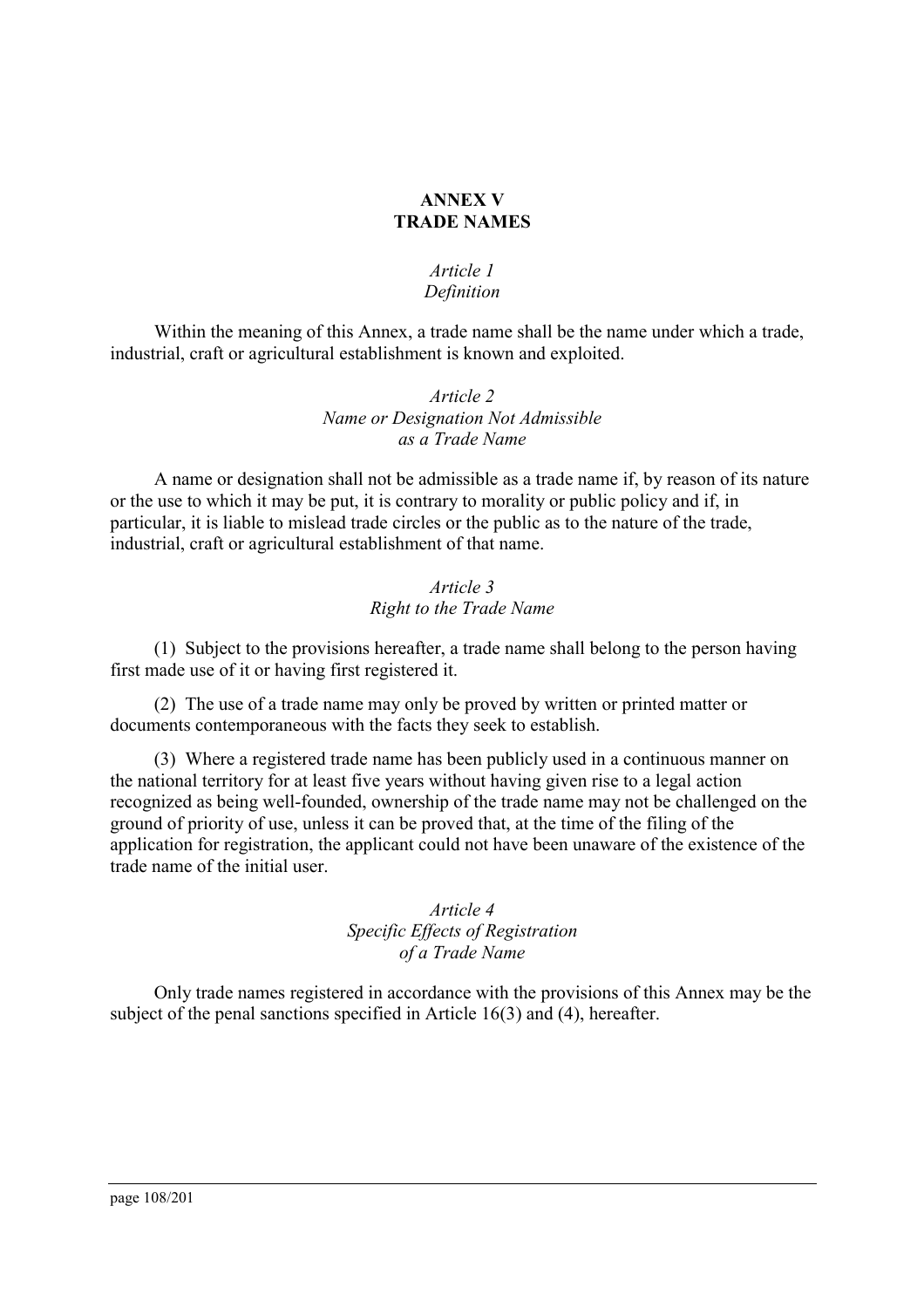#### *Article 5 Conditions for Using Trade Names*

(1) It shall be illegal to use on the national territory of one of the member States a trade name registered for the same trade, industrial, craft or agricultural activity as that of the owner of the registered trade name if such utilization is liable to create confusion between the enterprises in question.

(2) Nevertheless, the registered owner of a trade name may not preclude third parties from the use in good faith of their names, their addresses, a pseudonym, a geographical name, or exact indications concerning the kind, quality, quantity, destination, value, place of origin or time of production of their goods or of the supply of their services, in so far as such use is confined to the purposes of mere identification or information and cannot mislead the public as to the source of the goods or services.

(3) An interested party whose name and first name are similar to those of a registered trade name, where his rights to the trade name of his establishment are subsequent to those of the registered trade name, shall take all necessary measures, by an addition to his trade name or in any other manner, to distinguish his trade name from that of the registered trade name.

(4) The provisions of paragraphs (1) to (3), above, shall be applicable to any trade, industrial, craft or agricultural activity ensuing from the establishment in question, in so far as it has been registered.

## *Article 6 Filing of the Application*

The owner of a trade, industrial, craft or agricultural enterprise situated on the national territory of one of the member States wishing to register the trade name of his establishment shall file with the Organization, with the clerk of the civil court of his domicile or with the Ministry responsible for industrial property, or send by registered mail with a request for acknowledgement of receipt,

*(a)* an application for registration, in a sufficient number of copies, addressed to the Director General of the Organization and containing

(i)the surname, forenames, address and nationality of the applicant,

(ii) the trade name for which registration is requested and, where appropriate, reproductions of the trade name in a sufficient number of copies,

(iii) the location and type of activity of the establishment in question;

- *(b)* a document proving payment to the Organization of the filing and publication fees;
- *(c)* an unstamped private power of attorney if the applicant is represented by an agent.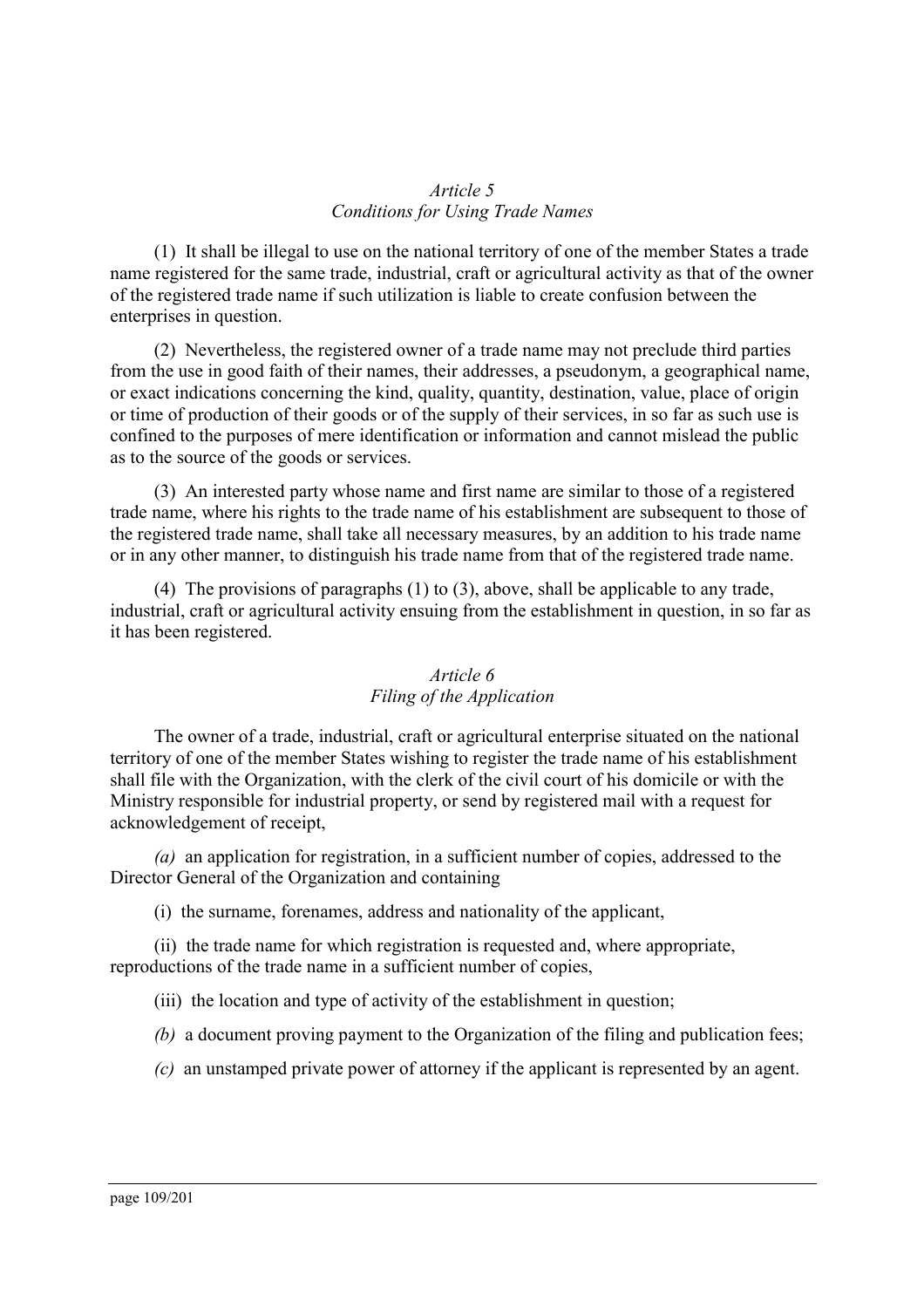### *Article 7 Statement of Filing*

(1) A statement drawn up by the Organization or by the clerk of the court or by the Ministry responsible for industrial property shall note each filing and specify the date and time of submission of the documents.

(2) A copy of the statement shall be issued to the applicant.

(3) Immediately after recording the application and within five working days of the date of its filing, the clerk or the Ministry responsible for industrial property shall transmit the cover referred to in Article 6*(a)* to the Organization, attaching a copy of the application, a certified copy of the statement of filing, the proof of payment of the fees and, where appropriate, the power of attorney mentioned in Article 6.

(4) The Organization shall proceed with the opening and the recording of applications in the order of their receipt.

### *Article 8 Registration of the Application*

(1) For every application for registration of a trade name, the Organization shall register and publish the trade name, after having ascertained that it is not contrary to the provisions of Article 2, that it has been correctly filed and that the prescribed fees have been paid.

(2) The registration shall have effect as from the date of filing.

(3) The Organization shall send a copy of the specimen of the trade name, bearing a notice of the registration, to the applicant.

(4) Any filing that does not conform to the provisions of Article 2 shall be rejected.

(5) Any application in respect of which the conditions of form referred to in Article 6, with the exception of letter *(b)*, have not been observed is irregular. The irregularity shall be notified to the applicant or to his agent, who shall be invited to put the documents in order within a period of three months following the date of notification. That period may be extended by 30 days in a case of proven necessity at the request of the applicant or his agent. An application thus put in order within the said period shall retain the date of the original application.

(6) Where rectified documents are not produced within the period allowed, the application for registration of the trade name shall be rejected.

(7) Rejection shall be pronounced by the Director General and notified to the applicant.

(8) No application may be rejected under paragraphs (4), (6) and (7) of this Article without the opportunity having been given to the applicant or his agent to rectify it to the extent and according to the procedures and forms prescribed.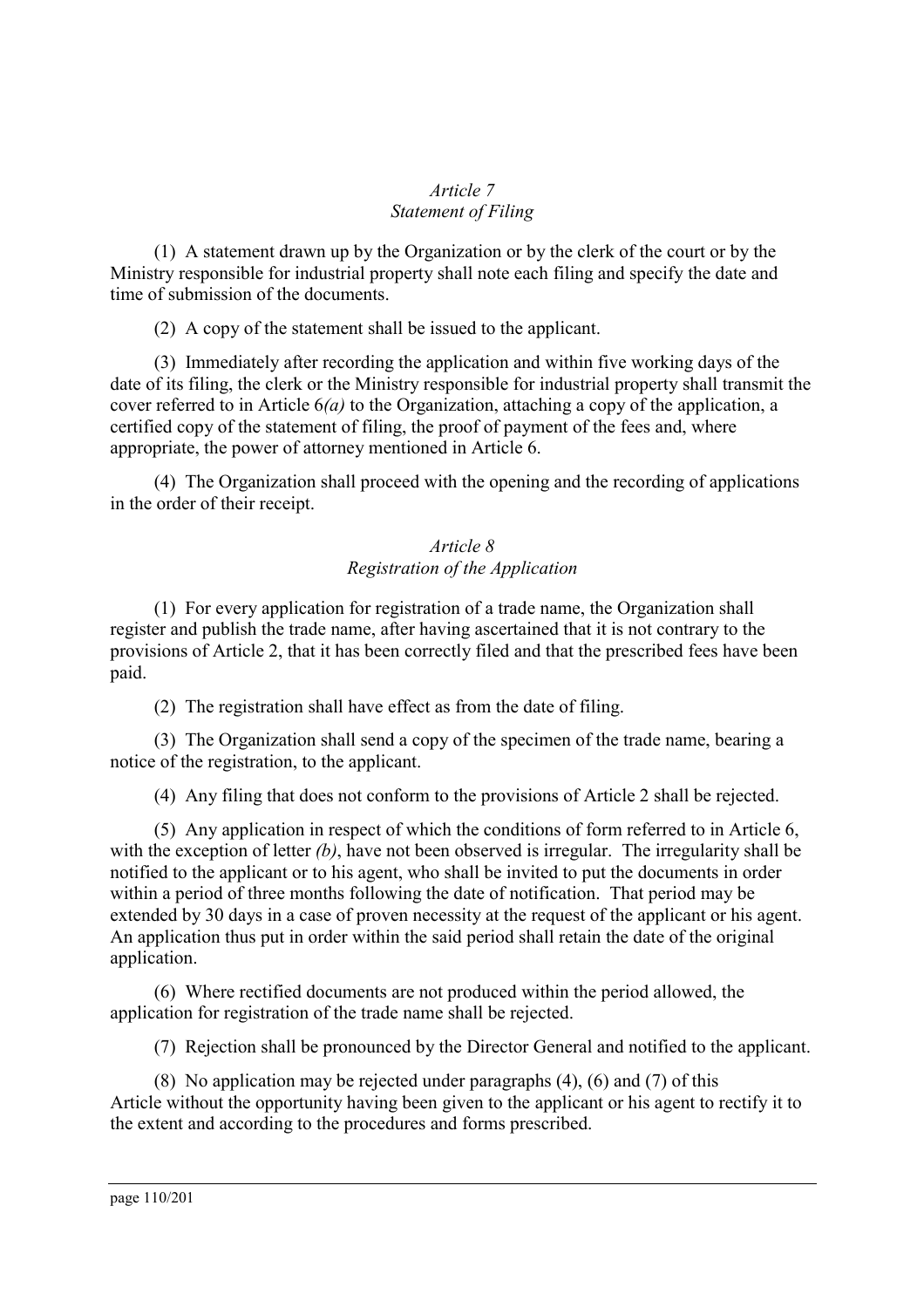(9) Within 30 days from the date of notification of the rejection, the applicant may appeal to the High Commission of Appeal; the Commission shall be the judge and arbiter of final instance of the application in question.

# *Article 9*

# *Opposition*

(1) Any interested party may oppose the registration of a trade name by sending to the Organization, within a period of six months from the publication mentioned in Article 8(1) above, a written statement setting out the reasons for his opposition, which reasons must be based on an infringement either of the provisions of Articles 1, 2 and 5(1), or of a prior right belonging to the opposing party.

(2) The Organization shall send a copy of the statement of opposition to the applicant, who may reply, setting out his reasons, within a period of three months, renewable once only at the reasoned request of the interested party. If his reply does not reach the Organization by the prescribed time limit, the applicant shall be deemed to have withdrawn his application for registration and the registration shall be cancelled.

(3) Before taking a decision on the opposition, the Organization shall, on request, hear each or either of the parties or their agents.

(4) An appeal from the Organization's decision on canceling the opposition shall lie to the High Commission of Appeal within a period of 3 months from the date of receipt of notice of the decision by the interested parties.

(5) The registration shall only be cancelled in so far as the aforementioned opposition is valid.

#### *Article 10 Certificates of Registration*

On registration, a certificate shall be issued to the owner of the registration setting out, in particular, the following information as recorded in the Special Register of Trade Names:

*(a)* the serial number of the trade name;

*(b)* the date of filing of the application for registration and the date of registration;

*(c)* the trade name as registered or, where appropriate, the reproduction of the trade name;

*(d)* the place where the establishment in question is situated, together with the type of activity in which it engages;

*(e)* the surname and forename of the registered owner, together with his address.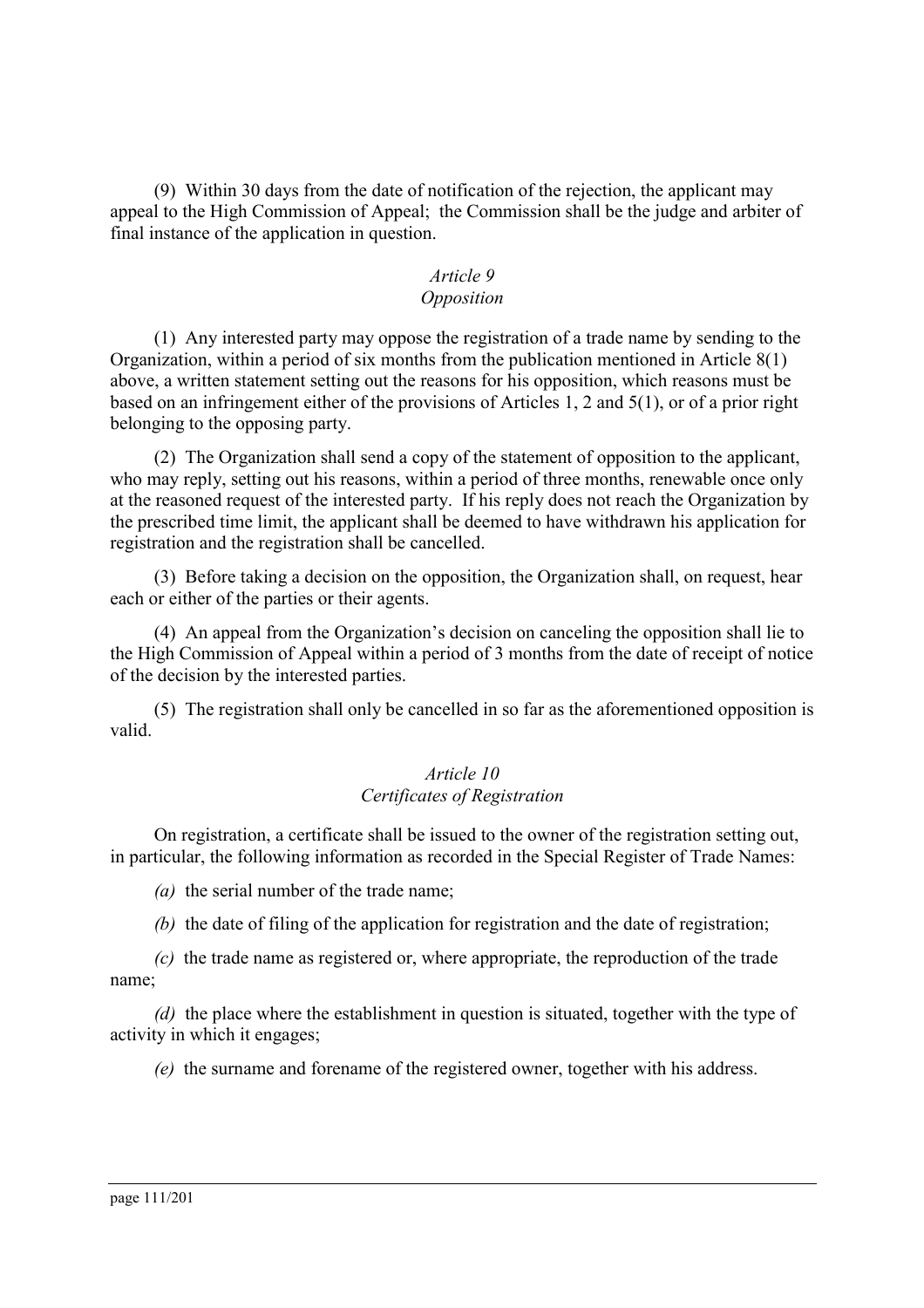### *Article 11 Duration of Rights*

(1) The registration of a trade name shall be valid for only 10 years from the date of filing; however, the right afforded by registration of a trade name may be preserved indefinitely through successive renewals of the registration every 10 years.

(2) Renewal of a registration may be obtained on request by the owner of the registration submitted during the final year of the ten-year period and on payment of a renewal fee the amount of which shall be fixed by regulation.

(3) However, the owner of the registration shall enjoy a six-month period of grace as from the expiry referred to in paragraph (1) above to enable him to make valid payment of the required fee. In such case, he shall also be required to pay a surcharge laid down by regulation.

#### *Article 12 Restoration*

(1) Without prejudice to the provisions of Article 11 above, where the protection conferred by a registered trade name has not been renewed owing to circumstances beyond the control of the owner of such trade name, the owner or entitled persons may apply for its restoration against payment of the requisite renewal fee and of a surcharge the amount of which shall be fixed by regulation, within a period of six months from the date on which the said circumstances ceased to exist, and at the latest within a period of two years from the date on which renewal was due.

(2) The application for restoration of the above-mentioned trade name, together with documents proving payment of the fee and surcharge mentioned in the foregoing paragraph, shall be sent to the Organization and shall contain a statement of the grounds on which the owner or the entitled persons consider the restoration justified.

(3) Restoration shall not entail prolongation of the maximum duration of protection for the trade name. Third parties who started to use the trade name after the registration thereof expired shall have the right to continue such use.

(4) Restored trade names shall be published by the Organization in the form prescribed by the Implementing Regulations relating to this Annex.

(5) An appeal from the rejection decision following the application for restoration shall lie to the High Commission of Appeal with a period of 30 days from the date of notification of the said decision.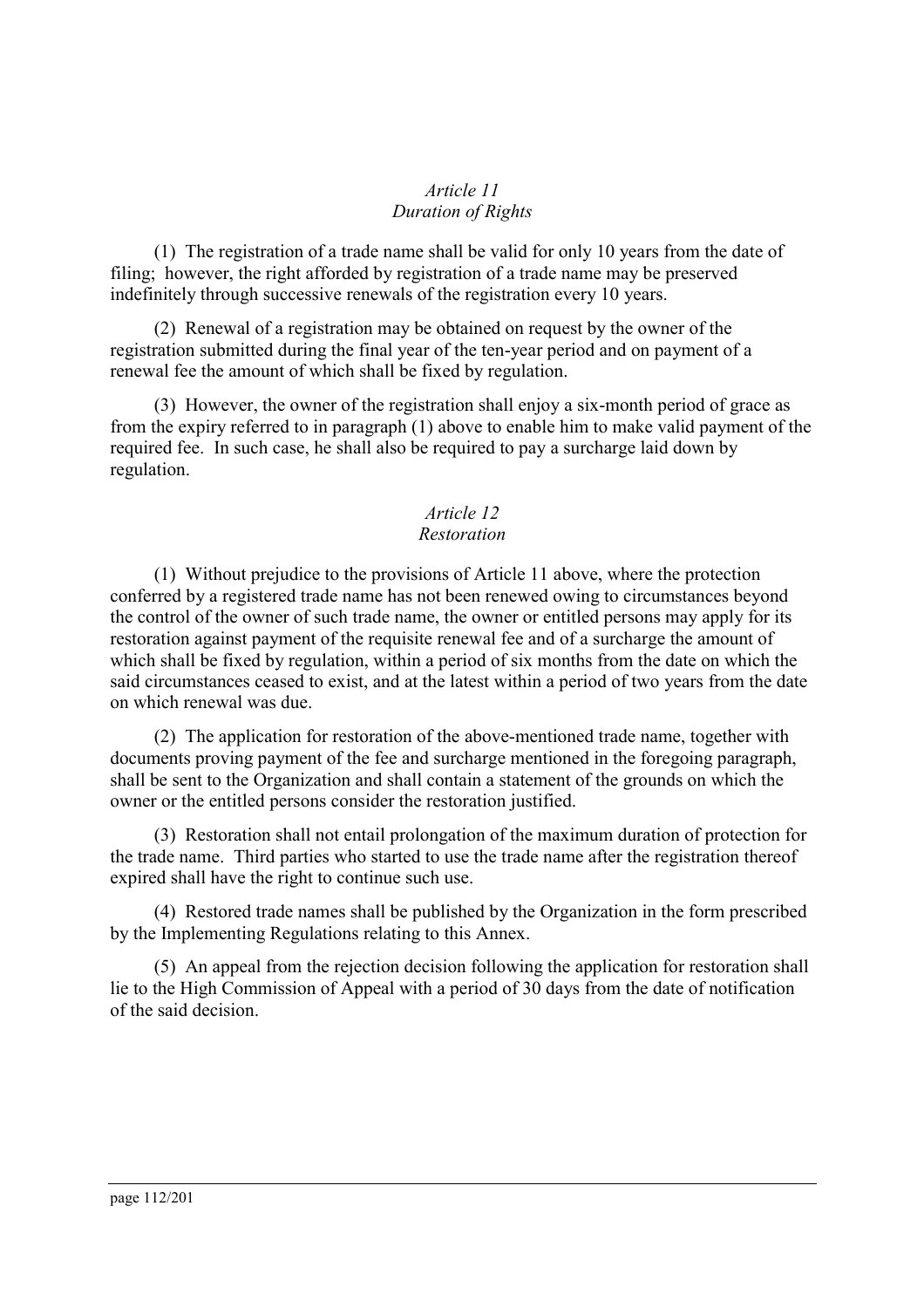#### *Article 13 Renunciation*

The owner of a registered trade name may at any time renounce the trade name by a written declaration sent to the Organization. The renunciation shall take effect on the date on which it is entered in the Special Register of Trade Names.

### *Article 14 Invalidity of Trade Names*

(1) The invalidation of the effects of the registration of a trade name on the national territory of one of the member States shall be pronounced by the civil courts, at the request either of the Office of the Public Prosecutor or of any interested natural or legal person.

(2) At the request of the interested parties referred to above or of the Organization, the court shall declare the registration of a trade name invalid if it does not conform to the provisions of Articles 1, 2 and 5(1) above or conflicts with a prior right; in the latter case, invalidity may only be pronounced at the request of the owner of the prior right.

(3) When the decision declaring the registration invalid becomes final, it shall be notified to the Organization, which shall enter it in the Special Register of Trade Names.

(4) Invalidity shall be published in the form laid down in the Implementing Regulations relating to this Annex. The registration shall be deemed invalid as of the date on which it took place.

### *Article 15 Transfer of Trade Names*

(1) A trade name may be assigned or transferred only with the trade, industrial, craft or agricultural establishment, or with the part of such establishment designated under the trade name.

(2) The assignment of a trade name shall be done in writing and shall require the signatures of the contracting parties. Transfers by merger of trade, industrial, craft or agricultural establishments or any other form of succession may be made by any other document proving such transfer.

(3) The acts referred to in the first paragraph above shall only be enforceable against third parties if they have been entered in the Special Register of Trade Names kept by the Organization and published in the form laid down by the Implementing Regulations relating to this Annex. A copy of such acts shall be kept by the Organization.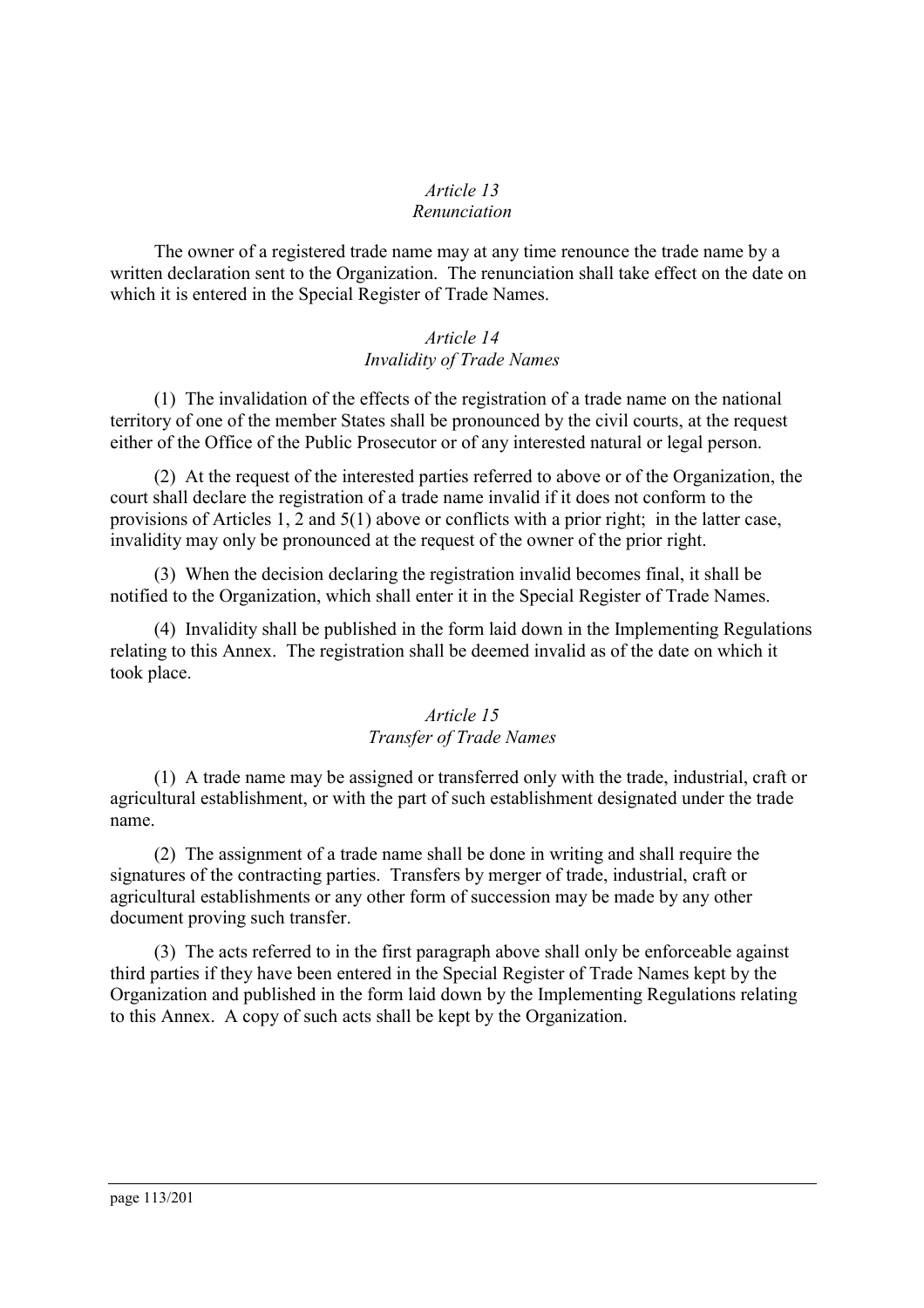#### *Article 16 Legal Action and Penalties*

(1) Where the rights attaching to a trade name are threatened with infringement, the registered owner of such rights may initiate any legal action to prevent such infringement.

(2) In the event of infringement of rights referred to in the preceding paragraph, the owner of the rights may prohibit continuation and claim payment of damages, as well as any other sanction provided for in the Civil Code.

(3) Without prejudice to any damages, a person who has affixed or caused to appear, by suppression or by any alteration whatsoever on manufactured articles, the name of a manufacturer or craftsman other than the originator, or the trade name of an establishment other than that where the articles were made, shall be liable to punishment by imprisonment of from three months to one year and by a fine of from 1,000,000 to 6,000,000 CFA francs, or by either of these penalties.

(4) Any person who has knowingly displayed for sale or placed on the market articles marked with fictitious or falsified names shall be liable to the same punishment as that specified in paragraph (3).

#### *Article 17 Scope*

The provisions of this Annex shall be applicable to any trade, industrial, craft or agricultural establishment, subject to the special provisions applicable elsewhere to the establishments in question.

> *Article 18 Continued Validity of Trade Names Registered or Recognized Under the Bangui Agreement of March 2, 1977*

Under this Article, any trade name registered or recognized under the Bangui Agreement of March 2, 1977, and its Annex V shall remain in force for the term specified in that Agreement.

#### *Article 19 Acquired Rights*

(1) This Annex shall apply to trade names applications made as from the day of its entry into force, subject to the rights acquired under Annex V of the Bangui Agreement of March 2, 1977.

(2) Applications for the registration of trade names filed prior to the date of entry into force of this Annex shall remain subject to the provisions that were applicable on the filing date of the said applications.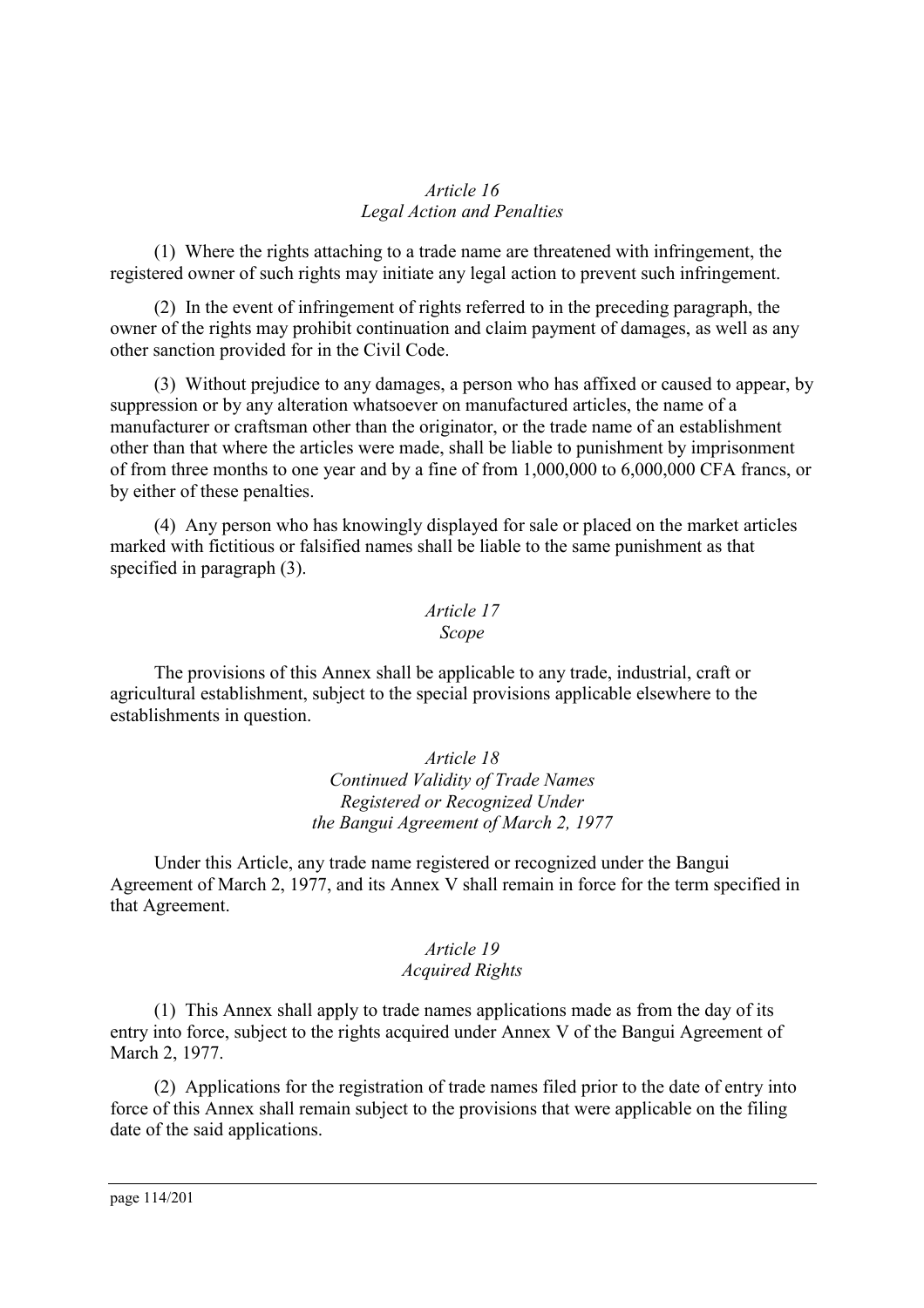(3) However, the exercise of the rights deriving from trade names registered under the provisions referred to in paragraph (2) above shall be subject to the provisions of this Annex as from the date of its entry into force, subject to acquired rights, which shall be maintained.

(4) Annex V of the Bangui Agreement of March 2, 1977, is repealed.

[Annex VI follows.]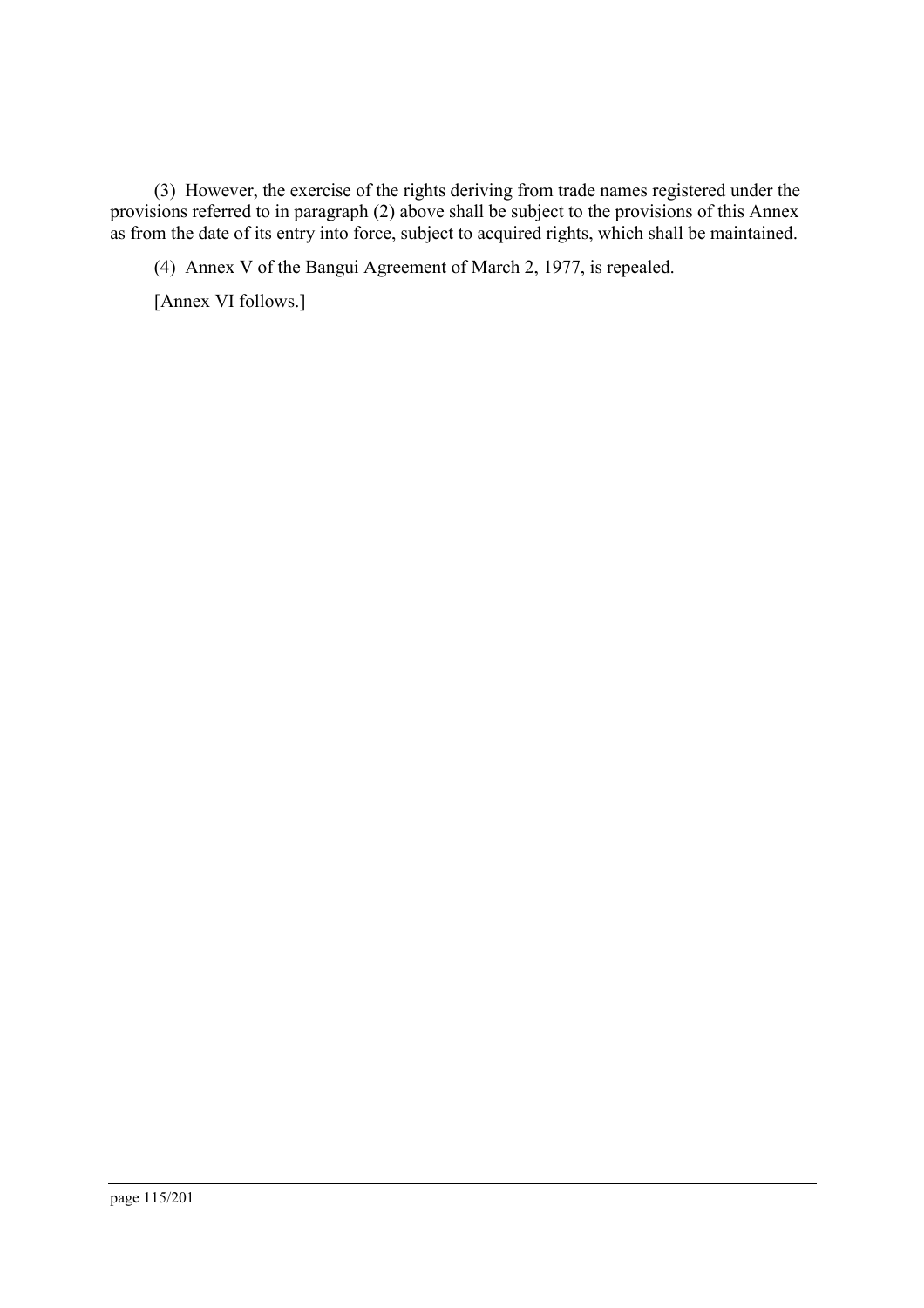## **ANNEX VI GEOGRAPHICAL INDICATIONS**

### TITLE I GENERAL PROVISIONS

### *Article 1 Definitions*

For the purposes of this Annex,

*(a)* "geographical indication" means an indication that serves to identify a product as originating from a territory, a region, or a locality within that territory, in those cases where the quality, reputation or other specific characteristic of the product may be essentially attributed to such geographical origin;

- *(b)* "product" means any natural, agricultural, craft or industrial product;
- *(c)* "producer" means

— any producer of agricultural products or any other person exploiting natural products,

— any manufacturer of products of craft or industry,

— any trader dealing in such products.

### *Article 2 Marks Containing a Geographical Indication*

(1) Registration of a trademark containing a geographical indication or constituted by such indication shall be refused or invalidated if the use of such indication in the trademark for such products is liable to mislead the public as to the true place of origin.

(2) Likewise, registration of a geographical indication which, although literally exact with respect to the territory, region or locality from which the products originate, shall also be refused or invalidated if it suggests to the public that the products originate from a different territory.

### *Article 3 Acquisition of Rights by Foreigners*

Foreigners shall enjoy the benefits of this Annex if they fulfill the conditions imposed by it.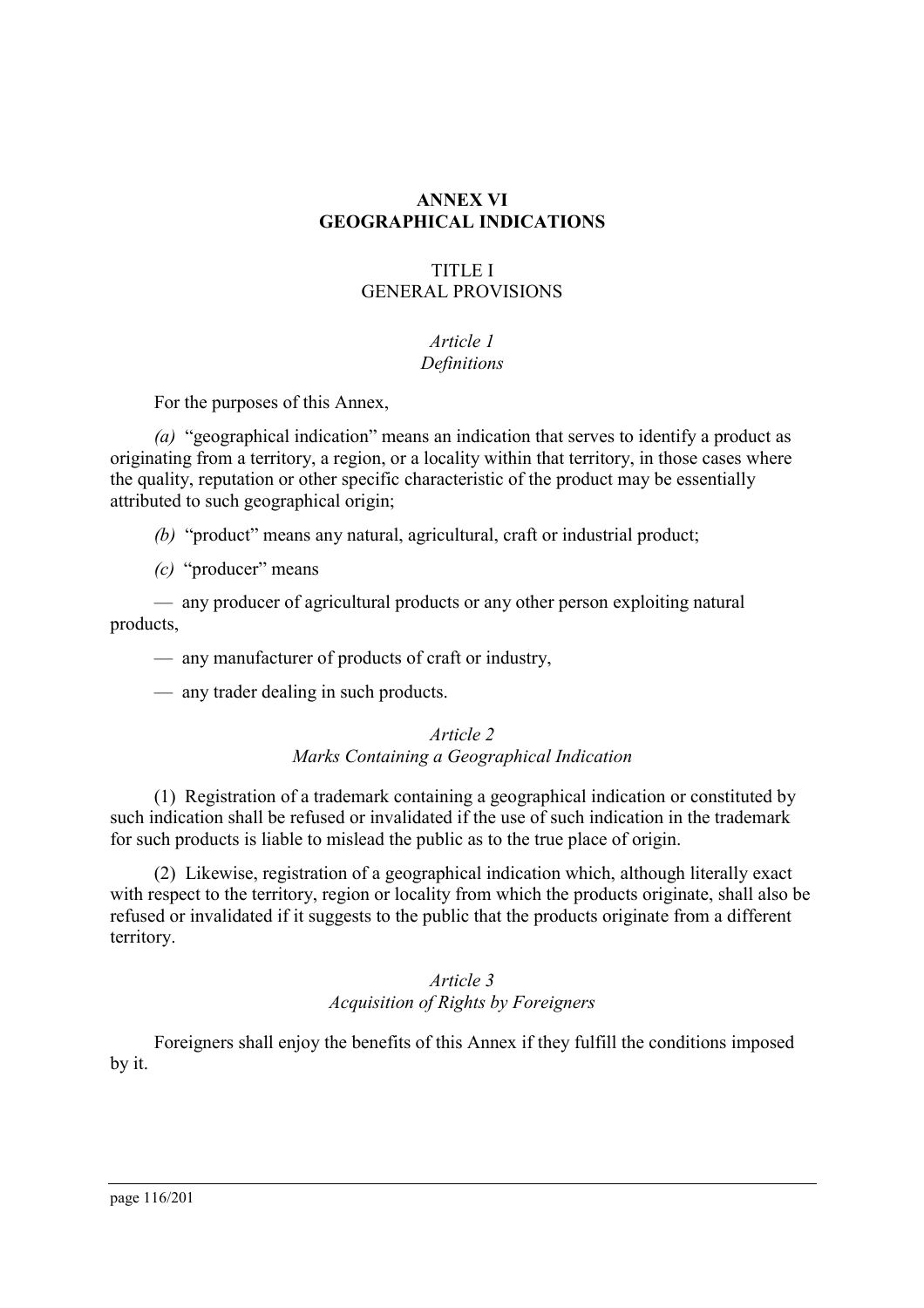#### TITLE II CONDITIONS FOR PROTECTION

### *Article 4 Conditions for Protection*

(1) Geographical indications shall be protected as such if they have been registered by the Organization or are to be treated as having been registered by virtue of an international convention to which the member States are party.

(2) Geographical indications foreign to the territories of the member States of the Organization may be registered by the Organization only where provided for in an international convention to which the member States are party or in the enforcing legislation.

#### *Article 5 Geographical Indications Excluded from Protection*

The following shall not be protected as geographical indications:

*(a)* indications which do not correspond to the definition in Article 1*(a)*;

*(b)* indications which are contrary to morality or public policy or those which, in particular, are liable to deceive the public as to the nature, the source, the manufacturing process, the characteristic qualities or the suitability for their purpose of the goods concerned;

*(c)* indications which are not protected in their country of origin or have ceased to be protected or have fallen into disuse in that country.

## TITLE III REGISTRATION PROCEDURE

### *Article 6 Entitlement to File an Application*

Natural or legal persons carrying on an activity as a producer in the geographical area specified in the application, with respect to the products specified in the application, as well as groups of such persons, groups of consumers and any competent authority shall be entitled to file an application for registration of a geographical indication.

## *Article 7 Filing of the Application*

Any person wishing to obtain the registration of a geographical indication shall file with the Organization or with the Ministry responsible for industrial property, or send to it by registered mail with a request for acknowledgment of receipt,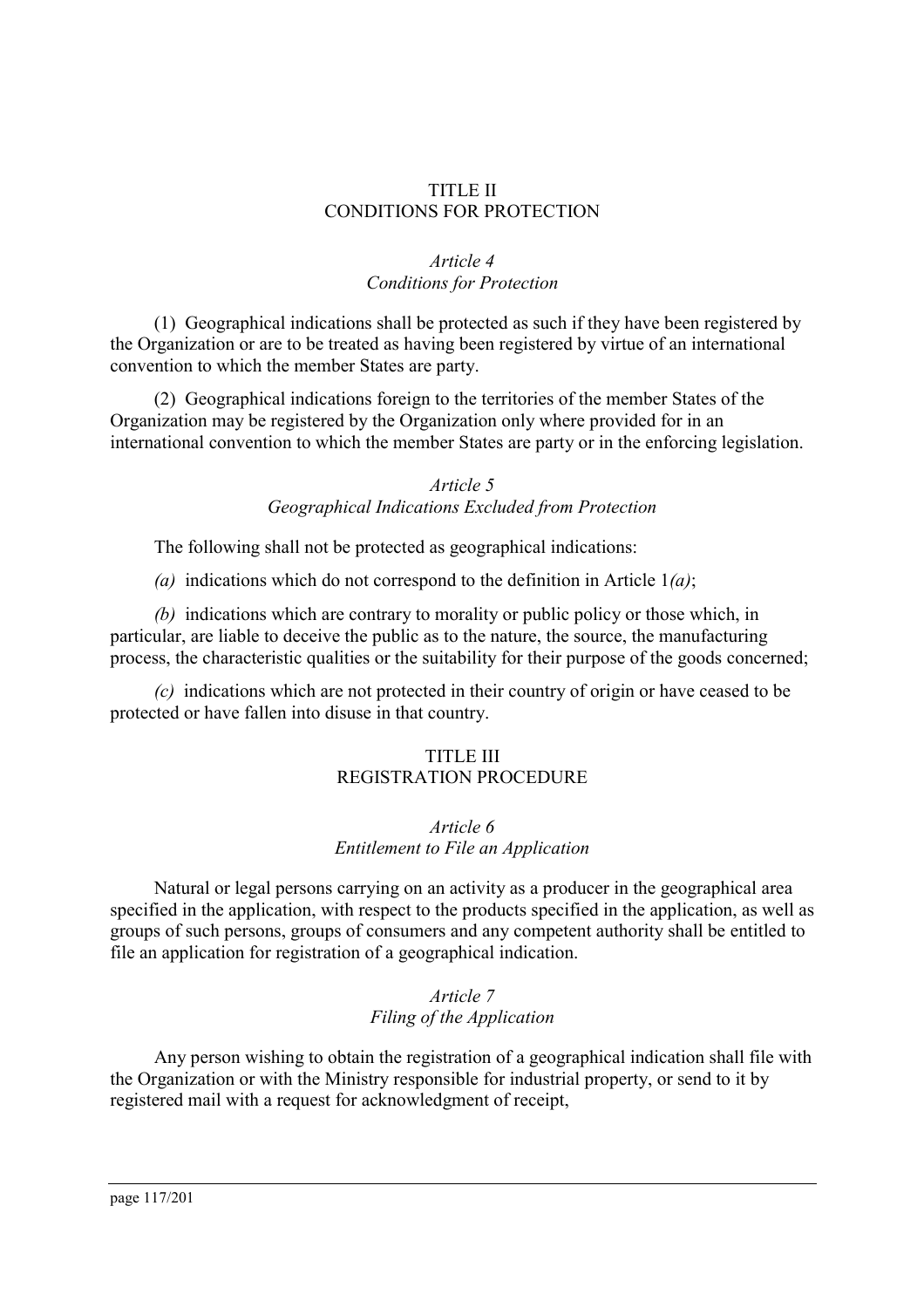*(a)* an application to the Director General of the Organization in a sufficient number of copies;

*(b)* a document proving payment to the Organization of the filing fee;

*(c)* the geographical area to which the indication applies;

*(d)* the products for which the indication is used;

*(e)* the quality, reputation or other characteristic of the products for which the indication is used.

## *Article 8 Statement of Filing*

(1) A statement drawn up by the Organization or by the Ministry responsible for industrial property shall note each filing and specify the date and time of submission of the documents.

(2) A copy of the statement shall be issued to the applicant.

(3) The Ministry responsible for industrial property shall forward the documents to the Organization within a period of five working days from the date of filing.

### *Article 9 Examination and Registration of Applications*

(1) For every application for registration of a geographical indication, the Organization shall examine whether the applicant is entitled to apply for registration, whether the application contains the particulars required under Articles 5*(b)* and 7 and whether the prescribed fees have been paid.

(2) Where the applicant is not entitled to apply for registration, where the prescribed fees have not been paid or where the geographical indication is contrary to public policy or morality, the application shall be rejected.

(3) Where the application does not contain the particulars required under Article 7, with the exception of the requirement under letter *(b)*, the application shall be deemed irregular. The irregularity shall be notified to the applicant or his agent with an invitation to regularize the elements within a period of three months as from the date of notification. That period may be extended by 30 days in a case of proven necessity at the request of the applicant or his agent. An application thus put in order within the said period shall retain the date of the original application. Failing regularization of the application within the prescribed time limits, the application shall be rejected.

(4) Where the requirements of paragraph (1) are fulfilled, the geographical indication shall be registered in the Special Register of Geographical Indications.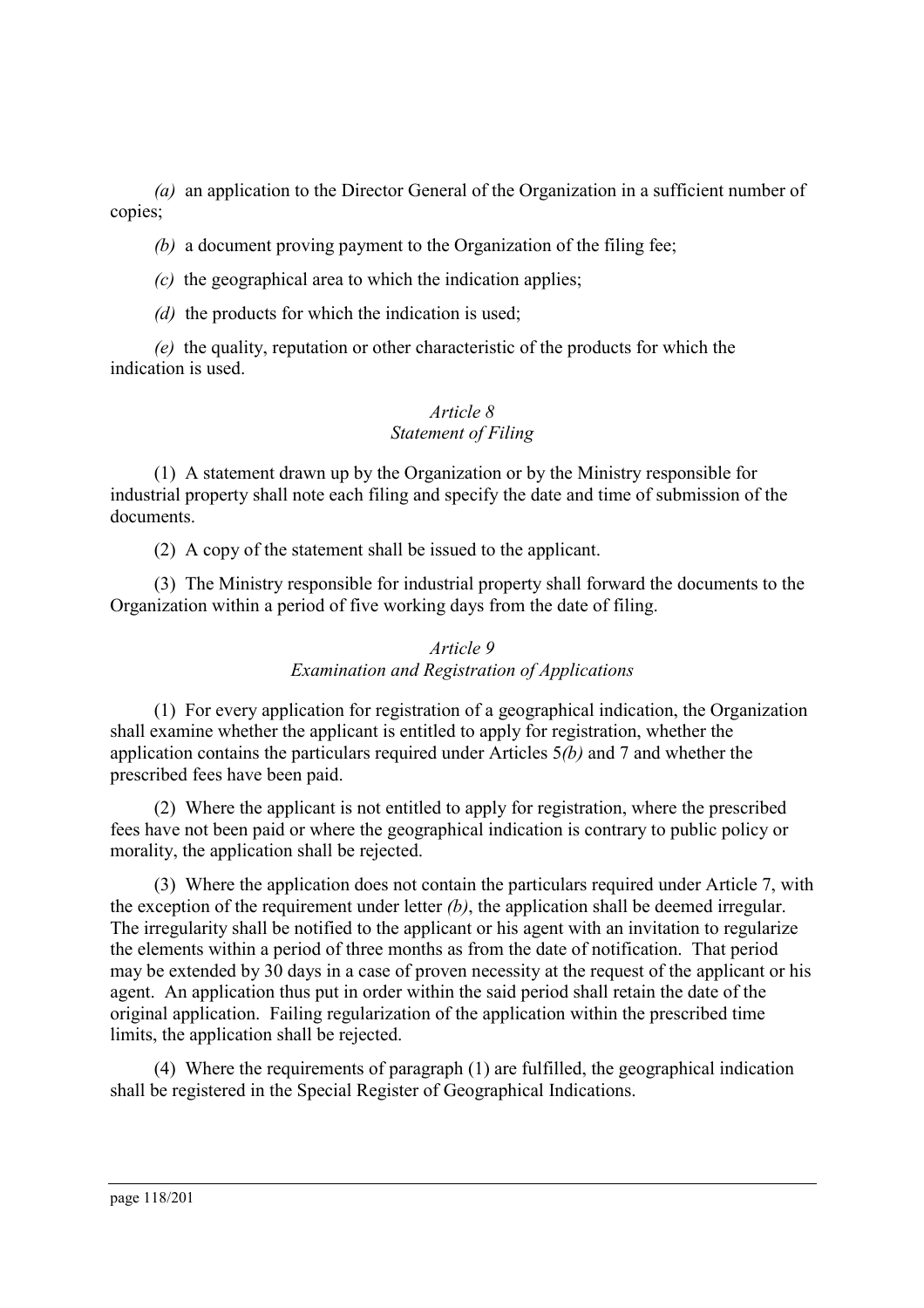(5) No filing may be rejected under paragraph (3) of this Article unless an opportunity has been given to the applicant or his agent to correct such application to the extent and in accordance with the prescribed procedures and form.

#### *Article 10 Unacceptability Due to Non-Payment*

No filing shall be acceptable if the application is not accompanied by a document attesting payment to the Organization of the prescribed fees.

#### *Article 11 Publication*

(1) The Organization shall publish the registration and issue to the owner of the registration a certificate containing, in particular, the following particulars as they appear in the Register:

- *(a)* serial number of the geographical indication;
- *(b)* filing date of the application for registration;
- *(c)* geographical area to which the indication applies;
- *(d)* products to which the indication applies;
- *(e)* identity of the applicant.

(2) As from publication referred to in paragraph (1) above, any person may obtain an official copy and an extract of entries at his own expense.

# *Article 12*

#### *Opposition*

(1) Any interested party may oppose the registration of a geographical indication by sending to the Organization, within a period of six months from the publication mentioned in Article 11 above, a written statement setting out the reasons for his opposition, which reasons must be based on an infringement either of the provisions of Articles 5 and 6 of this Annex, or of a prior right belonging to the opposing party.

(2) The Organization shall send a copy of the statement of opposition to the applicant or to his agent, who may reply, setting out his reasons, within a once-renewable period of 3 months. The reply shall be forwarded to the opponent or to his representative. If his reply does not reach the Organization by the prescribed time limit, the applicant shall be deemed to have withdrawn his application for registration and the registration shall be cancelled.

(3) Before taking a decision on the opposition, the Organization shall, on request, hear each or either of the parties or their agents.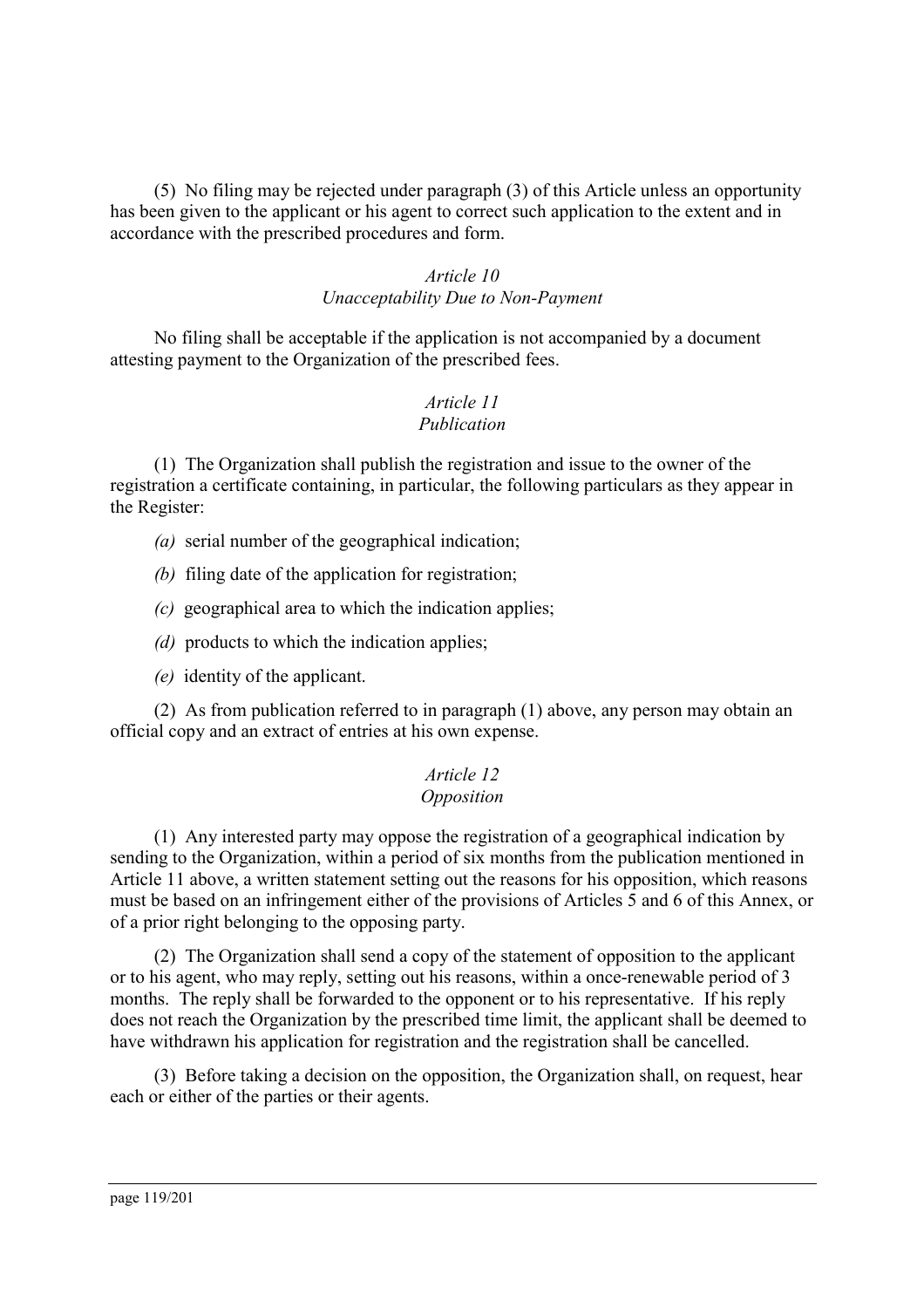(4) An appeal from the Organization's decision on canceling the opposition shall lie to the High Commission of Appeal within a period of three months from the date of receipt of notice of the decision by the interested parties.

(5) The Organization shall only cancel the registration in so far as the aforementioned opposition is valid.

(6) The final decision on cancellation shall be published in the official Bulletin of the Organization.

#### *Article 13 Access to Information in the Special Register*

(1) Any person may, at any time, against payment of the prescribed fee, consult the Special Register or request, at his own expense, information, extracts or copies of such information.

(2) The consultation, information, extracts or copies referred to above may relate to one geographical indication only.

#### *Article 14 Cancellation and Modification of Registrations*

(1) Any interested person or competent authority may request the court of a member State to order:

*(a)* cancellation of the registration of a geographical indication on the grounds that, with respect to Article 5, the indication may not as such enjoy protection;

*(b)* modification of the registration of a geographical indication on the grounds that the geographical area referred to in the registration does not correspond to the geographical indication or that the mention of the products for which the geographical indication is used or the mention of the quality, reputation or other characteristic of the products has been omitted or is not justified.

(2) In any action instituted under this Article, a notification of the request for cancellation or modification shall be made to the person who has filed the application for registration of the geographical indication or to his successor in title and shall be communicated, by publication in the manner laid down by the Implementing Regulations relating to this Annex, to all persons entitled to use the geographical indication in accordance with Article 15 hereafter.

(3) The persons referred to in paragraph (2) and any other interested person may submit a petition to intervene within the time limit laid down by the court of the member State in the aforementioned notification and publication.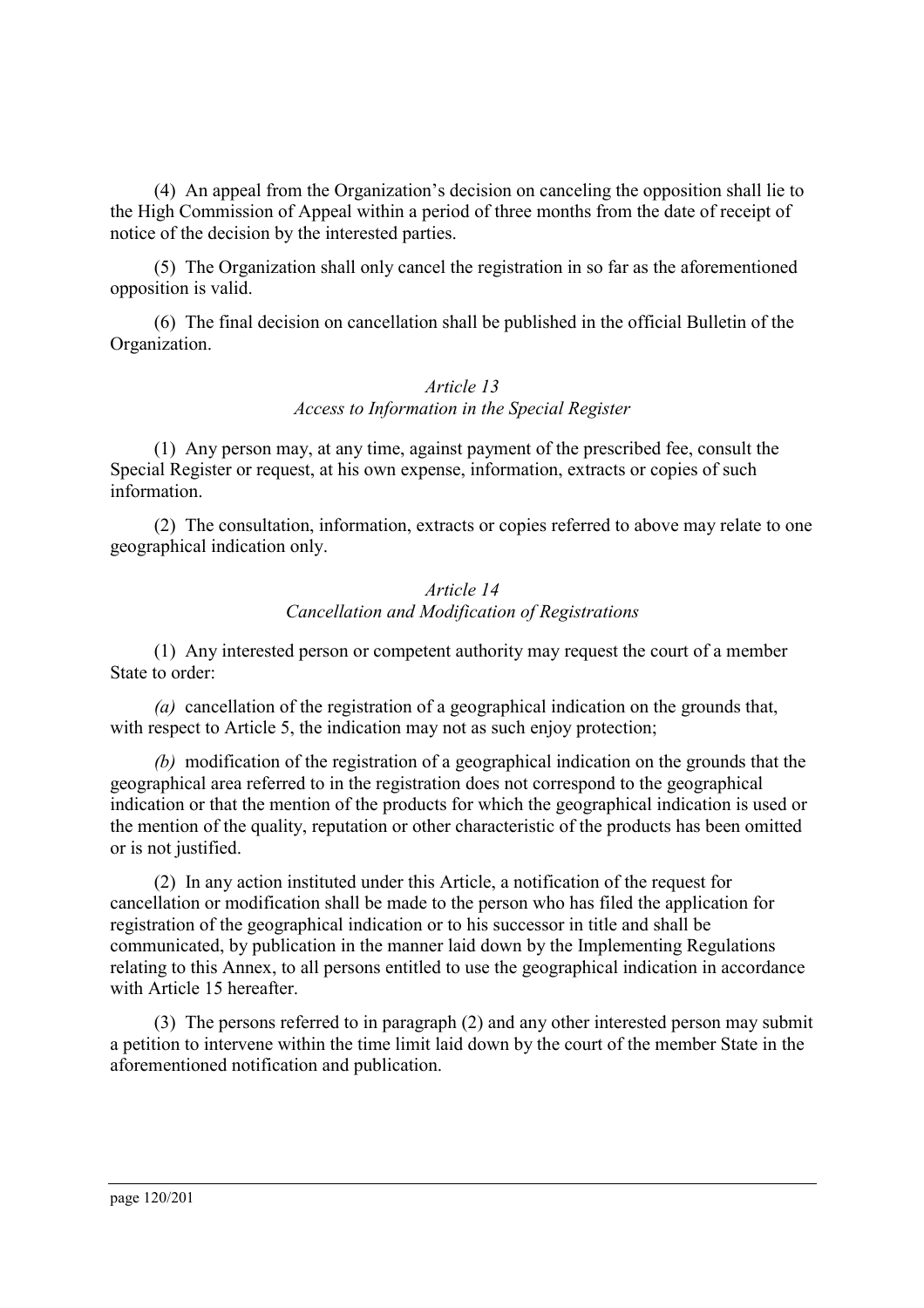#### TITLE IV RIGHT TO USE A GEOGRAPHICAL INDICATION; UNLAWFUL USE

### *Article 15 Use of a Geographical Indication*

(1) Subject to paragraphs (2) and (3) hereafter, only producers carrying on their activity for commercial purposes in the geographical area specified in the Register shall have the right to use a registered geographical indication with respect to the products specified in the register, provided that such products possess the essential characteristic qualities specified in the register.

(2) Where products have been put into circulation under the conditions defined in the preceding paragraph, under a registered geographical indication, any person shall have the right to use the geographical indication for those products.

(3) Apart from the cases referred to in the preceding paragraphs (1) and (2), it shall be unlawful to use, for commercial purposes, a registered geographical indication, or a similar designation, with respect to the products specified in the Register or similar products, even if the true origin of the products is indicated or if the geographical indication is in the form of a translation or is accompanied by terms such as "kind", "type", "make", "imitation" or the like.

(4) The competent national authority of the member State concerned may decide by regulation that the quality of products put on sale or used under a registered geographical indication shall be subjected to control or that the use of such geographical indication shall be prohibited.

(5) It shall be unlawful to use in the designation or presentation of a product any means that infers or suggests that the product concerned originates in a geographical area other than its true place of origin in a manner likely to mislead the public as to the geographical origin of the product.

(6) The owner of an earlier mark that is identical with or similar to a geographical indication may continue to use his mark, except where such mark concerns wines or spirits.

#### *Article 16 Civil Action*

(1) Any interested person or any interested group of producers or consumers may bring actions to obtain the relief provided for in paragraph (2) against persons making unlawful use, within the meaning of Article 15(3) and (5), of a registered geographical indication and against persons contributing to such use.

(2) Without prejudice to paragraph (3), the actions shall be to enjoin the unlawful use, within the meaning of Article 15(3) and (5), of a registered geographical indication, or to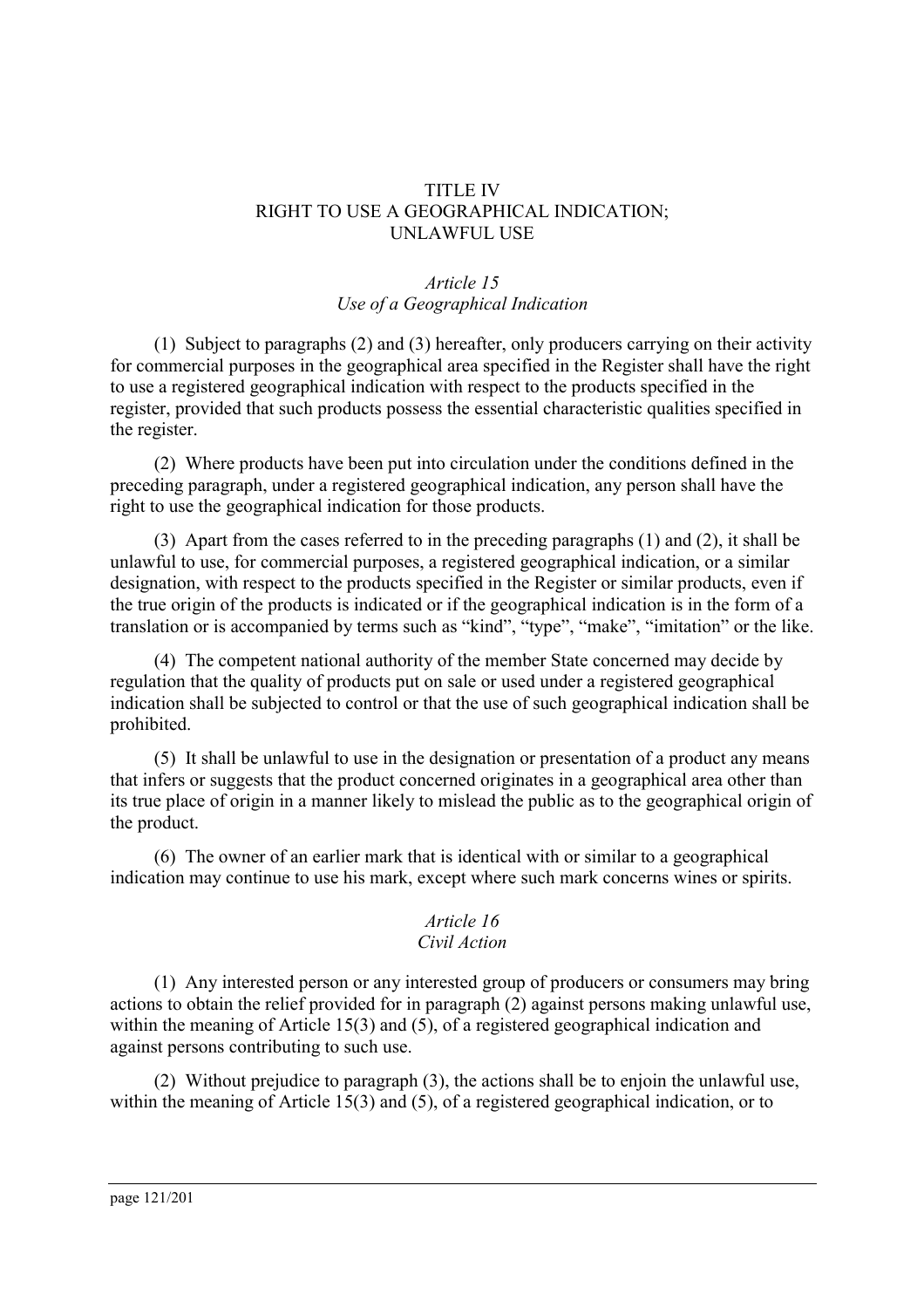prohibit such use where it is imminent, and to destroy the labels and other documents which have contributed or are likely to contribute to such unlawful use.

(3) Any person who has suffered damage as a result of the unlawful use, within the meaning of Article 15(3) and (5), of a registered geographical indication may require compensation from the person making unlawful use of the indication and persons who have contributed to such use.

### *Article 17 Penal Action*

Any person intentionally making unlawful use, within the meaning of Article 15(3) and (5), of a registered geographical indication shall be liable to a term of imprisonment of not less than three months and not more than one year and to a fine of from 1,000,000 to 6,000,000 CFA francs, or one only of these penalties.

### TITLE V TRANSITIONAL AND FINAL PROVISIONS

### *Article 18 Acquired Rights*

(1) This Annex shall apply to applications for protection of geographical indications filed as from the date of its entry into force, subject to the rights acquired under Annex VI of the Bangui Agreement of March 2, 1977.

(2) Applications for registration of appellations of origin filed prior to the date of entry into force of this Annex shall remain subject to the provisions that were applicable on the filing date of the said applications.

(3) However, the exercise of the rights deriving from appellations of origin registered under the provisions referred to in paragraph (2) above shall be subject to the provisions of this Annex as from the date of its entry into force, subject to acquired rights, which shall be maintained.

(4) Annex VI of the Bangui Agreement of March 2, 1977, is repealed.

[Annex VII follows.]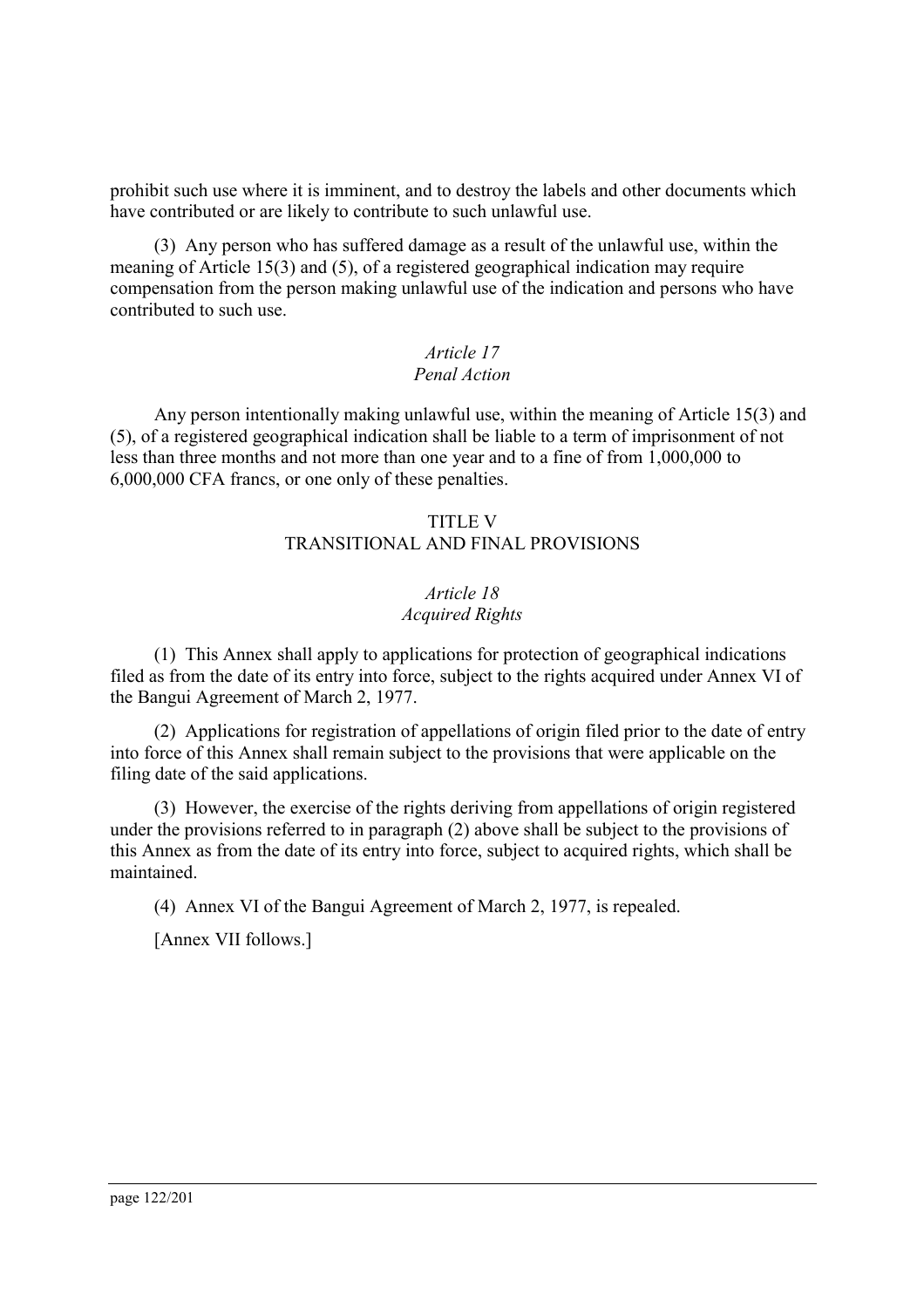### **ANNEX VII LITERARY AND ARTISTIC PROPERTY**

#### *Article 1 General*

The common rules laid down in this Annex shall cover

*(a)* the protection of copyright;

*(b)* the protection of the rights of artists, performers, phonogram producers and broadcasting organizations (related rights);

*(c)* the protection and promotion of the cultural heritage.

## TITLE I COPYRIGHT AND RELATED RIGHTS

#### PART ONE **COPYRIGHT**

# **Chapter I Introductory Provisions**

## *Article 2 Definitions*

The following terms and their alternatives as used in this Annex shall have the following meanings:

(i)"Work" means any literary or artistic creation within the meaning of Article 5.

(ii) "Audiovisual work" means a work consisting of a series of related images giving an impression of movement, whether or not accompanied by sounds, and, if accompanied by sounds, capable of being heard.

(iii) "Work of applied art" means a two-dimensional or three-dimensional artistic creation having a utilitarian function or embodied in a utilitarian article, whether a work of handicraft or a work produced by industrial processes. "Utilitarian article" means an article fulfilling an intrinsic utilitarian function not consisting solely of presenting the appearance of an article or transmitting information.

(iv) "Work of joint authorship" means a work in whose creation two or more authors have collaborated.

(v)"Collective work" means a work created at the initiative of a natural or legal person who discloses it under his direction and name and in which the individual contributions of the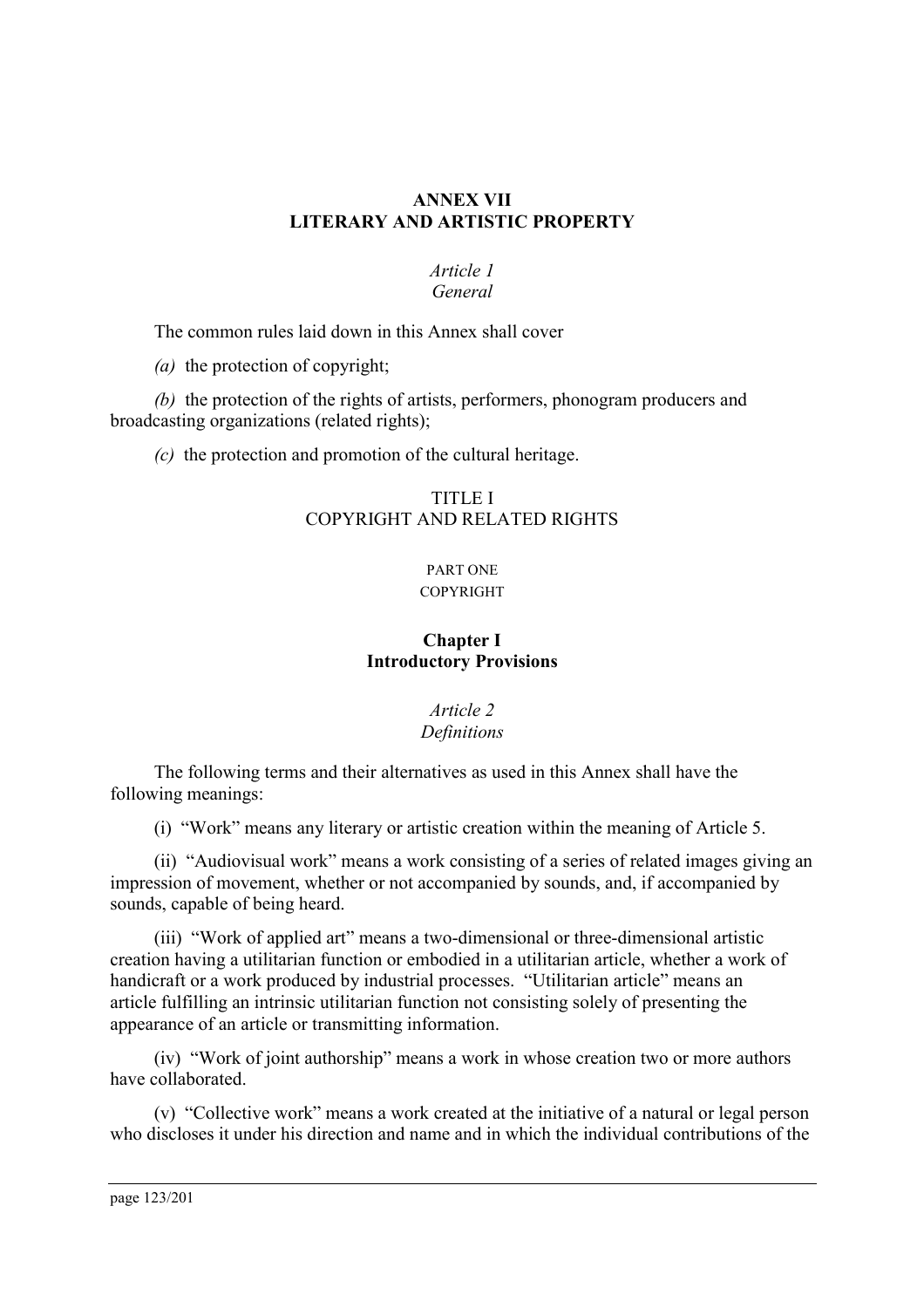various authors participating in its creation merge in the whole for which it was created so that it is impossible to attribute to each of them a separate right in the whole work once completed.

(vi) "Composite work" means a new work in which a preexisting work is incorporated without the collaboration of the author of the latter.

(vii) "Photographic work" means the recording of light or other radiation on any medium on which an image is produced or from which an image may be produced, whatever the nature of the technology (chemical, electronic or other) through which the recording is effected. A still image extracted from an audiovisual work shall not be deemed a photographic work, but a part of the audiovisual work concerned.

(viii) "Author" means the natural person who has created a work.

(ix) "Producer of a work" means the natural or legal person who takes the initiative and assumes the responsibility of creating such work.

(x)"Producer of an audiovisual work" means the natural or legal person who takes the initiative and the responsibility of having such work created.

(xi) "Broadcasting" means the communication of a work (including the presentation or performance of a work) to the public by wireless transmission; "Rebroadcasting" means the emission of a broadcast work. "Broadcasting" includes broadcasting by satellite which means broadcasting from the injection of a work towards a satellite, including both the uplink and downlink in the transmission, to the point where the work is communicated to the public.

Broadcasting shall also include communication of works by television.

(xii) "Communication of a work to the public" (including its presentation, performance or broadcasting) means the fact of making a work accessible to the public by means other than the distribution of copies. Any process required to make a work accessible to the public, and which so permits, shall be a "communication" and a work shall be deemed "communicated to the public" even if nobody in the public for which the work is intended actually receives it, sees it or hears it.

(xiii) "Public communication by cable" means the communication of a work to the public by wire or any other means constituted by a material substance.

(xiv) "Communication to the public" means the transmission by wire or wireless means of the images, the sounds, or the images and sounds, of a work in such a way that they may be perceived by persons outside the family circle or the immediate circle of friends in one or more places sufficiently distant from the place of origin of the transmission that, without such transmission, the images or the sounds cannot be perceived in such place, irrespective of whether those persons may perceive the images or the sounds in the same place and at the same time, or in different places and at different times.

(xv) "Public performance" means the fact of reciting, playing, dancing or otherwise performing a work either directly or through any device or process or, in the case of an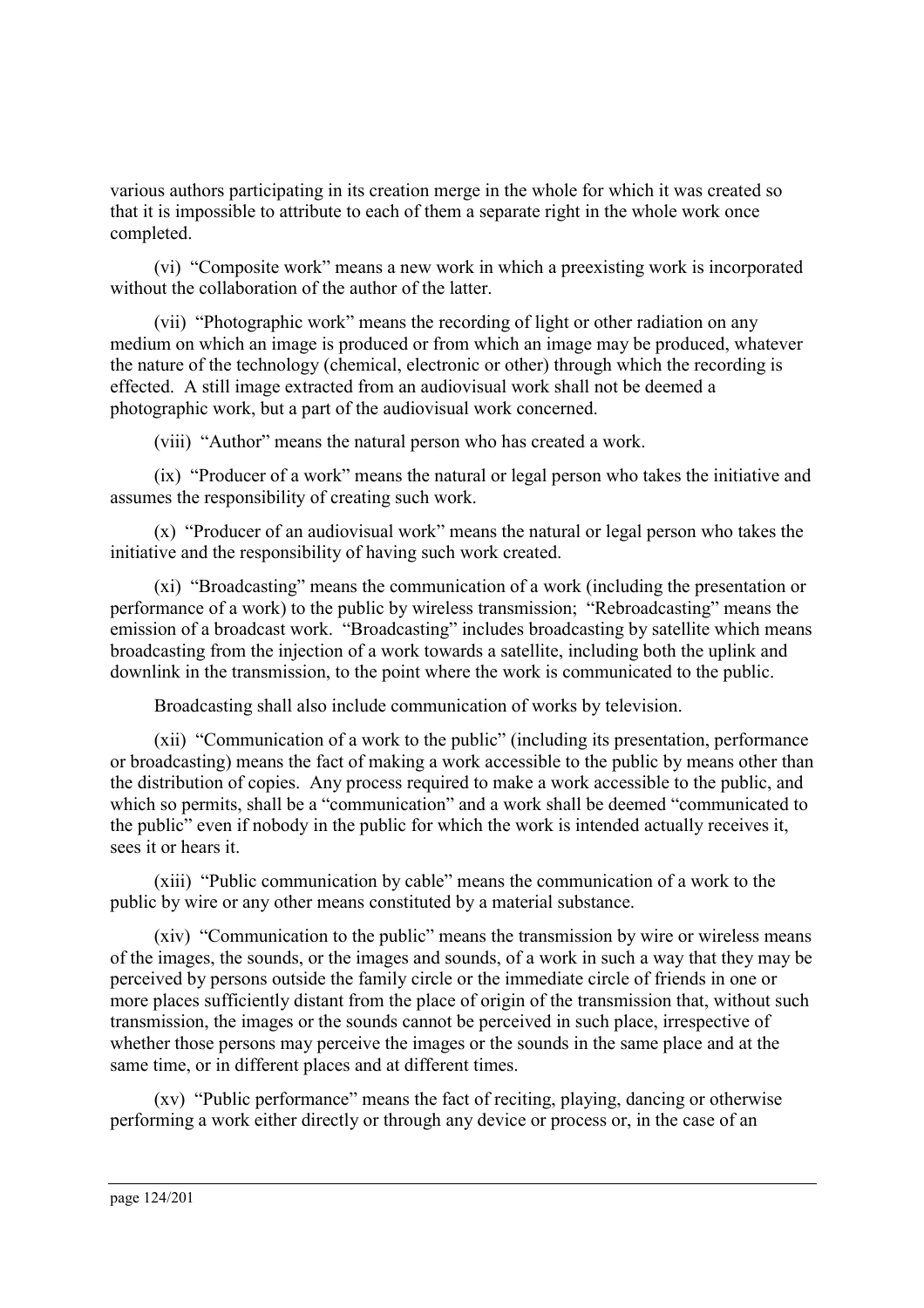audiovisual work, of showing the images in sequence or of making the accompanying sounds audible in one or more places where persons outside the family circle or the immediate circle of friends are or may be present, irrespective of whether they are or may be present in the same place and at the same time or in different places and at different times, where the performance may be perceived without there necessarily being communication to the public within the meaning of the preceding paragraph.

(xvi) "Published" means that copies of the work have been made accessible to the public with the consent of the author, by sale, rental or public lending or by any other transfer of ownership or possession, on condition that, taking into account the nature of the work, the number of such published copies is sufficient to meet the normal needs of the public. A work shall also be considered "published" if it has been stored in the memory of a computer system and made accessible to the public by any means of retrieval.

(xvii) "Reproduction" means the making of one or more copies of a work or of a part of such work in any material form whatsoever, including sound and visual recordings. The making of one or more three-dimensional copies of a two-dimensional work and the making of one or more two-dimensional copies of a three-dimensional work, as also the inclusion of a work or a part of such work in a computer system (either in the internal memory unit or the external memory unit of a computer) shall also constitute "reproduction".

(xviii) "Reprographic reproduction" of a work means the making of facsimile copies of originals or copies of a work by means other than painting, for instance by photocopying. The making of facsimile copies that are reduced or enlarged shall also be deemed "reprographic reproduction".

(xix) "To perform" a work means to recite it, play it, dance it or perform it, either directly or by any device or process or, in the case of an audiovisual work, to show the images in any sequence whatsoever or to make the sounds accompanying it audible.

(xx) "Expressions of folklore" means the production of characteristic elements of the traditional artistic heritage developed and perpetuated by a community or by individuals recognized as meeting the expectations of such community, and includes folk tales, folk poetry, folk songs and instrumental music, folk dancing and entertainments as also the artistic expressions of rites and productions of folk art.

(xxi) "Copy" means the outcome of any act of reproduction of a work already fixed on a medium.

(xxii) "Computer program" means a set of instructions expressed in words, codes, schemes or any other form capable, once incorporated in a machine-readable medium, to carry out or obtain a task or particular result by a computer or by an electronic process capable of processing information.

(xxiii) "Database" means a compilation of data or of facts.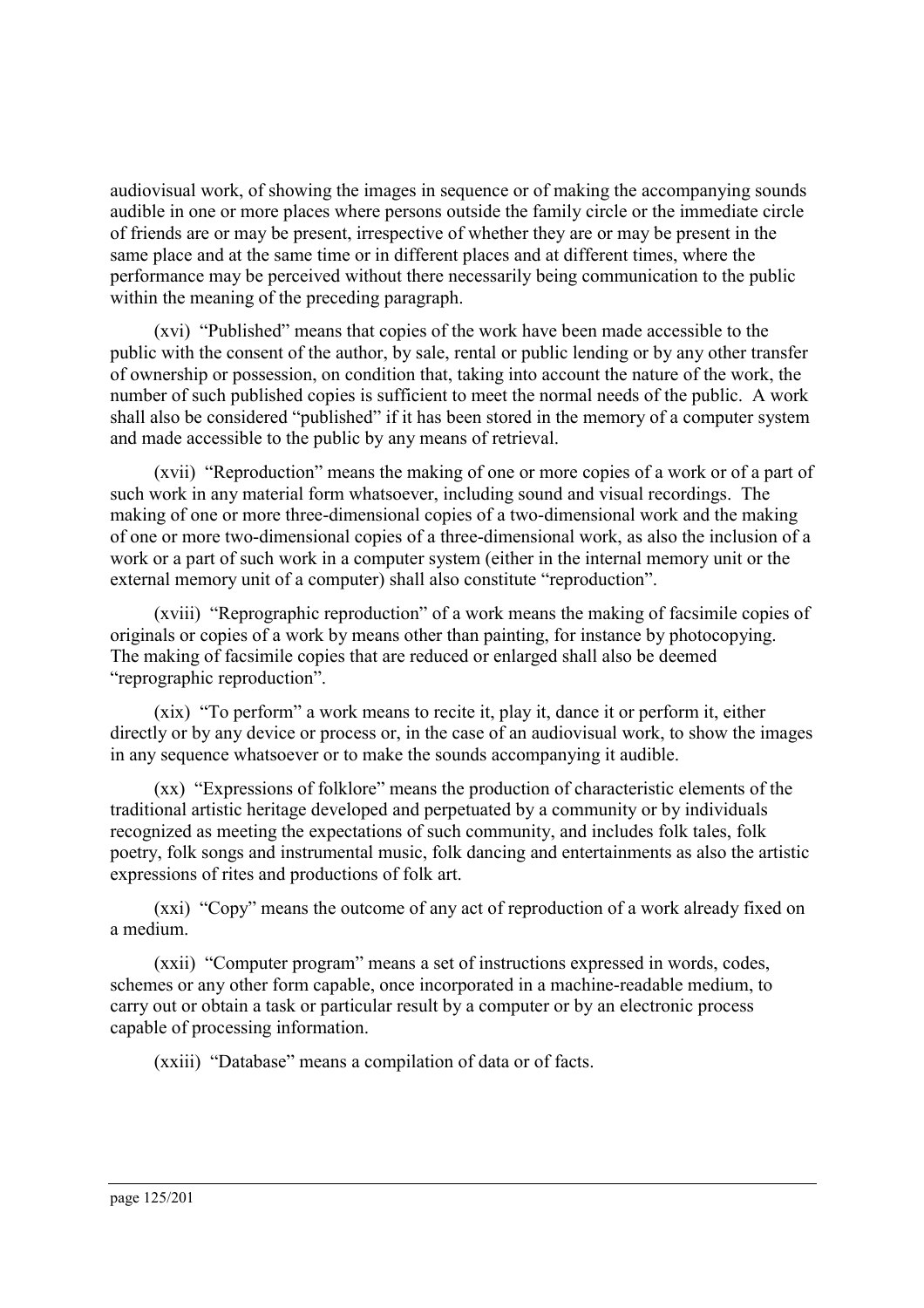(xxiv) "Public lending" means the transfer of possession of the original or of a copy of a work for a limited period of time, for non-profit-making purposes, by an institution providing services to the public, such as a public library or public records.

(xxv) "Rental" means the transfer of possession of the original or a copy of a work for a limited period of time, for profit-making purposes.

### *Article 3 Scope of Application*

(1) The provisions of this part of the Annex shall apply

(i)to works of which the author or any other original holder of copyright is a national of one of the member States of the Organization or has his habitual residence or headquarters in such State;

(ii) to audiovisual works of which the producer is a national of one of the member States of the Organization or has his habitual residence or his headquarters in such State;

(iii) to works published for the first time on the territory of one of the member States of the Organization or published for the first time in a foreign country and also published in one of the member States of the Organization within a period of 30 days;

(iv) to works of architecture erected in one of the member States of the Organization.

(2) In the case of a work of joint authorship, it shall suffice, in order that the provisions of this part of the Annex apply, for one of the joint authors to meet the requirements of paragraph (1)(i) above.

(3) The relevant provisions of the Agreement Revising the Bangui Agreement of March 2, 1977, shall apply *mutatis mutandis* in this part of the Annex.

(4) The provisions of international treaties shall remain unaffected.

#### **Chapter II Subject Matter of Protection**

#### *Article 4 Subject Matter of Protection: General*

(1) The author of any original literary or artistic work of the mind shall enjoy, by the mere fact of its creation, an exclusive incorporeal property right in the work which shall be enforceable against all persons. This right shall include attributes of an intellectual and moral nature as well as attributes of an economic nature, as determined by this Annex.

(2) The protection deriving from the rights laid down in paragraph (1), hereinafter referred to as "protection", shall begin with the creation of the work even if the work is not fixed on a material medium.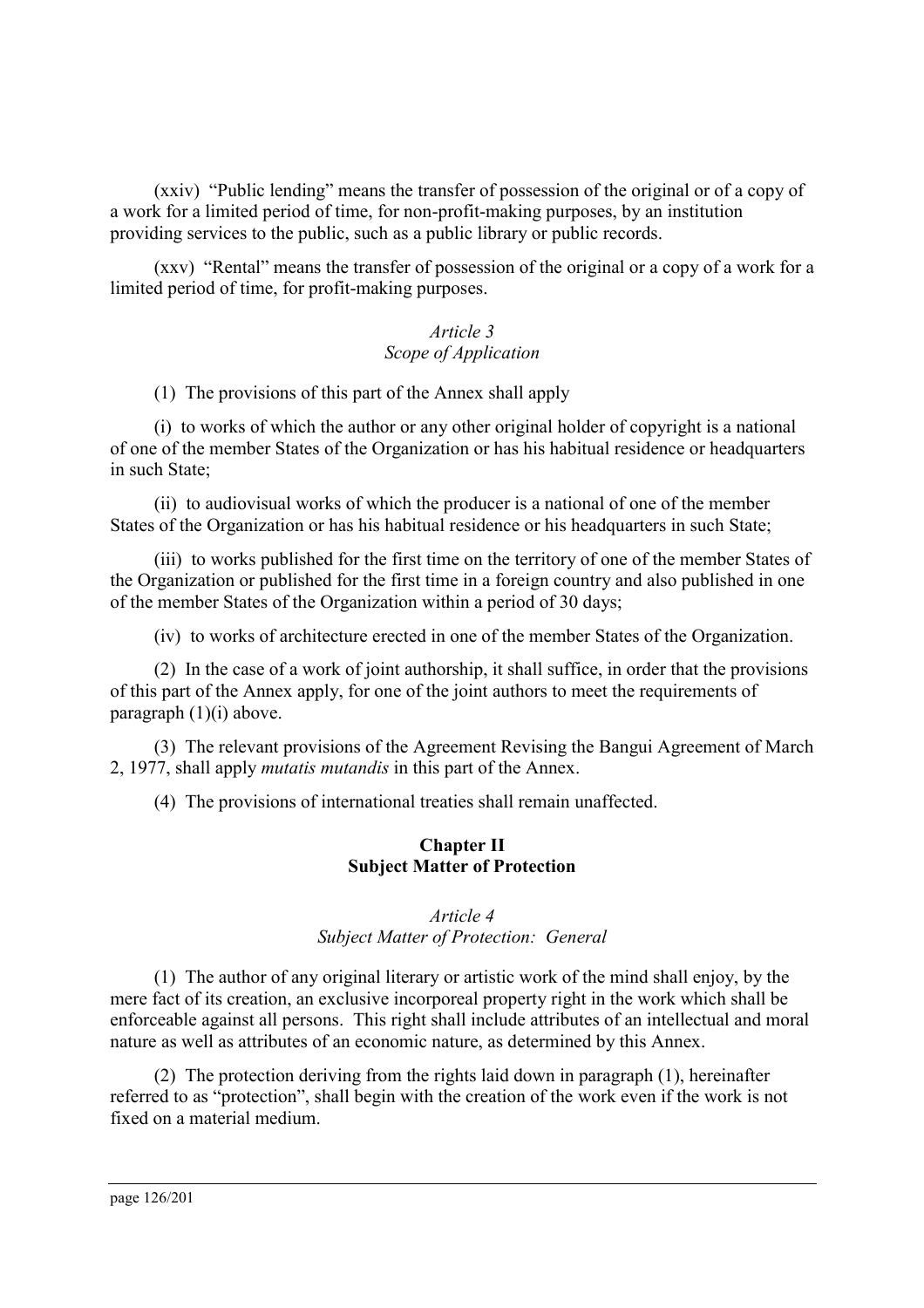#### *Article 5 Subject Matter of Protection: Works*

(1) This Annex shall apply to literary and artistic works, hereinafter referred to as "works", constituting original creations of the mind in the literary, artistic and scientific fields, such as

(i)works expressed in writing, including computer programs;

(ii) lectures, addresses, sermons and other works composed of words and expressed orally;

(iii) musical works, whether or not accompanied by words;

(iv) dramatic and dramatico-musical works;

(v)choreographic works and mimed works;

(vi) audiovisual works;

(vii) works of fine art: drawings, paintings, sculptures, engravings and lithographs;

(viii) works of architecture;

(ix) photographic works;

(x)works of applied art;

(xi) illustrations, maps, plans, sketches and three-dimensional works relating to geography, topography, architecture or science;

(xii) pressions of folklore and works derived from folklore.

(2) Protection shall be independent of the mode or form of expression, of the quality and of the purpose of the work.

> *Article 6 Subject Matter of Protection: Derivative Works and Collections*

(1) The following shall also be protected as works:

(i)translations, adaptations, arrangements and other transformations of works and of expressions of folklore;

(ii) collections of works, of expressions of folklore or of simple facts or data, such as encyclopedias, anthologies and databases, whether reproduced on a medium that may be processed by a machine or in any other form, which, by reason of the selection, coordination or arrangement of their contents, constitute creations of the mind.

(2) The protection of the works referred to in paragraph (1) shall not affect the protection of existing works used in the making of such works.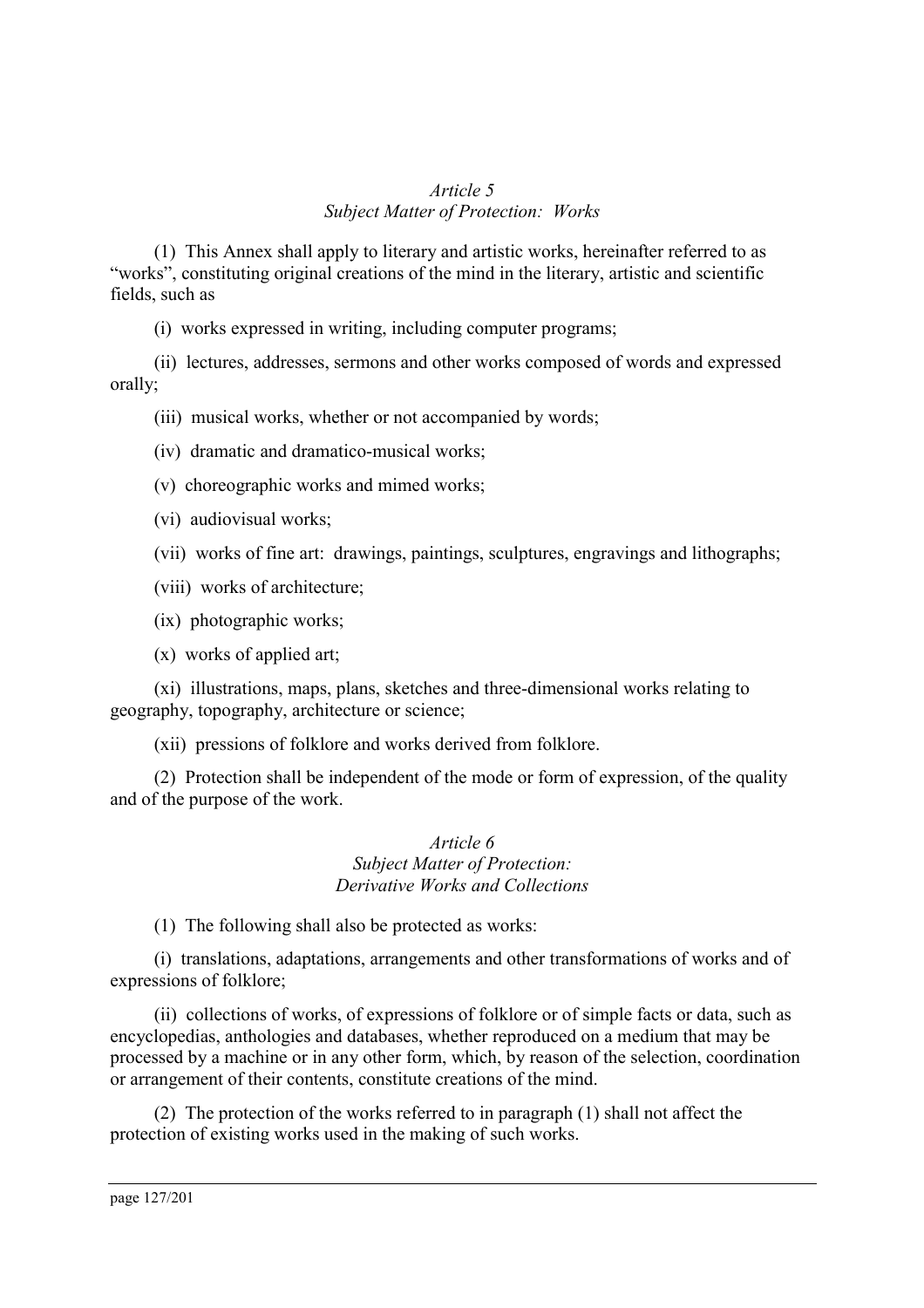### *Article 7 Subject Matter Not Protected*

The protection afforded by this part of the Annex shall not extend

(i)to official texts of a legislative, administrative or judicial nature or to the official translations thereof;

(ii) to news of the day;

(iii) to simple facts and data.

# **Chapter III Rights Protected**

### *Article 8 Moral Rights*

(1) Independently of his economic rights and even after assignment of such rights, the author of a work shall have the right

(i)to claim authorship of his work, in particular the right to have his name affixed to copies of his work and, wherever possible and in the usual manner, in relation with any public use of his work;

(ii) to remain anonymous or to use a pseudonym;

(iii) to oppose any distortion, mutilation or other modification of his work or any other action derogatory to it where such action might be prejudicial to his honor or reputation.

(2) An author shall have the right to disclose his work. He shall determine the disclosure process and lay down the conditions thereof. Notwithstanding assignment of his right of exploitation, an author shall enjoy a right to reconsider or of withdrawal, even after publication of his work, with respect to the assignee. However, he may only exercise such right on condition that he indemnify the assignee beforehand for any prejudice the reconsideration or withdrawal may cause him. If the author decides to have his work published after having exercised his right to reconsider or of withdrawal, he shall be required to offer his rights of exploitation in the first instance to the assignee he originally chose and under the conditions originally determined.

### *Article 9 Economic Rights*

(1) An author shall enjoy the exclusive right to exploit his work in any form whatsoever and to obtain monetary advantage therefrom. Subject to the provisions of Articles 10 to 21, the author of a work shall enjoy, in particular, the exclusive right to perform or authorize the following acts: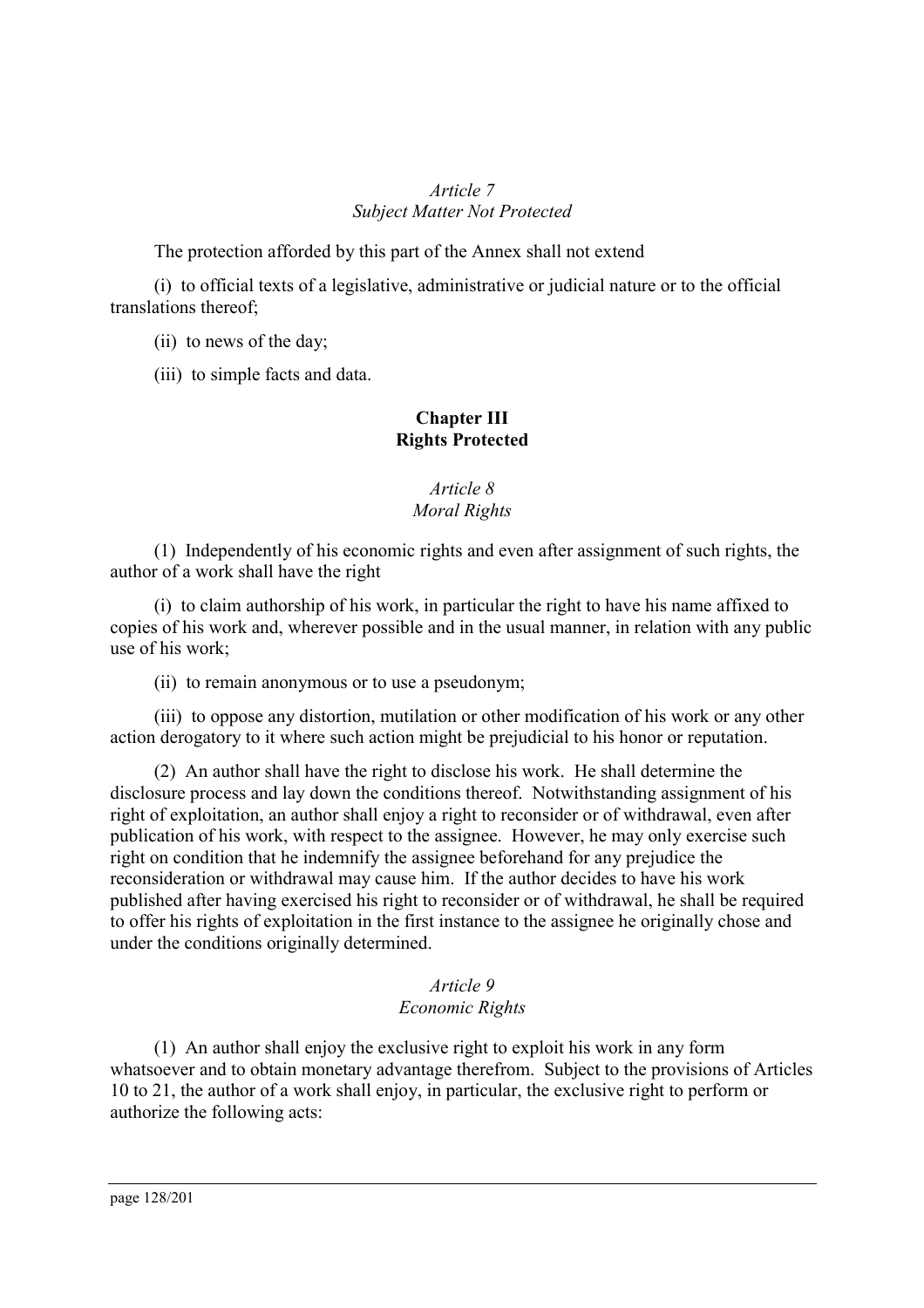(i)reproduce his work;

(ii) translate his work;

(iii) adapt, arrange or otherwise transform his work;

(iv) distribute copies of his work to the public by means of sale or any other transfer of ownership or by rental;

(v)perform his work in public;

(vi) communicate his work (including performance) to the public by broadcasting (or retransmission) or by television;

(vii) communicate his work (including performance or broadcasting) to the public by cable or by any other means.

(2) The rental right referred to in paragraph (1)(iv) shall not apply to the rental of computer programs in those cases where the program itself is not the essential subject matter of the rental.

## *Article 10 Resale Royalty*

(1) Authors of graphic and three-dimensional works, and of manuscripts, shall have an inalienable right, regardless of any transfer of the original work, to participate in the proceeds of any sale of such work or manuscript by public auction or through a dealer, whatever the conditions under which the transaction was carried out by the latter.

(2) The above provision shall not apply to works of architecture or to works of applied art.

(3) The conditions for exercising such right, as also the rate of participation in the proceeds of sale, shall be determined by the competent national authority.

### **Chapter IV Limitations on Economic Rights**

## *Article 11 Free Reproduction for Private Purposes*

(1) Notwithstanding the provisions of Article 9, and subject to those of paragraph (2) of this Article and those of Article 58, it shall be permitted, without the consent of the author and without payment of remuneration, to reproduce a lawfully published work exclusively for the private use of the user.

(2) Paragraph (1) shall not apply to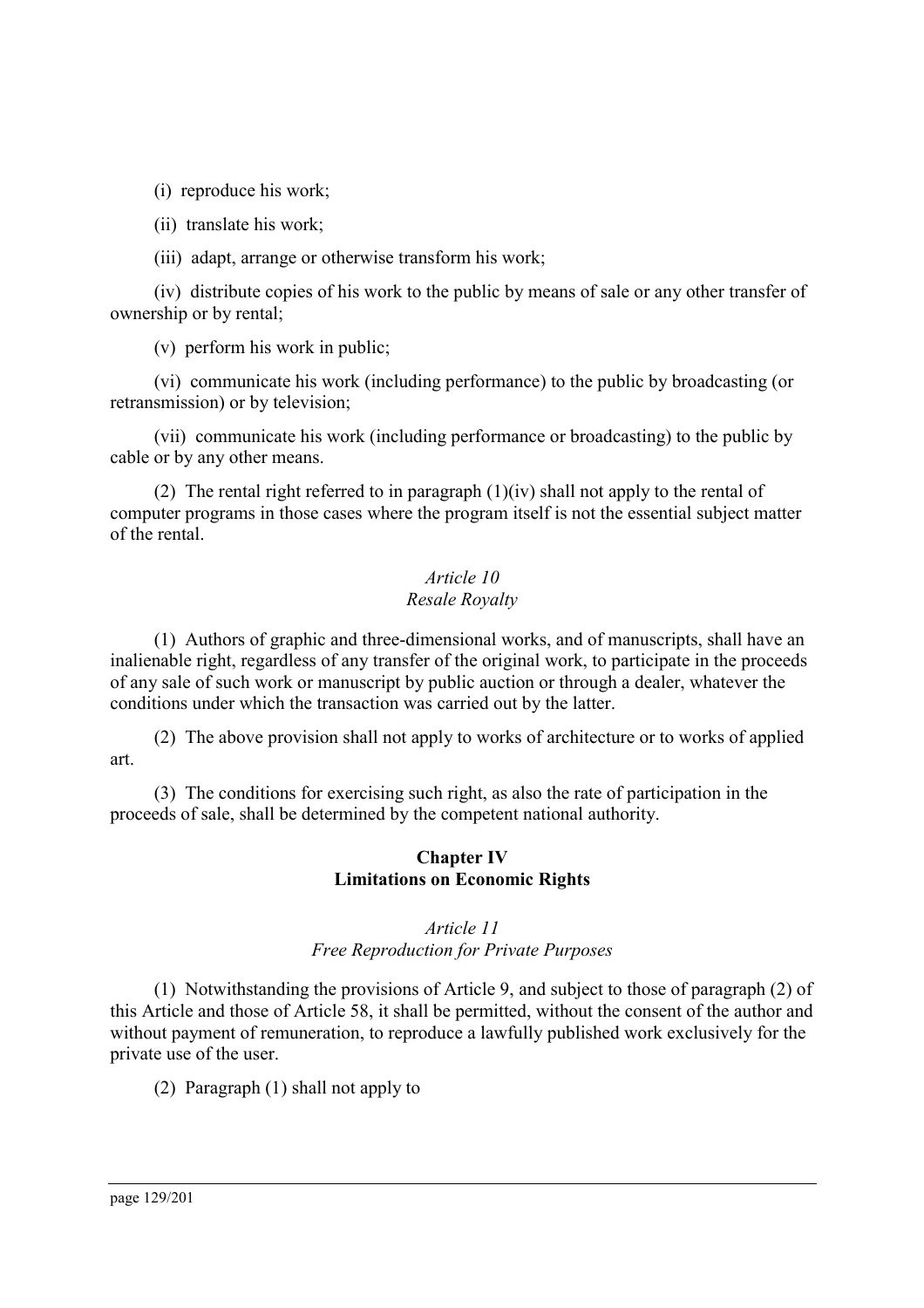(i)the reproduction of works of architecture in the form of buildings or other similar constructions;

(ii) the reprographic reproduction of works of fine art in a limited quantity, the graphical presentation of musical works (scores) and exercise manuals and other publications used once only;

(iii) the reproduction of the whole or of significant parts of databases;

(iv) the reproduction of computer programs, except in the cases provided for in Article 18;

(v)any other reproduction of a work that would prejudice the normal exploitation of the work or would cause unwarranted prejudice to the legitimate interests of the author.

#### *Article 12 Free Reproduction in the Form of Quotation*

Notwithstanding the provisions of Article 9, it shall be permitted, without the consent of the author and without payment of a remuneration, to quote a lawfully published work in another work, on condition that the source and the name of the author be stated, if the name of the author is given in the source, and on condition that such quotation is compatible with fair practice and that its extent does not exceed that justified by the intended purpose.

### *Article 13 Free Use for Teaching*

Notwithstanding the provisions of Article 9, it shall be permitted, without the consent of the author and without payment of remuneration, but subject to the requirement of stating the source and the name of the author if such name is given in the source,

(i)to use a lawfully published work as an illustration in publications, broadcasts or sound or visual recordings intended for teaching;

(ii) to reproduce, by reprographic means for teaching, or for examinations within teaching establishments whose activities are not directly or indirectly profit-making, and to the extent justified by the intended purpose, lawfully published individual articles from a newspaper or periodical, and short extracts from a lawfully published work.

> *Article 14 Reprographic Reproduction by Libraries and Archive Services*

Notwithstanding the provisions of Article 9, a library or archive service whose activities are not directly or indirectly profit-making may, without the consent of the author or other holder of copyright, make individual copies of a work by means of reprographic reproduction,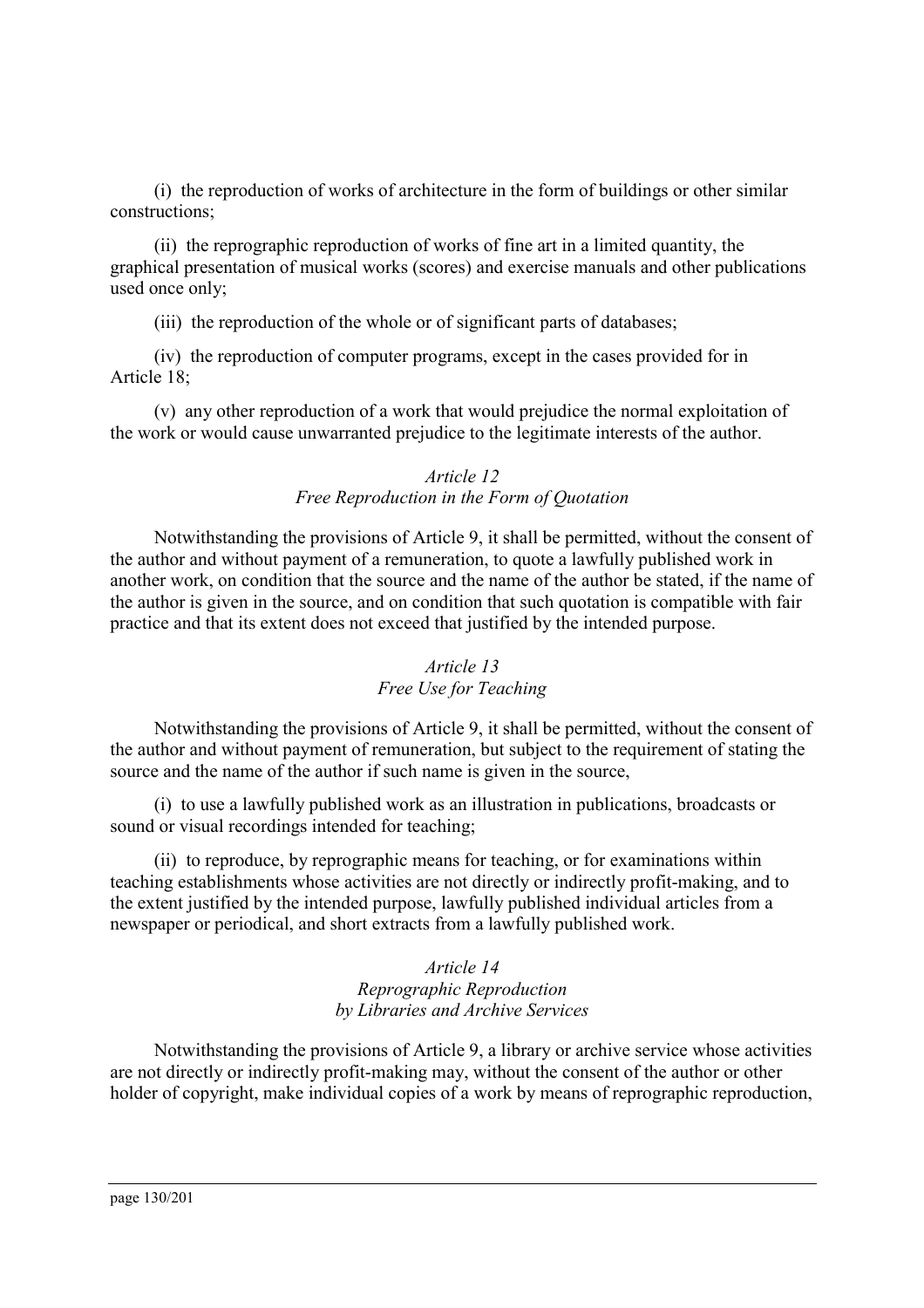(i)where the work reproduced is an article or a short extract from a written work, other than a computer program, with or without illustration, published in a collection of works or in an issue of a newspaper or periodical, and where the purpose of reproduction is to meet the request of a natural person;

(ii) where the making of such copy is for the purpose of preserving and, if necessary, in the event of it having been lost, destroyed or made unusable, replacing it or, for replacing a copy that has been lost, destroyed or rendered unusable in the permanent collection of another library or other archive service.

#### *Article 15 Free Reproduction for Judicial and Administrative Purposes*

Notwithstanding the provisions of Article 9, it shall be permitted, without the consent of the author and without payment of remuneration, to reproduce a work intended for a judicial or administrative procedure to the extent justified by the intended purpose.

### *Article 16 Free Use for Informatory Purposes*

Notwithstanding the provisions of Article 9, it shall be permitted, without the consent of the author and without payment of remuneration, but subject to the requirement of stating the source and the name of the author if such name is given in the source,

(i)to reproduce in the press, to broadcast or to communicate to the public, an economic, political or religious article published in newspapers or periodicals, or a broadcast work of like nature, in those cases where the right of reproduction, broadcasting or communication to the public has not been expressly reserved;

(ii) to reproduce or make available to the public, for the purposes of reporting on current events by means of photography, cinematography, or through broadcasting or communication to the public by cable, a work seen or heard during such event, to the extent justified by the intended informatory purpose;

(iii) to reproduce in the press, to broadcast or communicate to the public political speeches, lectures, addresses, sermons or other works of like nature given in public, as also pleadings made in legal proceedings, for the purposes of information and to the extent justified by the intended purpose, whereby the authors shall maintain their right to publish collections of such works.

> *Article 17 Free Use of the Images of Works Permanently Located in Public Places*

Notwithstanding the provisions of Article 9, it shall be permitted, without the consent of the author and without payment of remuneration, to reproduce, broadcast or communicate to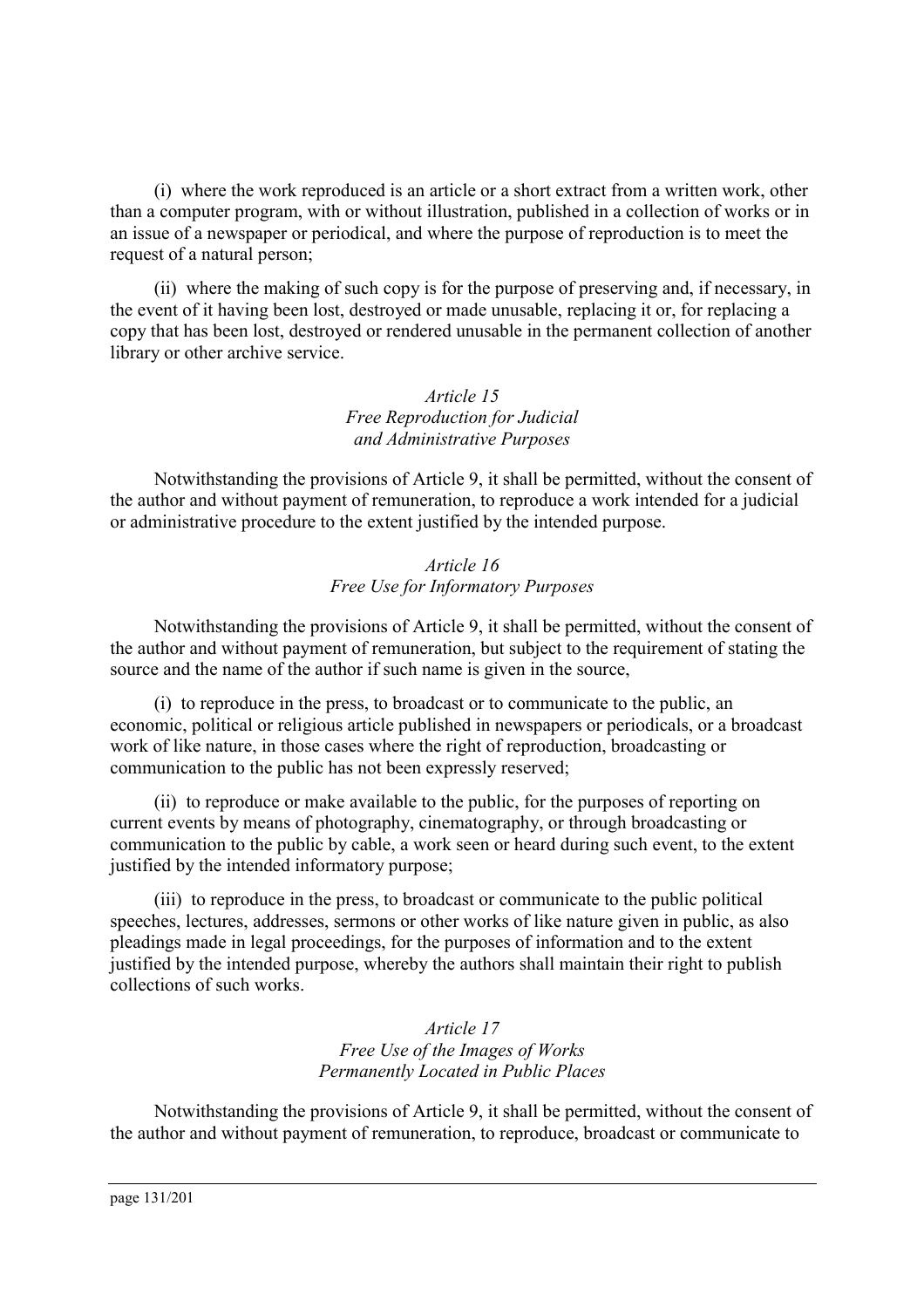the public by cable an image of a work of architecture, a work of fine art, a photographic work or a work of applied art that is permanently located in a place open to the public, except if the image of the work is the main subject of such reproduction, broadcast or communication and if it is used for profit-making purposes.

### *Article 18 Free Use and Adaptation of Computer Programs*

(1) Notwithstanding the provisions of Article 9, the lawful owner of a copy of a computer program may, without the consent of the author and without payment of separate remuneration, make a copy or an adaptation of the program on condition that such copy or such adaptation be

(i)necessary for the use of the computer program for the purposes for which the program was obtained; or

(ii) necessary for the purpose of archiving and in order to replace a lawfully held copy where such copy has been lost, destroyed or rendered unusable.

(2) No copy or no adaptation may be made for purposes other than those set out in paragraph (1) and any copy or adaptation shall be destroyed if the prolonged possession of the copy of the computer program ceases to be lawful.

### *Article 19 Free Ephemeral Recording by Broadcasting Organizations*

Notwithstanding the provisions of Article 9, a broadcasting organization may, without the consent of the author and without payment of separate remuneration, make an ephemeral recording by means of its own facilities and for the purposes of its own broadcasts of a work it is authorized to broadcast. The broadcasting organization shall be required to destroy such recording within six months of it having been made, unless a longer period has been agreed with the author of the work thus recorded.

However, without such agreement, a single copy of such registration may be kept for the exclusive purpose of the conservation of archives.

### *Article 20 Free Public Performance*

Notwithstanding the provisions of Article 9, it shall be permitted, without the consent of the author and without payment of remuneration, to publicly perform a work

- (i)at official ceremonies to the extent justified by the nature of the ceremonies;
- (ii) at religious ceremonies on premises intended for that purpose;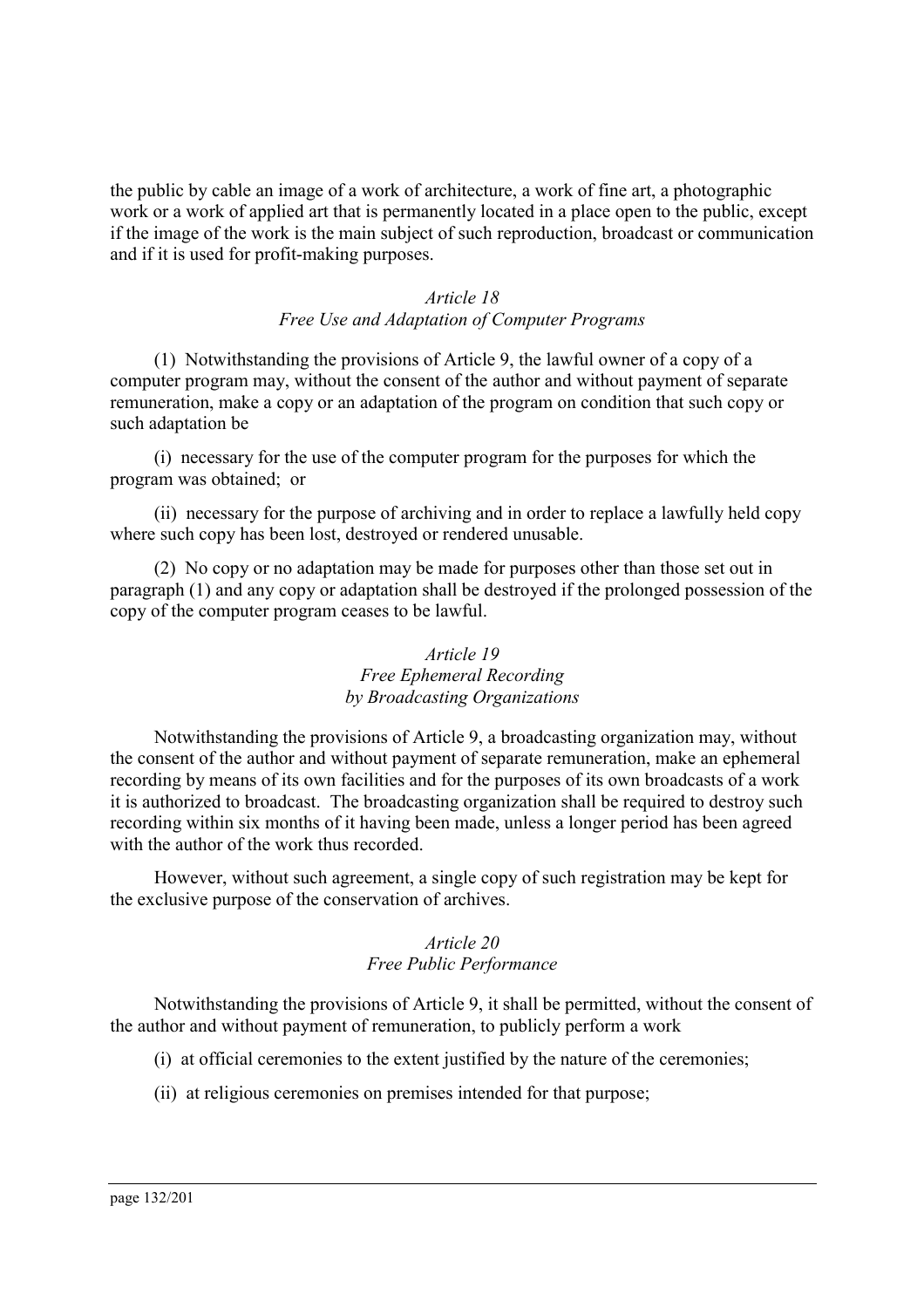(iii) as part of the activities of a teaching establishment for the staff and students of such establishment, if the audience is constituted exclusively by the staff and students of the establishment or by the parents and supervisors or other persons directly related to the activities of the establishment.

### *Article 21 Importing for Personal Purposes*

The importing of a copy of a work by a natural person, for personal purposes, shall be permitted without the consent of the author or of any other holder of the copyright in the work.

#### **Chapter V Term of Protection**

### *Article 22 Term of Protection: General*

Except as otherwise provided in this Chapter, the economic rights in a work shall be protected during the lifetime of the author and for seventy years after his death.

The moral rights shall be without limit in time. After the expiry of protection of the economic rights, the national collective rights administration body referred to in Article 60 shall be entitled to ensure compliance with the moral rights for the benefit of the authors.

#### *Article 23 Term of Protection for Works of Joint Authorship*

The economic rights in a work of joint authorship shall be protected during the lifetime of the last surviving author and for seventy years after his death.

#### *Article 24 Term of Protection for Anonymous and Pseudonymous Works*

The economic rights in a work published anonymously or under a pseudonym shall be protected until the expiry of a period of seventy years as from the end of the calendar year in which such work has been lawfully published for the first time or, failing such event occurring during the seventy years following the making of the work, seventy years as from the end of the calendar year in which such work has been lawfully made accessible to the public or, failing such event occurring during the seventy years following the making of the work, seventy years as from the end of the calendar year of its making, except where, prior to the expiry of such periods, the identity of the author is disclosed or leaves no doubt, in which case the provisions of Article 22 or Article 23 shall apply.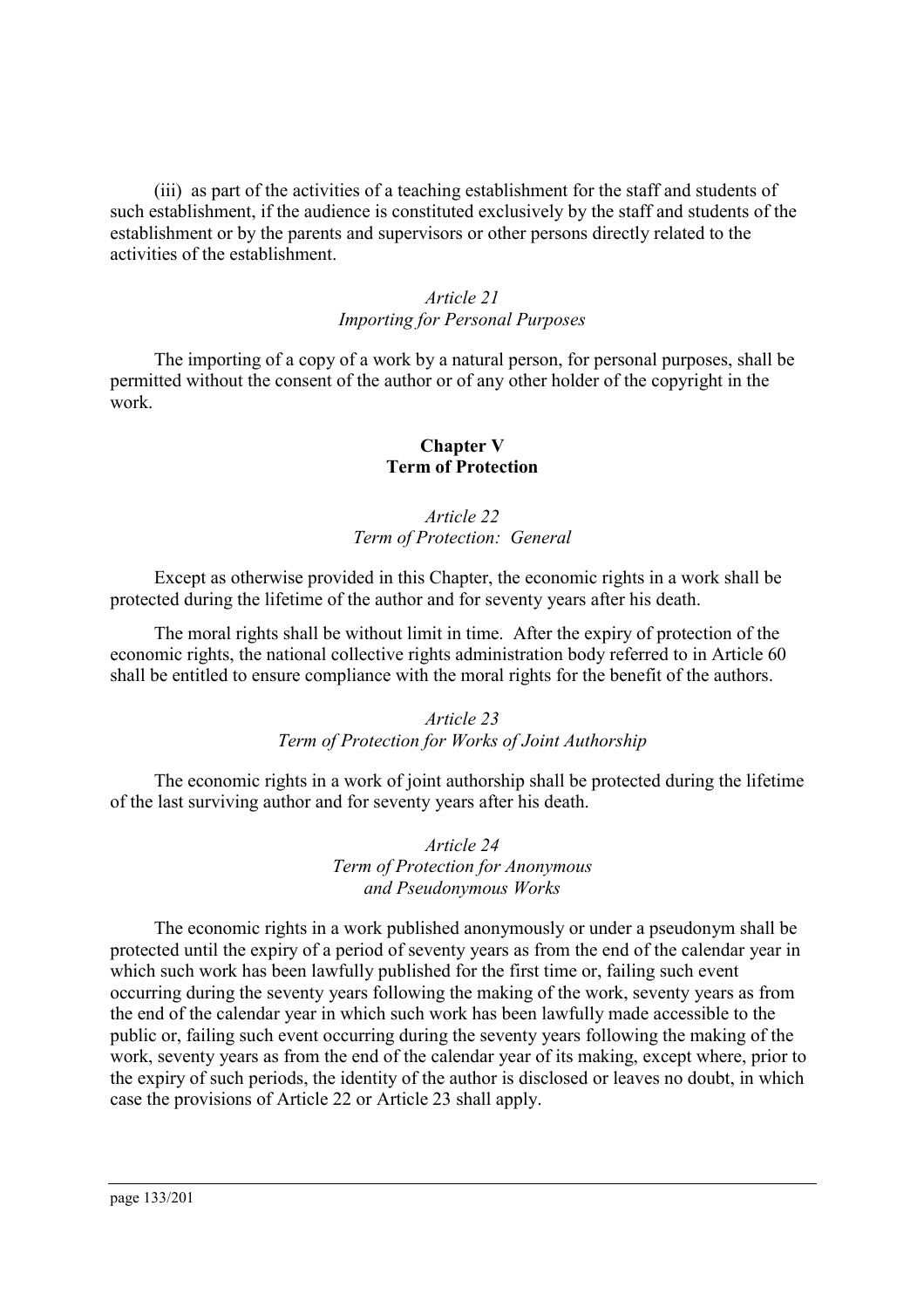*Article 25 Term of Protection for Collective and Audiovisual Works*

The economic rights in a collective work or in an audiovisual work shall be protected until the expiry of a period of seventy years as from the end of the calendar year in which such work has been lawfully published for the first time or, failing such event occurring during the period of seventy years as from the making of the work, seventy years as from the end of the calendar year in which such work has been made accessible to the public or, failing such event occurring during the period of seventy years as from the making of the work, seventy years as from the end of the calendar year of its making.

#### *Article 26 Term of Protection for Works of Applied Art*

The economic rights in a work of applied art shall be protected until the expiry of a period of 25 years as from the making of such work.

#### *Article 27 Calculation of Terms*

In this Chapter, each time limit shall expire at the end of the calendar year during which it would normally lapse.

#### **Chapter VI Ownership of Rights**

#### *Article 28 Ownership of Rights: General*

The author of a work shall be the first owner of the moral and economic rights in his work.

#### *Article 29*

### *Ownership of Rights in Works of Joint Authorship*

The joint authors of a work of joint authorship shall be the first joint owners of the moral and economic rights in that work. However, if a work of joint authorship may be divided into independent parts, that is to say if the parts of such work may be reproduced, performed or otherwise used separately, the joint authors shall enjoy independent rights in those parts, whilst remaining joint owners of the rights in the work of joint authorship considered as a whole.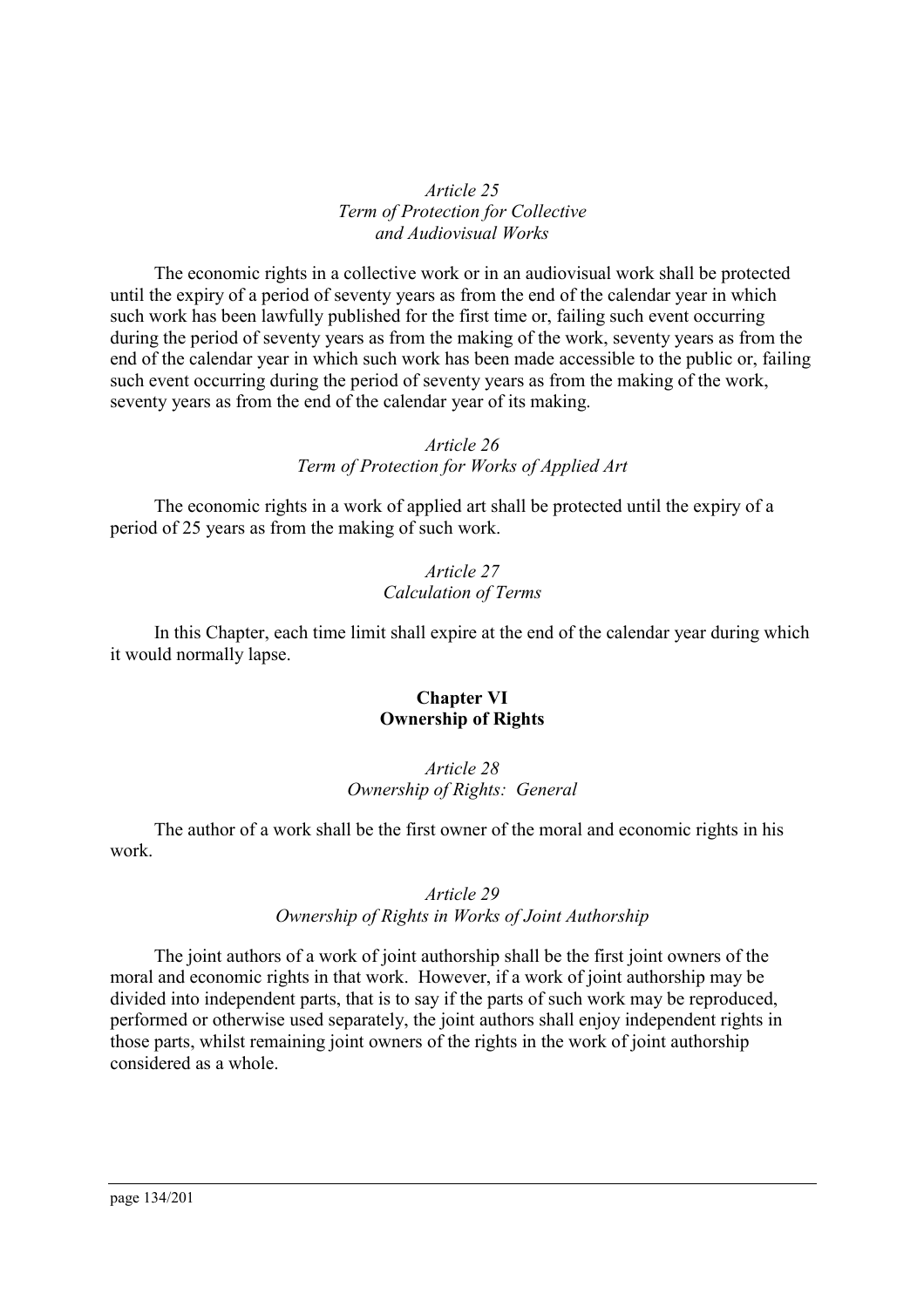### *Article 30 Ownership of Rights in Collective Works*

The first owner of the moral and economic rights in a collective work shall be the natural or legal person on whose initiative and under whose responsibility the work has been created and who has published it under his name.

> *Article 31 Ownership of Rights in Works Created Under a Work Contract or on Commission*

Where a work is created on behalf of a natural or legal person, private or public, under a work contract of the author or where the work is commissioned from the author by such person, the first owner of the economic and moral rights shall be the author, but the economic rights in the work shall be deemed to have been transferred to the employer to the extent justified by the habitual activities of the employer or of such natural or legal person at the time of the creation of the work.

### *Article 32 Ownership of Rights in Audiovisual Works*

(1) In the case of an audiovisual work, the first owners of the moral and economic rights shall be the joint authors of the work, such as the director, the scriptwriter, the composer of the music. The authors of preexisting works adapted or used for audiovisual works shall be deemed to have been assimilated to such joint authors.

(2) Except as otherwise provided, the contract concluded between the producer of an audiovisual work and the joint authors of such work, other than the authors of musical works included therein, shall imply assignment to the producer of the economic rights of the joint authors in their contributions. However, the joint authors shall maintain, unless otherwise agreed in the contract, their economic rights in other uses of their contributions to the extent that the latter may be used separately from the audiovisual work.

#### *Article 33 Presumption of Ownership: Authors*

(1) In order that the author of a work be deemed such, in the absence of proof to the contrary, and consequently be entitled to institute proceedings, it shall suffice for his name to appear on the work in the usual manner.

(2) In the case of an anonymous work or of a pseudonymous work, except where the pseudonym leaves no doubt as to the identity of the author, the publisher whose name appears on the work shall be deemed, in the absence of proof to the contrary, to represent the author and, in that capacity, to be entitled to protect and ensure compliance with the rights of the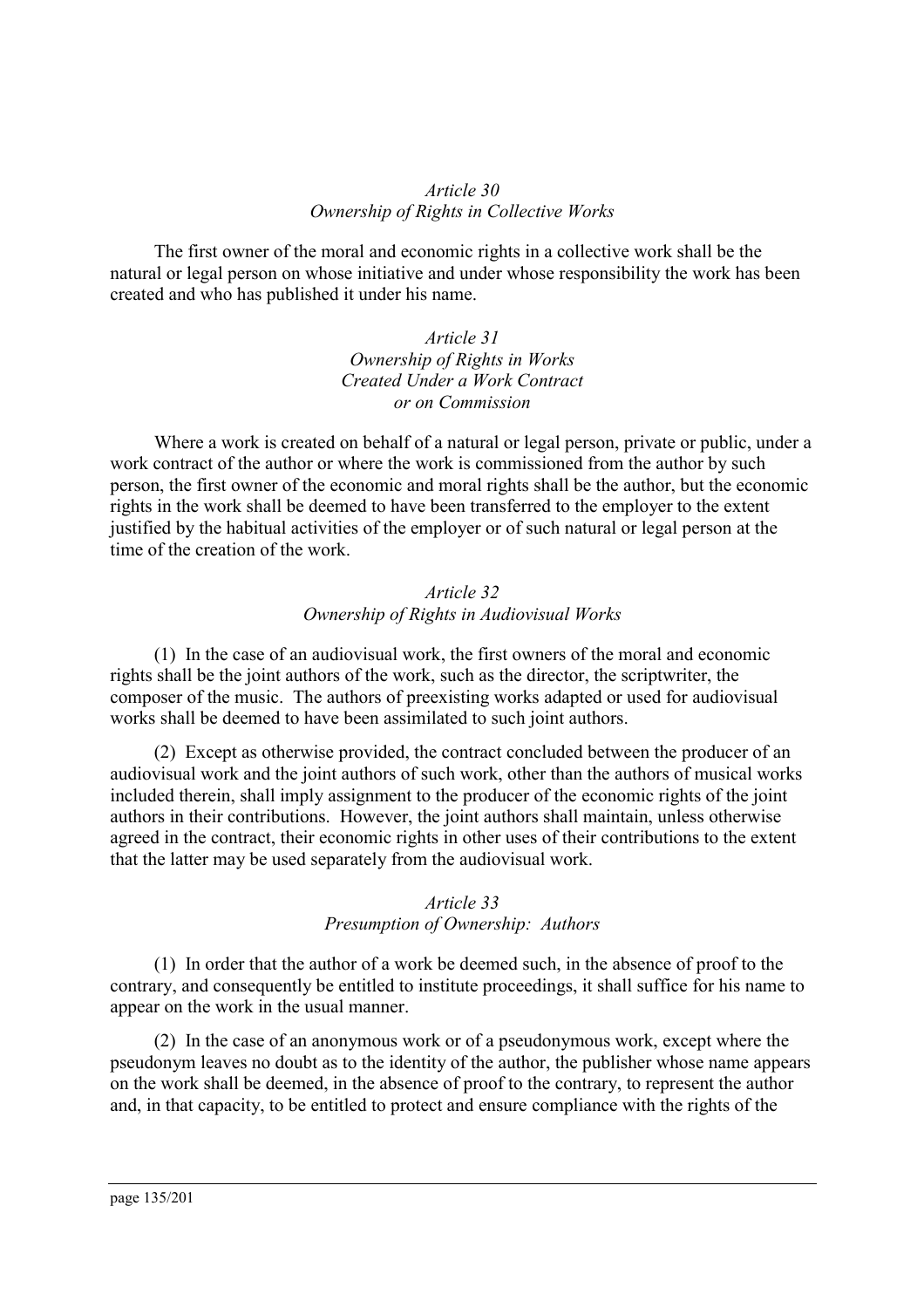author. This paragraph shall cease to apply when the author reveals his identity and proves his authorship.

### **Chapter VII Assignment of Rights and Licensing**

### Section I General

### *Article 34 Assignment of Rights*

(1) Economic rights shall be assignable by transfer intra vivos and by testament or by the effect of law by reason of death.

(2) Moral rights shall not be assignable by transfer intra vivos but may be assigned by testament or by the effect of law by reason of death.

### *Article 35 Licenses*

(1) The author of a work may grant licenses to other persons to carry out the acts covered by his economic rights. Such licenses may be non-exclusive or exclusive.

(2) A non-exclusive license shall entitle its holder to perform, in the manner authorized to him, the acts that it concerns at the same time as the author and other holders of nonexclusive licenses.

(3) An exclusive license shall entitle its holder, to the exclusion of any other person, including the author, to carry out, in the manner authorized to him, the acts that it concerns.

(4) No license may be deemed an exclusive license unless expressly stipulated in the contract between the author and the holder of the license.

## *Article 36 Form of Assignment and Licensing Contracts*

On pain of invalidity, contracts for the assignment of economic rights or the grant of licenses to carry out the act concerned by the economic rights shall be concluded in writing.

> *Article 37 Scope of Assignments and Licensing*

(1) Total assignment of future works shall be invalid.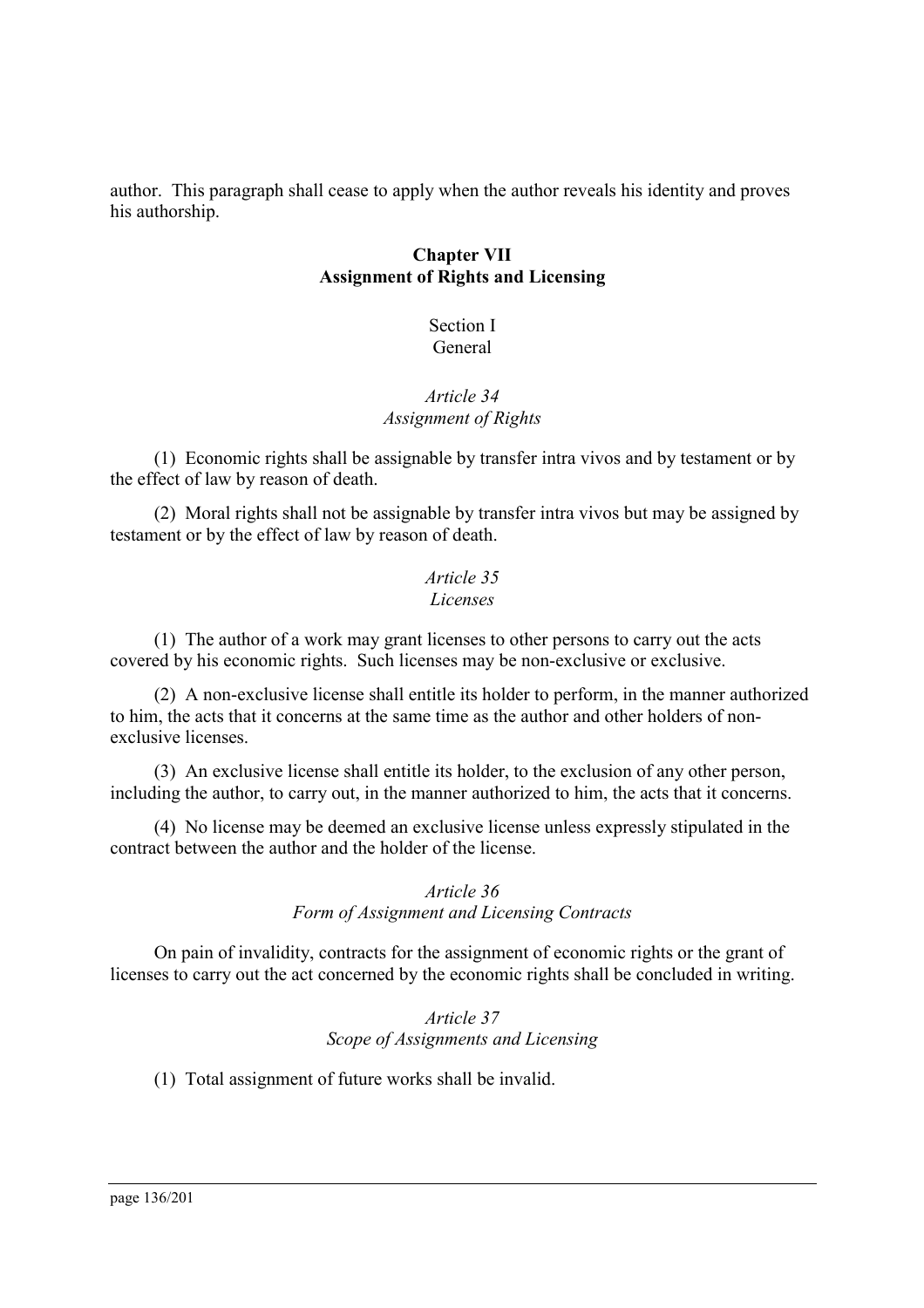(2) The assignment of economic rights and licenses to carry out the acts concerned by the economic rights may be limited to certain specific rights as also with respect to the aims, duration, territorial applicability and scope or to the means of exploitation.

(3) Failure to mention the territorial applicability for which the economic rights are assigned or the licenses granted to carry out the acts concerned by the economic rights shall be deemed to limit the assignment or the license to the country in which the assignment has been made or the license has been granted.

(4) Failure to mention the scope or the means of exploitation for which the economic rights have been assigned or the license has been granted to carry out the acts concerned by the economic rights shall be deemed to limit the assignment or license to the scope and means of exploitation necessary for the aims referred to when making the assignment or granting the license.

### *Article 38 Sale of Originals or Copies of Works and Assignment and Licensing of Copyright in Such Works*

(1) An author who transfers an original or a copy of his work by sale shall be deemed, unless stipulated to the contrary in the contract, to have assigned none of his economic rights nor to have granted a license for carrying out the acts concerned by the economic rights.

(2) Notwithstanding paragraph (1), the legitimate acquirer of an original or of a copy of a work, unless otherwise stipulated in the contract, shall enjoy the right of presentation of such original or copy directly to the public.

(3) The right under paragraph (2) shall not extend to persons who have obtained possession of originals or copies of a work by means of rental or any other means, without having acquired ownership of them.

### Section II Special Contracts

## *Article 39 Publishing Contracts*

(1) A publishing contract is one under which the author of a work or his successors in title assign to a publisher, under specified conditions, the right to make or have made sufficient copies of the work, whereby the publisher is required to effect publication and dissemination thereof.

(2) A publishing contract shall be in writing, on pain of invalidity. The form and mode of expression, the conditions for carrying out the publication and, where appropriate, the termination clauses shall be laid down in the contract.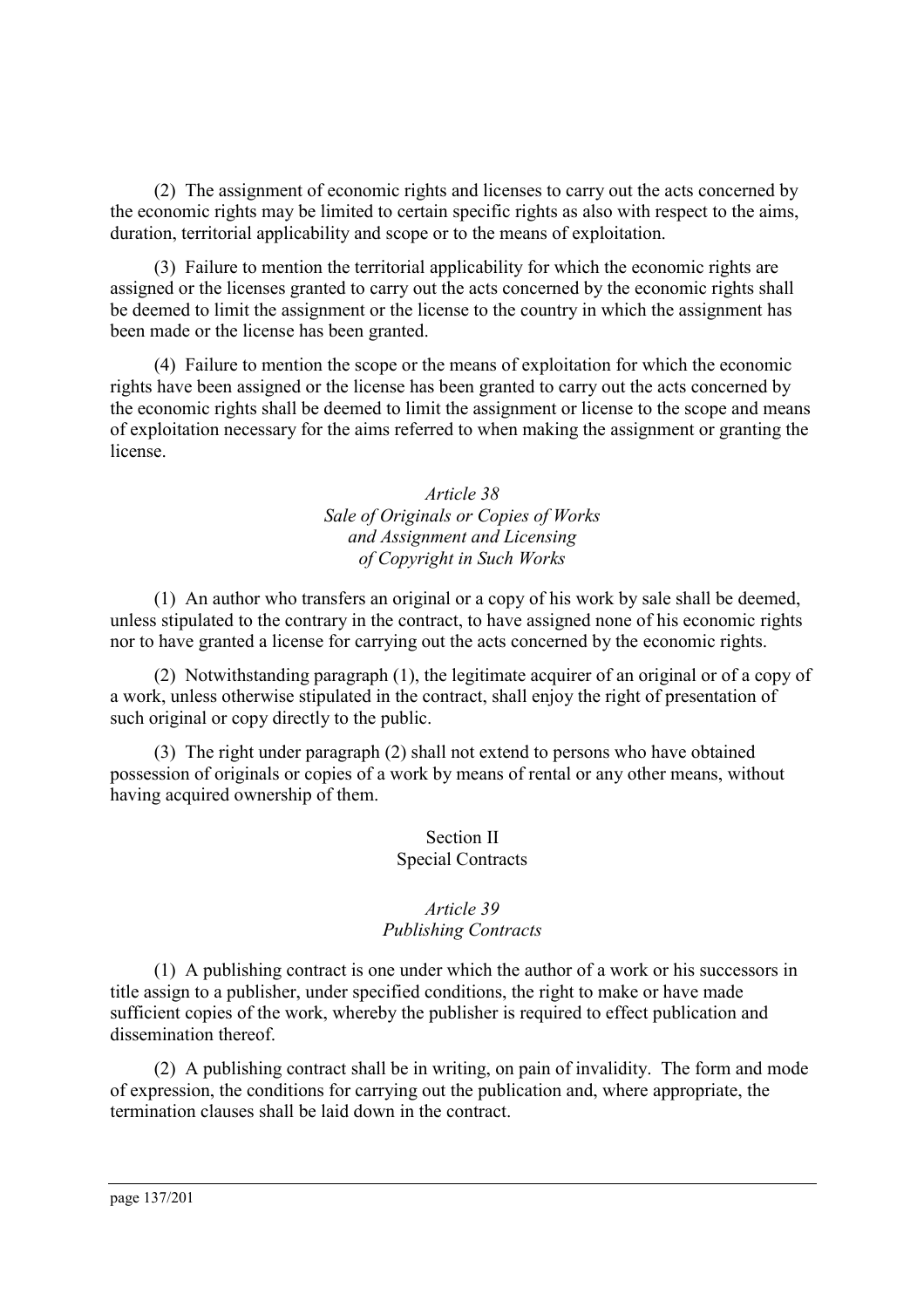(3) A publishing contract shall be subject to the provisions of the national code governing civil and commercial obligations.

### *Article 40 Contracts at the Author's Expense*

(1) A contract known as a contract "at the author's expense" shall not constitute a publishing contract within the meaning of Article 39 above.

(2) Under such contract, the author or his successors in title pay to the publisher an agreed remuneration against which the latter makes a number of copies of the work in the form and according to the modes of expression specified in the contract and effects their publication and dissemination.

(3) Such contract shall constitute a contract for services governed by usage and the provisions of the national code governing civil and commercial obligations.

#### *Article 41 Contracts at Joint Expense*

(1) A contract known as a contract "at joint expense" shall not constitute a publishing contract within the meaning of Article 39 above.

(2) Under such contract, the author or his successors in title commission a publisher to make at his expense a number of copies of the work in the form and according to the modes of expression specified in the contract and to effect publication and dissemination in accordance with the agreement reciprocally contracted to share profits and losses of exploitation in the agreed proportion.

(3) Such contract shall constitute a joint undertaking.

#### *Article 42 Obligations of the Publisher*

The publisher shall be required to furnish the author with all evidence required to establish the accuracy of his accounts, failing which he may be obliged to do so by the courts.

### *Article 43 Performance Contracts*

(1) A performance contract is a contract under which an author or a professional association of authors affords to a natural or legal person or to an entertainment promoter the faculty of performing his works or the works that constitute the repertoire of such body under the conditions that he stipulates.

(2) A contract by which an author or a professional association of authors affords to an entertainment promoter the faculty of performing, during the term of the contract, the present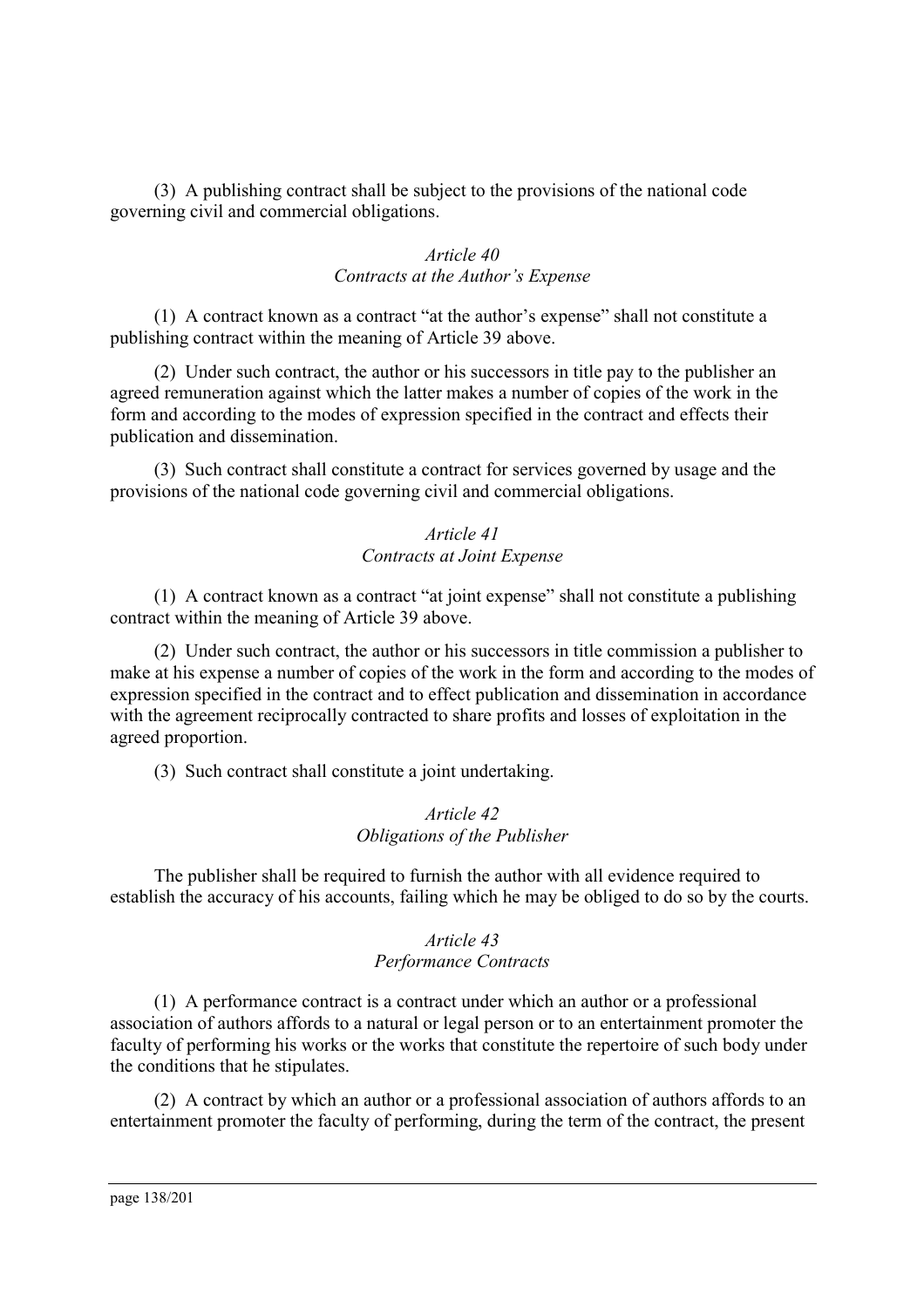or future works that constitute the repertoire of the author or of such association, under the conditions laid down by the author or his successors in title or by such association, is known as a "general performance contract".

### *Article 44 Form of Performance Contracts*

(1) The right of performance may be assigned free of charge or against payment.

(2) A performance contract shall be in writing, on pain of invalidity. It shall be concluded for a specified duration or for a specified number of communications to the public. The exclusive rights, the conditions of execution and, where appropriate, the termination clauses shall be laid down in the contract.

#### *Article 45 Obligations of Entertainment Promoters*

(1) An entertainment promoter shall be required to inform the author or his representatives of the exact program of public performances and to furnish to them a certified statement of his takings.

(2) An entertainment promoter shall be required to effect the public performance under technical conditions suitable to ensure the intellectual and moral rights of the author.

(3) An entertainment promoter may not transfer the enjoyment of the contract without the consent of the author.

### PART TWO RIGHTS OF PERFORMERS, PRODUCERS OF PHONOGRAMS AND BROADCASTING ORGANIZATIONS (RELATED RIGHTS)

#### **Chapter I Introductory Provisions**

### *Article 46 Definitions*

The following terms and their alternatives as used in this part of the Annex shall have the following meanings:

(i)"Performers" means the actors, singers, musicians, dancers and other persons who perform, sing, deliver, play in or otherwise perform literary or artistic works or expressions of folklore.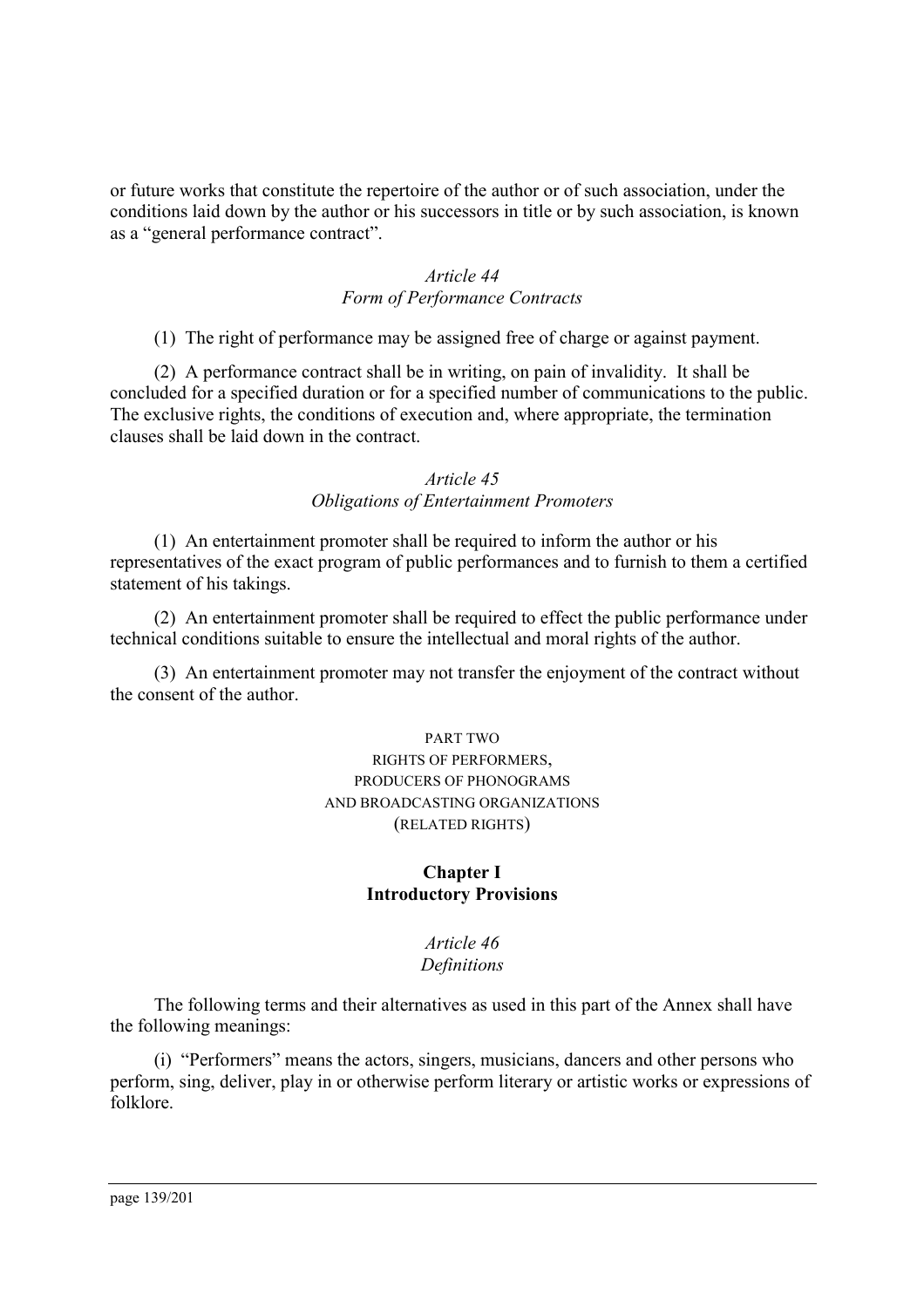(ii) "Copy of a phonogram" means any material medium containing sounds reproduced directly or indirectly from a phonogram and which incorporate all or a substantial part of the sounds fixed on such phonogram.

(iii) "Fixation" means the incorporation of sounds, images or of sounds and images in a material medium that is permanent or sufficiently stable to permit their perception, reproduction or communication in any manner whatsoever during a period of time that is more than provisional.

(iv) "Phonogram" means any exclusively sound fixation of sounds from a performance or of other sounds.

(v)"Phonogram producer" means the natural or legal person who is first to take the initiative and responsibility for fixing sounds from a performance or other sounds.

(2) The definitions contained in Article 2 of Part One of this Annex shall apply *mutatis mutandis* to this Part.

# *Article 47 Scope of Application of the Law*

(1) The provisions of this Part of the Annex shall apply

(i)to performances where

— the performer is a national of one of the member States of the Organization,

— the performance takes place on the territory of one of the member States of the Organization,

— a performance which has not been fixed on a phonogram is incorporated in a broadcast program protected under this Part of the Annex;

(ii) to phonograms where

— the producer is a national of one of the member States of the Organization or

— the first fixation of the sounds has been done in one of the member States of the Organization;

(iii) to broadcast programs where

— the headquarters of the organization is located on the territory of one of the member States of the Organization or

— the broadcast program has been transmitted from a station located on the territory of one of the member States of the Organization.

(2) The relevant provisions of the Agreement Revising the Bangui Agreement of March 2, 1977, shall apply *mutatis mutandis* to this Part of the Annex.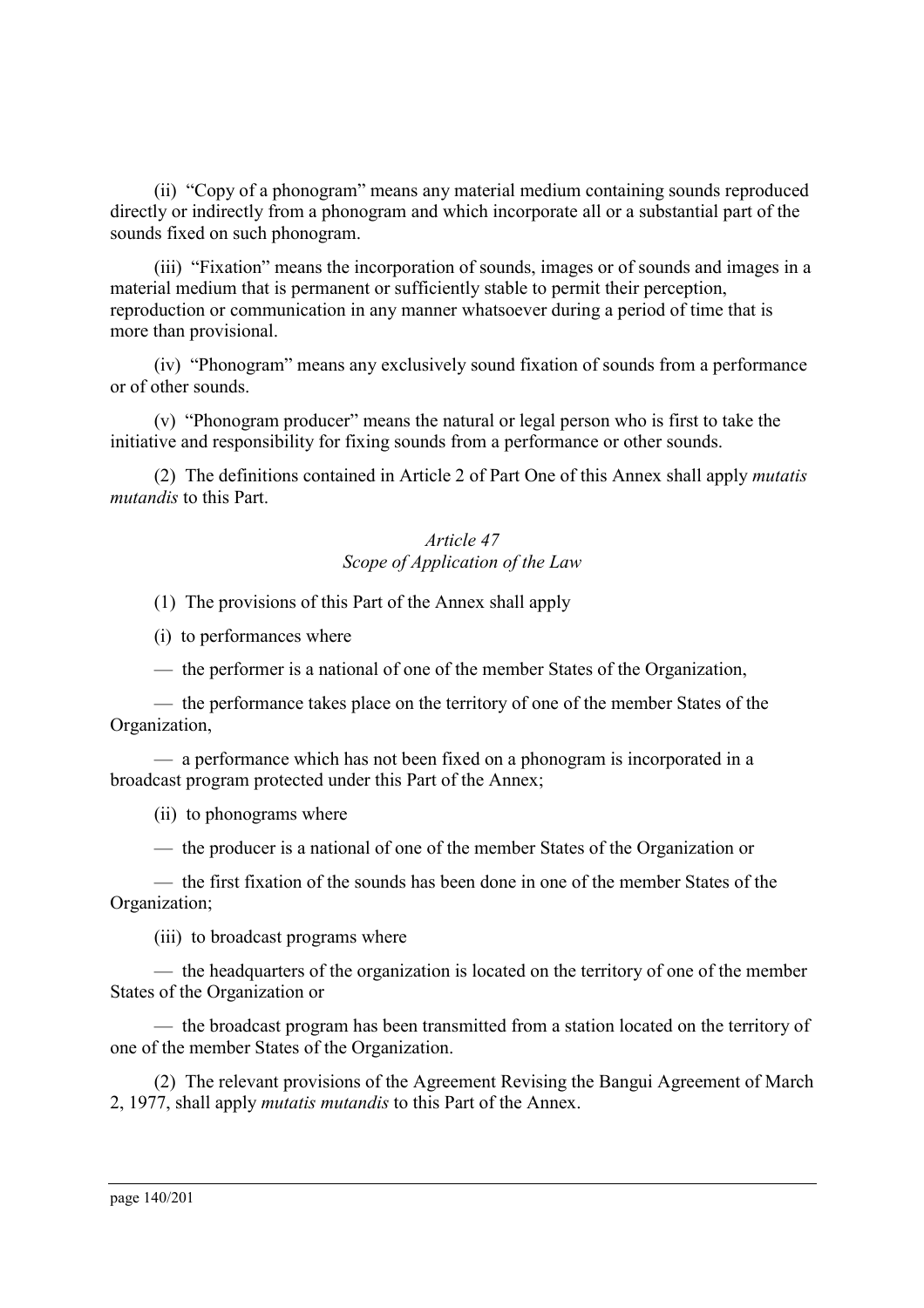(3) The provisions of international treaties shall remain unaffected.

### **Chapter II Authorization Rights**

# *Article 48 Authorization Rights of Performers*

(1) Subject to the provisions of Articles 52 to 54, a performer shall have the exclusive right to carry out or authorize the following acts:

(i)the broadcasting of his performance, except where the broadcast

— is made by means of a fixation of the performance other than a fixation made under Article 54 or

— is a retransmission authorized by the broadcasting organization that was the first to transmit the performance;

(ii) the communication to the public of his performance, except where such communication

— is made by means of a fixation of the performance or

— is made by means of a broadcast of the performance;

(iii) the fixation of his non-fixed performance;

(iv) the reproduction of a fixation of his performance;

(v)the distribution of copies of the fixation of his performance by sale or by any other transfer of ownership or by rental.

(2) Unless otherwise agreed,

(i)the broadcasting authorization shall not imply authorization to permit other broadcasting organizations to transmit the performance;

(ii) the broadcasting authorization shall not imply authorization to fix the performance;

(iii) the authorization to broadcast and fix the performance shall not imply authorization to reproduce the fixation;

(iv) the authorization to fix the performance and to reproduce the fixation shall not imply authorization to broadcast the performance by means of the fixation or of its reproductions.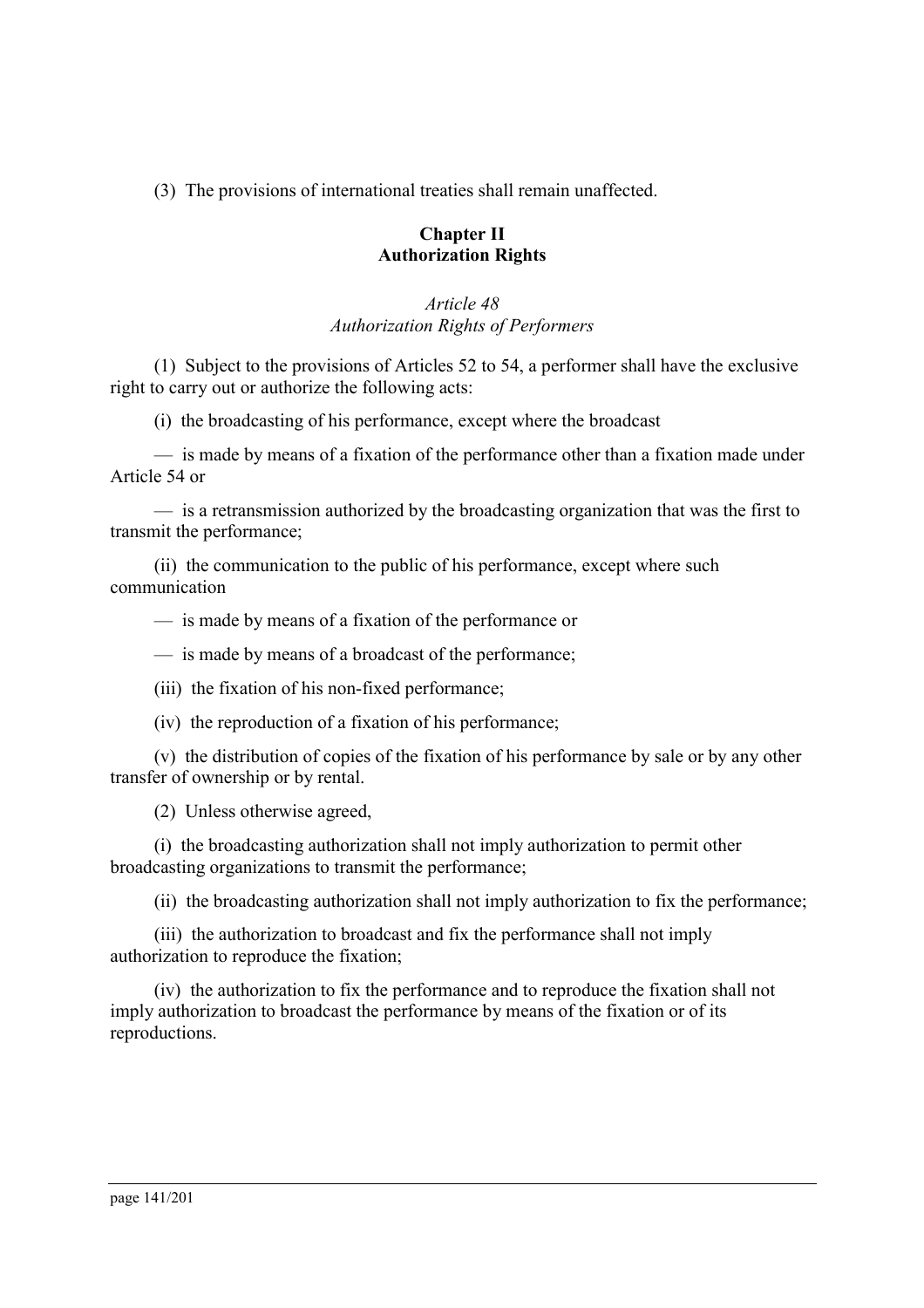### *Article 49 Authorization Rights of Phonogram Producers*

Subject to the provisions of Articles 52 and 54, a phonogram producer shall have the exclusive right to carry out or authorize the following acts:

(i)the direct or indirect reproduction of his phonogram;

(ii) distribution to the public of copies of his phonogram by sale or by other transfer of ownership or by rental.

# *Article 50 Authorization Rights of Broadcasting Organizations*

Subject to the provisions of Articles 52 and 54, a broadcasting organization shall have the right to carry out or authorize the following acts:

- (i)the retransmission of its broadcast programs;
- (ii) the fixation of its broadcast programs;
- (iii) the reproduction of a fixation of its broadcast programs;
- (iv) communication to the public of its television programs.

### **Chapter III Equitable Remuneration for the Use of Phonograms**

*Article 51 Equitable Remuneration for Broadcasting or Communication to the Public*

(1) Where a phonogram published for commercial purposes, or a reproduction of such phonogram, is used directly for broadcasting or communication to the public, an equitable single remuneration, intended both for the performers and the producer, shall be paid by the user to the national collective rights administration body.

(2) The amount collected for the use of a phonogram shall be shared between the producer and the performers. The latter shall share the amount received or will use it in accordance with the agreements that exist between them.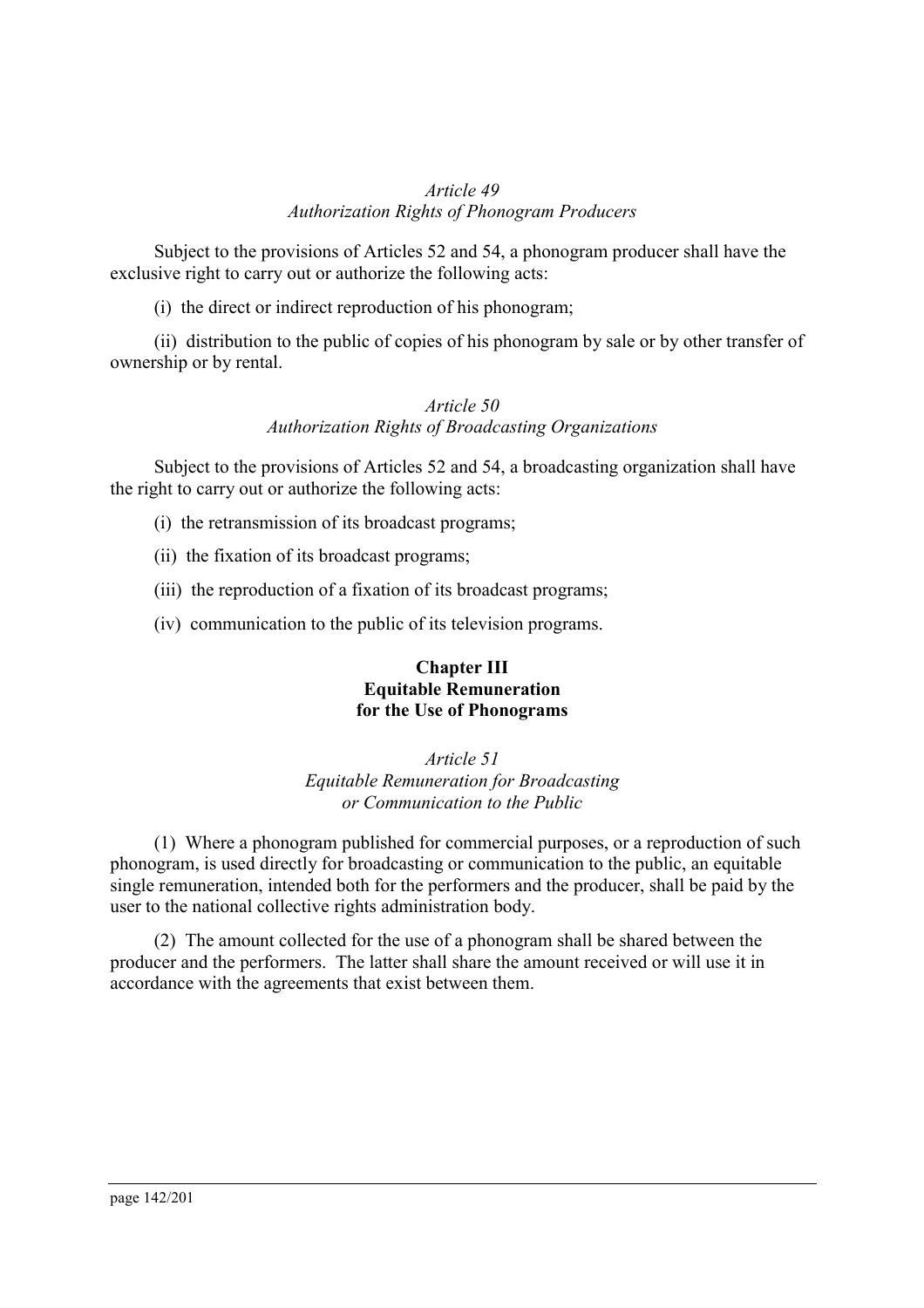### **Chapter IV Free Use**

### *Article 52 Free Use: General*

Notwithstanding the provisions of Articles 48 to 51, the following acts shall be permitted without the consent of the entitled persons referred to in those Articles and without payment of remuneration:

(i)private use subject to the provisions of Article 58;

(ii) reporting on current events, on condition that use is made only of short fragments of a performance, a phonogram or a broadcast program;

(iii) use solely for the purposes of teaching or scientific research;

(iv) quotation, in the form of short fragments, from a performance, a phonogram or a broadcast program on condition that such quotations comply with fair use and are justified by their informatory aim;

(v)all other uses that constitute exceptions with respect to works protected by copyright under this Annex.

### *Article 53 Free Use of Performances*

Once performers have authorized the incorporation of their performances in fixations of images or images and sounds, the provisions of Article 48 shall cease to apply.

### *Article 54 Free Use by Broadcasting Organizations*

The authorizations required under Articles 48 to 51 for making fixations of performances and of broadcast programs and for reproducing such fixations and reproducing phonograms published for commercial purposes shall not be required where the fixation or the reproduction has been made by a broadcasting organization using its own facilities and for its own programs, on condition that

(i)for each broadcast of a fixation of a performance or of its reproductions, made under this Article, the broadcasting organization is entitled to broadcast the performance concerned;

(ii) for each broadcast of a fixation of a program, or of a reproduction of such fixation, made under this Article, the broadcasting organization is entitled to broadcast the program;

(iii) for any fixation made under this Article or reproductions thereof, the fixation and its reproductions are destroyed within a period having the same duration as that applying to fixations and reproductions of works protected by copyright under Article 19 of this Annex,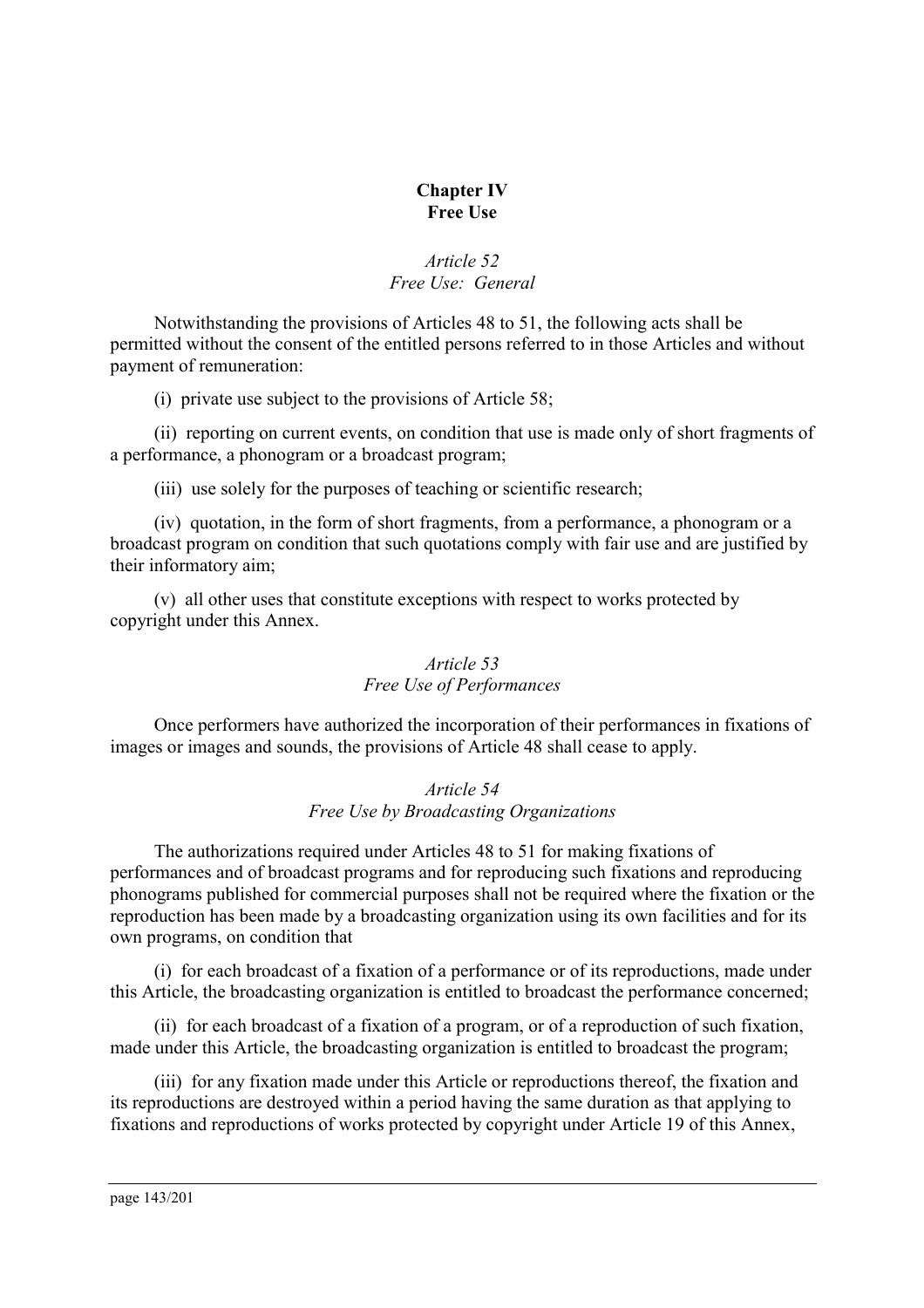with the exception of a single copy which may be kept for the exclusive purpose of archive conservation.

#### **Chapter V Term of Protection**

### *Article 55 Term of Protection for Performances*

The term of protection afforded to performances under this part of the Annex shall be fifty years as from

(i)the end of the year of fixation for performances fixed on a phonogram;

(ii) the end of the year in which the performance took place for performances not fixed on phonograms.

### *Article 56 Term of Protection for Phonograms*

The term of protection afforded to phonograms under this part of the Annex shall be fifty years as from the end of the year of fixation.

#### *Article 57 Term of Protection for Broadcasts*

The term of protection afforded to broadcasts under this part of the Annex shall be twenty-five years as from the end of the year in which the broadcast took place.

#### PART THREE COMMON PROVISIONS

# *Article 58 Remuneration for Private Copying*

(1) The authors of literary and artistic works, performers in respect of their performances fixed on phonograms and phonogram producers shall be entitled to remuneration for the reproduction of such works, performances and phonograms intended for strictly personal and private use and made in accordance with the provisions of Articles 11 and 52 of this Annex.

(2) The national laws of the member countries shall have the faculty of determining any conditions relating to such remuneration for private copying.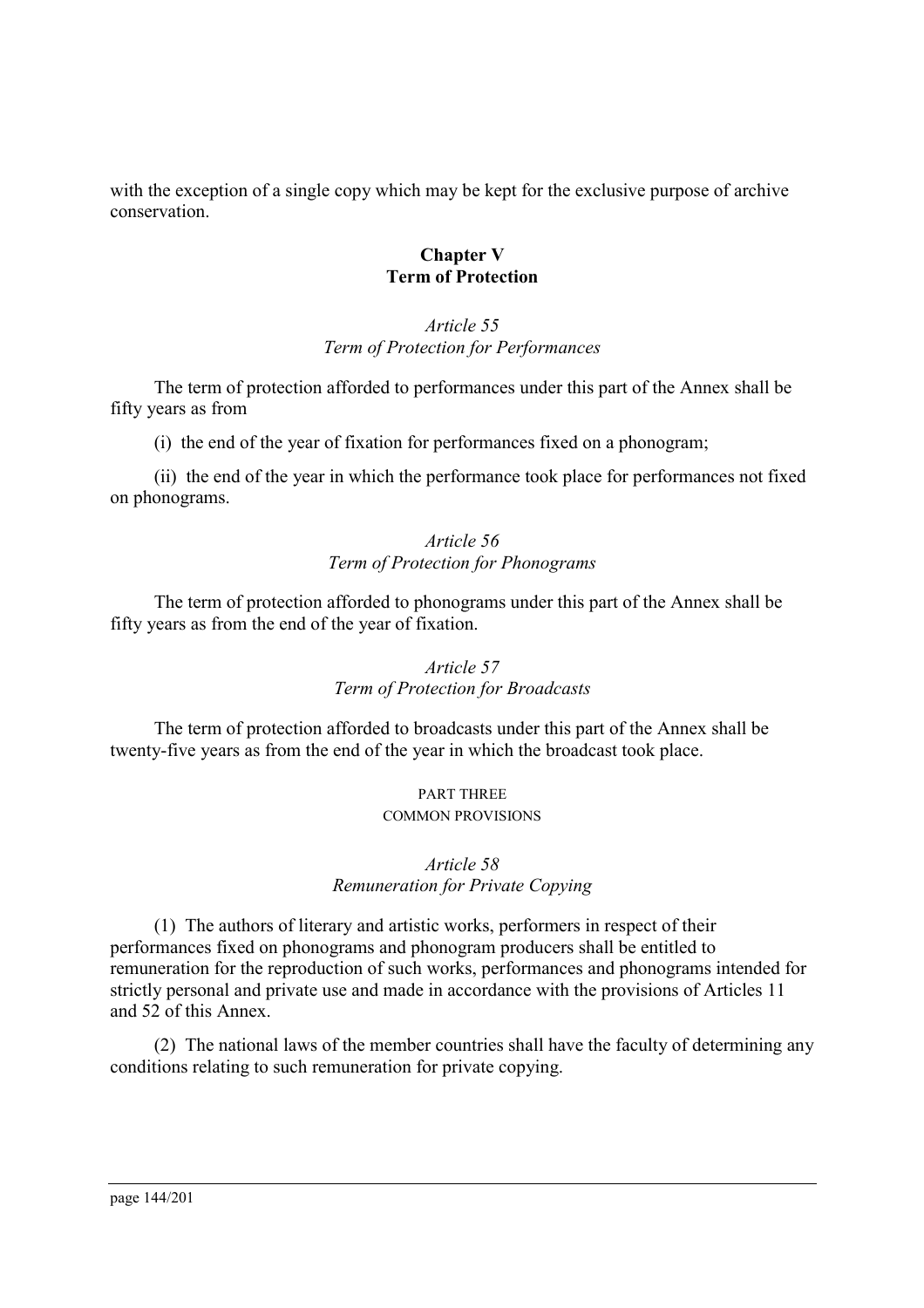### *Article 59 Paying Public Domain and Exploitation of Expressions of Folklore*

(1) The exploitation of expressions of folklore and that of works or productions that have fallen into the public domain on expiry of the terms of protection referred to in Chapters V of Part One and Part Two of this Annex shall be subject to the user entering into an undertaking to pay to the national collective rights administration body a relevant royalty.

(2) In the case of works or productions that have fallen into the public domain, the royalty shall be equal to one half the rate of remuneration normally agreed in the contracts or by usage with respect to authors and holders of related rights in protected works and productions. The revenue from the collection of such royalties shall be devoted to welfare and cultural purposes.

(3) A part of the royalties collected with respect to the exploitation of expressions of folklore shall be devoted to welfare and cultural purposes.

# PART FOUR COLLECTIVE ADMINISTRATION

# *Article 60 Collective Administration*

(1) The protection, exploitation and administration of the rights of authors of works and the rights of holders of related rights as defined in this Annex together with the defense of their moral interests shall be entrusted to a national collective rights administration body of which the structure, tasks and operation are to be determined by the competent national authority of each member State of the Organization.

(2) The provisions of paragraph (1) above shall in no event prejudice the faculty enjoyed by the authors of works and their successors in title and by the holders of related rights to assert the rights afforded them by this Annex.

(3) The national collective rights administration body shall administer on its national territory the interests of the other national and foreign bodies within the framework of conventions or agreements that it may conclude with them.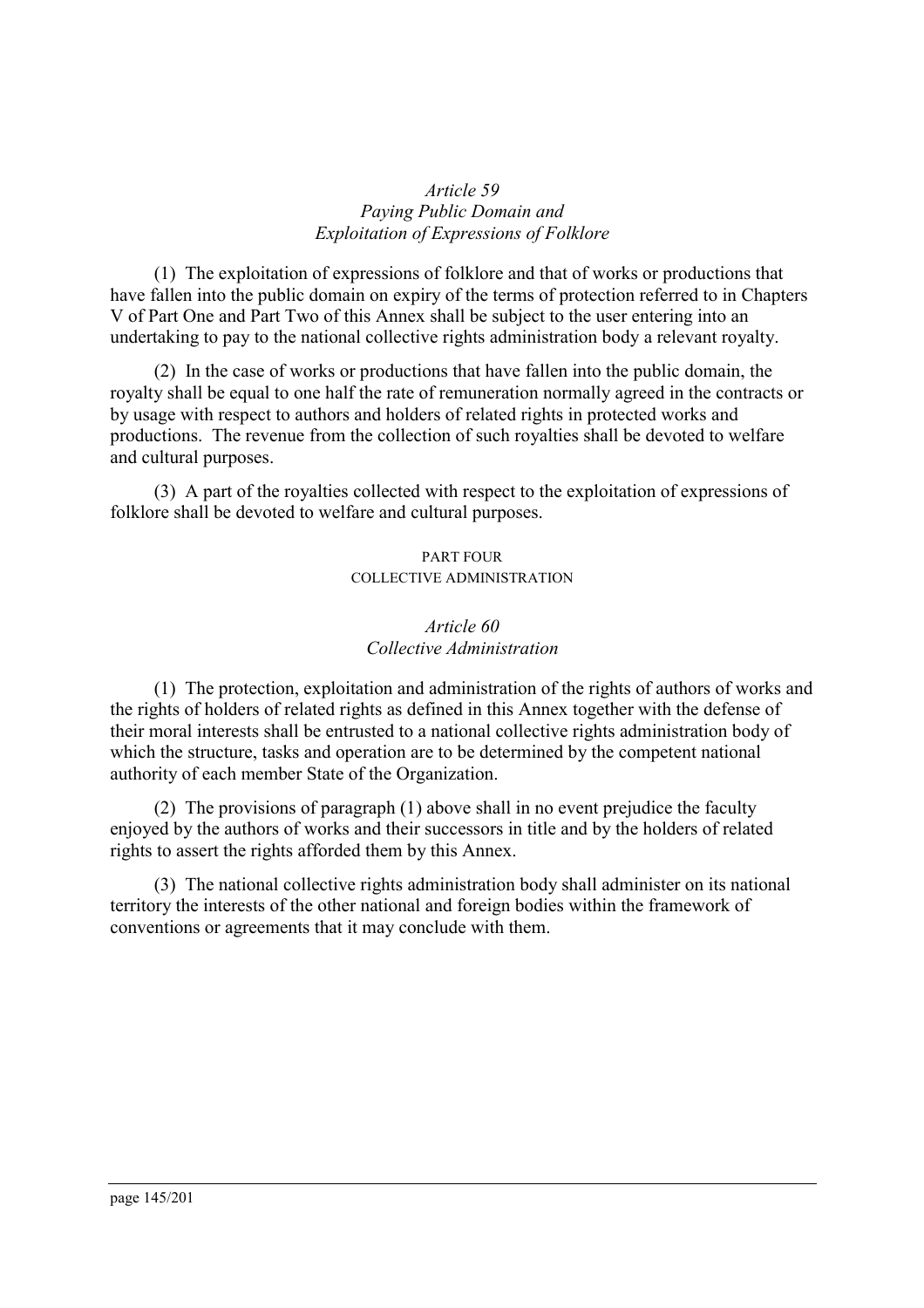### PART FIVE MEASURES, REMEDIES AND SANCTIONS CONCERNING PIRACY AND OTHER INFRINGEMENTS

# *Article 61 Persons Entitled to Act*

The following, in particular, shall be entitled to act:

(i)the holders of infringed rights or their successors in title;

(ii) the national collective rights administration body;

(iii) the professional associations of rightholders regularly constituted to defend the collective interests of their members.

# *Article 62 Protective Measures*

(1) At the request of the persons referred to in the preceding Article, the court competent to hear the proceedings instituted under civil law in accordance with this Annex shall be empowered, subject to the relevant provisions of the national codes of civil and criminal procedure, and subject to the conditions it deems reasonable,

(i)to issue an order prohibiting the committing or ordering the cessation of the infringement of any right protected under this Annex;

(ii) to order the seizure of copies of works or of sound recordings suspected of having been made or imported without the consent of the holder of the right protected under this Annex where the making or importing of copies is subject to authorization, and of the packaging of such copies, the devices that have been used to make them and the documents, accounts or business papers relating to such copies.

(2) The provisions of the national codes of civil and criminal procedure in respect of search and seizure shall apply *mutatis mutandis* to infringements of the rights protected under this Annex.

(3) The provisions of the national customs codes relating to the suspension of release of goods suspected of being unlawful shall apply *mutatis mutandis* to the articles or equipment protected under this Annex.

# *Article 63 Civil Penalties*

(1) The persons referred to in Article 61 whose recognized rights have been infringed shall be entitled to obtain payment, by the infringer, of damages to compensate the prejudice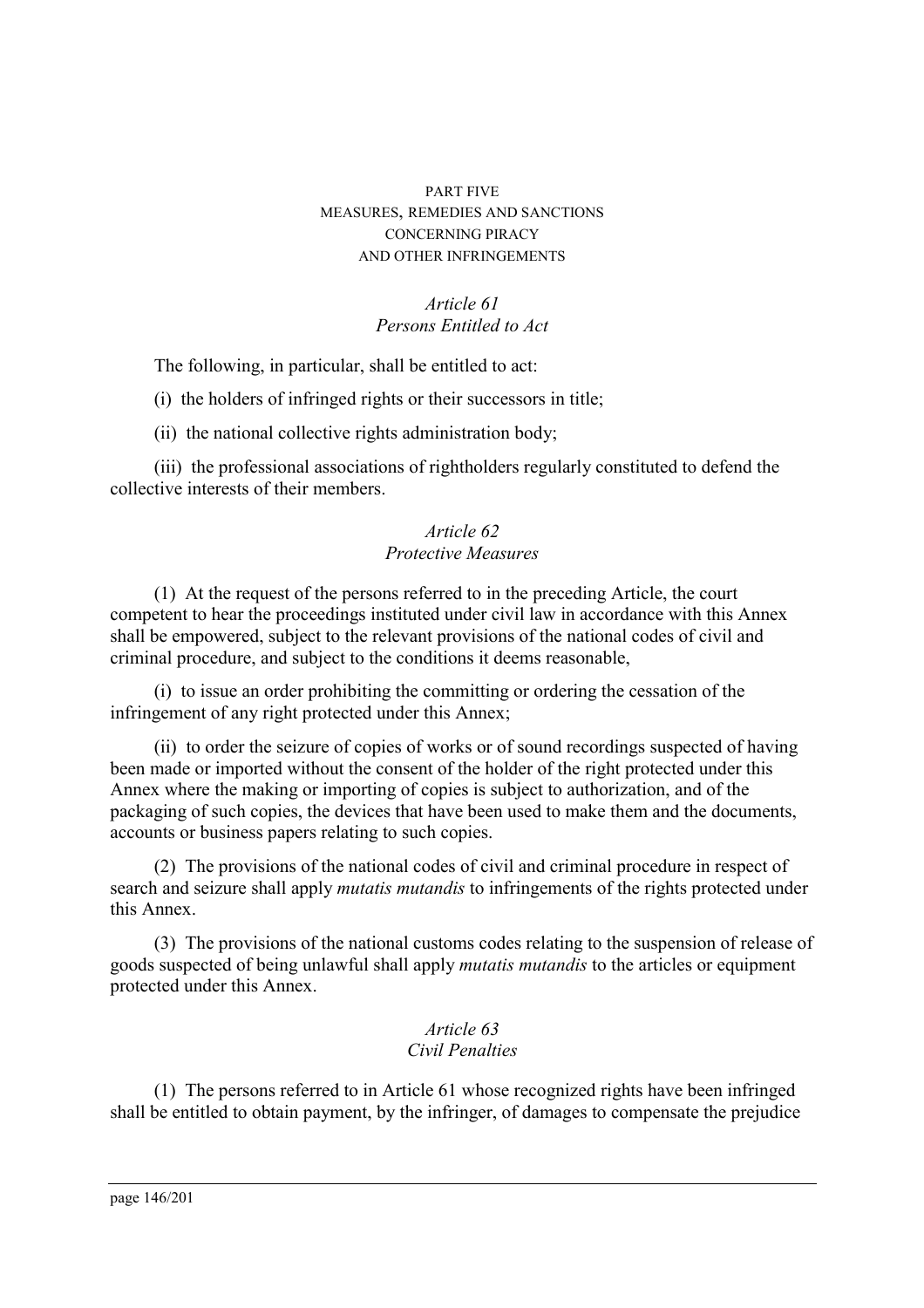they have suffered as a consequence of the infringement and the payment of the costs arising from the infringing act, including legal costs.

The amount of damages shall be determined in accordance with the relevant provisions of the national civil code, taking into account the gravity of the material and moral prejudice suffered by the rightholder and of the size of the profit that the infringer has derived from the infringement.

(2) Where copies made in infringement of rights exist, the judicial authorities shall be empowered to order that such copies and their packaging be destroyed or that they be disposed of in some other reasonable manner, outside the commercial circuits, in order to avoid causing prejudice to the rightholder, unless the rightholder requests otherwise.

(3) Where there is a danger of the equipment being used to commit, or to continue to commit, infringing acts, the court, wherever reasonable, shall order that it be destroyed, that it be disposed of in some other manner outside the commercial circuits in order to reduce to a minimum the risk of further infringement, or that it be handed to the rightholder.

(4) Where the danger exists that the infringing acts will continue, the court shall expressly order the cessation of such acts. It shall also determine an amount to be paid as a daily fine.

# *Article 64 Criminal Penalties*

(1) Any infringement of a right protected under this Annex, if committed with intent or by gross negligence and with a profit-making aim, shall be punished, in accordance with the relevant provisions of the national criminal code and of the national code of criminal procedure, by imprisonment or a sufficiently dissuasive fine or by both penalties.

(2) The court shall be empowered

(i)to double the upper limit of the penalties laid down in paragraph (1) where the accused person is sentenced for a further act constituting infringement of rights less than five years after having been sentenced for earlier infringement or where it is established that he habitually commits such acts;

(ii) to order confiscation of the seized revenue on behalf of the holder of the infringed rights;

(iii) to order confiscation and destruction of infringing works and of the equipment that has served to commit the infringement;

(iv) to order the provisional or definitive closure of the establishment in which the work has been published, reproduced, formed or communicated or any other place in which the infringement has been committed;

(v)to order publication of the sentence at the expense of the person sentenced.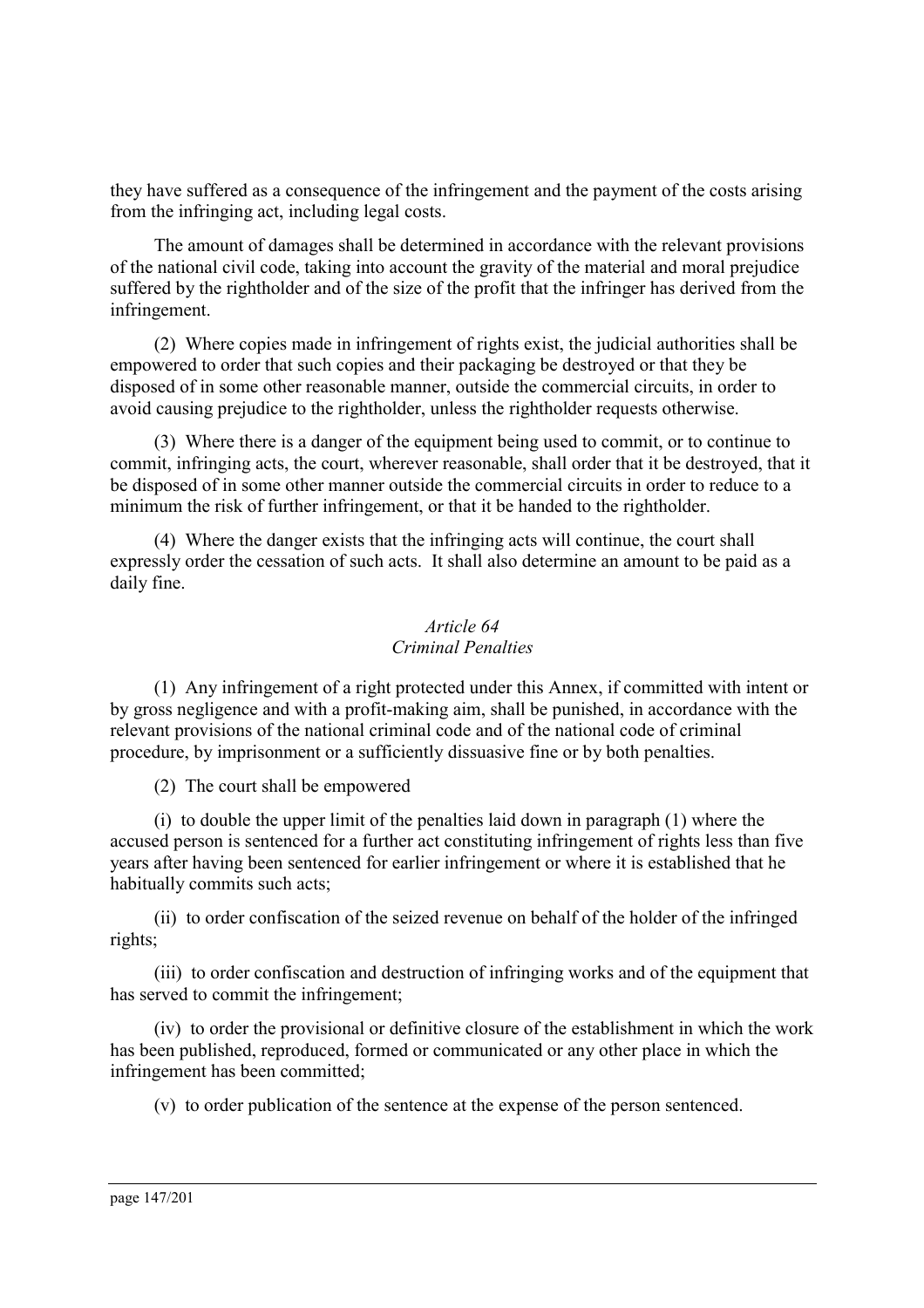(3) The court shall also apply the measures and penalties referred to in Articles 62 and 63 under criminal proceedings, save where a decision on the penalties has already been taken in civil proceedings.

# *Article 65 Measures, Damages and Penalties for Abuse of Technical Facilities*

(1) The following acts shall be deemed unlawful and, for the purposes of Articles 62 to 64, shall be assimilated to an infringement of the rights of authors and of other holders of copyright:

(i)making or importing, for sale or rental of a device or facility specially designed or adapted to render inoperative any device or facility intended to prevent or restrict the reproduction or impair the quality of copies made (the latter device or facility is hereinafter referred to as a "device or facility for protection against copying or for regulating copying");

(ii) making, or importing, for sale or rental, of a device or facility such as to permit or facilitate the reception of an encoded program broadcast or communicated in any other manner to the public, by persons not entitled to receive it.

(2) For the implementation of Articles 62 to 64, a device or facility specifically designed or adopted to render inoperative any device or facility for protection against copying or for regulating copying as referred to in paragraph (1) shall be assimilated to infringing copies of works.

(3) The author of a work or any other holder of copyright in a work shall be entitled to damages as provided for in Article 62(1) in the same way as when his rights have been infringed, in cases where

(i)although copies of a work have been made by the author himself, or with his authorization, and offered for sale or rental in electronic form together with a device or facility for protection against copying or for regulating copying, a device or facility for protection or regulation is made or imported for sale or rental;

(ii) although the work is included in an encoded program that is broadcast or communicated in some other manner to the public by the author himself, or with his authorization, a device or facility permitting or facilitating the reception of the program by persons not entitled to receive it is made or imported for sale or rental.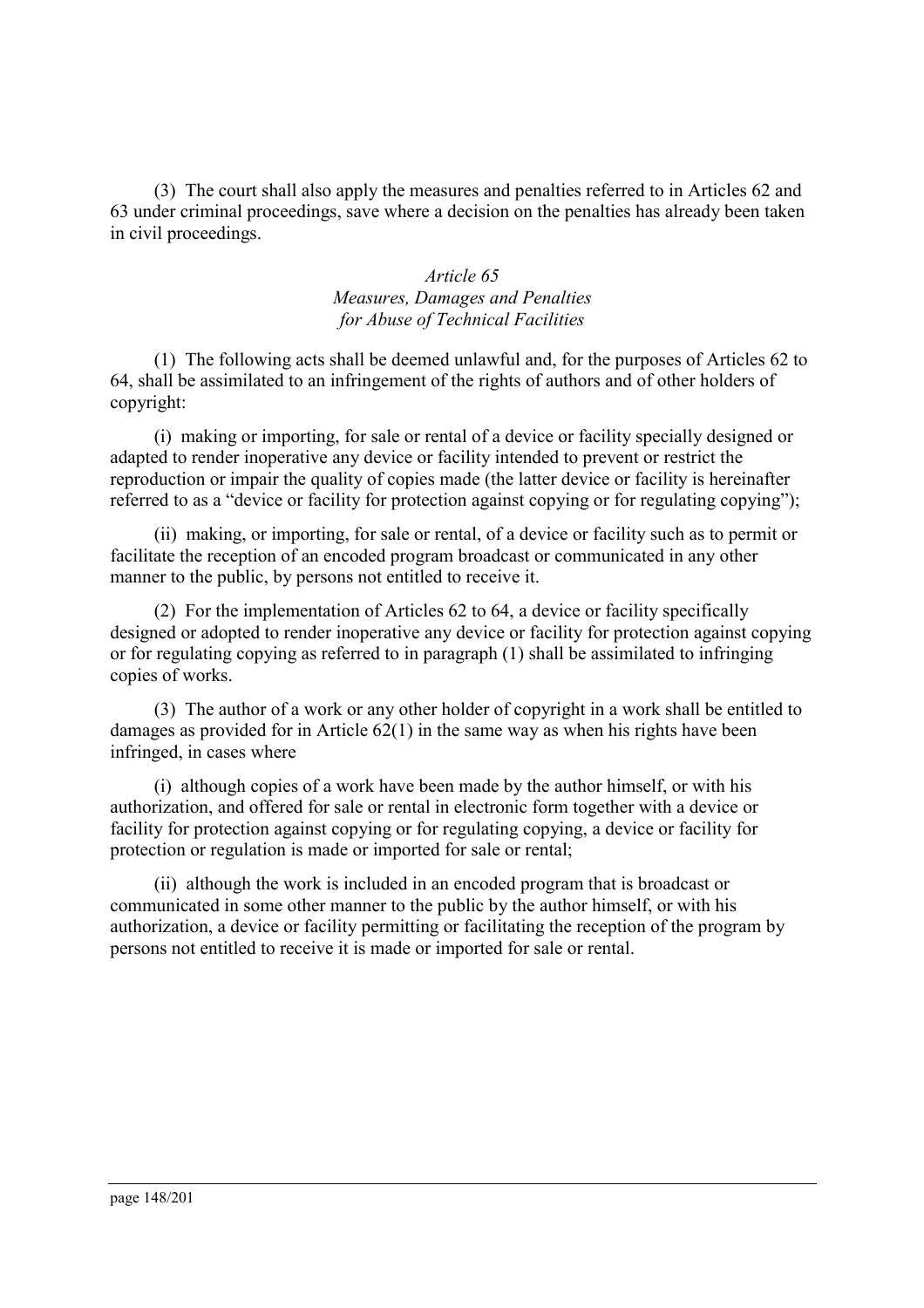#### PART SIX SPECIAL PROVISIONS

### *Article 66 Retroactive Effect*

(1) Subject to the provisions of Article 59, the provisions of this Annex shall also apply to works that were created, to performances that took place or were fixed, to phonograms that have been fixed and to broadcasts that have taken place, prior to the date of entry into force of this Annex, on condition that such works, performances, phonograms, and broadcasts have not yet fallen into the public domain by reason of the expiry of the term of protection which they enjoyed under the preceding legislation or under the legislation of their country of origin.

(2) The legal effects of acts and contracts concluded or stipulated prior to the date of entry into force of this Annex shall remain entirely unaffected.

# TITLE II PROTECTION AND PROMOTION OF THE CULTURAL HERITAGE

# **Chapter I Definitions**

# *Article 67 Cultural Heritage*

(1) The cultural heritage comprises all those material or immaterial human productions that are characteristic of a nation over time and space.

(2) Such productions relate to

(i)folklore;

(ii) sites and monuments;

(iii) ensembles.

#### *Article 68 Folklore*

(1) Folklore means the literary, artistic, religious, scientific, technological and other traditions and productions as a whole created by communities and handed down from generation to generation.

(2) The following, in particular, shall be included in that definition: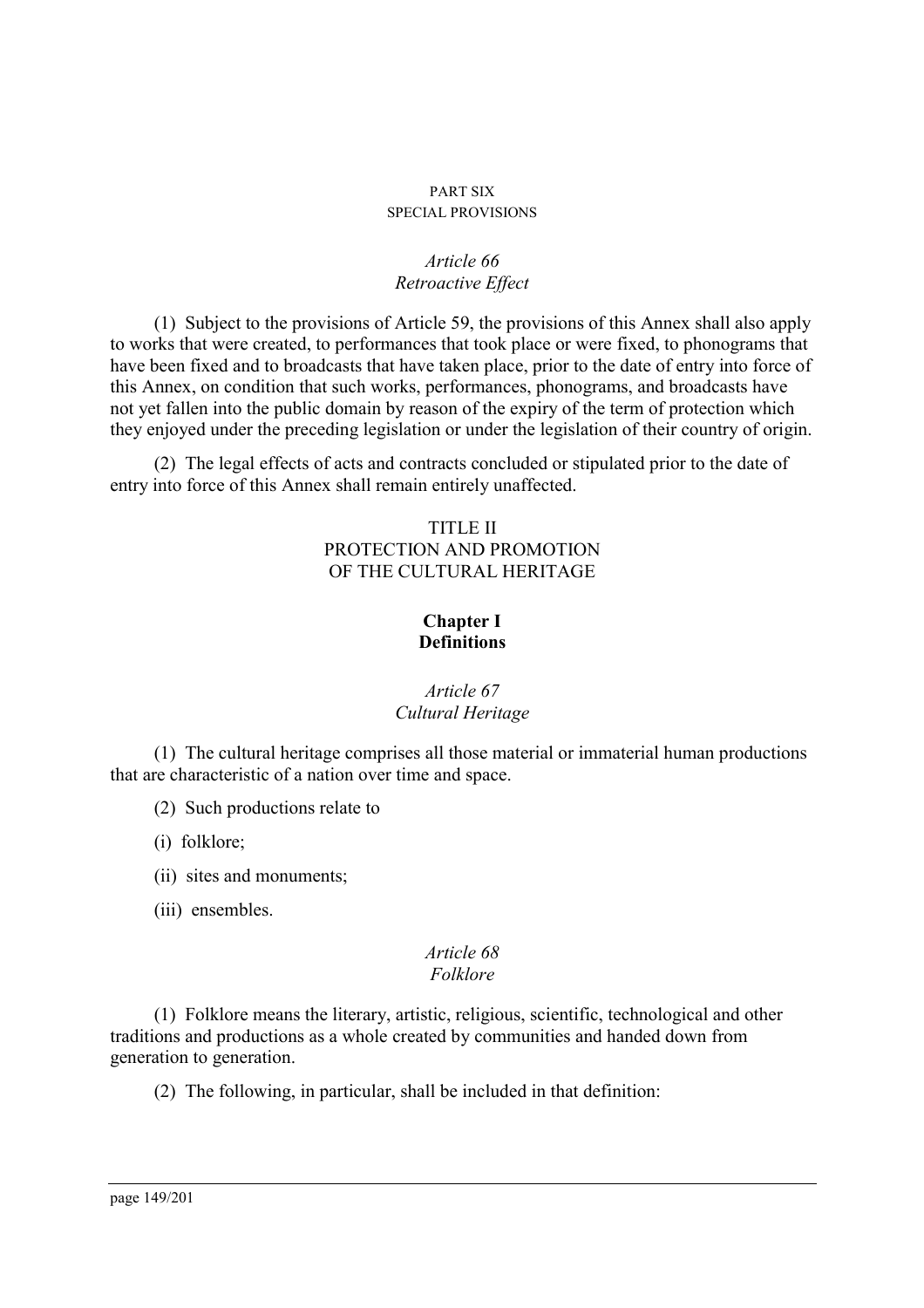*(a)* literary works of all kinds, whether in oral or written form, stories, legends, proverbs, epics, chronicles, myths, riddles;

*(b)* artistic styles and productions:

(i)dances,

- (ii) musical productions of all kinds,
- (iii) dramatic, dramatico-musical, choreographic and pantomime productions,
- (iv) styles and productions of fine art and decorative art by any process,
- (v)architectural styles;
- *(c)* religious traditions and celebrations:
- (i)rites and rituals,
- (ii) objects, vestments and places of worship,
- (iii) initiations;
- *(d)* educational traditions:
- (i)sports, games,
- (ii) codes of manners and social conventions;
- *(e)* scientific knowledge and works:
- (i)practices and products of medicine and of the pharmacopoeia,

(ii) theoretical and practical attainments in the fields of natural science, physics, mathematics and astronomy;

- *(f)* technical knowledge and productions:
- (i)metallurgical and textile industries,
- (ii) agricultural techniques,
- (iii) hunting and fishing techniques.

#### *Article 69 Sites*

Sites are works of man or joint works of man and of nature and also those areas, including archeological sites, designated as of importance from a historical, esthetic, ethnological or anthropological, paleontological or archeological point of view.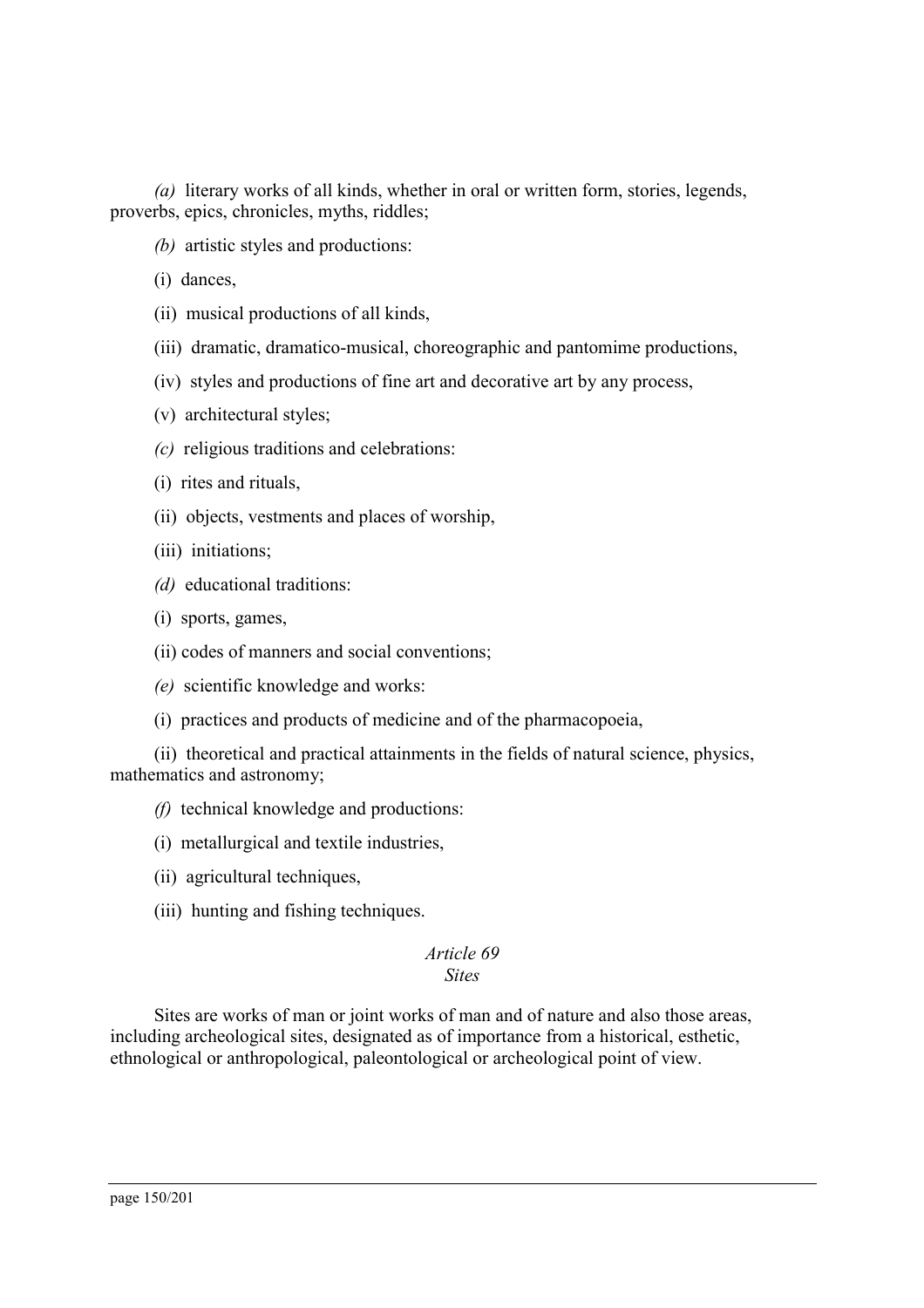#### *Article 70 Monuments*

(1) Monuments means works of architecture, sculpture or monumental painting, elements or structures of an archeological nature, rock painting sites, inscriptions, caves and groups of elements whose conservation is of public interest from the point of view of the history of arts or science, of paleontology or of the environment, of archeology, prehistory or history.

(2) Consequently, movable and immovable property designated, for religious or nonreligious purposes, as of importance for archeology, prehistory, history, literature, art or science are considered monuments if they belong to the following categories:

*(a)* collections and rare specimens of zoology, botany, mineralogy and anatomy, articles having a paleontological interest;

*(b)* property relating to history, including the history of science and technology, military and social history and the life of national leaders, thinkers, scholars, artists and events of national importance;

*(c)* the produce of archeological digs, both regular and clandestine, together with archeological discoveries, particularly paleontological findings, archeological sites, rock painting sites and archeological objects of national importance;

*(d)* elements from the dismantling of artistic or historic monuments and archeological sites;

*(e)* items of antiquity such as inscriptions, coins and engraved seals, weights and measures;

*(f)* products of an ethnographical nature, such as ornaments and costumes, religious objects, musical instruments, objects of furnishing, languages and dialects, systems of writing, products of the traditional pharmacopoeia, medicine and psychotherapy, food and clothing traditions;

*(g)* items of artistic interest, such as

(i)pictures, paintings and drawings made entirely by hand in any medium and of any material, excluding industrial designs and manufactured articles decorated by hand,

(ii) original productions of statuary art and sculpture in all materials,

(iii) original engravings, etchings and lithographies,

(iv) original tapestries, weaving, assemblages and montages in all materials;

*(h)* rare manuscripts and incunabula, books, documents and ancient publications of special interest, particularly with respect to history, art, science, literature, whether individually or in collections;

*(i)* postage stamps, taxation stamps and the like, whether individually or in collections;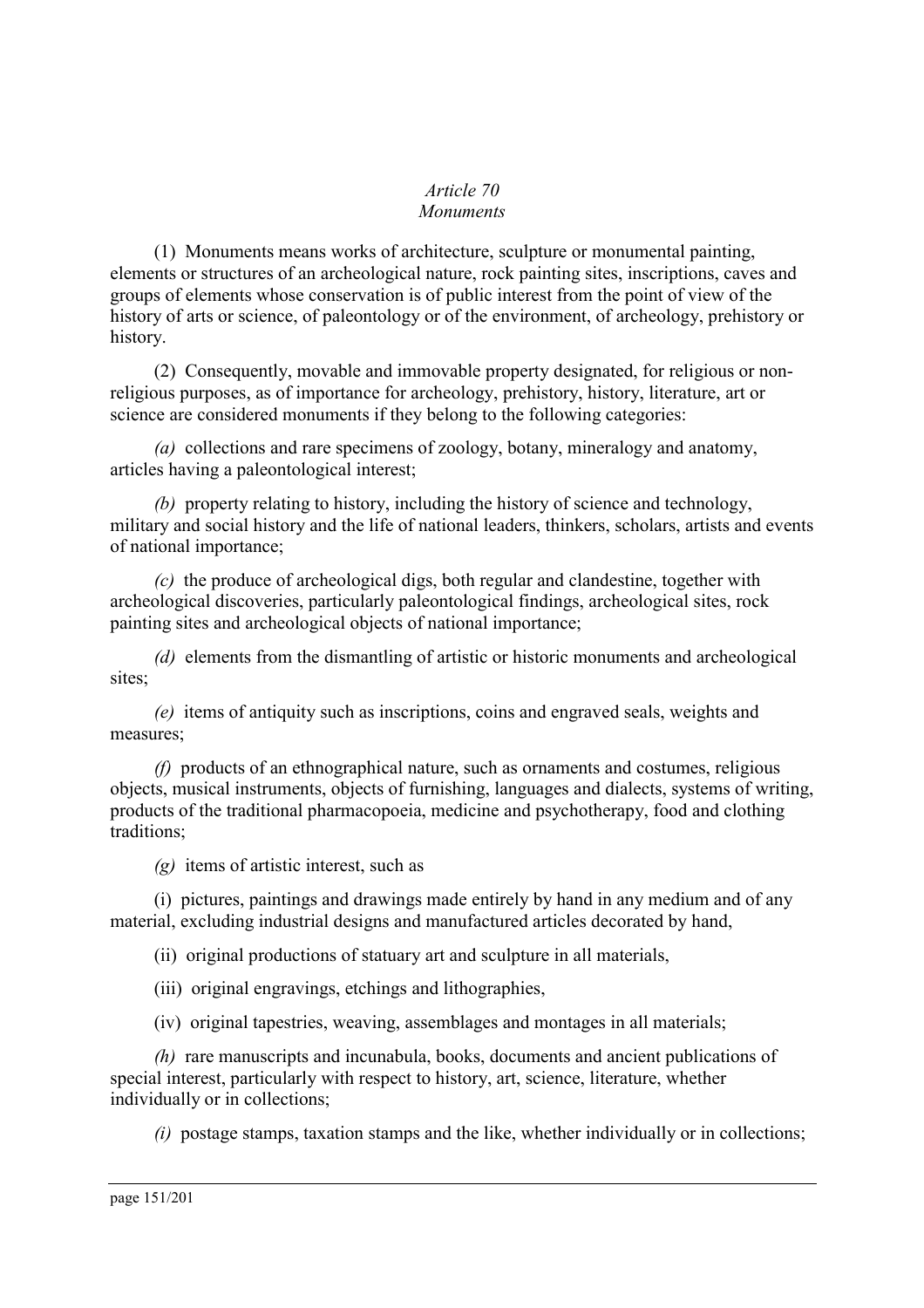*(j)* archives, including photographic, phonographic, cinematography, computer and multimedia;

*(k)* furnishings, mosaics and ancient musical instruments.

# *Article 71 Ensembles*

Ensembles are groups of individual or assembled constructions which, by reason of their architecture, unity or integration in the landscape, are designated as of importance from an esthetic, ethnological or anthropological, paleontological or archeological point of view.

# **Chapter II Protection**

Section I General

# *Article 72 Protection Procedure*

(1) The protection, safeguard and promotion of the cultural heritage as defined in Articles 68, 69 and 70 above, shall be the responsibility of the State.

(2) In order to provide such protection, safeguard and promotion, the State shall carry out an inventory, determine, classify, place in security and illustrate the elements that make up the cultural heritage.

# *Article 73 Prohibited Acts*

(1) It shall be prohibited to denature, destroy, exploit, sell, dispose of or transfer illegally any or a part of the property that makes up the cultural heritage.

(2) Except where a special authorization is issued by the competent national authority designated to that end, the following shall remain prohibited when carried out for profit making purposes:

*(a)* the publication, reproduction and distribution of copies of any cultural property, whether classified or not, listed or not, ancient or recent, and considered by this Act as part of the national cultural heritage;

*(b)* any recitation, public performance, any transmission by wire or by wireless means and any other form of communication to the public of any cultural asset, whether classified or not, identified or not, ancient or recent and considered by this Act as an element of the national cultural heritage.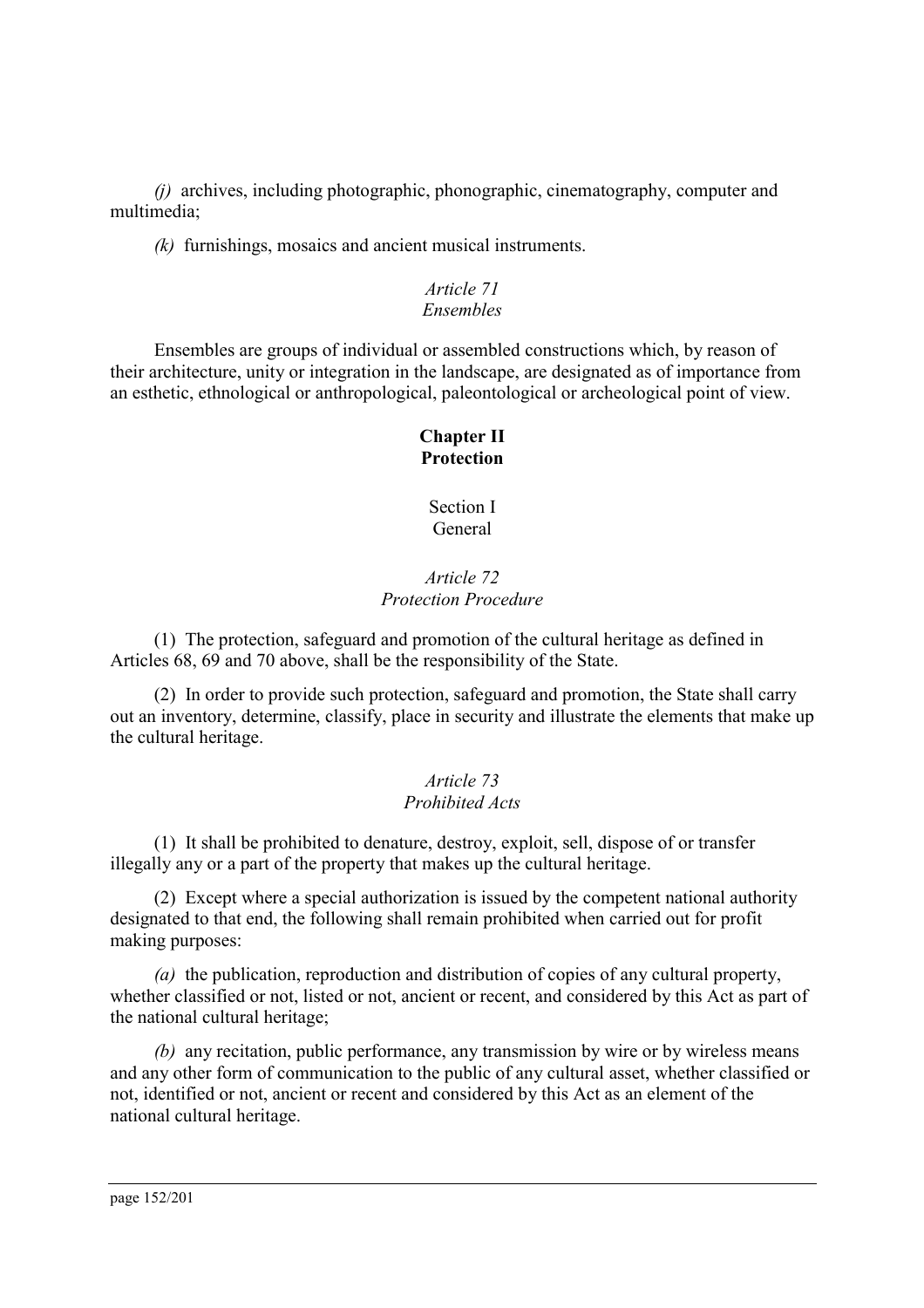#### *Article 74 Free Use*

(1) The provisions of Article 73(2) shall not apply in the following cases:

*(a)* use for teaching;

*(b)* use as illustration of the original work of an author on condition that the scope of such use remains compatible with honest practice;

*(c)* borrowings for the creation of an original work from one or more authors.

(2) The provisions of Article 73(2) shall not apply in the cases referred to in Chapter IV of Title I of this Annex.

### *Article 75 State Controls*

In order to prevent looting, loss or deterioration, the State shall undertake the control of export, distribution, disposal and sale of cultural property, whether classified or not, listed or not, or whether ancient or recent.

# *Article 76 Right of Preemption*

The State shall enjoy a right of preemption with regard to any property liable to enrich the cultural heritage of the nation.

### Section II Inventory and Classification Procedures

# *Article 77 Notification of Entry*

Entry in the inventory of cultural property shall be notified to its owner, holder or occupier.

# *Article 78 Time Limits for Classification*

(1) An entry shall be without effect if it is not followed within six months of notification by a decision to classify.

(2) An entry may be extended where necessary; in no case may the total duration exceed 18 months.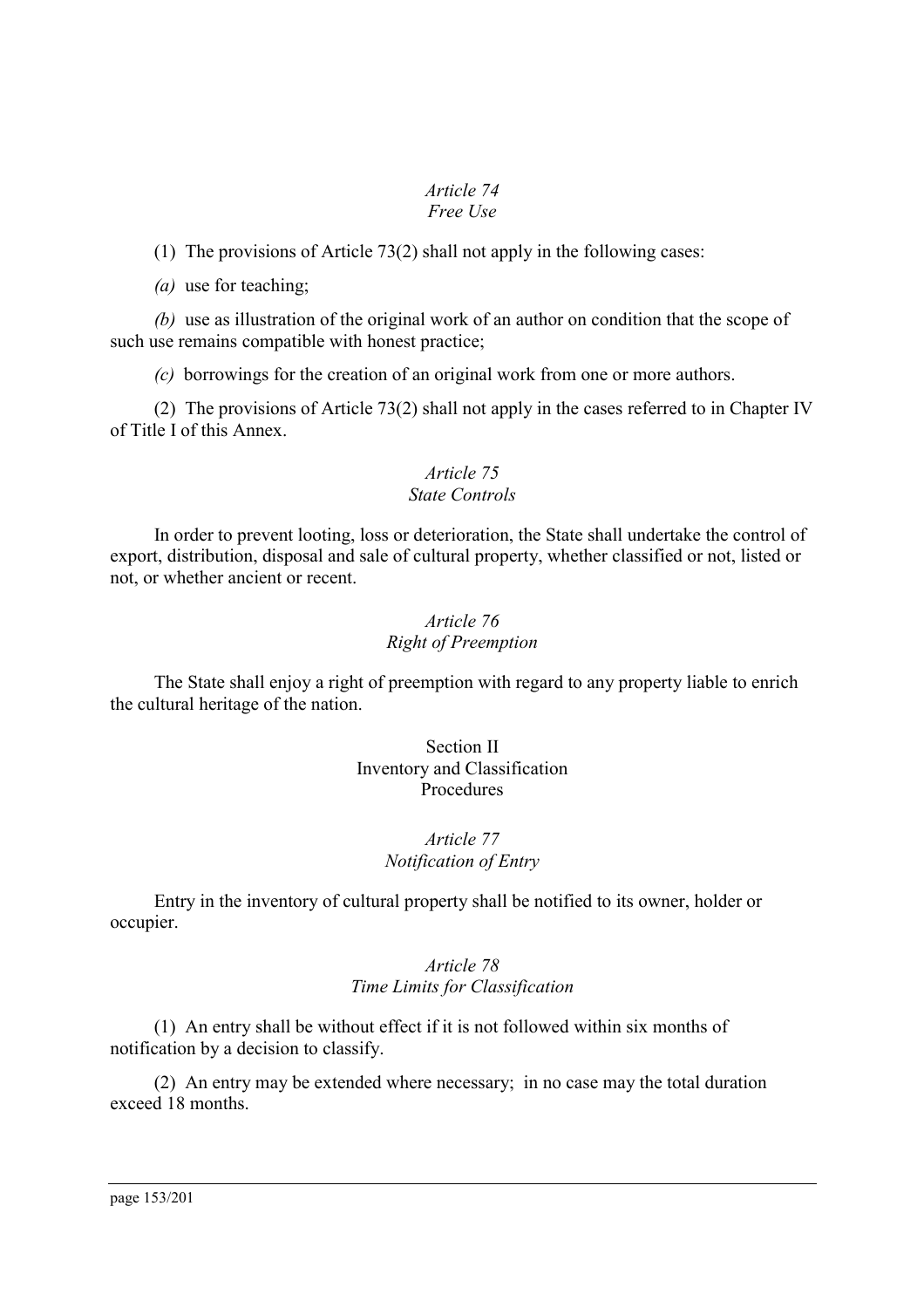#### *Article 79 Notification of Classification*

Classification shall be notified to the owner, holder or the occupier by the competent national authority.

### Section III Effects of Inventory and Classification

#### *Article 80 Prior Authorization*

Entry in the inventory shall imply for the owner, holder or occupier the obligation to apply to the competent national authority for prior authorization before making any modification to the location or the object or before undertaking work other than normal maintenance or everyday utilization.

# *Article 81 Right of Opposition*

(1) Entry shall further permit the administrative authority to oppose

*(a)* any work liable to prejudice the integrity of the cultural property;

*(b)* the export or transfer of listed movable property.

(2) The effect of opposition shall be to prohibit work up to the expiry of the total duration of the listing.

# *Article 82 Effects of Classification*

The effects of classification shall continue to apply to the cultural property in the event of any change of ownership.

### *Article 83 Conditions of Disposal*

(1) Anyone who disposes of classified property, either by sale or by any other means, shall be required, prior to carrying out the act of disposal, on pain of invalidity of such act,

*(a)* to inform the other party of the status of such property;

*(b)* to inform the competent authority within the fifteen (15) days preceding the act of disposal of such property.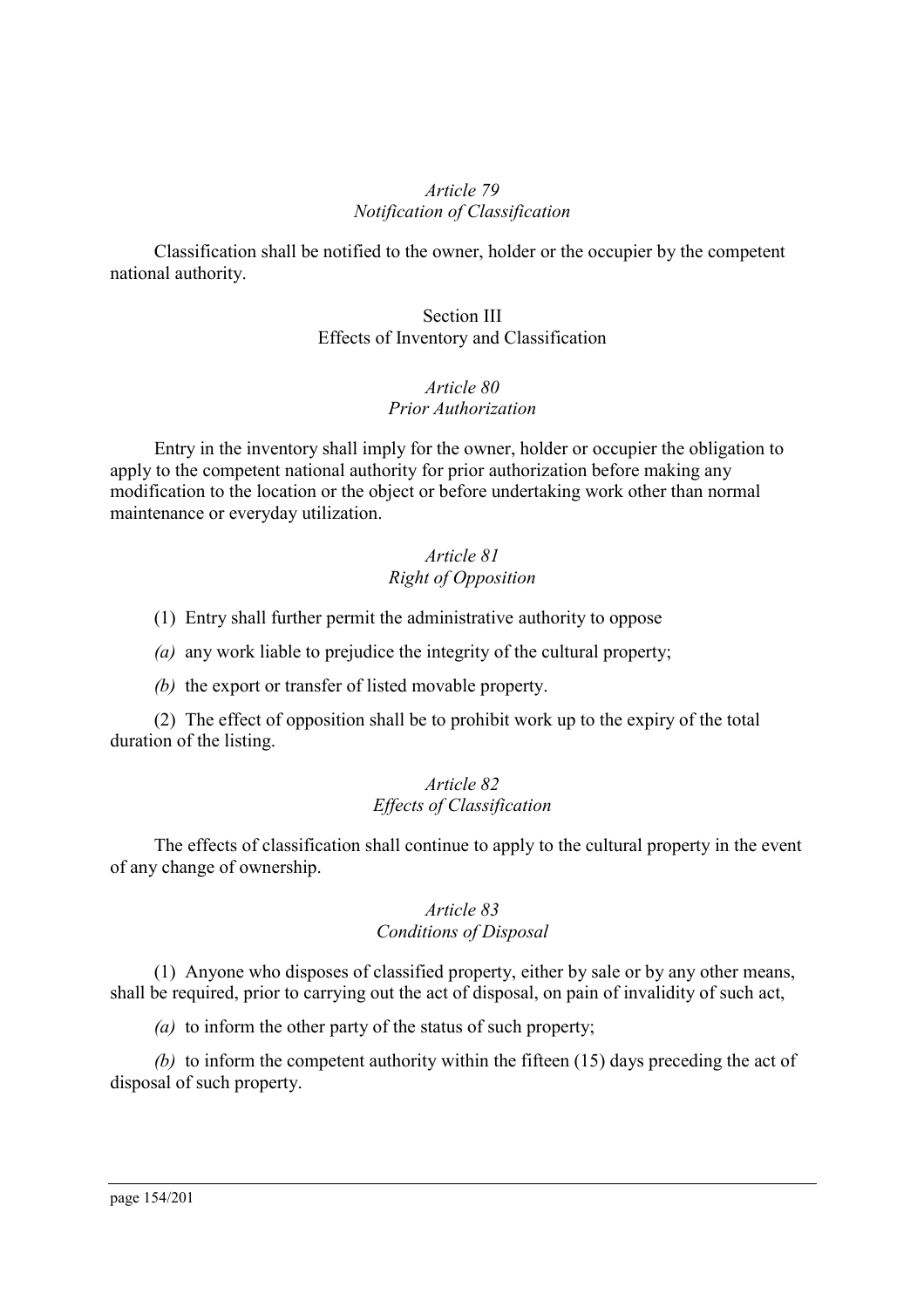(2) Any classified property belonging to a public legal person may be disposed of only with the express consent of the competent administrative authority.

# *Article 84 Right to Restore Classified Property*

The State may have carried out at its own cost such work as is indispensable for the restoring or conserving of classified property that does not belong to it. For such purpose, it may take *ex-officio* possession of such property during the time required for carrying out the work.

### *Article 85*

### *Right to Indemnity*

The owners, holders or occupiers may, where appropriate, claim the allocation of an indemnity for loss of enjoyment of ownership, to be determined in accordance with the relevant national provisions.

### *Article 86 Right of Visit*

In view of the costs borne by the State and where the classified property is such that it may be opened to the public or viewed by it, a fee for visiting may be decided, to the benefit of the special fund referred to in Article 95(2) hereinafter and of which the amount shall be laid down by the competent authority.

# *Article 87 Violation of Prior Consent*

Where work referred to in Article 80 above is undertaken without prior consent, the competent national authority, once it has become aware of such fact, shall order the immediate suspension of the work and restoral to the previous state, at the expense of the offenders, of the cultural property for which it is responsible or which it supervises, until the property has fully recovered its identity.

### *Article 88 Unlawful Disposal of Materials or Fragments*

(1) The disposal of materials or fragments that have been unlawfully removed from a cultural property that has been classified or listed in the inventory, or any act by which the possession or holding of such materials or fragments is transferred to third parties, shall be invalid.

(2) Such third parties, who shall be jointly responsible with the owners for the return of any such materials or fragments supplied to them, may not claim any indemnity from the State.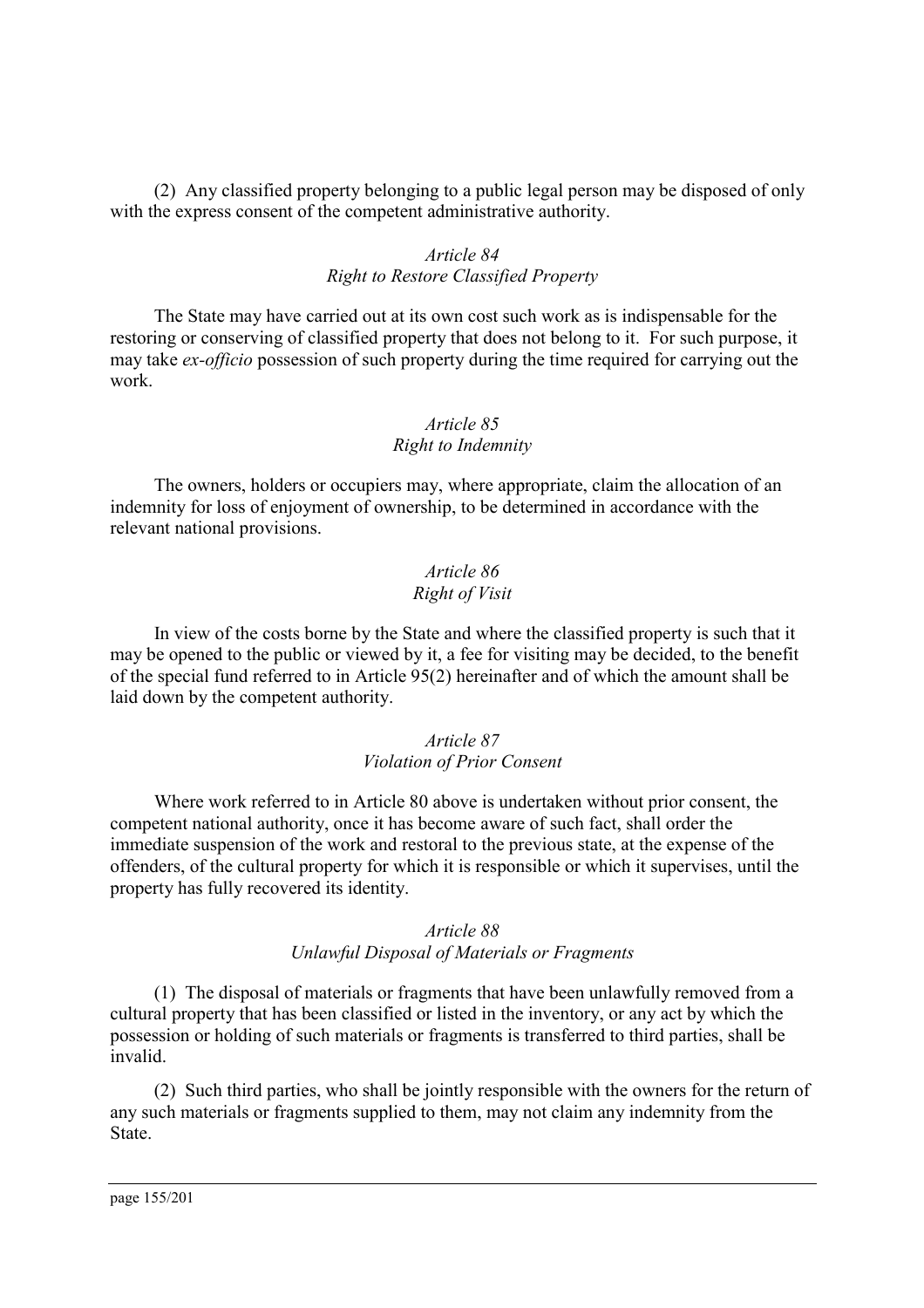(3) The indemnity due under Article 90(1) below may be applied for and paid only if, within the year following the date of declaration, there has been no amicable agreement on the expropriation indemnity or no court expropriation decision.

# *Article 89 Protection of Classified Immovable Property*

(1) No building may be erected at a classified site or contiguous with a classified building; no conventional easement may be agreed with respect to classified property without the consent of the competent national authority.

(2) Legal easements such as to degrade property shall not apply to immovable property that has been classified or listed in the inventory.

(3) Any classified site within an urban development plan shall constitute an unconstructible zone.

(4) Subject to the penal and administrative sanctions provided in such matters, the posting of bills and installation of extraneous advertising devices shall be prohibited on classified monuments and, where appropriate, in the vicinity as determined, in each case, in the prescribed manner.

# *Article 90 Classification Conditions*

(1) The classification of property may give rise to payment of an indemnity to make good any prejudice arising therefrom.

(2) The administrative acts of classification shall lay down the classification conditions by amicable agreement.

(3) Failing the owner's consent, classification shall be given ex officio. Claims for indemnities shall be submitted to the competent national administration within six (6) months of notification of the act of *ex-officio* classification, on pain of foreclosure. Disputes concerning the principle or the amount of the indemnity shall be brought before the jurisdiction within whose competence the property classified ex officio is situated or held.

# *Article 91 Expropriation in the Public Interest*

(1) The State may expropriate, in compliance with the legislation on expropriation in the public interest, owners of their classified or listed property and owners of property whose acquisition is necessary in order to isolate, open up or improve classified property.

(2) The declaration of public interest shall automatically entail the classification of the listed property.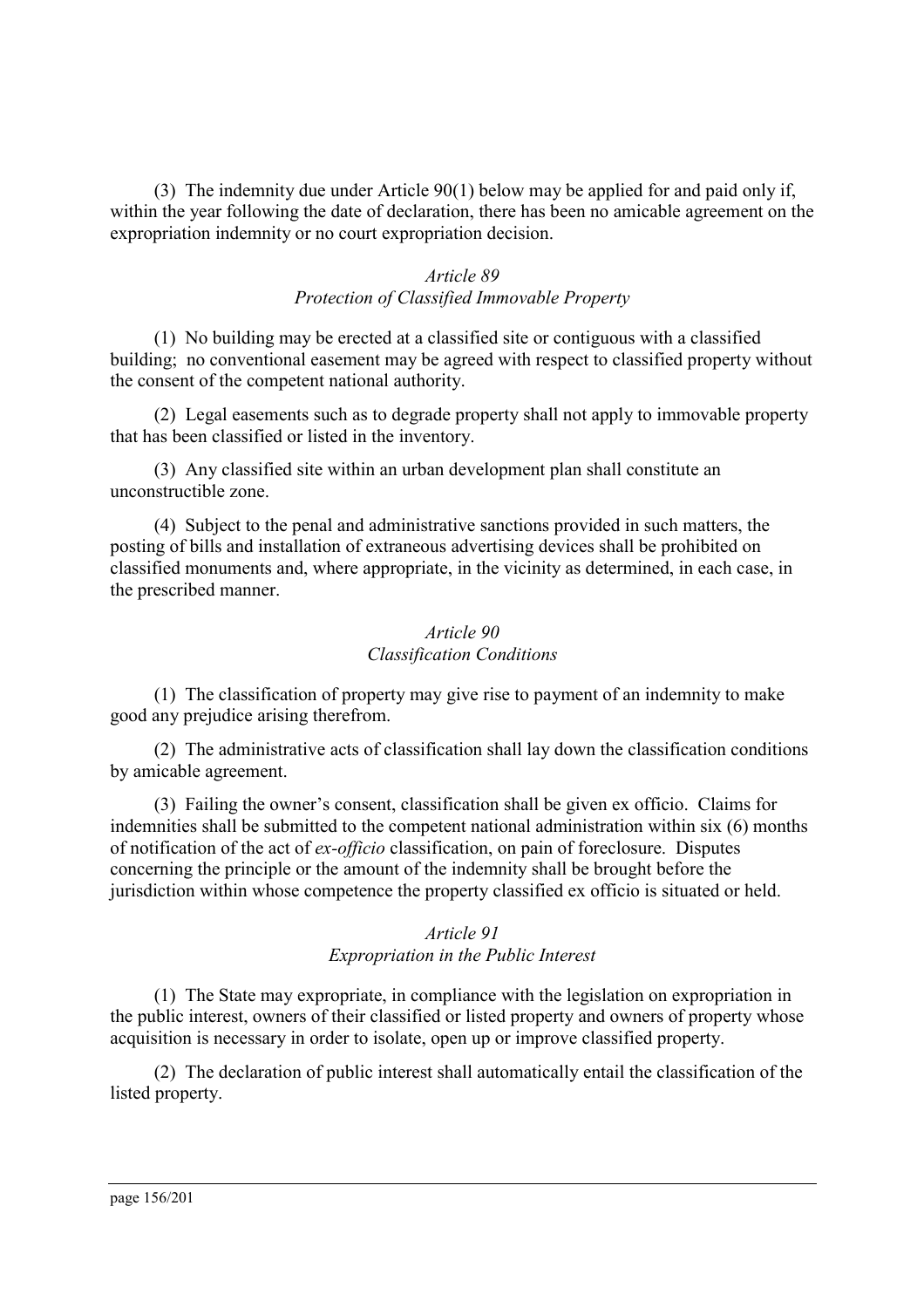# *Article 92 Exception to Expropriation*

No classified or listed property may be included in an enquiry for the purposes of expropriation in the public interest or in a special land development zone, unless it has been previously declassified or unless the listing has been discontinued by reason of the legitimate priority afforded the planned land development over considerations of a cultural nature; exceptions should be made only where such development is not detrimental in any way to the conservation and preservation of the classified property.

# **Chapter III Safeguards**

# *Article 93 Measures of Safeguard*

The safeguard of the cultural heritage shall be ensured, in particular, by

*(a)* the creation and development of museums, the constitution of collections of all kinds, of funds, of foundations and of conservation structures;

*(b)* the survey, listing and restoring of sites and monuments;

- *(c)* recording by image and by sound the cultural traditions of the nation;
- *(d)* the setting up of written, visual and sound archives;
- *(e)* the regulation of access to sites, monuments and protected ensembles.

# **Chapter IV Promotion**

# *Article 94 Right to the Cultural Heritage*

The State shall afford

- *(a)* to all citizens, a right of access to the values of the cultural heritage;
- *(b)* to craftsmen, artists and other creators, a right to assistance and encouragement.

# *Article 95 Measures to Promote the Cultural Heritage*

The State shall guarantee and ensure the exercise of the rights referred to in Article 94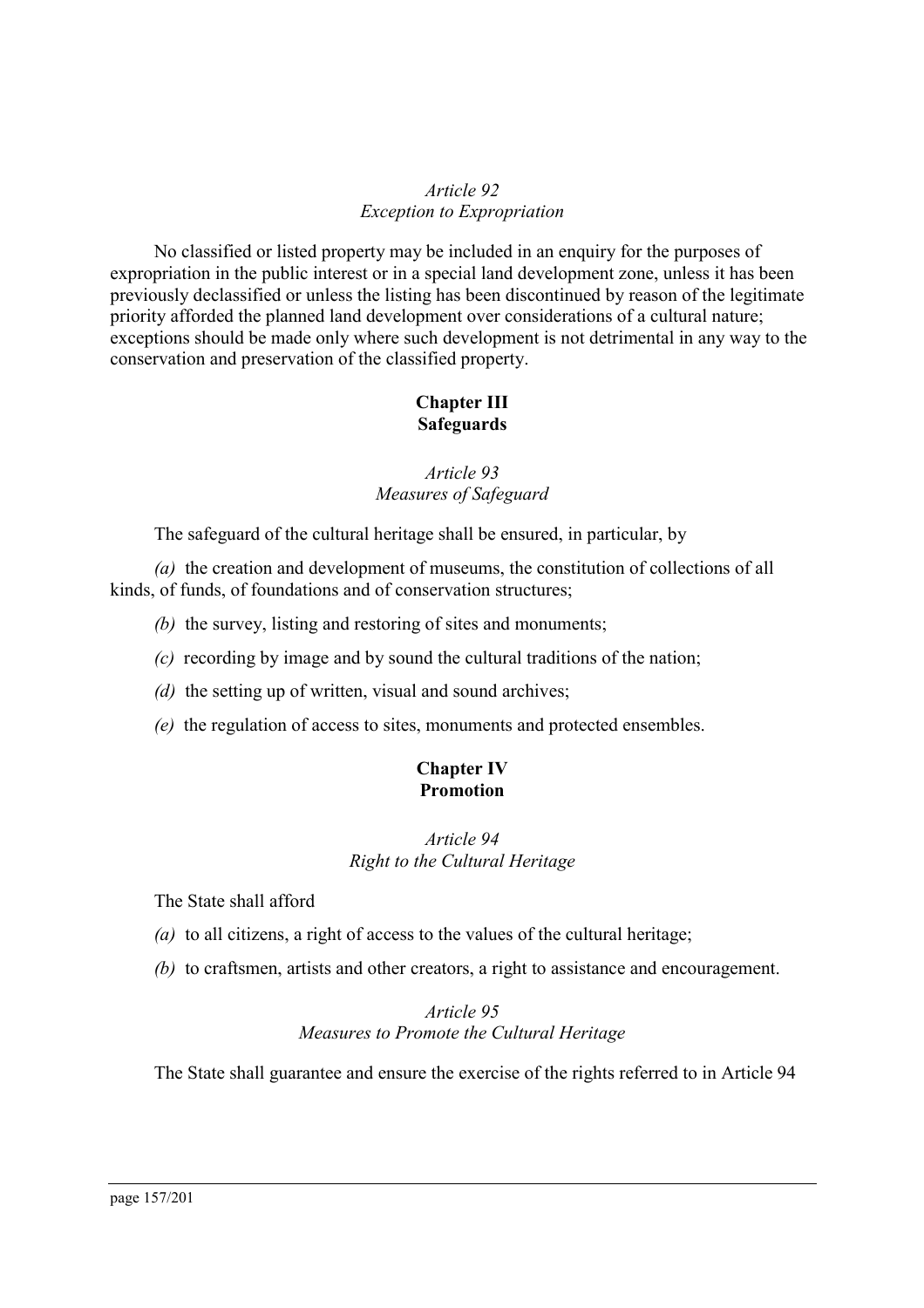*(a)* by means of information and education in all forms, particularly by the inclusion of the values of the cultural heritage in educational, teaching and training programs in public and private institutions at all levels;

*(b)* by the creation of a special fund devoted to cultural and welfare purposes, particularly

(i)to the upkeep, conservation and enrichment of the cultural heritage,

(ii) to the exploitation of the riches of the cultural heritage,

(iii) to archeological investigations and digs,

(iv) to the support and encouragement of

— artists, craftsmen, authors and other creators,

— cultural initiatives and activities of all kinds,

— by measures furthering priority integration of all types of individual and collective, national or African, works into the national life,

— by the allocation of at least one percent of the cost of public buildings or buildings open to the public to their decoration and furnishing by national or African artists and craftsmen.

### **Chapter V Sanctions**

### *Article 96 Penalties for Offenses Against the Protection of Cultural Property*

(1) Any infringement of the provisions of Articles 80 and 81 of this Annex shall be punished by a fine of which the amount shall be laid down in accordance with the provisions of the relevant national legislation, without prejudice to any action for damages which may be brought by the competent national authority.

(2) Any person who knowingly infringes the provisions of Article 73 of this Annex shall be punished by a term of imprisonment and a fine in accordance with the relevant provisions of the national legislation, without prejudice to any damages.

(3) Any infringement of the provisions of Articles 83 and 88 of this Annex shall be liable to a term of imprisonment or a fine or both penalties.

(4) Any person who infringes the provisions of Article 92 above shall be liable to a fine of which the amount shall be determined by regulations. Where the work referred to in the aforementioned Article has prejudiced the integrity of the property, the offender shall be liable to the penalties provided for in paragraph (3) above.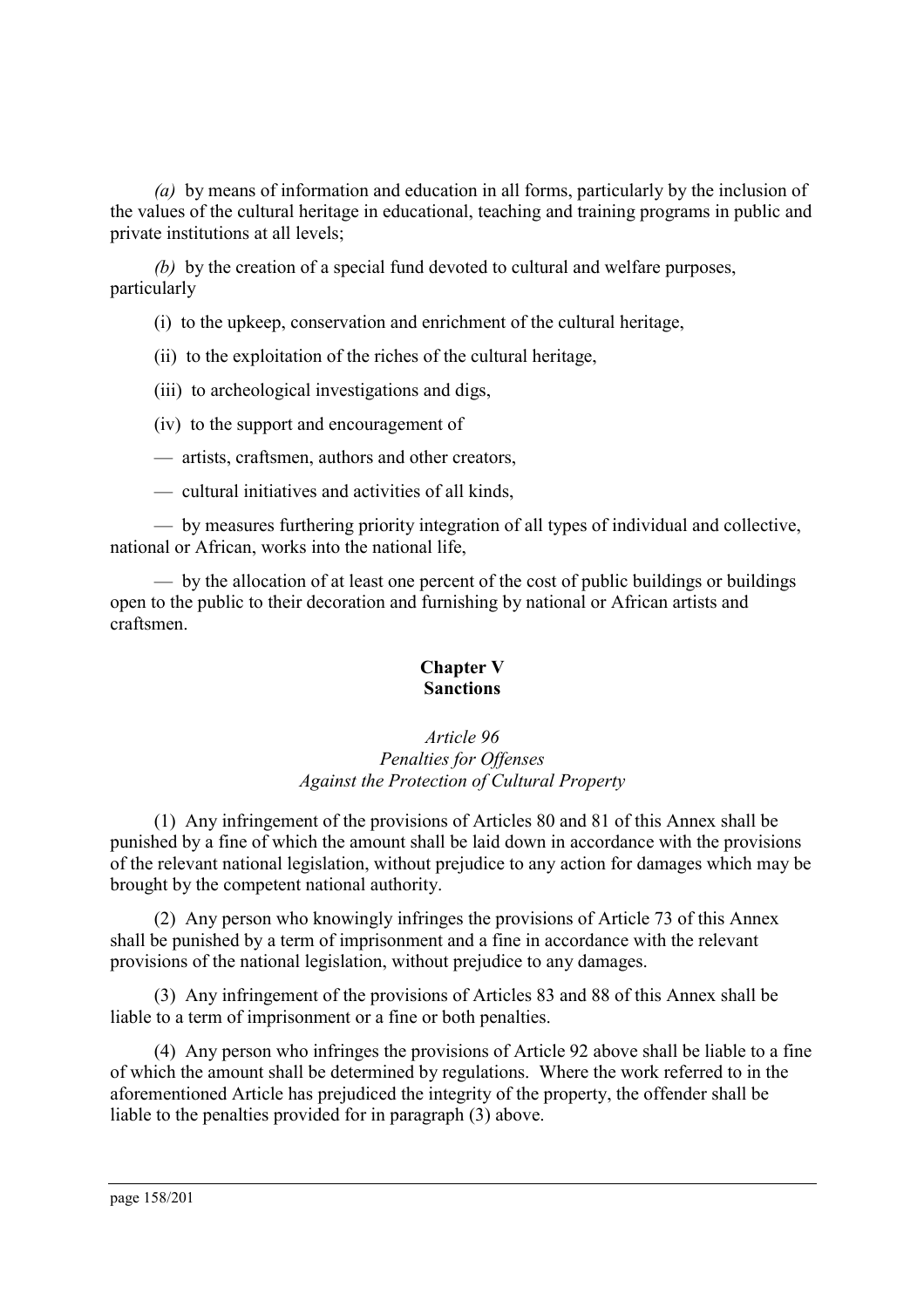### **Chapter VI Miscellaneous and Final Provisions**

# *Article 97 High Commission for the National Cultural Heritage*

There shall be established in each member State a High Commission for the Cultural Heritage. The Commission shall be consulted on all matters concerning the protection, safeguard and promotion of the cultural heritage.

# *Article 98 Implementing Conditions*

The implementing conditions for the provisions of Articles 72, 75, 76, 86 and 87 shall be laid down by regulations.

### *Article 99 Final Provisions*

Annex VII of the Bangui Agreement of March 2, 1977, is repealed.

[Annex VIII follows.]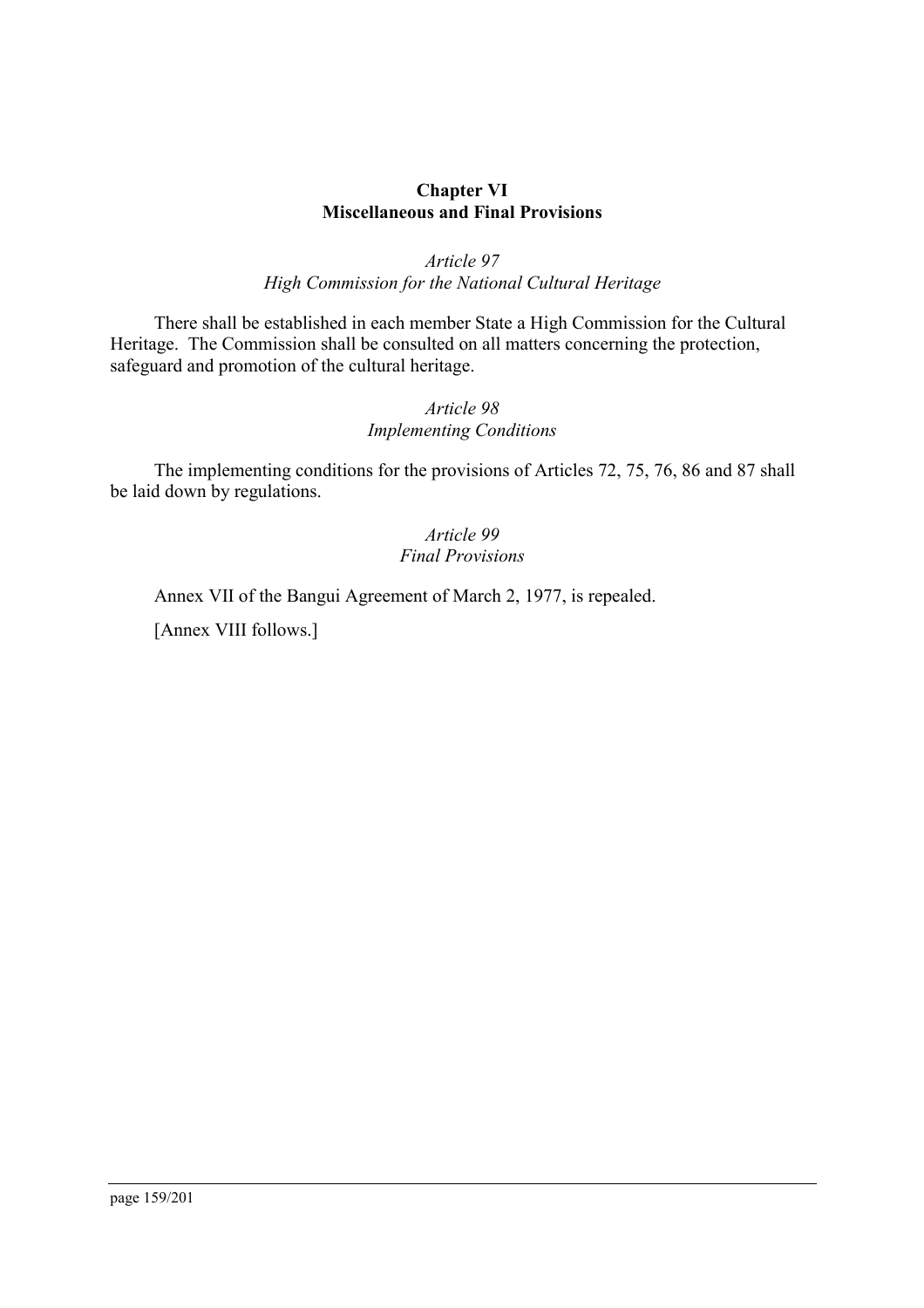# **ANNEX VIII PROTECTION AGAINST UNFAIR COMPETITION**

# *Article 1 General Principles*

(1)*(a)* Apart from the acts and practices referred to in Articles 2 to 6, an act of unfair competition shall be constituted by any act or practice which, in the course of industrial or commercial activities, is contrary to honest practice.

*(b)* Any natural or legal person who has suffered damage or is liable to suffer damage due to an act of unfair competition may institute proceedings before the court of a member State and may obtain injunctions, damages and any other remedy provided by civil law.

(2) Articles 1 to 6 shall apply independently of and in addition to any legislative provision protecting inventions, industrial designs, trademarks, literary and artistic works and other subject matter of intellectual property.

### *Article 2 Confusion with Another's Enterprise or Activities*

(1) Any act or practice which, in the course of industrial or commercial activities, generates or is likely to generate confusion with the enterprise or activities of another person, in particular with the products or services proposed by such enterprise, shall constitute an act of unfair competition.

- (2) Confusion may concern, in particular,
- *(a)* a trademark, whether registered or not;
- *(b)* a trade name;
- *(c)* the distinctive sign of an enterprise other than a trademark or a trade name;
- *(d)* the external appearance of a product;
- *(e)* the get-up of products or services;
- *(f)* a famous person or well-known fictional character.

### *Article 3 Acts Damaging to Another's Image or Reputation*

(1) Any act or practice which, in the course of industrial or commercial activities, damages or is liable to damage the image or reputation of another's enterprise, whether the act or the practice generates confusion or not, shall constitute an act of unfair competition.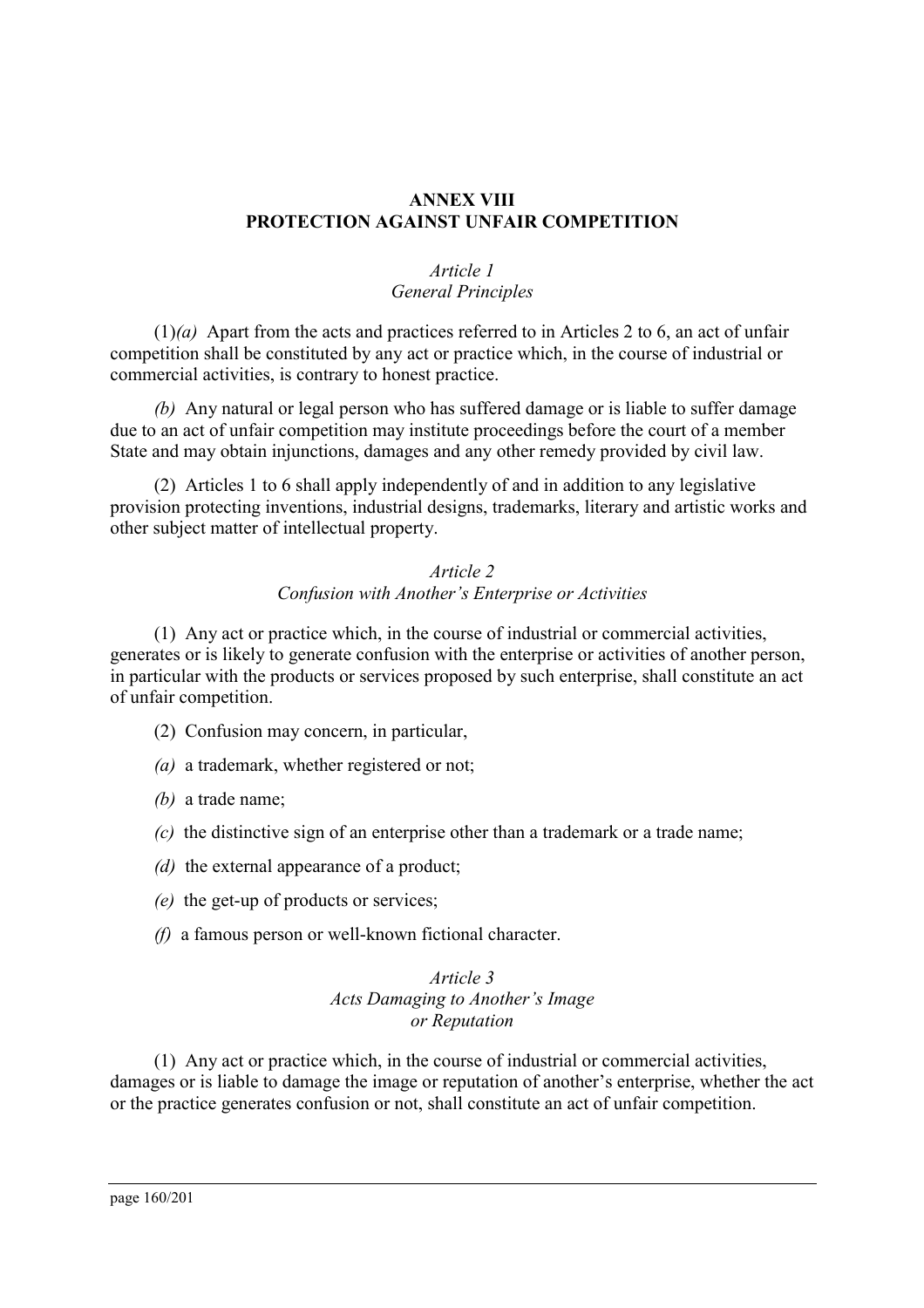(2) Damage to another's image or reputation may result, in particular, from a weakening of the image or reputation attaching to

- *(a)* a trademark, whether registered or not;
- *(b)* a trade name;
- *(c)* the distinctive sign of the enterprise other than a trademark or a trade name;
- *(d)* the external appearance of a product;
- *(e)* the get-up of products or services;
- *(f)* a famous person or a well-known fictional character.

# *Article 4 Deceiving the Public*

(1) Any act or practice which, in the course of industrial or commercial activities, misleads or is likely to mislead the public with respect to an enterprise or its activities, in particular the products or services proposed by the enterprise, shall constitute an act of unfair competition.

(2) The public may be misled by advertising or promotional activities, particularly with respect to the following elements:

- *(a)* the manufacturing product process of a product;
- *(b)* the suitability of a or service for a given purpose;
- *(c)* the quality, quantity or other characteristic of a product or service;
- *(d)* the geographical origin of a product or service;
- *(e)* the conditions under which a product or service is proposed or supplied;
- *(f)* the price of a product or service or its method of calculation.

### *Article 5 Disparaging Another's Enterprise or Activities*

(1) Any false or abusive allegation, in the course of industrial or commercial activities, which discredits or is liable to discredit another's enterprise or activities, in particular the products or services proposed by the enterprise, shall constitute an act of unfair competition.

(2) Disparagement may result from advertising or promotional activities and concern, in particular, the following elements:

- *(a)* the manufacturing process of a product;
- *(b)* the suitability of a product or service for a given purpose;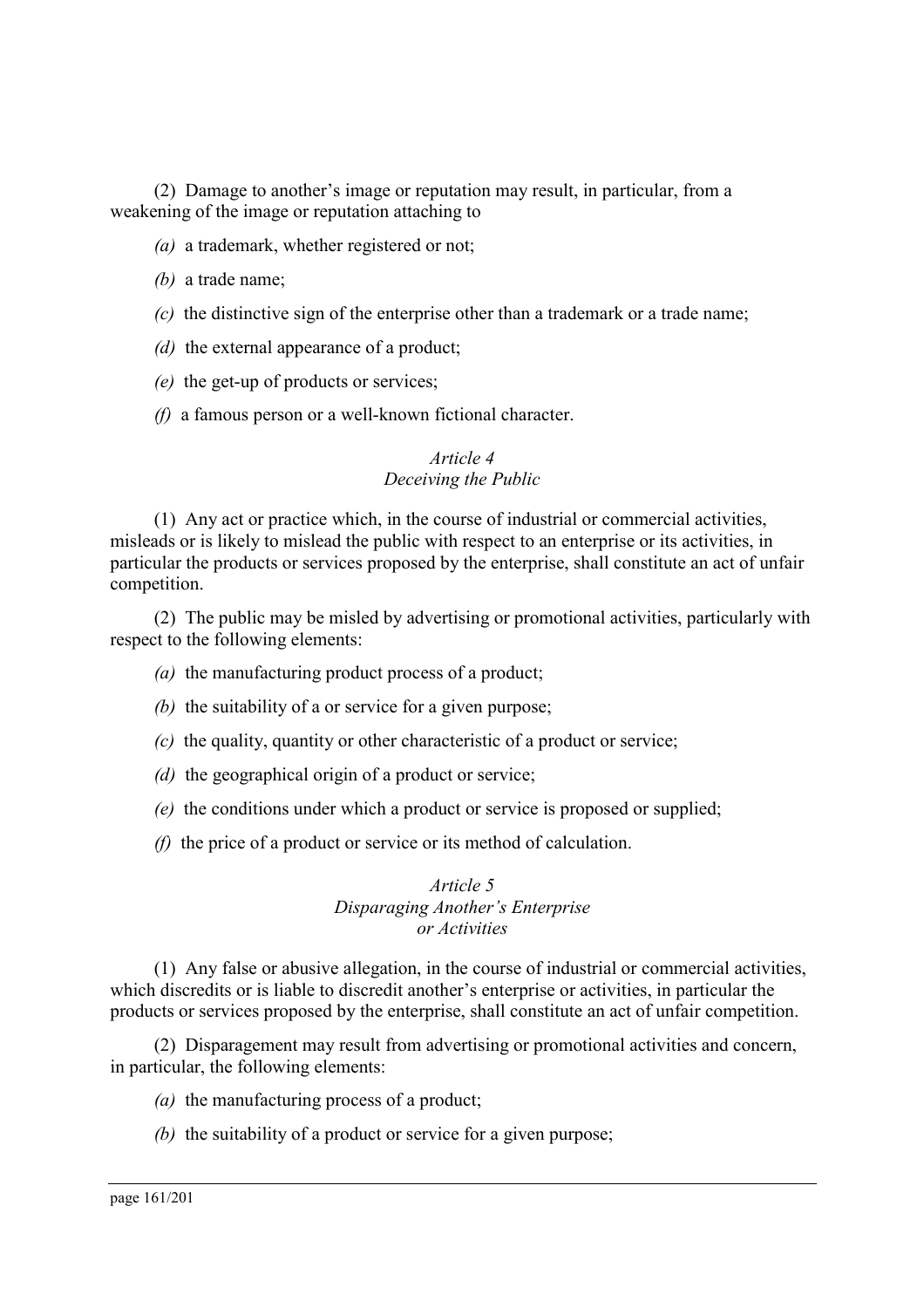- *(c)* the quality, quantity or other characteristic of a product or service;
- *(d)* the conditions under which a product or service is proposed or supplied;
- *(e)* the price of a product or service or its method of calculation.

# *Article 6 Unfair Competition Concerning Confidential Information*

(1) Any act or practice which, in the course of industrial or commercial activities, leads to the disclosure, acquisition or use by third parties of confidential information without the consent of the person legally entitled to possess such information (hereinafter referred to as "the lawful holder"), in a manner contrary to honest commercial practice, shall constitute an act of unfair competition.

(2) The disclosure, acquisition or use of confidential information by a third party without the consent of the lawful holder may, in particular, result from the following acts:

*(a)* industrial or commercial espionage;

*(b)* breach of contract;

- *(c)* breach of trust;
- *(d)* instigation to commit one of the acts referred to in subparagraphs *(a)* to *(c)*;

*(e)* acquisition of confidential information by a third party who knew that such acquisition involved one of the acts referred to in subparagraphs *(a)* and *(b)* or whose ignorance of that fact constituted gross negligence.

(3) For the purposes of this Article, information shall be considered "confidential" when

*(a)* in its totality or in the configuration or exact assembly of its elements, it is not generally known to persons belonging to the circles that normally deal with that type of information or is not readily available to them;

*(b)* it has a commercial value because it is confidential;

*(c)* its lawful holder has taken reasonable precautions, in view of the circumstances, to keep it confidential.

(4) Any act or practice which, in the course of industrial or commercial activities, constitutes or leads to

*(a)* dishonest use in commerce of confidential data obtained from tests or other confidential data whose production requires considerable effort and which have been communicated to a competent authority for the purpose of obtaining authorization to market pharmaceutical products or chemical products for agriculture comprising new chemical entities, or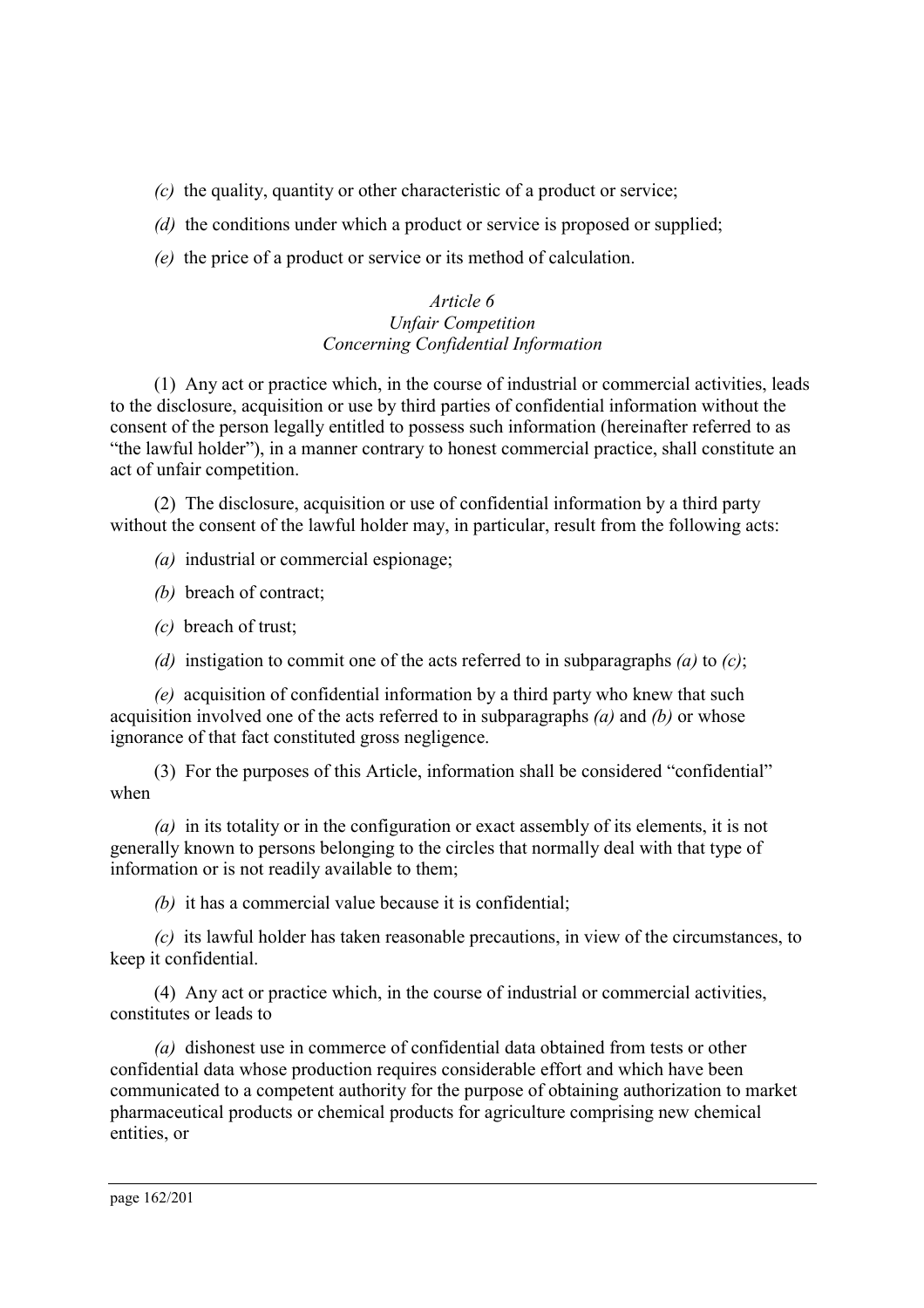*(b)* disclosure of such data, except where necessary to protect the public or unless measures have been taken to ensure that the data are protected against dishonest use in commerce,

shall be considered an act of unfair competition.

### *Article 7 Disorganization of a Competing Enterprise and of the Market*

Any act or practice which, in the course of industrial or commercial activities, is liable to disorganize a competing enterprise, its market or the market of the profession concerned, shall constitute an act of unlawful competition.

Disorganization may be achieved by:

- *(a)* suppression of advertising;
- *(b)* diverting of orders;
- *(c)* practicing abnormally low prices;
- *(d)* disorganizing the sales network;
- *(e)* poaching staff;
- *(f)* inducing staff to strike;
- *(g)* failure to comply with the regulations on the exercise of the activity concerned.

#### *Article 8 Interpretation*

For the purposes of this Annex:

*(a)* "weakening of the image or reputation" means lessening the distinctive character or advertising value of a trademark, a trade name or other distinctive sign of an enterprise, of the external appearance of a product or of the get-up of products or services, or of a famous person or a well-known fictional character;

*(b)* "industrial or commercial activities" also means activities of the liberal professions;

*(c)* "external appearance of a product" means the packaging, shape, color or other nonfunctional characteristics of products;

*(d)* "trademarks" means marks relating to products, marks relating to services and marks relating to both products and services;

*(e)* "practice" means not only an act in the strict sense, but also any omission to perform an act;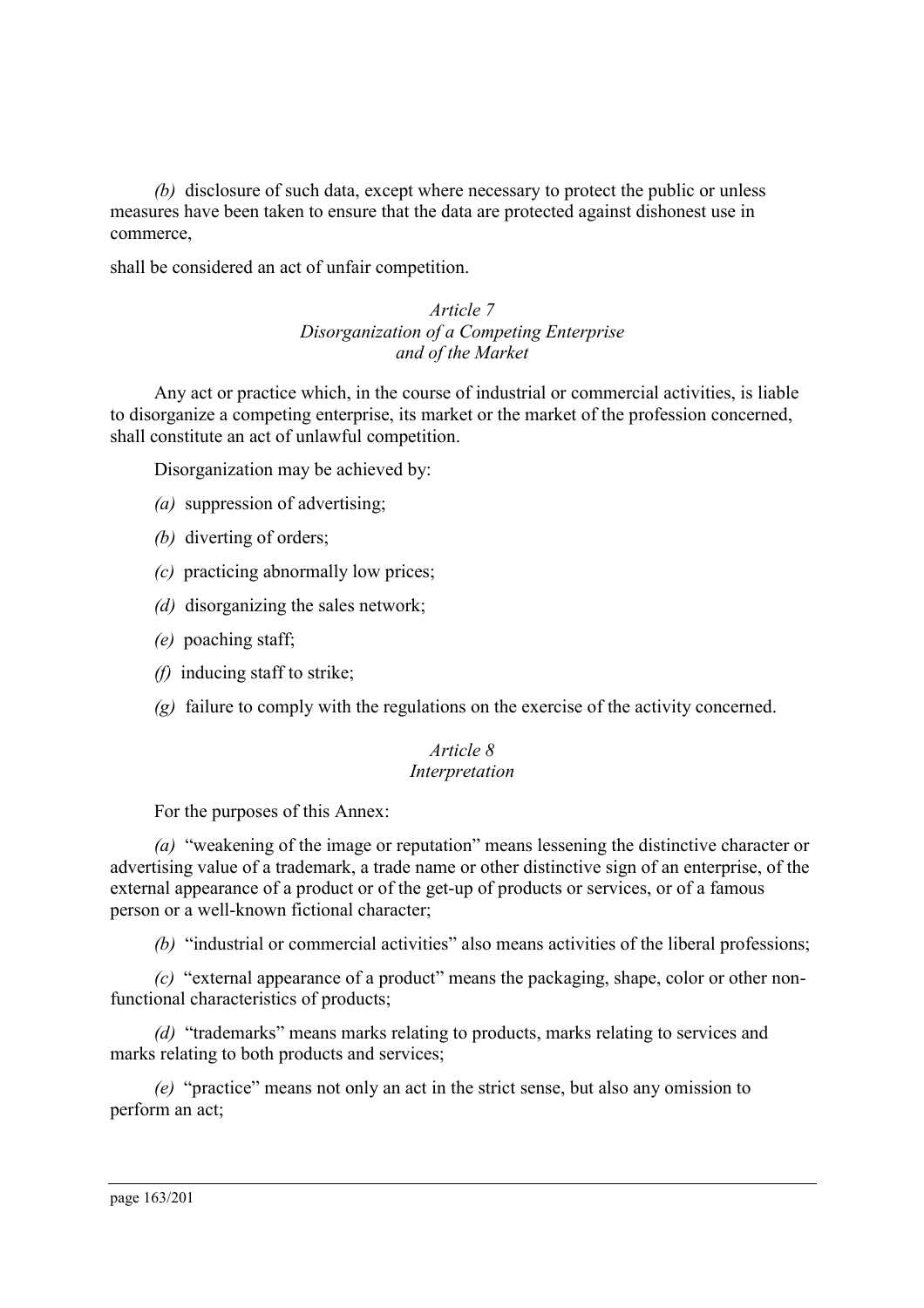*(f)* "presentation of products or services" means advertising, in particular;

*(g)* "distinctive sign of an enterprise" covers the whole range of signs, symbols, emblems, logos, slogans, etc., used by an enterprise in the course of industrial or commercial activities, to lend a certain identity to the enterprise and to the products it manufactures or the services it provides.

[Annex IX follows.]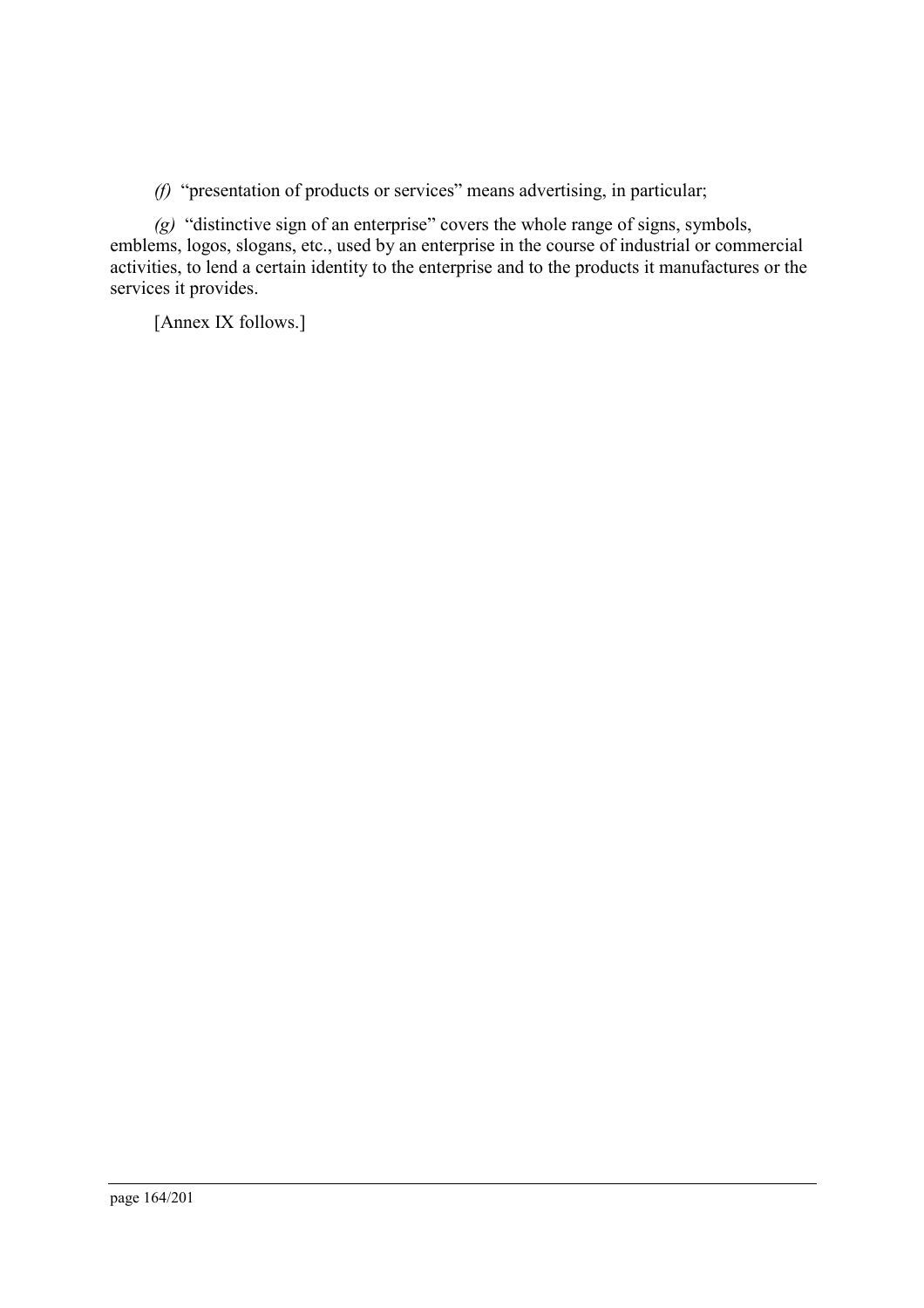# **ANNEX IX LAYOUT-DESIGNS (TOPOGRAPHIES) OF INTEGRATED CIRCUITS**

# *Article 1 Definitions*

For the purposes of this Annex:

*(a)* "integrated circuit" means a product, in its final form or an intermediate form, in which the elements, at least one of which is an active element, and some or all of the interconnections are integrally formed in or on a piece of material and which is intended to perform an electronic function;

*(b)* "layout-design" (synonym of "topography") means the three-dimensional disposition, however expressed, of the elements, at least one of which is an active element, and of some or all of the interconnections of an integrated circuit, or such three-dimensional disposition prepared for an integrated circuit intended for manufacture;

*(c)* "holder" means the natural or legal person who is to be regarded as the beneficiary of the protection referred to in Article 5.

# *Article 2 Subject Matter and Protection*

(1) Layout-designs of integrated circuits may be protected under this Annex if, and to the extent that, they are original within the meaning of Article 3 below.

(2) A registration may be applied for only if the layout-design has not yet been commercially exploited or, if commercially exploited, for not more than two years anywhere in the world.

# *Article 3*

# *Originality*

(1) A layout-design shall be deemed original if it is the result of its creator's own intellectual effort and is not commonplace among creators of layout-designs and manufacturers of integrated circuits.

(2) A layout-design that consists of a combination of elements and interconnections that are commonplace shall be protected only if the combination, taken as a whole, is original within the meaning of paragraph (1).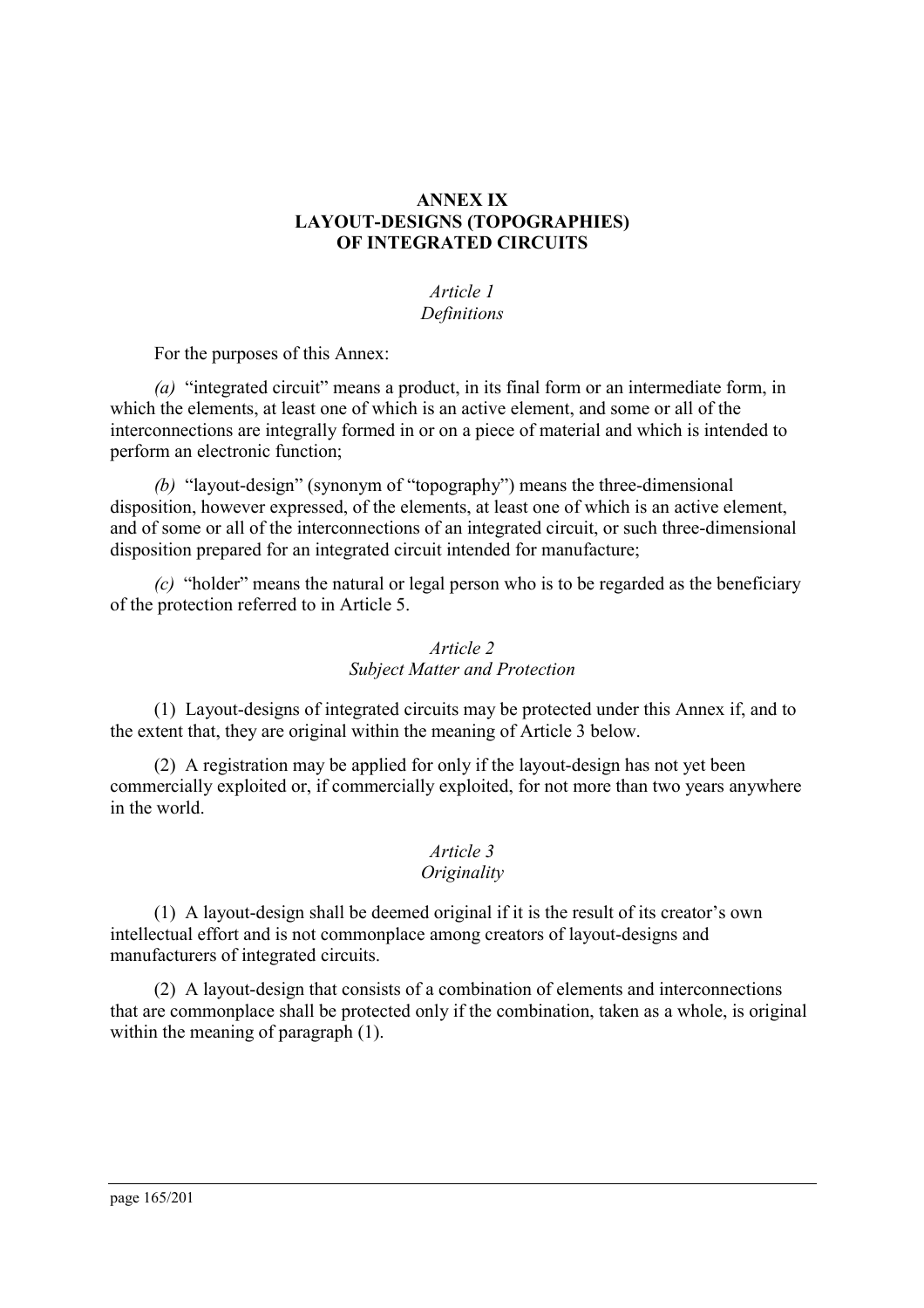# *Article 4 Right to Protection*

(1) The right to protection of a layout-design shall belong to its creator. It may be assigned or transferred by succession. Where several persons have jointly created a layoutdesign, the right shall belong to them jointly.

(2) Where a layout-design has been created under a contract for service or an employment contract, the right to protection shall belong to the commissioner or to the employer, unless otherwise provided in the contract.

# *Article 5 Rights Conferred*

(1) The protection afforded under this Annex shall be independent of the fact whether the integrated circuit incorporating the protected layout-design is or is not itself incorporated in an article. Subject to the provisions of Articles 6 and 15, the following acts shall be unlawful when carried out without the authorization of the holder:

*(a)* the act of reproducing, whether by incorporation in an integrated circuit or otherwise, a protected layout-design in its entirety or any part thereof, except the act of reproducing any part that does not fulfill the requirement of originality referred to in Article 3;

*(b)* the act of importing, selling or otherwise distributing for commercial purposes a protected layout-design, an integrated circuit in which a protected layout-design is incorporated or an article in which such integrated circuit is incorporated to the extent that it continues to contain a layout-design that is unlawfully reproduced.

# *Article 6 Limitations of the Rights Conferred*

(1) The protection afforded a layout-design under this Annex shall not extend

*(a)* to the reproduction of a protected layout-design for private purposes or for the sole purpose of evaluation, analysis, research or teaching;

*(b)* to the incorporation, in an integrated circuit, of a layout-design based on such analysis or evaluation and itself possessing originality within the meaning Article 3, nor to the carrying out with respect to such layout-design of any of the acts referred to in Article 5;

*(c)* to the carrying out of any of the acts referred to in Article 5*(b)* above where the act is carried out with respect to a protected layout-design, or an integrated circuit in which such layout-design is incorporated, which has been placed on the market by the holder or with his consent;

*(d)* to the carrying out of any of the acts referred to in Article 5*(b)* with respect to an integrated circuit incorporating an unlawfully reproduced layout-design or any article incorporating an unlawfully reproduced layout-design or any article incorporating such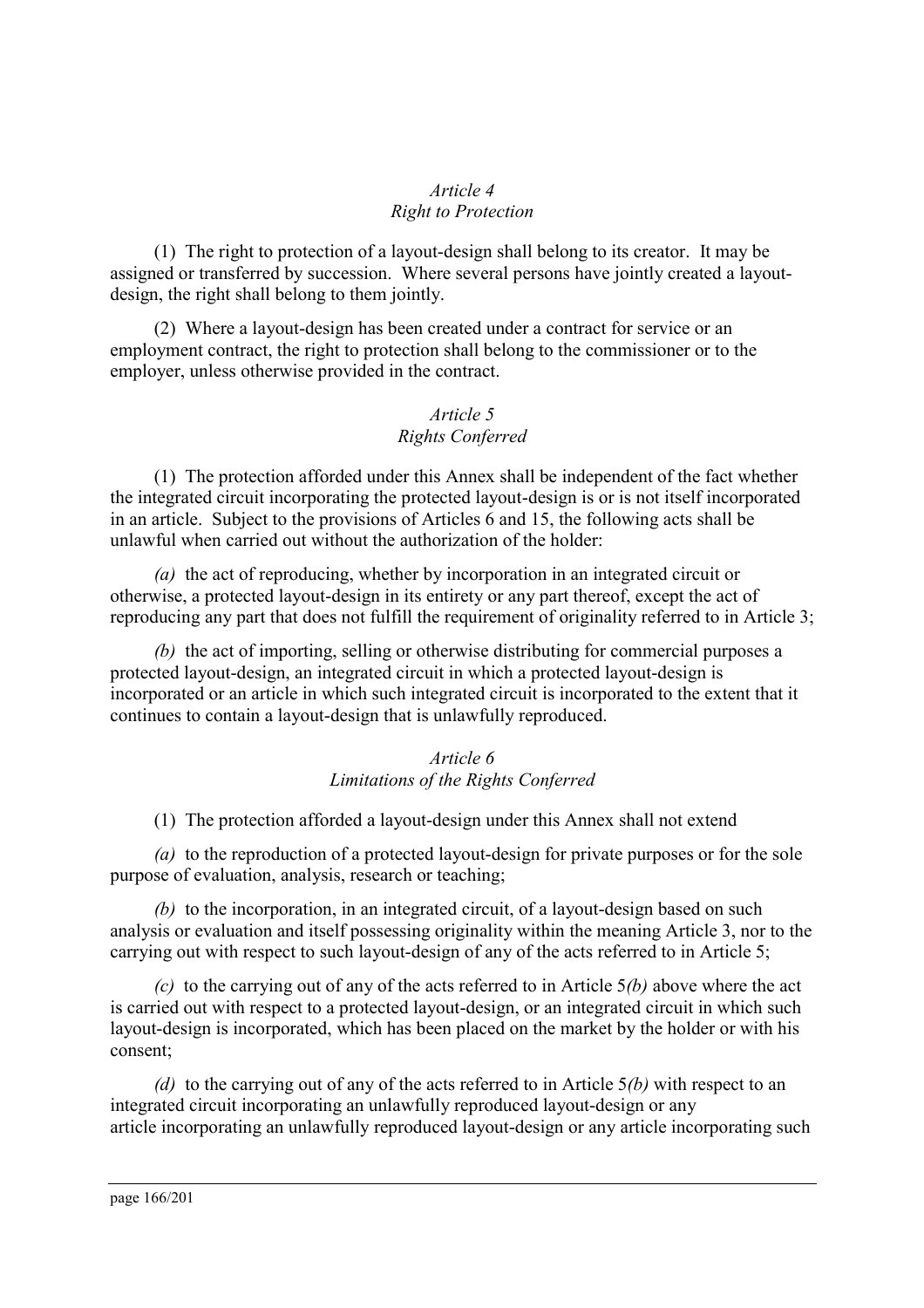integrated circuit where the person performing or ordering such act did not know and had no reasonable grounds to know, when acquiring the integrated circuit or article incorporating such integrated circuit, that it incorporated an unlawfully reproduced layout-design; however, once such person has been duly advised of the fact that the layout-design has been unlawfully reproduced, he may carry out any of the aforementioned acts with regard solely to the stocks at his disposal or which he had ordered before being advised and shall be required to pay to the holder an amount equivalent to a reasonable royalty that would be required under a freelynegotiated license with respect to such layout-design;

*(e)* to the carrying out of any of the acts referred to in Article 5*(b)* where the act is carried out with respect to an identical original layout-design created independently by a third party.

# *Article 7 Start and Term of Protection*

(1) The protection afforded a layout-design under this Annex shall take effect

*(a)* on the date of the first commercial exploitation of the layout-design, anywhere in the world, by the holder or with his consent, on condition that an application for protection be filed by the holder with the Ministry responsible for industrial property or with the Organization within the time limit referred to in Article 2(2); or

*(b)* on the filing date allocated to the application for registration of the layout-design filed by the holder if the layout-design has not been the subject of prior commercial exploitation anywhere in the world.

(2) The protection afforded a layout-design under this Annex shall cease at the end of the tenth calendar year following the date on which it took effect.

### *Article 8 Filing an Application*

(1) A separate application shall be filed for each layout-design.

(2) Any person wishing to obtain a certificate of registration of a layout-design shall file with the Organization or with the Ministry responsible for industrial property, or send to it by registered mail with a request for acknowledgement of receipt, a file containing

*(a)* a request for registration of the layout-design in the Register of Layout-Designs in a sufficient number of copies;

*(b)* a document proving payment to the Organization of the filing and publication fees;

*(c)* a short and precise description of the layout-design;

*(d)* the applicant's name, address, nationality and, where the nationality is different from the address given, the address of habitual residence;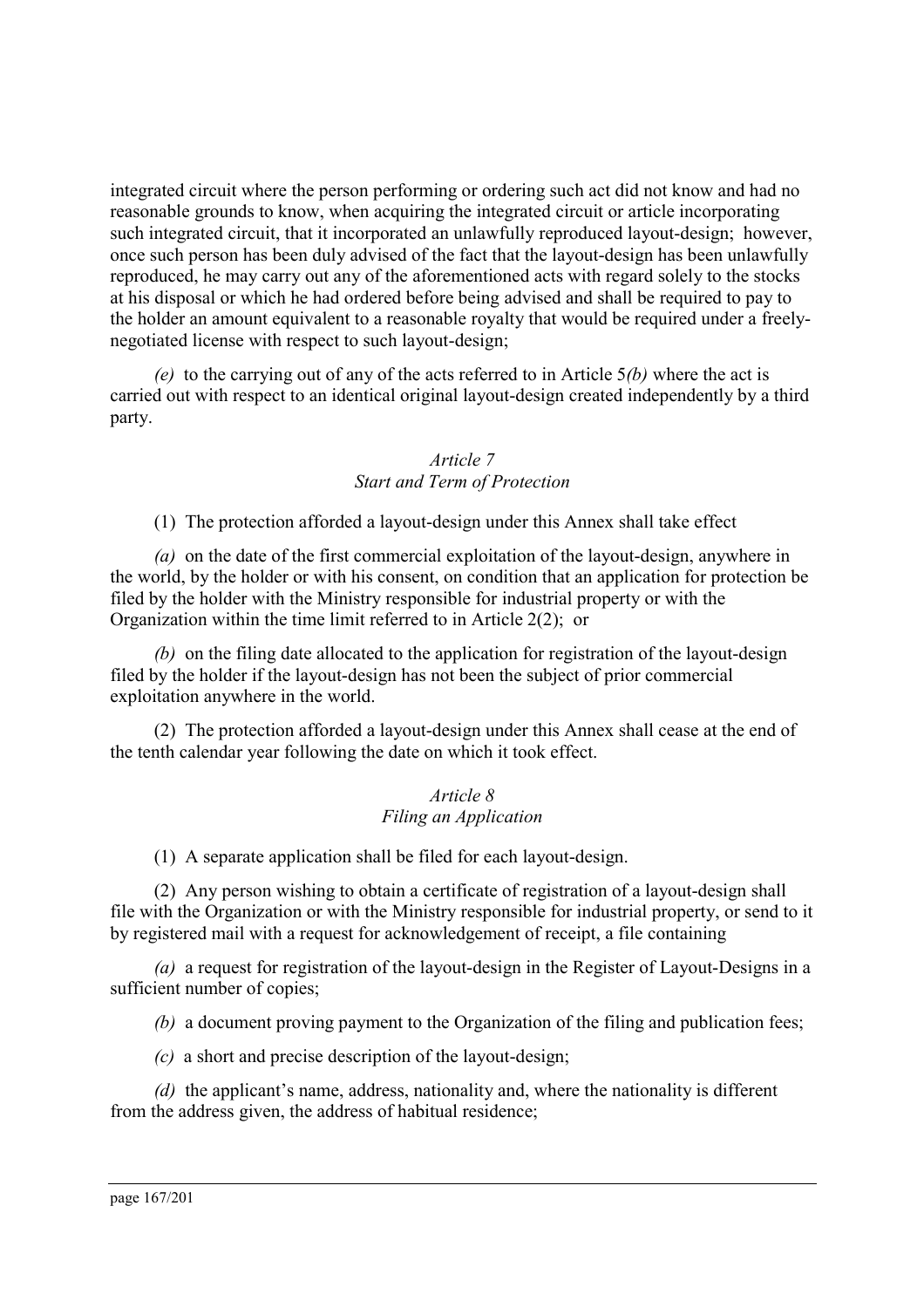*(e)* the powers of the applicant's representative, where appropriate, a copy or a drawing of the layout-design, together with information defining the electronic function that the integrated circuit is intended to perform; however, the applicant may omit from the copy or from the drawing those parts that concern the method of manufacturing the integrated circuit, on condition that the parts submitted are sufficient to permit identification of the layoutdesign;

*(f)* the date of the first commercial exploitation of the layout-design anywhere in the world or a statement that exploitation has not yet begun;

*(g)* particulars establishing the entitlement to protection under Article 4.

# *Article 9 Unacceptability Due to Non-Payment*

No application for registration shall be acceptable if it is not accompanied by a document attesting payment of the application and publication fees.

# *Article 10 Filing Date*

The Organization shall grant as the filing date the date of receipt of the application, written in one of its working languages, by the Ministry responsible for industrial property or by the Organization, provided that, at the time of receipt, the application contains

- *(a)* an express or implicit indication that registration of a layout-design is requested;
- *(b)* information whereby the identity of the applicant may be established:
- *(c)* a copy or drawing of the layout-design;
- *(d)* proof of payment of the prescribed fees.

### *Article 11 Conditions Governing Rejection*

(1) Where an application does not comply with the requirements of Article 8, except for its subparagraph *(b)*, it shall be returned, where appropriate, to the applicant or his agent, who shall be invited to correct the documents within a period of three months from the date of notification. That period may be extended by thirty days, in cases of justifiable need, at the request of the applicant or his agent. The application so corrected within the said period shall retain the date of the initial application.

(2) In the event of the corrected documents not being provided within the prescribed period, the application for registration of the layout-design shall be rejected.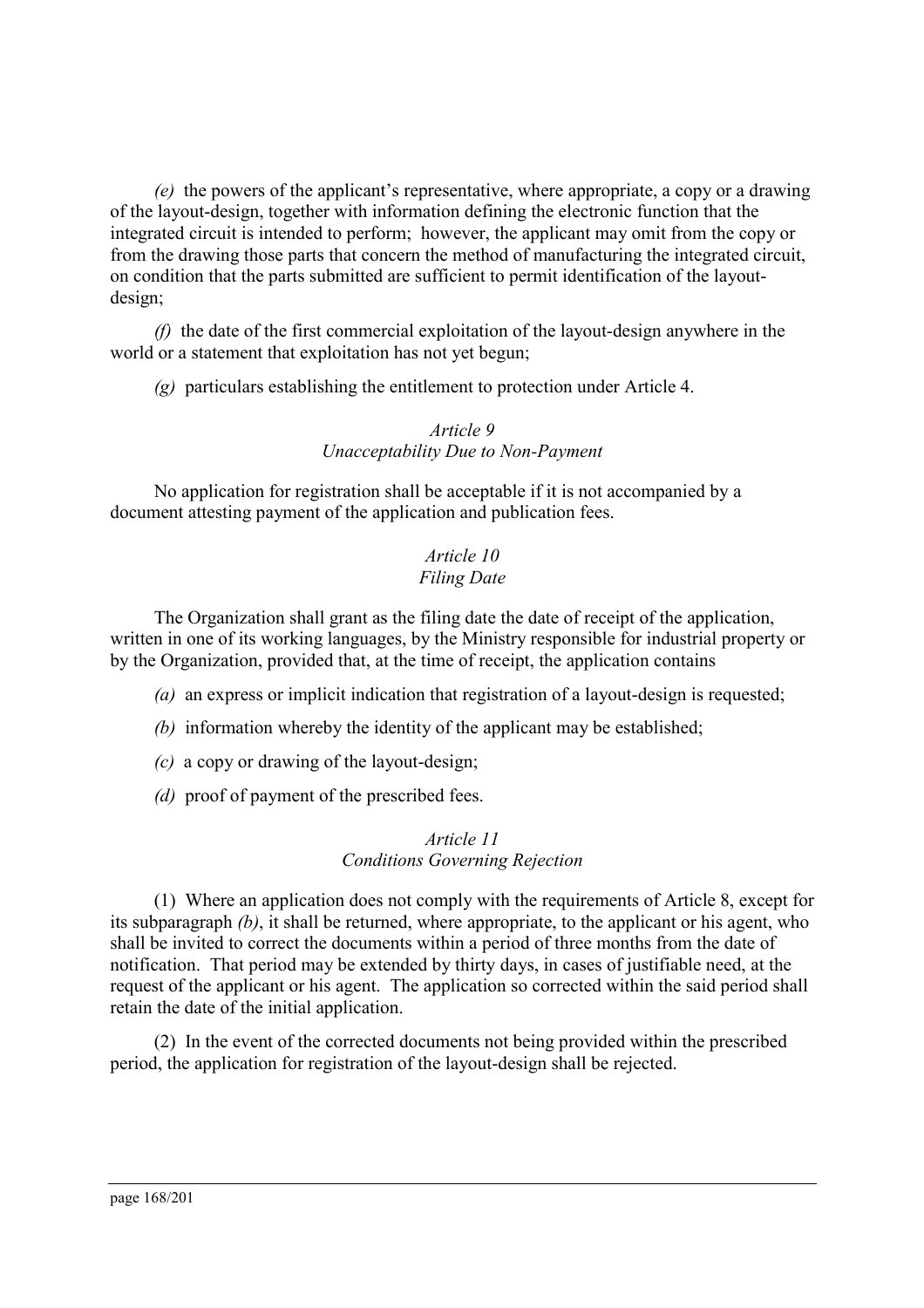(3) No application may be rejected under paragraph (2) above without the applicant or his agent having first been given the opportunity to correct the said application to the extent and according to the procedure prescribed.

# *Article 12*

# *Examination*

With respect to each application for registration of a layout-design, the Organization shall examine whether the application complies with the requirements of Articles 2 and 8 above, without carrying out an examination of originality, of the applicant's right to protection or of the correctness of the statements made in the application.

# *Article 13*

### *Registration*

(1) Where the Organization ascertains that an application complies with the requirements of Articles 2 and 8, it shall register the layout-design in the Special Register of Layout-Designs in which, for each protected layout-design, it shall make the entries as provided in this Annex.

(2) The registration of a layout-design shall be effected on a decision by the Director General of the Organization or on a decision by an official of the Organization duly authorized thereto by the Director General.

(3) Prior to registration, any application for a layout-design may be withdrawn by its author. The documents filed will be returned to him only at his request.

#### *Article 14 Publication*

The Organization shall publish the following details for each registered layout-design:

*(a)* the number of the registered layout-design;

*(b)* the title of the layout-design;

*(c)* the filing date, and where given in the application pursuant to Article 8(2)*(d)*, the date of first commercial exploitation of the layout-design anywhere in the world;

*(d)* the name and address of the holder of the layout-design, unless the holder has requested not to be entered on the registration certificate;

*(e)* the name and address of the agent, if any.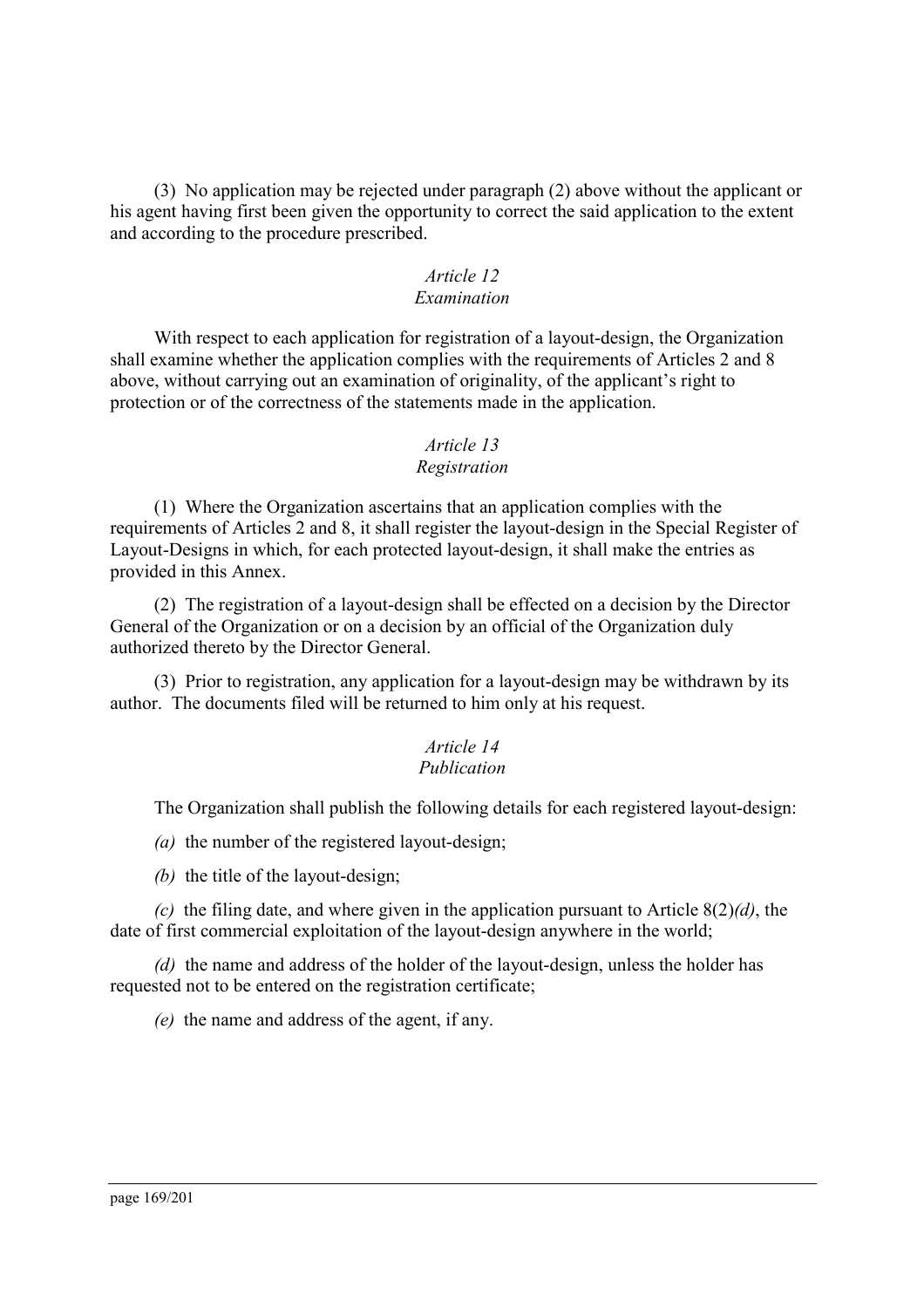# *Article 15 The Special Register of Layout-Designs*

(1) The Organization shall keep a register, known as "the Special Register of Layout-Designs", in which it shall be required, for each protected layout-design, to make all the entries as provided in this Annex.

(2) The Administrative Council shall lay down by regulation those acts that are to be entered, on pain of non-enforceability against third parties.

# *Article 16 Access to Information in the Special Register of Layout-Designs*

Any person may, at any time, against payment of the prescribed fee, consult the Special Register of Layout-Designs of the Organization or request, at his own expense, information, extracts or copies of such information.

# *Article 17 Right of Transfer*

Where the essential contents of an application have been taken from the layout-design of a third party without his consent and the application has already led to a registration, such third party may petition the civil court for transfer of the registration to him.

The decision transferring the registration shall be communicated to the Organization which shall enter it in the Special Register.

#### *Article 18 Transfer and Assignment of Rights*

(1) The rights subsisting in an application for registration of a layout-design or in a layout-design shall be transferable in whole or in part.

(2) Acts involving the transfer of ownership, the licensing of the right of exploitation or the assignment of that right, or a pledge or cancellation of a pledge, in respect of an application for registration of a layout-design (topography) of an integrated circuit shall, on pain of invalidity, be evidenced in writing.

# *Article 19 Recording of Acts in the Special Register*

(1) The acts referred to in the preceding Article shall not be binding on third parties unless they are entered in the Special Register of Layout-Designs kept by the Organization; a record of such acts shall be kept by the Organization.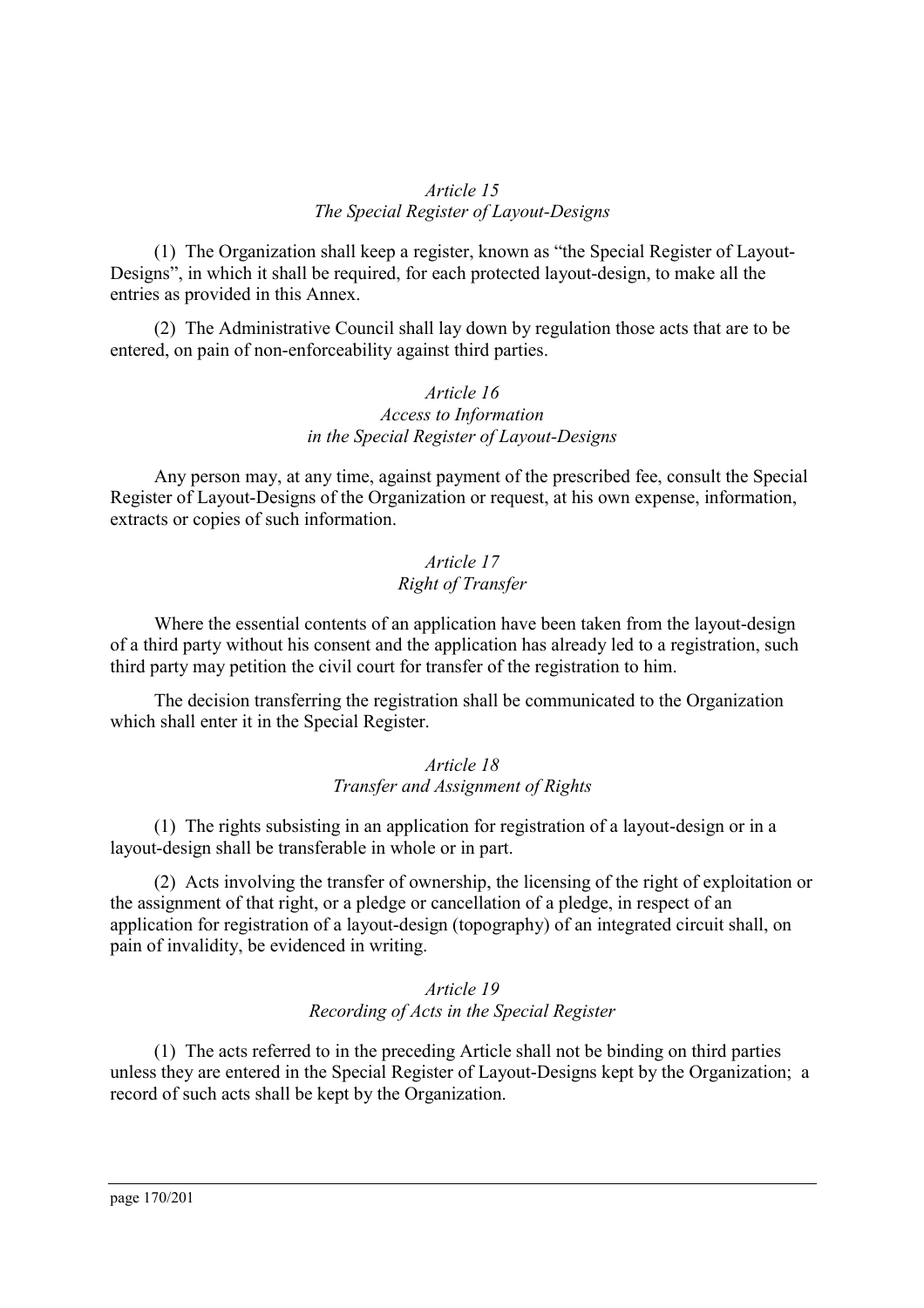(2) Subject to the conditions established by regulation, the Organization shall furnish to any person who so requests a copy of the entries in the Special Register of Layout-Designs, and also a record of the entries concerning layout-designs that are the subject of a pledge, or a certificate attesting the absence of any such entries.

### *Article 20 Licensing Contract*

(1) The holder of a layout-design may, by contract, grant to a person, whether natural person or legal entity, a license enabling him to exploit the protected layout-design.

(2) The duration of the license may not be longer than that of the layout-design.

(3) The license contract shall be entered in the Special Register of Layout-Designs. It shall not be binding on third parties unless it is entered in the said Register and published in the form specified in the Implementing Regulations relating to this Annex.

(4) The license shall be cancelled from the Register at the request of the holder of the layout-design or the licensee on presentation of proof of the expiry or termination of the license contract.

(5) In the absence of provisions to the contrary in the license contract, the grant of a license shall not preclude the licensor from either granting licenses to other persons, subject to notifying the licensee, or exploiting the protected layout-design himself.

(6) The grant of an exclusive license shall preclude the licensor from granting licenses to other persons and, in the absence of provisions to the contrary in the license contract, from exploiting the protected layout-design himself.

### *Article 21 Invalid Clauses*

(1) Clauses in license contracts or relating to such contracts shall be invalid in so far as they impose on the licensee, in the industrial or commercial sphere, restrictions not deriving from the rights conferred by the layout-design or not necessary for the upholding of such rights.

(2) The following shall not be considered restrictions within the meaning of paragraph (1) above:

*(a)* limitations relating to the extent, the scope or the duration of exploitation of the layout-design;

*(b)* the obligation on the licensee to abstain from any act liable to harm the validity of the layout-design.

(3) In the absence of provisions to the contrary in the license contract, the license shall not be assignable to third parties and the licensee shall not be authorized to grant sublicenses.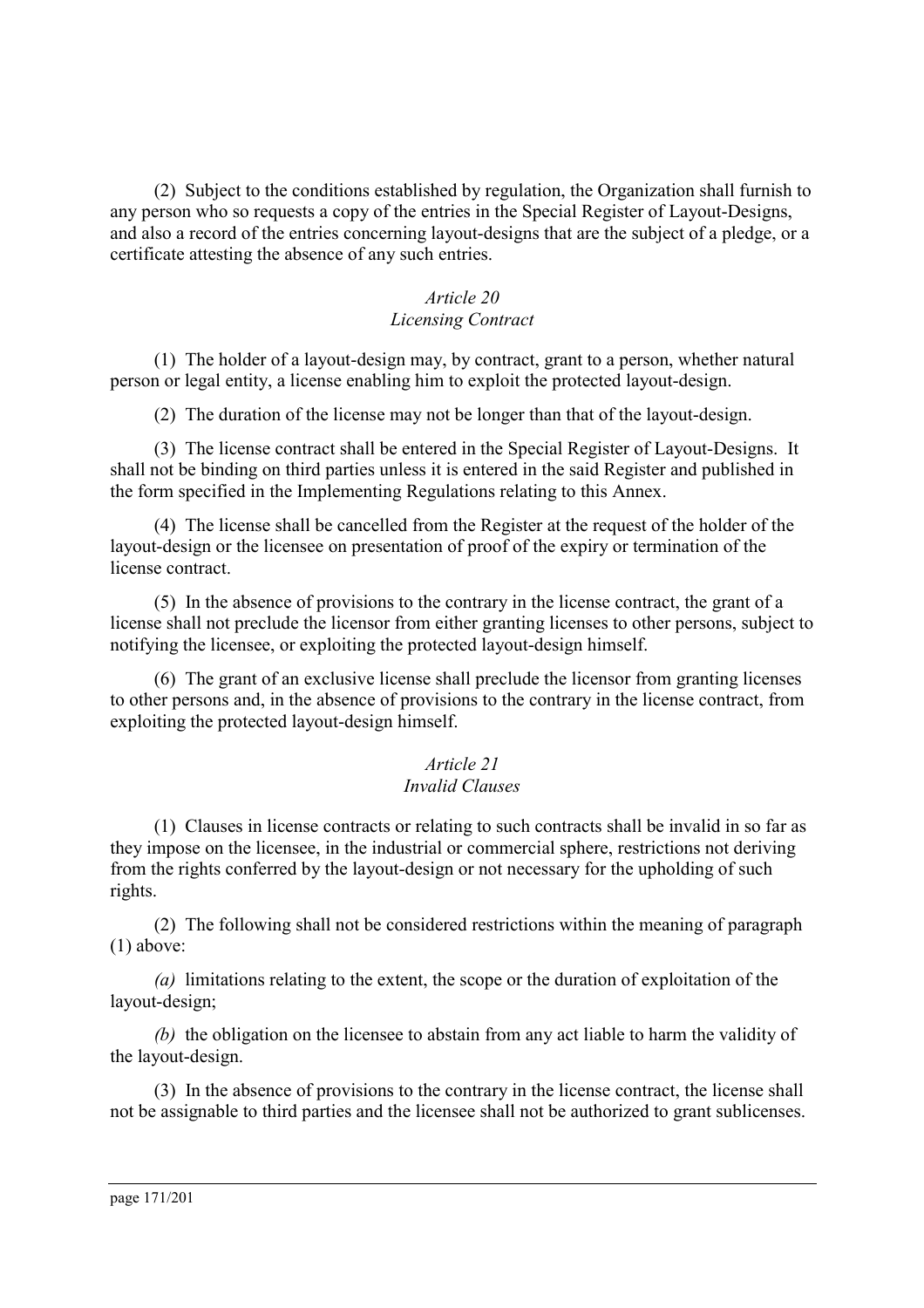### *Article 22 Recognition of Invalid Clauses*

Recognition of the invalid clauses referred to in Article 21 above shall be done by the civil court at the request of any interested party.

### *Article 23 Non-Voluntary License for Non-Working*

(1) At the request of any person made after the expiry of a period of four years from the filing date of the application for the registration of a layout-design, or three years from the date of registration of the layout-design, whichever period expires last, a non-voluntary license may be granted where one or more of the following conditions are fulfilled:

*(a)* the protected layout-design is not being worked on the territory of a member State at the time the request is made;

*(b)* the working of the protected layout-design on such territory does not meet the demand for the protected product on reasonable terms;

*(c)* on account of the refusal of the holder of the layout-design to grant licenses on reasonable commercial terms and procedures, the establishment or development of industrial or commercial activities on such territory is unfairly and substantially prejudiced.

(2) Notwithstanding the provisions of paragraph (1) above, a non-voluntary license may not be granted if the holder of the layout-design provides legitimate reasons for the nonworking.

### *Article 24 Request for the Grant of a Non-Voluntary License*

(1) The request for the grant of a non-voluntary license shall be made to the civil court of the domicile of the holder of the layout-design or, if the latter is domiciled abroad, to the civil court of either his elected domicile or the place in which he has named an agent for the purposes of filing. Only requests made by persons domiciled on the territory of a member State shall be considered.

The holder of the layout-design or his agent shall be informed thereof without delay.

(2) The request shall contain

*(a)* the name and address of the requester;

*(b)* the title of the layout-design and the number of the layout-design in respect of which a non-voluntary license is requested;

*(c)* evidence that the working of the layout-design on the above-mentioned territory does not meet demand for the protected product on reasonable terms;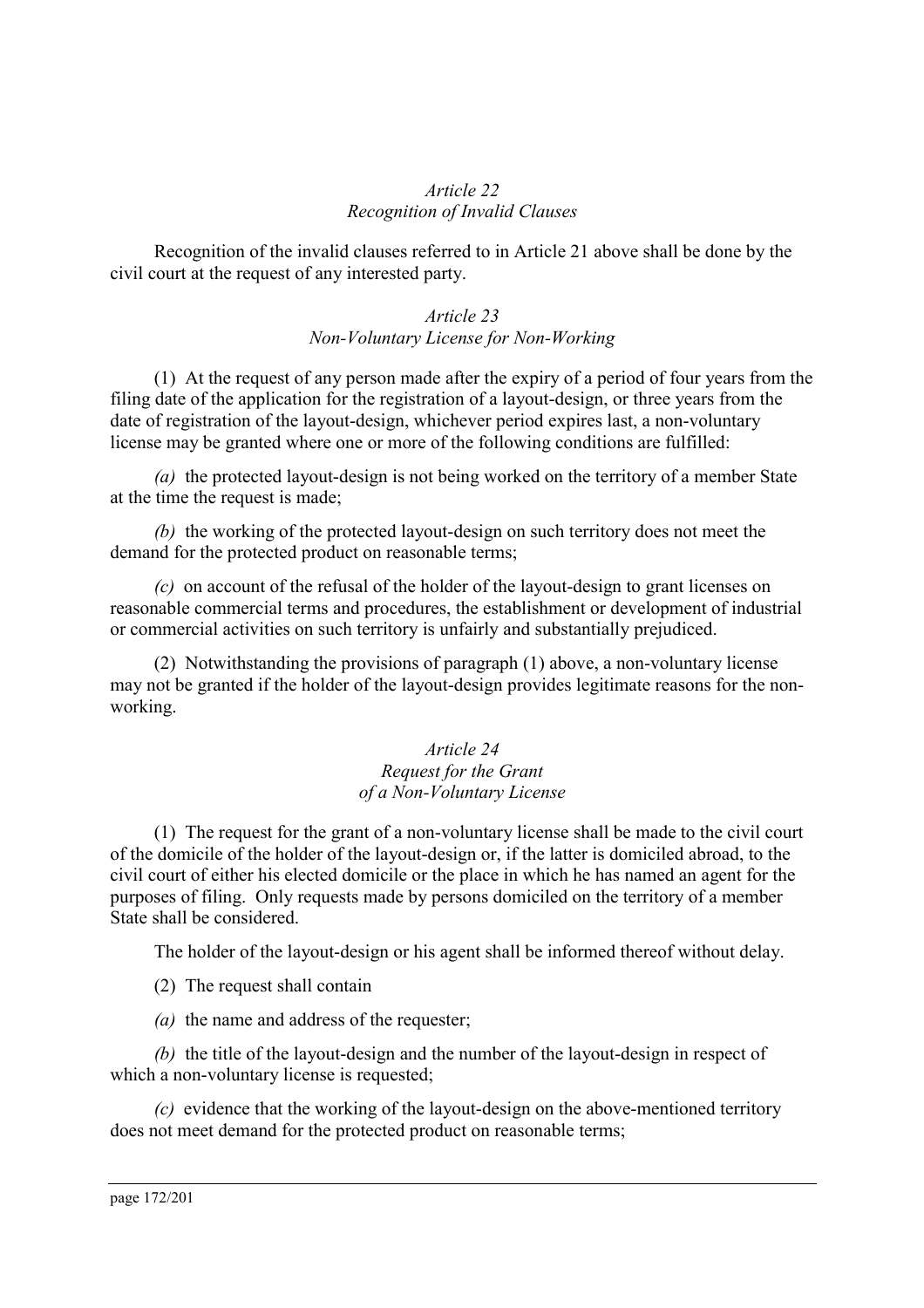*(d)* in the case of a non-voluntary license requested under Article 23 above, a statement by the requester in which he undertakes to work the layout-design on the territory of one of the member States in such a way as to meet the needs of the market.

(3) The request shall be accompanied

*(a)* by proof that the requester has previously approached the holder of the layoutdesign, by registered letter, requesting a contractual license, but has been unable to obtain such a license from him subject to reasonable commercial terms and procedures and within a reasonable time;

*(b)* by proof that the requester is capable of working the protected layout-design.

# *Article 25 Grant of Non-Voluntary License*

(1) The civil court shall examine whether the request for the grant of a non-voluntary license satisfies the requirements of Article 24 above. If the request does not satisfy the said specified requirements, the court shall reject it. Before rejecting the request, the court shall inform the requester of the deficiencies of his request and shall allow him to make the necessary corrections.

(2) Where the request for the grant of a non-voluntary license satisfies the requirements of Article 24 above, the civil court shall notify it to the holder of the layout-design concerned, and also to any licensee whose name appears in the Special Register of Layout-Designs, and shall invite them to submit their observations on the said request in writing within a period of three months. Such observations shall be communicated to the requester. The civil court shall likewise notify the request to any government authorities concerned. The civil court shall hold a hearing on the request and the observations received to which the requester, the holder of the layout-design, any licensee whose name appears in the Special Register of Layout-Designs and any government authorities concerned shall be invited.

(3) Once the procedure prescribed in paragraph (2) above has been completed, the civil court shall take a decision on the request, either granting or refusing the non-voluntary license.

(4) If the non-voluntary license is granted, the decision of the civil court shall specify

*(a)* the scope of the license, specifying in particular the acts referred to in Article 1(2) of this Annex to which it extends and the period for which it is granted, it being understood that a non-voluntary license granted under Article 23 above cannot extend to the act of importation;

*(b)* the amount of the remuneration to be paid by the licensee to the holder of the layout-design; in the absence of agreement between the parties, such remuneration shall be equitable, due regard being had to all the circumstances of the case. The said amount shall be subject to judicial revision.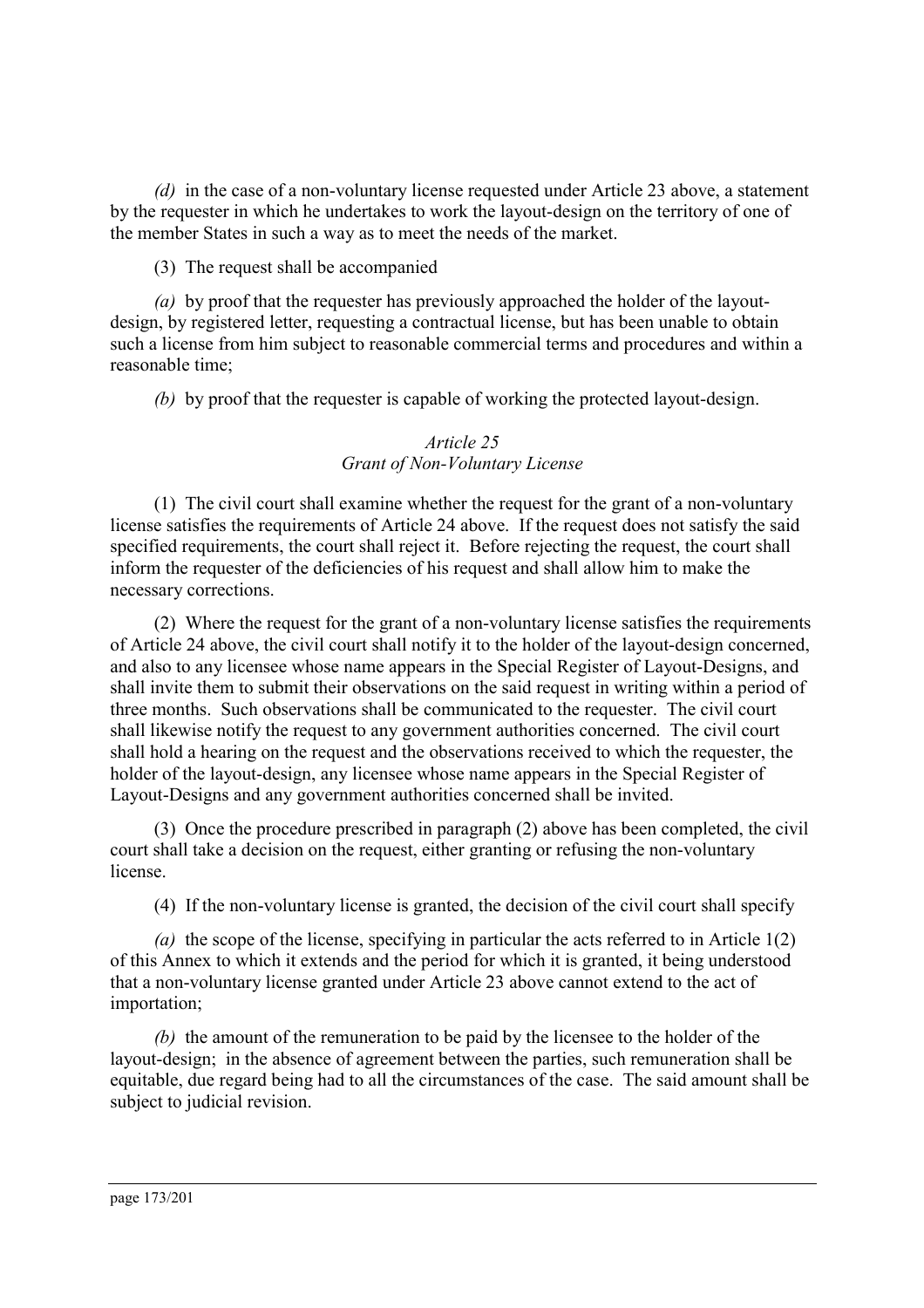(5) The decision of the civil court shall be in writing and shall state the grounds on which it is based. The civil court shall convey the decision to the Organization, which shall register it. The civil court shall publish the decision and shall notify it to the requester and to the holder of the layout-design. The Organization shall notify the decision to any licensee whose name appears in the Special Register of Layout-Designs.

### *Article 26 Rights and Obligations of the Holder of a Non-Voluntary License*

(1) After the expiry of the time limit for appeal specified in Article 29 of this Annex, or once an appeal decision has been handed down that wholly or partly upholds the decision by which the civil court granted the non-voluntary license, the grant of the latter shall authorize the licensee to exploit the protected layout-design according to the terms laid down in the decision of the civil court or in the appeal decision, and shall require him to pay the remuneration specified in the said decisions.

(2) The grant of a non-voluntary license shall not affect either license contracts in force or non-voluntary licenses in force and shall not preclude the conclusion of other license contracts or the grant of other non-voluntary licenses. The holder of the layout-design may not however grant to other licensees more favorable terms than those of the non-voluntary license.

# *Article 27 Limitation of the Non-Voluntary License*

(1) The beneficiary of the non-voluntary license may not, without the consent of the holder of the layout-design, grant any third party permission to perform any of the acts that he is authorized to perform under the non-voluntary license.

(2) Notwithstanding the provisions of paragraph (1) above, a non-voluntary license may be transferred together with the establishment of the beneficiary of the non-voluntary license or with the portion of his establishment that exploits the protected layout-design. No such transfer shall be valid without the authorization of the civil court. Before granting the authorization, the civil court shall give the holder of the layout-design a hearing. The civil court shall notify the authorization to the Organization which shall register and publish it. Any transfer so authorized shall cause the new beneficiary of the non-voluntary license to accept the same obligations as those that were incumbent on the former beneficiary.

> *Article 28 Amendment and Withdrawal of the Non-Voluntary License*

(1) At the request of the holder of the layout-design or the beneficiary of the nonvoluntary license, the civil court may amend the decision on the grant of a non-voluntary license where new facts justify such amendment.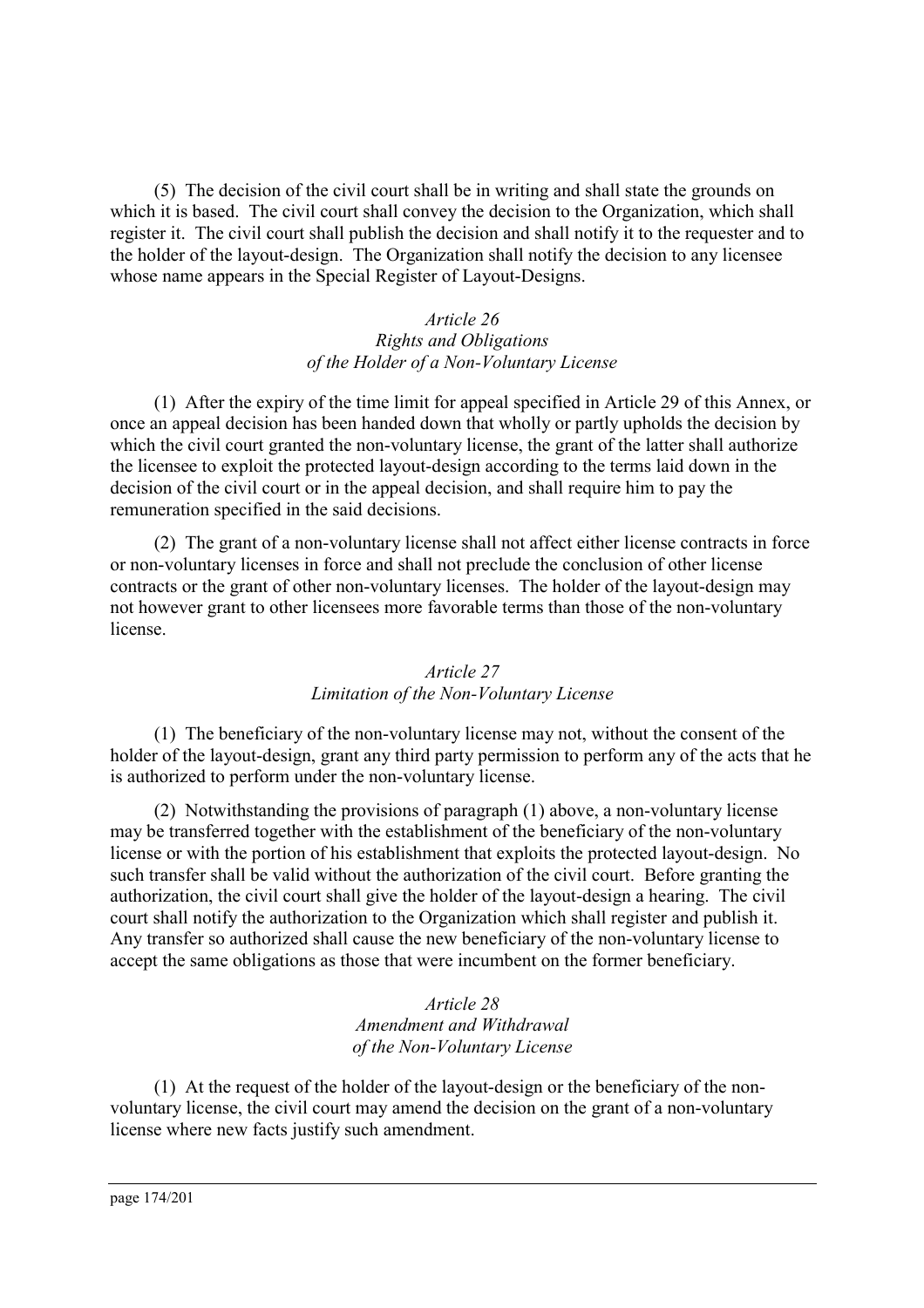(2) At the request of the holder of the layout-design, the civil court shall withdraw the non-voluntary license

*(a)* if the grounds for its grant have ceased to exist;

*(b)* if the beneficiary exceeds the scope of the license under Article 25(4)*(a)* above;

*(c)* if the beneficiary is in arrears with the payment of the remuneration referred to in Article 25(4)*(b)* above.

(3) Where the non-voluntary license is withdrawn under paragraph (2)*(a)* above, the beneficiary of the non-voluntary license shall be allowed a reasonable period within which to cease working the layout-design where immediate cessation would have serious adverse consequences for him.

(4) The provisions of Articles 24 and 25 of this Annex shall apply to the amendment or withdrawal of a non-voluntary license.

# *Article 29*

# *Appeals*

(1) The holder of the layout-design, the licensee whose name appears in the Special Register or any person who has requested the grant of a non-voluntary license may, within a period of one month from the publication specified in Articles 25(5), 27(2) or 28(4) above, appeal to the competent higher jurisdiction against a decision taken under Articles 25(3), 26(1) or 27.

(2) The appeal referred to in paragraph (1) above contesting the grant of a nonvoluntary license, the authorization to transfer a non-voluntary license or the amendment or withdrawal of a non-voluntary license shall have staying effect.

(3) The decision on appeal shall be notified to the Organization, which shall register and publish it.

### *Article 30 Defense of Rights Granted*

(1) Any beneficiary of a contractual or non-voluntary license may, by registered letter, call upon the holder of a layout-design to bring the necessary legal actions for civil or criminal sanctions for any violation, mentioned by the said beneficiary, of the rights under the layout-design.

(2) If, within three months of the summons provided for in paragraph (1), the holder of the layout-design refuses or fails to institute the actions referred to in the said paragraph, the beneficiary of a license that has been registered may institute the actions in his own name, without prejudice to the holder of the layout-design's right to intervene in the actions.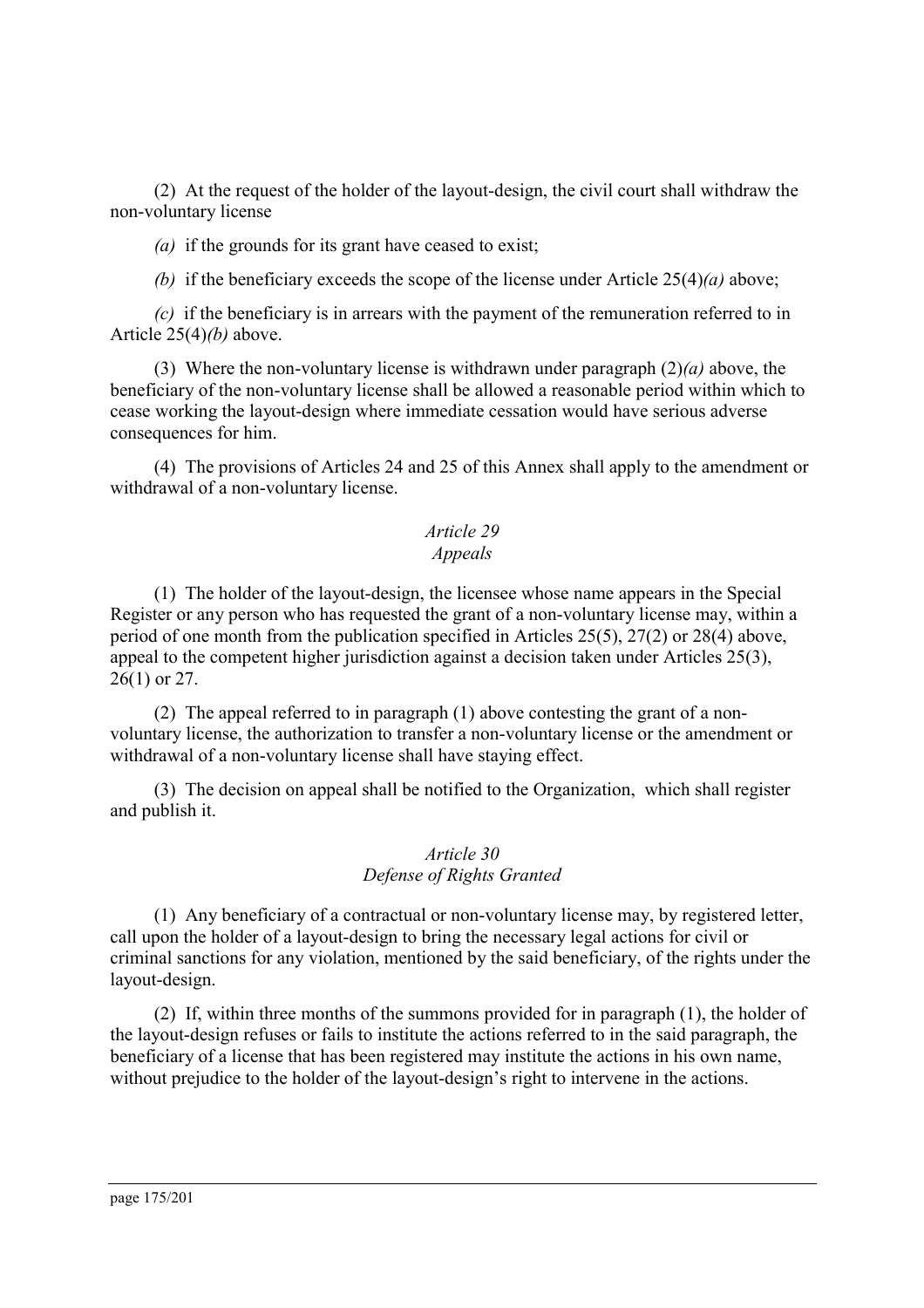# *Article 31 Cessation of the Obligations of the Beneficiary of the Non-Voluntary License*

Any action seeking invalidation of the layout-design shall be directed against the holder of the layout-design. If a final legal judgment declares the layout-design invalid, the beneficiary of the non-voluntary license shall be released from all obligations resulting from the decision granting him the non-voluntary license.

# *Article 32* Ex-Officio *License*

(1) The Minister responsible for industrial property matters of a member State may decide, even without the consent of the holder, that a public body or a third party he designates may exploit the layout-design on the territory of such State where

*(a)* the public interest, particularly concerning national security, food, health or other vital sectors of the national economy of a member State, requires the exploitation of a protected layout-design for public and non-commercial purposes; or where

*(b)* a judicial or administrative body holds that the conditions of exploitation, by the holder or his licensee, of a protected layout-design to be contrary to competition and where the Minister is convinced that exploitation of the layout-design in accordance with this Article would put an end to such practices.

The authorization to exploit shall be limited, in its scope and duration, to the purpose for which it has been granted and it shall be principally intended for the supply of the domestic market of the member State. Such right of exploitation shall be non-exclusive and shall give rise to payment to the holder of appropriate remuneration taking into account the economic value of the ministerial authorization as determined in the decision of the Minister and, where appropriate, of the need to combat anti-competition practices.

(2) The request seeking the authorization of the Minister shall be accompanied by proof that the holder has received, from the person making the request, an application for a contractual license, but that he has not been able to obtain a license under reasonable commercial conditions and within a reasonable period of time.

(3) At the request of the holder or the beneficiary of authorization, the Minister may, after hearing the parties, if one or both of them wish to be heard, modify the decision authorizing exploitation of the layout-design to the extent justified by the circumstances.

(4)*(a)* At the request of the holder, the Minister shall withdraw the authorization if he is convinced that the circumstances that led to his decision no longer hold and are unlikely to reoccur or that the beneficiary of the authorization has not complied with its conditions.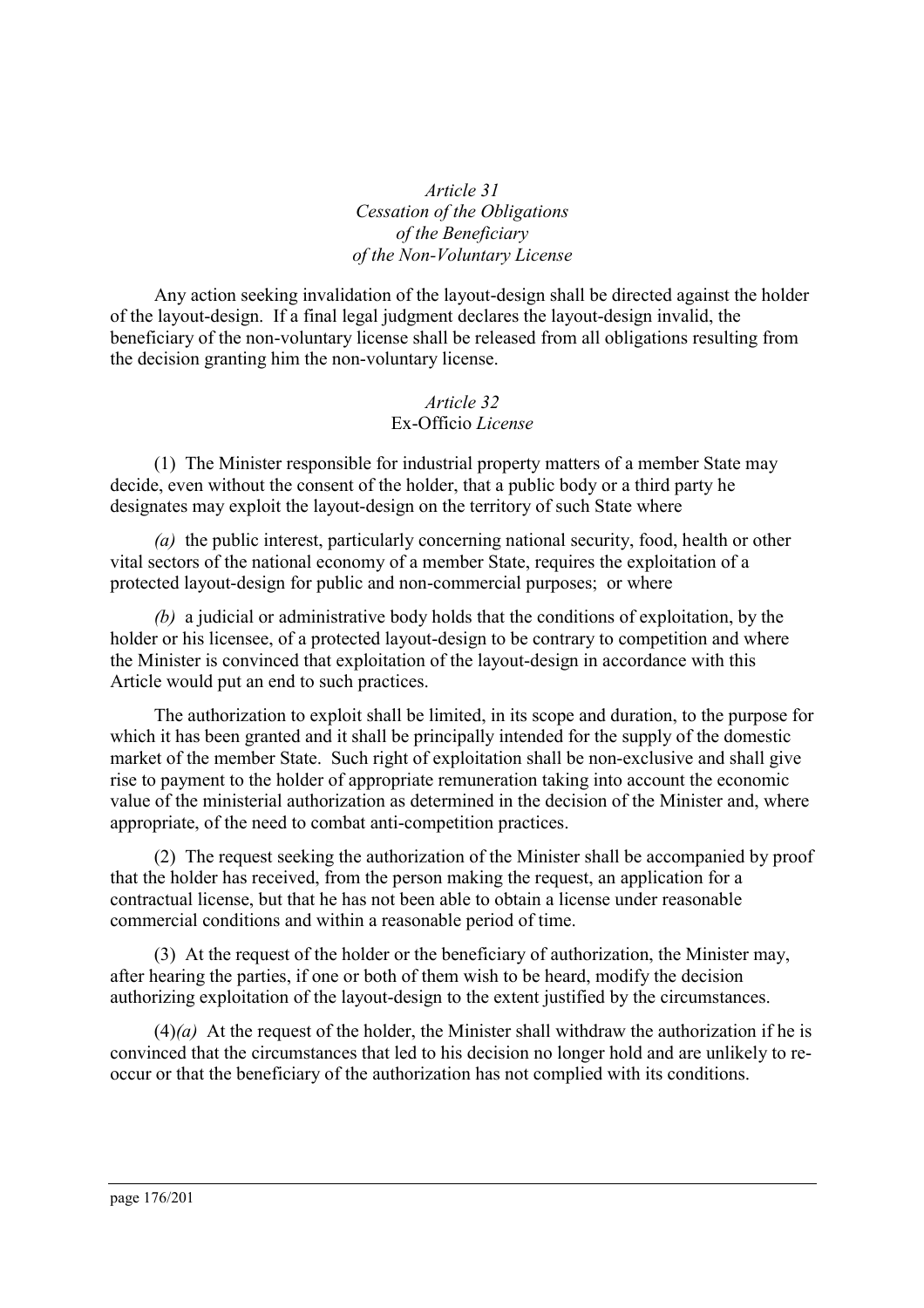*(b)* Notwithstanding the provisions of subparagraph *(a)*, the Minister shall not withdraw the authorization if he is convinced that protection of the legitimate interests of the beneficiary of the authorization justify maintaining it.

(5) Where a third party has been designated by the Minister, the authorization may be transferred only with the enterprise of the beneficiary of the authorization or that part of the enterprise in which the layout-design is exploited.

(6) The decisions of the Minister taken under this Article may be appealed to the court of the member State concerned.

# *Article 33 Cancellation*

(1) Any concerned person may request that a layout-design be removed from the Register on the grounds that

*(a)* the layout-design is not eligible for protection under Articles 2 and 3;

*(b)* the holder is not entitled to enjoy the protection provided for in Article 4;

*(c)* if the layout-design has been commercially exploited anywhere in the world prior to the filing of the relevant application for registration, such application has not been filed within the time limit laid down in Articles 2(2) and 7(1).

(2) If the grounds for cancellation affect only a part of a layout-design, cancellation shall be effected only to the corresponding extent.

(3) A request for cancellation of the registration of a layout-design based on paragraphs (1) and (2) shall be submitted to the court in writing and duly reasoned.

(4) Any registration or part of a registration of a layout-design that has been cancelled shall be deemed invalid as from the date on which protection took effect.

(5) The final decision of the court of the member State concerned shall be notified to the Director General, who shall enter it in the Special Register and publish a relevant notice as soon as possible.

# *Article 34 Infringement of Rights*

The carrying out of any act termed unlawful in Article 5 shall constitute an infringement of the rights deriving from a layout-design.

# *Article 35 Remedies for Infringement of Rights*

At the request of the holder, or of his licensee if the latter has requested the holder to institute legal proceedings for specific damages and the holder has refused or failed to do so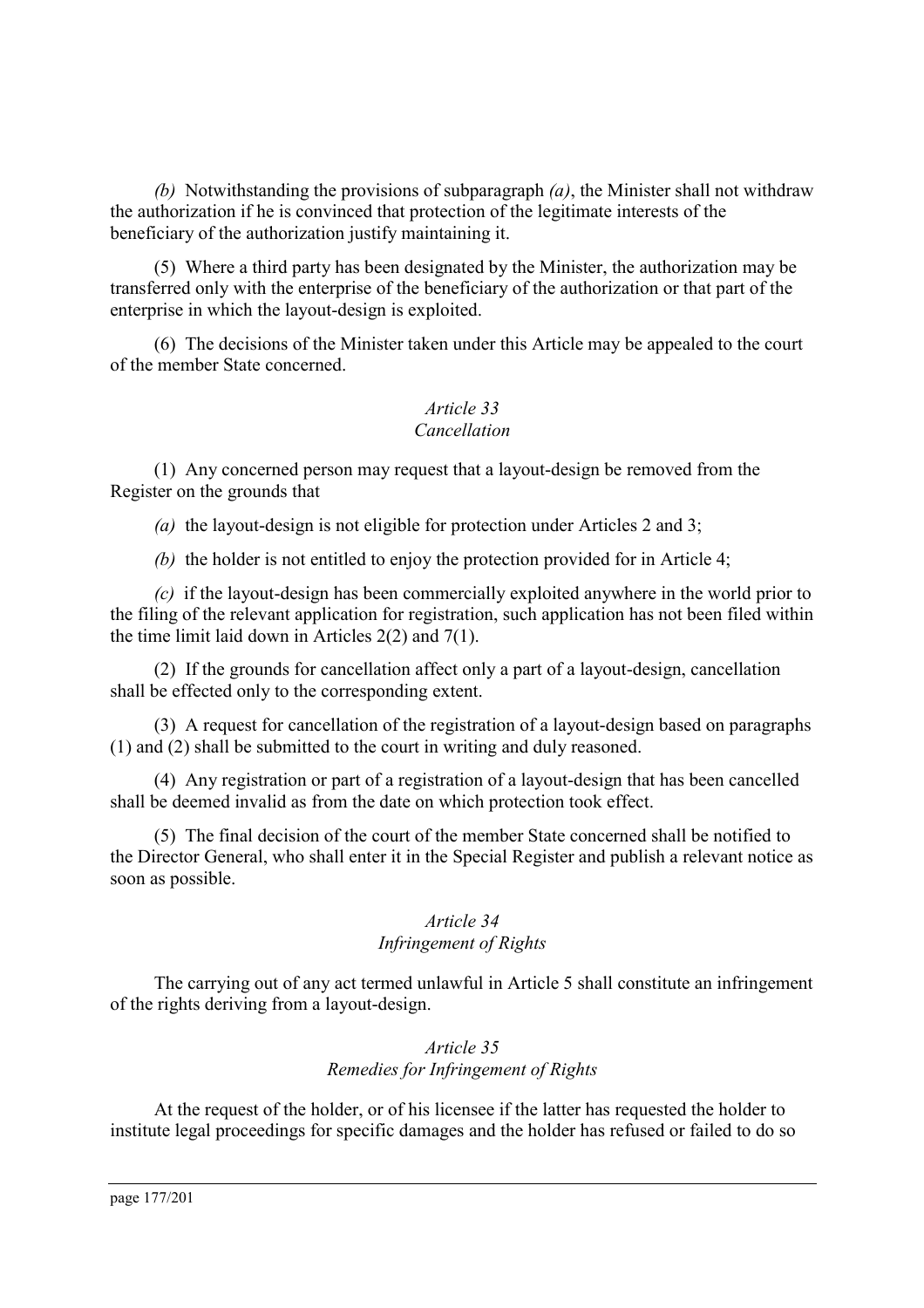within a reasonable time, the court may order any measure in order to stop the infringement or to prevent an imminent infringement, grant damages and order any other means of sanction provided by law.

### *Article 36 Penalties for Infringement of Rights*

Any person who, knowingly and without authorization, carries out any of the acts termed unlawful in Article 5 shall be guilty of an offense subject to a fine of between 1,000,000 and 6,000,000 CFA francs or a term of prison not exceeding six months, or both penalties.

#### *Article 37 Other Penalties*

The court may also order the seizure, confiscation and destruction of layout-designs, integrated circuits or incriminated articles and of all equipment or tools having served specially to commit the offense.

### *Article 38 Competent Jurisdiction*

(1) Civil actions relating to layout-designs shall be brought before the civil courts and judged as summary proceedings.

(2) If the accused in an action before a criminal court raises questions in his defense concerning the ownership of the layout-design, the competent court shall pass judgment thereon.

### **ANNEX X PLANT VARIETY PROTECTION**

### TITLE I GENERAL PROVISIONS

#### *Article 1 Definitions*

For the purposes of this Annex:

*(a)* "*plant variety certificate*" means a title issued to protect a new plant variety;

*(b)* "*plant variety*" means a plant grouping within a single botanical taxon of the lowest known rank, which grouping, whether or not it meets the conditions for the grant of a plant variety certificate, can be: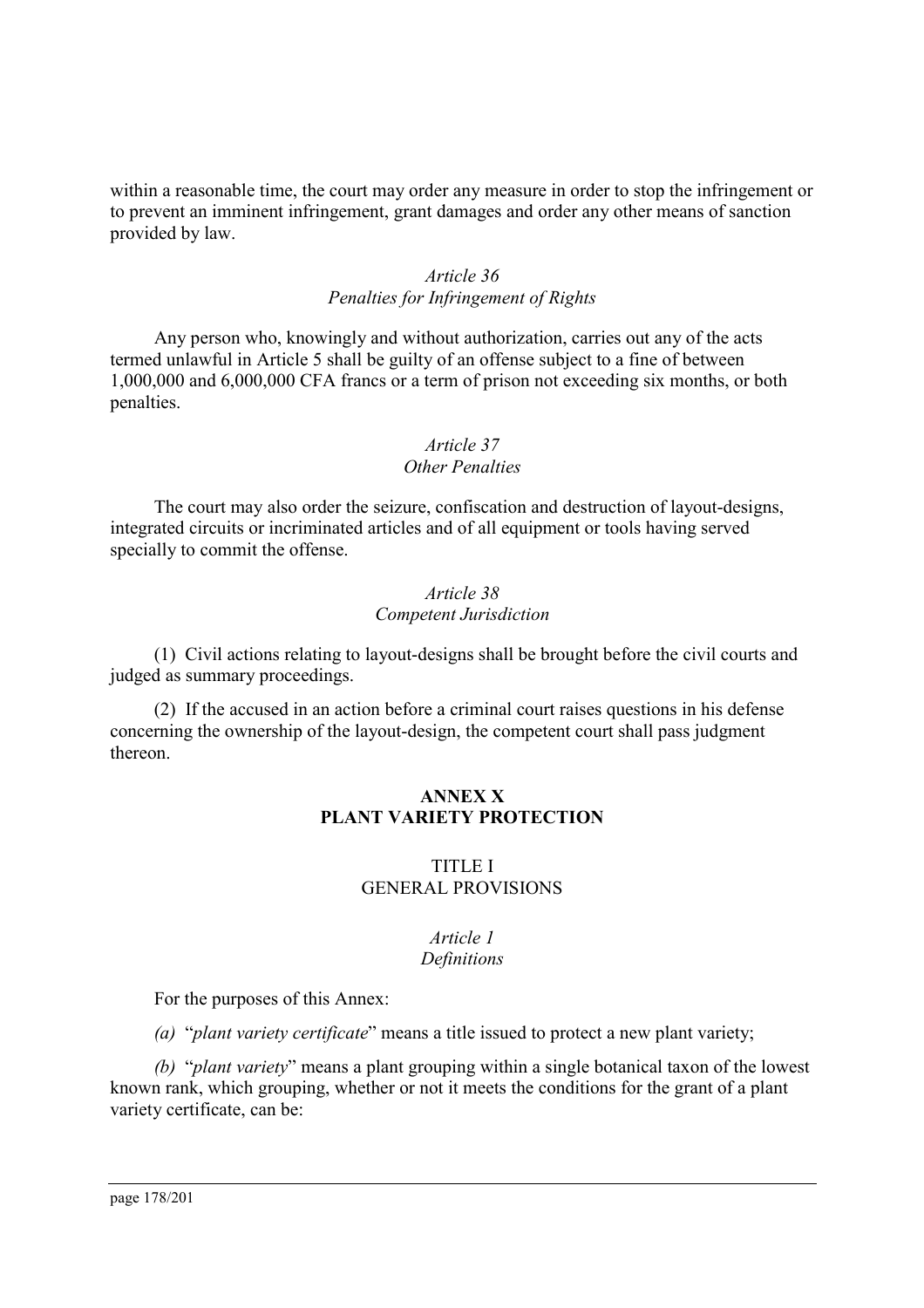(i) defined by the expression of the characteristics resulting from a given genotype or combination of genotypes;

(ii) distinguished from any other plant grouping by the expression of at least one of the said characteristics and

(iii) considered a unit with regard to the possibility of reproducing it unchanged;

*(c)* "*botanical taxon*" means the unit of the botanical classification of the genus and the species in particular;

*(d)* "*protected variety*" means a variety that is the subject of a plant variety certificate;

*(e)* "*essentially derived variety*" means a variety which:

(i) is predominantly derived from another variety, the "*initial variety*", or from a variety that is itself predominantly derived from the initial variety, while retaining the expression of the essential characteristics that result from the genotype or combination of genotypes of the initial variety;

(ii) is clearly distinguishable from the initial variety; and

(iii) except for the differences resulting from the derivation, conforms to the initial variety in the expression of the essential characteristics that result from the genotype or combination of genotypes of the initial variety. Essentially derived varieties may be obtained for example by the selection of a natural or induced mutant or somaclonal variant, the selection of a variant individual from plants of the initial variety, backcrossing or transformation by genetic engineering;

*(f)* "*breeder*" means the person who has discovered and developed a variety. The term does not include a person who has redeveloped or rediscovered a variety whose existence is publicly known or is a matter of common knowledge;

*(g)* "*variety-related material*" means:

(i) reproductive or vegetative propagating material in whatever form;

(ii) harvested material, including entire plants and parts of plants;

(iii) products made directly from harvested material.

# *Article 2 Plant Variety Certificate*

(1) The breeding of a new plant variety shall give the breeder the right to a protection title known as a "*plant variety certificate*".

(2) Plant variety protection shall be obtained by registration.

(3) A plant variety certificate shall be granted for one variety only.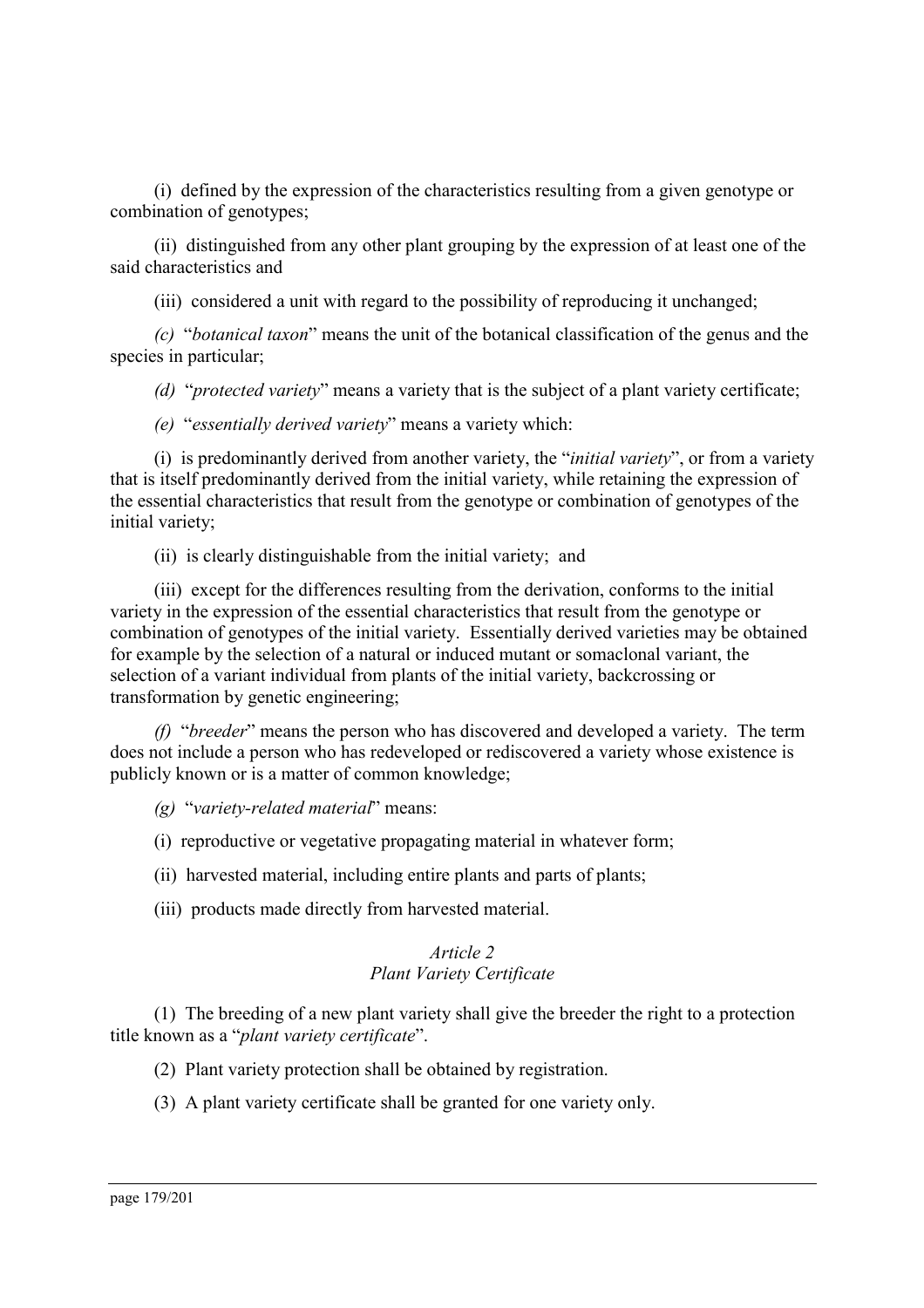### *Article 3 Botanical Taxa Eligible for Protection*

All botanical taxa shall be protected by this Annex, except for wild species, that is, species that have been neither planted nor improved by man.

# TITLE II CONDITIONS FOR THE ISSUE OF A PLANT VARIETY CERTIFICATE

# *Article 4 Criteria for the Protection of a Plant Variety*

In order to enjoy the protection afforded by this Annex, a variety shall be:

- *(a)* new;
- *(b)* distinct;
- *(c)* uniform;
- *(d)* stable and
- *(e)* given a denomination devised in accordance with the provisions of Article 23.

# *Article 5*

### *Novelty*

(1) A variety shall be deemed new if, on the filing date of the application or on the priority date if any, reproductive or vegetative propagating material or harvested material of the variety has not been sold or otherwise disposed of to others, by or with the consent of the breeder or of his successor in title or assignee, for the purposes of exploitation of the variety:

- *(a)* on the territories of the member States of the Organization, for more than one year;
- *(b)* on the territories of non-member States, for more than:
- (i) six years, in the case of trees and vines;
- (ii) four years, in the case of other species.
- (2) Novelty shall not be lost by sale or disposal to others:

*(a)* where it is due to an abuse committed to the detriment of the breeder or of his successor in title or assignee;

*(b)* where it forms part of an agreement for the transfer of the rights in the variety;

*(c)* where it forms part of an agreement under which a third party has multiplied reproductive or vegetative propagating material of the variety concerned on behalf of the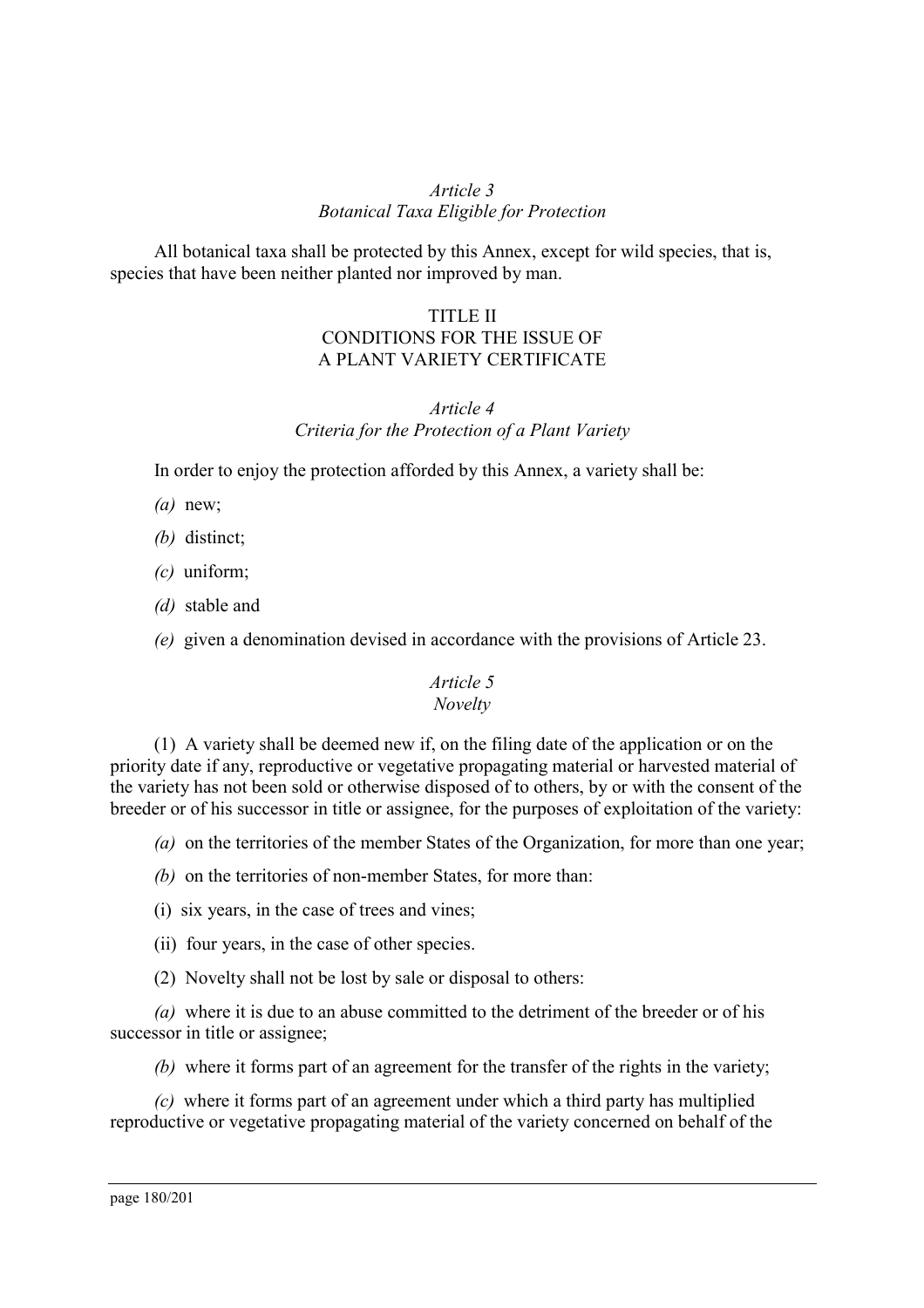breeder or his successor in title or assignee, on condition that the multiplied material reverts to the breeder or his successor in title or assignee and on condition that the said material is not used for the production of another variety;

*(d)* where it forms part of an agreement under which a person has undertaken field tests or laboratory trials or small-scale processing trials in order to evaluate the variety;

*(e)* where it forms part of the fulfilment of a statutory or regulatory obligation, in particular concerning biological safety or the entry of varieties in an official catalogue of varieties passed for marketing; or

*(f)* where it relates to harvested material that is a by-product or surplus product of the creation of the variety or of the activities referred to under *(c)* to *(e)* of this paragraph, on condition that the material is sold or otherwise disposed of anonymously (without variety identification) for the purposes of consumption.

(3) Where the production of a variety requires repeated use of one or more other varieties, the sale or disposal to others of propagating material or of harvested material of the former variety shall constitute facts relevant to the novelty of the latter variety or varieties.

## *Article 6 Distinctness*

(1) A variety shall be deemed distinct if it is clearly distinguishable from any other variety whose existence is a matter of common knowledge on the filing date of the of the application or on the priority date if any.

(2) The filing, in any country, of an application for a plant variety certificate or for entry in a catalogue of varieties passed for marketing shall be deemed to render the variety that is the subject of the said application a matter of common knowledge as from the application date, provided that the application leads to the issue of a plant variety certificate or to entry in the catalogue, as the case may be.

(3) The fact that the existence of another variety is a matter of common knowledge may be established by various factors such as:

*(a)* exploitation of the variety already in progress;

*(b)* entry of the variety in a variety register kept by a recognized professional association, or

*(c)* the inclusion of the variety in a reference collection.

#### *Article 7 Uniformity*

A variety shall be deemed uniform if, subject to the variation expected on account of the particular features of its reproductive or vegetative propagation, it is sufficiently homogenous in its relevant characteristics.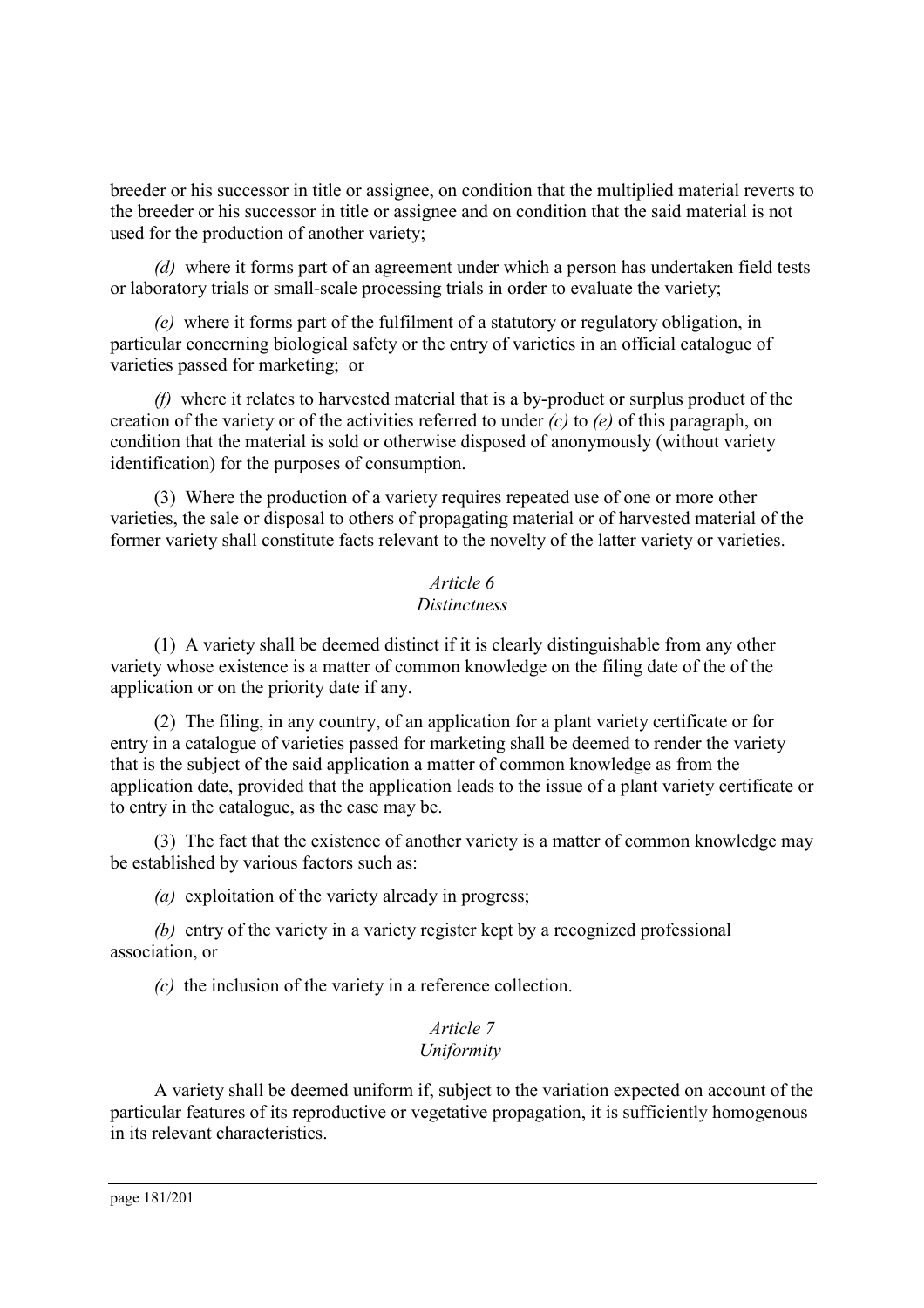#### *Article 8 Stability*

A variety shall be deemed stable if its relevant characteristics remain unchanged after repeated propagation or, where there is a particular cycle of reproductive or vegetative propagation, at the end of each such cycle.

## *Article 9 Right to a Plant Variety Certificate*

(1) The right to a plant variety certificate shall belong to the breeder.

(2) If two or more persons have bred a variety jointly, the right to a plant variety certificate shall belong to them jointly.

(3) The right to a plant variety certificate may be assigned or transferred by succession.

(4) The breeder shall be mentioned as such on the plant variety certificate.

(5)*(a)* In the absence of proof to the contrary the applicant shall be considered the person entitled to a plant variety certificate.

*(b)* Where a person not entitled to a plant variety certificate has filed an application, the entitled person may institute proceedings for transfer of the application or of the plant variety certificate if already issued. Proceedings for transfer shall be statute-barred five years after the publication date of the issue of the plant variety certificate. No time limit shall apply to proceedings brought against a defendant who has acted in bad faith.

## *Article 10 Plant Varieties Bred by Employees*

(1) Subject to the statutory provisions governing contracts of service or of employment and except where otherwise agreed by contract, the right to a plant variety certificate for a variety bred in fulfilment of such a contract shall belong to the principal or employer.

(2) The same provision shall apply where an employee is not required by his employment contract to engage in inventive activity, but has bred the variety using information or facilities that his employment has made available to him.

(3) In the case referred to in paragraph (2) above, the employee who has bred the variety shall be entitled to remuneration that reflects the importance of the variety and, failing agreement between the parties, shall be laid down by the court. In the case referred to in paragraph (1) above, the aforesaid employee shall have the same right if the invention is of very exceptional importance.

(4) The provisions of this Article shall also apply to servants of the State, of local communities and of any legal entity under public law, except where specifically provided otherwise.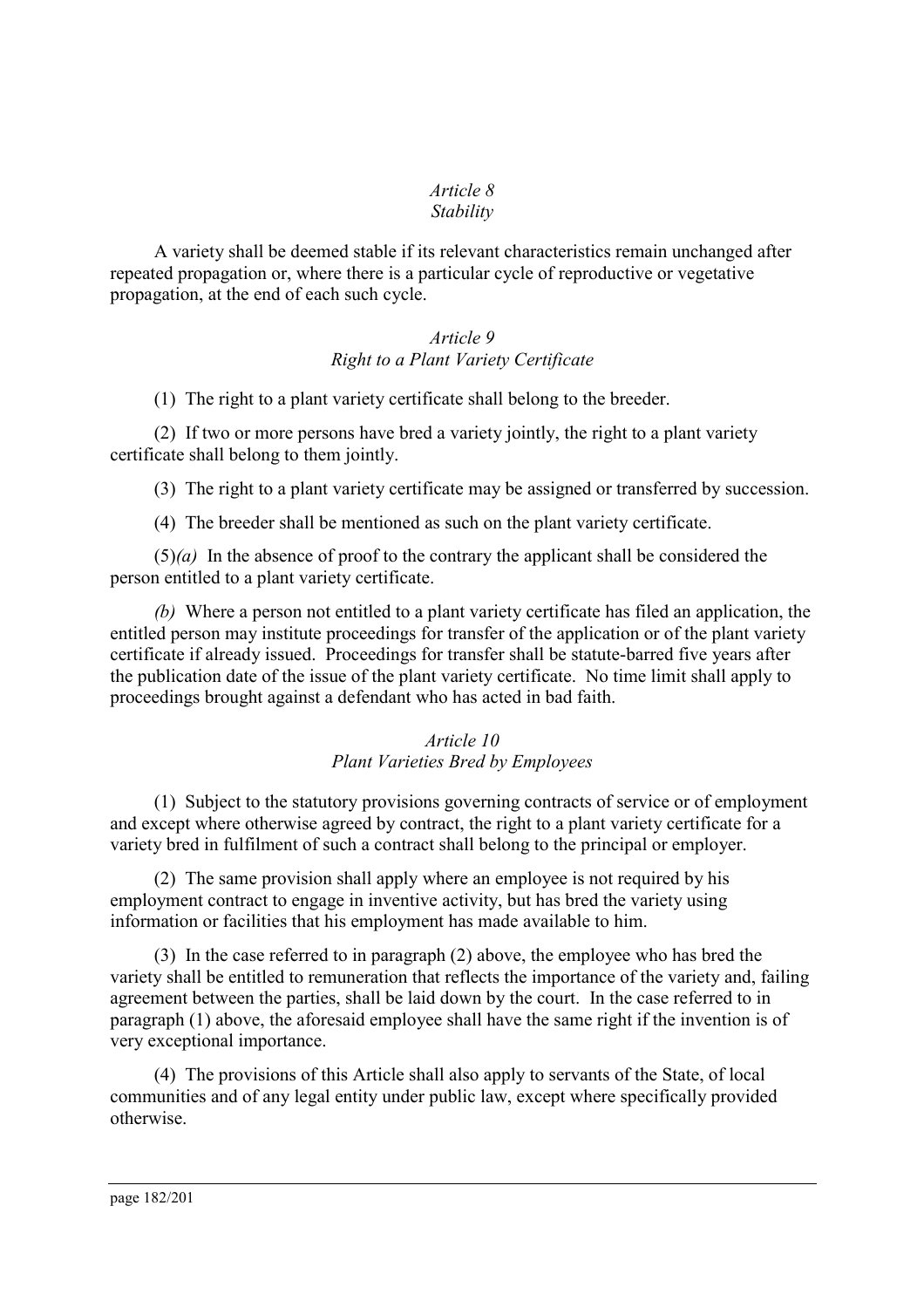(5) If the employer expressly waives his right to the plant variety certificate, the right shall belong to the employee-breeder.

(6) The provisions of paragraph (3) above shall be a matter of public policy.

#### *Article 11 National Treatment*

Foreigners may also obtain plant variety certificates in accordance under the conditions laid down in this Annex.

#### TITLE III PROCEDURE FOR THE GRANT OF A PLANT VARIETY CERTIFICATE

#### *Article 12 Filing the Application*

(1)*(a)* Where the application for a plant variety certificate is filed with the Ministry responsible for industrial property, a record, one copy of which shall be handed to the applicant, shall be drawn up by the competent official of the said Ministry recording the filing and specifying the date on which and the time at which the documents were submitted. The Ministry shall forward the application to the Organization within five working days of the filing date.

*(b)* Where the application is filed directly with the Organization, the competent official shall draw up the record referred to in the above subparagraph.

(2) The application shall contain:

*(a)* the name and other prescribed information relating to the applicant, the breeder and the representative if any;

*(b)* identification of the botanical taxon (Latin name and common name);

*(c)* the denomination proposed for the variety or a provisional designation, and

*(d)* a succinct technical description of the variety.

(3) Proof of payment of the required fees shall be attached to the application.

(4) The above documents shall be in one of the working languages of the Organization.

(5) The applicant may withdraw his application at any time until it is ruled that the application satisfies the conditions necessary for a plant variety certificate to be issued.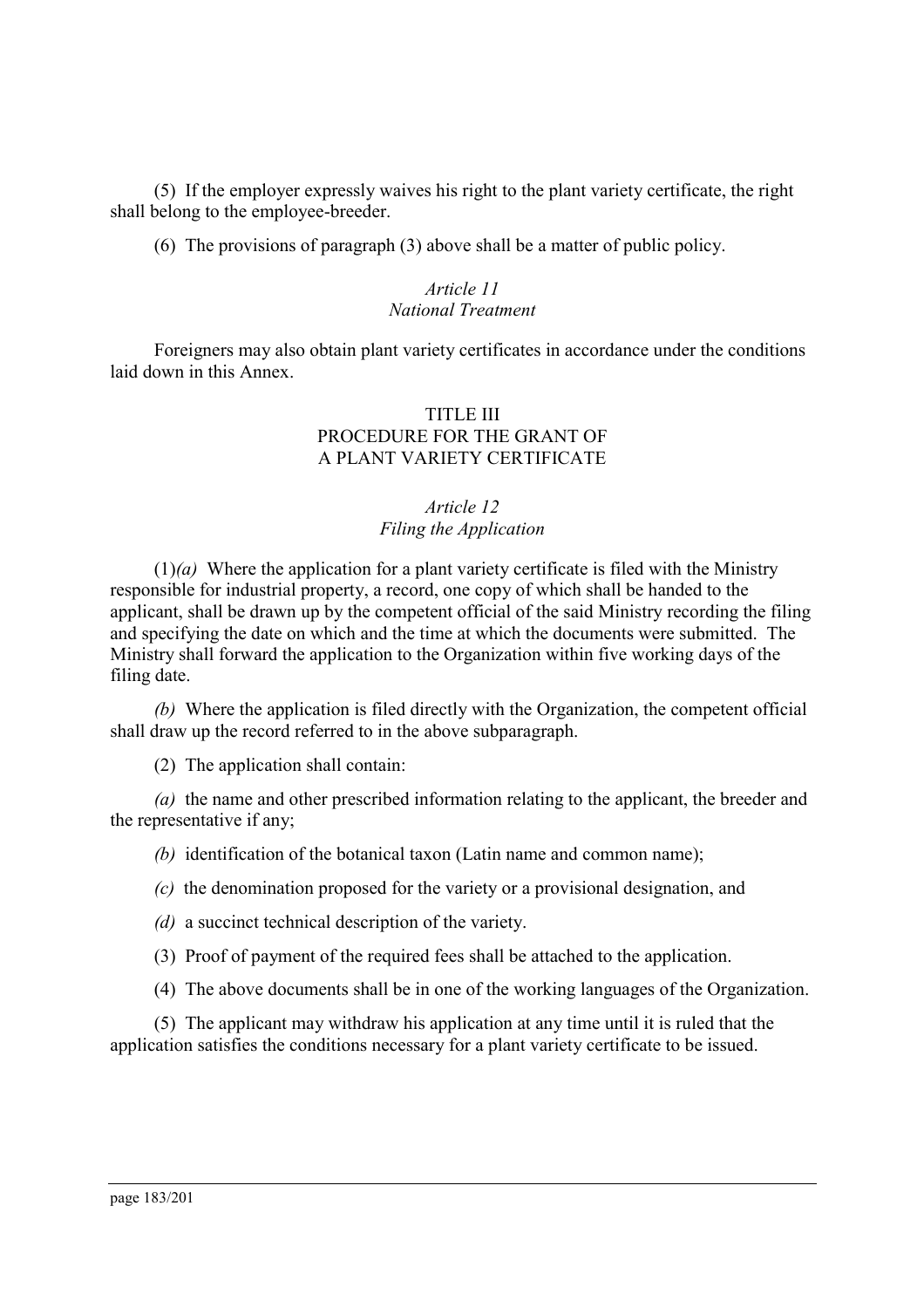## *Article 13 Claiming Priority*

(1) Any person wishing to avail himself, under Article 11 of the International Convention for the Protection of New Varieties of Plants, of the priority of an earlier filing shall be required to attach to his application for a plant variety certificate, or to submit to the Organization within four months of the date of his application:

*(a)* a written statement specifying the date and number of the earlier filing, the country in which it was made and the name of the applicant;

*(b)* a certified copy of the earlier application;

*(c)* if he is not the person who filed that application, written authority from the applicant or his successors in title empowering him to avail himself of the priority concerned.

(1) Where there are two or more earlier applications, priority may be based only on the earliest application.

(2) Priority may be claimed only within a period of 12 months from the filing date of the first application.

(3)*(a)* Priority shall have the effect of the application being deemed to have been filed on the filing date of the first application with regard to the conditions governing the protection accorded to the variety.

*(b)* The applicant shall moreover have the faculty of requesting deferment of the examination of the variety for not more than two years from the expiry date of the priority term or three years from the filing date of the first application. However, if the first application is rejected or withdrawn, examination of the variety may be commenced before the date specified by the applicant; in that case the applicant shall be afforded a reasonable period within which to furnish the information, documents or material required for examination.

(5) Failure to submit in due time any of the aforementioned items shall result as of right in loss of the benefit of the priority right claimed. Any item that reaches the Organization more than four months after the filing of the application for a plant variety certificate shall be declared inadmissible.

## *Article 14 Inadmissibility for Non-Payment*

No application shall be admissible if the application is not accompanied by a document proving payment of the prescribed fees.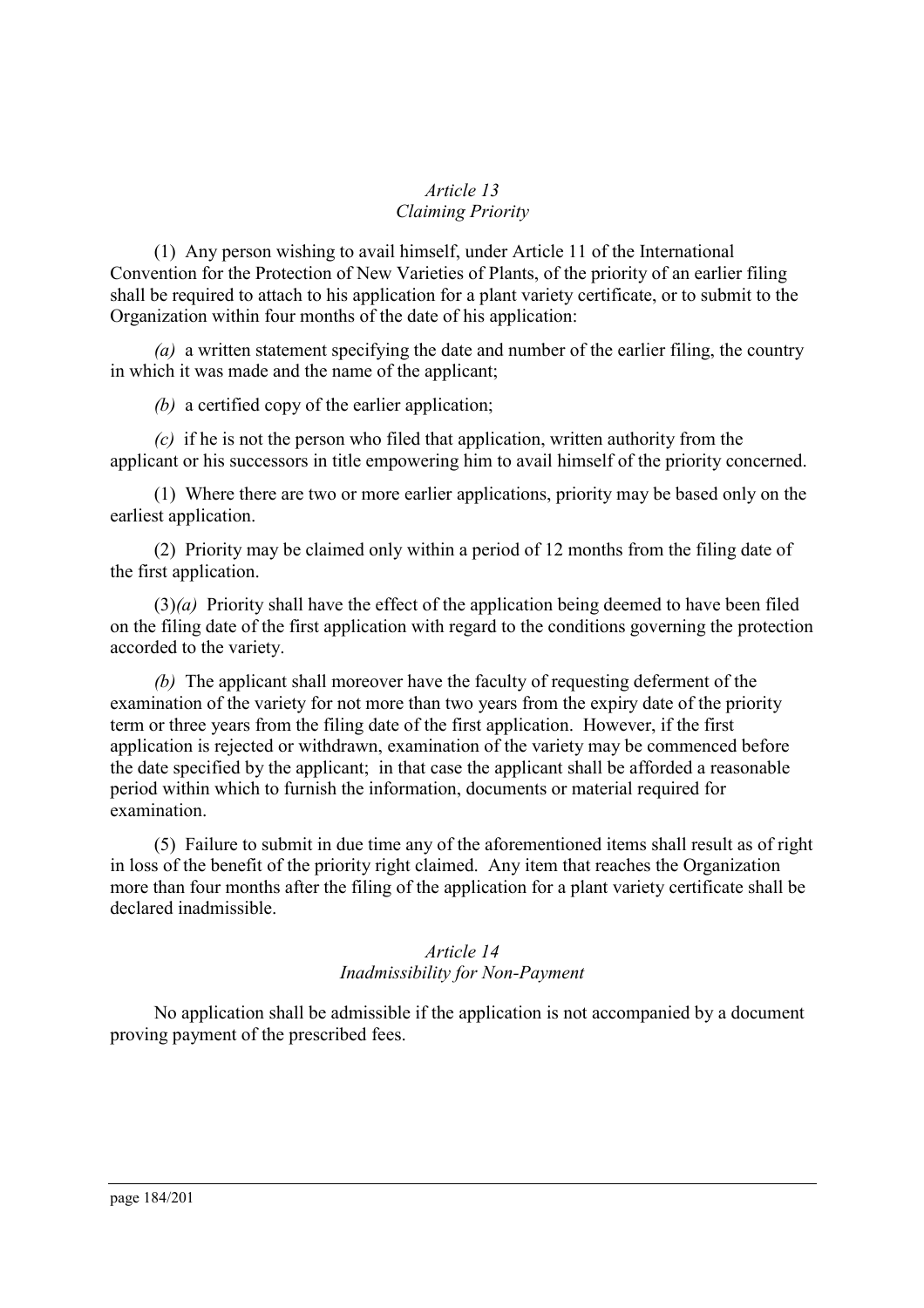#### *Article 15 Filing Date*

(1)*(a)* The Organization shall allocate as the filing date the date of receipt of the application at the Ministry responsible for industrial property or at the Organization on condition that, at the time of receipt, the application contains at least the items referred to in Article 12(2).

*(b)* If the Organization finds that, at the time of receiving the application, not all the items referred to in Article 12(2) have been furnished, it shall request the applicant to make the necessary corrections and shall allocate as the filing date the date of receipt of the corrections requested; if the correction is not made within the time allowed, the application shall be deemed not to have been filed.

(2) If the application contains defects other than that referred to in the preceding subparagraph, the Organization shall invite the applicant to rectify it; if the application is not rectified within the time allowed, it shall be deemed not to have been filed.

# *Article 16 Publication of the Application*

The Organization shall publish a notice of filing of the application containing at least the items mentioned in Article 12(2)*(a)* to *(c)*.

# *Article 17 Objections to the Issue of a Plant Variety Certificate*

(1) Once the application has been published, any person may file with the Organization, within the prescribed time limit and in the prescribed form, written and reasoned objections to the issue of a plant variety certificate. A fee shall be charged on the filing of an objection.

(2) Objections may be filed exclusively for the purpose of asserting that the variety is not new, distinct, uniform or stable or that the applicant is not entitled to protection.

(3) The Organization shall send a copy of the notice of objection to the applicant who may respond, stating the grounds for his response, within a period of three months, renewable once. If the applicant's response does not reach the Organization by the prescribed time limit, he shall be deemed to have withdrawn his application for registration.

(4) Before ruling on the objection, the Organization shall hear the parties or one of the parties, or their representatives, if so requested.

(5) The Organization's ruling on the objection shall be subject to appeal to the High Commission of Appeal within a period of 30 days from notification of the decision to the parties concerned.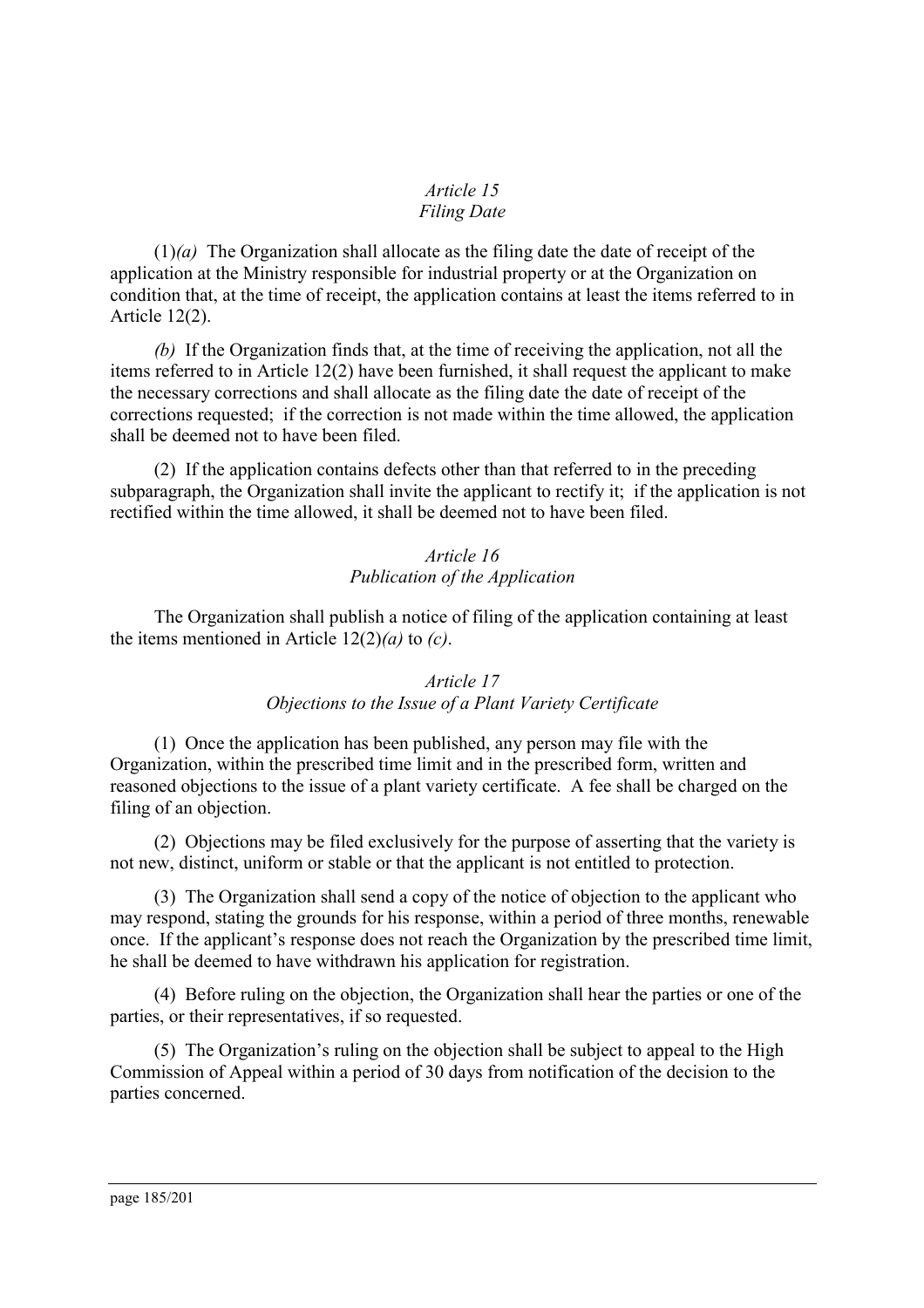#### *Article 18 Examination of the Application for a Plant Variety Certificate and Technical Examination of the Variety*

(1) The Organization shall examine the application as to form and as to substance in order to verify, on the basis of the information supplied:

*(a)* that a filing date can be allocated in accordance with Article 15;

*(b)* that the documents in the application are complete and satisfy the requirements laid down in Articles 12 and 13;

*(c)* that the application is not excluded under the provisions of Article 3;

*(d)* that the variety applied for is new.

(2) If the items in the application are incomplete or do not conform, the Organization shall invite the applicant to put the application in order within a period of 60 days from the date of receipt of the notification. Any application not put in order within the time allowed shall be deemed not to have been filed.

(3) A technical examination shall also be carried out, on the basis of growing trials and other necessary tests, to ensure:

*(a)* that the variety belongs to the taxon specified;

*(b)* that the variety is distinct, uniform and stable, and to establish,

*(c)* where the variety is found to satisfy the above conditions, the official description of that variety.

(4) The technical examination shall be conducted by an authorized institution approved by the Organization.

(5) Where the growing trials and other necessary tests have been carried out by the relevant service of a Contracting Party of the International Convention for the Protection of New Varieties of Plants, or are being carried out by that service, and the results can be obtained by the Director General, the examination shall be based on those results.

(6) The Organization shall determine the practical conditions for the technical examination.

#### *Article 19 Information, Documents and Material Required for Examination; Examination Fee*

(1) The applicant is required to provide all information, documents or material required by the Organization for the technical examination; failure to do so shall cause the application to be rejected unless the applicant is able to give good grounds for his inaction.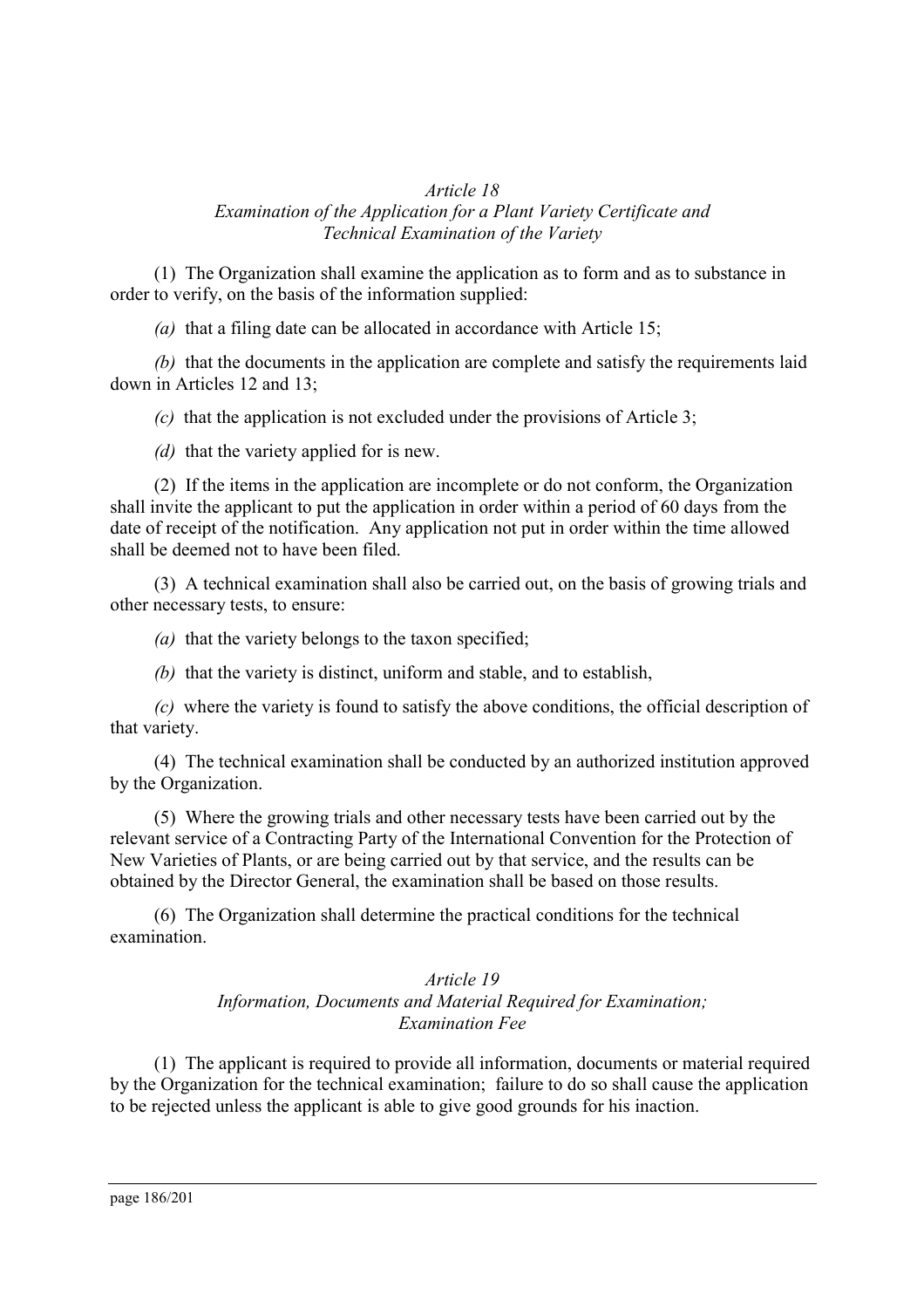(2) The creator of a new plant variety may be required to submit additional information and documents to support his variety, together with the plant material required for the technical examination.

(3) The cost of the technical examination shall be borne by the applicant and shall be paid directly to the Organization. The latter shall establish a schedule of fees for the principal botanical taxa.

## *Article 20 Confidentiality of Applications*

Applications for plant variety certificates shall be kept secret by the Organization, the administrations and institutions involved in the procedures. Access to information concerning applications shall be regulated. No information relating to applications may be disclosed without the consent of the breeder, except in special cases determined by the Organization.

## *Article 21 Grounds for Rejection of Applications*

(1) An application shall be rejected prior to registration if it is established that:

*(a)* the applicant is not entitled to file an application;

*(b)* the applicant has not responded within the prescribed time limit to the rectification notices issued by the Organization, notably where:

(i) the information given was erroneous or incomplete;

(ii) the application contained a material irregularity;

- *(c)* the variety to which the application refers:
- (i) does not satisfy the requirements of Articles 4 to 8;
- (ii) belongs to a botanical taxon that is excluded under Article 3;
- *(d)* the applicant refuses or is unable to propose an acceptable denomination.

(2) The Organization shall notify its decision to the applicant, record it and publish a notice of rejection. The rejection decision shall be subject to appeal to the High Commission of Appeal.

## *Article 22 Issue of Plant Variety Certificate and Publication*

(1) Where the Organization determines, as a result of the technical examination of the variety, that the variety satisfies the conditions set forth in Article 4 and that the applicant has met the other conditions set forth in this Annex, it shall issue a plant variety certificate.

(2) The Organization: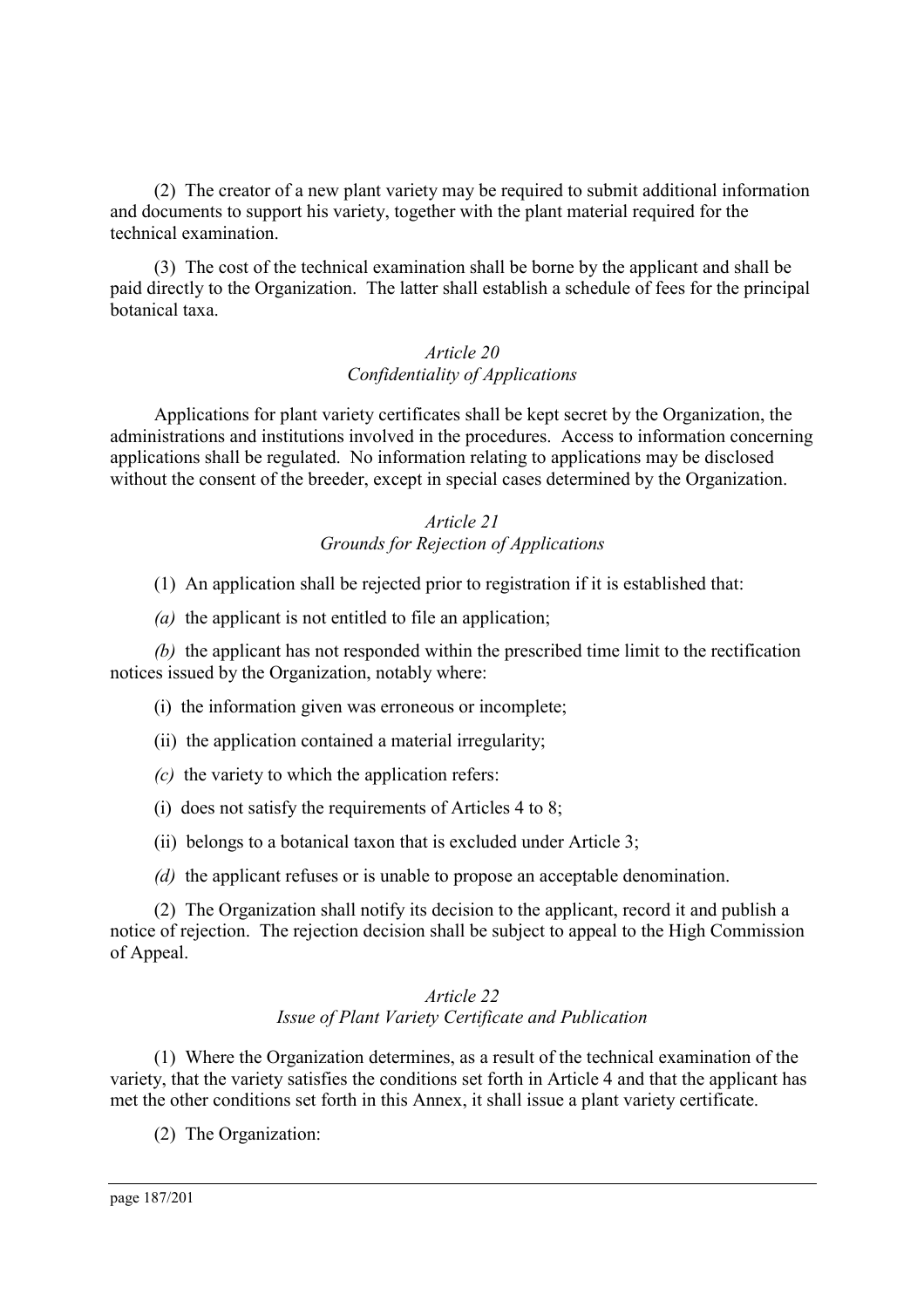*(a)* shall publish a notice of issue of a plant variety certificate;

*(b)* shall issue to the applicant a plant variety certificate containing a description of the variety;

*(c)* shall register the said certificate, and

*(d)* shall make copies of the variety description available to the public against payment of the prescribed fee.

## TITLE IV VARIETY DENOMINATION

#### *Article 23*

*Subject of the Denomination and Signs Admissible as a Denomination*

(1) The denomination shall constitute the generic designation of the variety.

(2) A denomination may consist of any word, combination of words and figures and combination of letters and figures, with or without an existing meaning, provided that such signs serve to identify the variety.

(3) Where a denomination has already been used for the variety in a member State or in a Contracting Party of the International Convention for the Protection of New Varieties of Plants, or proposed or registered in a member State or a Contracting Party, only that denomination may be used for the purposes of the procedure before the Organization, unless there is a ground for refusal under Article 24. Any synonyms shall be recorded in the register of applications and in the register of grants.

 $(4)(a)$  For as long as the variety is exploited, it shall be prohibited to use, on the territory of the member States, a designation that is identical or confusingly similar to the denomination of that variety in relation to another variety of the same or a closely related species. The prohibition shall remain in force after the variety has ceased to be exploited where the denomination has acquired particular significance in relation to the variety.

*(b)* The above prohibition shall also apply to denominations registered in the Contracting Parties of the International Convention for the Protection of New Variety of Plants.

(5) Any person who offers for sale, sells or otherwise markets reproductive or vegetative propagating material of a protected variety shall be required to use the denomination of that variety. This obligation shall also apply to the varieties referred to in Article 29(4).

(6) The obligation to use a denomination shall not end with the plant variety certificate that gave rise to it.

(7) Prior rights of third parties shall not be affected.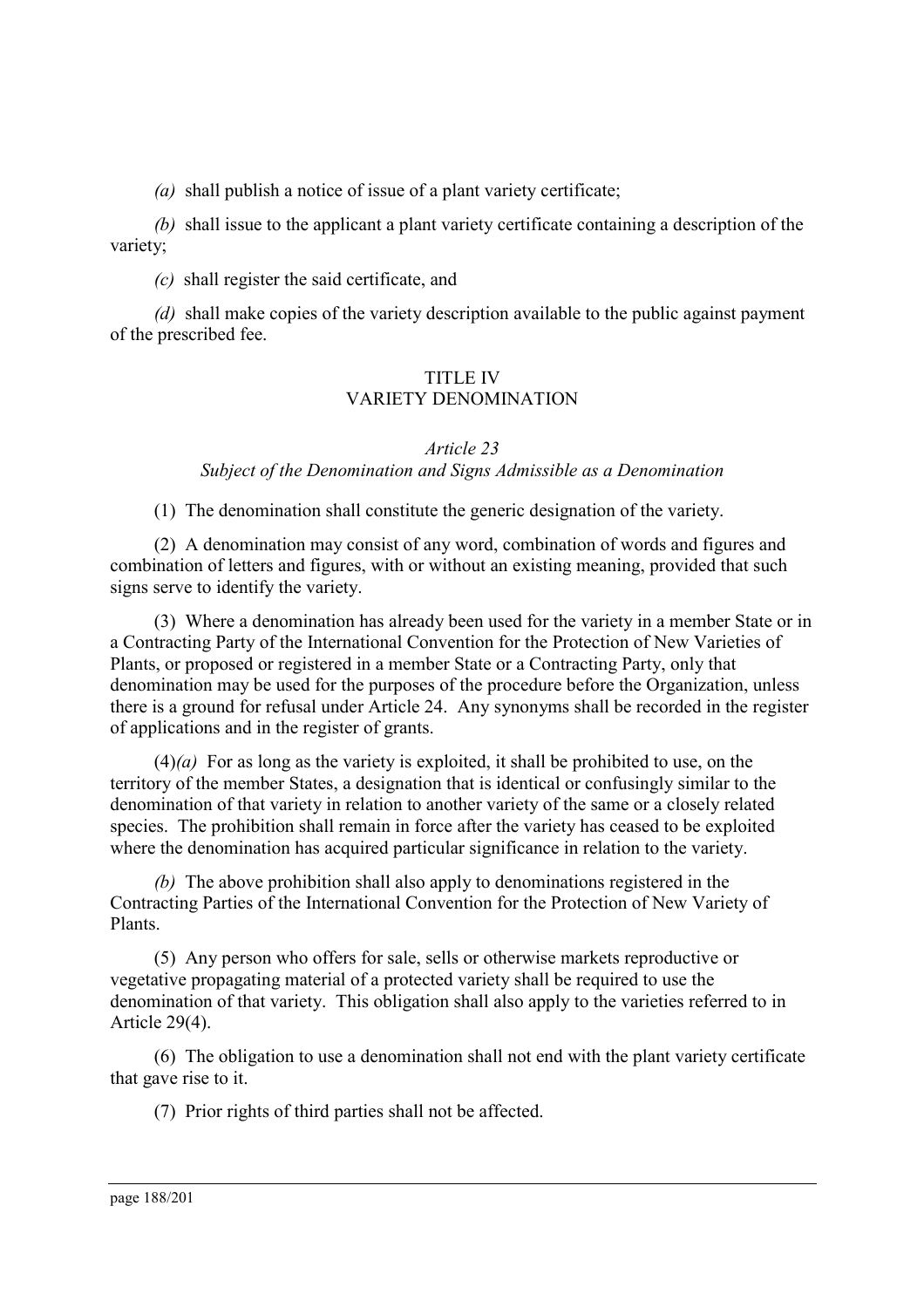(8) Where a variety is offered for sale or otherwise marketed, it shall be permissible to use a trademark or service mark, a trade name or similar designation in conjunction with the registered variety denomination, subject to the denomination remaining easily recognizable.

# *Article 24 Grounds for Refusal of a Denomination*

(1) Without prejudice to the provisions of the Convention and the rules adopted by the International Union for the Protection of New Varieties of Plants, a designation shall be refused registration as a denomination if:

*(a)* it does not conform to the provisions of Article 23;

*(b)* it is not suitable for identifying the variety, notably for want of distinctiveness or linguistic suitability;

*(c)* it is contrary to public policy or morality;

*(d)* it is composed exclusively of signs or indications capable of serving, in the plant variety and seed sector, to denote the species, quality, quantity, intended purpose, value, geographical origin or time of production;

*(e)* it is liable to mislead or confuse as to the characteristics, value or geographical origin of the variety, or as to the links between the variety and persons such as the breeder or the applicant, or

*(f)* it is identical or confusingly similar to a denomination that designates, on the territory of one of the member States, or of a Contracting Party of the International Convention for the Protection of New Varieties of Plants, an existing variety of the same or a closely related species, except where that existing variety is no longer exploited and its denomination has not acquired any particular significance.

(1)*(a)* Without prejudice to the provisions of the Convention and the rules adopted by the International Union for the Protection of New Varieties of Plants, registration as a variety denomination shall also be refused for a designation comprising an element that hampers or is liable to hamper the free use of the denomination with respect to the variety, in particular any element the registration of which as a trademark for products associated with the variety would be refused under trademark law.

*(b)* Such designations shall be refused registration on the opposition of the owner of the rights in the element concerned, filed in writing with the Organization.

## *Article 25 Denomination Registration Procedure*

(1)*(a)* The denomination proposed for the variety for which protection is sought shall be filed at the same time as the application.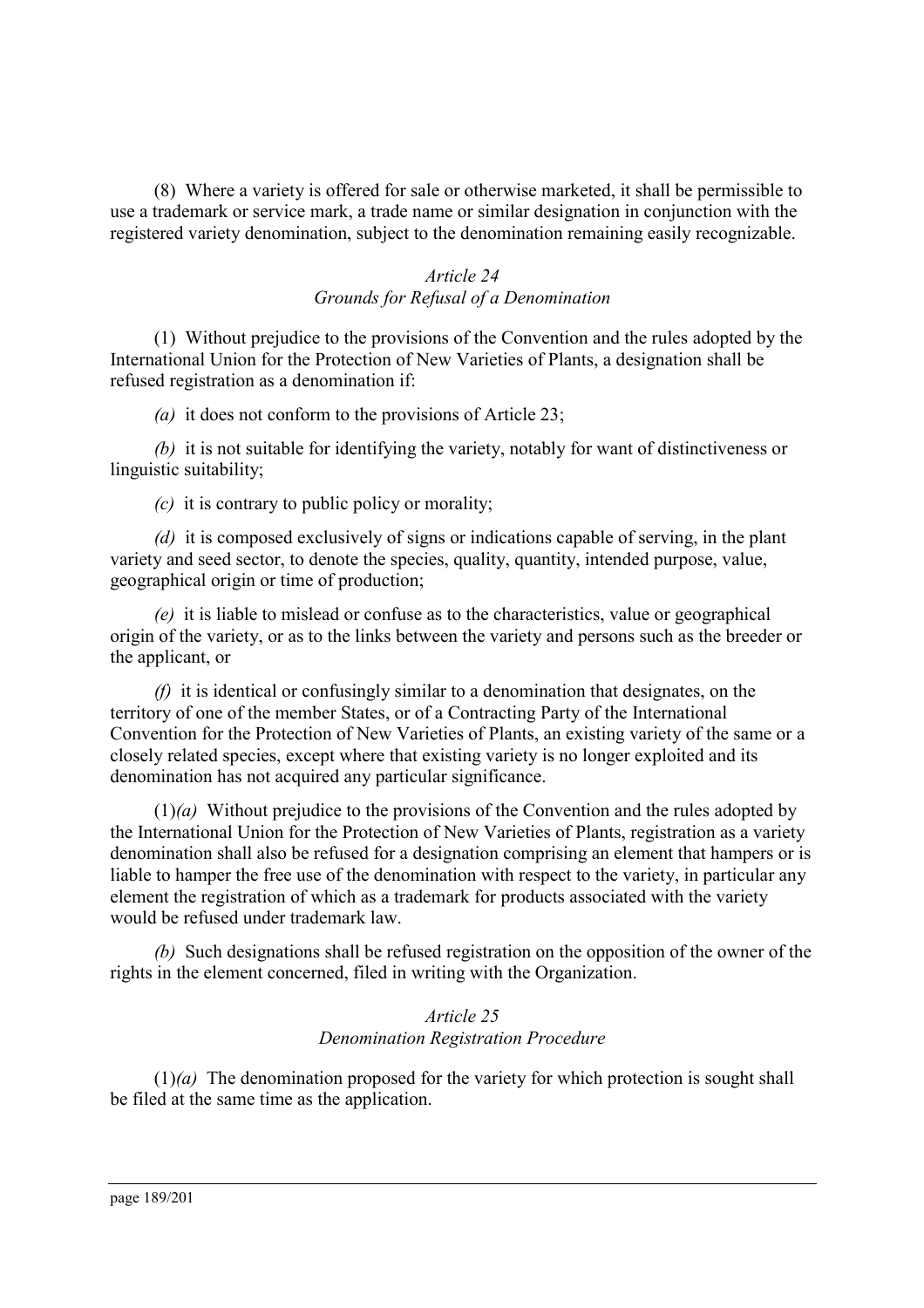*(b)* On payment of a special fee and the proposal of a provisional designation in the application, the applicant may defer the denomination registration procedure. In that case the applicant shall submit the proposed denomination within the time limit specified by the Organization. If no proposal is submitted within the time allowed, the application shall be rejected.

(2) The Organization shall publish the denomination proposal unless it notes the existence of a ground for refusal under Article 24(1) or has knowledge of a ground for refusal under Article 24(2)*(a)*. The proposal shall also be communicated to the relevant services of the Contracting Parties of the International Convention for the Protection of New Varieties of Plants.

(3) The denomination shall be registered at the same time as the plant variety certificate is issued.

#### *Article 26 Opposition to Registration of a Denomination*

(1) Any concerned person may, within the prescribed time limit, file opposition to the registration of a denomination based on any of the grounds for refusal set forth in Article 24. The relevant services of the Contracting Parties may submit observations.

(2) Oppositions and observations shall be communicated to the applicant in order that he may respond to them or, where appropriate, submit a new proposal.

(3) Where the proposal for a denomination does not conform to the provisions of Article 23, the Organization shall request the applicant to submit a new denomination proposal. If the proposal is not submitted within the time allowed, the application shall be rejected.

(4)*(a)* The new proposal shall be subject to the examination and publication procedure set forth in this Article.

*(b)* Where the new proposal does not conform to the provisions of Article 23, the Organization may serve formal notice on the applicant to propose a denomination that does conform. If the applicant fails to do so, the application shall be rejected.

(5) The Organization's decision on the opposition shall be subject to appeal to the High Commission of Appeal during a period of three months from the receipt of notification of the decision to the persons concerned.

# *Article 27 Cancellation of a Denomination and Registration of a New Denomination*

(1) The Organization shall cancel a registered denomination:

*(a)* if it proves that the denomination was registered in spite of the existence of grounds for rejection under Article 21(1);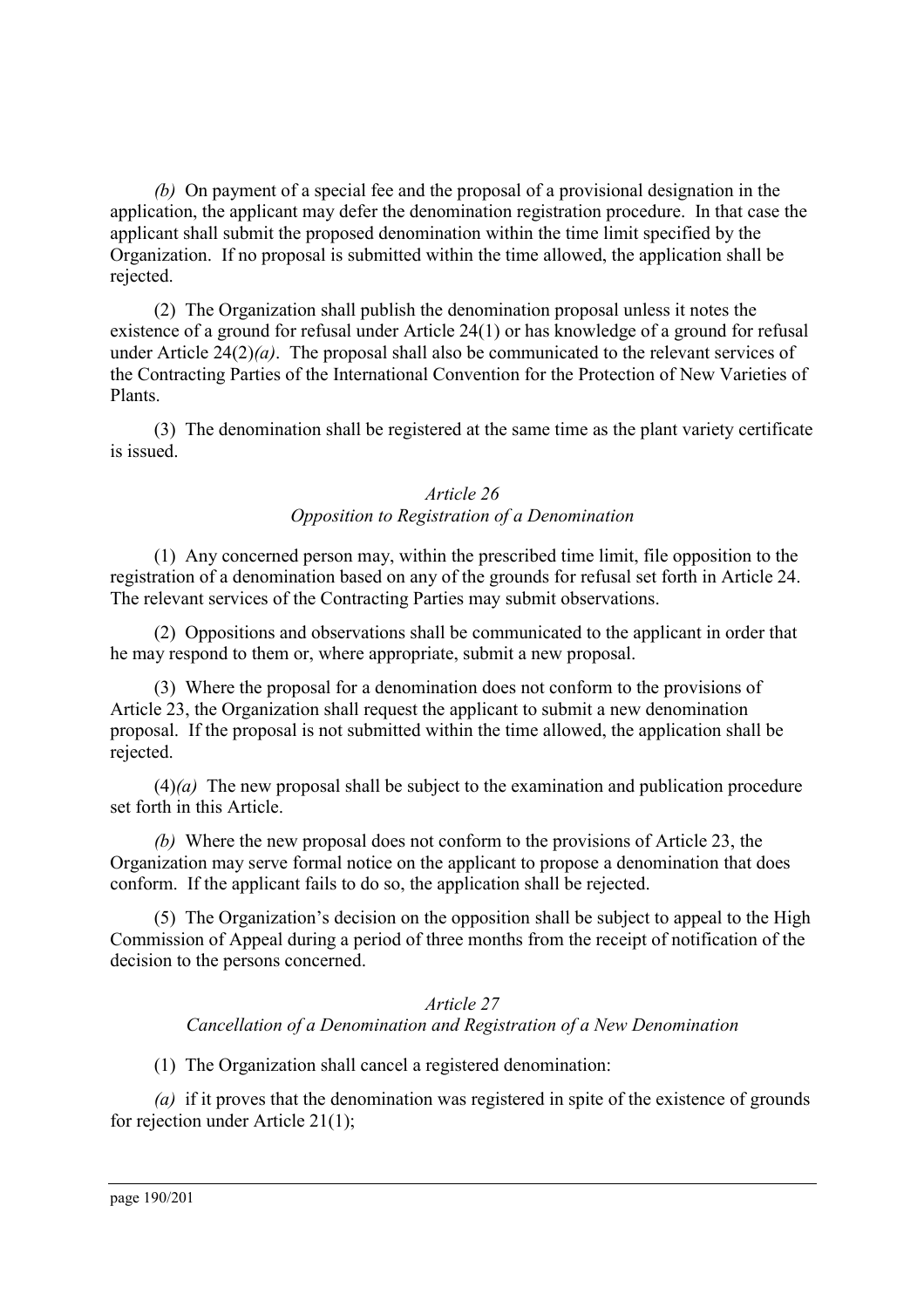*(b)* if the owner so requests, invoking a legitimate interest, or

*(c)* if a third party produces a court decision prohibiting the use of that denomination in connection with the variety.

(2) The Organization shall advise the owner of the proposal to cancel and shall invite him to submit a proposal for a new denomination within the time limit specified. If the variety is no longer protected, the proposal may be made by the Organization.

(3) The proposal for a new denomination shall be subject to the examination and publication procedure set forth in Article 25. The new denomination shall be registered and published once it has been approved; the former denomination shall be cancelled at the same time.

## TITLE V

# RIGHTS CONFERRED BY THE PLANT VARIETY CERTIFICATE

# *Article 28*

## *General*

(1) Under the conditions and within the limits laid down in this Annex, the plant variety certificate confers on its owner the exclusive right to exploit the variety to which it relates.

(2) Under the conditions and within the limits laid down in this Annex, a plant variety certificate also confers on its owner the right to prohibit any person from exploiting the variety to which it relates.

(3) The owner of a plant variety certificate moreover has the right to assign or transfer the certificate by succession and to conclude licensing contracts.

(4) Subject to Article 36, the owner of a plant variety certificate has the right, in addition to all other rights, remedies and actions at his disposal, to institute legal proceedings against any person who infringes the rights that the plant variety certificate confers on the said owner by performing, without his consent, any of the acts referred to in Article 29(1), or who performs acts that make it probable that an infringement will be committed.

(5) The owner of a plant variety certificate also has the right, in addition to all other rights, remedies or actions at his disposal, to institute legal proceedings against any person who uses a designation in violation of Article 23(4) or who in violation of Article 23(5) fails to use a variety denomination.

# *Article 29 Scope of Rights Conferred by the Plant Variety Certificate*

(1) Subject to Articles 30 and 31, "*exploitation*" means, for the purposes of this Title, any one of the following acts carried out in relation to propagating material of a protected variety: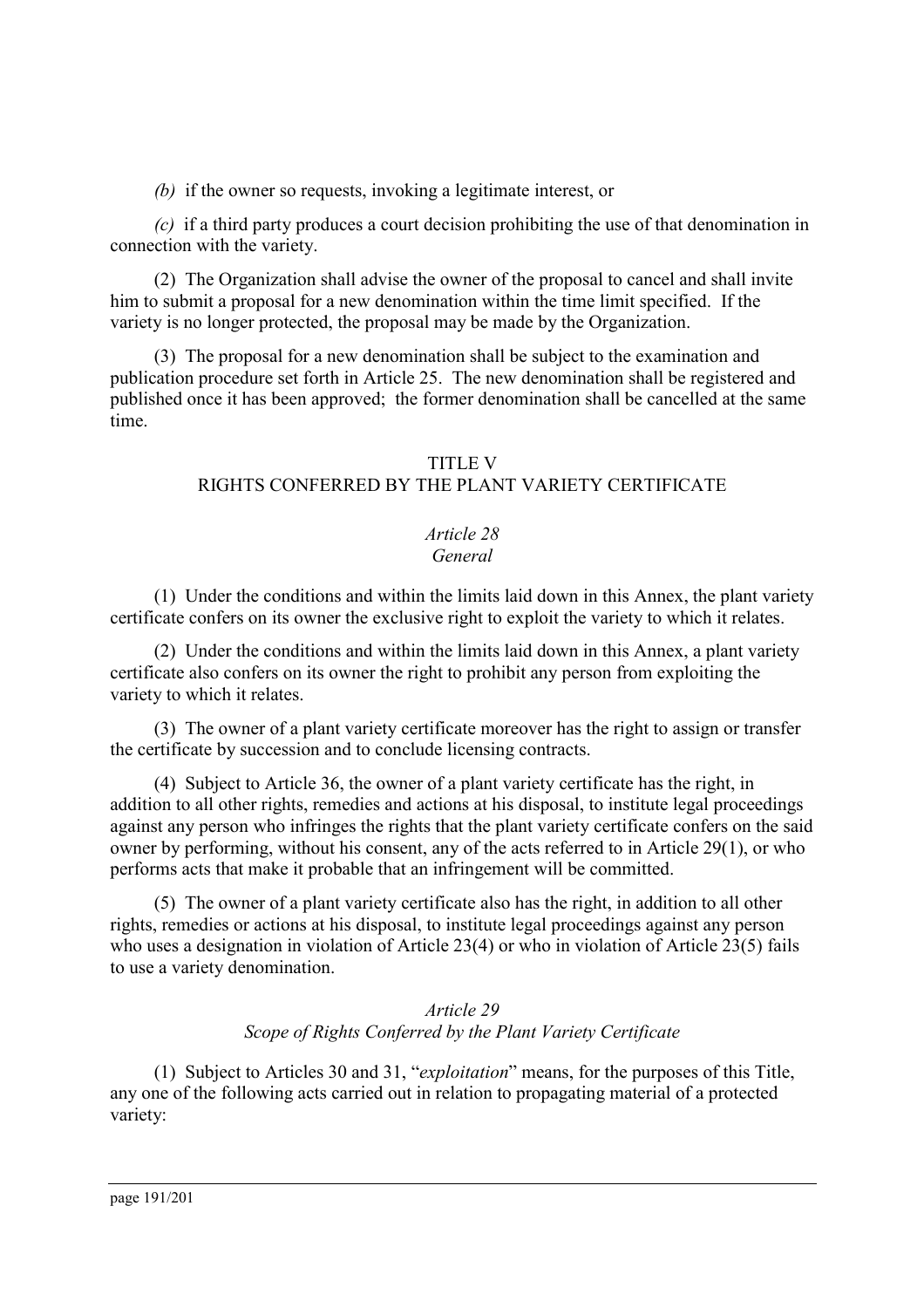- *(a)* production or reproduction;
- *(b)* processing for the purpose of propagation;
- *(c)* offering for sale;
- *(d)* sale or other marketing;
- *(e)* export;
- *(f)* import;
- *(g)* stocking for any of the purposes mentioned in *(a)* to *(f)* above.

(2) Subject to Articles 30 and 31, "*exploitation*" also means, for the purposes of this Title, acts as mentioned in paragraph (1)*(a)* to *(g)* carried out in relation to harvested material, including entire plants and parts of plants, obtained through unauthorized use of reproductive or vegetative propagating material of the protected variety, except where the owner has had reasonable opportunity to exercise his rights in relation to the said propagating material.

(3) Subject to Articles 30 and 31, "*exploitation*" further means, for the purposes of this Title, acts as mentioned in paragraph (1)*(a)* to *(g)* carried out in relation to products made directly from harvested material of the protected variety covered by the provisions of paragraph (2) through unauthorized use of such harvested material, except where the owner has had reasonable opportunity to exercise his rights in relation to the said harvested material.

(4) The provisions of paragraphs (1) to (3) shall also apply:

*(a)* to varieties that are essentially derived from the protected variety where the protected variety is not itself an essentially derived variety;

*(b)* to varieties that are not clearly distinguishable from the protected variety as provided in Article 6, and

*(c)* to varieties whose production requires repeated use of the protected variety.

*Article 30 Exceptions to the Rights Conferred by the Plant Variety Certificate*

The rights conferred by the plant variety certificate shall not extend to:

*(a)* acts performed privately for non-commercial purposes;

*(b)* acts performed for experimental or research purposes;

*(c)* acts performed for the purpose of breeding other varieties and, except where the provisions of Article 29(4) apply, acts mentioned in Article 29(1) to (3) that are performed in relation to such other varieties;

*(d)* use by a farmer on his own holding, for the purposes of propagation, of harvested material that he has obtained by cultivating, on his own holding, a protected variety or a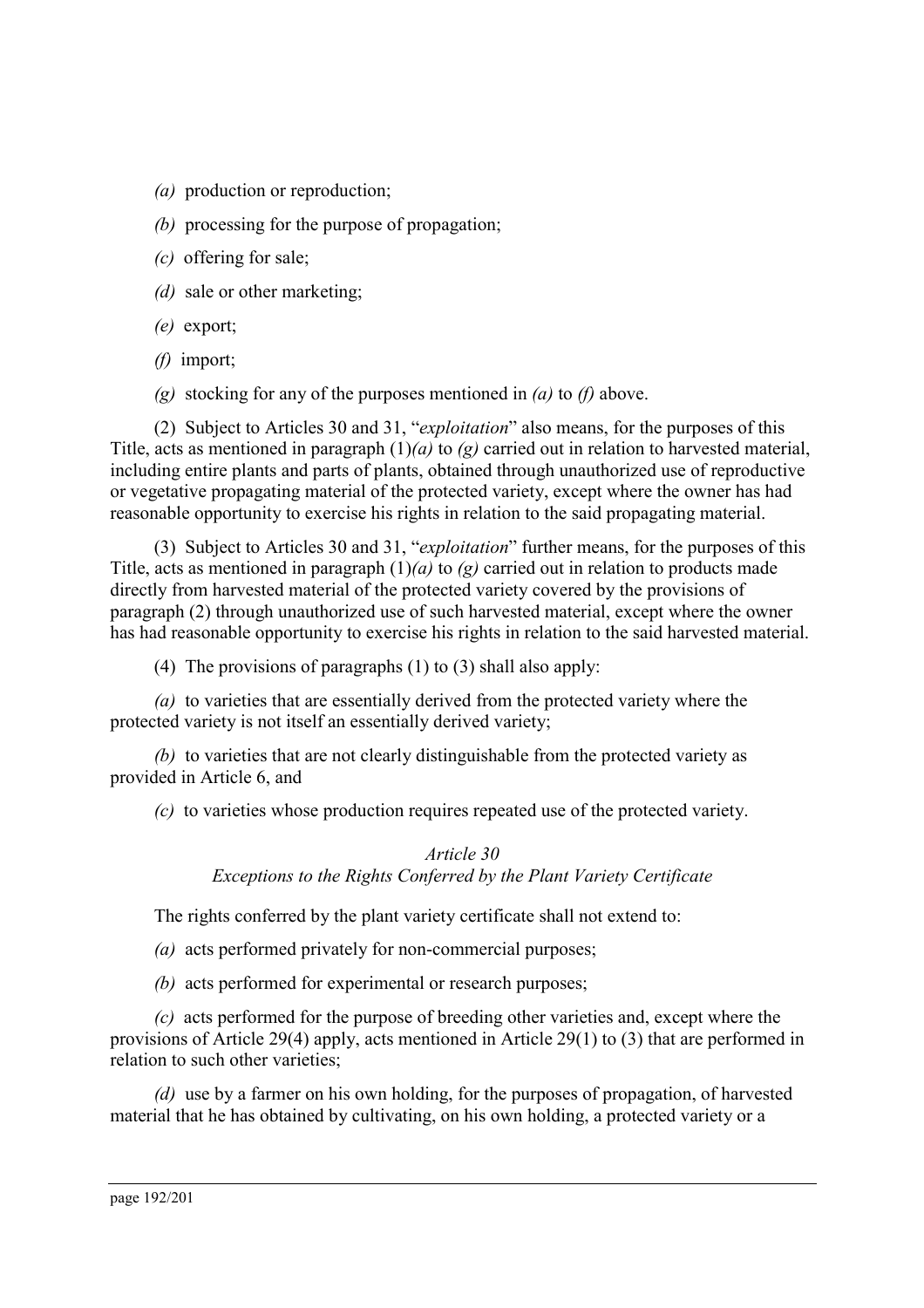variety covered by Article 29(4)*(a)* or *(b)*; this exception shall not apply to fruit, forestry or ornamental plants; and

*(e)* acts carried out by any third party in good faith prior to the filing of the application for a plant variety certificate.

## *Article 31 Exhaustion of Rights Conferred by the Plant Variety Certificate*

The rights conferred by a plant variety certificate do not extend to acts concerning material of the protected variety or a variety covered by Article 29(4) that has been sold or otherwise marketed on the territory of a member State by the owner or with his consent or any material derived from such material, except where such acts:

*(a)* involve further propagation of the variety in question, or

*(b)* involve the export of material of the variety with which the variety can be propagated to a country that does not protect varieties of the plant genus or species to which the variety belongs, except where the exported material is intended for consumption.

#### *Article 32 Market Control Measures*

The rights conferred by a plant variety certificate shall be independent of measures adopted by member States as a means of controlling on their territory the production, certification and marketing of variety material or the import or export of such material.

#### *Article 33 Term of the Plant Variety Certificate; Maintenance of Rights*

(1) Subject to the provisions of paragraph (2) below, a plant variety certificate shall expire 25 years after its date of issue.

(2) For a plant variety certificate to be maintained, an annual fee shall be paid to the Organization in advance of each year, with the first fee due one year after the date of issue of the certificate. A six-month period of grace shall be allowed for payment of the annual fee after the due date, subject to payment of the prescribed additional fee. If an annual fee is not paid in accordance with the provisions of this paragraph, the owner of the plant variety certificate forfeits his rights.

## *Article 34 Provisional Protection*

An applicant shall enjoy all the rights provided for in this Title as from the filing of the application, provided that proceedings may not be instituted for damages occasioned through the fault of the defendant after publication of the application until the plant variety certificate has been issued.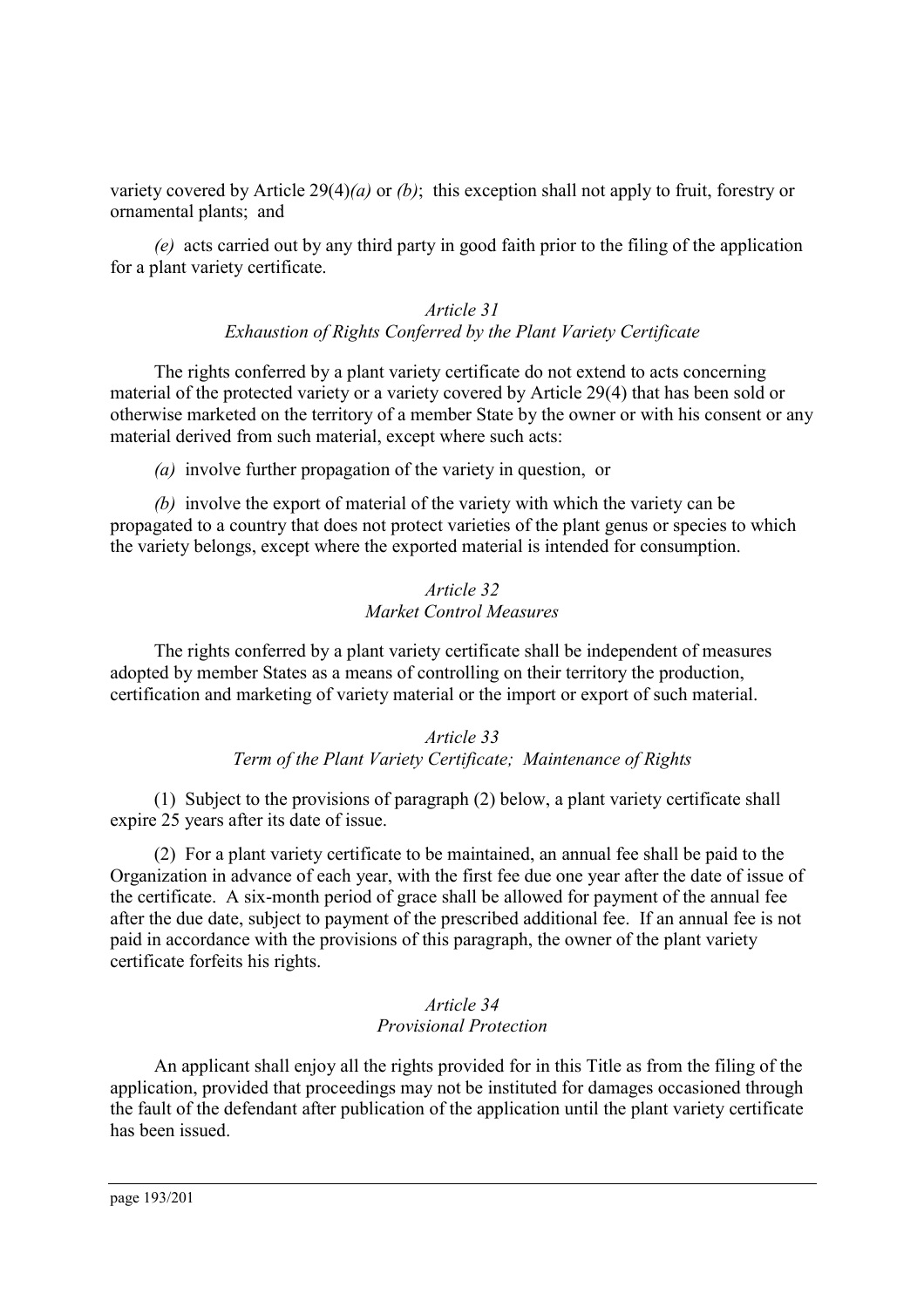#### *Article 35 Restoration of Protection*

(1) Without prejudice to the provisions of Article 33(2) above, if the protection conferred by a plant variety certificate has not been renewed for reasons beyond the control of the owner the latter may, on payment of the required annual fee and of a restoration fee, request that it be restored within a period of six months from the date on which the said reasons ceased to obtain, and at the latest within two years from the date on which renewal was due.

(2) The request for restoration of the plant variety certificate, accompanied by documentary evidence of payment of the fees referred to in the preceding paragraph, shall be filed with the Organization and shall set forth the reasons which, for the owner or his successor in title, justify restoration.

(3) The Organization shall examine the above-mentioned reasons and shall restore the plant variety certificate or reject the request if it does not consider the reasons justified.

(4) Restoration shall not have the effect of prolonging the term of the plant variety certificate. Any third parties who have begun to exploit the variety prior to restoration of the certificate shall be entitled to complete such exploitation.

(5) Restored plant variety certificates shall be published by the Organization in the manner prescribed by the Implementing Regulations.

(6) The decisions of the Organization with respect to restoration shall be subject to appeal to the High Commission of Appeal within a period of 30 days from the date of receipt of the notification thereof.

# *Article 36 Exploitation by the Public Authorities or by a Third Party Authorized by Them*

(1)*(a)* The Government may decide that a variety shall be exploited, without the consent of the owner of the plant variety certificate, by a State service or by a third party designated by the Government where:

(i) the public interest, particularly the food supplies of the member State concerned or public health, so demands; or

(ii) a judicial or administrative body has ruled that the manner in which the owner of the plant variety certificate or his licensee exploits the variety is anti-competitive and the Government is convinced that exploitation of the variety pursuant to this Article will enable that practice to be remedied.

*(b)* Exploitation of a variety pursuant to this Article shall be subject to payment of equitable remuneration to the owner of the plant variety certificate.

*(c)* The Government shall take the decision referred to above only if the following conditions are met: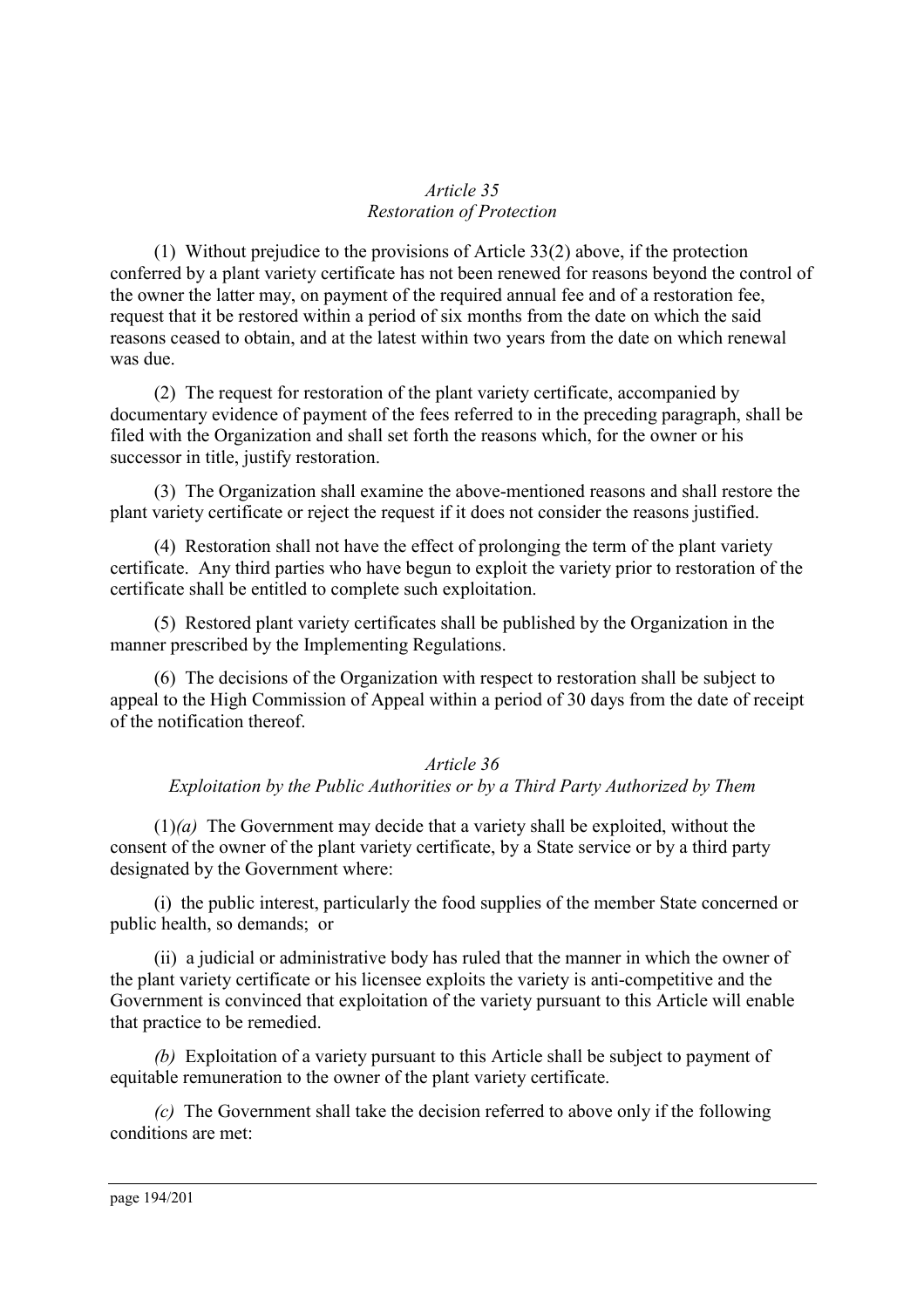(i) the owner of the plant variety certificate has been put on formal notice to remedy the situation and has not taken the necessary steps within the prescribed time limit;

(ii) the relevant State service or the designated third party is in a position to exploit the variety in a competent and efficient manner;

(iii) three years have elapsed between the date of issue of the plant variety certificate and the date of the decision.

*(d)* When taking the decision referred to above, the Government shall specify the manner in which the relevant State service or designated third party shall exploit the variety, particularly the authorized acts of exploitation, the duration of exploitation and the amount and mode of payment of the remuneration payable to the owner of the plant variety certificate.

(2) The Government may require the owner of the plant variety certificate to make available to the relevant State service or designated third party, against payment of suitable remuneration, the quantity of propagating material required for reasonable use to be made of the authorization to exploit.

(3)*(a)* The Government may, at the request of the owner of the plant variety certificate, relevant State service or designated third party, modify the conditions of the authorization to exploit the variety in so far as a change in the circumstances justifies such modification.

*(b)* The Government shall terminate the authorization to exploit the variety prematurely, at the request of the owner of the plant variety certificate, if the relevant State service or designated third party fails to abide by the manner of exploitation specified by the Government or does not exploit the variety in a competent and efficient manner.

*(c)* The Government may extend the authorization to exploit the variety, after having heard the parties, if it is convinced, on the basis of a new examination, that the circumstances that led it to take the initial decision still obtain.

(4) An authorization to exploit a variety granted to a third party may not be transferred except with the enterprise or business of that third party or with that part of the said enterprise or business in which the variety is exploited.

(5) An authorization shall not exclude:

*(a)* exploitation of the variety by the owner of the plant variety certificate, or

*(b)* the conclusion of licensing contracts by the owner.

(6) Exploitation of the variety by the relevant State service or designated third party shall serve exclusively to supply the domestic market of the member State.

(7) The parties shall be heard before any decision is taken under this Article. Such decision shall be subject to appeal to the competent administrative court.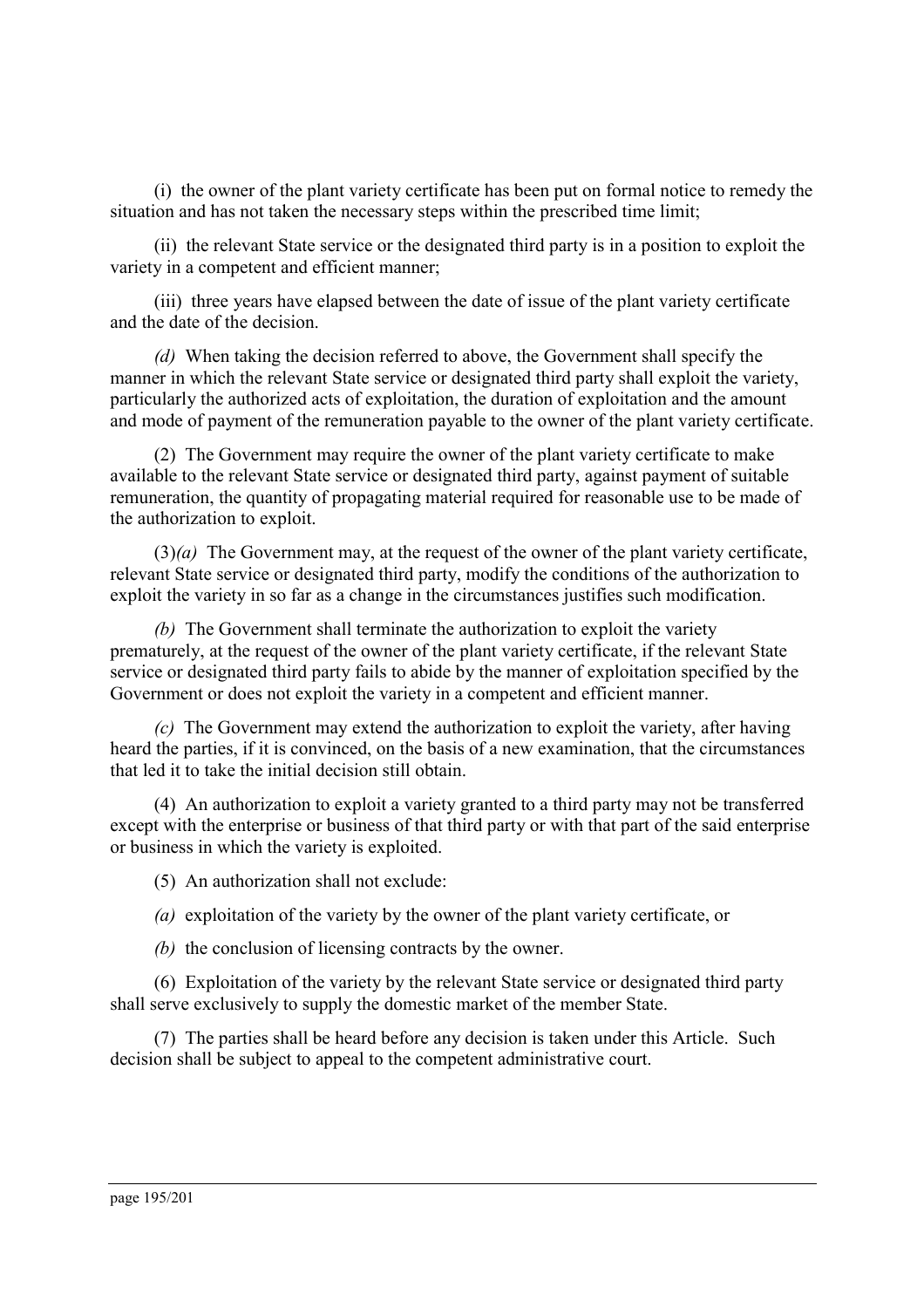#### TITLE VI OBLIGATIONS OF THE OWNER OF THE PLANT VARIETY CERTIFICATE

# *Article 37 Maintenance of the Variety*

(1) The owner of the plant variety certificate is required to maintain the protected variety or where appropriate its hereditary components, at his own expense, throughout the period of validity of the certificate.

(2) At the request of the Organization he is obliged to furnish to any authority designated by it, within the prescribed time limit and at his own expense, the information, documents or material deemed necessary for verifying the maintenance of the variety.

## *Article 38 Furnishing of Samples*

(1) The owner of a plant variety certificate is required to furnish at his own expense to any authority designated by the Director General, within the time allowed, suitable samples of the protected variety, or where appropriate of its hereditary components, for the purpose of:

*(a)* establishing or renewing the official sample of the variety, or

*(b)* carrying out the comparative examination of varieties for the purposes of protection.

(2) The owner of a plant variety certificate may be required to maintain or preserve the official sample himself.

## TITLE VII

# CHANGE OF OWNERSHIP, INVALIDATION, FORFEITURE

#### *Article 39 Change and Division of Ownership*

(1)*(a)* A plant variety certificate may be assigned or transferred by succession.

*(b)* Any change of ownership shall be recorded in writing. It shall also be registered by the Organization and shall not be binding on third parties unless recorded in the special register; the Organization shall publish a notice of the change of ownership.

(2)*(a)* The owner of a plant variety certificate may grant exclusive or non-exclusive licenses.

*(b)* Any license shall be evidenced in writing and shall be registered by the Organization; it shall not be binding on third parties unless recorded in the special register; the Organization shall publish a notice thereof.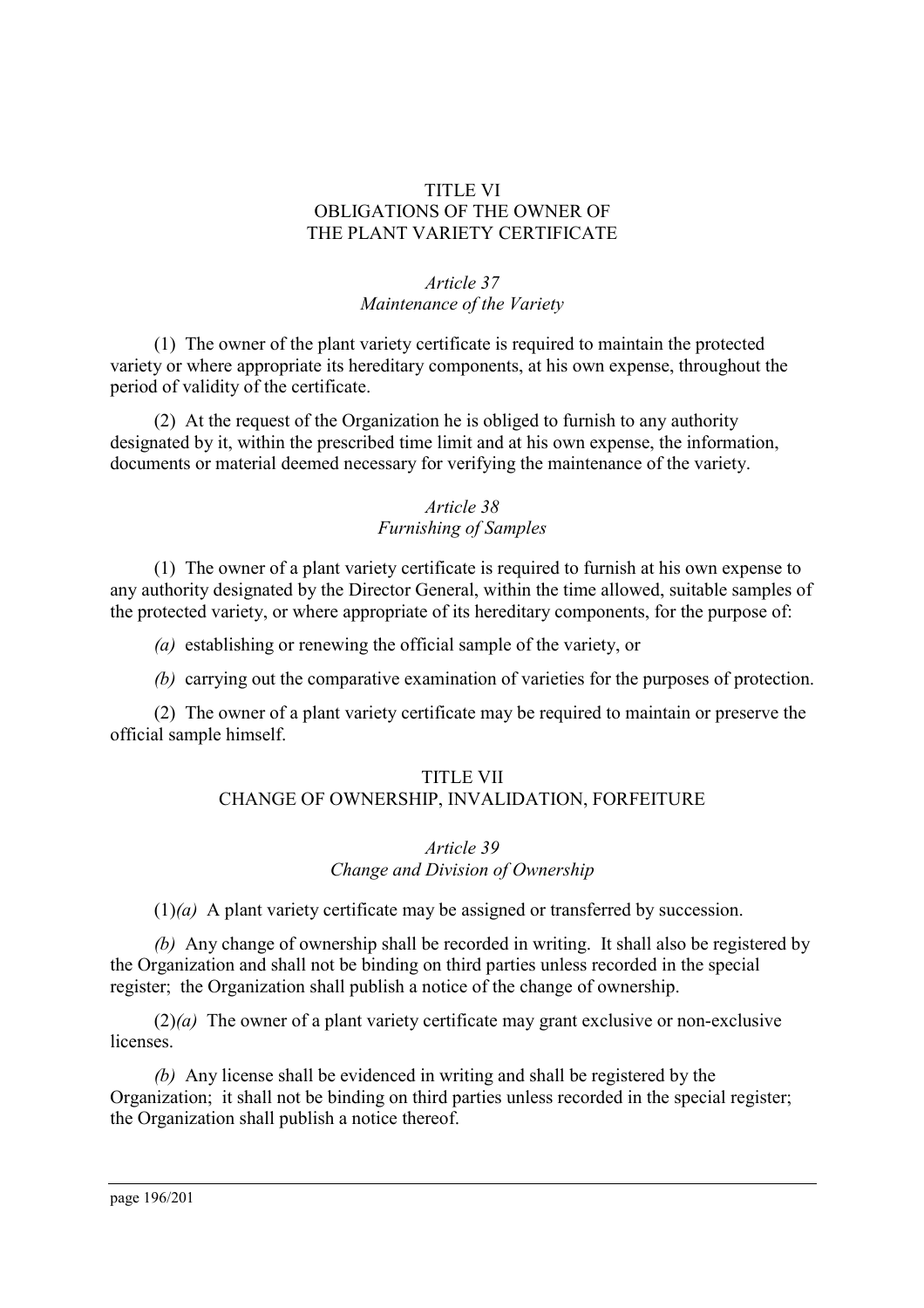#### *Article 40 Invalidation of the Plant Variety Certificate*

(1) Any person having a legitimate interest may file a request for invalidation with the Director General.

(2) The court shall invalidate the plant variety certificate if it is established:

*(a)* that the variety was not new or distinct on the filing date of the application or on the priority date if any;

*(b)* that, where the issue of the plant variety certificate was essentially based on information and documents submitted by the applicant, the variety was not uniform or stable on the aforesaid date, or

*(c)* that the plant variety certificate has been issued to a person not entitled thereto and the entitled person has not instituted or has abstained from instituting proceedings for judicial assignment under Article 9(5)*(b)*.

(3) An invalidated plant variety certificate shall be deemed invalid as of its date of issue.

(4) Invalidation shall be registered by the Director General, who shall publish a notice thereof.

## *Article 41 Forfeiture*

(1) The Organization shall deprive the owner of his plant variety certificate if it is established that he has failed in his obligation under Article 37(1) and that the variety is no longer uniform or stable.

(2)*(a)* The Organization shall also deprive the owner of his plant variety certificate:

(i) if the said owner does not respond to a request by the Director General under Article 37(2) with regard to verification of maintenance of the variety, or

(ii) if the Organization intends to cancel the variety denomination and the owner does not propose a suitable denomination within the time allowed.

*(b)* Forfeiture may not be declared until the owner has been put on formal notice to meet the obligation incumbent on him within a reasonable period which shall have been notified to him.

(3) Forfeiture shall take effect on the date of its registration; the Organization shall publish a notice thereof.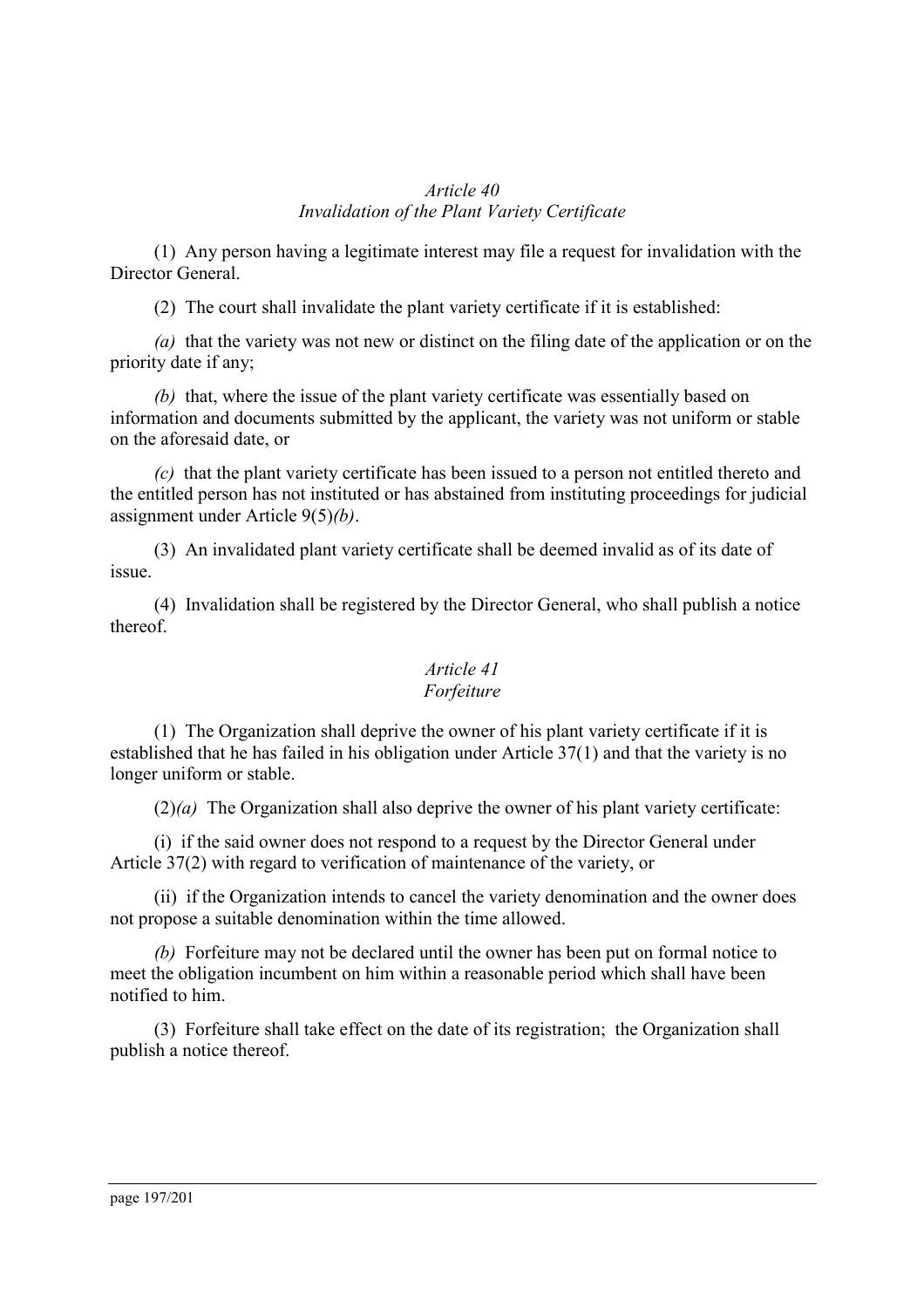#### TITLE VIII PROCEDURAL TIME LIMITS

# *Article 42 Extension of Time Limits*

Where the Organization deems such action justified by the circumstances it may, on being so requested in writing, extend, on conditions that it shall specify, the time limit prescribed for performing an act or taking a step in accordance with the provisions of this Annex or of the Implementing Regulations by notifying its decision to the parties concerned. Extension may be granted even if the time limit concerned has expired.

## TITLE IX

# INFRINGEMENT AND OTHER UNLAWFUL ACTS

# *Article 43*

#### *Infringement*

(1) Subject to Articles 30, 31 and 36, any of the acts referred to in Article 29 carried out on the territory of a member State by a person other than the owner of the plant variety certificate and without his consent constitutes an infringement.

(2)*(a)* At the request of the owner of the plant variety certificate, or of the licensee where the latter has invited the owner to institute legal proceedings and the owner has refused or failed to do so, the court may grant an injunction for cessation of the infringement or prevention of an imminent infringement or the committing of an act of unfair competition referred to in Annex VIII, and may award damages and order any other remedy provided for in domestic legislation.

*(b)* The court may, at the request of a competent authority or of any other concerned person or association or union, particularly of breeders, seed producers or farmers, award the same remedies as in the case of an act of unfair competition referred to in Annex VIII.

(3) Any person who knowingly commits an infringement within the meaning of paragraph (1) or an act of unfair competition within the meaning of Annex VIII shall be guilty of an offense and liable to a fine of between 1,000,000 and 3,000,000 CFA francs or to a prison term of between one month and six months or to both penalties, without prejudice to civil damages.

# *Article 44 Infringement Seizure*

(1) Owners of plant variety certificates or of exclusive exploitation rights may, under an order from the presiding judge of the civil court within the jurisdiction of which the action is to be taken, cause bailiffs or public or judicial officers, including customs officers, if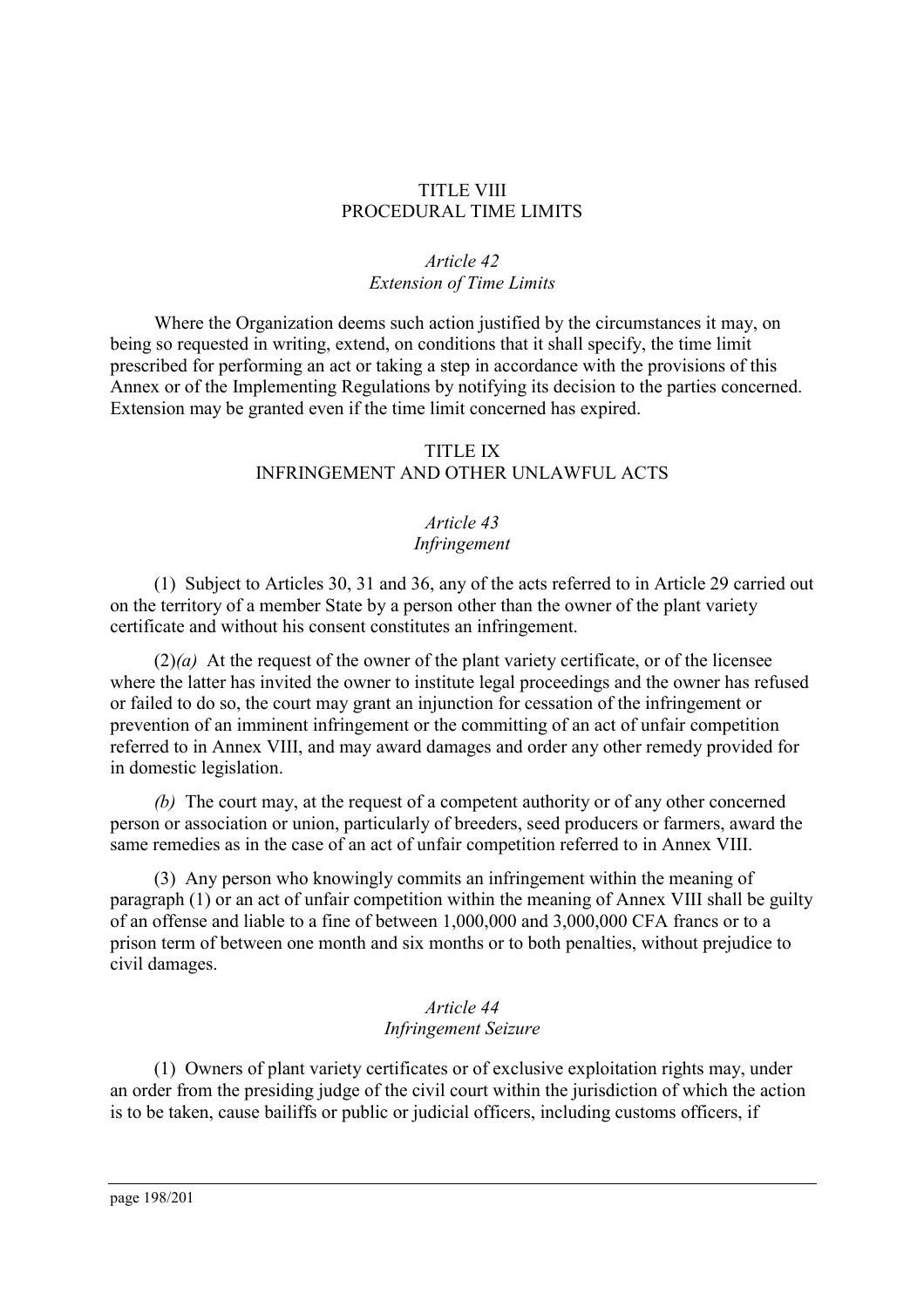necessary with the aid of an expert, to make an inventory and detailed description, with or without seizure, of allegedly infringing objects.

(2) The order shall be given on a simple request and on presentation of the plant variety certificate and proof that it has not been invalidated or forfeited.

(3) In the event of seizure, the order may require the petitioner to deposit security, which he shall do before the operation is carried out. The security shall be sufficient but not such as would discourage recourse to the procedure.

(4) Security shall be required in all cases where a foreigner requests seizure.

(5) The holder of the objects that have been described or seized shall be handed a copy of the order, and of the act recording the deposit of security where appropriate, in each case on pain of nullity and damages against the bailiffs or public or judicial officers, including customs officers.

## *Article 45 Time Limit for Instituting Substantive Proceedings*

Where the petitioner fails to institute proceedings, whether civil or criminal, within a period of ten working days from the seizure or description, the seizure or description shall become null and void as of right, without prejudice to any damages that may be claimed.

## *Article 46 Other Sanctions*

(1) The judge may order those items to which the infringement related and which are held by the infringer to be confiscated, and where appropriate destroyed or handed to the owner of the plant variety certificate where, in view of the circumstances, such action is necessary:

- *(a)* to act as a deterrent to infringers, or
- *(b)* to safeguard third-party interests.

(2) The judge may also order that the devices or means specially intended for the perpetration of the infringement be confiscated and that the sentence be made public.

(3) The infringing items and the devices or means that have been confiscated may be sold by public auction for the benefit of the State.

#### *Article 47 Usurpation*

Any person who improperly avails himself of the status of owner of a plant variety certificate or of an application for such a certificate shall be liable to a fine of between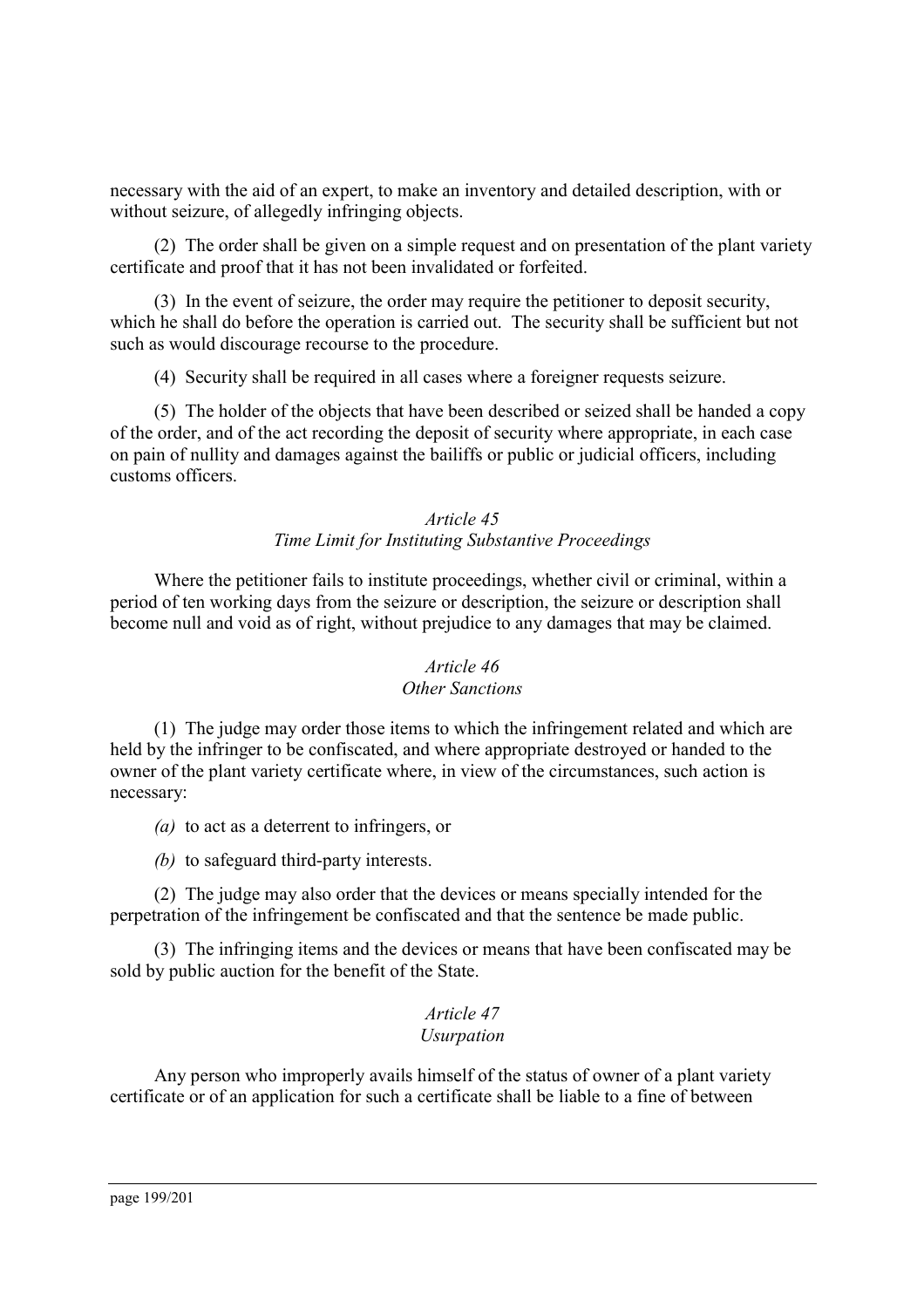1,000,000 and 3,000,000 CFA francs. In the event of repetition of the offense, the fine shall be doubled.

## *Article 48 Extenuating Circumstances*

The provisions on extenuating circumstances in the domestic legislation of the member States shall apply to the offenses referred to in this Annex.

## *Article 49 Conditions for the Institution of Correctional Proceedings*

Correctional proceedings for the application of the above penalties may be brought by the public prosecutor only on a complaint from the injured party.

## *Article 50 Exceptional Jurisdiction of the Correctional Court*

The correctional court hearing infringement proceedings shall pronounce on the objections of the accused person who invokes either the nullity or the lapse of the plant variety certificate or issues relating to the ownership of the certificate.

## *Article 51 Fraud in Relation to Variety Denominations*

Any person who knowingly uses a designation in violation of Article 23(4) or who in violation of Article 23(5) fails to use a variety denomination shall be liable to a fine of between 400,000 and 1,000,000 CFA francs.

# TITLE X TRANSITIONAL AND FINAL PROVISIONS

#### *Article 52 Protection of Known Varieties*

(1) Notwithstanding Article 5, a plant variety certificate may also be issued, on the following conditions, for a variety that is no longer new on the date of entry into force of this Annex:

*(a)* the application shall be filed within the year following the above date, and

*(b)* the variety must:

(i) have been entered in the national catalogue of varieties passed for marketing of a member State or of a Contracting Party of the International Convention for the Protection of